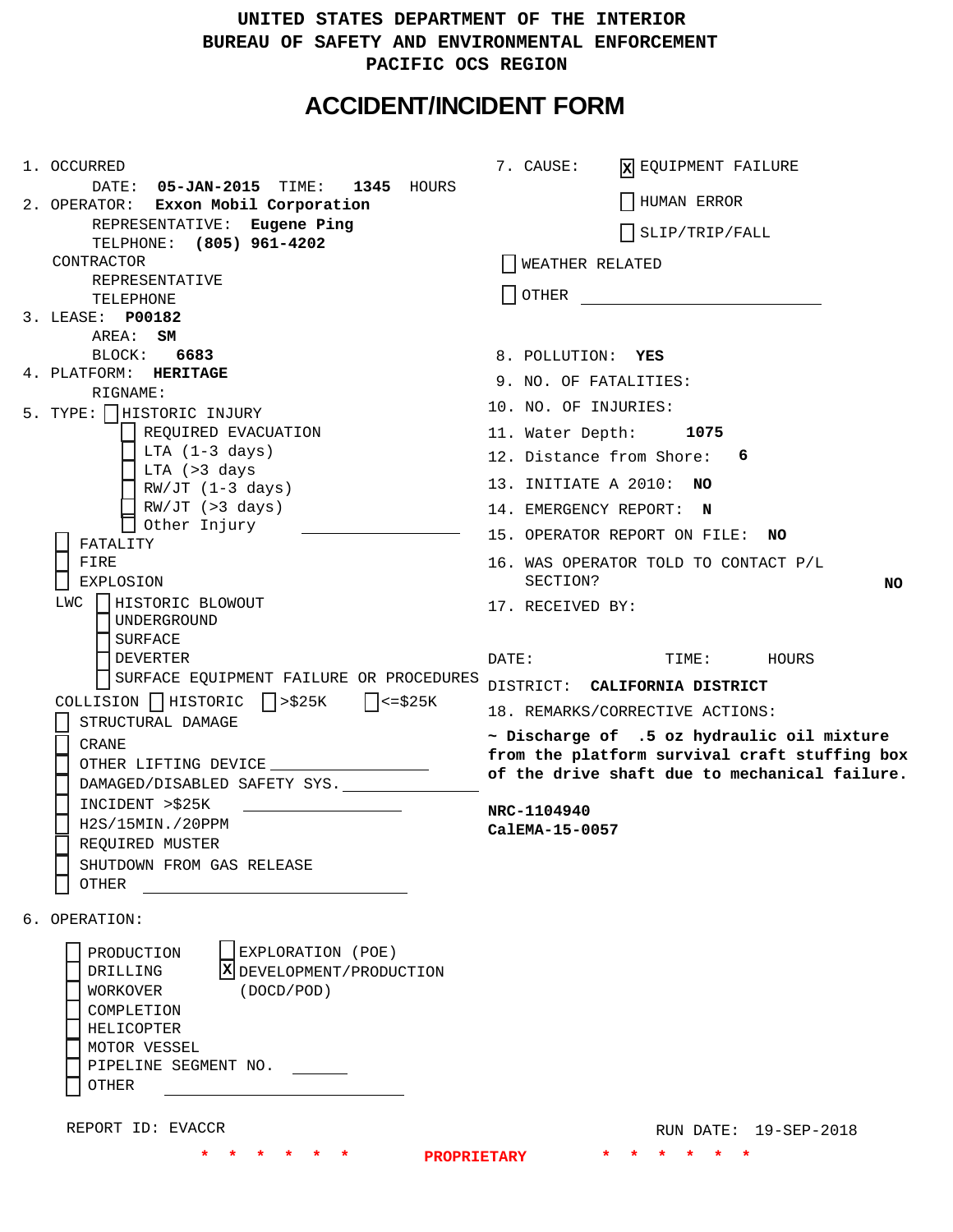| 1. OCCURRED<br>DATE: 25-JAN-2015 TIME:<br><b>1436</b> HOURS<br>2. OPERATOR: Beta Operating Company, LLC<br>REPRESENTATIVE: Scott Bing                                                           | EQUIPMENT FAILURE<br>7. CAUSE:<br>HUMAN ERROR<br>SLIP/TRIP/FALL                                                                                                                                                                                                                                                                                     |
|-------------------------------------------------------------------------------------------------------------------------------------------------------------------------------------------------|-----------------------------------------------------------------------------------------------------------------------------------------------------------------------------------------------------------------------------------------------------------------------------------------------------------------------------------------------------|
| TELPHONE:<br>CONTRACTOR<br>REPRESENTATIVE<br>TELEPHONE<br>3. LEASE: P00205                                                                                                                      | WEATHER RELATED<br>OTHER                                                                                                                                                                                                                                                                                                                            |
| AREA: LA<br>6912<br>BLOCK:                                                                                                                                                                      | 8. POLLUTION: NO                                                                                                                                                                                                                                                                                                                                    |
| 4. PLATFORM: GAIL                                                                                                                                                                               | 9. NO. OF FATALITIES:                                                                                                                                                                                                                                                                                                                               |
| RIGNAME:<br>5. TYPE:   HISTORIC INJURY<br>REQUIRED EVACUATION<br>$LTA$ $(1-3 \text{ days})$                                                                                                     | 10. NO. OF INJURIES:<br>11. Water Depth:                                                                                                                                                                                                                                                                                                            |
| LTA (>3 days<br>$RW/JT$ (1-3 days)<br>$RW/JT$ (>3 days)                                                                                                                                         | 12. Distance from Shore:<br>13. INITIATE A 2010: NO<br>14. EMERGENCY REPORT: N                                                                                                                                                                                                                                                                      |
| Other Injury<br>FATALITY<br>FIRE                                                                                                                                                                | 15. OPERATOR REPORT ON FILE:<br>NO<br>16. WAS OPERATOR TOLD TO CONTACT P/L                                                                                                                                                                                                                                                                          |
| EXPLOSION<br>HISTORIC BLOWOUT<br>LWC<br>UNDERGROUND<br><b>SURFACE</b><br>DEVERTER                                                                                                               | SECTION?<br>NO.<br>17. RECEIVED BY:<br>$\texttt{DATE}:$<br>TIME:<br>HOURS                                                                                                                                                                                                                                                                           |
| SURFACE EQUIPMENT FAILURE OR PROCEDURES<br>COLLISION HISTORIC $\bigcap$ >\$25K<br>  $\le$ = \$25K<br>STRUCTURAL DAMAGE                                                                          | DISTRICT:<br>CALIFORNIA DISTRICT<br>18. REMARKS/CORRECTIVE ACTIONS:                                                                                                                                                                                                                                                                                 |
| CRANE<br>OTHER LIFTING DEVICE _____________________<br>DAMAGED/DISABLED SAFETY SYS.<br>INCIDENT >\$25K<br>H2S/15MIN./20PPM<br>REQUIRED MUSTER<br>SHUTDOWN FROM GAS RELEASE<br>OTHER Gas Release | ~ While performing maintenance on V-07<br>electrostatic coalescer some gas vented out<br>and triggered a combustible gas audible<br>alarm, (GDE-803). An announcement was made<br>for everyone to report to their safe briefing<br>area for a head count. All personnel were<br>accounted for, the alarm cleared and everyone<br>went back to work. |
| 6. OPERATION:                                                                                                                                                                                   | No equipment or process shutdowns occurred<br>due to the alarm.                                                                                                                                                                                                                                                                                     |
| EXPLORATION (POE)<br>PRODUCTION<br>X DEVELOPMENT / PRODUCTION<br>DRILLING<br>WORKOVER<br>(DOCD/POD)<br>COMPLETION<br>HELICOPTER<br>MOTOR VESSEL<br>PIPELINE SEGMENT NO.<br>OTHER                |                                                                                                                                                                                                                                                                                                                                                     |
| REPORT ID: EVACCR                                                                                                                                                                               | RUN DATE: 19-SEP-2018                                                                                                                                                                                                                                                                                                                               |
| <b>PROPRIETARY</b>                                                                                                                                                                              | $\star$<br>$\star$ $\star$                                                                                                                                                                                                                                                                                                                          |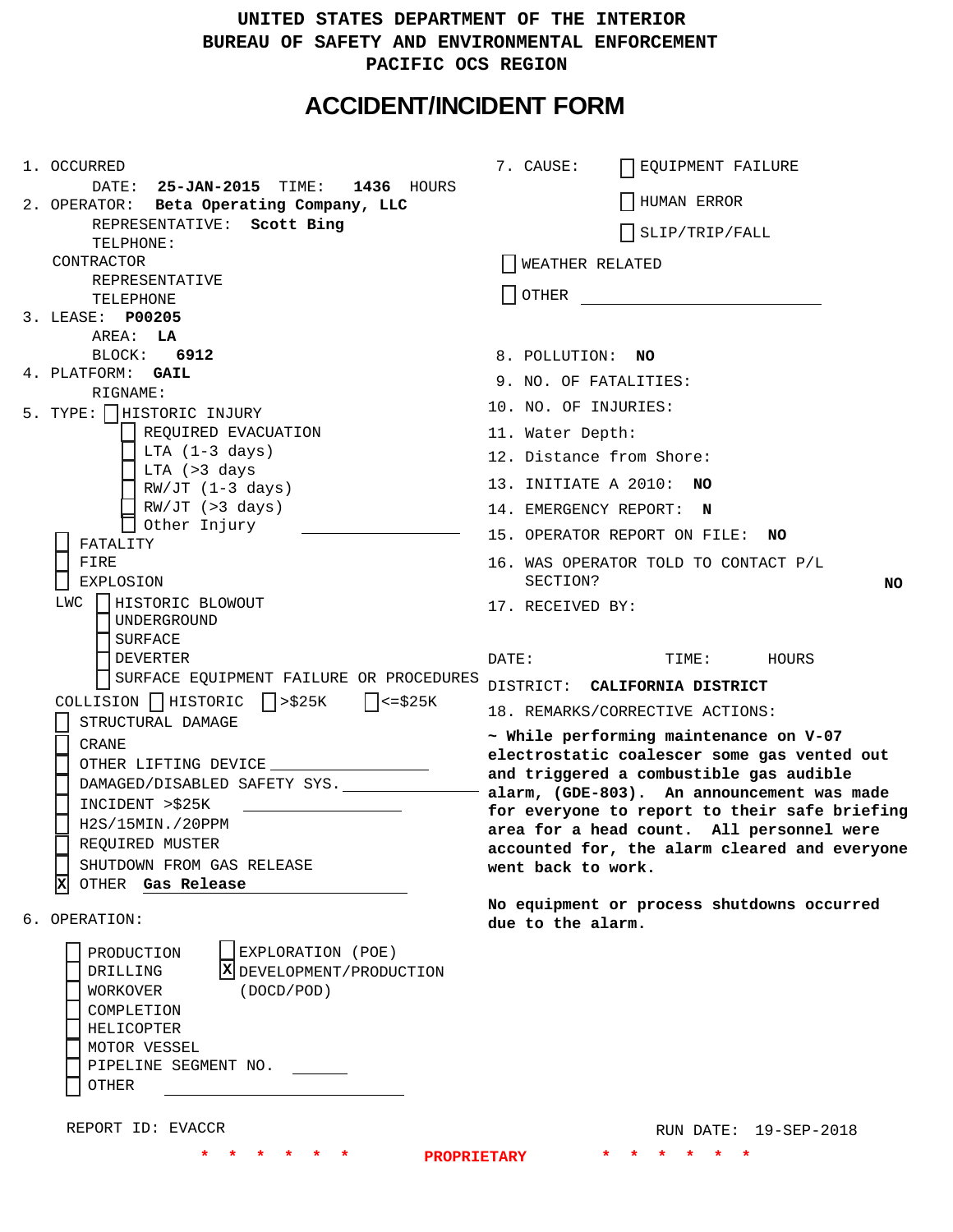| 1. OCCURRED                                                         | EQUIPMENT FAILURE<br>7. CAUSE:                                                              |
|---------------------------------------------------------------------|---------------------------------------------------------------------------------------------|
| 27-JUN-2015 TIME:<br>0820 HOURS<br>DATE:                            |                                                                                             |
| 2. OPERATOR: Beta Operating Company, LLC                            | HUMAN ERROR                                                                                 |
| REPRESENTATIVE: BRYAN KEARNEY                                       | SLIP/TRIP/FALL                                                                              |
| TELPHONE:                                                           |                                                                                             |
| CONTRACTOR                                                          | WEATHER RELATED                                                                             |
| REPRESENTATIVE<br>TELEPHONE                                         | X OTHER UNER INVESTIGATION                                                                  |
| 3. LEASE: P00300                                                    |                                                                                             |
| AREA: LB                                                            |                                                                                             |
| BLOCK:<br>6438                                                      | 8. POLLUTION: NO                                                                            |
| 4. PLATFORM: ELLEN                                                  | 9. NO. OF FATALITIES:                                                                       |
| RIGNAME:                                                            |                                                                                             |
| 5. TYPE:     HISTORIC INJURY                                        | 10. NO. OF INJURIES:                                                                        |
| REQUIRED EVACUATION                                                 | 11. Water Depth:                                                                            |
| $LTA$ $(1-3 \text{ days})$                                          | 12. Distance from Shore:<br>9                                                               |
| LTA (>3 days<br>$RW/JT$ (1-3 days)                                  | 13. INITIATE A 2010: NO                                                                     |
| $RW/JT$ (>3 days)                                                   | 14. EMERGENCY REPORT: N                                                                     |
| Other Injury                                                        |                                                                                             |
| FATALITY                                                            | 15. OPERATOR REPORT ON FILE: NO                                                             |
| FIRE                                                                | 16. WAS OPERATOR TOLD TO CONTACT P/L                                                        |
| EXPLOSION                                                           | SECTION?<br>NO.                                                                             |
| LWC     HISTORIC BLOWOUT                                            | 17. RECEIVED BY: BSEE-M. MITCHELL                                                           |
| UNDERGROUND<br><b>SURFACE</b>                                       |                                                                                             |
| DEVERTER                                                            | DATE: 27-JUN-2015 TIME:<br><b>1000 HOURS</b>                                                |
| SURFACE EQUIPMENT FAILURE OR PROCEDURES                             |                                                                                             |
| COLLISION HISTORIC $\bigcap$ >\$25K<br>  $\left  \right $ < = \$25K | DISTRICT: CALIFORNIA DISTRICT                                                               |
| STRUCTURAL DAMAGE                                                   | 18. REMARKS/CORRECTIVE ACTIONS:                                                             |
| x <br>CRANE                                                         | // The operator stated: Swung over to pick up                                               |
|                                                                     | 2 ways with whip line. I stopped, went to                                                   |
| DAMAGED/DISABLED SAFETY SYS.                                        | boom down and it would not boom down. The<br>clutches appeared to be stuck in the engaged   |
| INCIDENT >\$25K                                                     | position. I stopped and inspected the                                                       |
| H2S/15MIN./20PPM                                                    | clutches on the crane and saw no visible                                                    |
| REQUIRED MUSTER                                                     | issues with the clutches. I then got back in                                                |
| SHUTDOWN FROM GAS RELEASE                                           | the cab and engaged the master clutch. I                                                    |
| x<br>OTHER CRANE W/DAMAGE TO BOOM                                   | tried to swing right and gave it throttle. I                                                |
| 6. OPERATION:                                                       | heard a loud pop and then the boom bounced                                                  |
|                                                                     | against the stops and bent them. I<br>immediately stopped and contacted David               |
| EXPLORATION (POE)<br>PRODUCTION                                     | Fischer and Jon LeBeof.                                                                     |
| x<br>X DEVELOPMENT/PRODUCTION<br>DRILLING                           |                                                                                             |
| WORKOVER<br>(DOCD/POD)                                              | While crane operator was lowering the whip                                                  |
| COMPLETION<br>HELICOPTER                                            | line to put on his 2 ways the whip line                                                     |
| MOTOR VESSEL                                                        | seemed to get stuck and did not lower down                                                  |
| PIPELINE SEGMENT NO.                                                | any further as well as the boom on the crane.                                               |
| OTHER                                                               | The crane operator then attempted to turn the<br>crane when the boom started to come up and |
|                                                                     | was not stopping. I then witnessed the crane                                                |
| REPORT ID: EVACCR                                                   | RUN DATE: 19-SEP-2018                                                                       |
| <b>PROPRIETARY</b>                                                  | $\star$<br>*<br>$\star$                                                                     |
|                                                                     |                                                                                             |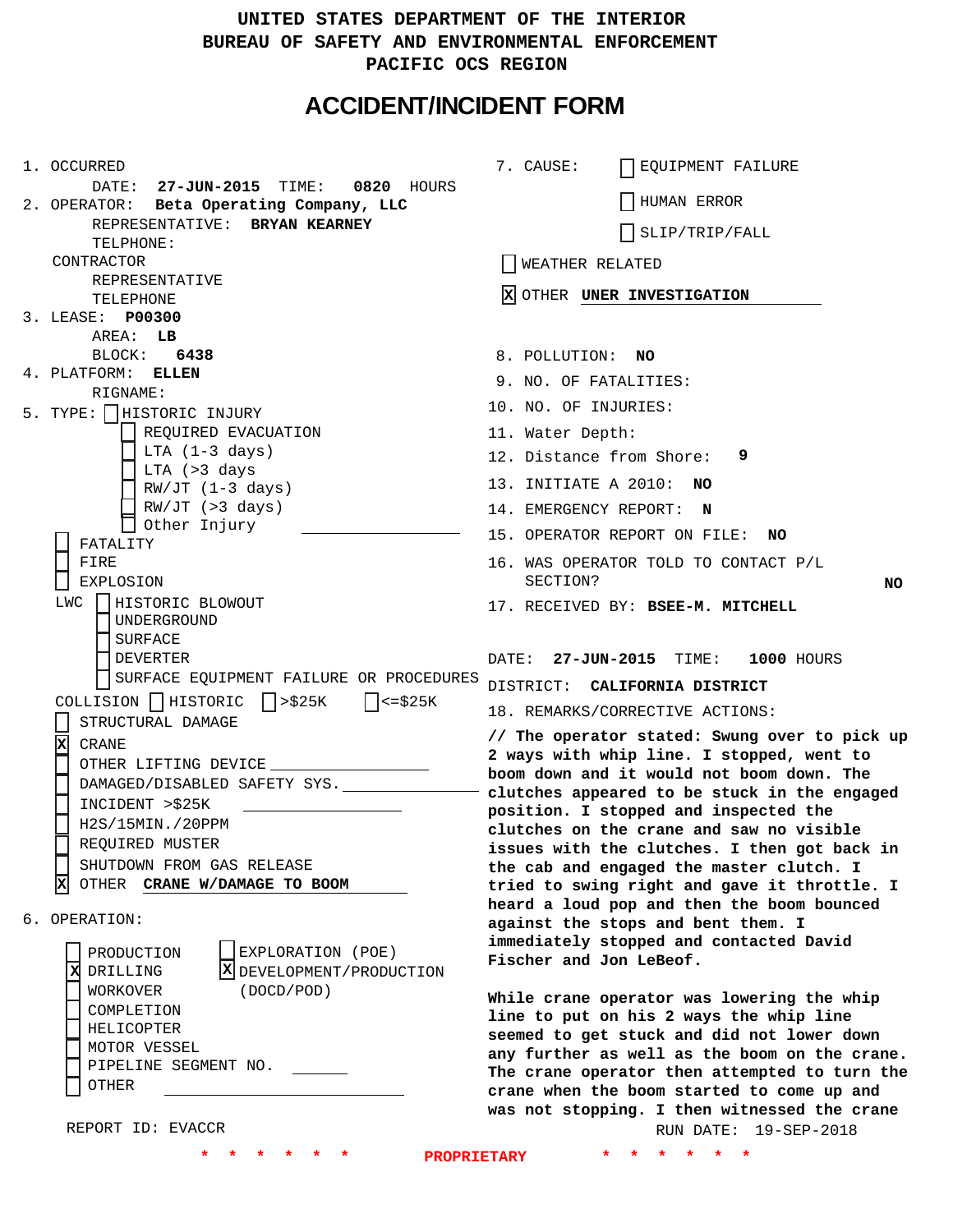**operator attempting to adjust his levers and the boom kept coming up and then made contact with the back stops and bent them.**

**I responded to the pipe rack to investigate crane damage. We danger taped the area off and made a platform wide announcement for personnel to stay clear of the center crane. I collected statements as well as pictures and we had a safety stand down on the rig floor to bring up the awareness of the rig crew to stay away from the area.**

**Root Cause: Unknown, Incident under investigation**

**Corrective Action: EE contacted all proper personnel and the incident is under investigation.**

REPORT ID: EVACCR **RUN DATE: 19-SEP-2018**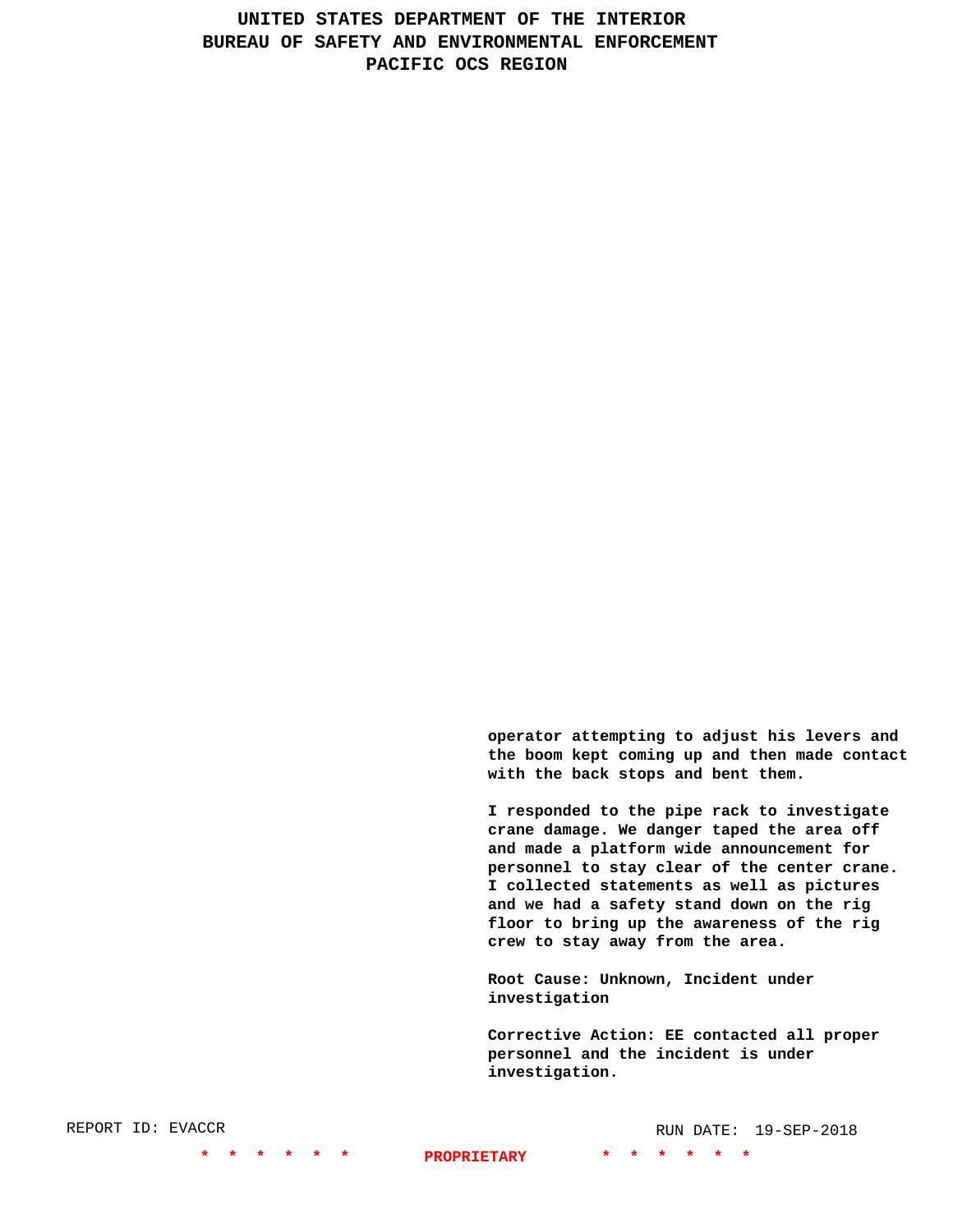| 1. OCCURRED                                                        | EQUIPMENT FAILURE<br>7. CAUSE:                                                           |
|--------------------------------------------------------------------|------------------------------------------------------------------------------------------|
| 0717 HOURS<br>DATE: $27 - APR - 2015$ TIME:                        | HUMAN ERROR                                                                              |
| 2. OPERATOR: Exxon Mobil Corporation<br>REPRESENTATIVE: Case, Erik |                                                                                          |
| TELPHONE: (832) 625-4583                                           | SLIP/TRIP/FALL                                                                           |
| CONTRACTOR                                                         | WEATHER RELATED                                                                          |
| REPRESENTATIVE                                                     |                                                                                          |
| TELEPHONE                                                          | OTHER                                                                                    |
| 3. LEASE:                                                          |                                                                                          |
| AREA: SM                                                           |                                                                                          |
| BLOCK:<br>6636<br>4. PLATFORM: HONDO                               | 8. POLLUTION: NO                                                                         |
| RIGNAME:                                                           | 9. NO. OF FATALITIES:                                                                    |
| 5. TYPE: HISTORIC INJURY                                           | 10. NO. OF INJURIES:                                                                     |
| REQUIRED EVACUATION                                                | 11. Water Depth:<br>842                                                                  |
| $LTA$ $(1-3 \text{ days})$                                         | 12. Distance from Shore:<br>5                                                            |
| LTA (>3 days                                                       |                                                                                          |
| $RW/JT$ (1-3 days)                                                 | 13. INITIATE A 2010: NO                                                                  |
| $RW/JT$ (>3 days)                                                  | 14. EMERGENCY REPORT: N                                                                  |
| Other Injury<br>FATALITY                                           | 15. OPERATOR REPORT ON FILE: NO                                                          |
| FIRE                                                               | 16. WAS OPERATOR TOLD TO CONTACT P/L                                                     |
| EXPLOSION                                                          | SECTION?<br>NO.                                                                          |
| LWC<br>  HISTORIC BLOWOUT                                          | 17. RECEIVED BY: Kaiser, John                                                            |
| UNDERGROUND                                                        |                                                                                          |
| SURFACE                                                            |                                                                                          |
| DEVERTER                                                           | DATE: 13-MAY-2015 TIME: 1143 HOURS                                                       |
| SURFACE EQUIPMENT FAILURE OR PROCEDURES                            | DISTRICT: CALIFORNIA DISTRICT                                                            |
| COLLISION HISTORIC $\bigcap$ >\$25K<br>$\vert$ <= \$25K            | 18. REMARKS/CORRECTIVE ACTIONS:                                                          |
| STRUCTURAL DAMAGE                                                  | At 07:17 (PST) hours on April 27, 2015, our                                              |
| CRANE                                                              | Hondo facility experienced an event (minor                                               |
| OTHER LIFTING DEVICE ___________________                           | H2S release) that initiated a muster of the                                              |
| DAMAGED/DISABLED SAFETY SYS.                                       | personnel on the platform.                                                               |
| INCIDENT >\$25K<br>H2S/15MIN./20PPM                                |                                                                                          |
| REQUIRED MUSTER                                                    | The bellows on PSV 1117A-2 blew out, due to                                              |
| SHUTDOWN FROM GAS RELEASE                                          | an unexpected shut-in, and caused a small                                                |
| OTHER                                                              | amount of H2S to be vented, causing 1 gas<br>detector to alarm and alerted the facility. |
|                                                                    | Once all personnel mustered and were                                                     |
| 6. OPERATION:                                                      | accounted for, a team was sent out to safe                                               |
| EXPLORATION (POE)<br>X.                                            | the area (i.e. PSV 1117A-2 was isolated).                                                |
| PRODUCTION<br>X DEVELOPMENT / PRODUCTION<br>DRILLING               |                                                                                          |
| <b>WORKOVER</b><br>(DOCD/POD)                                      | <b>UDATE:</b>                                                                            |
| COMPLETION                                                         |                                                                                          |
| HELICOPTER                                                         | All safety protocols were followed during<br>this event and no injuries occurred. PSV-   |
| MOTOR VESSEL                                                       | 117A-2 will be replaced                                                                  |
| PIPELINE SEGMENT NO.                                               |                                                                                          |
| OTHER                                                              |                                                                                          |
|                                                                    |                                                                                          |
| REPORT ID: EVACCR                                                  | RUN DATE: 19-SEP-2018                                                                    |
| <b>PROPRIETARY</b><br>$\star$ .<br>$\star$ .<br>*                  | $\ast$<br>$\star$                                                                        |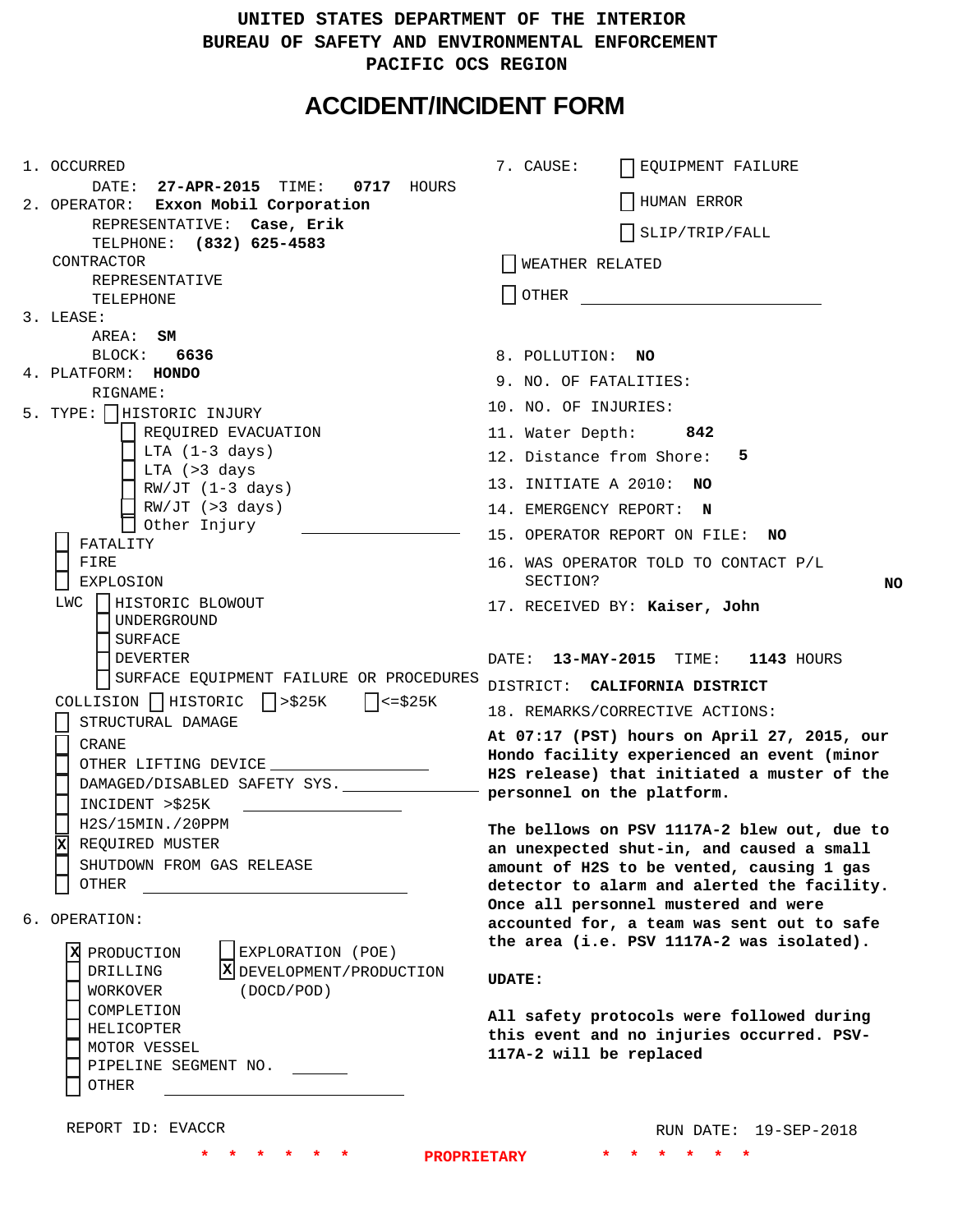| 1. OCCURRED                                                           | EQUIPMENT FAILURE<br>7. CAUSE:                                                              |
|-----------------------------------------------------------------------|---------------------------------------------------------------------------------------------|
| DATE: 23-APR-2015 TIME:<br><b>1800 HOURS</b>                          | HUMAN ERROR                                                                                 |
| 2. OPERATOR: Exxon Mobil Corporation<br>REPRESENTATIVE: Pullen, Carol |                                                                                             |
| TELPHONE: (832) 625-4584                                              | SLIP/TRIP/FALL                                                                              |
| CONTRACTOR                                                            | WEATHER RELATED                                                                             |
| REPRESENTATIVE                                                        |                                                                                             |
| TELEPHONE                                                             | OTHER                                                                                       |
| 3. LEASE: P00190                                                      |                                                                                             |
| AREA:<br>SM<br><b>BLOCK: 6635</b>                                     | 8. POLLUTION: NO                                                                            |
| 4. PLATFORM: HARMONY                                                  |                                                                                             |
| RIGNAME:                                                              | 9. NO. OF FATALITIES:                                                                       |
| 5. TYPE: HISTORIC INJURY                                              | 10. NO. OF INJURIES:                                                                        |
| REQUIRED EVACUATION                                                   | 11. Water Depth:<br>1198                                                                    |
| $LTA$ $(1-3 \text{ days})$                                            | 12. Distance from Shore:<br>-6                                                              |
| LTA (>3 days<br>$RW/JT$ (1-3 days)                                    | 13. INITIATE A 2010: NO                                                                     |
| $RW/JT$ (>3 days)                                                     | 14. EMERGENCY REPORT: N                                                                     |
| Other Injury                                                          |                                                                                             |
| FATALITY                                                              | 15. OPERATOR REPORT ON FILE: NO                                                             |
| FIRE                                                                  | 16. WAS OPERATOR TOLD TO CONTACT P/L                                                        |
| <b>EXPLOSION</b>                                                      | SECTION?<br>NO.                                                                             |
| HISTORIC BLOWOUT<br>LWC<br>UNDERGROUND                                | 17. RECEIVED BY: Kaiser, John                                                               |
| <b>SURFACE</b>                                                        |                                                                                             |
| DEVERTER                                                              | DATE: 13-MAY-2015 TIME:<br><b>1145 HOURS</b>                                                |
| SURFACE EQUIPMENT FAILURE OR PROCEDURES                               | DISTRICT: CALIFORNIA DISTRICT                                                               |
| COLLISION HISTORIC $\bigcap$ >\$25K<br>  $\left  \right $ < = \$25K   | 18. REMARKS/CORRECTIVE ACTIONS:                                                             |
| STRUCTURAL DAMAGE                                                     |                                                                                             |
| 囨<br>CRANE                                                            | While lifting a 4 x 4 basket off the drill<br>deck on Harmony Platform with the East        |
|                                                                       | platform crane, a tag line wrapped around                                                   |
|                                                                       |                                                                                             |
| INCIDENT >\$25K<br>H2S/15MIN./20PPM                                   | off the deck before the crane operator                                                      |
| REQUIRED MUSTER                                                       | realized it and lowered him down. Person                                                    |
| SHUTDOWN FROM GAS RELEASE                                             | tending the basket had stepped 5' back from<br>the load, but unknowingly stepped inside the |
| ⊠<br>OTHER CRANE-Matl Handling                                        | slack of the tag line laying on the deck.                                                   |
|                                                                       | The crane operator lifted the basket                                                        |
| 6. OPERATION:                                                         | approximately 7' straight up and then looked                                                |
| EXPLORATION (POE)<br>PRODUCTION                                       | to his right to see obstacles that he would                                                 |
| X DEVELOPMENT / PRODUCTION<br>DRILLING                                | need to clear, second tender called to stop<br>via radio. No injuries were incurred.        |
| WORKOVER<br>(DOCD/POD)                                                |                                                                                             |
| COMPLETION                                                            | Incident Learnings:                                                                         |
| HELICOPTER                                                            | -Tag lines are not necessary with Clear                                                     |
| MOTOR VESSEL<br>PIPELINE SEGMENT NO.                                  | Deck Process                                                                                |
| OTHER                                                                 | -Crane Operator looked away from the load<br>being lifted                                   |
|                                                                       | -Person lifted didn't realize the tag line                                                  |
| REPORT ID: EVACCR                                                     | RUN DATE: 19-SEP-2018                                                                       |
| * * * * *<br><b>PROPRIETARY</b>                                       | $\star$<br>*<br>*.                                                                          |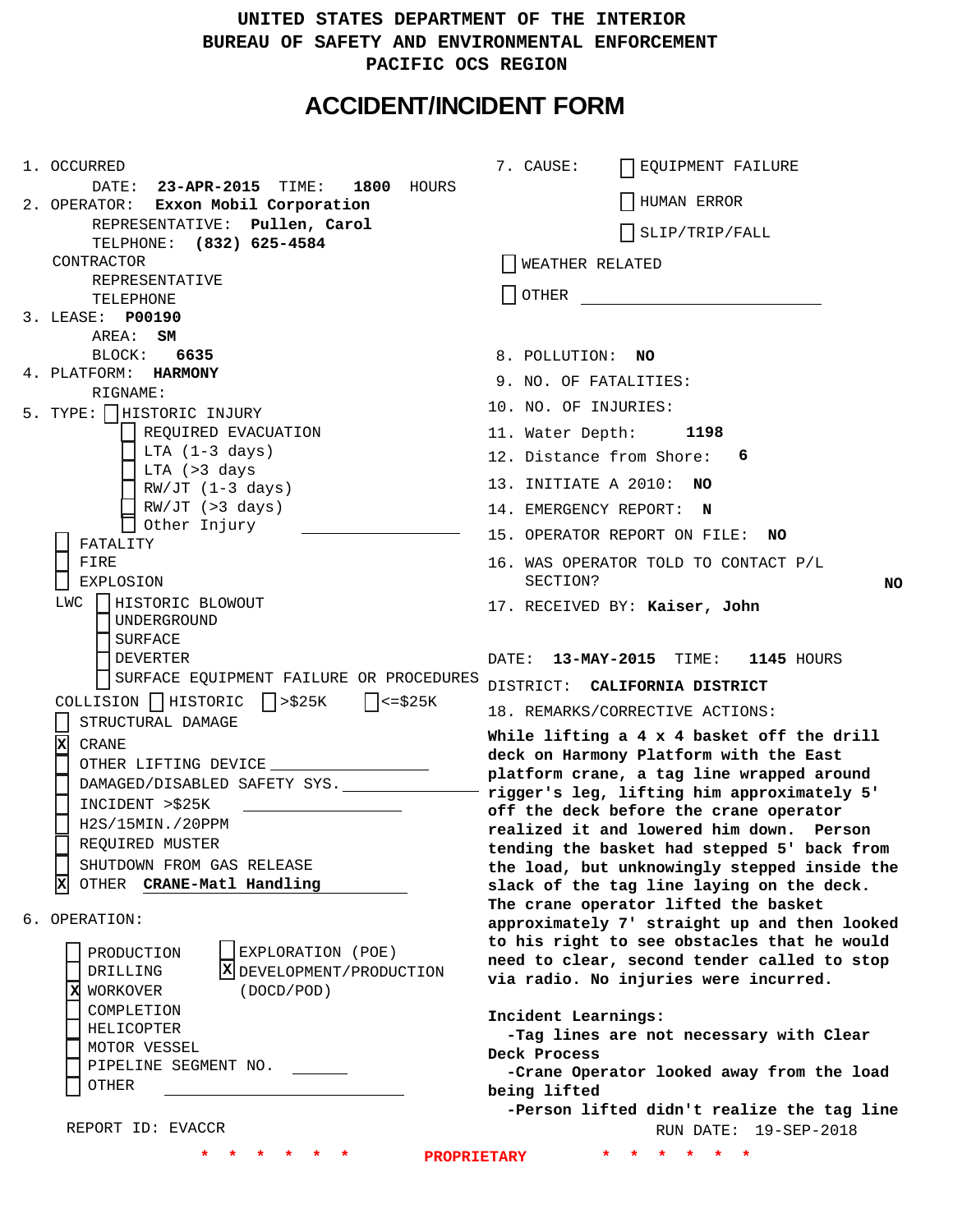**was there, which had been tossed there by the other roustabout while the he was hooking up the basket -Tag line was longer than usual (20' total length) Actions Taken: -Tag lines were removed from field 4 x 4 baskets -Dedicated location assigned for loading/off loading 4 x 4 baskets on each facility -All Platforms, boats and shore base were contacted and incident reviewed -Personnel involved sent in for A&D testing, with negative results** 

**NOTE: Verbal notification of incident reported to John Kaiser on 04/23/15 at 21:14 hours (PST).**

REPORT ID: EVACCR RUN DATE: 19-SEP-2018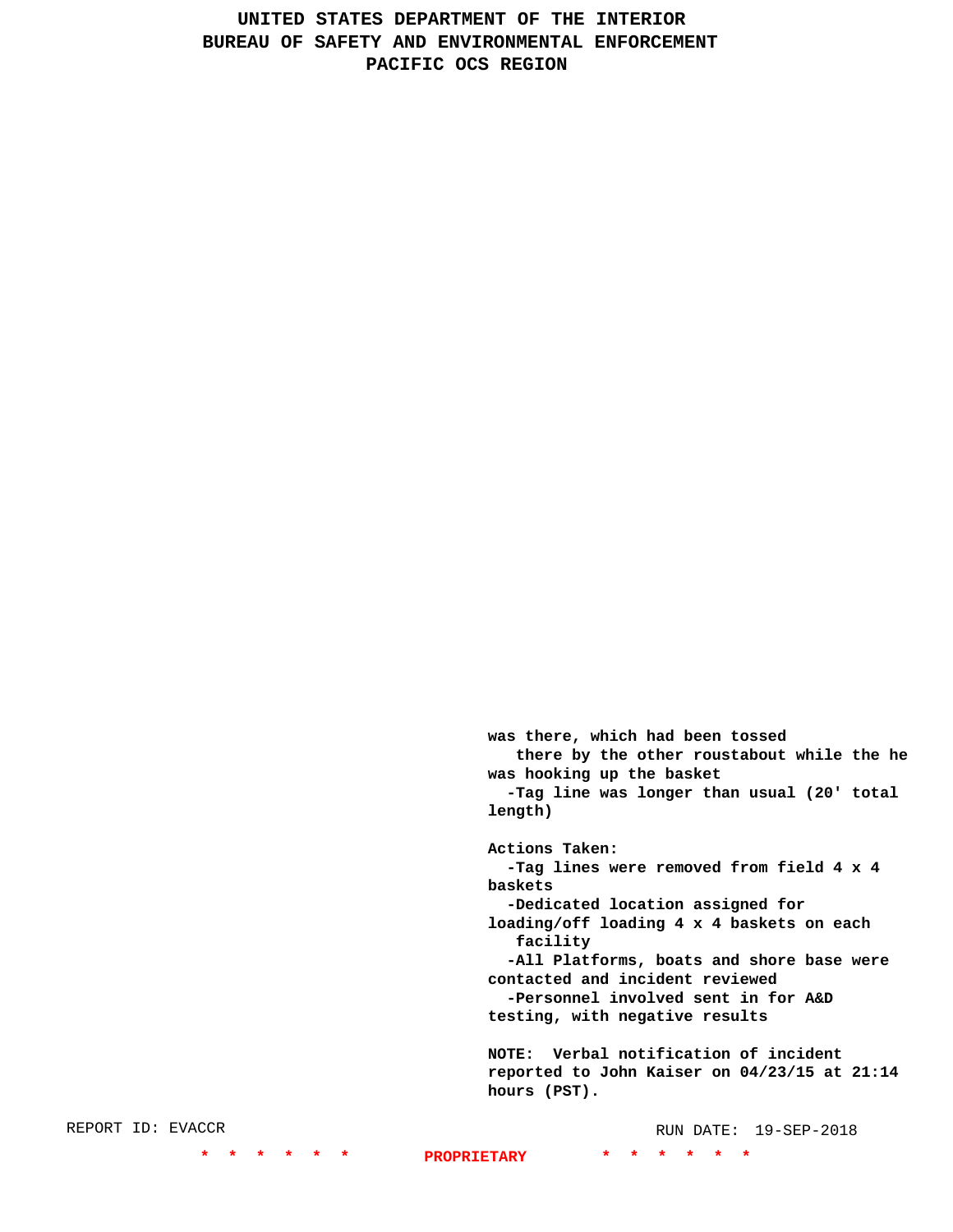## **ACCIDENT/INCIDENT FORM**

| 1. OCCURRED                                                                            | 7. CAUSE:                | EQUIPMENT FAILURE                                                                            |
|----------------------------------------------------------------------------------------|--------------------------|----------------------------------------------------------------------------------------------|
| DATE: 12-JUL-2015 TIME:<br><b>1615</b> HOURS<br>2. OPERATOR: Exxon Mobil Corporation   |                          | HUMAN ERROR                                                                                  |
| REPRESENTATIVE: Case, Erik                                                             |                          | SLIP/TRIP/FALL                                                                               |
| TELPHONE: (832) 635-4583                                                               |                          |                                                                                              |
| CONTRACTOR<br>REPRESENTATIVE                                                           | WEATHER RELATED          |                                                                                              |
| TELEPHONE                                                                              | OTHER                    |                                                                                              |
| 3. LEASE: P00190                                                                       |                          |                                                                                              |
| AREA:<br>SM                                                                            |                          |                                                                                              |
| <b>BLOCK: 6635</b><br>4. PLATFORM: HARMONY                                             | 8. POLLUTION: NO         |                                                                                              |
| RIGNAME:                                                                               | 9. NO. OF FATALITIES:    |                                                                                              |
| 5. TYPE: HISTORIC INJURY                                                               | 10. NO. OF INJURIES:     |                                                                                              |
| REQUIRED EVACUATION                                                                    | 11. Water Depth:         | 1198                                                                                         |
| $LTA$ $(1-3 \text{ days})$                                                             | 12. Distance from Shore: | 6                                                                                            |
| LTA (>3 days<br>$RW/JT$ (1-3 days)                                                     | 13. INITIATE A 2010: NO  |                                                                                              |
| $RW/JT$ (>3 days)                                                                      | 14. EMERGENCY REPORT: N  |                                                                                              |
| Other Injury                                                                           |                          | 15. OPERATOR REPORT ON FILE: NO                                                              |
| FATALITY<br>FIRE                                                                       |                          | 16. WAS OPERATOR TOLD TO CONTACT P/L                                                         |
| <b>EXPLOSION</b>                                                                       | SECTION?                 | NO.                                                                                          |
| HISTORIC BLOWOUT<br>LWC                                                                |                          | 17. RECEIVED BY: Kaiser, John                                                                |
| UNDERGROUND                                                                            |                          |                                                                                              |
| <b>SURFACE</b><br><b>DEVERTER</b>                                                      | DATE:                    | 30-JUL-2015 TIME:<br><b>0930 HOURS</b>                                                       |
| SURFACE EQUIPMENT FAILURE OR PROCEDURES                                                |                          | DISTRICT: SANTA MARIA DISTRICT                                                               |
| COLLISION HISTORIC $\bigcap$ >\$25K<br>$ $ $ $ < = \$25K                               |                          |                                                                                              |
| STRUCTURAL DAMAGE                                                                      |                          | 18. REMARKS/CORRECTIVE ACTIONS:                                                              |
| x <br>CRANE                                                                            |                          | On $7/12/15$ at $16:15$ hours (PST) the crane at<br>our Harmony facility was lowering items, |
| OTHER LIFTING DEVICE ___________________                                               |                          | contained in a crate, when a gust of wind                                                    |
| DAMAGED/DISABLED SAFETY SYS. ____________ (~15mph) blew the load against the platform, |                          |                                                                                              |
| INCIDENT >\$25K<br>H2S/15MIN./20PPM                                                    |                          | causing its contents to shift and break out                                                  |
| REQUIRED MUSTER                                                                        |                          | of the side of its container. All items (~25<br>total) were tools that would be used for the |
| SHUTDOWN FROM GAS RELEASE                                                              |                          | cleaning and pigging of the J-Tubes in                                                       |
| OTHER <b>CRANE</b>                                                                     |                          | preparation of the cable pull. These items                                                   |
| 6. OPERATION:                                                                          | were not recoverable.    |                                                                                              |
|                                                                                        | No further remarks.      |                                                                                              |
| EXPLORATION (POE)<br>x<br>PRODUCTION                                                   |                          |                                                                                              |
| X DEVELOPMENT / PRODUCTION<br>DRILLING<br>WORKOVER<br>(DOCD/POD)                       |                          | Items lost overboard as reported by email                                                    |
| COMPLETION                                                                             |                          | from Erik Case: regulatory specialist<br>included 2 Gauging pigs, 1 brush cleaning           |
| HELICOPTER                                                                             |                          | pig, 3 pull-thru support pigs, 1 spare disc                                                  |
| MOTOR VESSEL                                                                           |                          | set, 3 1.2mm x 32 mm wire slings and 12 12.5T                                                |
| PIPELINE SEGMENT NO.<br>OTHER                                                          | shackles                 |                                                                                              |
|                                                                                        |                          |                                                                                              |
| REPORT ID: EVACCR                                                                      |                          | RUN DATE: 19-SEP-2018                                                                        |
|                                                                                        |                          |                                                                                              |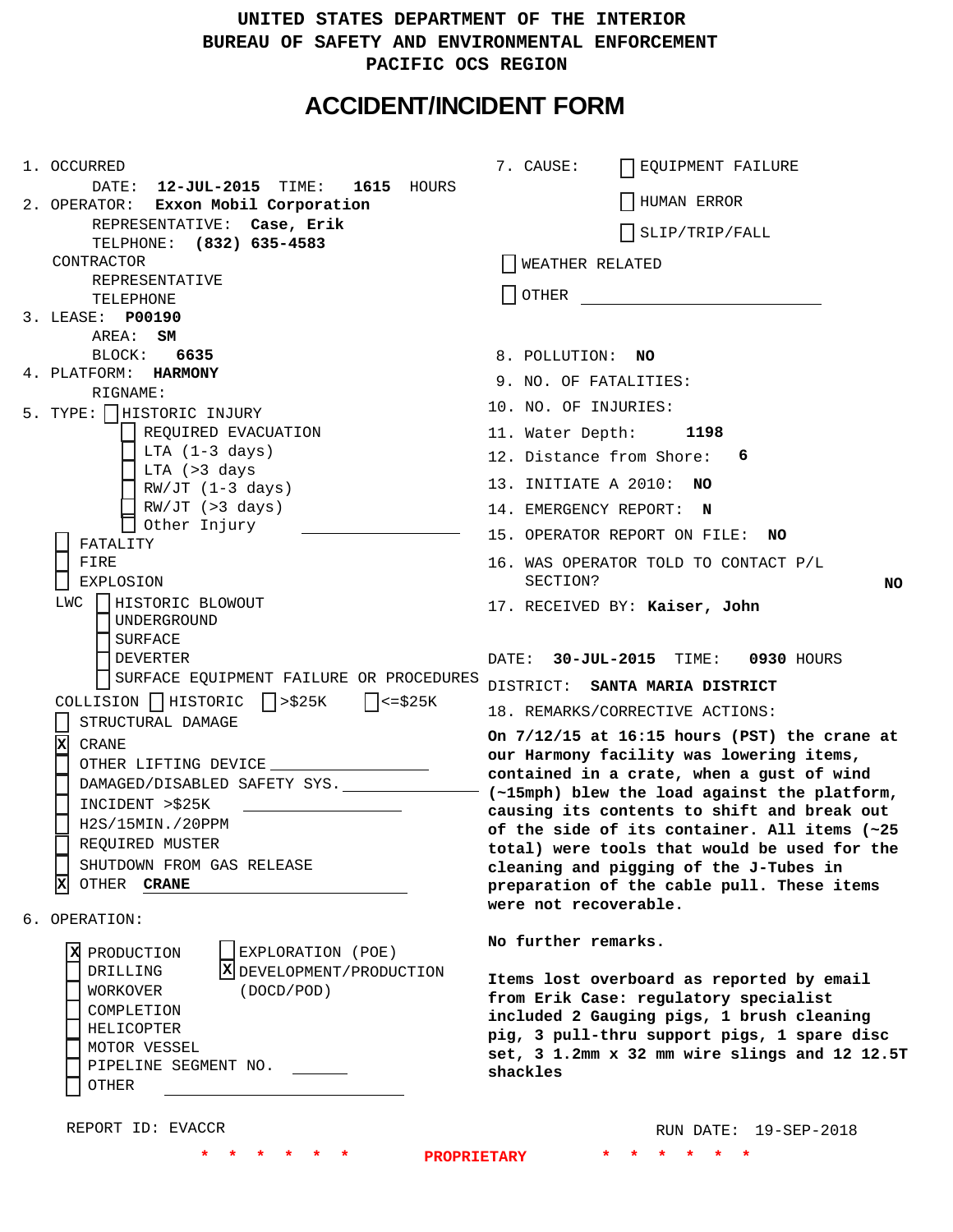| 1. OCCURRED                                                                              | EQUIPMENT FAILURE<br>7. CAUSE:                                                                                                           |
|------------------------------------------------------------------------------------------|------------------------------------------------------------------------------------------------------------------------------------------|
| DATE: 17-SEP-2015 TIME:<br><b>1445</b> HOURS                                             | <b>X</b> HUMAN ERROR                                                                                                                     |
| 2. OPERATOR: DCOR, L.L.C.<br>REPRESENTATIVE: SEAN CHENOWETH                              |                                                                                                                                          |
| TELPHONE: (805) 535-2007                                                                 | SLIP/TRIP/FALL                                                                                                                           |
| CONTRACTOR                                                                               | WEATHER RELATED                                                                                                                          |
| REPRESENTATIVE                                                                           |                                                                                                                                          |
| TELEPHONE                                                                                | OTHER                                                                                                                                    |
| 3. LEASE: P00241                                                                         |                                                                                                                                          |
| AREA: LA                                                                                 |                                                                                                                                          |
| BLOCK:<br>6658<br>4. PLATFORM: C                                                         | 8. POLLUTION: NO                                                                                                                         |
| RIGNAME:                                                                                 | 9. NO. OF FATALITIES:                                                                                                                    |
| 5. TYPE: X HISTORIC INJURY                                                               | 10. NO. OF INJURIES: 1                                                                                                                   |
| X REQUIRED EVACUATION<br>1                                                               | 11. Water Depth:<br>242                                                                                                                  |
| $LTA$ $(1-3 \text{ days})$                                                               | 12. Distance from Shore:<br>$\overline{4}$                                                                                               |
| LTA (>3 days                                                                             |                                                                                                                                          |
| $RW/JT$ (1-3 days)                                                                       | 13. INITIATE A 2010: NO                                                                                                                  |
| $RW/JT$ (>3 days)<br>Other Injury                                                        | 14. EMERGENCY REPORT: N                                                                                                                  |
| FATALITY                                                                                 | 15. OPERATOR REPORT ON FILE: NO                                                                                                          |
| FIRE                                                                                     | 16. WAS OPERATOR TOLD TO CONTACT P/L                                                                                                     |
| <b>EXPLOSION</b>                                                                         | SECTION?<br>NO.                                                                                                                          |
| LWC<br>HISTORIC BLOWOUT                                                                  | 17. RECEIVED BY: BSEE-MITCHELL                                                                                                           |
| UNDERGROUND                                                                              |                                                                                                                                          |
| <b>SURFACE</b>                                                                           |                                                                                                                                          |
| DEVERTER                                                                                 | DATE: 17-SEP-2015 TIME: 1538 HOURS                                                                                                       |
| SURFACE EQUIPMENT FAILURE OR PROCEDURES                                                  | DISTRICT: CALIFORNIA DISTRICT                                                                                                            |
| COLLISION $\bigcap$ HISTORIC $\bigcap$ >\$25K<br>$ \cdot $ <= \$25K<br>STRUCTURAL DAMAGE | 18. REMARKS/CORRECTIVE ACTIONS:                                                                                                          |
| CRANE                                                                                    | // THE OPERATOR STATES: An employee felt pain                                                                                            |
| OTHER LIFTING DEVICE ___________________                                                 | in his bicep muscle while loosening a nut                                                                                                |
|                                                                                          | using a combination wrench. He is being sent<br>DAMAGED/DISABLED SAFETY SYS. _______________ to Concentra for medical evaluation, and we |
| INCIDENT >\$25K                                                                          | will send a formal report to BSEE within the                                                                                             |
| H2S/15MIN./20PPM                                                                         | next 14 days.                                                                                                                            |
| REQUIRED MUSTER                                                                          |                                                                                                                                          |
| SHUTDOWN FROM GAS RELEASE                                                                | Update (09/30/15): An employee felt pain and                                                                                             |
| OTHER PAIN IN BICEP LOOSENING NUT<br>ΙXΙ                                                 | heard a tear in his right bicep while                                                                                                    |
| 6. OPERATION:                                                                            | loosening a pipe fitting on the rig test<br>cart.                                                                                        |
| x<br>EXPLORATION (POE)<br>PRODUCTION                                                     |                                                                                                                                          |
| X DEVELOPMENT / PRODUCTION<br>DRILLING                                                   | Contributing Factors: None noted- the<br>employee was performing his normal duties                                                       |
| WORKOVER<br>(DOCD/POD)                                                                   | in a safe and proper manner when the incident                                                                                            |
| COMPLETION                                                                               | occurred.                                                                                                                                |
| HELICOPTER                                                                               |                                                                                                                                          |
| MOTOR VESSEL<br>PIPELINE SEGMENT NO.                                                     | Corrective Action/s: None noted- the employee                                                                                            |
| OTHER                                                                                    | was performing his normal duties in                                                                                                      |
|                                                                                          | a safe and proper manner when the incident<br>occurred.                                                                                  |
| REPORT ID: EVACCR                                                                        | RUN DATE: 19-SEP-2018                                                                                                                    |
|                                                                                          |                                                                                                                                          |
|                                                                                          | <b>PROPRIETARY</b>                                                                                                                       |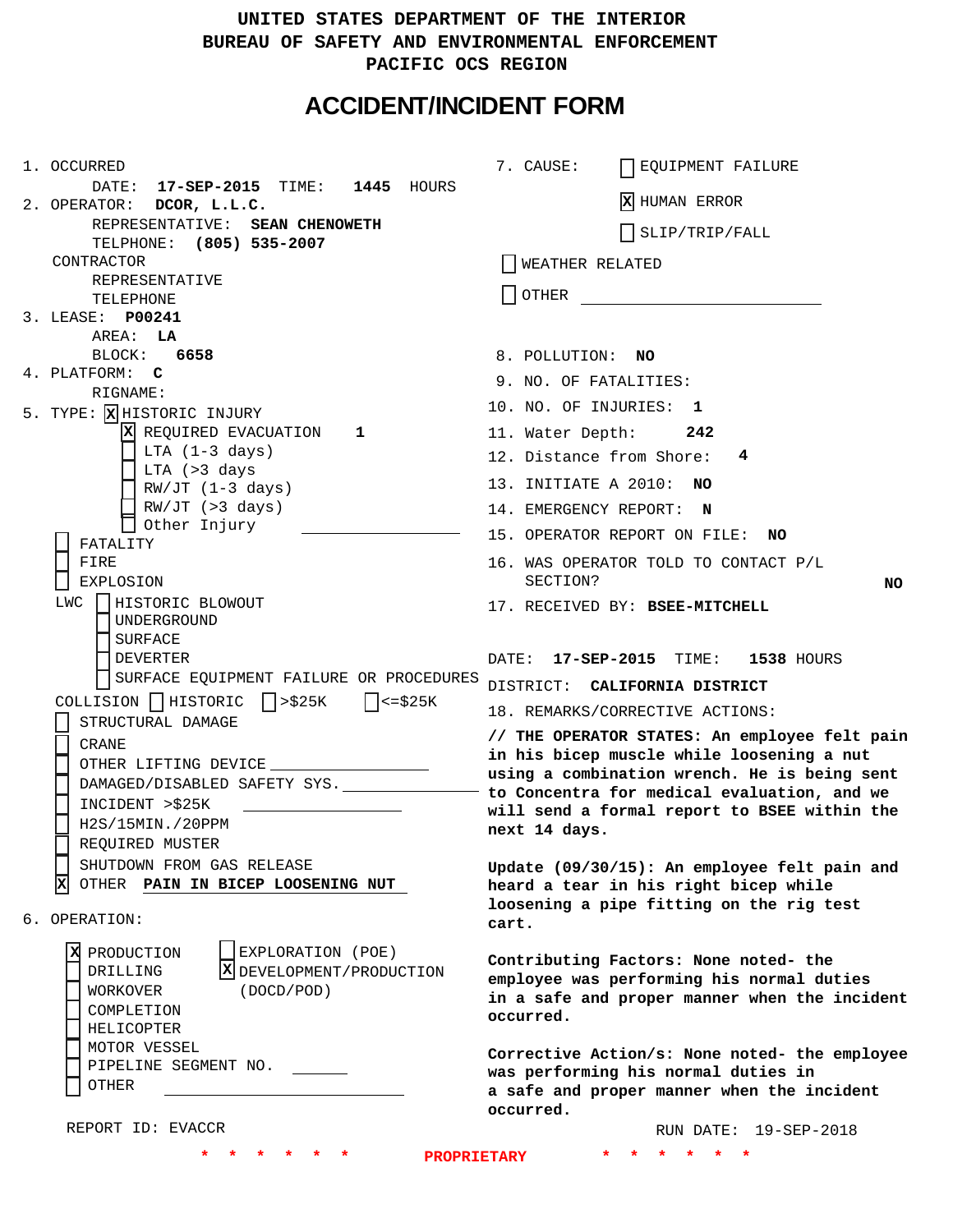| 1. OCCURRED                                                               | EQUIPMENT FAILURE<br>7. CAUSE:                                                               |
|---------------------------------------------------------------------------|----------------------------------------------------------------------------------------------|
| DATE: $25-MAY-2015$ TIME:<br><b>0830 HOURS</b>                            | <b>X</b> HUMAN ERROR                                                                         |
| 2. OPERATOR: Freeport-McMoRan Oil & Gas LLC                               |                                                                                              |
| REPRESENTATIVE: MARY MILLER<br>TELPHONE: (805) 938-7990                   | SLIP/TRIP/FALL                                                                               |
| CONTRACTOR                                                                | WEATHER RELATED                                                                              |
| REPRESENTATIVE                                                            |                                                                                              |
| TELEPHONE                                                                 | OTHER                                                                                        |
| 3. LEASE: P00450                                                          |                                                                                              |
| AREA: SM                                                                  |                                                                                              |
| <b>BLOCK: 6524</b>                                                        | 8. POLLUTION: NO                                                                             |
| 4. PLATFORM: HIDALGO<br>RIGNAME:                                          | 9. NO. OF FATALITIES:                                                                        |
| 5. TYPE: X HISTORIC INJURY                                                | 10. NO. OF INJURIES: 1                                                                       |
| X REQUIRED EVACUATION<br>$\mathbf{1}$                                     | 11. Water Depth:                                                                             |
| $LTA$ $(1-3 \text{ days})$                                                | 12. Distance from Shore:<br>- 6                                                              |
| $ X $ LTA (>3 days<br>1                                                   |                                                                                              |
| $RW/JT$ (1-3 days)                                                        | 13. INITIATE A 2010: NO                                                                      |
| $RW/JT$ (>3 days)                                                         | 14. EMERGENCY REPORT: N                                                                      |
| Other Injury                                                              | 15. OPERATOR REPORT ON FILE: NO                                                              |
| FATALITY<br>FIRE                                                          | 16. WAS OPERATOR TOLD TO CONTACT P/L                                                         |
| <b>EXPLOSION</b>                                                          | SECTION?<br>NO.                                                                              |
| LWC<br>    HISTORIC BLOWOUT                                               | 17. RECEIVED BY: BSEE-Boudreaux                                                              |
| UNDERGROUND                                                               |                                                                                              |
| <b>SURFACE</b>                                                            |                                                                                              |
| DEVERTER                                                                  | DATE: 09-JUN-2015 TIME:<br>0700 HOURS                                                        |
| SURFACE EQUIPMENT FAILURE OR PROCEDURES                                   | DISTRICT: CALIFORNIA DISTRICT                                                                |
| COLLISION HISTORIC $\bigcap$ >\$25K<br>$ \cdot $ <= \$25K                 | 18. REMARKS/CORRECTIVE ACTIONS:                                                              |
| STRUCTURAL DAMAGE                                                         |                                                                                              |
| CRANE                                                                     | As a follow-up, the operator states; On<br>Wednesday, May 25, 2015 at 830 hours, a           |
|                                                                           | Contract Individual (CI) was walking around a                                                |
| DAMAGED/DISABLED SAFETY SYS.                                              | compressor checking fittings and struck his                                                  |
| INCIDENT >\$25K                                                           | arm on the corner of the compressor motor.                                                   |
| H2S/15MIN./20PPM<br>REQUIRED MUSTER                                       | Later in the day, the Cl went to see the                                                     |
| SHUTDOWN FROM GAS RELEASE                                                 | onboard medic to let him know what he had                                                    |
| x<br>OTHER Injury                                                         | done and that he was having pains in his arm.<br>The onboard medic examined the Cl's arm and |
|                                                                           | felt that the Cl needed to be flown to shore                                                 |
| 6. OPERATION:                                                             | for further medical examination. A call was                                                  |
|                                                                           | made to John Kaiser to notify BSEE that an                                                   |
| EXPLORATION (POE)<br>PRODUCTION<br>X DEVELOPMENT / PRODUCTION<br>DRILLING | offshore individual had been sent in for a                                                   |
| WORKOVER<br>(DOCD/POD)                                                    | medical evaluation due to a work injury.                                                     |
| COMPLETION                                                                |                                                                                              |
| HELICOPTER                                                                | The Cl was examined by a doctor who<br>determined that sutures would be the                  |
| MOTOR VESSEL                                                              | appropriate medical treatment for this                                                       |
| PIPELINE SEGMENT NO.                                                      | injury. This individuals duties were modified                                                |
| OTHER                                                                     | as he was advised not to return offshore due                                                 |
|                                                                           | to the potential for infection in the wound.                                                 |
| REPORT ID: EVACCR                                                         | RUN DATE: 19-SEP-2018                                                                        |
|                                                                           | <b>PROPRIETARY</b>                                                                           |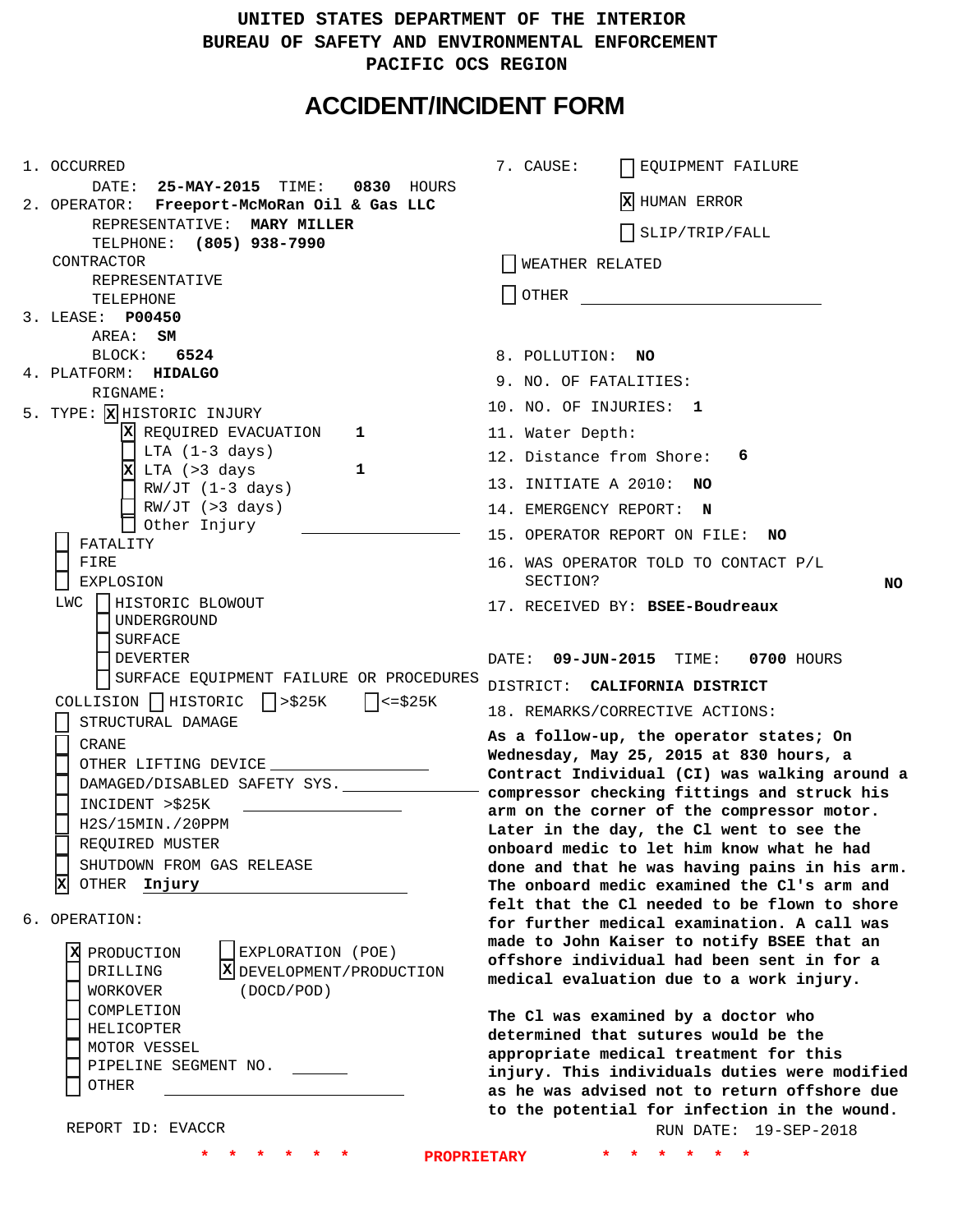**He returned to his normal offshore duties on June 1, 2015.**

**As a corrective action, the Cl was counselled on being aware of the surroundings and paying closer attention when walking in areas where there are obstacles that could cause this type of injury if accidently struck with a part of the his body**

**\* \* \* \* \* \* PROPRIETARY \* \* \* \* \* \***

REPORT ID: EVACCR RUN DATE: 19-SEP-2018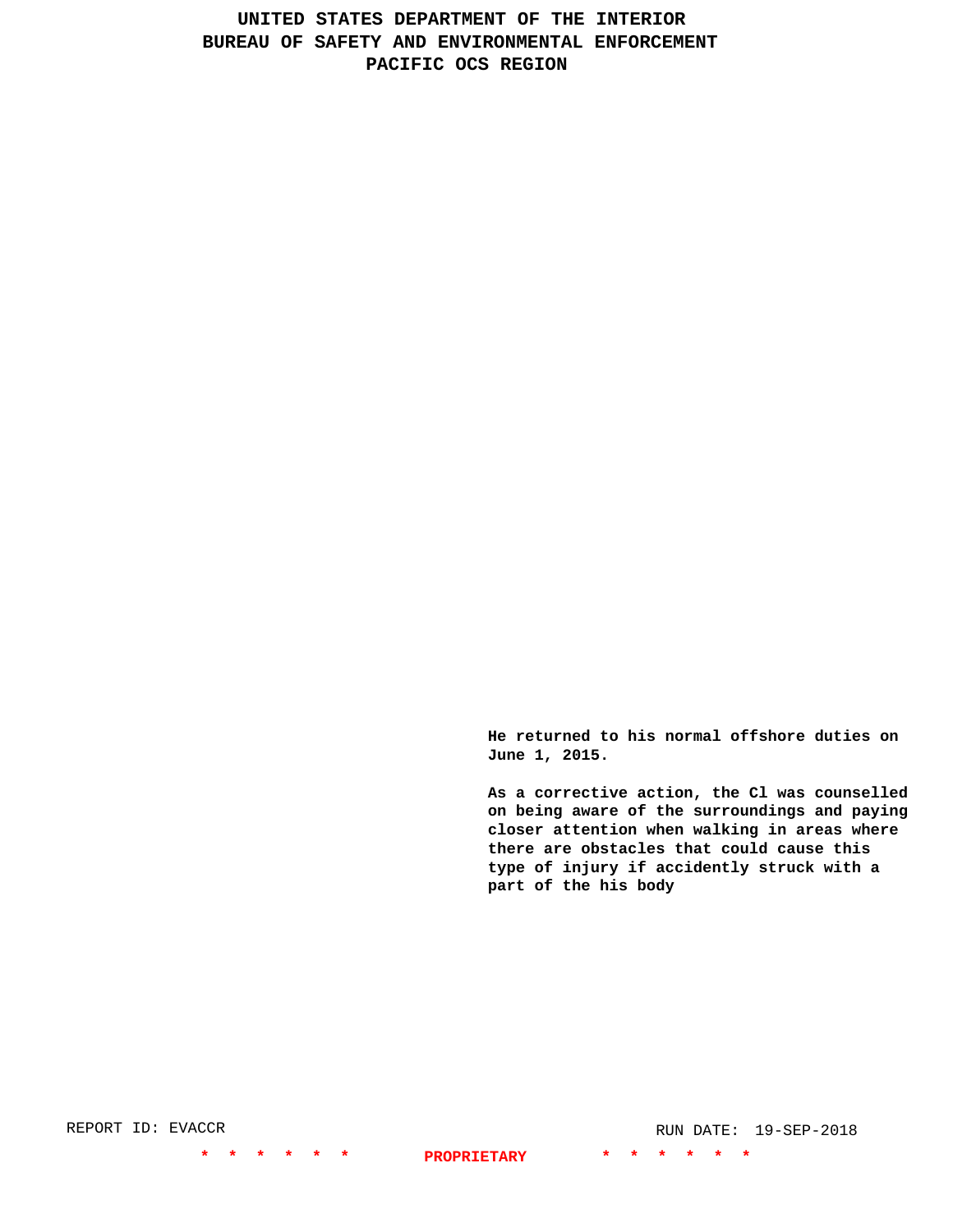| 1. OCCURRED                                               | EQUIPMENT FAILURE<br>7. CAUSE:                                                             |
|-----------------------------------------------------------|--------------------------------------------------------------------------------------------|
| DATE: 15-JUL-2015 TIME:<br><b>1530 HOURS</b>              |                                                                                            |
| 2. OPERATOR: Exxon Mobil Corporation                      | HUMAN ERROR                                                                                |
| REPRESENTATIVE: Pullen, Carol<br>TELPHONE: (832) 625-4584 | SLIP/TRIP/FALL                                                                             |
| CONTRACTOR                                                | WEATHER RELATED                                                                            |
| REPRESENTATIVE                                            |                                                                                            |
| TELEPHONE                                                 | OTHER                                                                                      |
| 3. LEASE:                                                 |                                                                                            |
| AREA:<br>SM                                               |                                                                                            |
| 6635<br>BLOCK:                                            | 8. POLLUTION: NO                                                                           |
| 4. PLATFORM: HARMONY<br>RIGNAME:                          | 9. NO. OF FATALITIES:                                                                      |
| 5. TYPE:   HISTORIC INJURY                                | 10. NO. OF INJURIES:                                                                       |
| REQUIRED EVACUATION                                       | 11. Water Depth:<br>1198                                                                   |
| $LTA$ $(1-3 \text{ days})$                                | 12. Distance from Shore:<br>- 6                                                            |
| LTA (>3 days                                              |                                                                                            |
| $RW/JT$ (1-3 days)                                        | 13. INITIATE A 2010: NO                                                                    |
| $RW/JT$ (>3 days)<br>$\mathbf{1}$<br>씰                    | 14. EMERGENCY REPORT: N                                                                    |
| Other Injury<br>FATALITY                                  | 15. OPERATOR REPORT ON FILE: NO                                                            |
| FIRE                                                      | 16. WAS OPERATOR TOLD TO CONTACT P/L                                                       |
| <b>EXPLOSION</b>                                          | SECTION?<br>NO.                                                                            |
| LWC<br>    HISTORIC BLOWOUT                               | 17. RECEIVED BY: Kaiser, John                                                              |
| UNDERGROUND                                               |                                                                                            |
| <b>SURFACE</b>                                            |                                                                                            |
| DEVERTER                                                  | DATE: 18-AUG-2015 TIME:<br><b>0849 HOURS</b>                                               |
| SURFACE EQUIPMENT FAILURE OR PROCEDURES                   | DISTRICT: CALIFORNIA DISTRICT                                                              |
| COLLISION HISTORIC $\bigcap$ >\$25K<br>$ \cdot $ <= \$25K | 18. REMARKS/CORRECTIVE ACTIONS:                                                            |
| STRUCTURAL DAMAGE                                         | 7/15 The contractor (Parker Drilling Co.) was                                              |
| CRANE                                                     | removing the fuel cap on the generator when                                                |
| OTHER LIFTING DEVICE __________________                   | the wind blew the door closed hitting him in                                               |
| DAMAGED/DISABLED SAFETY SYS.<br>INCIDENT >\$25K           | the back. He immediately reported the                                                      |
| H2S/15MIN./20PPM                                          | incident to his supervisor and stated that he                                              |
| REQUIRED MUSTER                                           | was okay. The next morning (7/16) the IP                                                   |
| SHUTDOWN FROM GAS RELEASE                                 | reported to his supervisor that his back was<br>sore before going on his regular days off. |
| OTHER                                                     | Once on shore, the IP was accompanied to the                                               |
|                                                           | Sansum Clinic in Santa Barbara for                                                         |
| 6. OPERATION:                                             | evaluation.                                                                                |
| EXPLORATION (POE)<br>PRODUCTION                           |                                                                                            |
| X DEVELOPMENT / PRODUCTION<br>DRILLING                    | Incident reporting guidance from the<br>Camarillo District Office stated that this         |
| (DOCD/POD)<br>WORKOVER                                    | was not a reportable incident unless the IP                                                |
| COMPLETION                                                | was evacuated and or could not return to his                                               |
| HELICOPTER                                                | next scheduled work day (07/30/15).                                                        |
| MOTOR VESSEL                                              |                                                                                            |
| PIPELINE SEGMENT NO.                                      | The IP was released with restrictions and                                                  |
| OTHER                                                     | will report to work at Parker's shop until                                                 |
|                                                           | such time he is given a full release to                                                    |
| REPORT ID: EVACCR                                         | RUN DATE: 19-SEP-2018                                                                      |
|                                                           | <b>PROPRIETARY</b>                                                                         |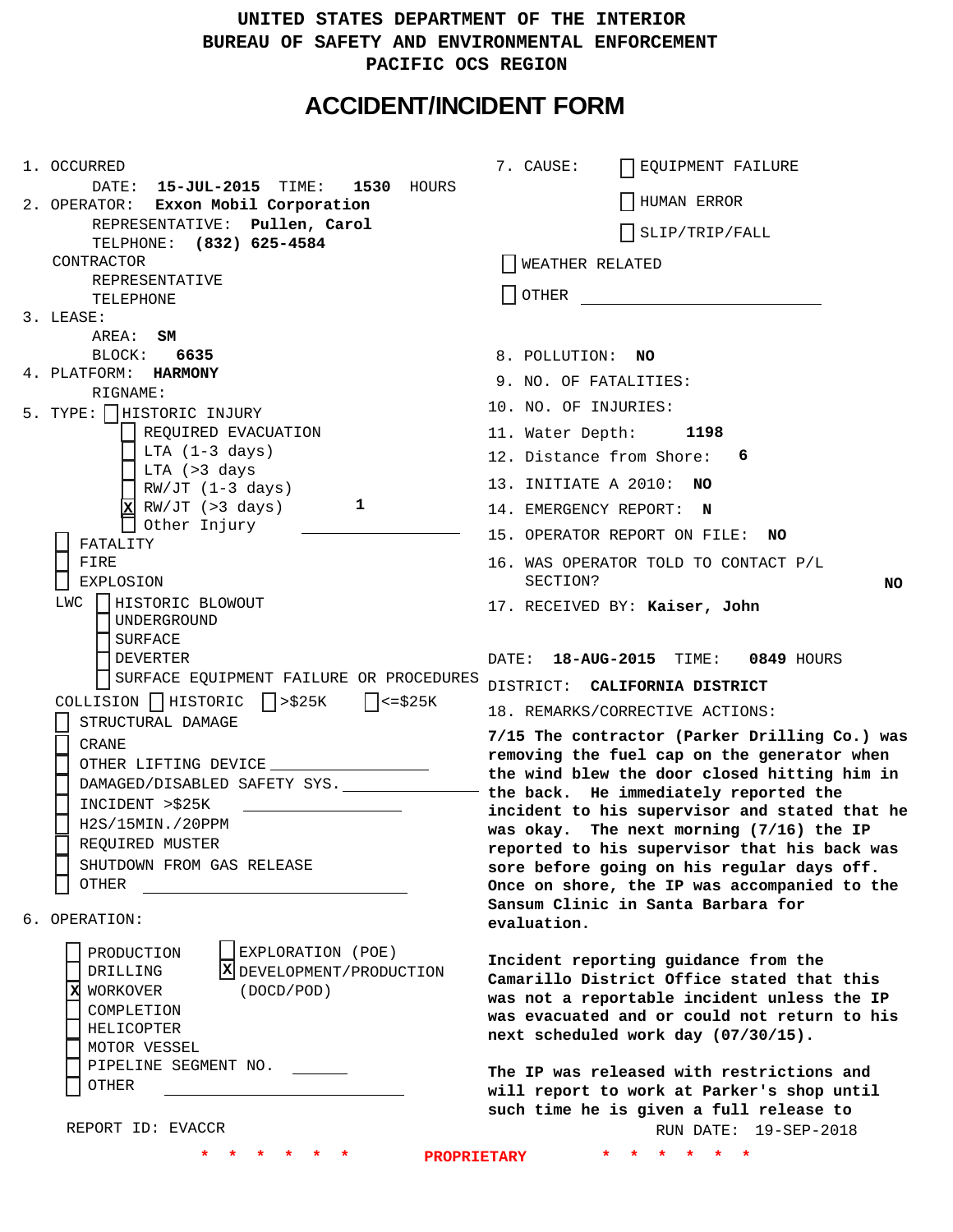**return to work.** 

**A door securing device was added to mechanically secure the generator shed door in the open position and a signage has been posted on generator shed to remind personnel to secure door to generator shed when working in doorway.**

**\* \* \* \* \* \* PROPRIETARY \* \* \* \* \* \***

REPORT ID: EVACCR RUN DATE: 19-SEP-2018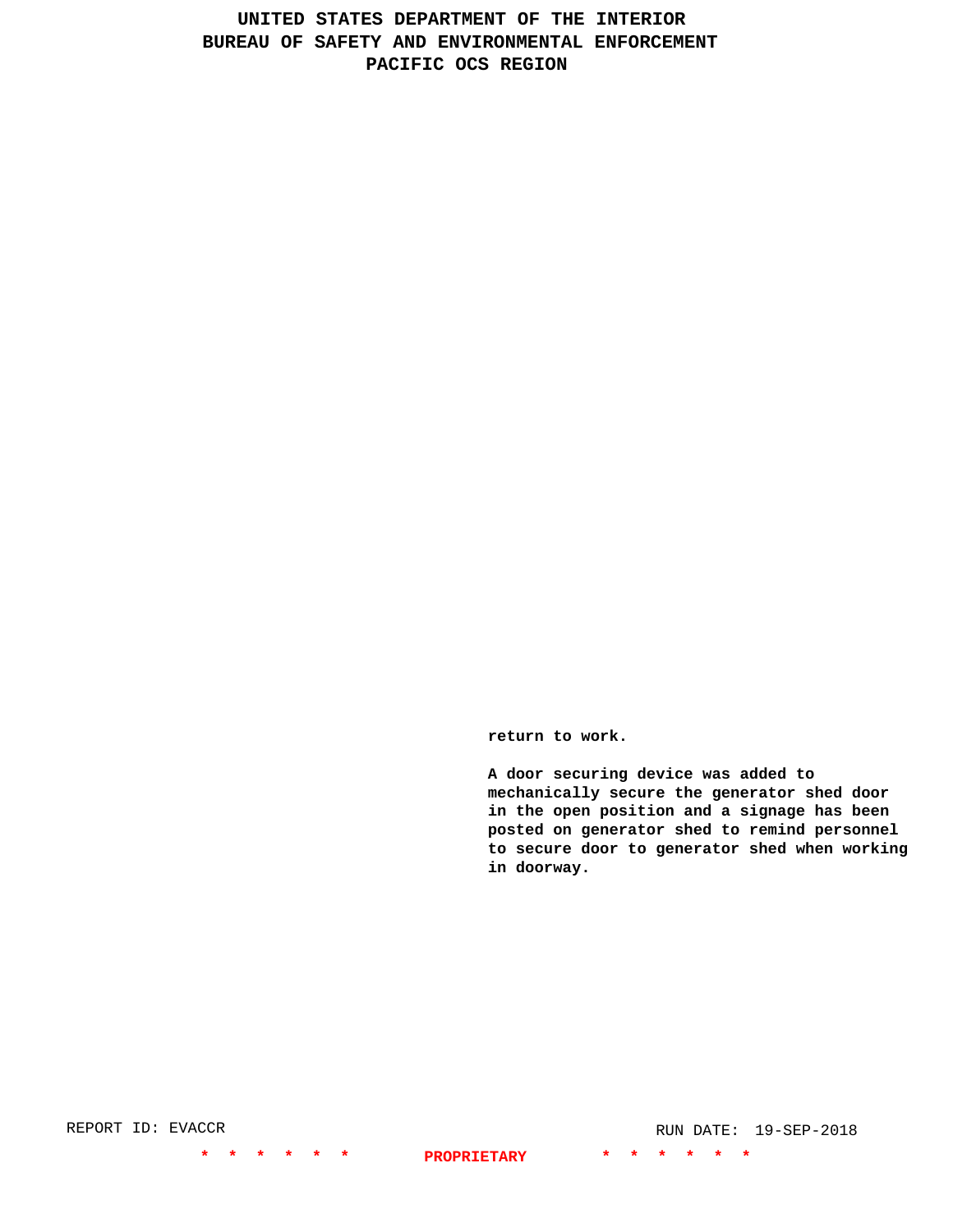| 1. OCCURRED                                                        | EQUIPMENT FAILURE<br>7. CAUSE:                                                          |
|--------------------------------------------------------------------|-----------------------------------------------------------------------------------------|
| DATE: 04-AUG-2015 TIME:<br><b>1400 HOURS</b>                       | HUMAN ERROR                                                                             |
| 2. OPERATOR: Exxon Mobil Corporation<br>REPRESENTATIVE: Case, Erik |                                                                                         |
| TELPHONE: (832) 625-4583                                           | SLIP/TRIP/FALL                                                                          |
| CONTRACTOR                                                         | WEATHER RELATED                                                                         |
| REPRESENTATIVE                                                     | OTHER                                                                                   |
| TELEPHONE<br>3. LEASE:                                             |                                                                                         |
| AREA:<br>SM                                                        |                                                                                         |
| <b>BLOCK: 6636</b>                                                 | 8. POLLUTION: NO                                                                        |
| 4. PLATFORM: HONDO                                                 | 9. NO. OF FATALITIES:                                                                   |
| RIGNAME:                                                           | 10. NO. OF INJURIES:                                                                    |
| 5. TYPE: HISTORIC INJURY<br>REQUIRED EVACUATION                    | 11. Water Depth: 842                                                                    |
| $LTA$ $(1-3 \text{ days})$                                         | 12. Distance from Shore:<br>5                                                           |
| $LTA$ (>3 days                                                     |                                                                                         |
| $RW/JT$ (1-3 days)                                                 | 13. INITIATE A 2010: NO                                                                 |
| $RW/JT$ (>3 days)                                                  | 14. EMERGENCY REPORT: N                                                                 |
| Other Injury<br>FATALITY                                           | 15. OPERATOR REPORT ON FILE: NO                                                         |
| ⊠<br>FIRE                                                          | 16. WAS OPERATOR TOLD TO CONTACT P/L                                                    |
| <b>EXPLOSION</b>                                                   | SECTION?<br>NO.                                                                         |
| <b>LWC</b><br>HISTORIC BLOWOUT                                     | 17. RECEIVED BY: Kaiser, John                                                           |
| UNDERGROUND                                                        |                                                                                         |
| <b>SURFACE</b><br>DEVERTER                                         | DATE: 21-AUG-2015 TIME:<br><b>1614 HOURS</b>                                            |
| SURFACE EQUIPMENT FAILURE OR PROCEDURES                            | DISTRICT: CALIFORNIA DISTRICT                                                           |
| COLLISION HISTORIC $\bigcap$ >\$25K<br>$ \cdot $ <= \$25K          |                                                                                         |
| STRUCTURAL DAMAGE                                                  | 18. REMARKS/CORRECTIVE ACTIONS:                                                         |
| CRANE                                                              | At approximately 14:00(PST), we had an arc                                              |
| OTHER LIFTING DEVICE ____________________                          | flash. There was a 480 line with the lead<br>tied into a welding machine. Somehow the   |
| DAMAGED/DISABLED SAFETY SYS.                                       | lead came loose and fell out of the welding                                             |
| INCIDENT >\$25K                                                    | machine, making contact with the deck and                                               |
| H2S/15MIN./20PPM<br>REOUIRED MUSTER                                | causing an arc. Investigation into the root                                             |
| SHUTDOWN FROM GAS RELEASE                                          | cause is underway. No property damage or<br>injury to personnel reported.               |
| OTHER                                                              |                                                                                         |
|                                                                    | ***UPDATE*** (8/19/15)                                                                  |
| 6. OPERATION:                                                      |                                                                                         |
| EXPLORATION (POE)<br>ΙX<br>PRODUCTION                              | Incident Description:                                                                   |
| X DEVELOPMENT/PRODUCTION<br>DRILLING                               | ÿ·A 2-man contract electrician crew was                                                 |
| WORKOVER<br>(DOCD/POD)                                             | tasked with terminating a temporary power                                               |
| COMPLETION                                                         | cable from a 480V receptacle on the drill                                               |
| HELICOPTER                                                         | deck down to the welding machine located on                                             |
| MOTOR VESSEL<br>PIPELINE SEGMENT NO.                               | the production deck. Cable was already run                                              |
| OTHER                                                              | between both locations.                                                                 |
|                                                                    | ÿ·1 individual entered the 480V building<br>located on the cellar deck and switched the |
| REPORT ID: EVACCR                                                  | RUN DATE: 19-SEP-2018                                                                   |
|                                                                    | <b>PROPRIETARY</b>                                                                      |
|                                                                    |                                                                                         |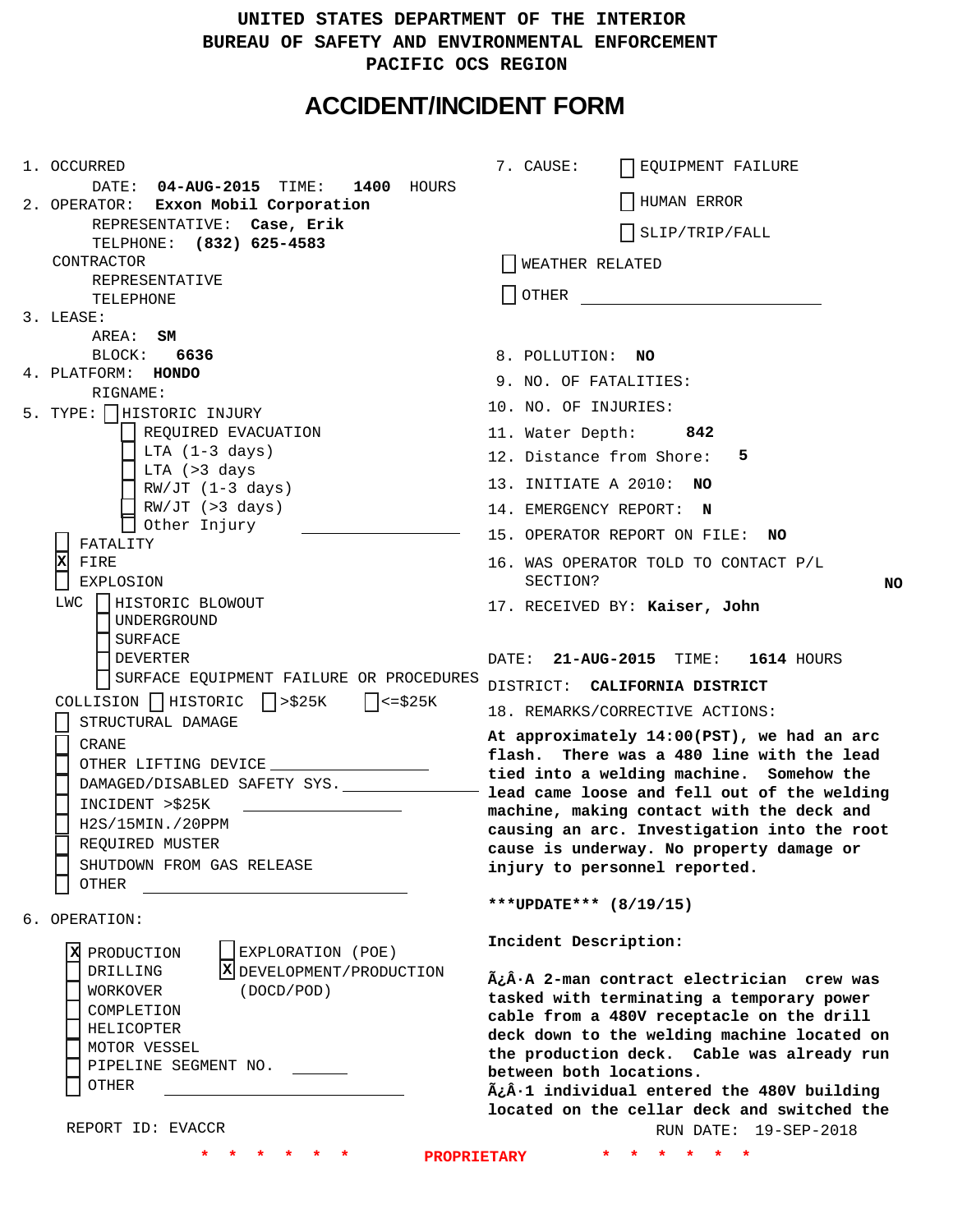**receptacle breaker to the off position ÿ·The other individual involved, installed a 4-prong plug on one end of the wire and placed the device on the drill deck next to the 480V receptacle ÿ·The person originally inside the 480V building, inserted the plug into the receptacle, travelled back to the 480V building and switched the breaker back to the on position ÿ·This action resulted in a phase-to-phase electrical arc on the exposed end of the cable on the production deck that had not been connected to the welding machine which then tripped the breaker** 

**Corrective actions include that the contractor provide a comprehensive refresher course with an emphasis on special conditions that could compromise existing work procedures.** 

REPORT ID: EVACCR **RUN DATE: 19-SEP-2018**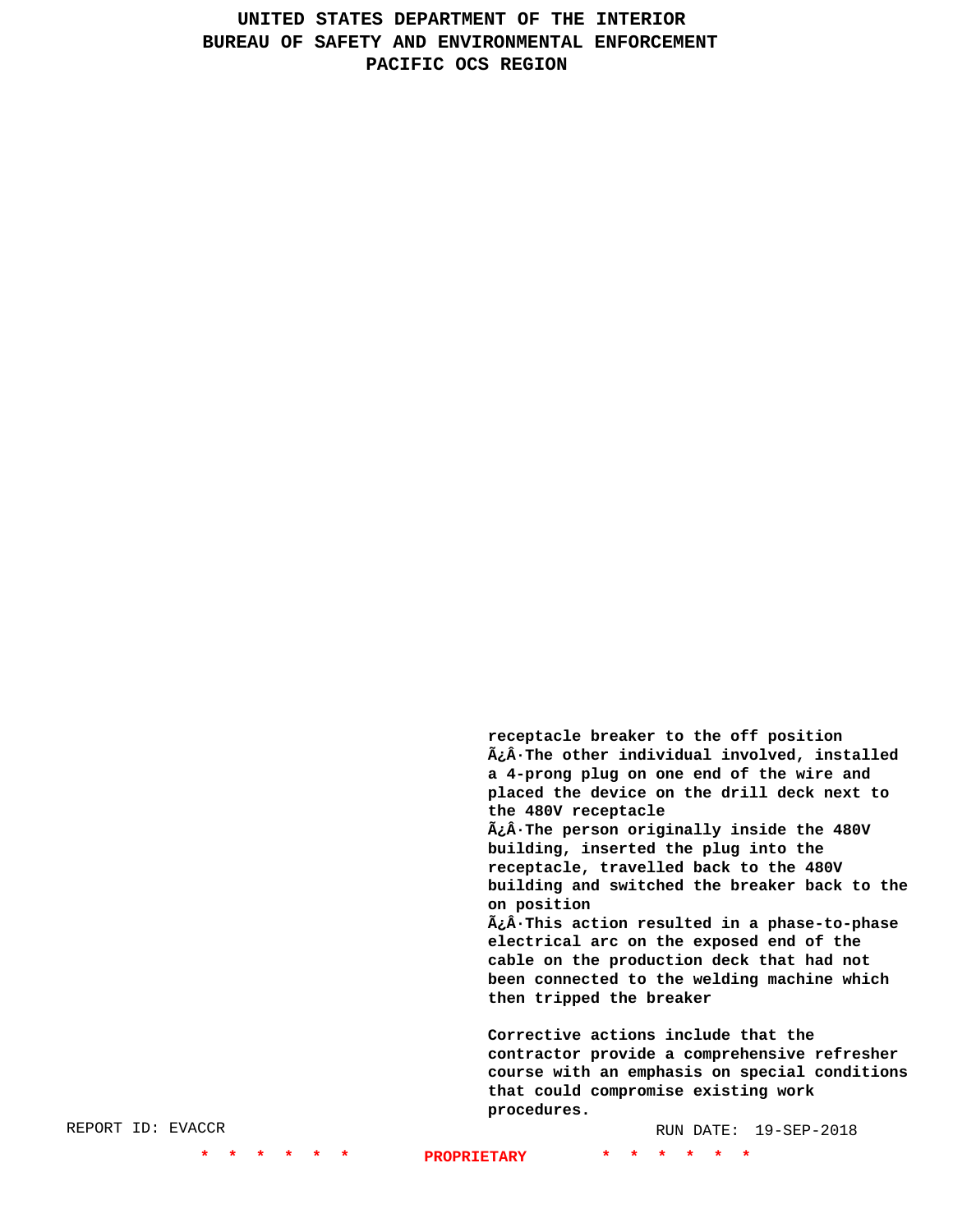**Contractor will develop a checklist for supervisors/field management to utilize when performing tasks that occur when assisting in the relocation and providing of temporary power for mobile equipment.** 

**--------------------------------------------- ---------------------------------**

**Verbal notification of the incident made to BSEE (Bethram Ofolete)at 15:34 (PST) hours on 8/4/15**

REPORT ID: EVACCR RUN DATE: 19-SEP-2018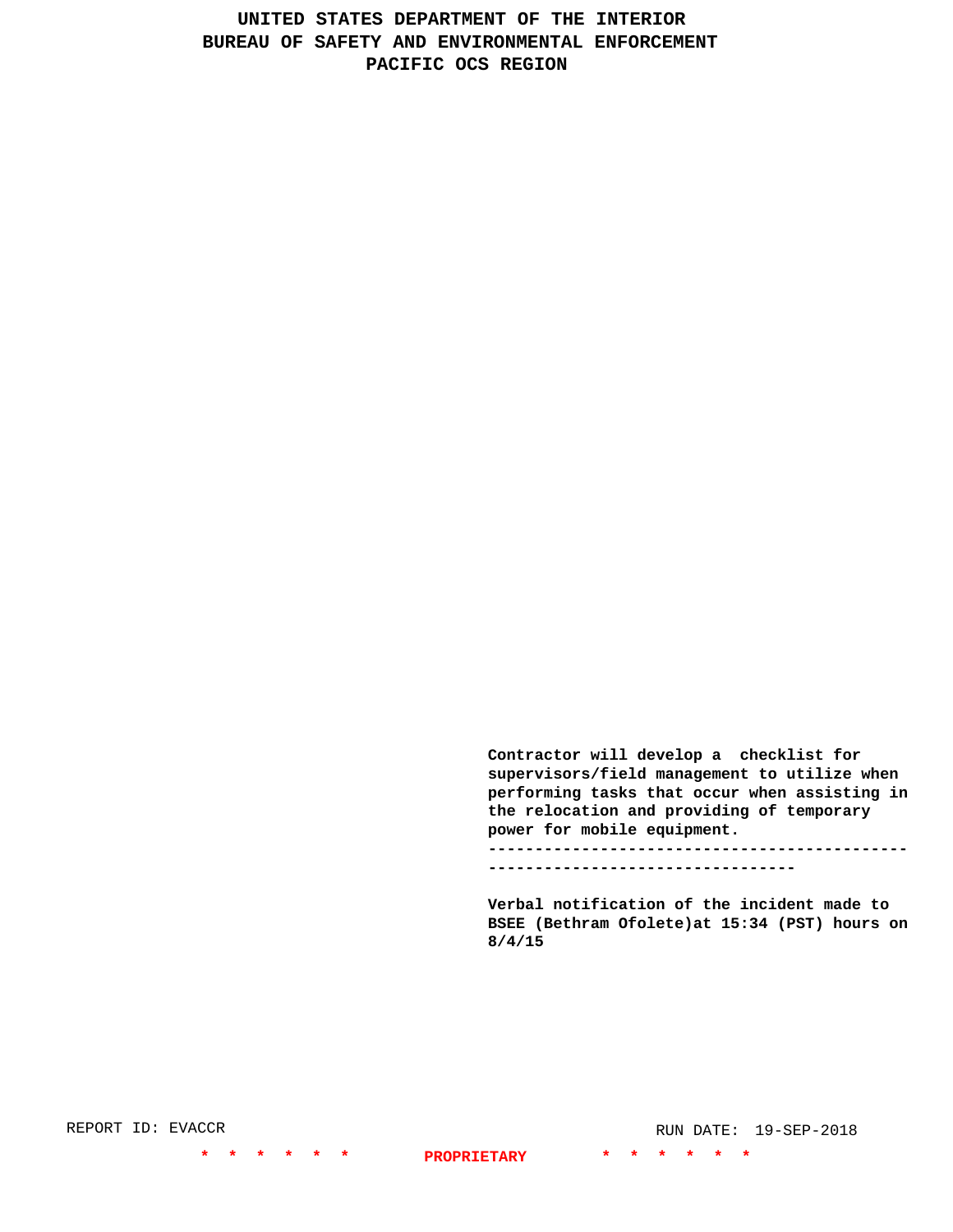| 1. OCCURRED                                                                       | 7. CAUSE:<br>EQUIPMENT FAILURE                                                             |
|-----------------------------------------------------------------------------------|--------------------------------------------------------------------------------------------|
| DATE: 17-JUN-2015 TIME: 1500 HOURS<br>2. OPERATOR: Freeport-McMoRan Oil & Gas LLC | <b>X</b> HUMAN ERROR                                                                       |
| REPRESENTATIVE: Gerald Penny                                                      |                                                                                            |
| TELPHONE: (805) 934-8264                                                          | SLIP/TRIP/FALL                                                                             |
| CONTRACTOR                                                                        | WEATHER RELATED                                                                            |
| REPRESENTATIVE Bruce Daniels                                                      | OTHER                                                                                      |
| TELEPHONE (805) 874-3050<br>3. LEASE: P00315                                      |                                                                                            |
| AREA: SM                                                                          |                                                                                            |
| <b>BLOCK: 6525</b>                                                                | 8. POLLUTION: NO                                                                           |
| 4. PLATFORM: HARVEST                                                              | 9. NO. OF FATALITIES:                                                                      |
| RIGNAME:                                                                          | 10. NO. OF INJURIES: 1                                                                     |
| 5. TYPE: X HISTORIC INJURY                                                        |                                                                                            |
| X REQUIRED EVACUATION<br>$\mathbf{1}$<br>$LTA$ $(1-3 \text{ days})$               | 11. Water Depth:<br>675                                                                    |
| LTA (>3 days                                                                      | 12. Distance from Shore:<br>7                                                              |
| $RW/JT$ (1-3 days)                                                                | 13. INITIATE A 2010: NO                                                                    |
| $RW/JT$ (>3 days)                                                                 | 14. EMERGENCY REPORT: N                                                                    |
| Other Injury                                                                      | 15. OPERATOR REPORT ON FILE: NO                                                            |
| FATALITY                                                                          |                                                                                            |
| FIRE<br>EXPLOSION                                                                 | 16. WAS OPERATOR TOLD TO CONTACT P/L<br>SECTION?                                           |
| HISTORIC BLOWOUT<br>LWC                                                           | NO.                                                                                        |
| UNDERGROUND                                                                       | 17. RECEIVED BY: BSEE-Chet Miller                                                          |
| SURFACE                                                                           |                                                                                            |
| <b>DEVERTER</b>                                                                   | DATE: 18-JUN-2015 TIME:<br><b>1006 HOURS</b>                                               |
| SURFACE EQUIPMENT FAILURE OR PROCEDURES                                           | DISTRICT: CALIFORNIA DISTRICT                                                              |
| COLLISION HISTORIC $\bigcap$ >\$25K<br>  $\left  \right $ < = \$25K               | 18. REMARKS/CORRECTIVE ACTIONS:                                                            |
| STRUCTURAL DAMAGE                                                                 | A CI was finishing washing his hand at the                                                 |
| CRANE                                                                             | restroom sink. Upon reaching for a paper                                                   |
| OTHER LIFTING DEVICE __________________                                           | towel the back of his right hand came into                                                 |
| DAMAGED/DISABLED SAFETY SYS.<br>INCIDENT >\$25K                                   | contact with the corner of a stainless steel                                               |
| H2S/15MIN./20PPM                                                                  | shelf located directly above the sink and                                                  |
| REQUIRED MUSTER                                                                   | result in a small laceration to the hand.<br>Medic on examined and felt it could require a |
| SHUTDOWN FROM GAS RELEASE                                                         | highter level of medical attendion.                                                        |
| OTHER Minor Injury<br>ΙxΙ                                                         |                                                                                            |
|                                                                                   | // Follow-up (07/02/15); The Cl was scheduled                                              |
| 6. OPERATION:                                                                     | to leave the platform that day and upon                                                    |
| EXPLORATION (POE)<br>PRODUCTION                                                   | returning to shore the Cl went to a physician<br>for a medical examination. The medical    |
| X DEVELOPMENT / PRODUCTION<br>DRILLING                                            | examination resulted in the injury being                                                   |
| WORKOVER<br>(DOCD/POD)                                                            | deemed a First Aid treatment case and the Cl                                               |
| COMPLETION                                                                        | was released to return to his normal working                                               |
| HELICOPTER                                                                        | duties.                                                                                    |
| MOTOR VESSEL<br>PIPELINE SEGMENT NO.                                              |                                                                                            |
| Cleaning up<br>OTHER<br>ΙX                                                        | As a corrective action, the Cl was counseled<br>on awareness and to pay attention when     |
|                                                                                   | performing even the smallest of tasks to                                                   |
| REPORT ID: EVACCR                                                                 | RUN DATE: 19-SEP-2018                                                                      |
| <b>PROPRIETARY</b>                                                                |                                                                                            |
|                                                                                   |                                                                                            |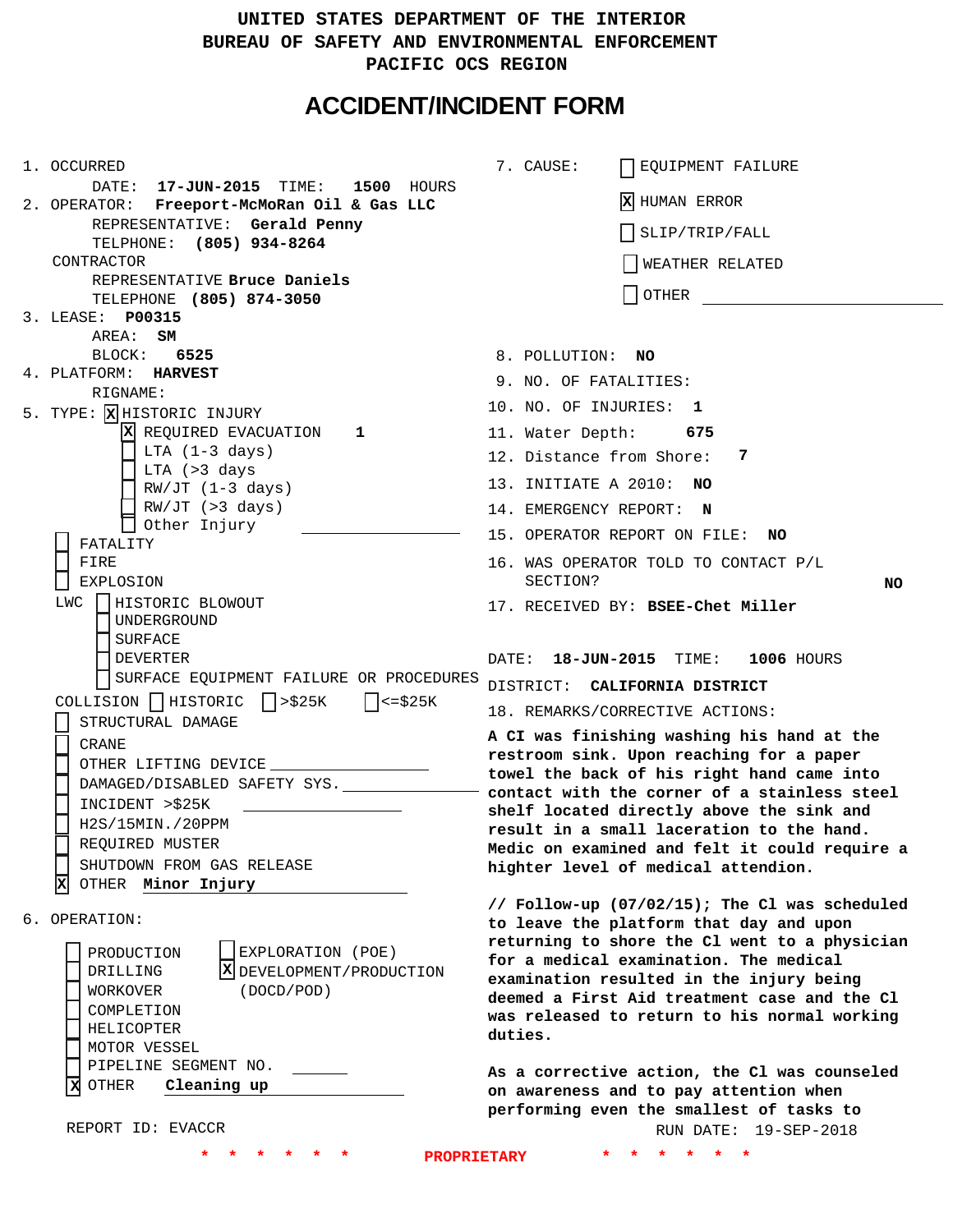**prevent an incident or injury. Operator ID # INR-15-0430.**

REPORT ID: EVACCR RUN DATE: 19-SEP-2018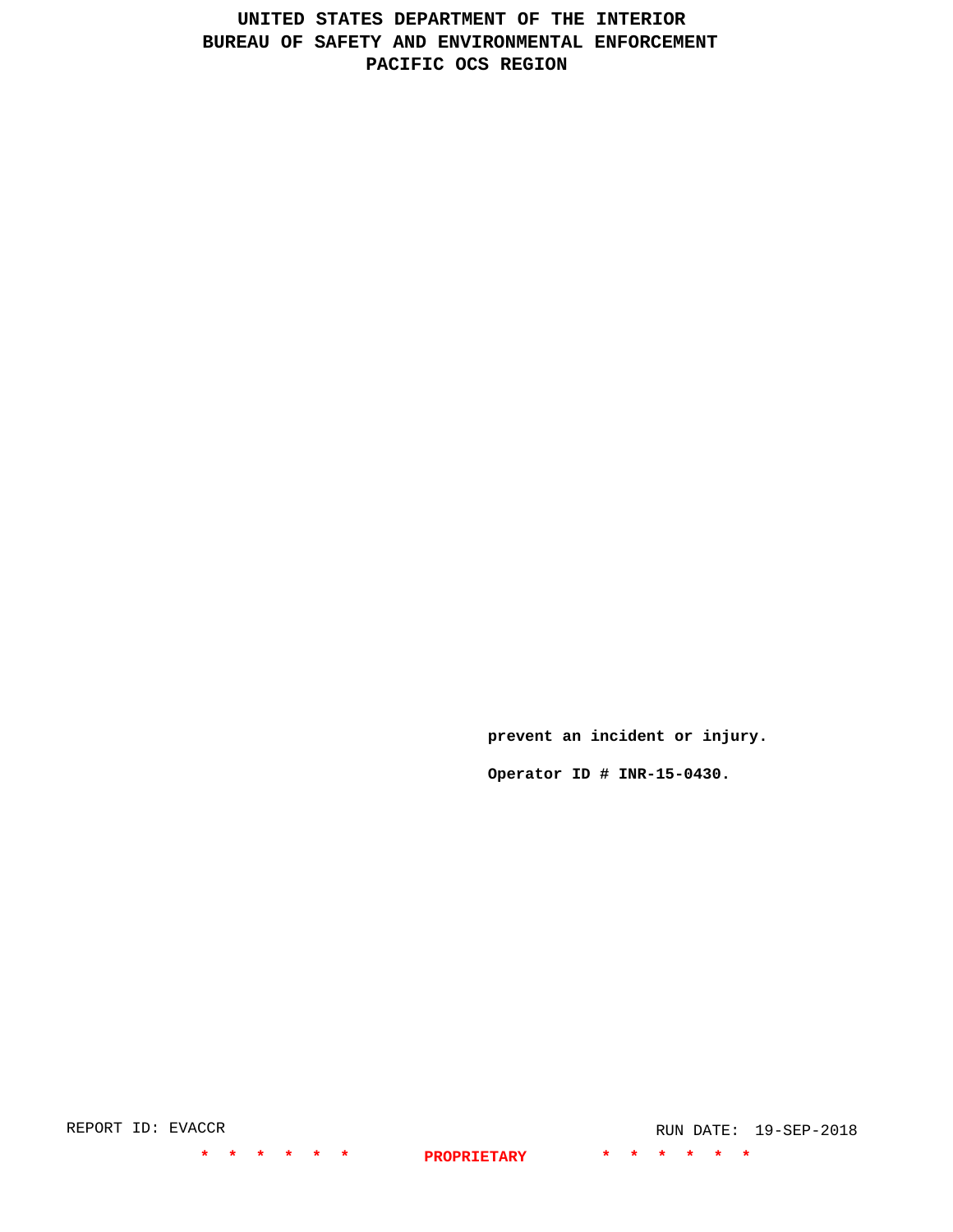| 1. OCCURRED                                                      | EQUIPMENT FAILURE<br>7. CAUSE:                                                        |
|------------------------------------------------------------------|---------------------------------------------------------------------------------------|
| DATE: 18-JUN-2015 TIME: 0745 HOURS                               |                                                                                       |
| 2. OPERATOR: Venoco, Inc.                                        | <b>X</b> HUMAN ERROR                                                                  |
| REPRESENTATIVE: STEPHEN CRAWFORI<br>TELPHONE: (805) 745-4572     | SLIP/TRIP/FALL                                                                        |
| CONTRACTOR                                                       | WEATHER RELATED                                                                       |
| REPRESENTATIVE                                                   |                                                                                       |
| TELEPHONE                                                        | OTHER                                                                                 |
| 3. LEASE: P00205                                                 |                                                                                       |
| AREA: LA                                                         |                                                                                       |
| BLOCK:<br>6912<br>4. PLATFORM: GAIL                              | 8. POLLUTION: NO                                                                      |
| RIGNAME:                                                         | 9. NO. OF FATALITIES:                                                                 |
| 5. TYPE:   HISTORIC INJURY                                       | 10. NO. OF INJURIES:                                                                  |
| REQUIRED EVACUATION                                              | 11. Water Depth:                                                                      |
| $LTA$ $(1-3 \text{ days})$                                       | 12. Distance from Shore:<br>10                                                        |
| LTA (>3 days                                                     | 13. INITIATE A 2010: NO                                                               |
| $RW/JT$ (1-3 days)<br>$RW/JT$ (>3 days)                          |                                                                                       |
| Other Injury                                                     | 14. EMERGENCY REPORT: N                                                               |
| FATALITY                                                         | 15. OPERATOR REPORT ON FILE: NO                                                       |
| FIRE                                                             | 16. WAS OPERATOR TOLD TO CONTACT P/L                                                  |
| <b>EXPLOSION</b>                                                 | SECTION?<br>NO.                                                                       |
| LWC     HISTORIC BLOWOUT                                         | 17. RECEIVED BY: BSEE-C. MILLER                                                       |
| UNDERGROUND<br>SURFACE                                           |                                                                                       |
| <b>DEVERTER</b>                                                  | DATE: 18-JUN-2015 TIME: 1000 HOURS                                                    |
| SURFACE EQUIPMENT FAILURE OR PROCEDURES                          |                                                                                       |
| COLLISION $\bigcap$ HISTORIC $\bigcap$ >\$25K<br>  $\le$ = \$25K | DISTRICT: CALIFORNIA DISTRICT                                                         |
| STRUCTURAL DAMAGE                                                | 18. REMARKS/CORRECTIVE ACTIONS:                                                       |
| CRANE                                                            | // The Operator stated that while changing                                            |
| OTHER LIFTING DEVICE ____________________                        | out empty chemical totes on the chemical<br>storage rack, one of the totes bumped the |
| DAMAGED/DISABLED SAFETY SYS.                                     | East facing hand rail while placing it in                                             |
| INCIDENT >\$25K                                                  | it's spot on the rack. It was then noticed                                            |
| H2S/15MIN./20PPM                                                 | by Mr. Eddie Macias that the hand rail had                                            |
| REQUIRED MUSTER                                                  | moved. The job was stopped at that point and                                          |
| SHUTDOWN FROM GAS RELEASE<br>OTHER BENT HANDRAIL                 | the issue was brought to operations<br>attention.                                     |
|                                                                  |                                                                                       |
| 6. OPERATION:                                                    | The Root Cause was that the welded area of                                            |
| x<br>EXPLORATION (POE)                                           | the lower section of the hand rail was                                                |
| PRODUCTION<br>X DEVELOPMENT / PRODUCTION<br>DRILLING             | corroded. By moving a chemical tote that                                              |
| WORKOVER<br>(DOCD/POD)                                           | bumped this hand rail, brought this item to                                           |
| COMPLETION                                                       | our attention.<br>The hand rail was removed and<br>repaired within a few hours.       |
| HELICOPTER                                                       |                                                                                       |
| MOTOR VESSEL                                                     |                                                                                       |
| PIPELINE SEGMENT NO.                                             |                                                                                       |
| <b>OTHER</b>                                                     |                                                                                       |
| REPORT ID: EVACCR                                                |                                                                                       |
|                                                                  | RUN DATE: 19-SEP-2018                                                                 |
| <b>PROPRIETARY</b>                                               |                                                                                       |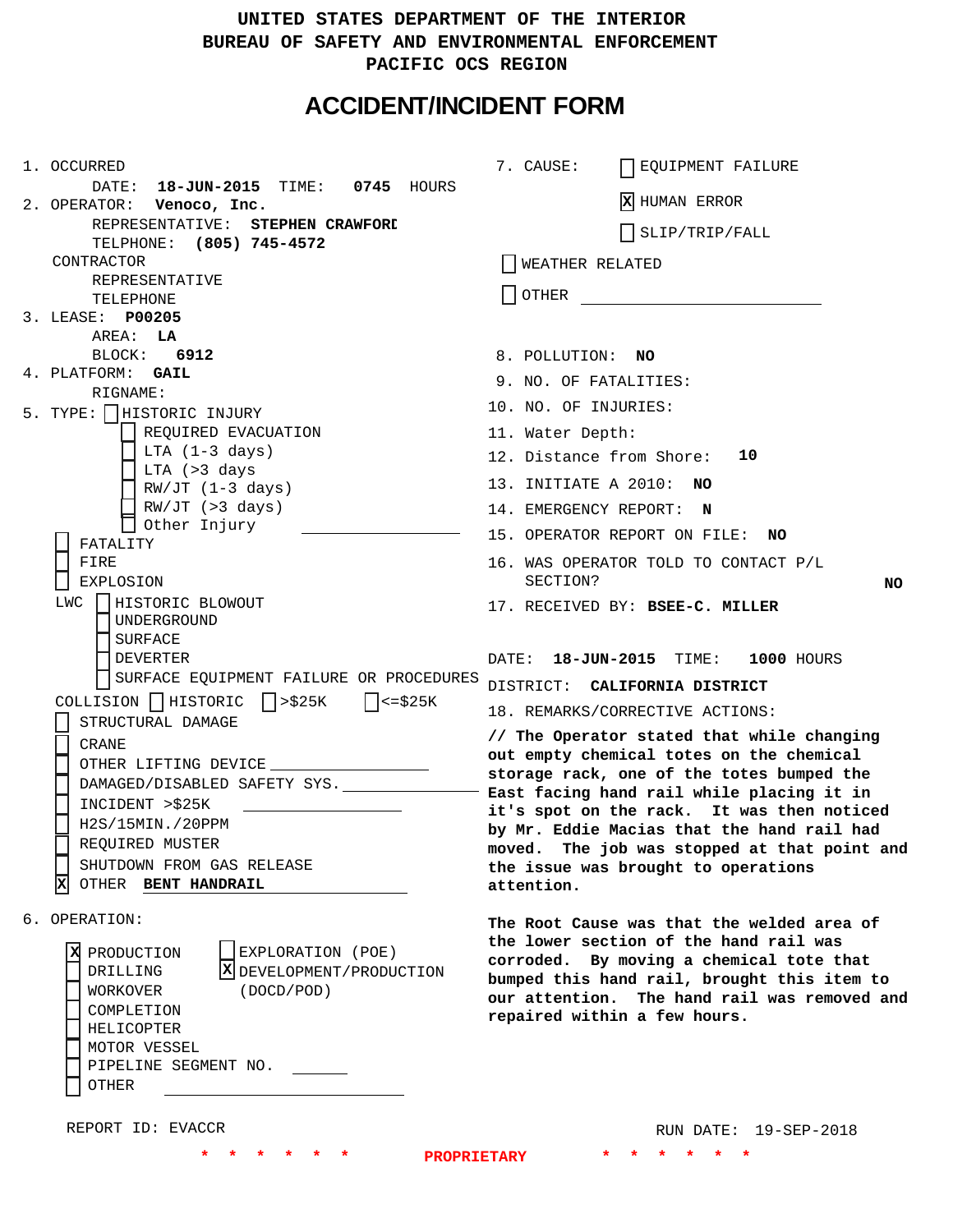## **ACCIDENT/INCIDENT FORM**

| 1. OCCURRED                                                           | EQUIPMENT FAILURE<br>7. CAUSE:                                                             |
|-----------------------------------------------------------------------|--------------------------------------------------------------------------------------------|
| DATE: 07-OCT-2015 TIME:<br><b>1521</b> HOURS                          | <b>X</b> HUMAN ERROR                                                                       |
| 2. OPERATOR: Exxon Mobil Corporation<br>REPRESENTATIVE: Pullen, Carol |                                                                                            |
| TELPHONE: (832) 625-4584                                              | SLIP/TRIP/FALL                                                                             |
| CONTRACTOR                                                            | WEATHER RELATED                                                                            |
| REPRESENTATIVE Williams, Gary                                         | OTHER                                                                                      |
| TELEPHONE (310) 415-6792<br>3. LEASE: P00182                          |                                                                                            |
| AREA:<br>SM                                                           |                                                                                            |
| 6683<br>BLOCK:                                                        | 8. POLLUTION: NO                                                                           |
| 4. PLATFORM: HERITAGE<br>RIGNAME:                                     | 9. NO. OF FATALITIES:                                                                      |
| 5. TYPE: X HISTORIC INJURY                                            | 10. NO. OF INJURIES: 1                                                                     |
| X REQUIRED EVACUATION<br>1                                            | 11. Water Depth:<br>1075                                                                   |
| $LTA$ $(1-3 \text{ days})$                                            | 12. Distance from Shore:<br>- 9                                                            |
| LTA (>3 days<br>$RW/JT$ (1-3 days)                                    | 13. INITIATE A 2010: NO                                                                    |
| $RW/JT$ (>3 days)                                                     | 14. EMERGENCY REPORT: N                                                                    |
| Other Injury                                                          | 15. OPERATOR REPORT ON FILE:<br>NO                                                         |
| FATALITY                                                              |                                                                                            |
| FIRE<br><b>EXPLOSION</b>                                              | 16. WAS OPERATOR TOLD TO CONTACT P/L<br>SECTION?<br>NO.                                    |
| LWC<br>  HISTORIC BLOWOUT                                             | 17. RECEIVED BY: Kaiser, John                                                              |
| UNDERGROUND                                                           |                                                                                            |
| SURFACE                                                               |                                                                                            |
| <b>DEVERTER</b><br>SURFACE EQUIPMENT FAILURE OR PROCEDURES            | DATE: 14-OCT-2015 TIME:<br><b>1330 HOURS</b>                                               |
| COLLISION HISTORIC $\bigcap$ >\$25K<br>$\vert$ $\vert$ <= \$25K       | DISTRICT: CALIFORNIA DISTRICT                                                              |
| STRUCTURAL DAMAGE                                                     | 18. REMARKS/CORRECTIVE ACTIONS:                                                            |
| CRANE                                                                 | Contractor Company: Petrochecm                                                             |
|                                                                       | Contractor Supervisor: Gary Williams                                                       |
| DAMAGED/DISABLED SAFETY SYS.                                          | At 15:20 hours, a PetroChem Contractor,                                                    |
| INCIDENT >\$25K<br>H2S/15MIN./20PPM                                   | scaffold builder, lost his footing while                                                   |
| REQUIRED MUSTER                                                       | descending West stairs from +43 deck to +15<br>deck on Platform Heritage. During his fall, |
| SHUTDOWN FROM GAS RELEASE                                             | the IP injured his left shoulder while                                                     |
| x <br>OTHER LEFT SHOULDER INJURY                                      | maintaining hand placement on the handrail.                                                |
| 6. OPERATION:                                                         | He was evacuated by crew boat to Ellwood Pier                                              |
|                                                                       | to seek medical evaluation. He will be<br>escorted by ExxonMobil, SECORP and his           |
| EXPLORATION (POE)<br>PRODUCTION                                       | contract representative to Goleta Valley                                                   |
| X DEVELOPMENT / PRODUCTION<br>DRILLING<br>WORKOVER<br>(DOCD/POD)      | Cottage Hospital.                                                                          |
| COMPLETION                                                            | The contractor's name is not included in the                                               |
| HELICOPTER                                                            | drop down list of contractors.                                                             |
| MOTOR VESSEL                                                          |                                                                                            |
| PIPELINE SEGMENT NO.<br>OTHER<br>Construction<br>X                    | Verbal notification made to Mike Mitchell on                                               |
|                                                                       | 10/07/15.                                                                                  |
| REPORT ID: EVACCR                                                     | RUN DATE:<br>19-SEP-2018                                                                   |
|                                                                       |                                                                                            |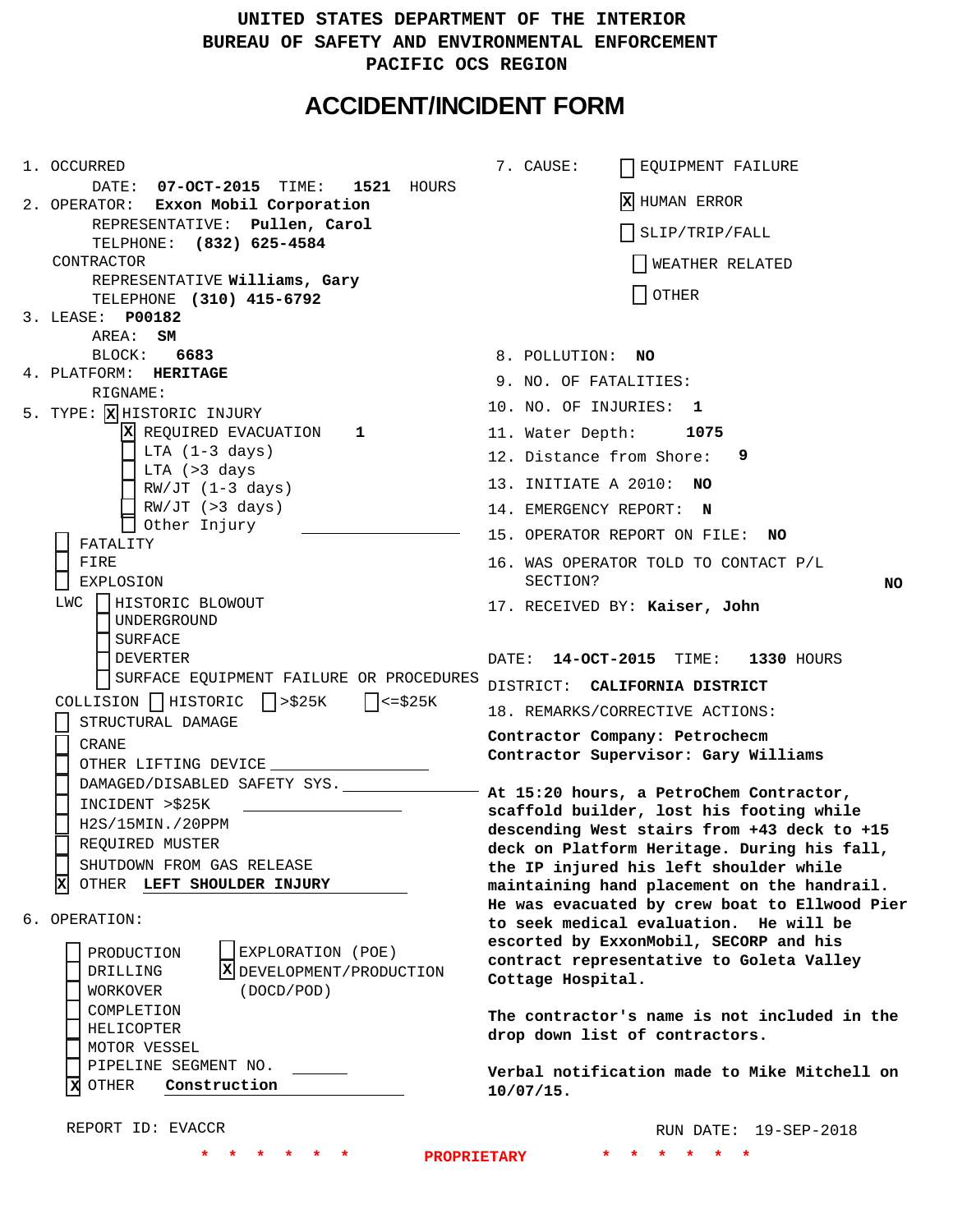**Dr. Tang diagnosed the injury as a strained shoulder. IP was instructed to take over the counter Advil for pain and was released to full duty effective 10/08/15 without any work restrictions.**

REPORT ID: EVACCR RUN DATE: 19-SEP-2018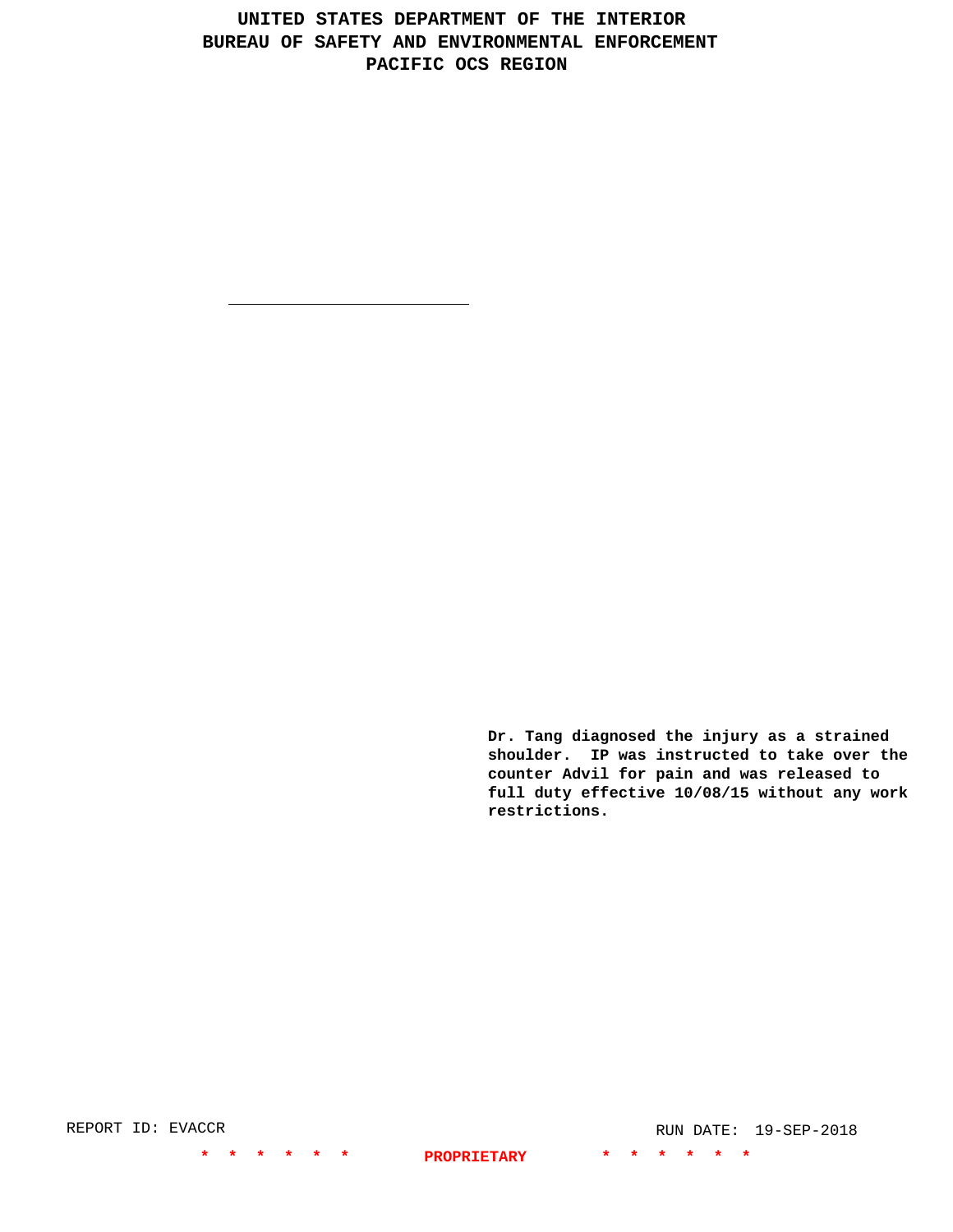| 1. OCCURRED                                                                  | EQUIPMENT FAILURE<br>7. CAUSE:                                                     |
|------------------------------------------------------------------------------|------------------------------------------------------------------------------------|
| <b>0950 HOURS</b><br>DATE: 05-MAR-2015 TIME:                                 | <b>X</b> HUMAN ERROR                                                               |
| 2. OPERATOR: Beta Operating Company, LLC<br>REPRESENTATIVE: Mariana Robertsc |                                                                                    |
| TELPHONE: (562) 683-3497                                                     | SLIP/TRIP/FALL                                                                     |
| CONTRACTOR                                                                   | WEATHER RELATED                                                                    |
| REPRESENTATIVE                                                               |                                                                                    |
| TELEPHONE                                                                    | <b>OTHER</b>                                                                       |
| 3. LEASE: P00300<br>AREA: LB                                                 |                                                                                    |
| BLOCK:<br>6438                                                               | 8. POLLUTION: NO                                                                   |
| 4. PLATFORM: ELLEN                                                           |                                                                                    |
| RIGNAME:                                                                     | 9. NO. OF FATALITIES:                                                              |
| 5. TYPE: X HISTORIC INJURY                                                   | 10. NO. OF INJURIES: 1                                                             |
| <b>X</b> REQUIRED EVACUATION<br>$\mathbf{1}$                                 | 11. Water Depth:                                                                   |
| $LTA$ $(1-3 \text{ days})$                                                   | 12. Distance from Shore:                                                           |
| LTA (>3 days                                                                 | 13. INITIATE A 2010: NO                                                            |
| $RW/JT$ (1-3 days)<br>$RW/JT$ (>3 days)                                      | 14. EMERGENCY REPORT: N                                                            |
| Other Injury                                                                 |                                                                                    |
| FATALITY                                                                     | 15. OPERATOR REPORT ON FILE:<br>NO                                                 |
| FIRE                                                                         | 16. WAS OPERATOR TOLD TO CONTACT P/L                                               |
| EXPLOSION                                                                    | SECTION?<br>NO.                                                                    |
| HISTORIC BLOWOUT<br>LWC                                                      | 17. RECEIVED BY:                                                                   |
| UNDERGROUND<br><b>SURFACE</b>                                                |                                                                                    |
| <b>DEVERTER</b>                                                              | DATE:<br>TIME:<br>HOURS                                                            |
| SURFACE EQUIPMENT FAILURE OR PROCEDURES                                      |                                                                                    |
| COLLISION HISTORIC $\bigcap$ >\$25K<br>  $\le$ = \$25K                       | DISTRICT: CALIFORNIA DISTRICT                                                      |
| STRUCTURAL DAMAGE                                                            | 18. REMARKS/CORRECTIVE ACTIONS:                                                    |
| CRANE                                                                        | ~ Employee was cleaning threads on a packer                                        |
| OTHER LIFTING DEVICE ____________________                                    | assembly that was poorly supported between                                         |
| DAMAGED/DISABLED SAFETY SYS.                                                 | rails on the pipe rack. It was barely long<br>enough to span the space. The packer |
| INCIDENT >\$25K                                                              | shifted, one end fell down and the other                                           |
| H2S/15MIN./20PPM                                                             | bounced landing on employees right middle                                          |
| REQUIRED MUSTER                                                              | finger. The impact caused a laceration and                                         |
| SHUTDOWN FROM GAS RELEASE                                                    | fractrued the bone. Employee was assessed                                          |
| OTHER                                                                        | and treated at a local emergency room and was                                      |
| 6. OPERATION:                                                                | allowed to return to work with restricted use<br>of right hand.                    |
| EXPLORATION (POE)<br>PRODUCTION                                              |                                                                                    |
| X DEVELOPMENT / PRODUCTION<br>DRILLING                                       |                                                                                    |
| WORKOVER<br>(DOCD/POD)                                                       |                                                                                    |
| COMPLETION                                                                   |                                                                                    |
| HELICOPTER                                                                   |                                                                                    |
| MOTOR VESSEL                                                                 |                                                                                    |
| PIPELINE SEGMENT NO.                                                         |                                                                                    |
| OTHER                                                                        |                                                                                    |
| REPORT ID: EVACCR                                                            |                                                                                    |
|                                                                              | RUN DATE: 19-SEP-2018                                                              |
| <b>PROPRIETARY</b>                                                           |                                                                                    |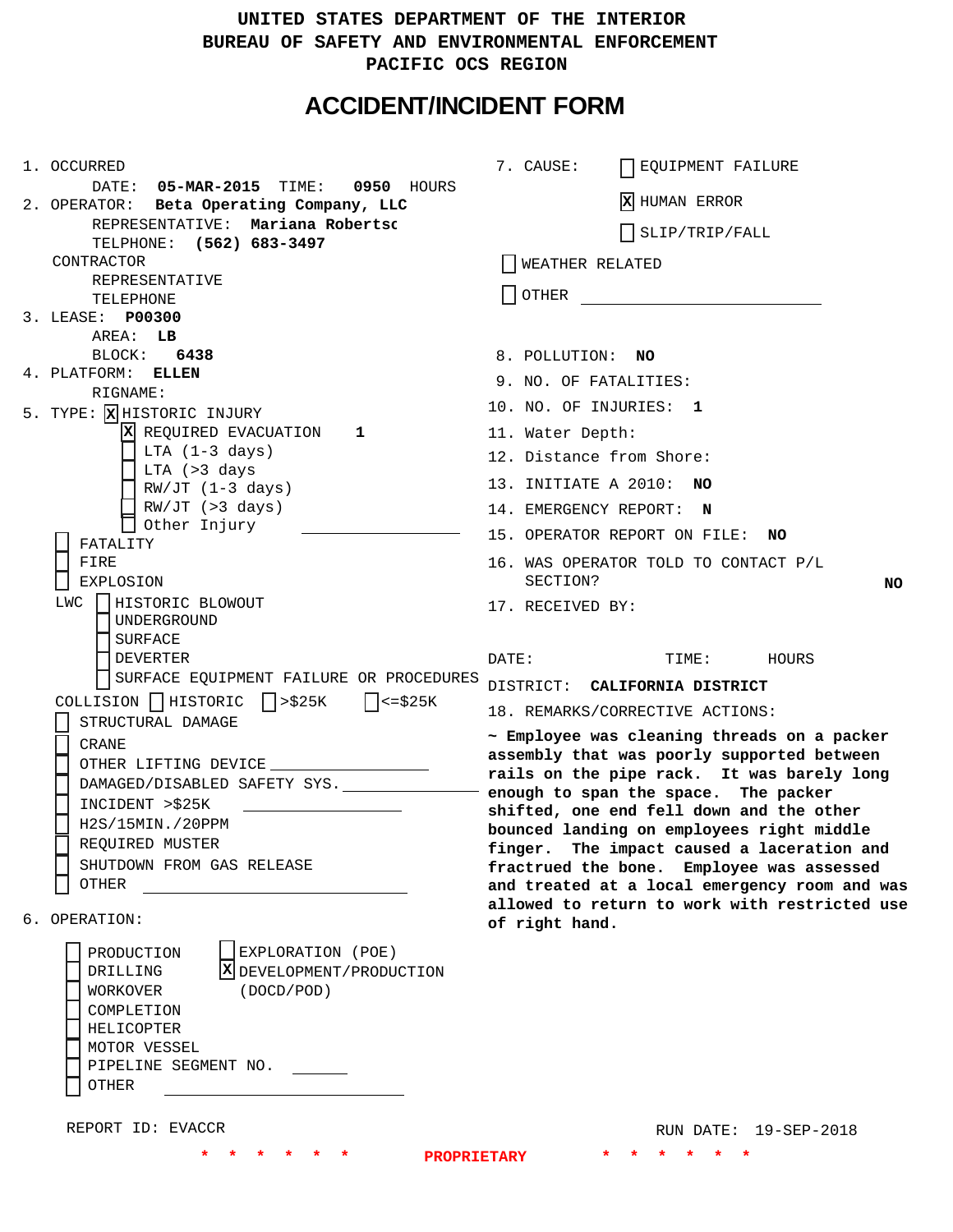| 1. OCCURRED                                                               | EQUIPMENT FAILURE<br>7. CAUSE:                                                          |
|---------------------------------------------------------------------------|-----------------------------------------------------------------------------------------|
| <b>1800 HOURS</b><br>DATE: 01-MAR-2015 TIME:                              | HUMAN ERROR                                                                             |
| 2. OPERATOR: Freeport-McMoRan Oil & Gas LLC                               |                                                                                         |
| REPRESENTATIVE: David Willis<br>TELPHONE: (805) 934-8251                  | SLIP/TRIP/FALL                                                                          |
| CONTRACTOR                                                                | WEATHER RELATED                                                                         |
| REPRESENTATIVE                                                            |                                                                                         |
| TELEPHONE                                                                 | OTHER                                                                                   |
| 3. LEASE: P00441                                                          |                                                                                         |
| AREA:<br>SM                                                               |                                                                                         |
| <b>BLOCK: 6374</b>                                                        | 8. POLLUTION: NO                                                                        |
| 4. PLATFORM: IRENE                                                        | 9. NO. OF FATALITIES:                                                                   |
| RIGNAME:                                                                  | 10. NO. OF INJURIES: 1                                                                  |
| 5. TYPE: X HISTORIC INJURY<br>X REQUIRED EVACUATION<br>$\mathbf{1}$       |                                                                                         |
| $LTA$ $(1-3 \text{ days})$                                                | 11. Water Depth:                                                                        |
| LTA (>3 days                                                              | 12. Distance from Shore:                                                                |
| $RW/JT$ (1-3 days)                                                        | 13. INITIATE A 2010: NO                                                                 |
| $RW/JT$ (>3 days)                                                         | 14. EMERGENCY REPORT: N                                                                 |
| Other Injury                                                              | 15. OPERATOR REPORT ON FILE: NO                                                         |
| FATALITY<br>FIRE                                                          | 16. WAS OPERATOR TOLD TO CONTACT P/L                                                    |
| EXPLOSION                                                                 | SECTION?<br>NO.                                                                         |
| LWC     HISTORIC BLOWOUT                                                  | 17. RECEIVED BY:                                                                        |
| UNDERGROUND                                                               |                                                                                         |
| SURFACE                                                                   |                                                                                         |
| <b>DEVERTER</b>                                                           | DATE:<br>TIME:<br>HOURS                                                                 |
| SURFACE EQUIPMENT FAILURE OR PROCEDURES                                   | DISTRICT: CALIFORNIA DISTRICT                                                           |
| COLLISION $\bigcap$ HISTORIC $\bigcap$ >\$25K<br>$ \cdot $ <= \$25K       | 18. REMARKS/CORRECTIVE ACTIONS:                                                         |
| STRUCTURAL DAMAGE                                                         | ~ Contract Individual (CI) was walking around                                           |
| CRANE                                                                     | the east side of V-220, near the drilling rig                                           |
| OTHER LIFTING DEVICE ____________________<br>DAMAGED/DISABLED SAFETY SYS. | heading toward the galley. Due to recent                                                |
| INCIDENT >\$25K                                                           | rainfall, the deck was wet and the CI                                                   |
| H2S/15MIN./20PPM                                                          | slipped. As the CI fell to the deck, he put                                             |
| REQUIRED MUSTER                                                           | his hands out to catch himself and twisted<br>his body to the right as he landed on the |
| SHUTDOWN FROM GAS RELEASE                                                 | The CI informed the drilling crew<br>deck.                                              |
| OTHER                                                                     | about the slippery deck and the area was                                                |
|                                                                           | cleaned and inspected. The CI did not                                                   |
| 6. OPERATION:                                                             | experience pain that evening, but experienced                                           |
| EXPLORATION (POE)<br>PRODUCTION                                           | pain in his right hip the following morning                                             |
| X DEVELOPMENT/PRODUCTION<br>DRILLING                                      | while climbing stairs (3/2/15). The CI was                                              |
| WORKOVER<br>(DOCD/POD)                                                    | flown to shore on a regularly scheduled<br>flight to seek medical attention and meet    |
| COMPLETION                                                                | with his company's safety department.                                                   |
| HELICOPTER                                                                |                                                                                         |
| MOTOR VESSEL                                                              |                                                                                         |
| PIPELINE SEGMENT NO.                                                      |                                                                                         |
| OTHER                                                                     |                                                                                         |
| REPORT ID: EVACCR                                                         |                                                                                         |
|                                                                           | RUN DATE: 19-SEP-2018                                                                   |
| <b>PROPRIETARY</b>                                                        |                                                                                         |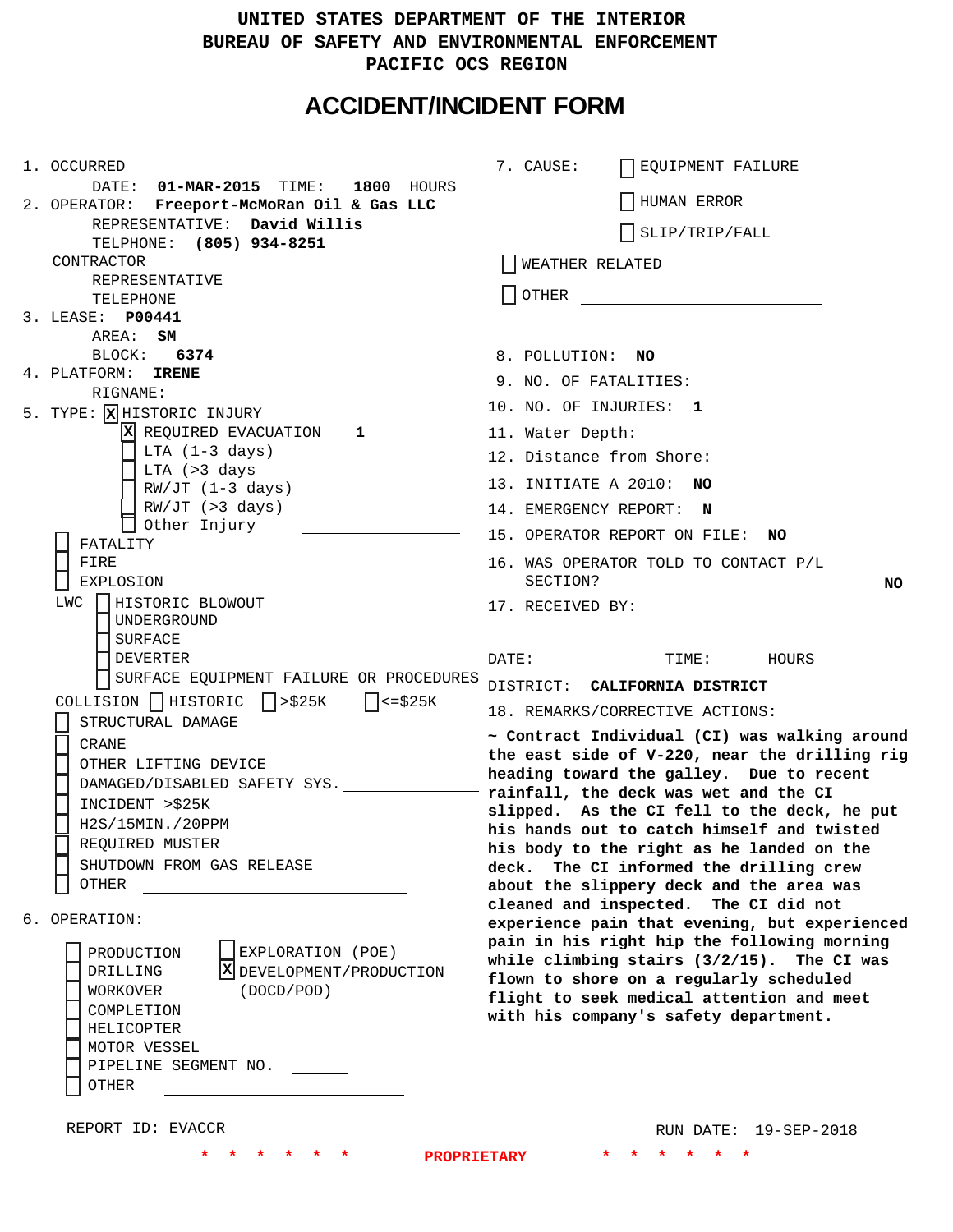| 1. OCCURRED                                           | <b>X</b> EQUIPMENT FAILURE<br>7. CAUSE:           |
|-------------------------------------------------------|---------------------------------------------------|
| DATE: 08-AUG-2015 TIME:<br><b>0910 HOURS</b>          |                                                   |
| 2. OPERATOR: Freeport-McMoRan Oil & Gas LLC           | HUMAN ERROR                                       |
| REPRESENTATIVE: GERALD PENNY                          | SLIP/TRIP/FALL                                    |
| TELPHONE: (805) 934-8264                              |                                                   |
| CONTRACTOR<br>REPRESENTATIVE                          | WEATHER RELATED                                   |
| TELEPHONE                                             | OTHER                                             |
| 3. LEASE: P00441                                      |                                                   |
| AREA: SM                                              |                                                   |
| BLOCK:<br>6374                                        | 8. POLLUTION: NO                                  |
| 4. PLATFORM: IRENE                                    |                                                   |
| RIGNAME:                                              | 9. NO. OF FATALITIES:                             |
| 5. TYPE: HISTORIC INJURY                              | 10. NO. OF INJURIES:                              |
| REQUIRED EVACUATION                                   | 11. Water Depth:<br>242                           |
| $LTA$ $(1-3 \text{ days})$                            | 12. Distance from Shore:<br>4                     |
| LTA (>3 days                                          |                                                   |
| $RW/JT$ (1-3 days)                                    | 13. INITIATE A 2010: NO                           |
| $RW/JT$ (>3 days)                                     | 14. EMERGENCY REPORT: N                           |
| Other Injury                                          | 15. OPERATOR REPORT ON FILE: NO                   |
| FATALITY                                              |                                                   |
| FIRE                                                  | 16. WAS OPERATOR TOLD TO CONTACT P/L              |
| EXPLOSION                                             | SECTION?<br>NO.                                   |
| HISTORIC BLOWOUT<br>LWC                               | 17. RECEIVED BY: BSEE-P. FERNANDEZ                |
| UNDERGROUND                                           |                                                   |
| <b>SURFACE</b><br><b>DEVERTER</b>                     | DATE: $23-SEP-2015$ TIME:                         |
| SURFACE EQUIPMENT FAILURE OR PROCEDURES               | <b>1703 HOURS</b>                                 |
|                                                       | DISTRICT: SANTA MARIA DISTRICT                    |
| COLLISION HISTORIC $\bigcap$ >\$25K $\bigcap$ <=\$25K | 18. REMARKS/CORRECTIVE ACTIONS:                   |
| STRUCTURAL DAMAGE                                     | // The Operator states; On Saturday, August       |
| x <br>CRANE                                           | 8, 2015 at 0910 hours, while in the process       |
| OTHER LIFTING DEVICE ___________________              | of lifting an 8'x1 0' connex                      |
| DAMAGED/DISABLED SAFETY SYS.                          | container rigged with a 4-way wire rope sling     |
| INCIDENT >\$25K                                       | from the supply boat MN Adele Elise, three of     |
| H2S/15MIN./20PPM                                      | the four legs of the wire rope sling parted.      |
| REQUIRED MUSTER                                       | The container weighed approximately 7000 lbs.     |
| SHUTDOWN FROM GAS RELEASE                             | and was approximately one to two feet off the     |
| lxl<br>OTHER CRANE INCIDENT                           | deck of the boat when this occurred. The          |
| 6. OPERATION:                                         | container dropped back onto the deck of the       |
|                                                       | boat with no injuries or property damage          |
| EXPLORATION (POE)<br>PRODUCTION                       | resulting from this incident. There were no       |
| X DEVELOPMENT / PRODUCTION<br>DRILLING                | obvious reasons for the rigging failure so<br>the |
| WORKOVER<br>(DOCD/POD)                                | involved rigging was removed and sent in for      |
| COMPLETION                                            | analysis.                                         |
| HELICOPTER                                            |                                                   |
| MOTOR VESSEL                                          | Background information: The rigging involved      |
| PIPELINE SEGMENT NO.                                  | with this incident was a wire cable 4-leg         |
| OTHER<br>SUPPLY TRANSFER<br>져                         | with                                              |
|                                                       | stinger configuration. The four legs are 8'       |
| REPORT ID: EVACCR                                     | RUN DATE: 19-SEP-2018                             |
| <b>PROPRIETARY</b>                                    |                                                   |
|                                                       |                                                   |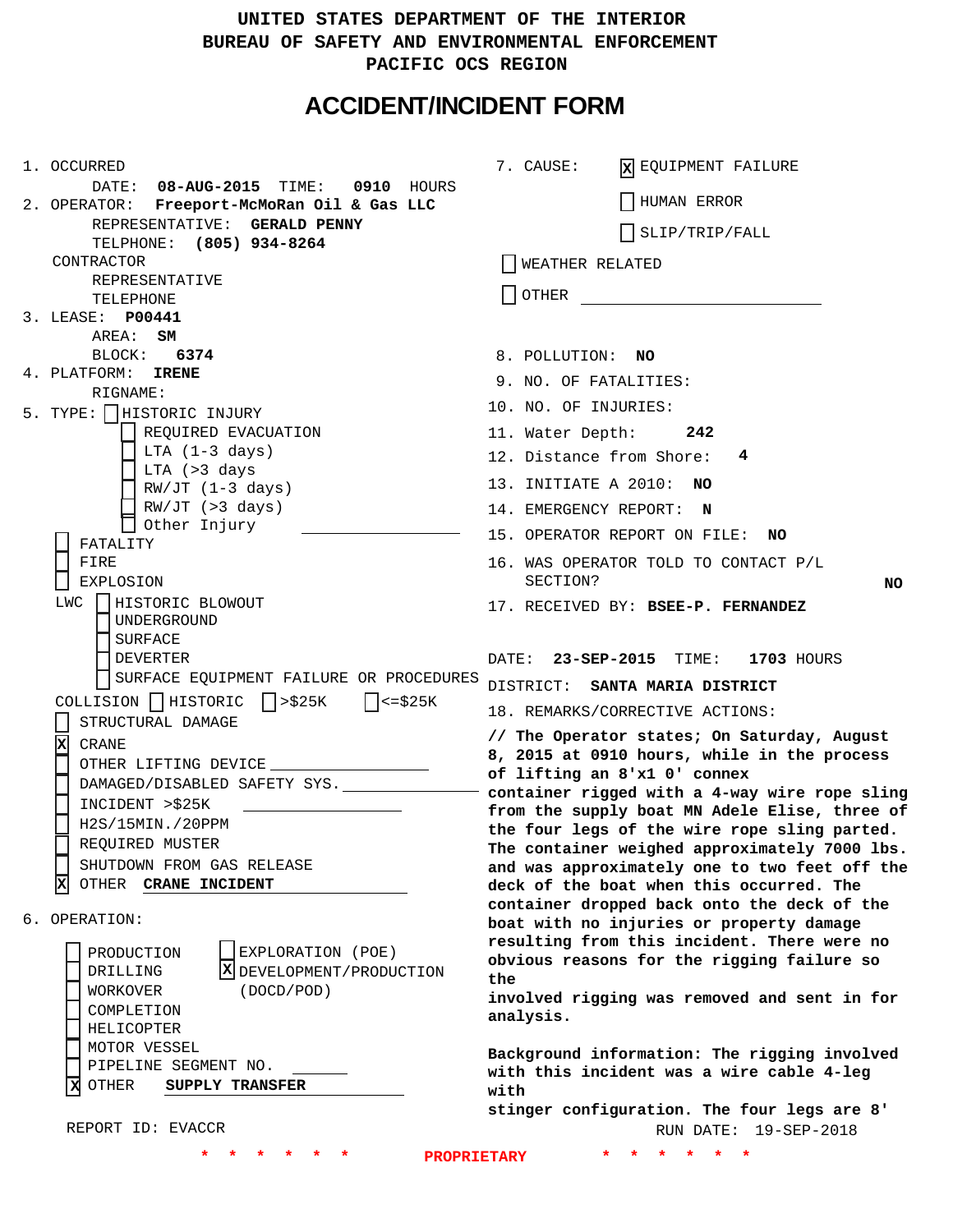REPORT ID: EVACCR RUN DATE: 19-SEP-2018 **\* \* \* \* \* \* PROPRIETARY \* \* \* \* \* \* in length with a rope size of ~". The four legs are connected via a master link to a 1 X" stinger, with a system working load limit of 28,000 lbs. at 60° and 22,000 lbs. at 45°. The angle of the legs falls within those limits at approximately 55°. Each of the four legs are connected to a pad eye located via a safety shackle through the leg end thimble eye on each corner of the 8'x1 0' bin. The conn ex container is 8' in height and has a working load limit of 15,000 lbs. The wire rope rigging system involved had last been last certified by the manufacturer on October 16, 2014. This includes the fo llowing; ¿ Visual inspection as per API RP 2D which incorporates ASME 30.9 inspection**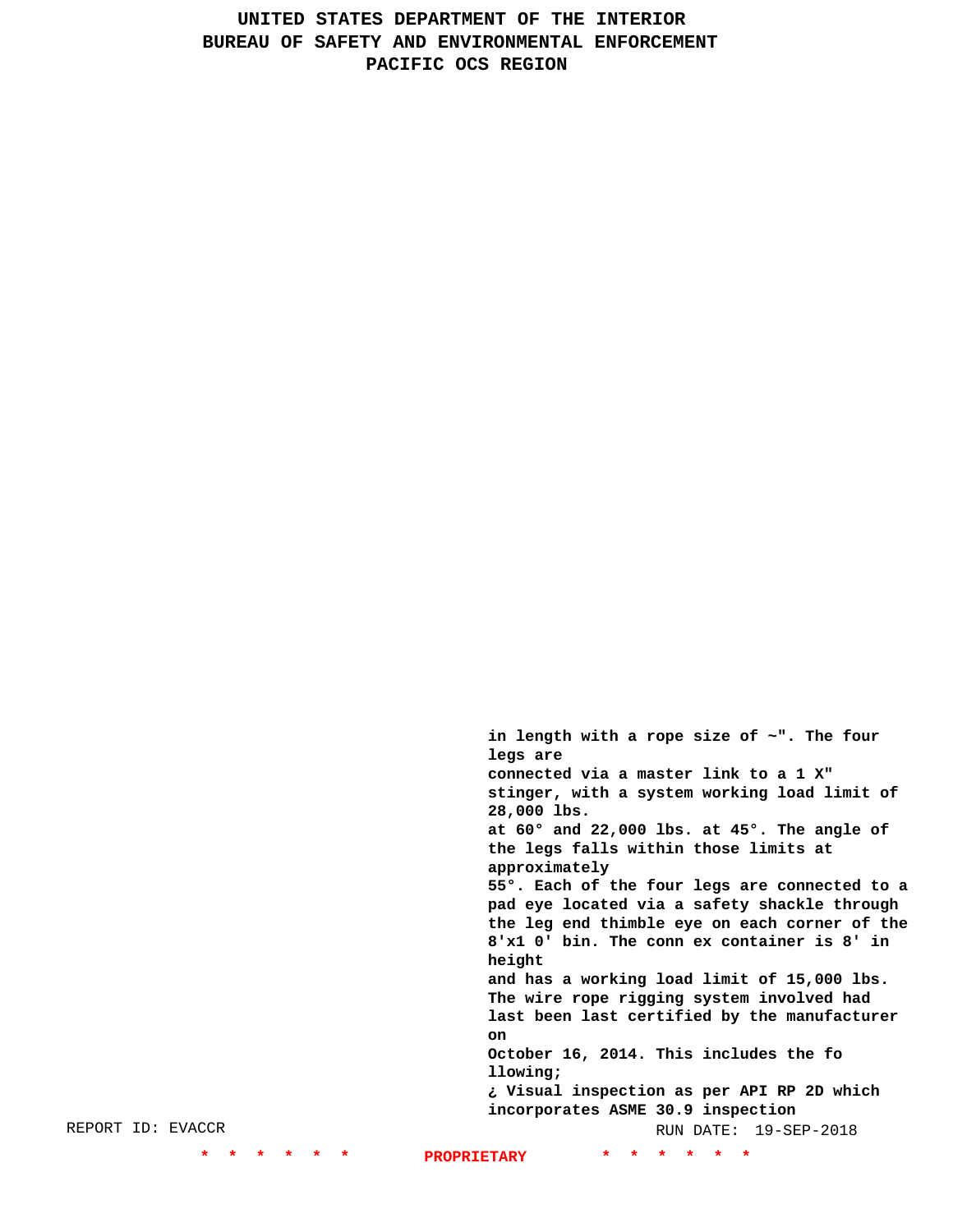REPORT ID: EVACCR **RUN DATE: 19-SEP-2018 \* \* \* \* \* \* PROPRIETARY \* \* \* \* \* \* criteria. ¿ Proof load test to 56,000 lbs. which is two times the working load limit at 60°, held for 3 minutes. ¿ Lubrication Root Cause: A third party failure analysis was performed by an engineering company specializing in crane and rigging industry forensics and publications. Below is a summary of the failure analysis: Magnified and microscopic examination of the broken ends of the slings samples were conducted. Representative strands were removed from the wire rope sling components for a closer investigation with an emphasis on corroded wires, the types of breaks at the failure points and the ability of the strands to flex**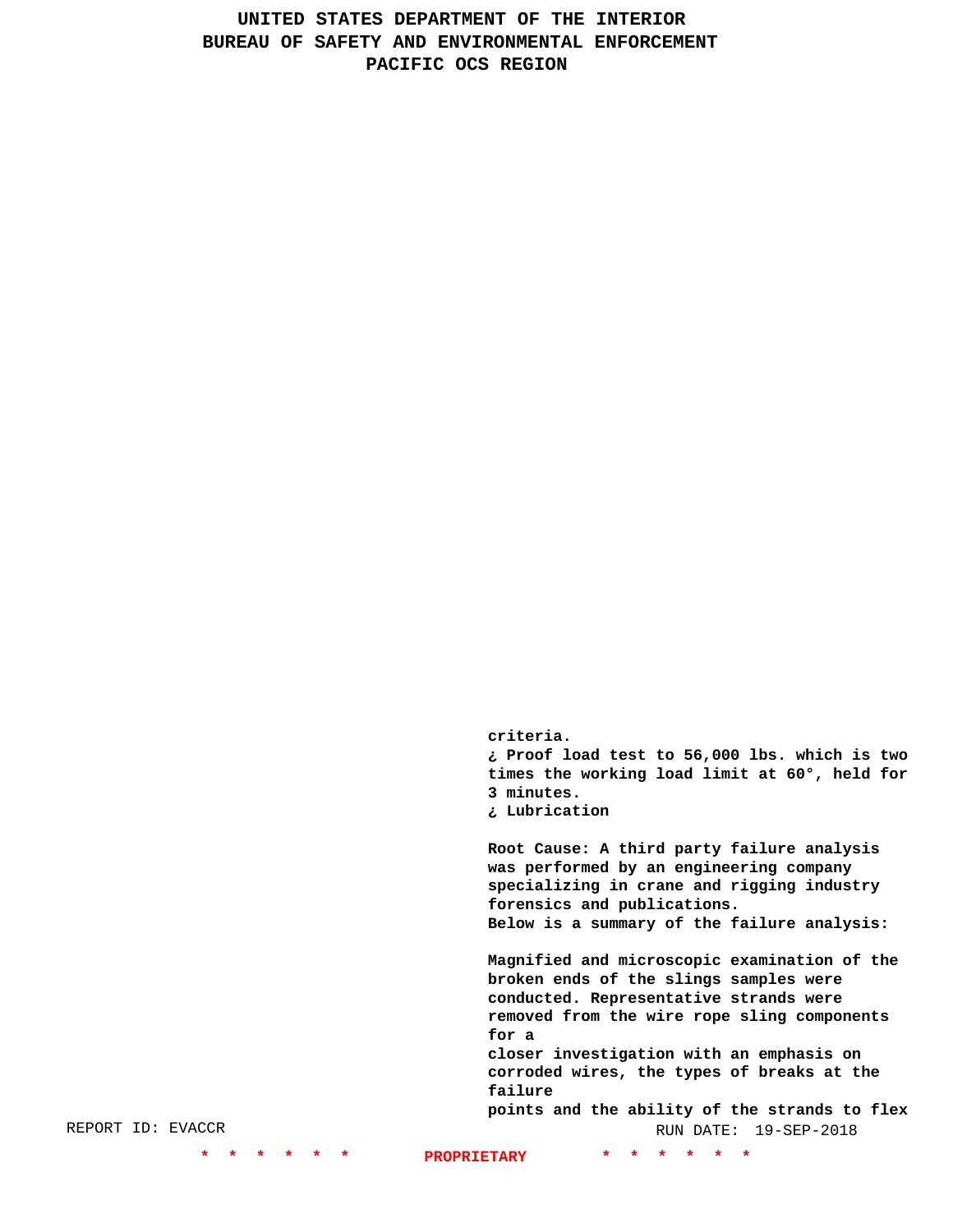REPORT ID: EVACCR **RUN DATE: 19-SEP-2018 or bend. It was determined that the wire rope slings failed due to advanced pitting corrosion. Historically, we have performed annual rigging certifications which include third party inspection and proof testing as well as pre use inspections. Even though this is the first incident of this type to occur, FM O&G is concerned that the annual rigging inspection may not quantitatively and effectively determine corrosion levels of rigging in all cases, as evidenced by the advanced corrosion of the rigging involved in this incident which was inspected 1 0 months prior. In order to ensure that another incident of this type does not occur, FM O&G has implemented the following corrective actions:**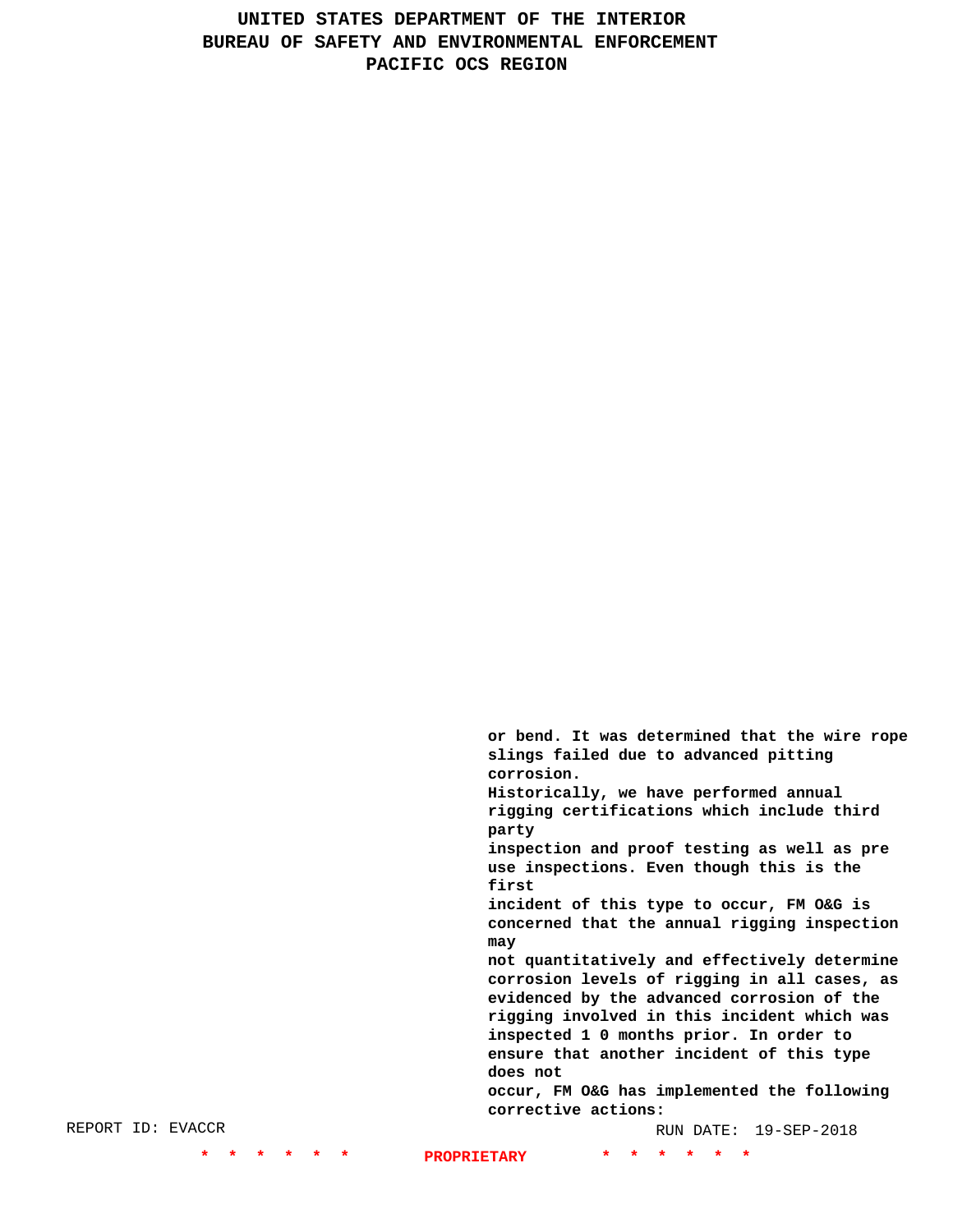**immediately, ¿ All rigging less than one year will be inspected following the guidelines in ASME 30.9, ¿ FM O&G will be meeting with the inspection company to question them on the validity of the annual rigging inspection, with an emphasis on corrosion levels that require the rigging to be removed from service, ¿ FM O&G will implement a 3-year maximum service life for wire rope, synthetic and fabric slings. ¿ All rigging that had previously been left attached to containers at our Shorebase will be removed from the containers after each use and stored appropriately, ¿ Evaluation of a more corrosion-resistant** 

**¿ All rigging greater than one year will be** 

**removed from service and destroyed**

**wire rope system for the grocery and production bins,**

REPORT ID: EVACCR **RUN DATE: 19-SEP-2018**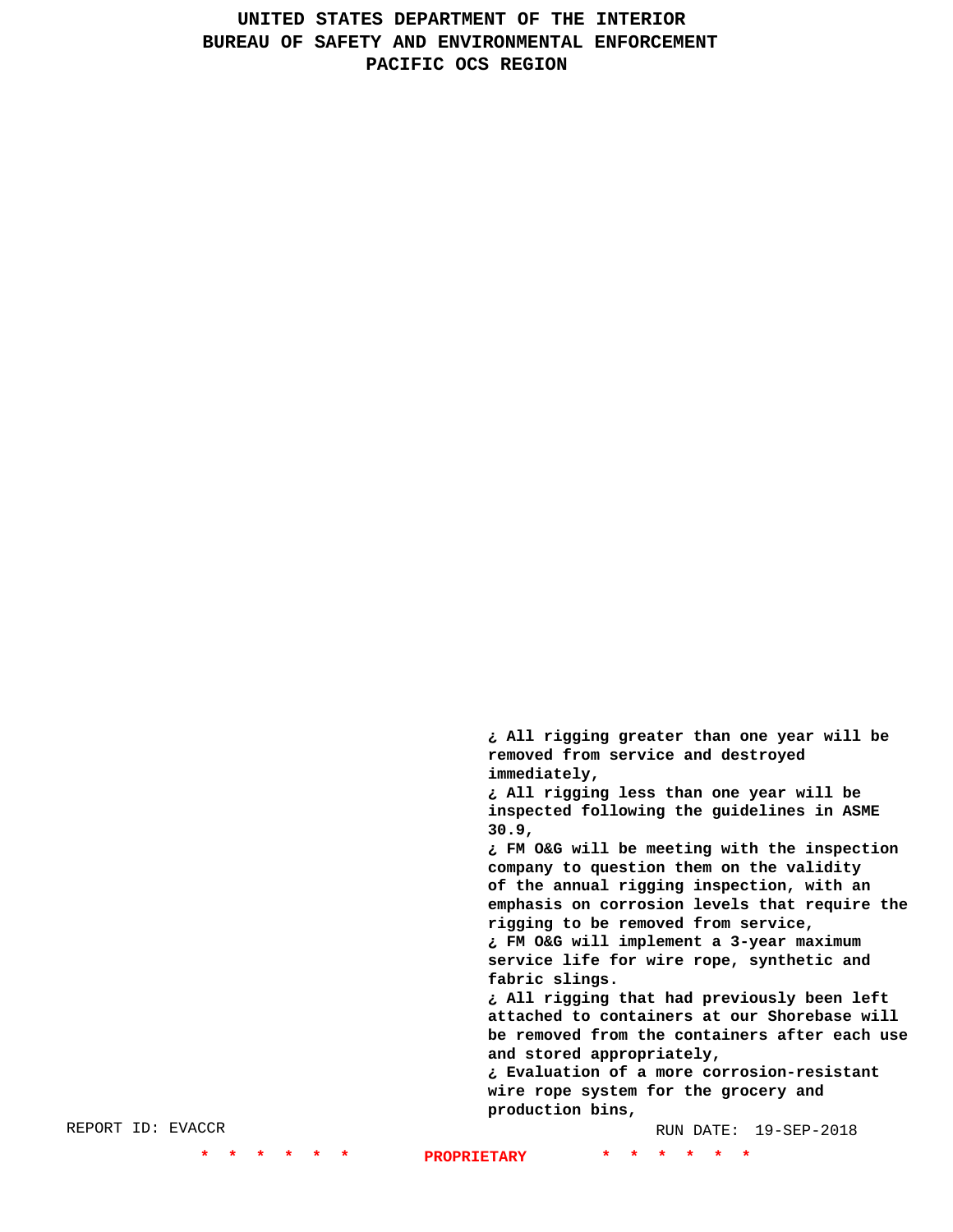**¿ Determination of the optimal wire rope rigging lubrication frequency, ¿ FM O&G will also be utilizing the failed rigging system as a prop to train our riggers and crane operators to better identify rigging which needs to be removed from service.**

**Ref; FMOG Incident INR-15-0575**

**\* \* \* \* \* \* PROPRIETARY \* \* \* \* \* \***

REPORT ID: EVACCR RUN DATE: 19-SEP-2018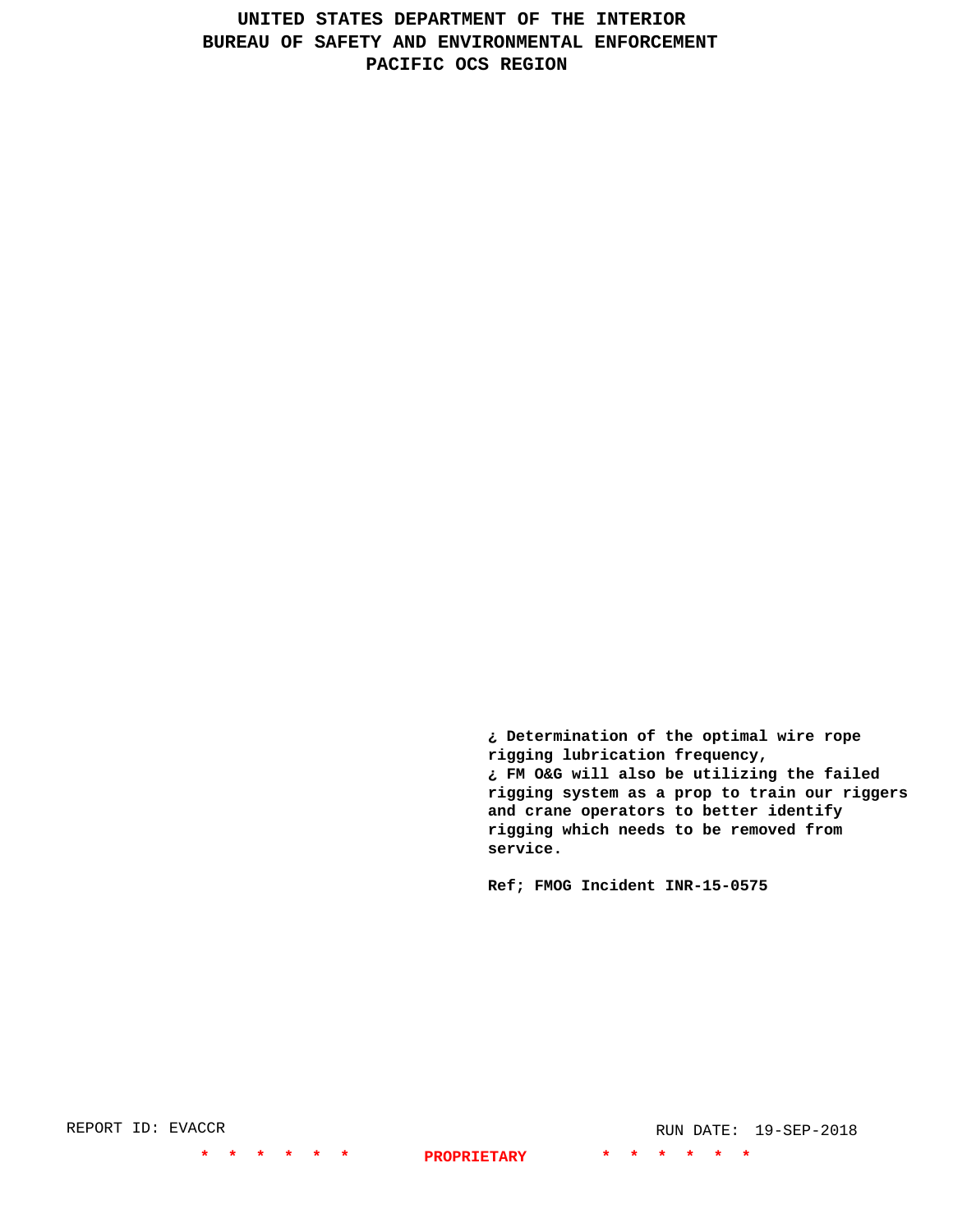| 1. OCCURRED                                                                       | EQUIPMENT FAILURE<br>7. CAUSE:                                                              |
|-----------------------------------------------------------------------------------|---------------------------------------------------------------------------------------------|
| DATE: 26-MAR-2015 TIME:<br><b>0801 HOURS</b>                                      |                                                                                             |
| 2. OPERATOR: Exxon Mobil Corporation                                              | HUMAN ERROR                                                                                 |
| REPRESENTATIVE: Pullen, Carol                                                     | SLIP/TRIP/FALL                                                                              |
| TELPHONE: (832) 625-4584                                                          |                                                                                             |
| CONTRACTOR<br>REPRESENTATIVE                                                      | WEATHER RELATED                                                                             |
| TELEPHONE                                                                         | OTHER                                                                                       |
| 3. LEASE: P00188                                                                  |                                                                                             |
| AREA:<br>SM                                                                       |                                                                                             |
| 6636<br>BLOCK:                                                                    | 8. POLLUTION: NO                                                                            |
| 4. PLATFORM: HONDO                                                                | 9. NO. OF FATALITIES:                                                                       |
| RIGNAME:                                                                          |                                                                                             |
| 5. TYPE: HISTORIC INJURY                                                          | 10. NO. OF INJURIES:                                                                        |
| REQUIRED EVACUATION                                                               | 11. Water Depth:<br>842                                                                     |
| $LTA$ $(1-3 \text{ days})$                                                        | 12. Distance from Shore:<br>5                                                               |
| LTA (>3 days                                                                      | 13. INITIATE A 2010:                                                                        |
| $RW/JT$ (1-3 days)                                                                | NO.                                                                                         |
| $RW/JT$ (>3 days)                                                                 | 14. EMERGENCY REPORT: N                                                                     |
| Other Injury<br>FATALITY                                                          | 15. OPERATOR REPORT ON FILE: NO                                                             |
| FIRE                                                                              | 16. WAS OPERATOR TOLD TO CONTACT P/L                                                        |
| <b>EXPLOSION</b>                                                                  | SECTION?<br>NO.                                                                             |
| LWC<br>HISTORIC BLOWOUT                                                           |                                                                                             |
| UNDERGROUND                                                                       | 17. RECEIVED BY: Kaiser, John                                                               |
| <b>SURFACE</b>                                                                    |                                                                                             |
| <b>DEVERTER</b>                                                                   | DATE: 13-APR-2015 TIME:<br><b>0955 HOURS</b>                                                |
| SURFACE EQUIPMENT FAILURE OR PROCEDURES                                           | DISTRICT: CALIFORNIA DISTRICT                                                               |
| COLLISION $\bigcap$ HISTORIC $\bigcap$ >\$25K<br>$\sqrt{\left  \right }$ <= \$25K |                                                                                             |
| STRUCTURAL DAMAGE                                                                 | 18. REMARKS/CORRECTIVE ACTIONS:                                                             |
| ⊠<br>CRANE                                                                        | As a valve was being lifted from within the                                                 |
| OTHER LIFTING DEVICE ____________________                                         | drill rig substructure with the Platform East                                               |
| DAMAGED/DISABLED SAFETY SYS.                                                      | Crane, an employee told the crane operator to                                               |
| INCIDENT >\$25K                                                                   | hold the load because as the valve came up, a<br>short piece of rope tied to a bolt hole on |
| H2S/15MIN./20PPM                                                                  | the bottom flange has wrapped around the                                                    |
| REOUIRED MUSTER                                                                   | grating that the valve had been stored on.                                                  |
| SHUTDOWN FROM GAS RELEASE                                                         | When the crane operator stopped the lift, the                                               |
| x<br>OTHER CRANE                                                                  | grating (4' x 6' x 2"), shook loose and fell                                                |
|                                                                                   | going through the open hole in the pit area,                                                |
| 6. OPERATION:                                                                     | falling approximately ~15', landing on the                                                  |
| EXPLORATION (POE)<br>PRODUCTION                                                   | well head deck. There was no damage to any                                                  |
| X DEVELOPMENT/PRODUCTION<br>DRILLING                                              | equipment as a result of the incident. Prior                                                |
| WORKOVER<br>(DOCD/POD)                                                            | to the lift, the wellbay had been cleared of                                                |
| COMPLETION                                                                        | all personnel.                                                                              |
| HELICOPTER                                                                        |                                                                                             |
| MOTOR VESSEL                                                                      | Investigation found that the crew had not<br>identified the miscellaneous rope wrapped      |
| PIPELINE SEGMENT NO.                                                              | around the grating prior to attempting the                                                  |
| OTHER<br>TAR - Platform Shut-in<br>x                                              | lift and that the grating where the valve was                                               |
|                                                                                   | being stored was not secured with grating                                                   |
| REPORT ID: EVACCR                                                                 | RUN DATE: 19-SEP-2018                                                                       |
|                                                                                   |                                                                                             |
| <b>PROPRIETARY</b>                                                                |                                                                                             |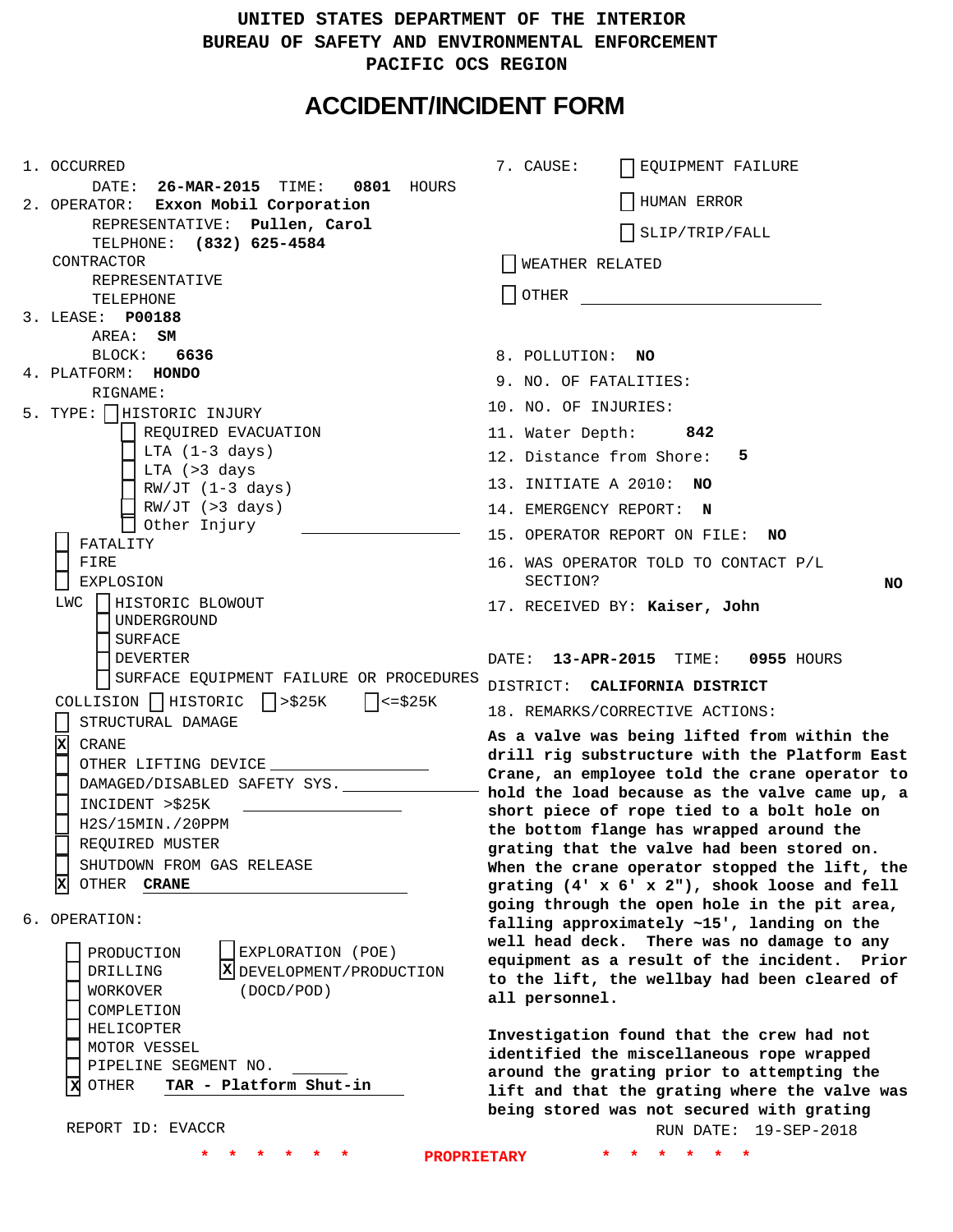**clips. The importance of a complete hazard assessment prior to performing work or lift was addressed to the workgroups and to further investigate the need for grating clips and apply when appropriate. FINAL REPORT FOR THIS MATERIAL HANDLING INCIDENT.** 

**Verbal initial notification made to Chet Miller at 10:50 hours (PST) on 3/26.**

**\* \* \* \* \* \* PROPRIETARY \* \* \* \* \* \***

REPORT ID: EVACCR RUN DATE: 19-SEP-2018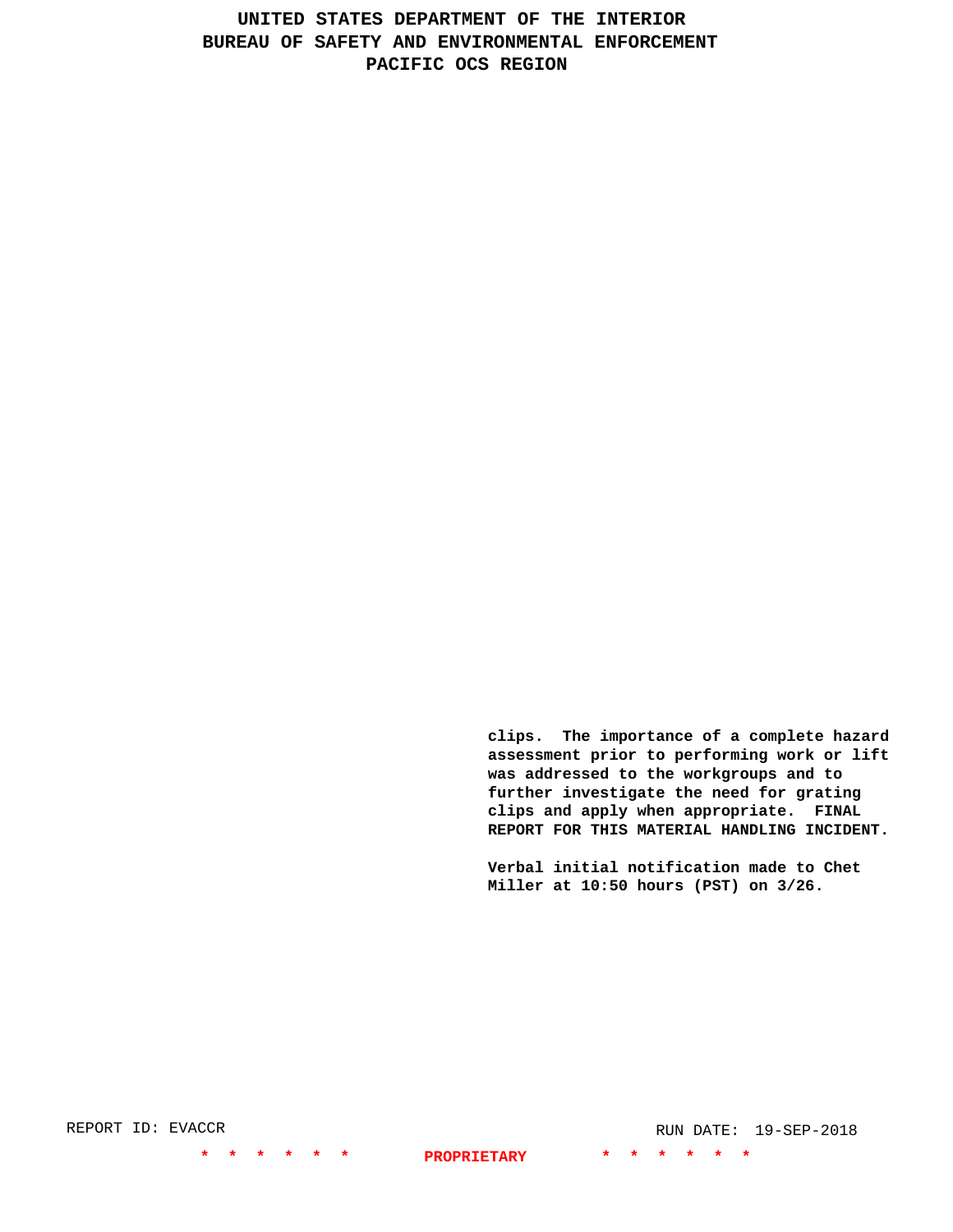| 1. OCCURRED                                                     | EQUIPMENT FAILURE<br>7. CAUSE:                                                                  |
|-----------------------------------------------------------------|-------------------------------------------------------------------------------------------------|
| DATE: 26-MAR-2015 TIME:<br>0800 HOURS                           |                                                                                                 |
| 2. OPERATOR: Exxon Mobil Corporation                            | HUMAN ERROR                                                                                     |
| REPRESENTATIVE: Pullen, Carol<br>TELPHONE: (832) 625-4584       | SLIP/TRIP/FALL                                                                                  |
| CONTRACTOR                                                      | WEATHER RELATED                                                                                 |
| REPRESENTATIVE                                                  |                                                                                                 |
| TELEPHONE                                                       | OTHER                                                                                           |
| 3. LEASE: P00182                                                |                                                                                                 |
| AREA:<br>SM                                                     |                                                                                                 |
| 6683<br>BLOCK:                                                  | 8. POLLUTION: NO                                                                                |
| 4. PLATFORM:<br><b>HERITAGE</b>                                 | 9. NO. OF FATALITIES:                                                                           |
| RIGNAME:                                                        | 10. NO. OF INJURIES:                                                                            |
| 5. TYPE: HISTORIC INJURY                                        |                                                                                                 |
| REQUIRED EVACUATION<br>$LTA$ $(1-3 \text{ days})$               | 11. Water Depth:<br>1075                                                                        |
| LTA (>3 days                                                    | 12. Distance from Shore:<br>9                                                                   |
| $RW/JT$ (1-3 days)                                              | 13. INITIATE A 2010:<br>NO.                                                                     |
| $RW/JT$ (>3 days)                                               | 14. EMERGENCY REPORT:<br>N                                                                      |
| Other Injury                                                    | 15. OPERATOR REPORT ON FILE: NO                                                                 |
| FATALITY<br> x<br>FIRE                                          | 16. WAS OPERATOR TOLD TO CONTACT P/L                                                            |
| EXPLOSION                                                       | SECTION?<br>NO                                                                                  |
| LWC<br>HISTORIC BLOWOUT                                         | 17. RECEIVED BY: Kaiser, John                                                                   |
| UNDERGROUND                                                     |                                                                                                 |
| SURFACE                                                         |                                                                                                 |
| <b>DEVERTER</b>                                                 | DATE: 13-APR-2015 TIME:<br>0957 HOURS                                                           |
| SURFACE EQUIPMENT FAILURE OR PROCEDURES                         | DISTRICT: CALIFORNIA DISTRICT                                                                   |
| COLLISION HISTORIC $\bigcap$ >\$25K<br>$\vert$ $\vert$ <= \$25K | 18. REMARKS/CORRECTIVE ACTIONS:                                                                 |
| STRUCTURAL DAMAGE                                               | 3/26 While realigning switchgear for                                                            |
| <b>CRANE</b>                                                    | maintenance, one breaker either did not open                                                    |
|                                                                 | or partially opened off the energized bus.                                                      |
| DAMAGED/DISABLED SAFETY SYS.                                    | Smoke was smelled by the team who then                                                          |
| INCIDENT >\$25K                                                 | quickly de-energized the gear. NO SPARKS OR                                                     |
| H2S/15MIN./20PPM                                                | FLAMES were observed, ONLY the smell of burnt                                                   |
| REQUIRED MUSTER                                                 | electrical. There were no injuries incurred.                                                    |
| SHUTDOWN FROM GAS RELEASE                                       | Repair plans are being developed at this                                                        |
| OTHER                                                           | Any findings will be reported in our<br>time.<br>15-day Final Report. Verbal notification       |
| 6. OPERATION:                                                   | made to Chet Miller at 10:50 (PST) on 3/26.                                                     |
| EXPLORATION (POE)<br>PRODUCTION                                 |                                                                                                 |
| X DEVELOPMENT / PRODUCTION<br>DRILLING                          | ExxonMobil's Electrical Engineer and our                                                        |
| WORKOVER<br>(DOCD/POD)                                          | Contractor came out to investigate the 480V                                                     |
| COMPLETION                                                      | breaker that failed on demand.<br>The breaker's<br>trip coil burnt up and prevented the breaker |
| HELICOPTER                                                      | from operating electrically or mechanically.                                                    |
| MOTOR VESSEL                                                    | The breaker was partially disassembled inside                                                   |
| PIPELINE SEGMENT NO.                                            | the switchgear where it was successfully                                                        |
| TAR - Platform Shut-In<br>OTHER<br>l x                          | opened and removed. The faulty breaker was                                                      |
|                                                                 | sent to LFC for an overhaul and a spare put                                                     |
| REPORT ID: EVACCR                                               | RUN DATE: 19-SEP-2018                                                                           |
|                                                                 | <b>PROPRIETARY</b>                                                                              |
|                                                                 |                                                                                                 |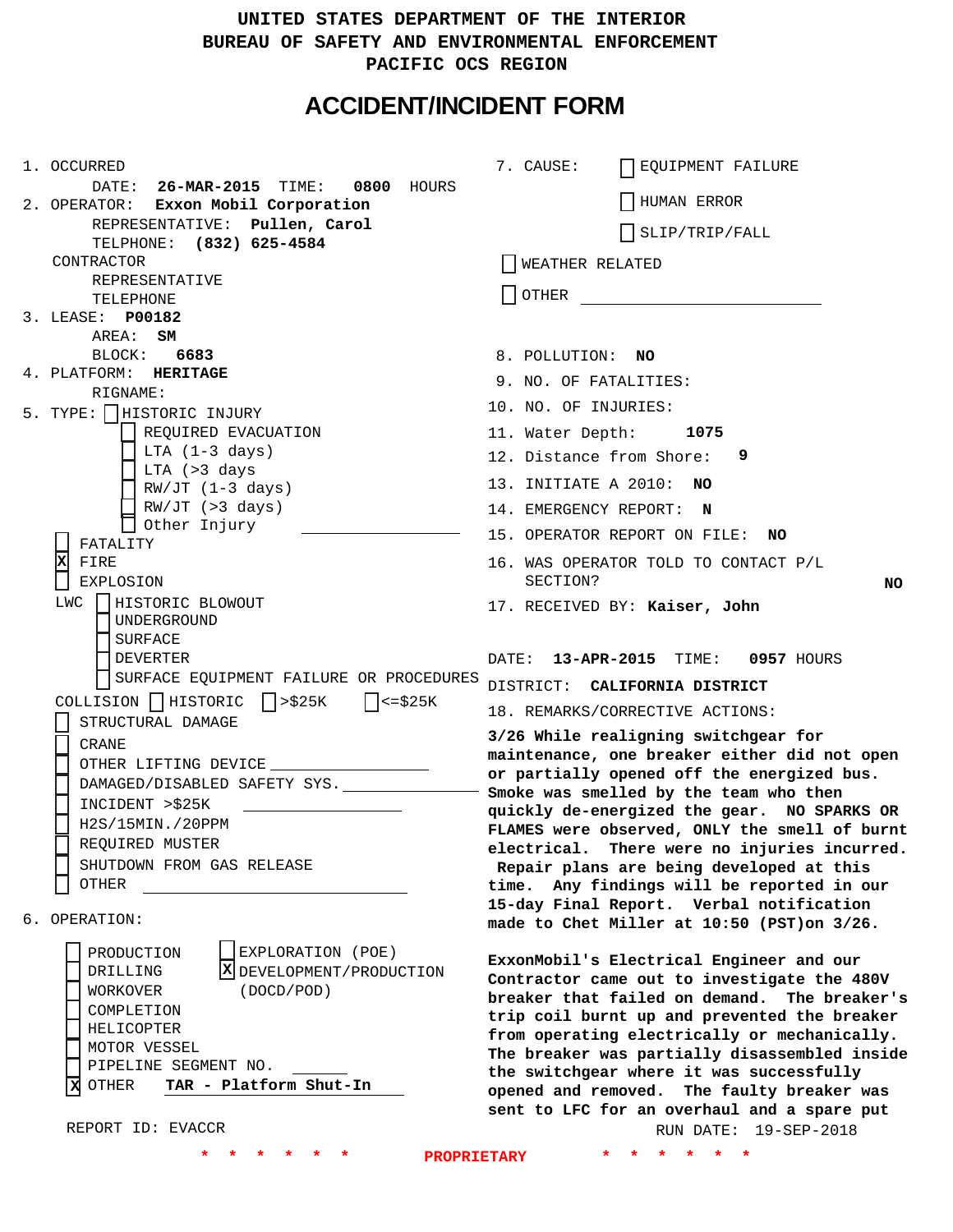**in its place. BSEE inspectors happened to arrive on the platform shortly after this discovery. A verbal, visual and written explanation of the equipment failure was give to the inspectors. They were in agreement that the failure was minor and were satisfied with how the field responded. THIS IS THE FINAL REPORT FOR THIS INCIDENT.**

REPORT ID: EVACCR RUN DATE: 19-SEP-2018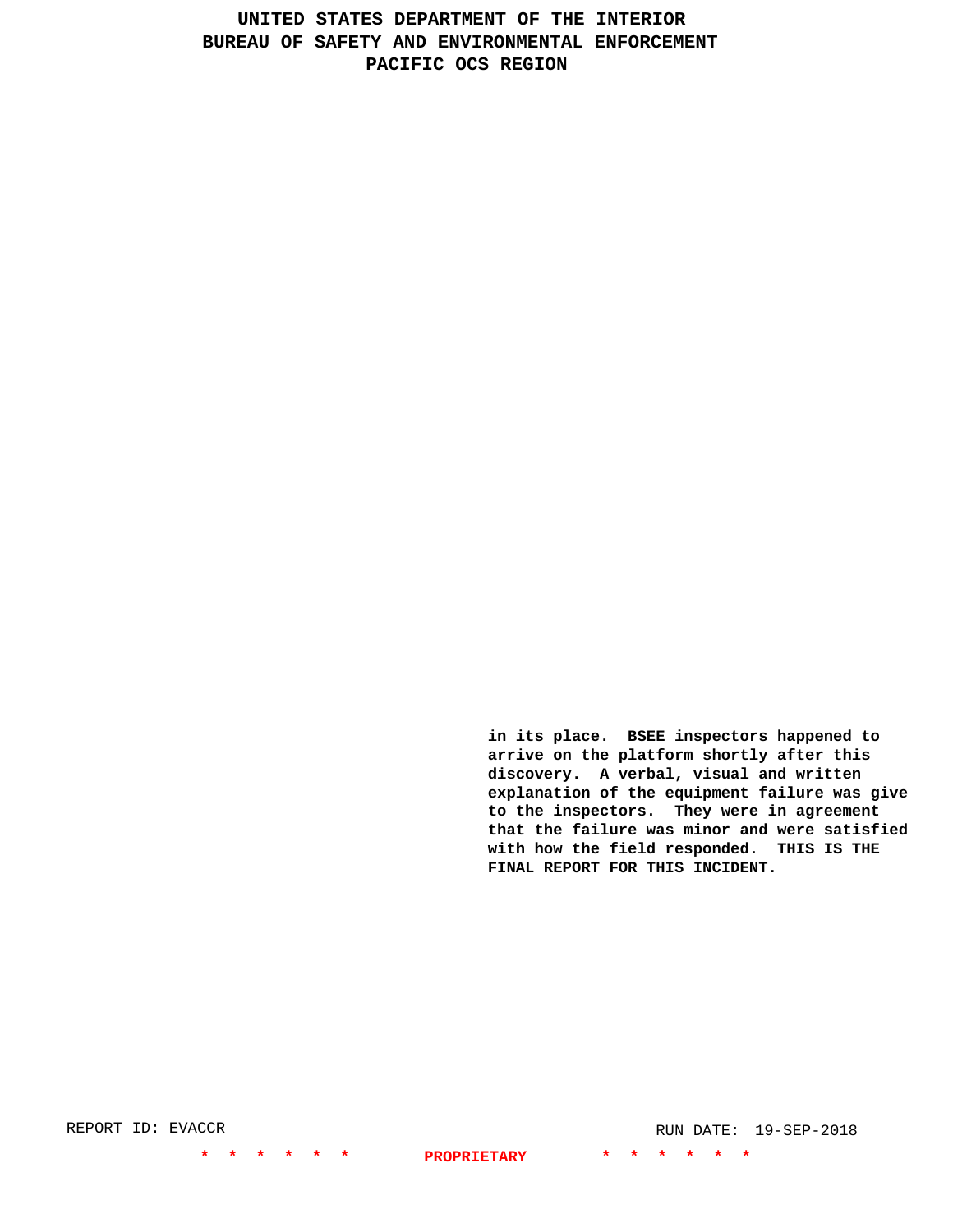## **ACCIDENT/INCIDENT FORM**

| 1. OCCURRED                                                                             | 7. CAUSE:<br>EQUIPMENT FAILURE                                                               |
|-----------------------------------------------------------------------------------------|----------------------------------------------------------------------------------------------|
| DATE: $27$ -MAR-2015 TIME:<br><b>1500 HOURS</b><br>2. OPERATOR: Exxon Mobil Corporation | HUMAN ERROR                                                                                  |
| REPRESENTATIVE: Pullen, Carol                                                           |                                                                                              |
| TELPHONE: (832) 625-4584                                                                | SLIP/TRIP/FALL                                                                               |
| CONTRACTOR                                                                              | WEATHER RELATED                                                                              |
| REPRESENTATIVE<br>TELEPHONE                                                             | OTHER                                                                                        |
| 3. LEASE: P00182                                                                        |                                                                                              |
| AREA:<br>SM                                                                             |                                                                                              |
| 6683<br>BLOCK:                                                                          | 8. POLLUTION: NO                                                                             |
| 4. PLATFORM:<br><b>HERITAGE</b>                                                         | 9. NO. OF FATALITIES:                                                                        |
| RIGNAME:                                                                                | 10. NO. OF INJURIES:                                                                         |
| 5. TYPE:   HISTORIC INJURY<br>REQUIRED EVACUATION                                       | 11. Water Depth:<br>1075                                                                     |
| $LTA$ $(1-3 \text{ days})$                                                              | 12. Distance from Shore:<br>9                                                                |
| LTA (>3 days                                                                            |                                                                                              |
| $RW/JT$ (1-3 days)                                                                      | 13. INITIATE A 2010: NO                                                                      |
| $RW/JT$ (>3 days)                                                                       | 14. EMERGENCY REPORT: N                                                                      |
| Other Injury<br>FATALITY                                                                | 15. OPERATOR REPORT ON FILE: NO                                                              |
| FIRE<br><b>EXPLOSION</b>                                                                | 16. WAS OPERATOR TOLD TO CONTACT P/L<br>SECTION?<br>NO.                                      |
| LWC<br>HISTORIC BLOWOUT                                                                 | 17. RECEIVED BY: Kaiser, John                                                                |
| UNDERGROUND                                                                             |                                                                                              |
| SURFACE                                                                                 |                                                                                              |
| <b>DEVERTER</b>                                                                         | DATE: 13-APR-2015 TIME:<br><b>0959 HOURS</b>                                                 |
| SURFACE EQUIPMENT FAILURE OR PROCEDURES                                                 | DISTRICT: CALIFORNIA DISTRICT                                                                |
| COLLISION HISTORIC $\bigcap$ >\$25K<br>$\vert$ $\vert$ <= \$25K<br>STRUCTURAL DAMAGE    | 18. REMARKS/CORRECTIVE ACTIONS:                                                              |
| $\sf{CRANE}$                                                                            | While restoring power to the living quarters,                                                |
| OTHER LIFTING DEVICE ____________________                                               | a cable lug grounded out inside its junction                                                 |
| DAMAGED/DISABLED SAFETY SYS.                                                            | box. The insulation tape around the lug was                                                  |
| INCIDENT >\$25K                                                                         | loose and the lug pierced through the tape as<br>the cable was being laid into junction box. |
| H2S/15MIN./20PPM                                                                        | After confirming no damage to the cable, the                                                 |
| REQUIRED MUSTER                                                                         | damaged lug was replaced and all remaining                                                   |
| SHUTDOWN FROM GAS RELEASE                                                               | lugs were re-taped properly. The cables were                                                 |
| x<br>OTHER Arc in junction box                                                          | also re-positioned inside the junction box to                                                |
| 6. OPERATION:                                                                           | maintain clearance. The junction box<br>suffered little damage (pin-sized hole) which        |
|                                                                                         | was repaired. There was no visible fire or                                                   |
| EXPLORATION (POE)<br>PRODUCTION                                                         | flame, nor smoke or the smell of burnt                                                       |
| X DEVELOPMENT / PRODUCTION<br>DRILLING<br>WORKOVER<br>(DOCD/POD)                        | There was however evidence of an<br>electrical.                                              |
| COMPLETION                                                                              | arc and the junction box door was popped open                                                |
| HELICOPTER                                                                              | and opened the breaker.<br>The investigation of the incident is                              |
| MOTOR VESSEL                                                                            | complete. It was determined that the taping                                                  |
| PIPELINE SEGMENT NO.                                                                    | job around the lug was compromised due to the                                                |
| TAR - Platform shut-in<br>OTHER<br>l x                                                  | fact it rubbed against the junction box wall.                                                |
|                                                                                         |                                                                                              |
| REPORT ID: EVACCR                                                                       | RUN DATE: 19-SEP-2018                                                                        |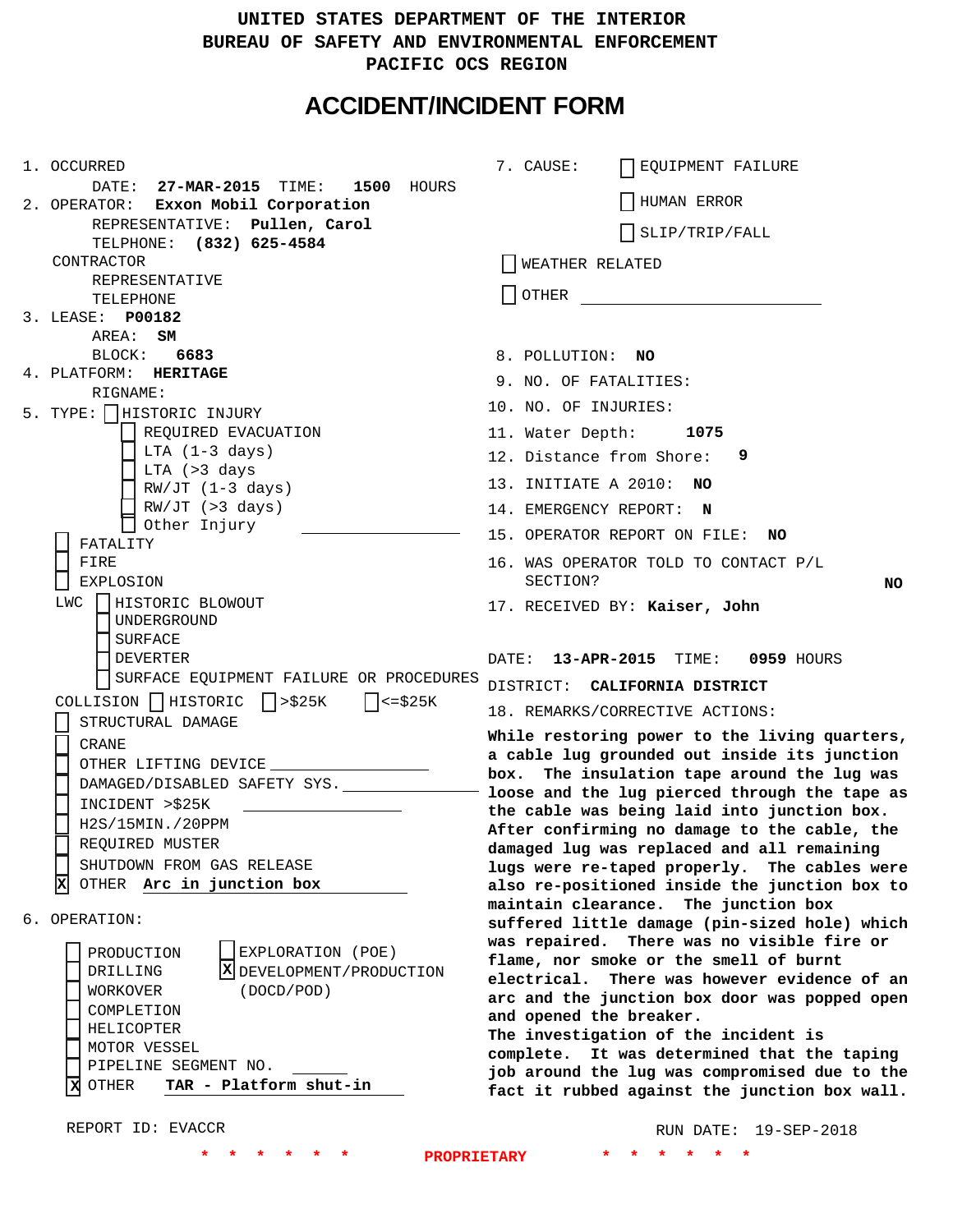**Initial verbal notification was made to John Kaiser on 3/28/15 at 09:29 hours (PST).** 

**Forward plan is to fabricate a new junction box. THIS IS THE FINAL REPORT FOR THIS INCIDENT.**

REPORT ID: EVACCR RUN DATE: 19-SEP-2018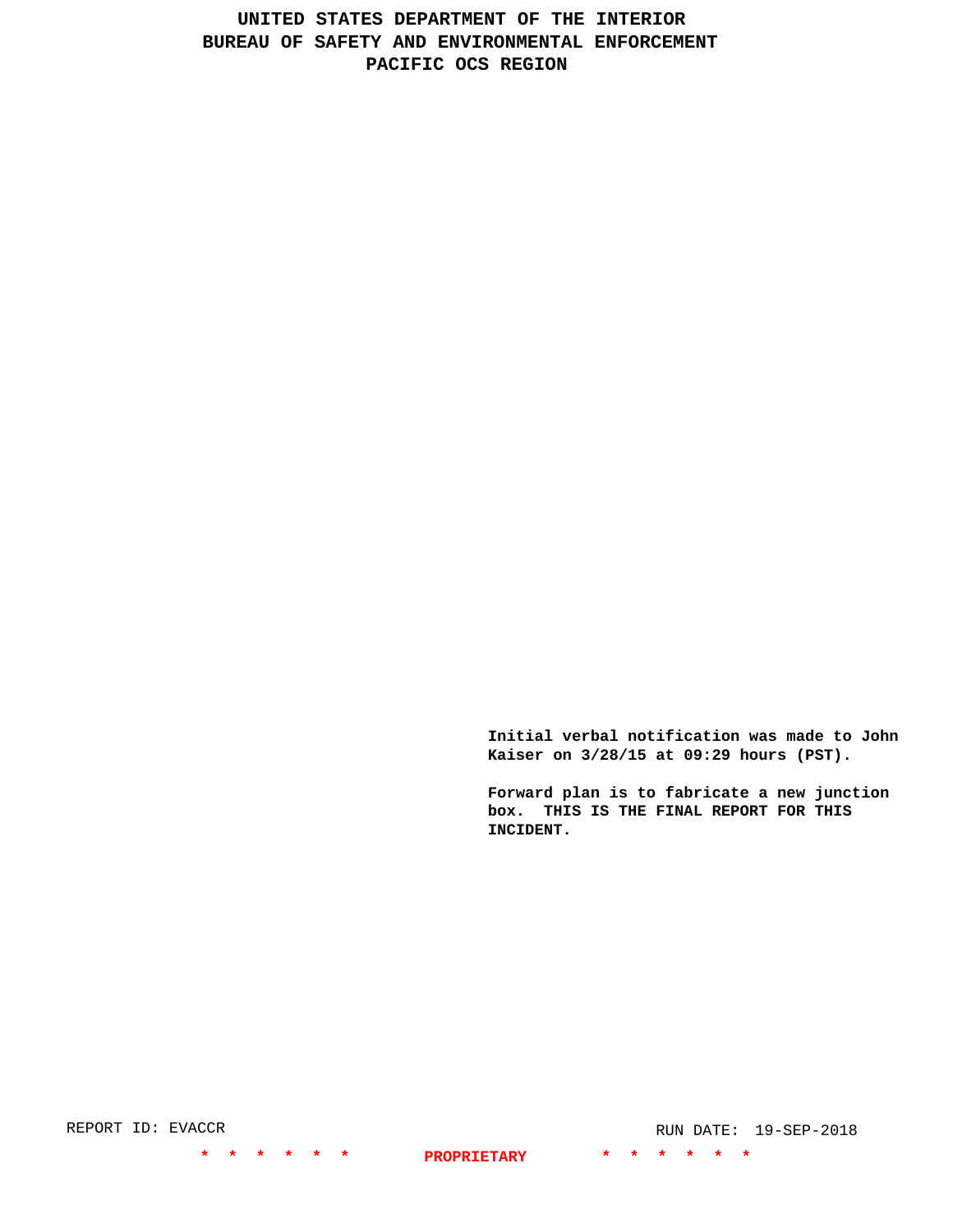| 1. OCCURRED                                                     | EQUIPMENT FAILURE<br>7. CAUSE:                                                               |
|-----------------------------------------------------------------|----------------------------------------------------------------------------------------------|
| DATE: 29-MAR-2015 TIME:<br><b>1400 HOURS</b>                    |                                                                                              |
| 2. OPERATOR: Exxon Mobil Corporation                            | HUMAN ERROR                                                                                  |
| REPRESENTATIVE: Pullen, Carol<br>TELPHONE: (832) 625-4584       | SLIP/TRIP/FALL                                                                               |
| CONTRACTOR                                                      | WEATHER RELATED                                                                              |
| REPRESENTATIVE                                                  |                                                                                              |
| TELEPHONE                                                       | OTHER                                                                                        |
| 3. LEASE: P00190                                                |                                                                                              |
| AREA:<br>SM                                                     |                                                                                              |
| 6635<br>BLOCK:                                                  | 8. POLLUTION: NO                                                                             |
| 4. PLATFORM: HARMONY                                            | 9. NO. OF FATALITIES:                                                                        |
| RIGNAME:                                                        | 10. NO. OF INJURIES:                                                                         |
| 5. TYPE: HISTORIC INJURY                                        |                                                                                              |
| REQUIRED EVACUATION<br>$LTA$ $(1-3 \text{ days})$               | 11. Water Depth: 1198                                                                        |
| LTA (>3 days                                                    | 12. Distance from Shore:<br>- 6                                                              |
| $RW/JT$ (1-3 days)                                              | 13. INITIATE A 2010: NO                                                                      |
| $RW/JT$ (>3 days)                                               | 14. EMERGENCY REPORT: N                                                                      |
| Other Injury                                                    | 15. OPERATOR REPORT ON FILE: NO                                                              |
| FATALITY                                                        |                                                                                              |
| FIRE                                                            | 16. WAS OPERATOR TOLD TO CONTACT P/L                                                         |
| <b>EXPLOSION</b>                                                | SECTION?<br>NO.                                                                              |
| LWC<br>HISTORIC BLOWOUT<br>UNDERGROUND                          | 17. RECEIVED BY: Kaiser, John                                                                |
| SURFACE                                                         |                                                                                              |
| DEVERTER                                                        | DATE: 13-APR-2015 TIME:<br><b>1000 HOURS</b>                                                 |
| SURFACE EQUIPMENT FAILURE OR PROCEDURES                         | DISTRICT: CALIFORNIA DISTRICT                                                                |
| COLLISION HISTORIC $\bigcap$ >\$25K<br>$\vert$ $\vert$ <= \$25K |                                                                                              |
| STRUCTURAL DAMAGE                                               | 18. REMARKS/CORRECTIVE ACTIONS:                                                              |
| CRANE                                                           | During the isolation process of the flare, a                                                 |
| OTHER LIFTING DEVICE                                            | H2S alarm sounded in the control room of<br>10ppm. Operations announced that they were       |
| DAMAGED/DISABLED SAFETY SYS.                                    | picking up H2S on the SE side of the cellar                                                  |
| INCIDENT >\$25K                                                 | deck and were investigating. PIC made                                                        |
| H2S/15MIN./20PPM                                                | contact with the Safety Stand-by person                                                      |
| lx<br>REOUIRED MUSTER                                           | watching the first line break. Due to                                                        |
| SHUTDOWN FROM GAS RELEASE                                       | communication issues he was not understanding                                                |
| OTHER                                                           | what the ppm reading was in the area, PIC                                                    |
| 6. OPERATION:                                                   | called for a muster at 14:03-04 hours and to<br>tighten flange back up. Within a few minutes |
|                                                                 | (14:10 hours), response team reported all                                                    |
| EXPLORATION (POE)<br>PRODUCTION                                 | The crew reported they saw 15ppm at<br>clear.                                                |
| X DEVELOPMENT / PRODUCTION<br>DRILLING                          | the flange. At the time of the incident,                                                     |
| WORKOVER<br>(DOCD/POD)                                          | there was no wind and conditions on the                                                      |
| COMPLETION<br>HELICOPTER                                        | platform very warm. Prior to releasing                                                       |
| MOTOR VESSEL                                                    | everyone from the muster area, the PIC took a                                                |
| PIPELINE SEGMENT NO.                                            | few minutes to explain the situation and<br>everything was back to normal. Verbal            |
| TAR - Platform shut-in<br>OTHER<br>x                            | notification made to John Kaiser at 19:55                                                    |
|                                                                 | hours on 3/29/15. This is the FINAL REPORT                                                   |
| REPORT ID: EVACCR                                               | RUN DATE: 19-SEP-2018                                                                        |
|                                                                 | <b>PROPRIETARY</b>                                                                           |
|                                                                 |                                                                                              |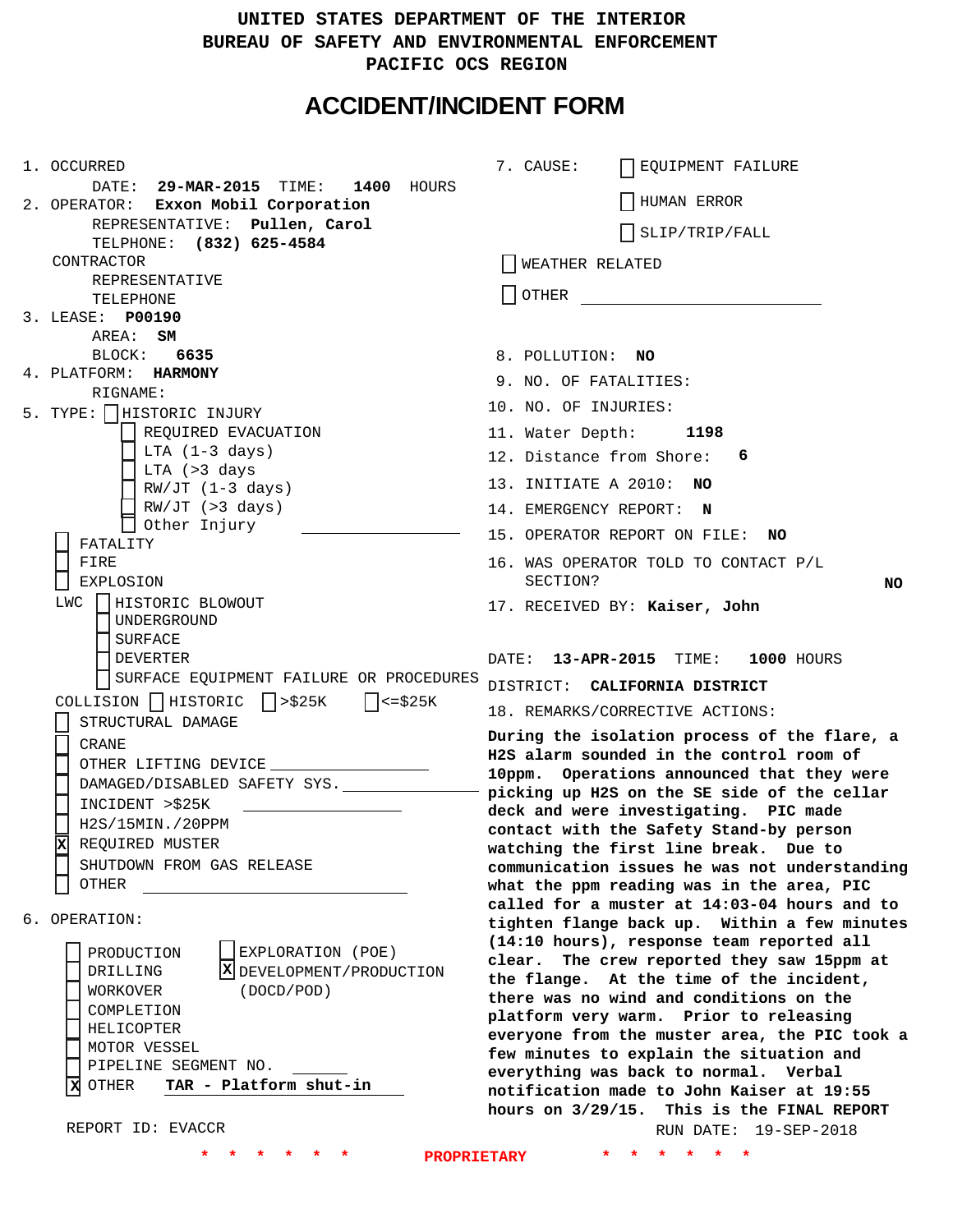**for this incident.**

**\* \* \* \* \* \* PROPRIETARY \* \* \* \* \* \***

REPORT ID: EVACCR RUN DATE: 19-SEP-2018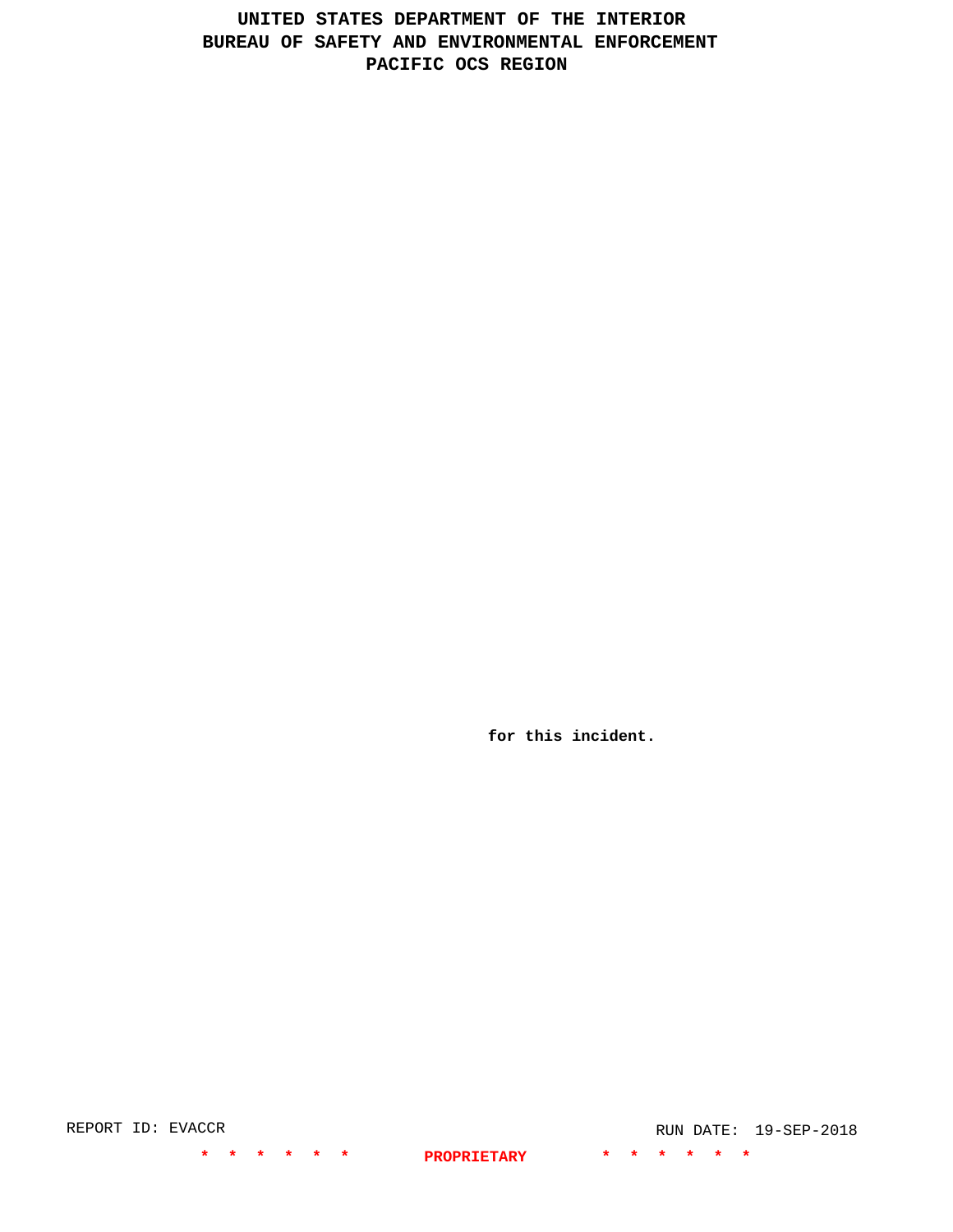| 1. OCCURRED                                                | 7. CAUSE:<br><b>x</b> EQUIPMENT FAILURE                                                |
|------------------------------------------------------------|----------------------------------------------------------------------------------------|
| DATE: 05-AUG-2015 TIME: 0545 HOURS                         | HUMAN ERROR                                                                            |
| 2. OPERATOR: DCOR, L.L.C.                                  |                                                                                        |
| REPRESENTATIVE: SEAN CHENOWETH<br>TELPHONE: (805) 535-2007 | SLIP/TRIP/FALL                                                                         |
| CONTRACTOR                                                 | WEATHER RELATED                                                                        |
| REPRESENTATIVE                                             |                                                                                        |
| TELEPHONE                                                  | OTHER                                                                                  |
| 3. LEASE: P00241                                           |                                                                                        |
| AREA: LA                                                   |                                                                                        |
| <b>BLOCK: 6658</b>                                         | 8. POLLUTION: NO                                                                       |
| 4. PLATFORM: C<br>RIGNAME:                                 | 9. NO. OF FATALITIES:                                                                  |
| 5. TYPE: HISTORIC INJURY                                   | 10. NO. OF INJURIES:                                                                   |
| REQUIRED EVACUATION                                        | 11. Water Depth:<br>193                                                                |
| $LTA$ $(1-3 days)$                                         | 12. Distance from Shore:<br>- 6                                                        |
| LTA (>3 days                                               |                                                                                        |
| $RW/JT$ (1-3 days)                                         | 13. INITIATE A 2010: NO                                                                |
| $RW/JT$ (>3 days)                                          | 14. EMERGENCY REPORT: N                                                                |
| Other Injury                                               | 15. OPERATOR REPORT ON FILE: NO                                                        |
| FATALITY<br>$\mathbf{x}$                                   |                                                                                        |
| FIRE<br>EXPLOSION                                          | 16. WAS OPERATOR TOLD TO CONTACT P/L<br>SECTION?                                       |
| HISTORIC BLOWOUT<br>LWC                                    | NO.                                                                                    |
| UNDERGROUND                                                | 17. RECEIVED BY: BSEE-M. MITCHELL                                                      |
| <b>SURFACE</b>                                             |                                                                                        |
| DEVERTER                                                   | DATE: 12-AUG-2015 TIME:<br><b>0700 HOURS</b>                                           |
| SURFACE EQUIPMENT FAILURE OR PROCEDURES                    | DISTRICT: CALIFORNIA DISTRICT                                                          |
| COLLISION HISTORIC $\bigcap$ >\$25K<br>$ \cdot $ <= \$25K  | 18. REMARKS/CORRECTIVE ACTIONS:                                                        |
| STRUCTURAL DAMAGE                                          |                                                                                        |
| CRANE                                                      | // Operators heard a loud "boom" sound coming                                          |
| OTHER LIFTING DEVICE __________________                    | from the sump deck area. After reaching the<br>area, they noticed small flames (1 to 2 |
| DAMAGED/DISABLED SAFETY SYS.                               | inches) coming from both ends of a parted                                              |
| INCIDENT >\$25K                                            | anode cable. One of the operators quickly put                                          |
| H2S/15MIN./20PPM                                           | out the flames with a fire extinguisher. It                                            |
| REQUIRED MUSTER                                            | was determined that one or more of the anode                                           |
| SHUTDOWN FROM GAS RELEASE                                  | wires contacted the wire rope that supported                                           |
| ⊠<br>OTHER elec short/small fire                           | the anode string, causing a short in the                                               |
| 6. OPERATION:                                              | string. The short then parted the entire<br>anode string and supporting wire rope,     |
|                                                            | instantaneously tripping rectifier #4's                                                |
| EXPLORATION (POE)<br>x<br>PRODUCTION                       | internal breaker (moving it to the open                                                |
| X DEVELOPMENT / PRODUCTION<br>DRILLING                     | position) and alleviating any power to the                                             |
| WORKOVER<br>(DOCD/POD)                                     | affected area.                                                                         |
| COMPLETION<br>HELICOPTER                                   |                                                                                        |
| MOTOR VESSEL                                               | Root Cause: There was evidence of corrosion                                            |
| PIPELINE SEGMENT NO.                                       | on the anode wires caused by moisture                                                  |
| OTHER                                                      | intrusion at the make-up section. There was a                                          |
|                                                            | possible breakdown of the original<br>manufacturer's insulation due to natural         |
| REPORT ID: EVACCR                                          | RUN DATE: 19-SEP-2018                                                                  |
|                                                            |                                                                                        |
|                                                            | <b>PROPRIETARY</b>                                                                     |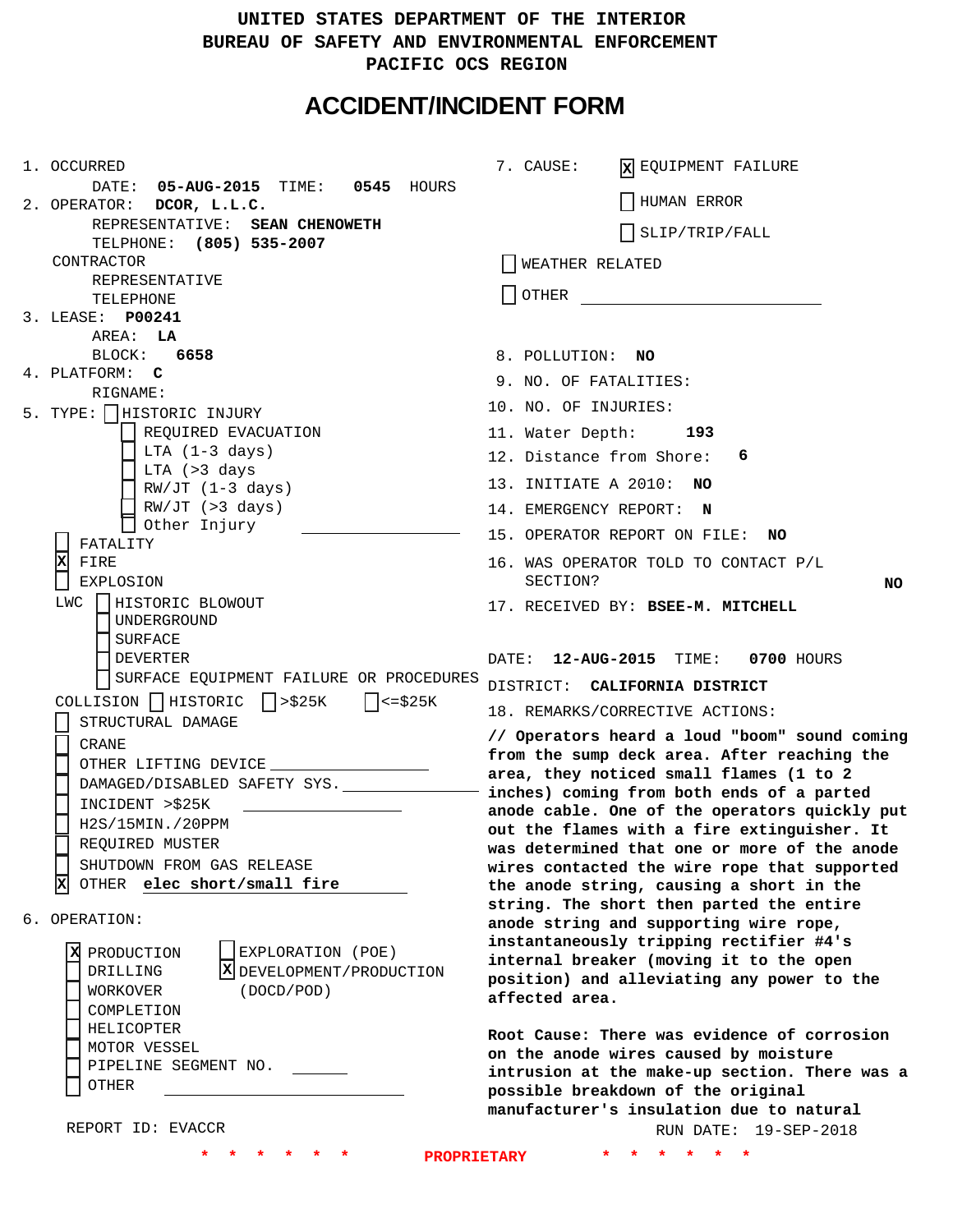**deterioration of materials over a long period of time. It is believed that the small flames on the insulation were caused by the heat from the electrical short.**

**Corrective Action: The damaged anode string will be repaired and put back in service.** 

**\* \* \* \* \* \* PROPRIETARY \* \* \* \* \* \***

REPORT ID: EVACCR RUN DATE: 19-SEP-2018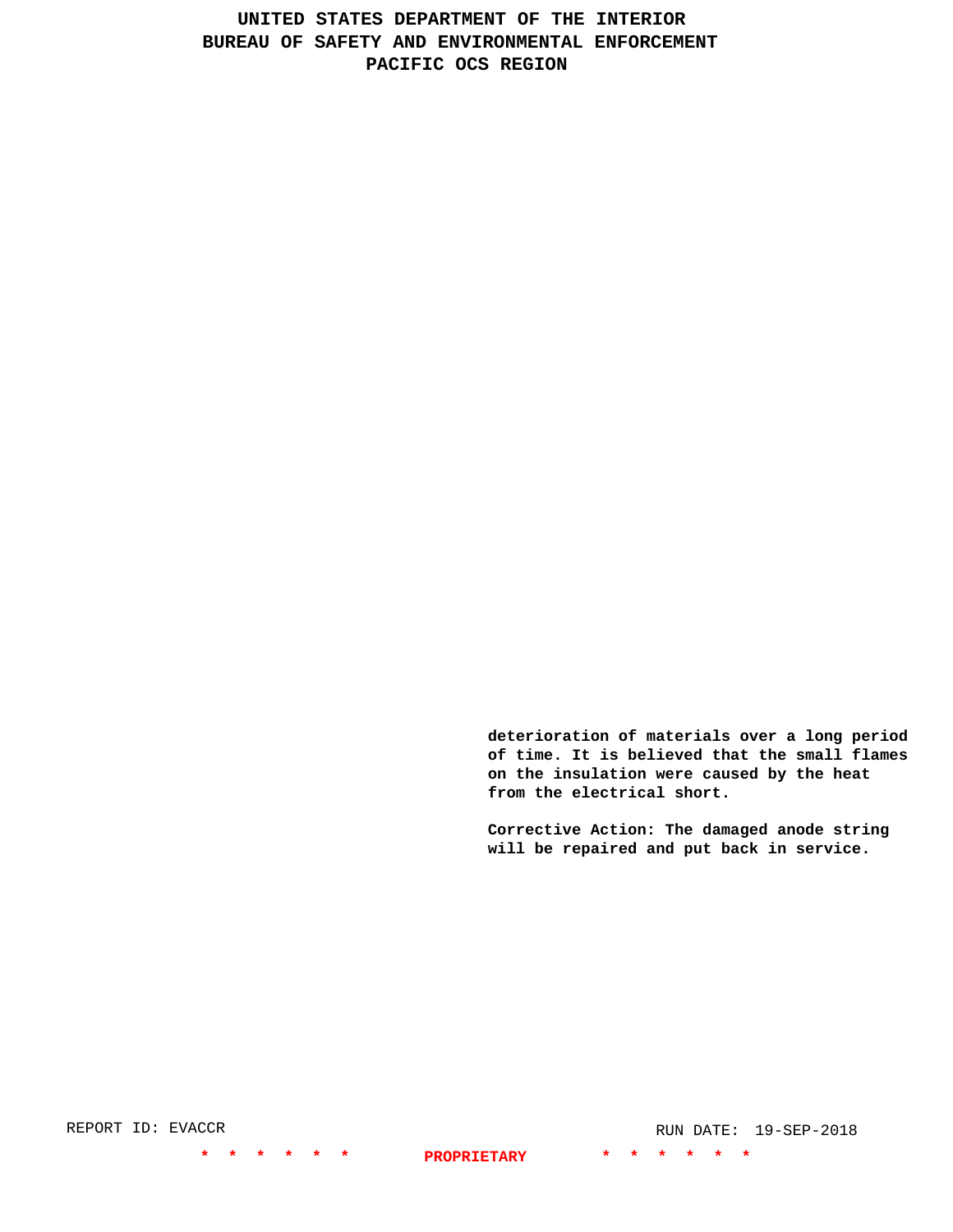| REPORT ID: EVACCR<br>$\star$<br><b>PROPRIETARY</b>                                                                                                                                                                                                                                                                                                                                                                                                                                                                                                                                         | RUN DATE: 19-SEP-2018<br>$\star$<br>$\star$<br>$\star$                                                                                                                                                                                                                                                                                                                                                                                                                                                                                                                                                                                                                                                                             |
|--------------------------------------------------------------------------------------------------------------------------------------------------------------------------------------------------------------------------------------------------------------------------------------------------------------------------------------------------------------------------------------------------------------------------------------------------------------------------------------------------------------------------------------------------------------------------------------------|------------------------------------------------------------------------------------------------------------------------------------------------------------------------------------------------------------------------------------------------------------------------------------------------------------------------------------------------------------------------------------------------------------------------------------------------------------------------------------------------------------------------------------------------------------------------------------------------------------------------------------------------------------------------------------------------------------------------------------|
| EXPLORATION (POE)<br>PRODUCTION<br>X DEVELOPMENT / PRODUCTION<br>DRILLING<br>WORKOVER<br>(DOCD/POD)<br>COMPLETION<br>HELICOPTER<br>MOTOR VESSEL<br>PIPELINE SEGMENT NO.<br>OTHER<br>NON WORK RELATED                                                                                                                                                                                                                                                                                                                                                                                       |                                                                                                                                                                                                                                                                                                                                                                                                                                                                                                                                                                                                                                                                                                                                    |
| 6. OPERATION:                                                                                                                                                                                                                                                                                                                                                                                                                                                                                                                                                                              |                                                                                                                                                                                                                                                                                                                                                                                                                                                                                                                                                                                                                                                                                                                                    |
| $LTA$ $(1-3 \text{ days})$<br>LTA (>3 days<br>$RW/JT$ (1-3 days)<br>$RW/JT$ (>3 days)<br>Other Injury<br>FATALITY<br>FIRE<br>EXPLOSION<br><b>LWC</b><br>HISTORIC BLOWOUT<br>UNDERGROUND<br><b>SURFACE</b><br><b>DEVERTER</b><br>SURFACE EQUIPMENT FAILURE OR PROCEDURES<br>COLLISION HISTORIC $\bigcap$ >\$25K<br>$\vert$ $\vert$ <= \$25K<br>STRUCTURAL DAMAGE<br><b>CRANE</b><br>OTHER LIFTING DEVICE ____________________<br>DAMAGED/DISABLED SAFETY SYS.<br>INCIDENT >\$25K<br>H2S/15MIN./20PPM<br>REQUIRED MUSTER<br>SHUTDOWN FROM GAS RELEASE<br>lx<br>OTHER NON WORK RELATED INJURY | 12. Distance from Shore:<br>9<br>13. INITIATE A 2010: NO<br>14. EMERGENCY REPORT: N<br>15. OPERATOR REPORT ON FILE:<br>NO<br>16. WAS OPERATOR TOLD TO CONTACT P/L<br>SECTION?<br>NO.<br>17. RECEIVED BY: BSEE-B. Boudreaux<br>DATE: 07-JUN-2015 TIME:<br>0700 HOURS<br>DISTRICT: CALIFORNIA DISTRICT<br>18. REMARKS/CORRECTIVE ACTIONS:<br>// Notice of Medical evacuation:<br>Howard Thompson was evacuated from Platform<br>Ellen/Elly on June 6, 2015 At approximately<br>15:45.<br>Mr. Thompson exhibited symptoms of chest<br>pain, shortness of breath and disorientation.<br>Mercy Air Ambulance was summoned and Howard<br>was taken to Hoag Hospital Newport Beach.<br>The illness does not appear to be work<br>related. |
| RIGNAME:<br>5. TYPE: X HISTORIC INJURY<br><b>X</b> REQUIRED EVACUATION<br>$\mathbf{1}$                                                                                                                                                                                                                                                                                                                                                                                                                                                                                                     | 10. NO. OF INJURIES:<br>$\mathbf{1}$<br>11. Water Depth:<br>265                                                                                                                                                                                                                                                                                                                                                                                                                                                                                                                                                                                                                                                                    |
| AREA: LB<br>6438<br>BLOCK:<br>4. PLATFORM: ELLEN                                                                                                                                                                                                                                                                                                                                                                                                                                                                                                                                           | 8. POLLUTION: NO<br>9. NO. OF FATALITIES:                                                                                                                                                                                                                                                                                                                                                                                                                                                                                                                                                                                                                                                                                          |
| REPRESENTATIVE<br>TELEPHONE<br>3. LEASE: P00300                                                                                                                                                                                                                                                                                                                                                                                                                                                                                                                                            | WEATHER RELATED<br><b>X</b> OTHER NON WORK RELATED                                                                                                                                                                                                                                                                                                                                                                                                                                                                                                                                                                                                                                                                                 |
| TELPHONE: (562) 606-5705<br>CONTRACTOR                                                                                                                                                                                                                                                                                                                                                                                                                                                                                                                                                     | SLIP/TRIP/FALL                                                                                                                                                                                                                                                                                                                                                                                                                                                                                                                                                                                                                                                                                                                     |
| DATE: 06-JUN-2015 TIME:<br>2. OPERATOR: Beta Operating Company, LLC<br>REPRESENTATIVE: GARY BURRIS                                                                                                                                                                                                                                                                                                                                                                                                                                                                                         | HUMAN ERROR                                                                                                                                                                                                                                                                                                                                                                                                                                                                                                                                                                                                                                                                                                                        |
| 1. OCCURRED<br>1748 HOURS                                                                                                                                                                                                                                                                                                                                                                                                                                                                                                                                                                  | 7. CAUSE:<br>EQUIPMENT FAILURE                                                                                                                                                                                                                                                                                                                                                                                                                                                                                                                                                                                                                                                                                                     |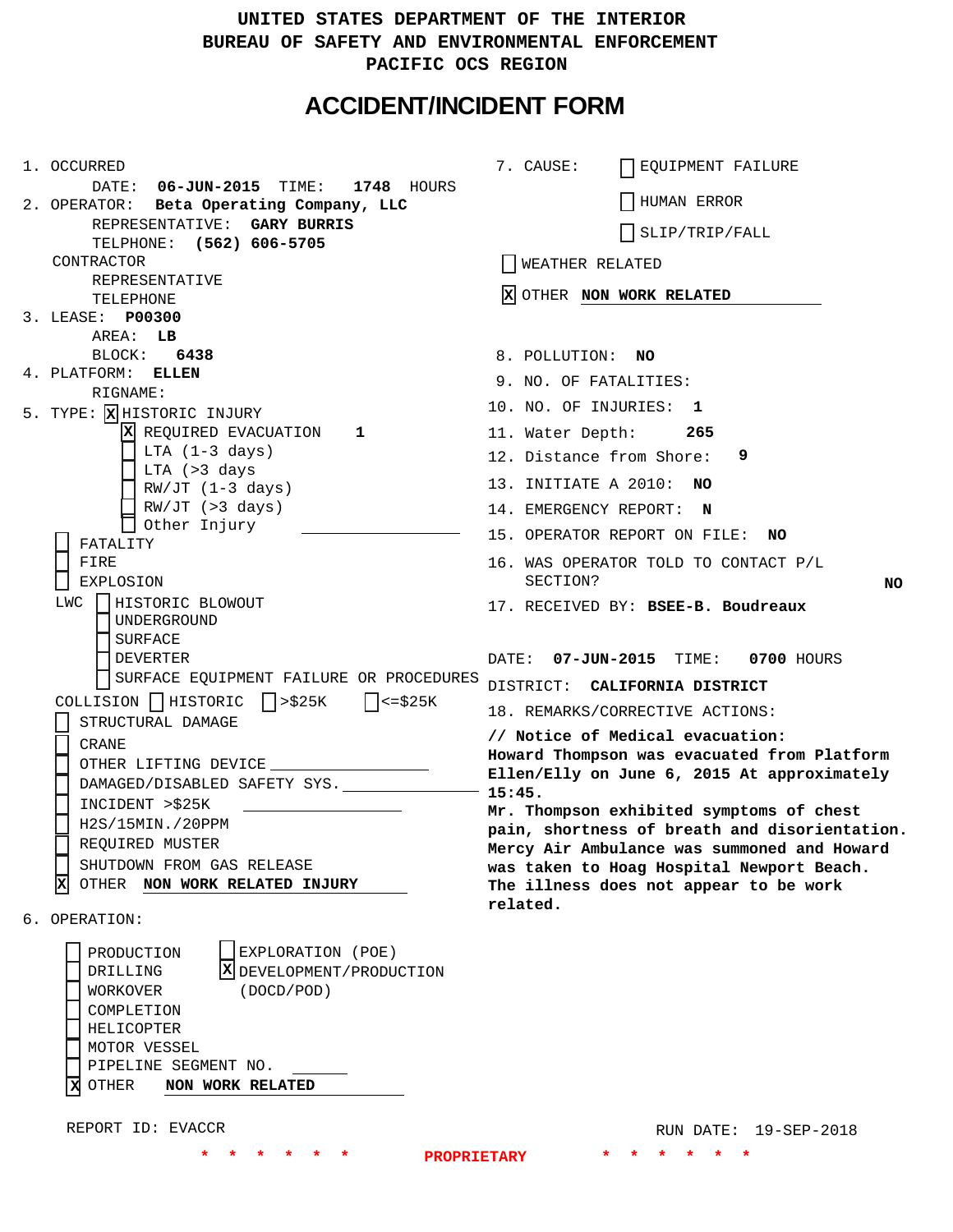| 1. OCCURRED                                                                   | EQUIPMENT FAILURE<br>7. CAUSE:                                                                |
|-------------------------------------------------------------------------------|-----------------------------------------------------------------------------------------------|
| DATE: 01-FEB-2015 TIME:<br>1039 HOURS<br>2. OPERATOR: Exxon Mobil Corporation | HUMAN ERROR                                                                                   |
| REPRESENTATIVE: Carol Pullen                                                  |                                                                                               |
| TELPHONE: (832) 625-4584                                                      | SLIP/TRIP/FALL                                                                                |
| CONTRACTOR                                                                    | WEATHER RELATED                                                                               |
| REPRESENTATIVE<br>TELEPHONE                                                   | OTHER                                                                                         |
| 3. LEASE:                                                                     |                                                                                               |
| AREA:                                                                         |                                                                                               |
| BLOCK:<br>4. PLATFORM:                                                        | 8. POLLUTION: NO                                                                              |
| RIGNAME:                                                                      | 9. NO. OF FATALITIES:                                                                         |
| 5. TYPE: HISTORIC INJURY                                                      | 10. NO. OF INJURIES:                                                                          |
| REQUIRED EVACUATION                                                           | 11. Water Depth:                                                                              |
| $LTA$ $(1-3 \text{ days})$                                                    | 12. Distance from Shore:                                                                      |
| $LTA$ (>3 days<br>$RW/JT$ (1-3 days)                                          | 13. INITIATE A 2010: NO                                                                       |
| $RW/JT$ (>3 days)                                                             | 14. EMERGENCY REPORT: N                                                                       |
| Other Injury                                                                  | 15. OPERATOR REPORT ON FILE: NO                                                               |
| FATALITY<br>FIRE                                                              | 16. WAS OPERATOR TOLD TO CONTACT P/L                                                          |
| EXPLOSION                                                                     | SECTION?<br>NO.                                                                               |
| LWC<br>HISTORIC BLOWOUT                                                       | 17. RECEIVED BY:                                                                              |
| UNDERGROUND                                                                   |                                                                                               |
| <b>SURFACE</b><br>DEVERTER                                                    | DATE:<br>TIME:<br>HOURS                                                                       |
| SURFACE EQUIPMENT FAILURE OR PROCEDURES                                       |                                                                                               |
| COLLISION $\bigcap$ HISTORIC $\bigcap$ >\$25K<br>$\vert$ $\vert$ <= \$25K     | DISTRICT: CALIFORNIA DISTRICT                                                                 |
| STRUCTURAL DAMAGE                                                             | 18. REMARKS/CORRECTIVE ACTIONS:                                                               |
| CRANE                                                                         | ~ At approximately 10:39 hours (PST) an<br>Ardent contractor was tying in                     |
| OTHER LIFTING DEVICE ____________________                                     | tubing/fittings to the glycol filter pot when                                                 |
| DAMAGED/DISABLED SAFETY SYS.                                                  | a 1/2" nipple on the glycol sock filter lid                                                   |
| INCIDENT >\$25K<br>x<br>H2S/15MIN./20PPM                                      | broke off flush with the lid, releasing a                                                     |
| lxl<br>REQUIRED MUSTER                                                        | mixture of rich glycol and sour gas. The<br>event lasted 25 minutes and up to 50 ppm of       |
| SHUTDOWN FROM GAS RELEASE                                                     | H2S was detected at 1 head and up to 12 ppm                                                   |
| OTHER                                                                         | at 2 additional heads. A muster was                                                           |
| 6. OPERATION:                                                                 | conducted in the recreation room, crew boats<br>were standing by for evacuation, if required, |
| EXPLORATION (POE)<br>PRODUCTION                                               | and the Emergency Response Team (ERT) was<br>deployed to the affected area where the          |
| X DEVELOPMENT / PRODUCTION<br>DRILLING                                        | filter pot was isolated and the leak secured.                                                 |
| WORKOVER<br>(DOCD/POD)                                                        | The platform did not shut down as the cross                                                   |
| COMPLETION<br>HELICOPTER                                                      | detection never reached above 17ppm on 2                                                      |
| MOTOR VESSEL                                                                  | heads. Our investigation found the all<br>thread nipple was thin walled with corrosion        |
| PIPELINE SEGMENT NO.                                                          | as well which contributed to the failure.                                                     |
| OTHER                                                                         | The nipple was replaced on 2/1/15 with a 1/2"                                                 |
|                                                                               | NPT 3/16 stainless steel connector, which                                                     |
| REPORT ID: EVACCR                                                             | RUN DATE: 19-SEP-2018                                                                         |
|                                                                               | <b>PROPRIETARY</b>                                                                            |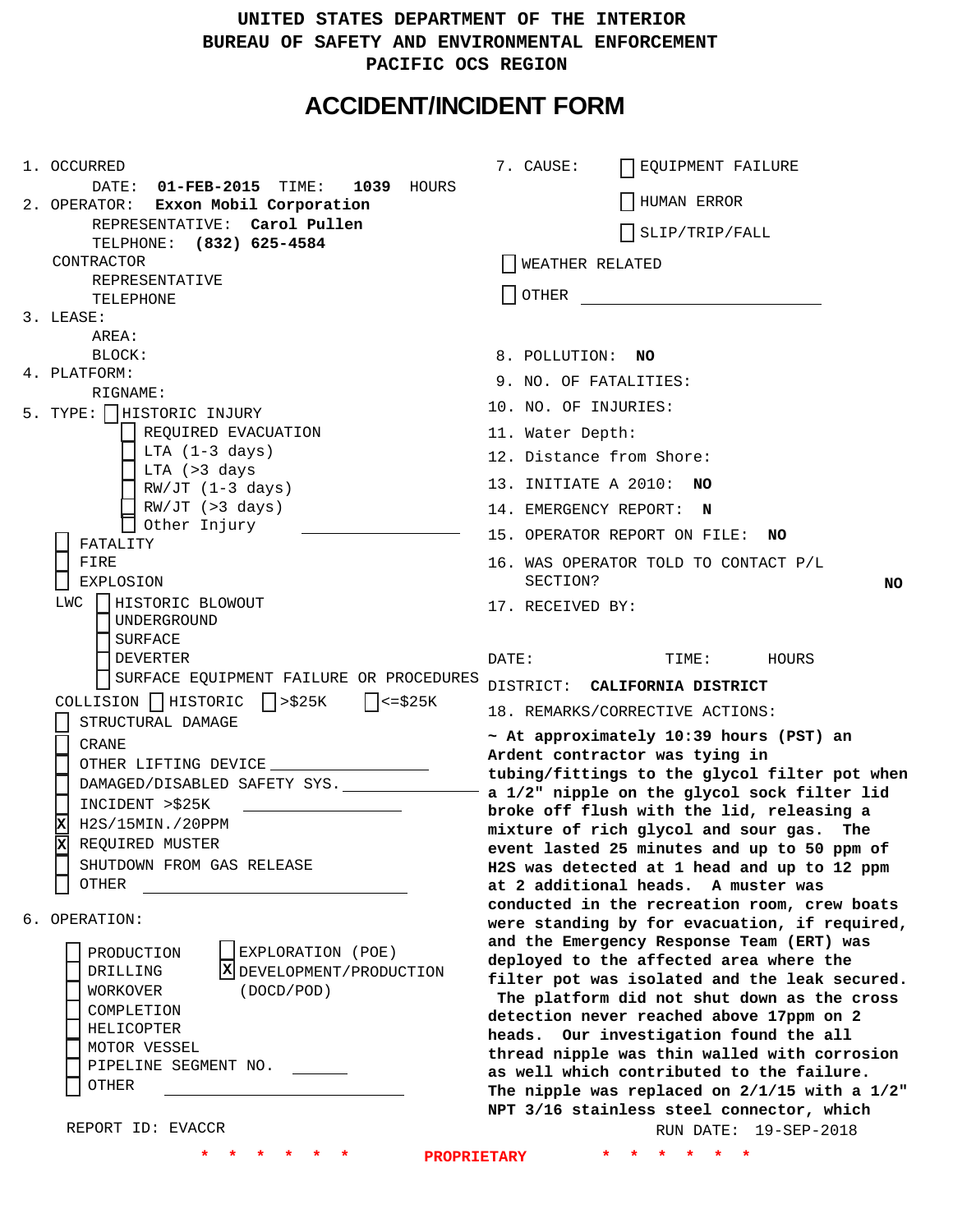**will eliminate corrosion potential.**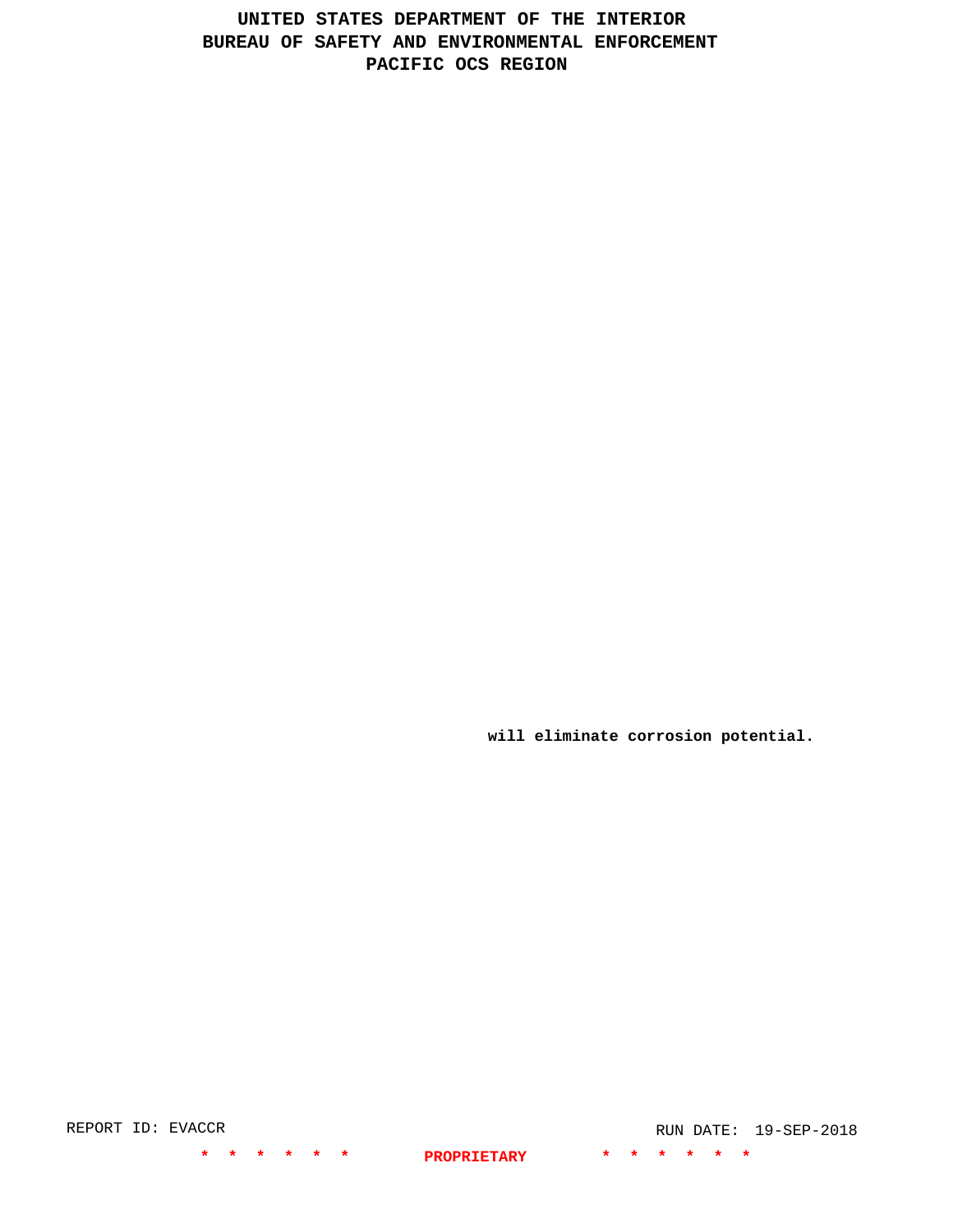| 1. OCCURRED                                                          | EQUIPMENT FAILURE<br>7. CAUSE:                                                             |
|----------------------------------------------------------------------|--------------------------------------------------------------------------------------------|
| DATE: 06-JUN-2015 TIME:<br><b>1100 HOURS</b>                         | <b>X</b> HUMAN ERROR                                                                       |
| 2. OPERATOR: Exxon Mobil Corporation<br>REPRESENTATIVE: Derek Saxton |                                                                                            |
| TELPHONE: (805) 961-4111                                             | SLIP/TRIP/FALL                                                                             |
| CONTRACTOR                                                           | WEATHER RELATED                                                                            |
| REPRESENTATIVE                                                       |                                                                                            |
| TELEPHONE                                                            | OTHER                                                                                      |
| 3. LEASE: P00188                                                     |                                                                                            |
| AREA:<br>SM                                                          |                                                                                            |
| <b>BLOCK: 6636</b>                                                   | 8. POLLUTION: NO                                                                           |
| 4. PLATFORM: HONDO                                                   | 9. NO. OF FATALITIES:                                                                      |
| RIGNAME:                                                             | 10. NO. OF INJURIES:                                                                       |
| 5. TYPE: HISTORIC INJURY                                             |                                                                                            |
| REQUIRED EVACUATION                                                  | 11. Water Depth: 850                                                                       |
| $LTA$ $(1-3 \text{ days})$<br>$LTA$ (>3 days                         | 12. Distance from Shore:<br>-5                                                             |
| $RW/JT$ (1-3 days)                                                   | 13. INITIATE A 2010: YES                                                                   |
| $RW/JT$ (>3 days)                                                    | 14. EMERGENCY REPORT: N                                                                    |
| Other Injury                                                         |                                                                                            |
| FATALITY                                                             | 15. OPERATOR REPORT ON FILE: YES                                                           |
| FIRE                                                                 | 16. WAS OPERATOR TOLD TO CONTACT P/L                                                       |
| EXPLOSION                                                            | SECTION?<br>NO.                                                                            |
| LWC<br>  HISTORIC BLOWOUT                                            | 17. RECEIVED BY:                                                                           |
| UNDERGROUND                                                          |                                                                                            |
| <b>SURFACE</b>                                                       |                                                                                            |
| DEVERTER                                                             | DATE:<br>TIME:<br>HOURS                                                                    |
| SURFACE EQUIPMENT FAILURE OR PROCEDURES                              | DISTRICT: SANTA MARIA DISTRICT                                                             |
| COLLISION HISTORIC $\bigcap$ >\$25K<br>$ \cdot  \leq$ = $$25K$       | 18. REMARKS/CORRECTIVE ACTIONS:                                                            |
| STRUCTURAL DAMAGE                                                    | Contractor (Ardent Services) was tasked with                                               |
| CRANE                                                                | removing existing 3" conduit feeding the 480v                                              |
| OTHER LIFTING DEVICE ____________________                            | #1 tmnsformer and replacing the conduit                                                    |
| DAMAGED/DISABLED SAFETY SYS.                                         | - with new CLX cable. Existing 4160v AC feeder                                             |
| INCIDENT >\$25K<br>H2S/15MIN./20PPM                                  | to the 480v AC #I transformer was isolated                                                 |
| REQUIRED MUSTER                                                      | and Zero Energy was confirmed by                                                           |
| SHUTDOWN FROM GAS RELEASE                                            | operations. Team lead identified conduit to                                                |
| lxl<br>OTHER Electrical (Cable)                                      | the electrician and apprentice from a lower<br>vantage point and instructed them to gather |
|                                                                      | their tools and that he was going upstairs to                                              |
| 6. OPERATION:                                                        | disconnect the leads. The electrician and                                                  |
|                                                                      | apprentice then climbed up and proceeded to                                                |
| EXPLORATION (POE)<br>PRODUCTION                                      | cut                                                                                        |
| X DEVELOPMENT / PRODUCTION<br>DRILLING<br>WORKOVER<br>(DOCD/POD)     | the conduit for removal. The team mistakenly                                               |
| COMPLETION                                                           | cut into the live 4160v feed which powers the                                              |
| HELICOPTER                                                           | 480v transformer# 2. When the saw                                                          |
| MOTOR VESSEL                                                         | blade contacted the live conductors, the 51 G                                              |
| PIPELINE SEGMENT NO.                                                 | ground relay tripped upon sensing a phase too                                              |
| Maintenance<br>OTHER<br>X                                            | ground short. Power was immediately lost<br>to the facility. The electrician and the       |
|                                                                      | apprentice were not injured                                                                |
| REPORT ID: EVACCR                                                    | RUN DATE: 19-SEP-2018                                                                      |
|                                                                      |                                                                                            |
| <b>PROPRIETARY</b>                                                   |                                                                                            |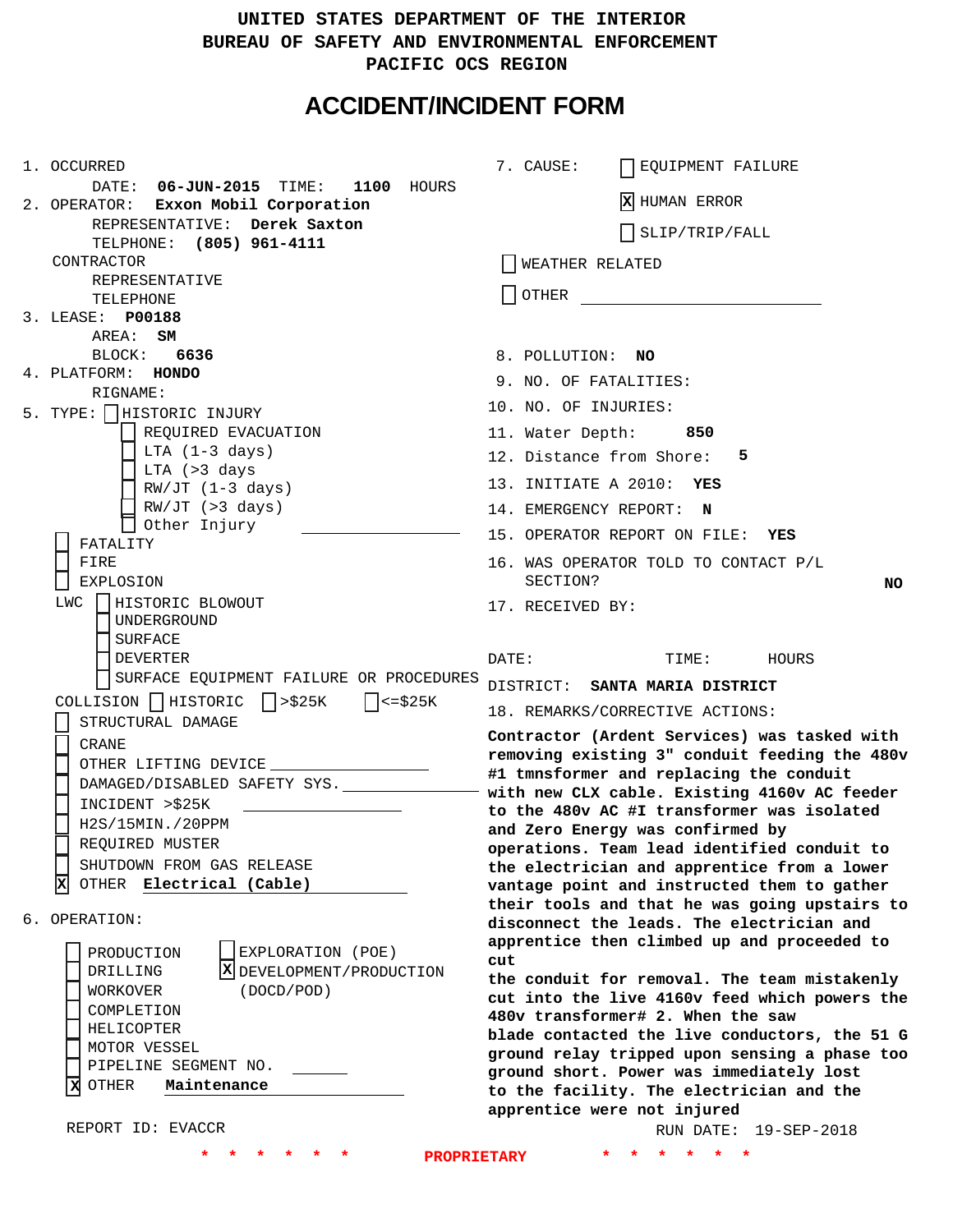| 1. OCCURRED                                                  | EQUIPMENT FAILURE<br>7. CAUSE:                                                                |
|--------------------------------------------------------------|-----------------------------------------------------------------------------------------------|
| DATE: 02-JUN-2015 TIME:<br><b>1140</b> HOURS                 | <b>X</b> HUMAN ERROR                                                                          |
| 2. OPERATOR: DCOR, L.L.C.<br>REPRESENTATIVE: SEAN CHENOWETH  |                                                                                               |
| TELPHONE: (805) 535-2007                                     | SLIP/TRIP/FALL                                                                                |
| CONTRACTOR                                                   | WEATHER RELATED                                                                               |
| REPRESENTATIVE                                               |                                                                                               |
| TELEPHONE                                                    | OTHER                                                                                         |
| 3. LEASE: P00216                                             |                                                                                               |
| AREA: LA<br><b>BLOCK: 6862</b>                               |                                                                                               |
| 4. PLATFORM: GILDA                                           | 8. POLLUTION: NO                                                                              |
| RIGNAME:                                                     | 9. NO. OF FATALITIES:                                                                         |
| 5. TYPE: HISTORIC INJURY                                     | 10. NO. OF INJURIES:                                                                          |
| REQUIRED EVACUATION                                          | 11. Water Depth:<br>205                                                                       |
| $LTA$ $(1-3 \text{ days})$                                   | 12. Distance from Shore:<br>9                                                                 |
| LTA (>3 days                                                 | 13. INITIATE A 2010: NO                                                                       |
| $RW/JT$ (1-3 days)                                           |                                                                                               |
| $RW/JT$ (>3 days)<br>Other Injury                            | 14. EMERGENCY REPORT: N                                                                       |
| FATALITY                                                     | 15. OPERATOR REPORT ON FILE: NO                                                               |
| x <br>FIRE                                                   | 16. WAS OPERATOR TOLD TO CONTACT P/L                                                          |
| <b>EXPLOSION</b>                                             | SECTION?<br>NO.                                                                               |
| LWC<br>HISTORIC BLOWOUT                                      | 17. RECEIVED BY: BSEE-M. MITCHELL                                                             |
| UNDERGROUND                                                  |                                                                                               |
| <b>SURFACE</b>                                               |                                                                                               |
| DEVERTER<br>SURFACE EQUIPMENT FAILURE OR PROCEDURES          | DATE: 11-JUN-2015 TIME:<br><b>1130 HOURS</b>                                                  |
| COLLISION HISTORIC $\bigcap$ >\$25K<br>$\sqrt{\frac{25K}{}}$ | DISTRICT: CALIFORNIA DISTRICT                                                                 |
| STRUCTURAL DAMAGE                                            | 18. REMARKS/CORRECTIVE ACTIONS:                                                               |
| CRANE                                                        | // The operator states; While cutting with a                                                  |
| OTHER LIFTING DEVICE ____________________                    | torch on the drill deck, a popping noise was                                                  |
| DAMAGED/DISABLED SAFETY SYS.                                 | heard and a small amount of smoke was seen                                                    |
| INCIDENT >\$25K                                              | coming from a drain approximately six feet<br>behind and to the left of the contractor. The   |
| H2S/15MIN./20PPM                                             | designated Fire Watch proceeded to spray                                                      |
| REQUIRED MUSTER                                              | water on the drain with a fire hose.                                                          |
| SHUTDOWN FROM GAS RELEASE                                    |                                                                                               |
| OTHER                                                        | Root Cause; Before commencing work, there was                                                 |
| 6. OPERATION:                                                | a drain plug installed, there was water in                                                    |
|                                                              | the drain housing, and the drain was covered<br>with a wet cloth tarp. It was determined that |
| EXPLORATION (POE)<br>PRODUCTION                              | there was not a proper seal between the drain                                                 |
| DRILLING<br><b>X</b> DEVELOPMENT / PRODUCTION                | plug and the drain, which allowed the water                                                   |
| WORKOVER<br>(DOCD/POD)                                       | to escape the drain housing. As such, gases                                                   |
| COMPLETION                                                   | were able to build up underneath the tarp.                                                    |
| HELICOPTER<br>MOTOR VESSEL                                   | While performing their work, a hot piece of                                                   |
| PIPELINE SEGMENT NO.                                         | metal was able to make its way underneath the                                                 |
| lx <br>OTHER<br>CUTTING ON DRILL DECK                        | cloth tarp, mixing with the gas and causing<br>this incident to occur.                        |
|                                                              |                                                                                               |
| REPORT ID: EVACCR                                            | RUN DATE: 19-SEP-2018                                                                         |
| <b>PROPRIETARY</b>                                           |                                                                                               |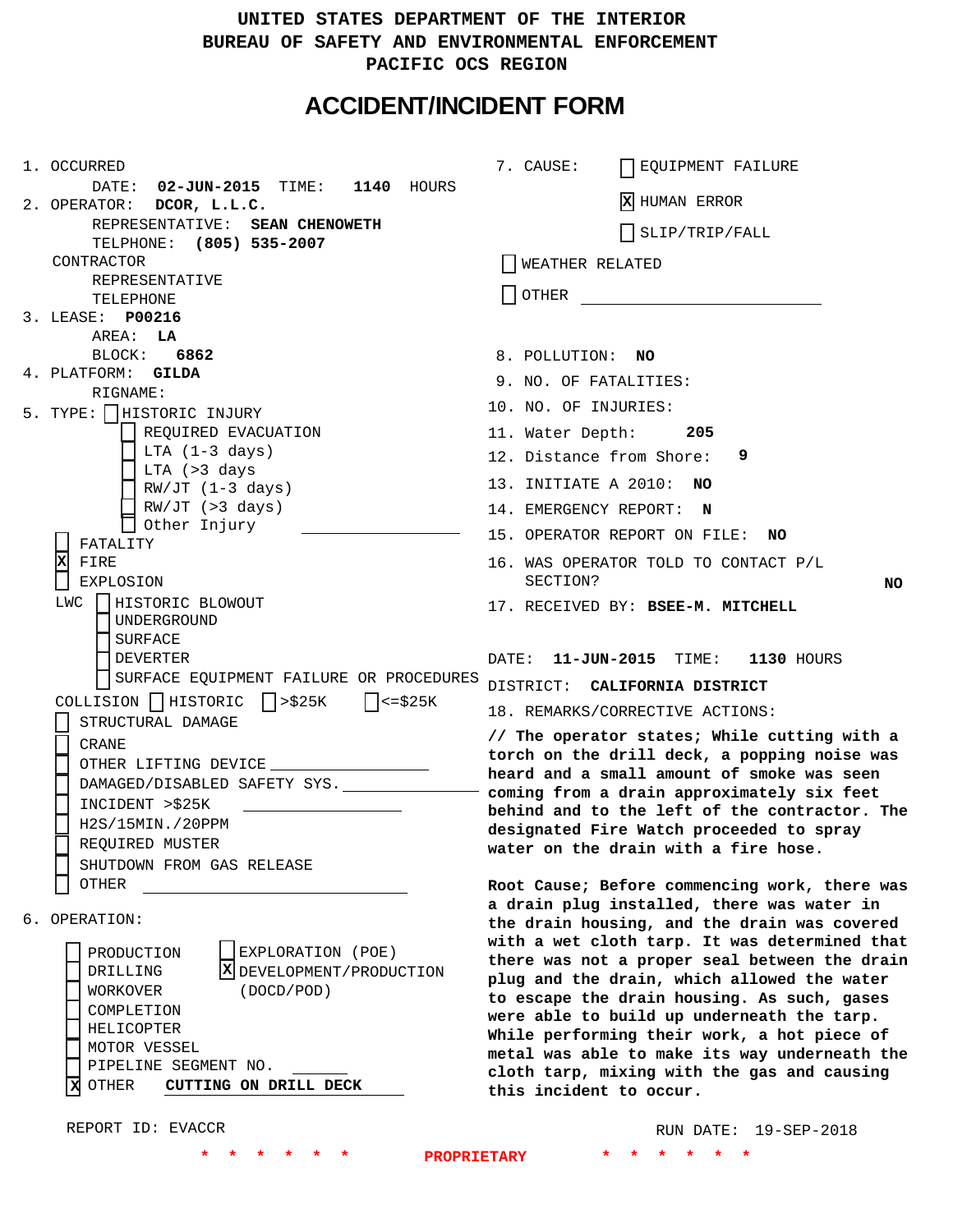**Corrective Action; This specific drain plug was discarded and replaced with a new plug that will provide a better seal with the drain housing. Also, the contractors were reminded that only heavy rubber tarps are permitted for this type of activity so that hot metal fragments cannot make their way underneath the tarp and to the drain.**

REPORT ID: EVACCR RUN DATE: 19-SEP-2018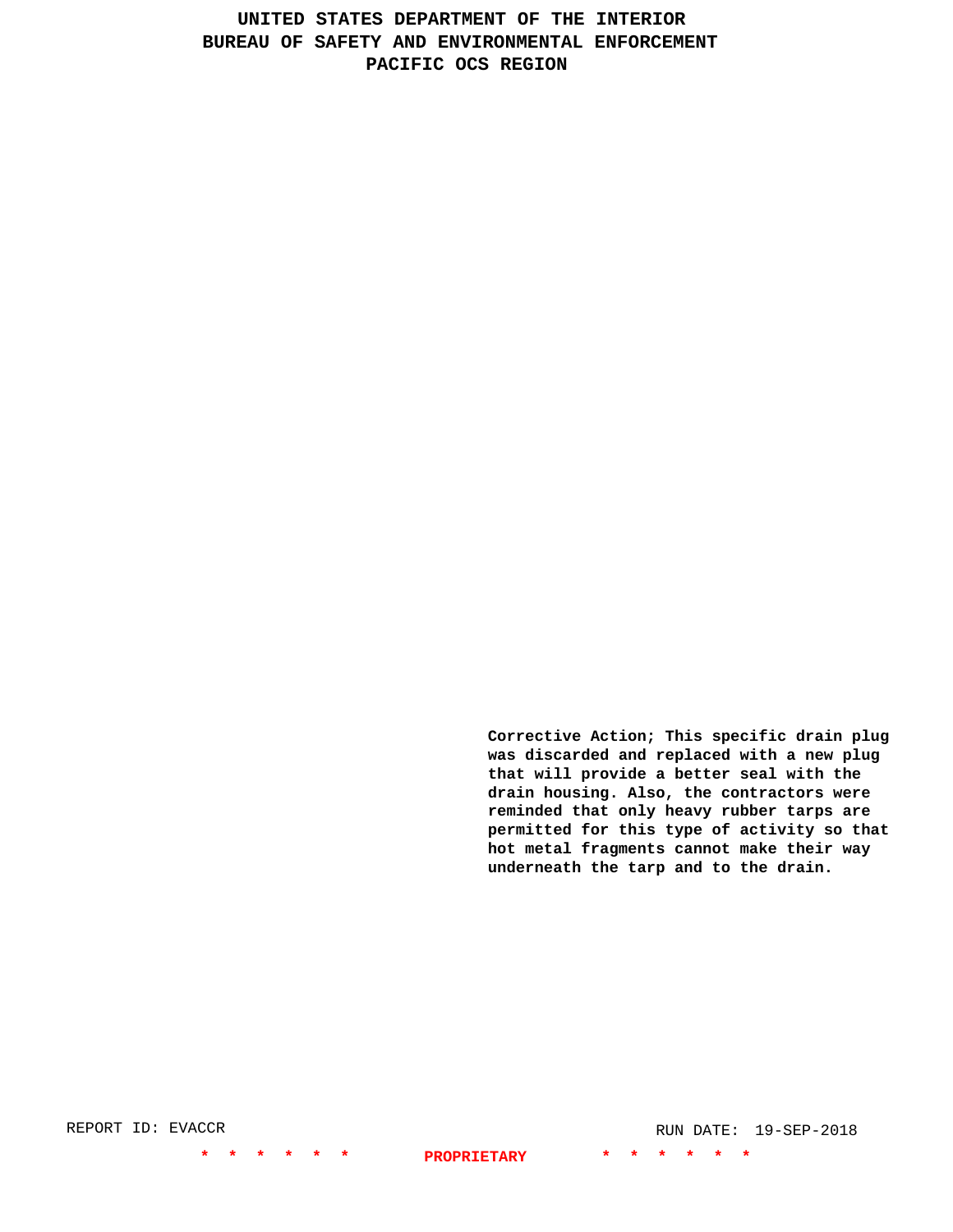| 1. OCCURRED                                                      | 7. CAUSE:<br>EQUIPMENT FAILURE                                                           |
|------------------------------------------------------------------|------------------------------------------------------------------------------------------|
| DATE: 05-AUG-2015 TIME:<br><b>0800 HOURS</b>                     |                                                                                          |
| 2. OPERATOR: Freeport-McMoRan Oil & Gas LLC                      | <b>X</b> HUMAN ERROR                                                                     |
| REPRESENTATIVE: JERRY PENNY<br>TELPHONE:                         | SLIP/TRIP/FALL                                                                           |
| CONTRACTOR                                                       | WEATHER RELATED                                                                          |
| REPRESENTATIVE                                                   |                                                                                          |
| TELEPHONE                                                        | OTHER                                                                                    |
| 3. LEASE: P00441                                                 |                                                                                          |
| AREA:<br>SM<br>BLOCK: 6374                                       |                                                                                          |
| 4. PLATFORM:<br><b>IRENE</b>                                     | 8. POLLUTION: NO                                                                         |
| RIGNAME:                                                         | 9. NO. OF FATALITIES:                                                                    |
| 5. TYPE: X HISTORIC INJURY                                       | 10. NO. OF INJURIES: 1                                                                   |
| X REQUIRED EVACUATION 1                                          | 11. Water Depth:<br>242                                                                  |
| $ X $ LTA (1-3 days)<br>1                                        | 12. Distance from Shore:<br>- 4                                                          |
| LTA (>3 days                                                     |                                                                                          |
| $RW/JT$ (1-3 days)                                               | 13. INITIATE A 2010: NO                                                                  |
| $RW/JT$ (>3 days)                                                | 14. EMERGENCY REPORT: N                                                                  |
| Other Injury<br>FATALITY                                         | 15. OPERATOR REPORT ON FILE: NO                                                          |
| FIRE                                                             | 16. WAS OPERATOR TOLD TO CONTACT P/L                                                     |
| EXPLOSION                                                        | SECTION?<br>NO.                                                                          |
| HISTORIC BLOWOUT<br>LWC                                          | 17. RECEIVED BY: BSEE-M. MITCHELL                                                        |
| UNDERGROUND                                                      |                                                                                          |
| <b>SURFACE</b>                                                   |                                                                                          |
| DEVERTER                                                         | DATE: 06-AUG-2015 TIME:<br><b>1145 HOURS</b>                                             |
| SURFACE EQUIPMENT FAILURE OR PROCEDURES                          | DISTRICT: CALIFORNIA DISTRICT                                                            |
| COLLISION HISTORIC $\bigcap$ >\$25K<br>$\left  \right $ <= \$25K | 18. REMARKS/CORRECTIVE ACTIONS:                                                          |
| STRUCTURAL DAMAGE                                                | // On Wednesday, August 5, 2015, a contract                                              |
| CRANE                                                            | individual (CI) was checking fittings on the                                             |
| OTHER LIFTING DEVICE ____________________                        | A-32 well head in the well room. When                                                    |
|                                                                  | DAMAGED/DISABLED SAFETY SYS. _____________ finished he moved away from the well head and |
| INCIDENT >\$25K                                                  | his left foot passed through a small opening                                             |
| H2S/15MIN./20PPM<br>REQUIRED MUSTER                              | in the grating behind and adjacent to the                                                |
| SHUTDOWN FROM GAS RELEASE                                        | area he was working. When his left foot                                                  |
| OTHER                                                            | passed through the opening, his right leg                                                |
|                                                                  | came down causing him to strike the grating<br>just under his right knee resulting in a  |
| 6. OPERATION:                                                    | This CI was examined by the<br>laceration.                                               |
|                                                                  | onboard medic and it was determined that he                                              |
| EXPLORATION (POE)<br>PRODUCTION                                  | needed to seek further medical care. He was                                              |
| 져<br>X DEVELOPMENT / PRODUCTION<br>DRILLING                      | sent in to the hospital and the CI¿s                                                     |
| (DOCD/POD)<br>WORKOVER                                           | laceration was determined to need sutures.                                               |
| COMPLETION<br><b>HELICOPTER</b>                                  | The CI was release from the hospital but did                                             |
| MOTOR VESSEL                                                     | not return to the P/F.                                                                   |
| PIPELINE SEGMENT NO.                                             |                                                                                          |
| OTHER                                                            | Root Cause: Hole in grating was marked off<br>with caution tape but was hazard was       |
|                                                                  | identified by the CI while performing his                                                |
| REPORT ID: EVACCR                                                | RUN DATE: 19-SEP-2018                                                                    |
|                                                                  |                                                                                          |
|                                                                  | <b>PROPRIETARY</b>                                                                       |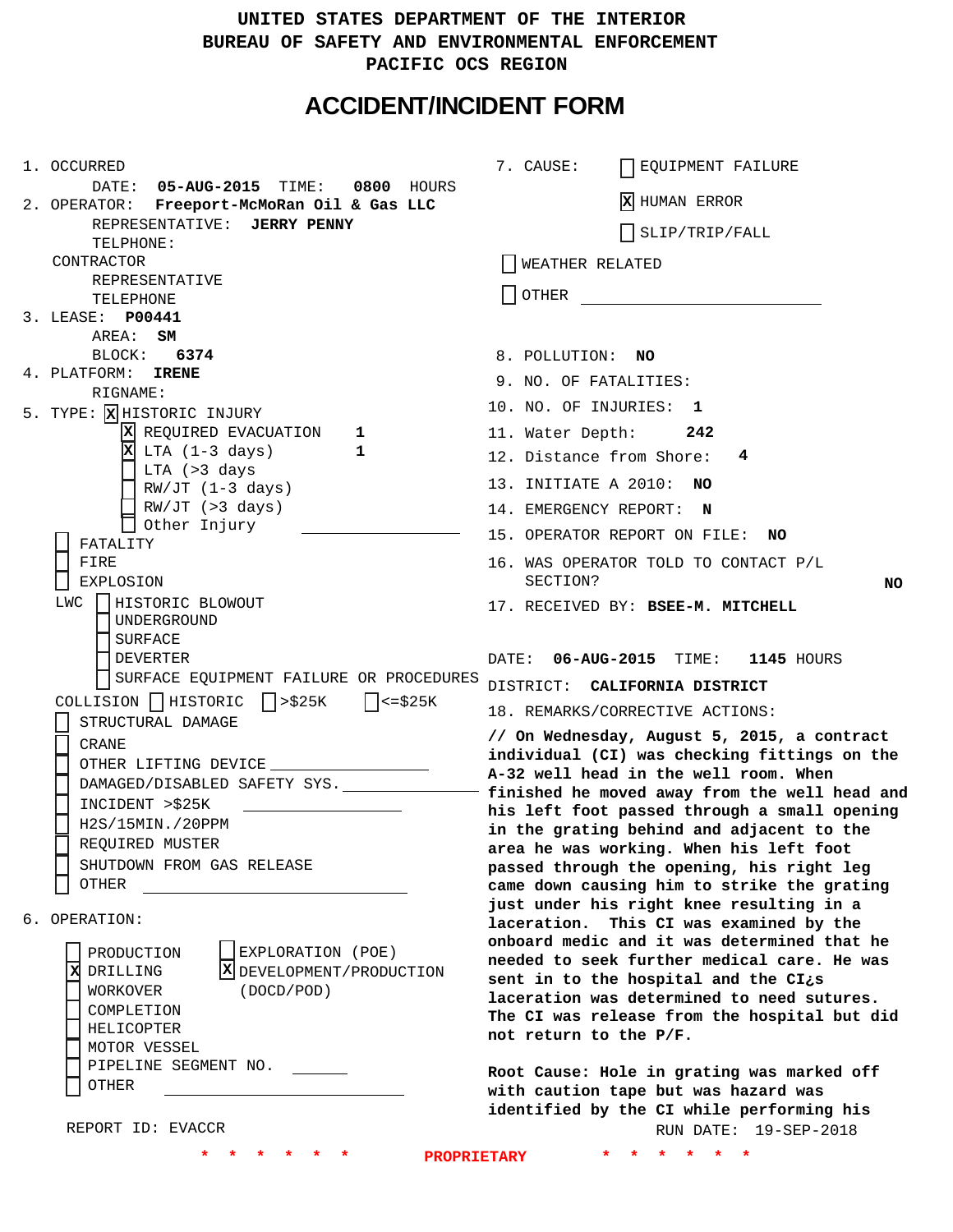**duties.**

**Corrective Action: Better identification of hazards in the work area and a covering will be installed over the hole in the grating near the penetration of the piping versus caution tape.**

REPORT ID: EVACCR RUN DATE: 19-SEP-2018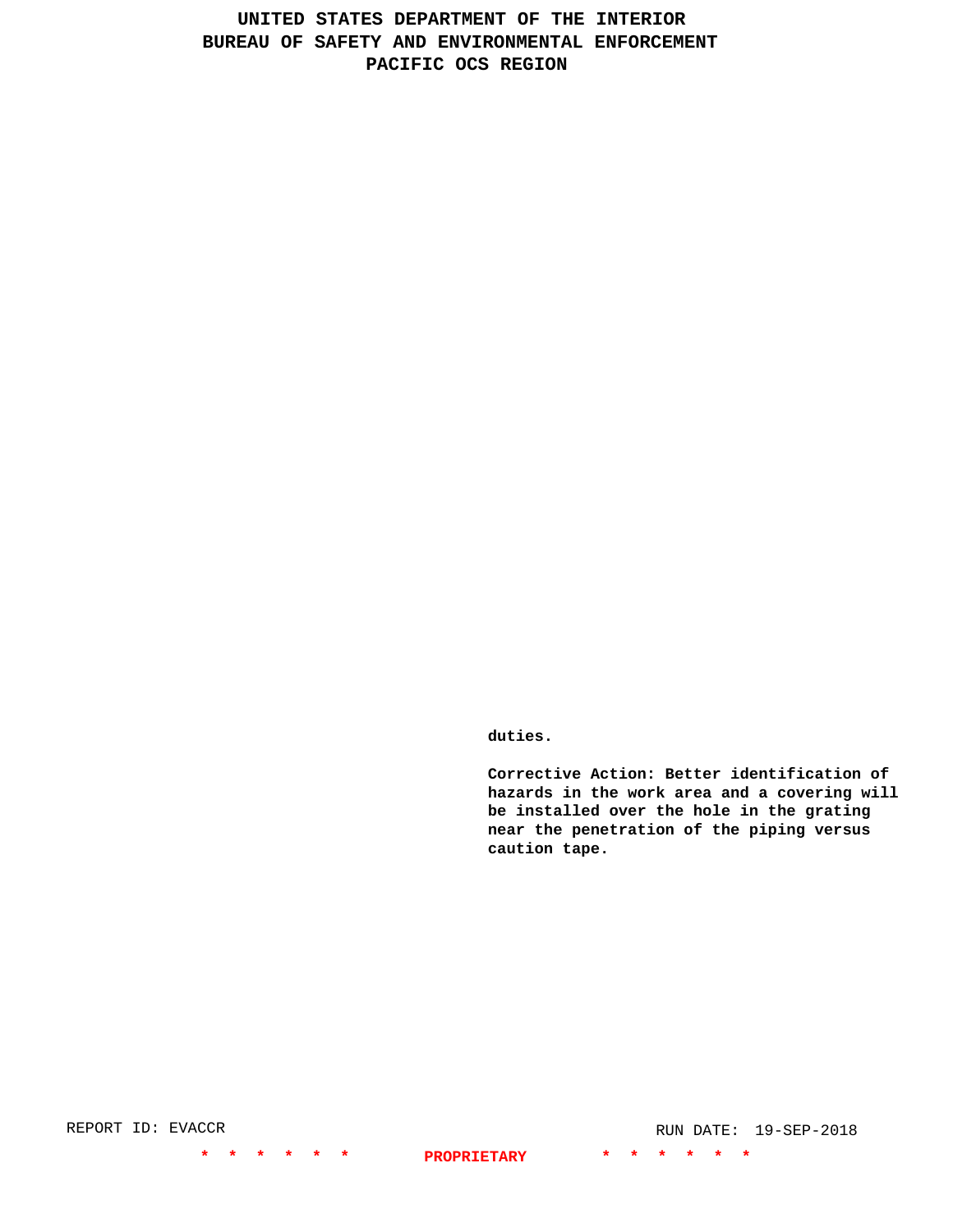| PIPELINE SEGMENT NO.<br>OTHER<br>REPORT ID: EVACCR                                                                                                                        | the system. Once the all clear notification<br>was announced the mustered personnel were<br>released from the mustering area. No injuries<br>or damages were sustained as a result of this<br>RUN DATE: 19-SEP-2018<br>$\star$<br>$\star$ |
|---------------------------------------------------------------------------------------------------------------------------------------------------------------------------|-------------------------------------------------------------------------------------------------------------------------------------------------------------------------------------------------------------------------------------------|
| x<br>EXPLORATION (POE)<br>PRODUCTION<br><b>X</b> DEVELOPMENT / PRODUCTION<br>DRILLING<br><b>WORKOVER</b><br>(DOCD/POD)<br>COMPLETION<br><b>HELICOPTER</b><br>MOTOR VESSEL | Root Cause: External corrosion of the<br>instrument air piping.<br>Corrective Actions: Immediately, the air leak<br>was secured and all pressure was returned to                                                                          |
| 6. OPERATION:                                                                                                                                                             | vessel (V-58) which is located in the B-5<br>jacket leg.                                                                                                                                                                                  |
| H2S/15MIN./20PPM<br>v<br>REQUIRED MUSTER<br>SHUTDOWN FROM GAS RELEASE<br> x <br>OTHER FALSE FIRE ALARM                                                                    | the<br>low pressure was due to an instrument air<br>leak at the piping going to the fresh water<br>storage                                                                                                                                |
| CRANE<br>OTHER LIFTING DEVICE __________________<br>DAMAGED/DISABLED SAFETY SYS.<br>INCIDENT >\$25K                                                                       | // On Saturday, July 25, 2015 at 2045 hours<br>all platform personnel mustered due to a<br>false fire<br>alarm that was activated from a PSL condition<br>of the instrument air system. The cause of                                      |
| SURFACE<br>DEVERTER<br>SURFACE EQUIPMENT FAILURE OR PROCEDURES<br>COLLISION $\bigcap$ HISTORIC $\bigcap$ >\$25K<br>$\bigcap$ <= \$25K<br>STRUCTURAL DAMAGE                | DATE: 27-JUL-2015 TIME: 0800 HOURS<br>DISTRICT: CALIFORNIA DISTRICT<br>18. REMARKS/CORRECTIVE ACTIONS:                                                                                                                                    |
| HISTORIC BLOWOUT<br>LWC<br>UNDERGROUND                                                                                                                                    | 17. RECEIVED BY: BSEE-ASHFAQ                                                                                                                                                                                                              |
| Other Injury<br>FATALITY<br>FIRE<br>EXPLOSION                                                                                                                             | 15. OPERATOR REPORT ON FILE: NO<br>16. WAS OPERATOR TOLD TO CONTACT P/L<br>SECTION?<br>NO.                                                                                                                                                |
| $LTA$ $(1-3 \text{ days})$<br>$LTA$ (>3 days<br>$RW/JT$ (1-3 days)<br>$RW/JT$ (>3 days)                                                                                   | 12. Distance from Shore:<br>7<br>13. INITIATE A 2010: NO<br>14. EMERGENCY REPORT: N                                                                                                                                                       |
| RIGNAME:<br>5. TYPE: HISTORIC INJURY<br>REQUIRED EVACUATION                                                                                                               | 10. NO. OF INJURIES:<br>11. Water Depth: 430                                                                                                                                                                                              |
| AREA: SM<br>BLOCK:<br>6524<br>4. PLATFORM: HIDALGO                                                                                                                        | 8. POLLUTION: NO<br>9. NO. OF FATALITIES:                                                                                                                                                                                                 |
| CONTRACTOR<br>REPRESENTATIVE<br>TELEPHONE<br>3. LEASE: P00450                                                                                                             | WEATHER RELATED<br>OTHER                                                                                                                                                                                                                  |
| 2. OPERATOR: Freeport-McMoRan Oil & Gas LLC<br>REPRESENTATIVE: JERRY PENNY<br>TELPHONE: (805) 934-8264                                                                    | HUMAN ERROR<br>SLIP/TRIP/FALL                                                                                                                                                                                                             |
| 1. OCCURRED<br>DATE: 25-JUL-2015 TIME:<br><b>2045</b> HOURS                                                                                                               | <b>X</b> EQUIPMENT FAILURE<br>7. CAUSE:                                                                                                                                                                                                   |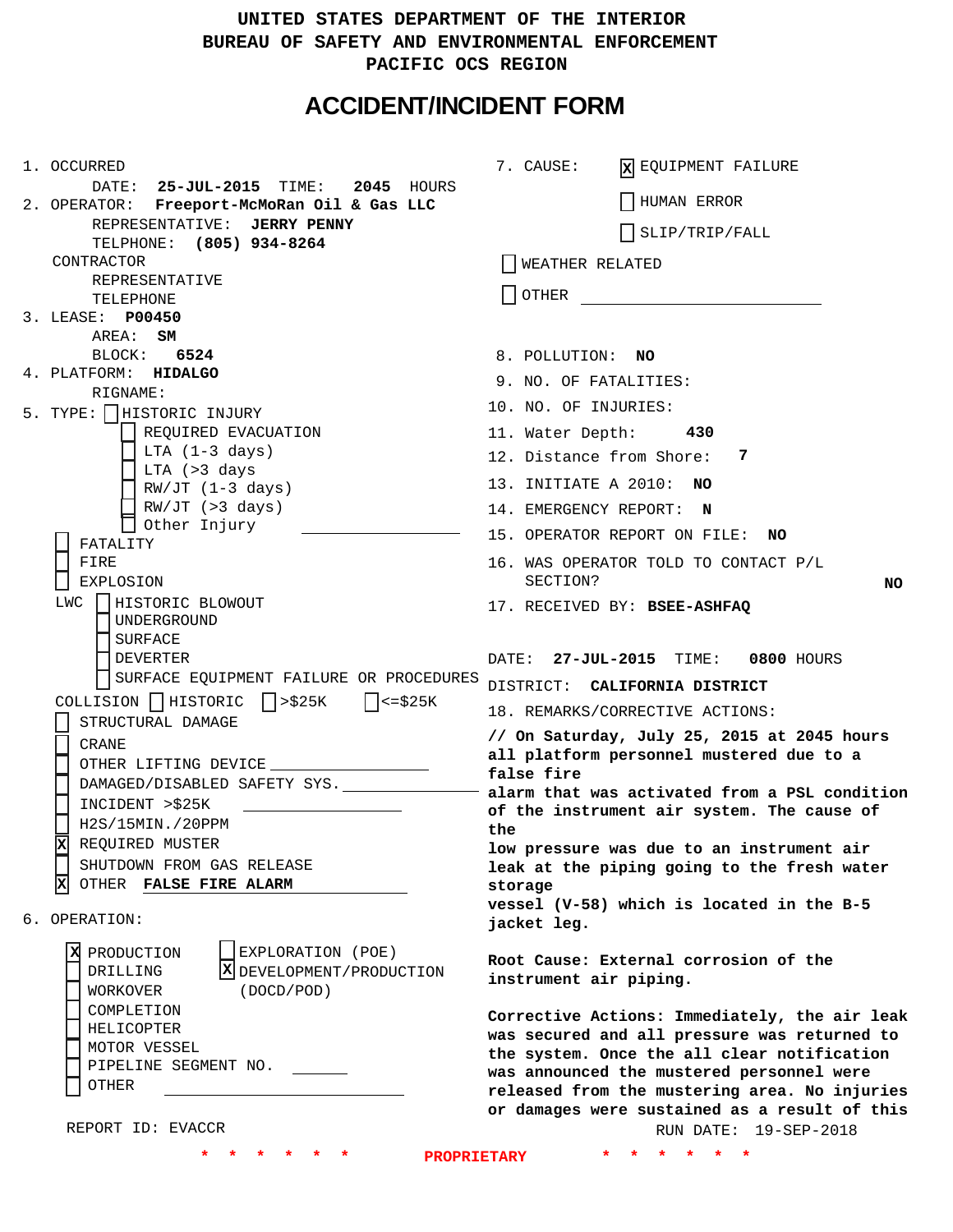**incident. Plans are currently being developed to replace the corroded piping associated with this incident.**

**\* \* \* \* \* \* PROPRIETARY \* \* \* \* \* \***

REPORT ID: EVACCR RUN DATE: 19-SEP-2018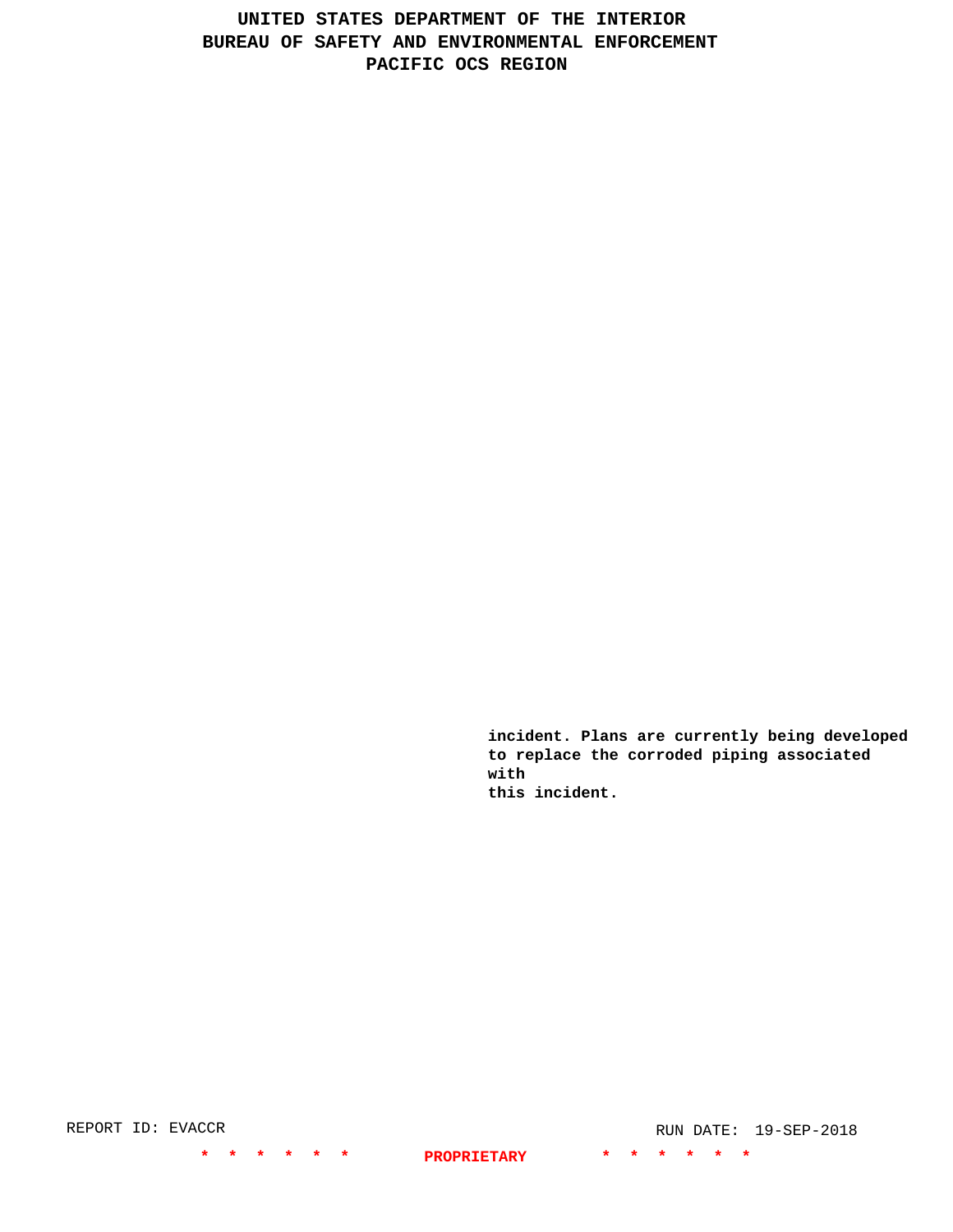| 1. OCCURRED                                                               | <b>X</b> EQUIPMENT FAILURE<br>7. CAUSE:                                                        |
|---------------------------------------------------------------------------|------------------------------------------------------------------------------------------------|
| <b>1430 HOURS</b><br>DATE: 30-MAY-2015 TIME:                              |                                                                                                |
| 2. OPERATOR: DCOR, L.L.C.                                                 | HUMAN ERROR                                                                                    |
| REPRESENTATIVE: SEAN CHENOWETH                                            | SLIP/TRIP/FALL                                                                                 |
| TELPHONE: (805) 535-2007<br>CONTRACTOR                                    |                                                                                                |
| REPRESENTATIVE                                                            | WEATHER RELATED                                                                                |
| TELEPHONE                                                                 | OTHER                                                                                          |
| 3. LEASE: P00296                                                          |                                                                                                |
| AREA: LB                                                                  |                                                                                                |
| BLOCK:<br>6437                                                            | 8. POLLUTION: NO                                                                               |
| 4. PLATFORM: EDITH                                                        | 9. NO. OF FATALITIES:                                                                          |
| RIGNAME:<br>5. TYPE: HISTORIC INJURY                                      | 10. NO. OF INJURIES:                                                                           |
| REQUIRED EVACUATION                                                       | 11. Water Depth:<br>150                                                                        |
| $LTA$ $(1-3 \text{ days})$                                                |                                                                                                |
| LTA (>3 days                                                              | 12. Distance from Shore:<br>- 8                                                                |
| $RW/JT$ (1-3 days)                                                        | 13. INITIATE A 2010: NO                                                                        |
| $RW/JT$ (>3 days)                                                         | 14. EMERGENCY REPORT: N                                                                        |
| Other Injury                                                              | 15. OPERATOR REPORT ON FILE: NO                                                                |
| FATALITY<br> x <br>FIRE                                                   | 16. WAS OPERATOR TOLD TO CONTACT P/L                                                           |
| <b>EXPLOSION</b>                                                          | SECTION?<br>NO.                                                                                |
| LWC<br>HISTORIC BLOWOUT                                                   |                                                                                                |
| UNDERGROUND                                                               | 17. RECEIVED BY: BSEE-M. MITCHELL                                                              |
| <b>SURFACE</b>                                                            |                                                                                                |
| <b>DEVERTER</b>                                                           | DATE: 30-JUN-2015 TIME:<br>0700 HOURS                                                          |
| SURFACE EQUIPMENT FAILURE OR PROCEDURES                                   | DISTRICT: CALIFORNIA DISTRICT                                                                  |
| COLLISION HISTORIC $\bigcap$ >\$25K<br>$\vert$ $\vert$ <= \$25K           | 18. REMARKS/CORRECTIVE ACTIONS:                                                                |
| STRUCTURAL DAMAGE                                                         |                                                                                                |
| CRANE                                                                     | Operator noticed small flames coming from the<br>freezer refrigerant unit electrical enclosure |
| OTHER LIFTING DEVICE ____________________                                 | which is located in a non-classified area.                                                     |
| DAMAGED/DISABLED SAFETY SYS.                                              |                                                                                                |
| INCIDENT >\$25K                                                           | We will follow up with our official report                                                     |
| H2S/15MIN./20PPM                                                          | and further details when the investigation                                                     |
| REQUIRED MUSTER                                                           | has been completed.                                                                            |
| SHUTDOWN FROM GAS RELEASE<br>OTHER FLAMES FROM ELEC. ENCLOSURE            | Update (06/02/15): An Operator noticed 2"                                                      |
|                                                                           | flames coming from the freezer refrigerant                                                     |
| 6. OPERATION:                                                             | unit electrical enclosure. The unit is                                                         |
|                                                                           | located outside the north galley entrance in                                                   |
| EXPLORATION (POE)<br>PRODUCTION<br>X DEVELOPMENT / PRODUCTION<br>DRILLING | a non-classified area, and the electrical                                                      |
| WORKOVER<br>(DOCD/POD)                                                    | enclosure is approximately one foot above the                                                  |
| COMPLETION                                                                | deck. The Operator immediately put out the                                                     |
| HELICOPTER                                                                | fire with a dry chemical extinguisher and<br>then shut off the power to the unit.              |
| MOTOR VESSEL                                                              |                                                                                                |
| PIPELINE SEGMENT NO.                                                      | Root Cause: A few minutes before the fire, a                                                   |
| OTHER<br>ELECT ENCLOSURE/FREEZER<br>x                                     | helper washed down the deck near the                                                           |
|                                                                           | refrigeration unit. Water had entered the                                                      |
| REPORT ID: EVACCR                                                         | RUN DATE: 19-SEP-2018                                                                          |
| <b>PROPRIETARY</b>                                                        | $\star$<br>*.                                                                                  |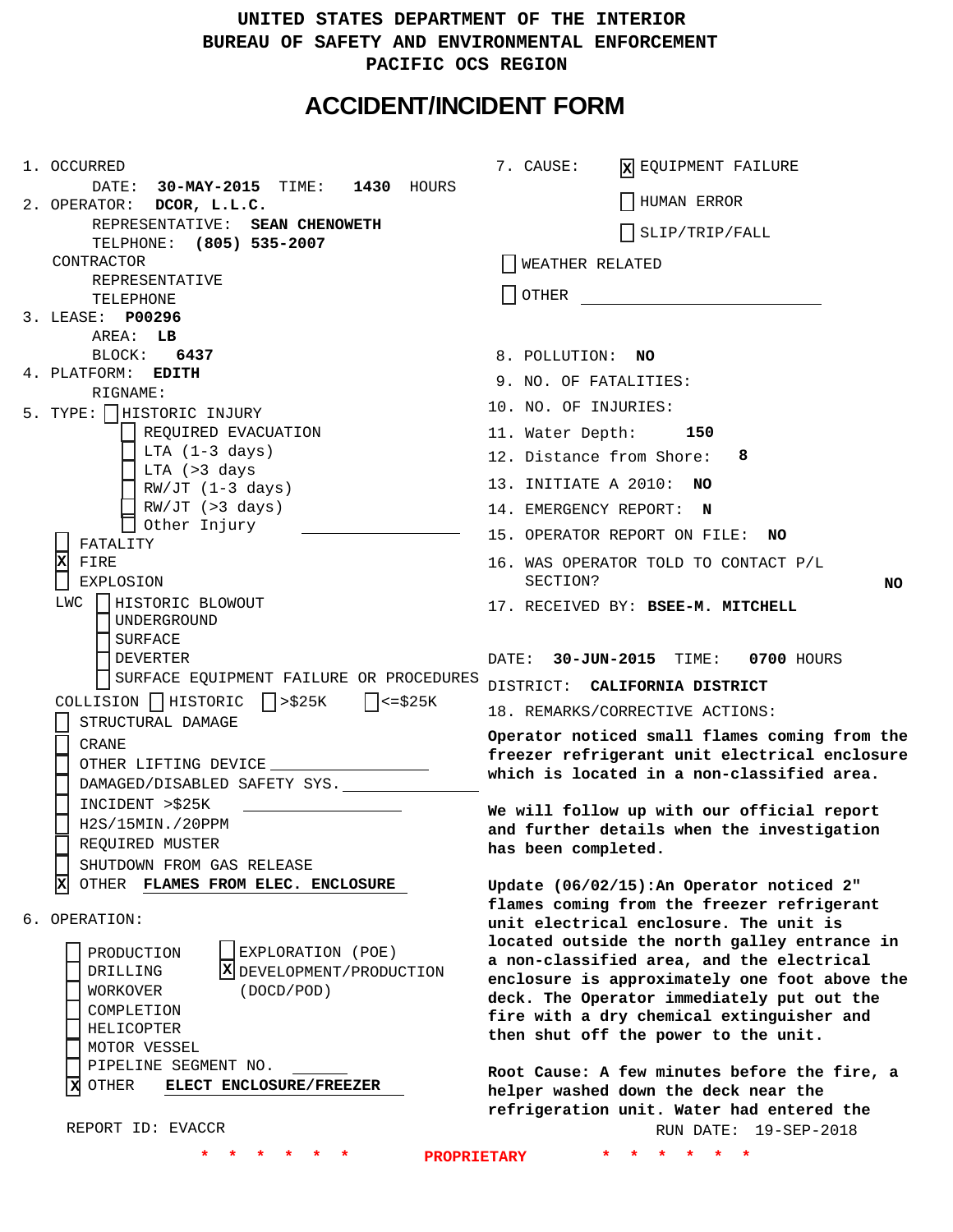**enclosure and shorted out the wiring.**

**Corrective Action: Employees are now aware that they should be very careful washing down the deck while in the vicinity of the refrigeration unit. Also, the Lead Operator and Foreman are looking into options for a waterproof electrical enclosure.**

**\* \* \* \* \* \* PROPRIETARY \* \* \* \* \* \***

REPORT ID: EVACCR RUN DATE: 19-SEP-2018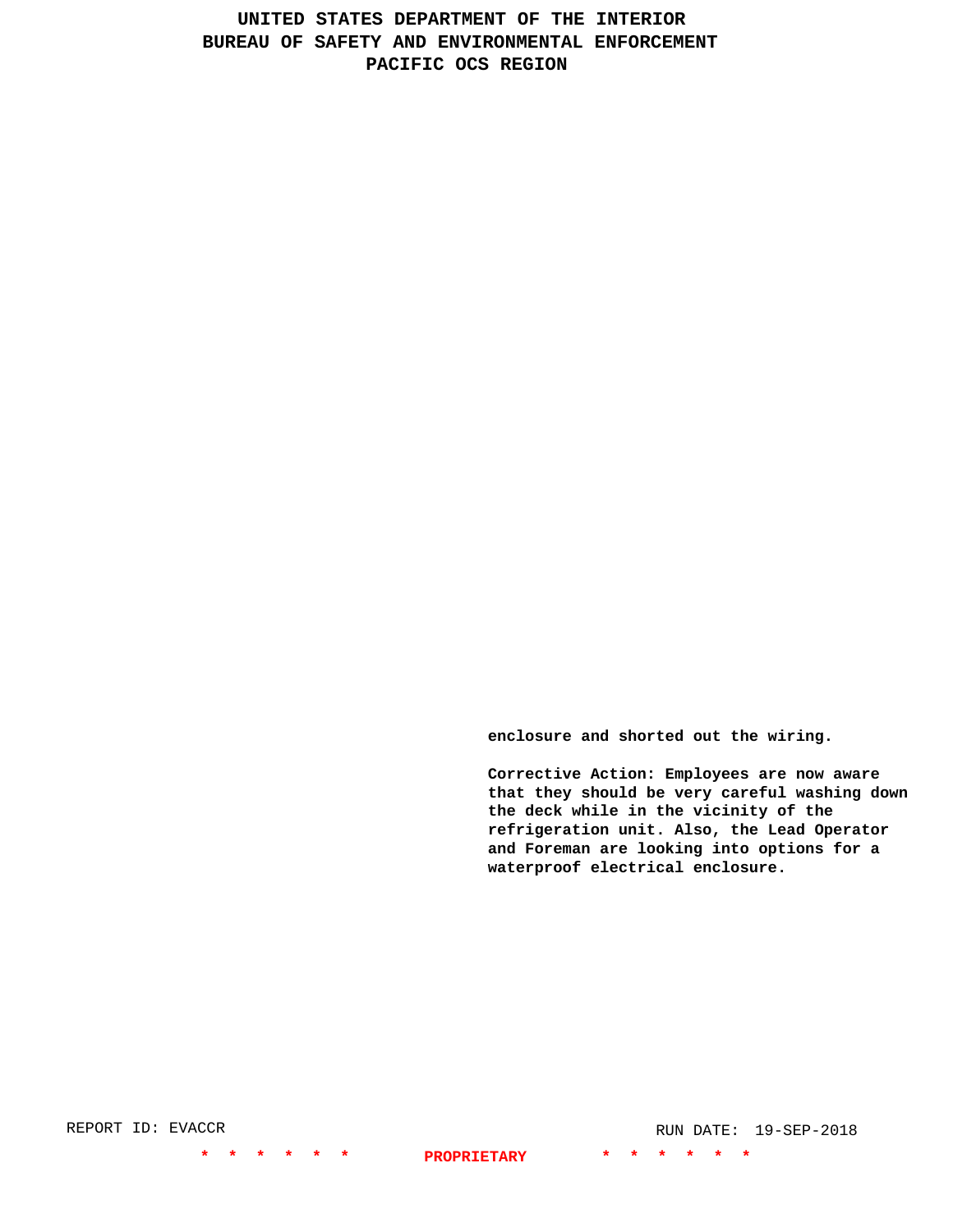| 1. OCCURRED                                                        | □ EQUIPMENT FAILURE<br>7. CAUSE:                                                               |
|--------------------------------------------------------------------|------------------------------------------------------------------------------------------------|
| DATE: 19-MAY-2015 TIME:<br><b>1029 HOURS</b>                       | HUMAN ERROR                                                                                    |
| 2. OPERATOR: Exxon Mobil Corporation<br>REPRESENTATIVE: Case, Erik |                                                                                                |
| TELPHONE: (832) 625-4583                                           | SLIP/TRIP/FALL                                                                                 |
| CONTRACTOR                                                         | WEATHER RELATED                                                                                |
| REPRESENTATIVE                                                     |                                                                                                |
| TELEPHONE                                                          | OTHER                                                                                          |
| 3. LEASE:                                                          |                                                                                                |
| AREA:<br>SM<br>6683<br>BLOCK:                                      |                                                                                                |
| 4. PLATFORM: HERITAGE                                              | 8. POLLUTION: NO                                                                               |
| RIGNAME:                                                           | 9. NO. OF FATALITIES:                                                                          |
| 5. TYPE:   HISTORIC INJURY                                         | 10. NO. OF INJURIES:                                                                           |
| REQUIRED EVACUATION                                                | 11. Water Depth:<br>1075                                                                       |
| $LTA$ $(1-3 days)$                                                 | 12. Distance from Shore:<br>- 9                                                                |
| $LTA$ (>3 days                                                     | 13. INITIATE A 2010: NO                                                                        |
| $RW/JT$ (1-3 days)                                                 |                                                                                                |
| $RW/JT$ (>3 days)<br>Other Injury                                  | 14. EMERGENCY REPORT: N                                                                        |
| FATALITY                                                           | 15. OPERATOR REPORT ON FILE: NO                                                                |
| FIRE                                                               | 16. WAS OPERATOR TOLD TO CONTACT P/L                                                           |
| <b>EXPLOSION</b>                                                   | SECTION?<br>NO.                                                                                |
| HISTORIC BLOWOUT<br>LWC                                            | 17. RECEIVED BY: Kaiser, John                                                                  |
| UNDERGROUND                                                        |                                                                                                |
| <b>SURFACE</b>                                                     |                                                                                                |
| DEVERTER<br>SURFACE EQUIPMENT FAILURE OR PROCEDURES                | DATE: 02-JUN-2015 TIME:<br>1231 HOURS                                                          |
| COLLISION $\bigcap$ HISTORIC $\bigcap$ >\$25K                      | DISTRICT: CALIFORNIA DISTRICT                                                                  |
| $ \cdot $ <= \$25K<br>STRUCTURAL DAMAGE                            | 18. REMARKS/CORRECTIVE ACTIONS:                                                                |
|                                                                    | Heritage experienced a release at 10:29 this                                                   |
| CRANE                                                              | morning where a single head recorded 24 ppm                                                    |
| DAMAGED/DISABLED SAFETY SYS.                                       | on our Sub-cellar deck. The control room                                                       |
| INCIDENT >\$25K                                                    | operator made the call to muster in the                                                        |
| H2S/15MIN./20PPM                                                   | Recreation room. The head in question, TG2402,<br>will consistently alarm when a drain that is |
| lv<br>REQUIRED MUSTER                                              | tied into a local sump has no water in it and                                                  |
| SHUTDOWN FROM GAS RELEASE                                          | the bubble cap is uncovered. Emergency                                                         |
| OTHER                                                              | Response Team (ERT) quickly realized the                                                       |
| 6. OPERATION:                                                      | problem and filled the drain. Shortly<br>thereafter the gas dissipated and we made the         |
| ∣x∣<br>EXPLORATION (POE)<br>PRODUCTION                             | call to stand down from the drill.                                                             |
| X DEVELOPMENT / PRODUCTION<br>DRILLING                             |                                                                                                |
| (DOCD/POD)<br>WORKOVER                                             |                                                                                                |
| COMPLETION                                                         |                                                                                                |
| HELICOPTER                                                         |                                                                                                |
| MOTOR VESSEL                                                       |                                                                                                |
| PIPELINE SEGMENT NO.                                               |                                                                                                |
| OTHER                                                              |                                                                                                |
| REPORT ID: EVACCR                                                  | RUN DATE: 19-SEP-2018                                                                          |
|                                                                    | <b>PROPRIETARY</b>                                                                             |
|                                                                    |                                                                                                |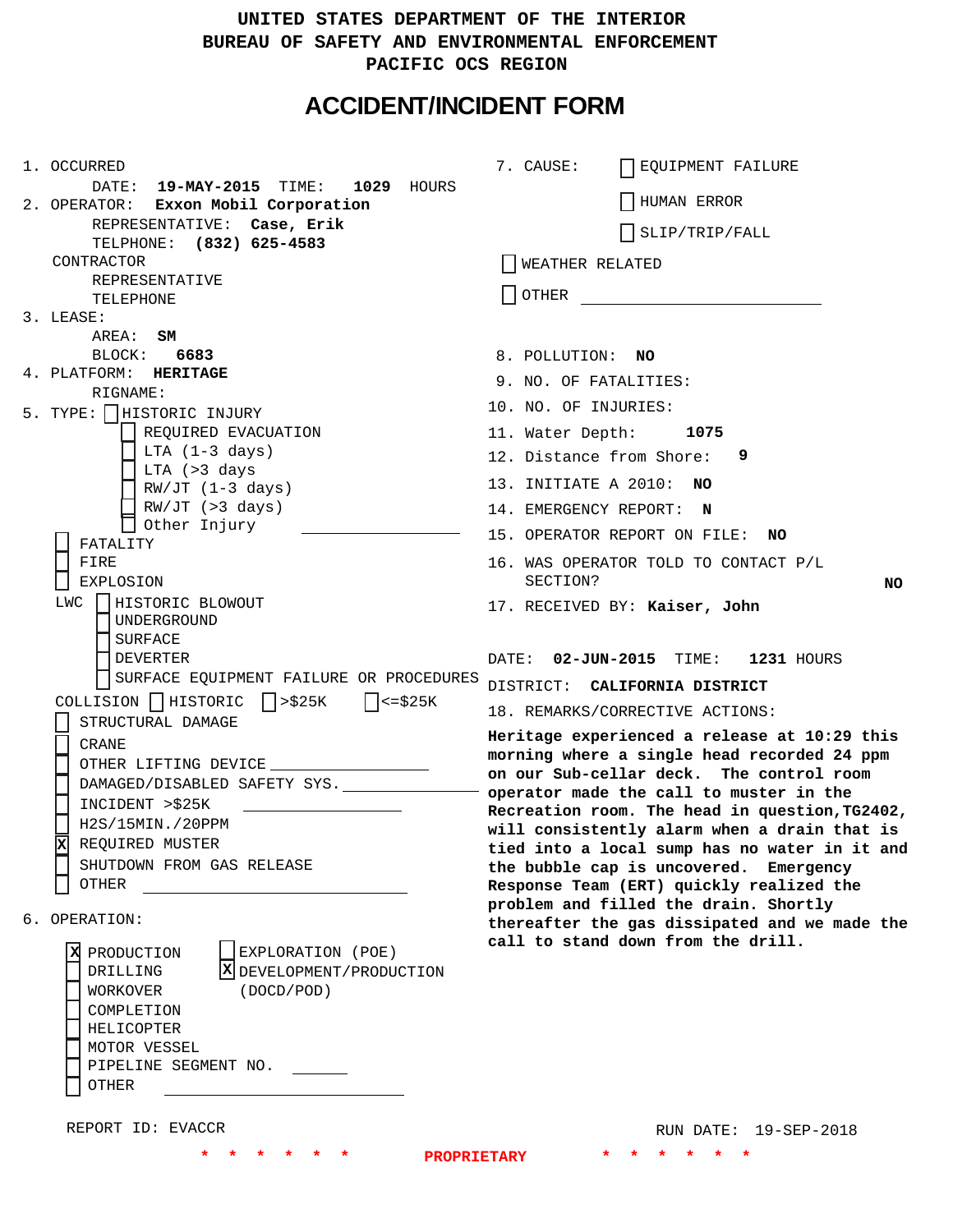| 1. OCCURRED                                            | EQUIPMENT FAILURE<br>7. CAUSE:                                                              |
|--------------------------------------------------------|---------------------------------------------------------------------------------------------|
| DATE: 27-NOV-2015 TIME:<br>0930 HOURS                  |                                                                                             |
| 2. OPERATOR: Exxon Mobil Corporation                   | HUMAN ERROR                                                                                 |
| REPRESENTATIVE: Case, Erik                             | SLIP/TRIP/FALL                                                                              |
| TELPHONE: (832) 625-4583                               |                                                                                             |
| CONTRACTOR<br>REPRESENTATIVE Perez, Ulyses             | WEATHER RELATED                                                                             |
| TELEPHONE (805) 830-3050                               | OTHER                                                                                       |
| 3. LEASE: P00182                                       |                                                                                             |
| AREA: SM                                               |                                                                                             |
| BLOCK:<br>6683                                         | 8. POLLUTION:<br>NO                                                                         |
| 4. PLATFORM: HERITAGE                                  | 9. NO. OF FATALITIES:                                                                       |
| RIGNAME:                                               | 10. NO. OF INJURIES:                                                                        |
| 5. TYPE: HISTORIC INJURY<br>X REQUIRED EVACUATION<br>1 | 1075                                                                                        |
| $LTA$ $(1-3 \text{ days})$                             | 11. Water Depth:                                                                            |
| LTA (>3 days                                           | 12. Distance from Shore:<br>9                                                               |
| $RW/JT$ (1-3 days)                                     | 13. INITIATE A 2010: NO                                                                     |
| $RW/JT$ (>3 days)                                      | 14. EMERGENCY REPORT: N                                                                     |
| Other Injury                                           | 15. OPERATOR REPORT ON FILE:<br>NO                                                          |
| FATALITY<br>FIRE                                       | 16. WAS OPERATOR TOLD TO CONTACT P/L                                                        |
| <b>EXPLOSION</b>                                       | SECTION?<br>NO.                                                                             |
| LWC<br>  HISTORIC BLOWOUT                              |                                                                                             |
| UNDERGROUND                                            | 17. RECEIVED BY: Ofolete, Bethram                                                           |
| <b>SURFACE</b>                                         |                                                                                             |
| <b>DEVERTER</b>                                        | DATE: 03-DEC-2015 TIME:<br><b>1619 HOURS</b>                                                |
| SURFACE EQUIPMENT FAILURE OR PROCEDURES                | DISTRICT:                                                                                   |
| COLLISION HISTORIC $\bigcap$ >\$25K<br>  $\le$ = \$25K | 18. REMARKS/CORRECTIVE ACTIONS:                                                             |
| STRUCTURAL DAMAGE                                      |                                                                                             |
| CRANE                                                  | Contractor Company: Irwin Industries<br>Contractor Supervisor: Ulyses Perez                 |
|                                                        |                                                                                             |
| DAMAGED/DISABLED SAFETY SYS.                           | An injury/ evac has occurred at our Heritage                                                |
| INCIDENT >\$25K                                        | Platform today 11-27-15 at 09:30 (PST). The                                                 |
| H2S/15MIN./20PPM<br>REQUIRED MUSTER                    | Injured Person (IP) is an Irwin Industries                                                  |
| SHUTDOWN FROM GAS RELEASE                              | contractor that was tasked with the pulling                                                 |
| OTHER                                                  | of spool pieces and installing blinds on the<br>production casings at the platform. The IP  |
|                                                        | was using an impact wrench with a swivel and                                                |
| 6. OPERATION:                                          | socket. While performing this work, the                                                     |
| ΙX<br>EXPLORATION (POE)<br>PRODUCTION                  | socket kicked back off the nut, and with the                                                |
| X DEVELOPMENT / PRODUCTION<br>DRILLING                 | swivel, it allowed it to rotate around                                                      |
| WORKOVER<br>(DOCD/POD)                                 | striking the IP in the lower jaw. The IP is<br>being taken to shore for further evaluation. |
| COMPLETION                                             | The IP's safety representative, Ulyses Perez                                                |
| HELICOPTER                                             | will be escorting him to the physician's                                                    |
| MOTOR VESSEL                                           | office.                                                                                     |
| PIPELINE SEGMENT NO.                                   |                                                                                             |
| OTHER                                                  | *Verbal contact made with Camarillo District                                                |
| REPORT ID: EVACCR                                      | receptionist at 09:43 (pst)                                                                 |
|                                                        | RUN DATE: 19-SEP-2018                                                                       |
| <b>PROPRIETARY</b>                                     |                                                                                             |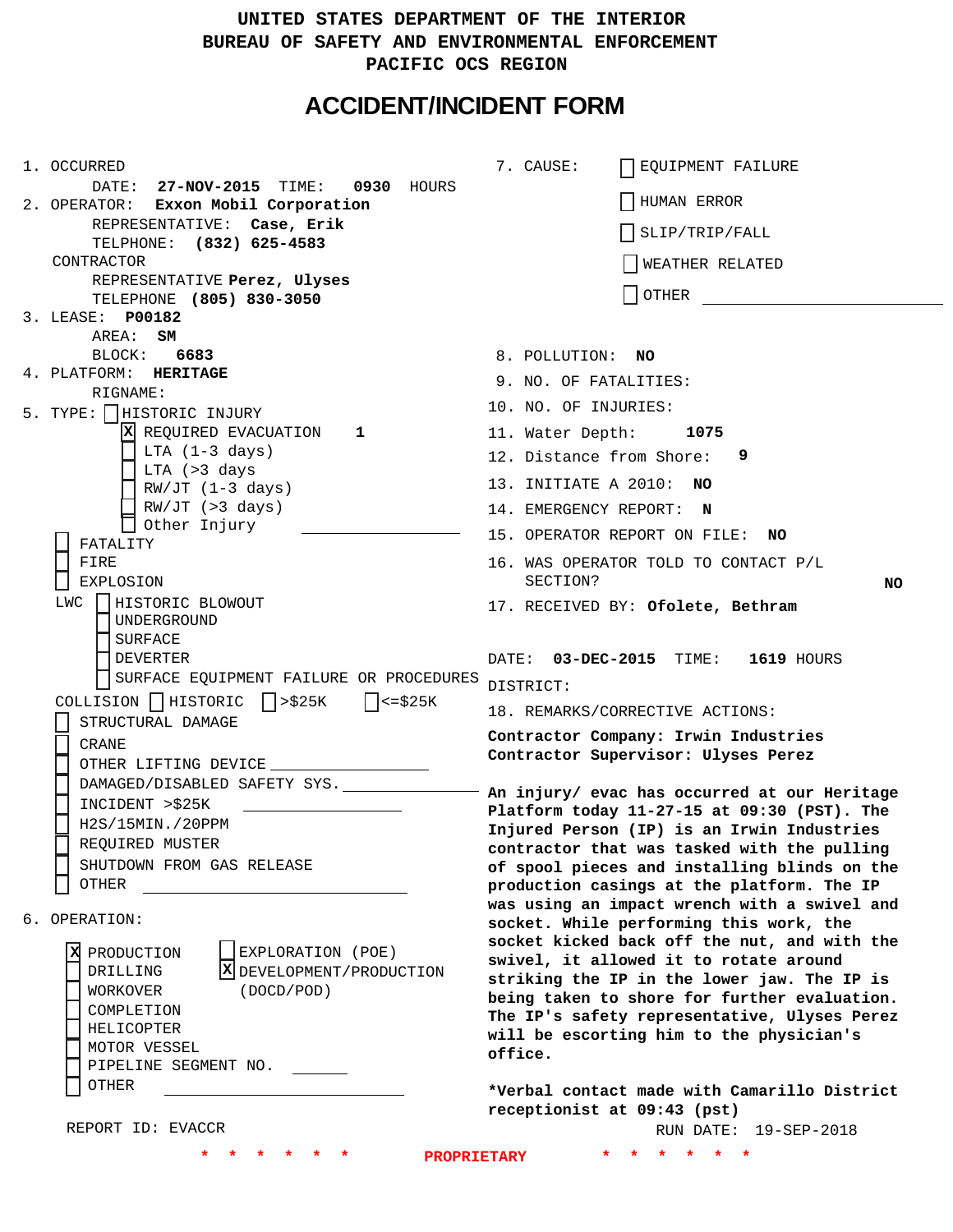**\*Verbal contact made with Mike Mitchell at 10:15 (pst)** 

**Once available, contractor information will be included into this report. NOTE: Contractor (Irwin Industries) does not appear in BSEE list of contractors.** 

**12-01-15 IP was released same day (11/27) with no restrictions or medications .**

REPORT ID: EVACCR RUN DATE: 19-SEP-2018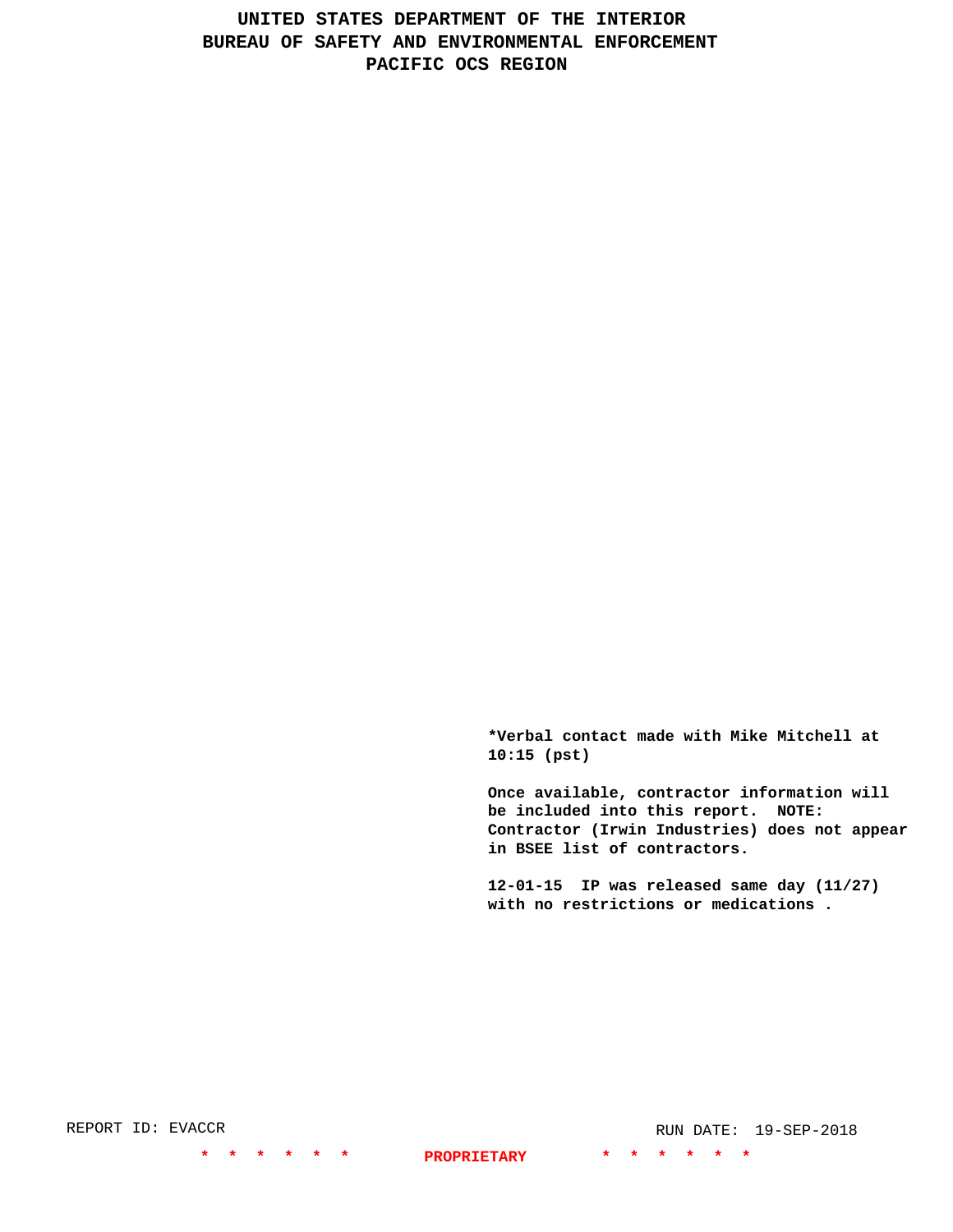| 1. OCCURRED                                                                          | EQUIPMENT FAILURE<br>7. CAUSE:                                                            |
|--------------------------------------------------------------------------------------|-------------------------------------------------------------------------------------------|
| DATE: 25-NOV-2015 TIME:<br><b>1145 HOURS</b><br>2. OPERATOR: Exxon Mobil Corporation | HUMAN ERROR                                                                               |
| REPRESENTATIVE: Case, Erik                                                           |                                                                                           |
| TELPHONE: (832) 625-4583                                                             | SLIP/TRIP/FALL                                                                            |
| CONTRACTOR                                                                           | WEATHER RELATED                                                                           |
| REPRESENTATIVE                                                                       |                                                                                           |
| TELEPHONE                                                                            | OTHER                                                                                     |
| 3. LEASE: P00188<br>AREA:<br>SM                                                      |                                                                                           |
| <b>BLOCK: 6636</b>                                                                   | 8. POLLUTION: NO                                                                          |
| 4. PLATFORM: HONDO                                                                   |                                                                                           |
| RIGNAME:                                                                             | 9. NO. OF FATALITIES:                                                                     |
| 5. TYPE: HISTORIC INJURY                                                             | 10. NO. OF INJURIES:                                                                      |
| REQUIRED EVACUATION                                                                  | 11. Water Depth:<br>842                                                                   |
| $LTA$ $(1-3 \text{ days})$                                                           | 12. Distance from Shore:<br>5.                                                            |
| LTA (>3 days                                                                         | 13. INITIATE A 2010: NO                                                                   |
| $RW/JT$ (1-3 days)<br>$RW/JT$ (>3 days)                                              |                                                                                           |
| Other Injury                                                                         | 14. EMERGENCY REPORT: N                                                                   |
| FATALITY                                                                             | 15. OPERATOR REPORT ON FILE: NO                                                           |
| FIRE                                                                                 | 16. WAS OPERATOR TOLD TO CONTACT P/L                                                      |
| <b>EXPLOSION</b>                                                                     | SECTION?<br>NO.                                                                           |
| HISTORIC BLOWOUT<br>LWC                                                              | 17. RECEIVED BY: Ofolete, Bethram                                                         |
| UNDERGROUND                                                                          |                                                                                           |
| <b>SURFACE</b><br><b>DEVERTER</b>                                                    | DATE: 11-DEC-2015 TIME:<br><b>1118 HOURS</b>                                              |
| SURFACE EQUIPMENT FAILURE OR PROCEDURES                                              |                                                                                           |
| COLLISION HISTORIC $\bigcap$ >\$25K<br>  $\vert$ <= \$25K                            | DISTRICT:                                                                                 |
| STRUCTURAL DAMAGE                                                                    | 18. REMARKS/CORRECTIVE ACTIONS:                                                           |
| 囨<br>CRANE                                                                           | Description of Incident:                                                                  |
|                                                                                      | On the morning of $11/25/15$ at $11:45$ hours,                                            |
| DAMAGED/DISABLED SAFETY SYS.                                                         | the crane operator prepared to unload the 4th<br>boat that morning with the East Crane on |
| INCIDENT >\$25K                                                                      | Platform Hondo. He started lowering the whip                                              |
| H2S/15MIN./20PPM                                                                     | line when the brake pedal went down on its                                                |
| REQUIRED MUSTER                                                                      | own and at that moment the line started                                                   |
| SHUTDOWN FROM GAS RELEASE                                                            | lowering by itself towards the deck (650 lbs                                              |
| OTHER                                                                                | hook block on the whip line, no other load).                                              |
| 6. OPERATION:                                                                        | He put the control lever to the neutral<br>position trying to reengage the brakes but     |
|                                                                                      | was unsuccessful. He then did the following                                               |
| EXPLORATION (POE)<br>l XI<br>PRODUCTION                                              | steps to lower the line safely: switched                                                  |
| X DEVELOPMENT/PRODUCTION<br>DRILLING                                                 | controls to "up" position, swung the boom                                                 |
| WORKOVER<br>(DOCD/POD)<br>COMPLETION                                                 | away from the boat towards the drill deck and                                             |
| HELICOPTER                                                                           | engaged the clutch to slow down the                                                       |
| MOTOR VESSEL                                                                         | descending whip line. The line was<br>successfully lowered to the drill deck pipe         |
| PIPELINE SEGMENT NO.                                                                 | laydown area. There was no one in the area                                                |
| <b>OTHER</b><br>Crane Activities<br>ΙX                                               | when the incident took place and no damage to                                             |
|                                                                                      | equipment. The East crane was tagged out of                                               |
| REPORT ID: EVACCR                                                                    | RUN DATE: 19-SEP-2018                                                                     |
| <b>PROPRIETARY</b>                                                                   |                                                                                           |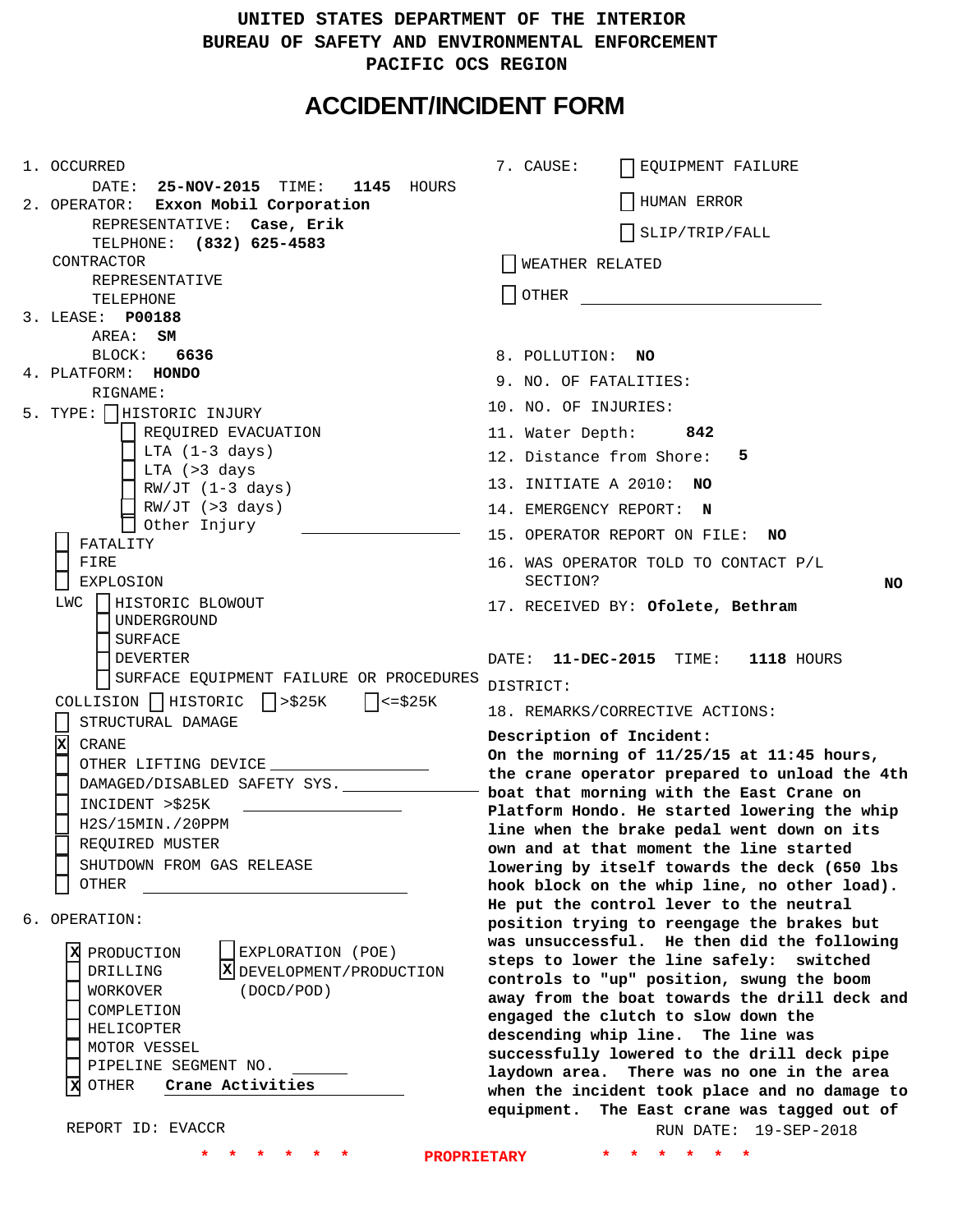**service until the investigation and repairs are completed.** 

**CMO Crane Techs and Machinery Engineer arrived on Hondo 11/28/15 to support investigation and repairs. The auxiliary winch was partially disassembled to inspect components on the auxiliary winch brake band. During disassembly, the connection point of the brake bell crank to the brake band was discovered to be the point of failure.** 

#### **Summary of Findings:**

**.Auxiliary winch braking system was not adjusted appropriately - multiple issues created too much stress in the linkages and the brake band components.** 

REPORT ID: EVACCR **RUN DATE: 19-SEP-2018 - Automatic braking cylinder on auxiliary winch was found to be out of adjustment (condition existed since crane installation), excessive force was applied to one of the**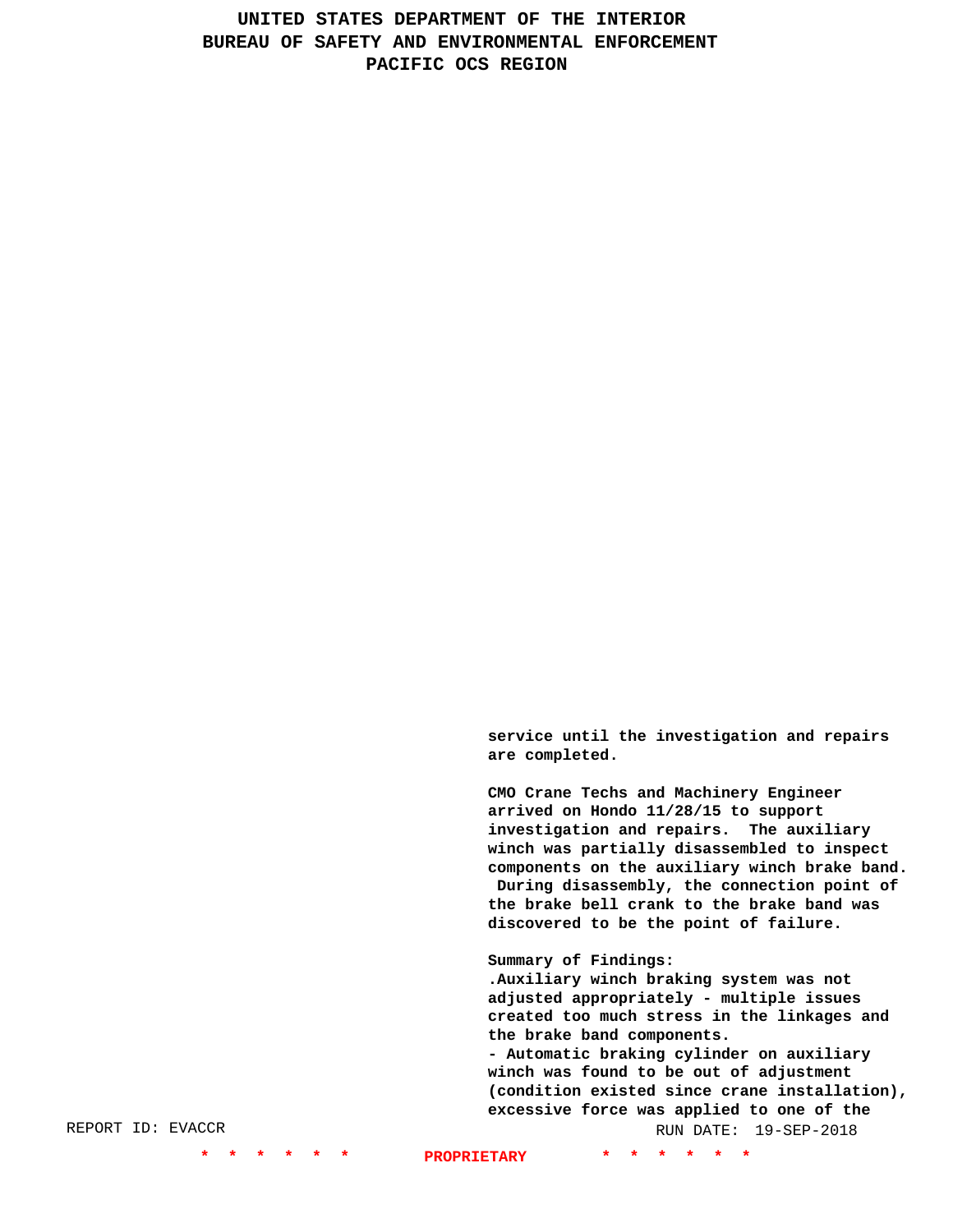**brake linkages causing it to bend (later bending was eliminated by changing adjustment on the hydraulic cylinder). Also, the asfound adjustment on the hydraulic cylinder caused faster brake actuation likely causing additional shock loading to the brake band components.** 

**- The brake linkages were the correct OEM parts but dimensions were found to be outside of OEM specs: one link was 1"shorter than OEM specified length and one was 2" shorter, thus creating additional stress on the brake band components.** 

REPORT ID: EVACCR **RUN DATE: 19-SEP-2018 .The broken part has some characteristic signs of low cycle fatigue failure which indicates that the failure occurred due to higher than normal multiple stress cycles (i.e. failure was not instantaneous). .Clevis holes on the bell crank were deformed by excessive force indicating that the yield strength of the material was exceeded (too**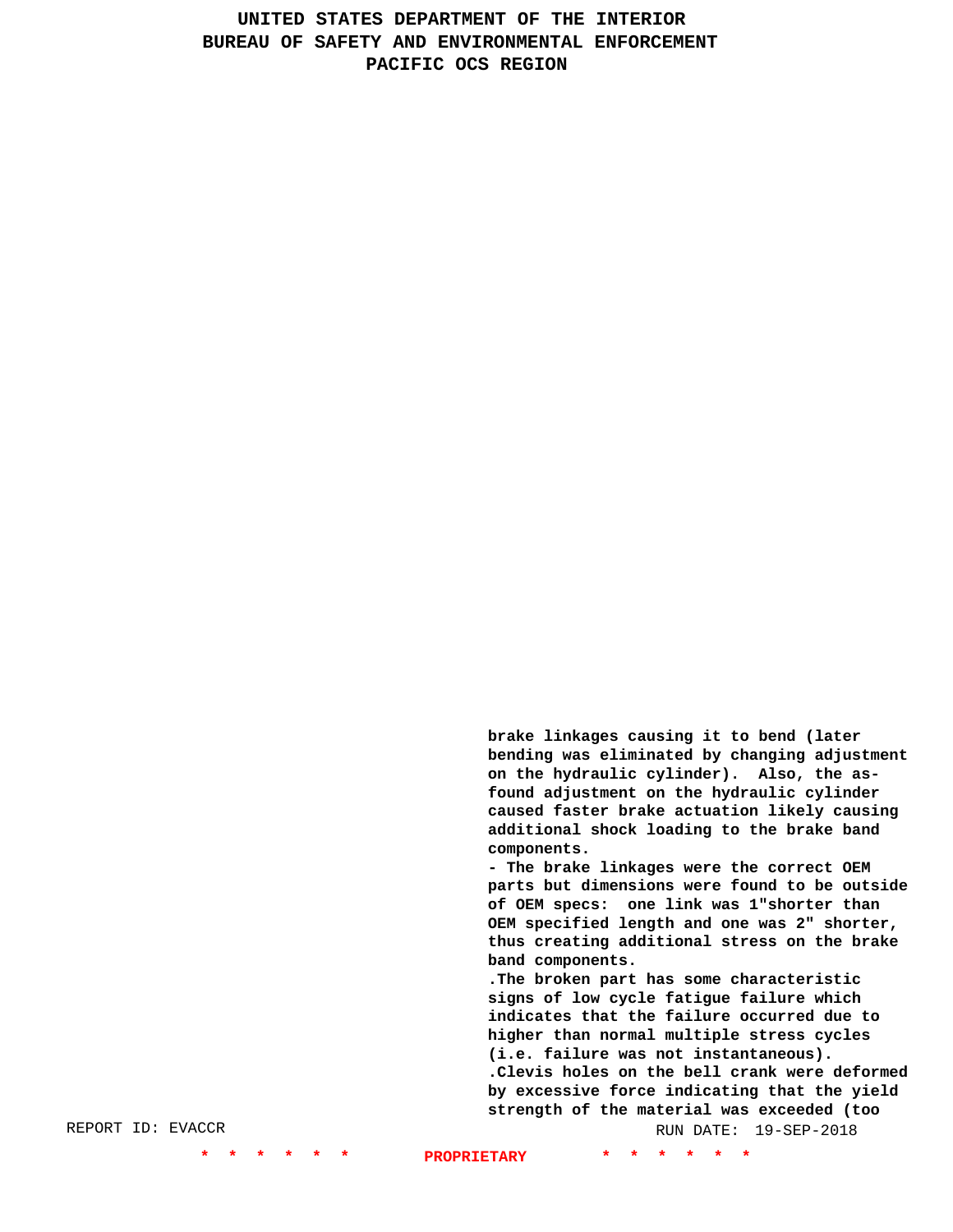REPORT ID: EVACCR **RUN DATE: 19-SEP-2018 much tension on the brake band). The deformation occurred in the direction of tension from the brake band. .Per the Crane Operator's feedback, brake bands on the auxiliary winch required more frequent adjustments since the crane was commissioned in December 2014 in comparison to the West crane and the previous installation of the East Crane. This can be explained by increased wear rate of the brake band lining material and by deformations in the brake linkages and the brake bands due to excessive stress. It is also likely that each brake adjustment increased tension on the "live end pin" on the brake bell crank. .Per the Crane Operator's feedback, since the crane installation in December 2014, the auxiliary winch brake pedal had been "kicking" when putting the winch controls to neutral. That was indication of excessive stress in the braking mechanism and**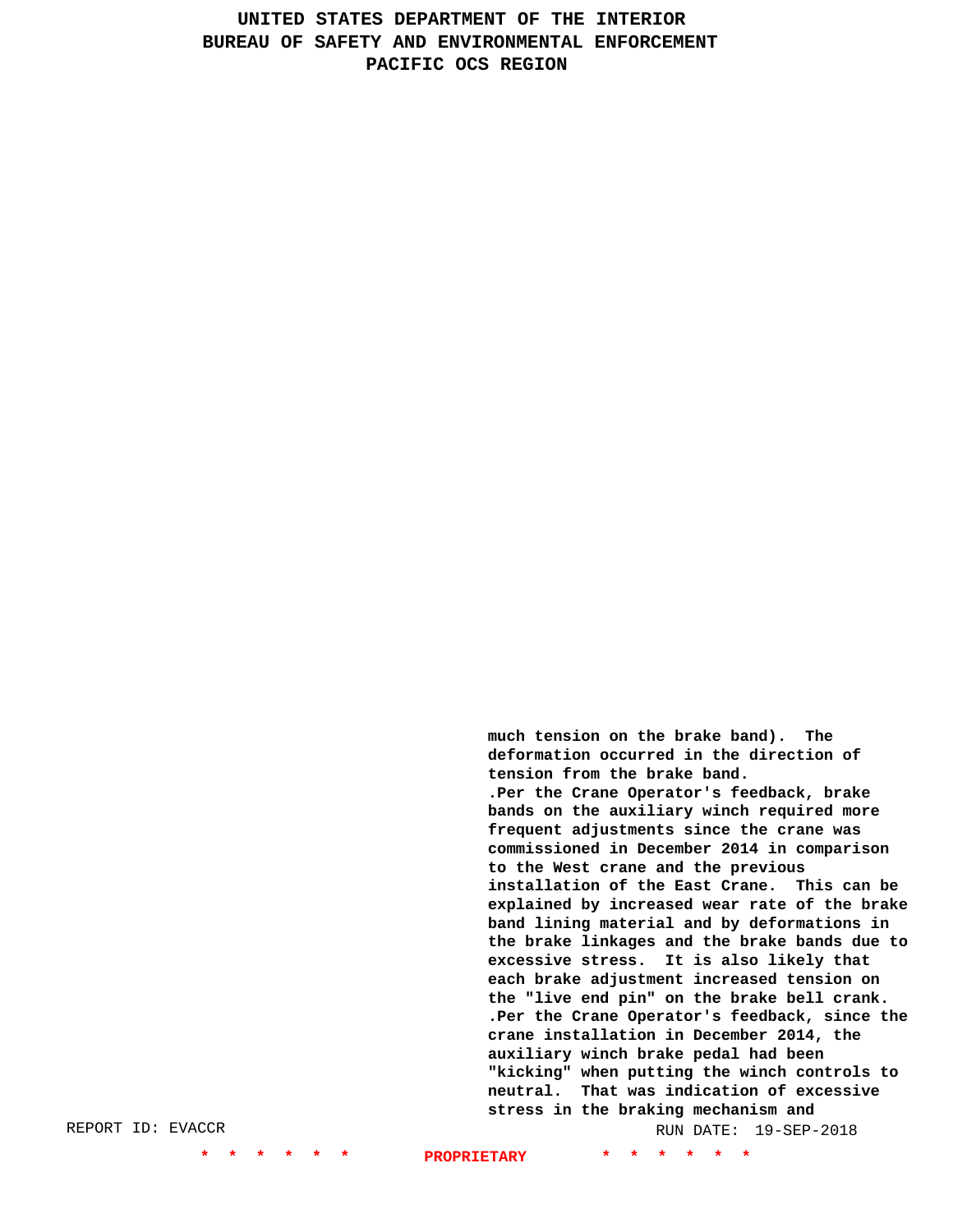**cranes were specific to hydraulic cranes at Harmony and Heritage platforms. Some inspection tasks for Hondo friction cranes were not in the scope of periodic inspections. .The auxiliary winch braking system was not adjusted per the service manual guidance during the recent shop rebuild, and sufficient checks were not performed during crane commissioning. Required commissioning checks were not identified prior to issuing purchase order for the crane rebuild. .As a precautionary measure, the auxiliary winch brake on the West Crane was inspected, and the clevis on the brake bell crank showed signs of wear. Dye Penetrant Inspection was performed and no crack indications were discovered. The part was determined to be suitable for continued service; however, it** 

**.The inspection checklists used for the Hondo**

**excessively fast brake engagement.** 

REPORT ID: EVACCR **RUN DATE: 19-SEP-2018**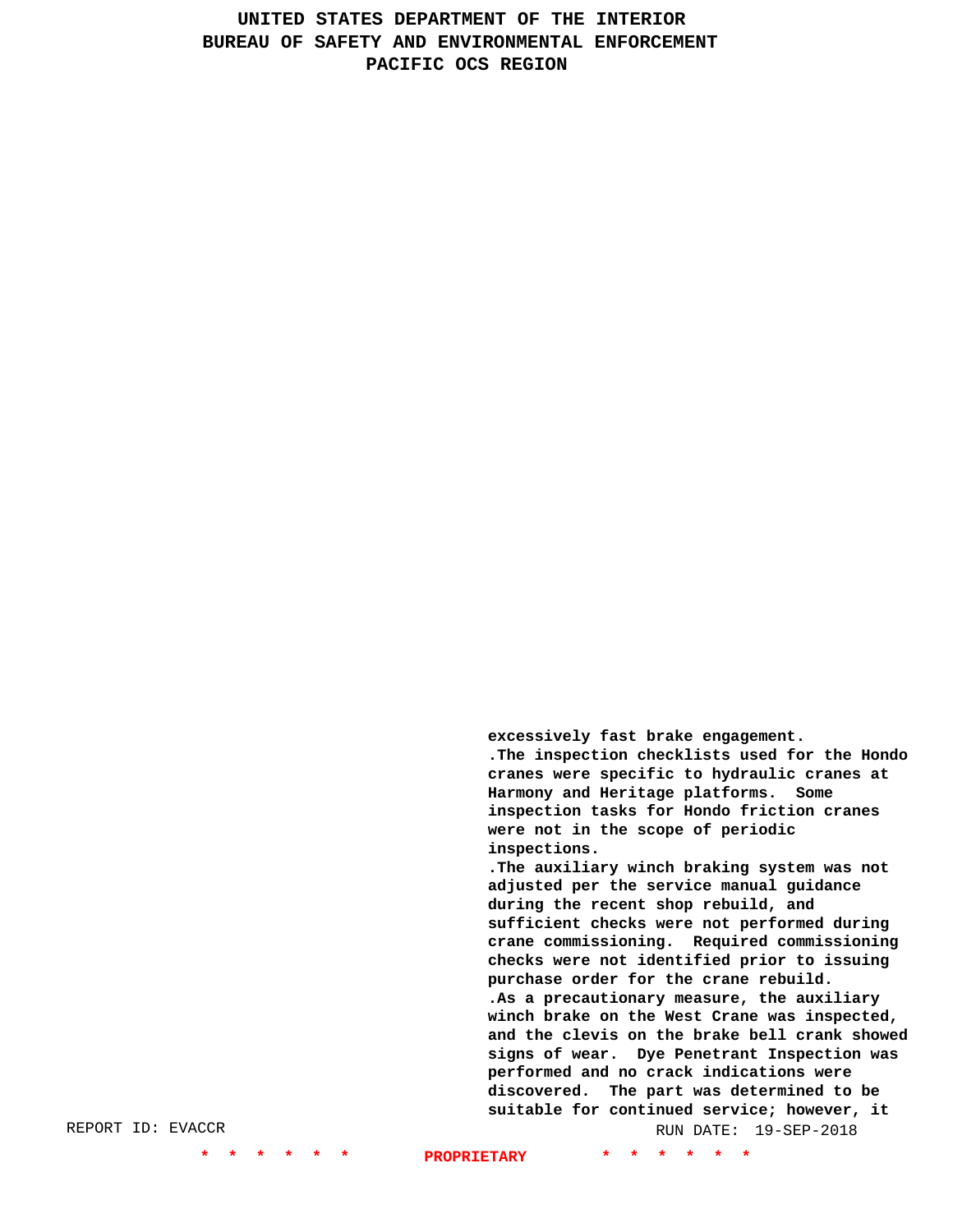**was recommended that a replacement be purchased and the part be replaced at the next crane annual inspection.** 

REPORT ID: EVACCR RUN DATE: 19-SEP-2018 **Corrective Actions Taken / To Be Taken: .Repair East Crane and adjust all brakes per OEM specifications. Perform pull test at various loads/boom angles to ensure smooth operations of all brakes. COMPLETED .Perform detailed visual and NDT inspection of the brake band components and brake linkages on the East and West Cranes (all winches). COMPLETED .Create crane specific inspection checklists for Hondo cranes (monthly, quarterly and annual inspections) including specific checks for the brake band components and brake linkages. Target Date: January 2016 .Review finding from this investigation with the Crane OEM and service representatives; review OEM quality assurance processes and**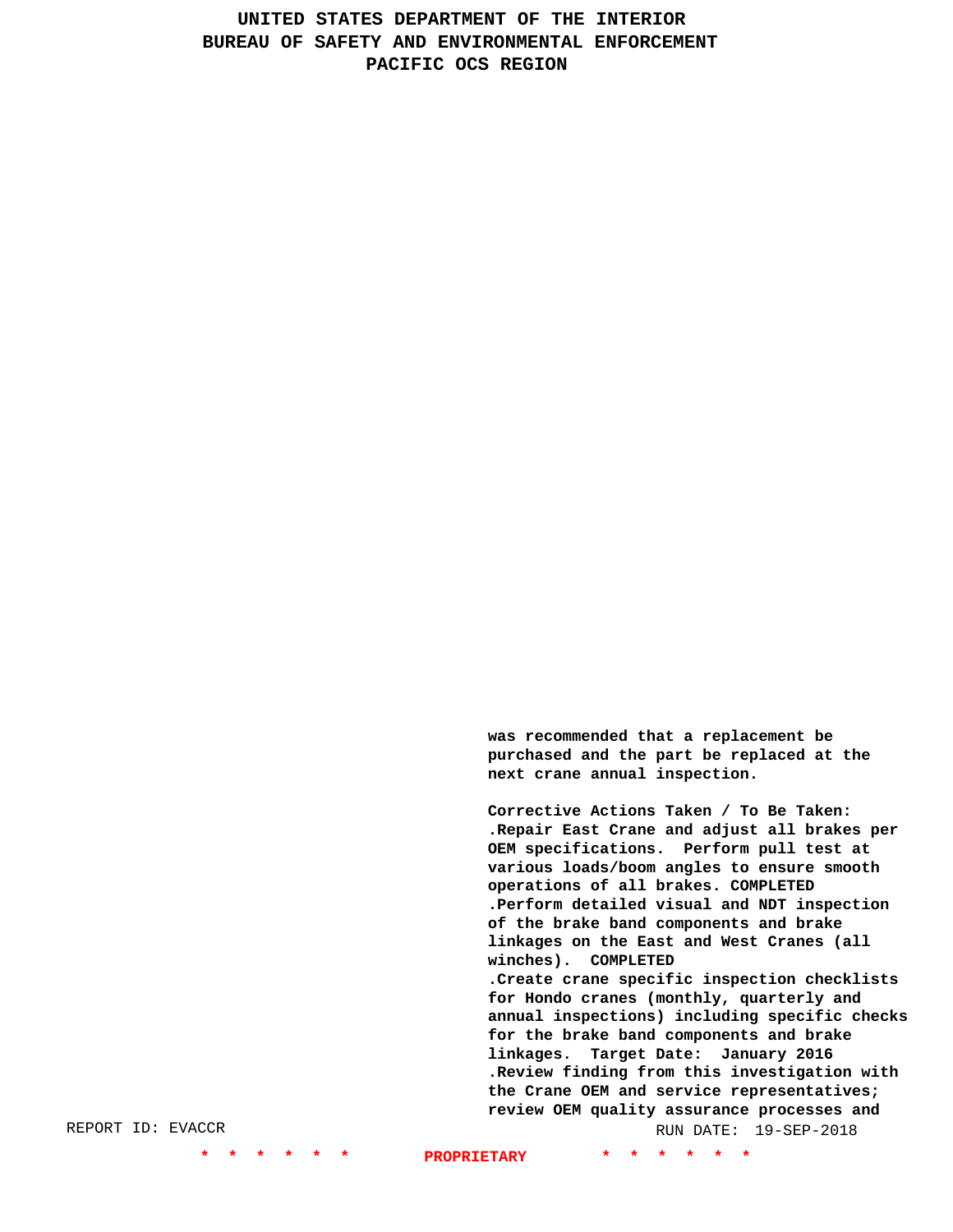**documentation to set expectations for ongoing service and support. Target Date: January 2016 .Conduct full inspection and testing of Hondo Cranes to ensure all systems are within OEM specs (involve OEM). Target Date: January 2016** 

**\*Verbal contact made with Mike Mitchell for initial notification of incident.**

REPORT ID: EVACCR RUN DATE: 19-SEP-2018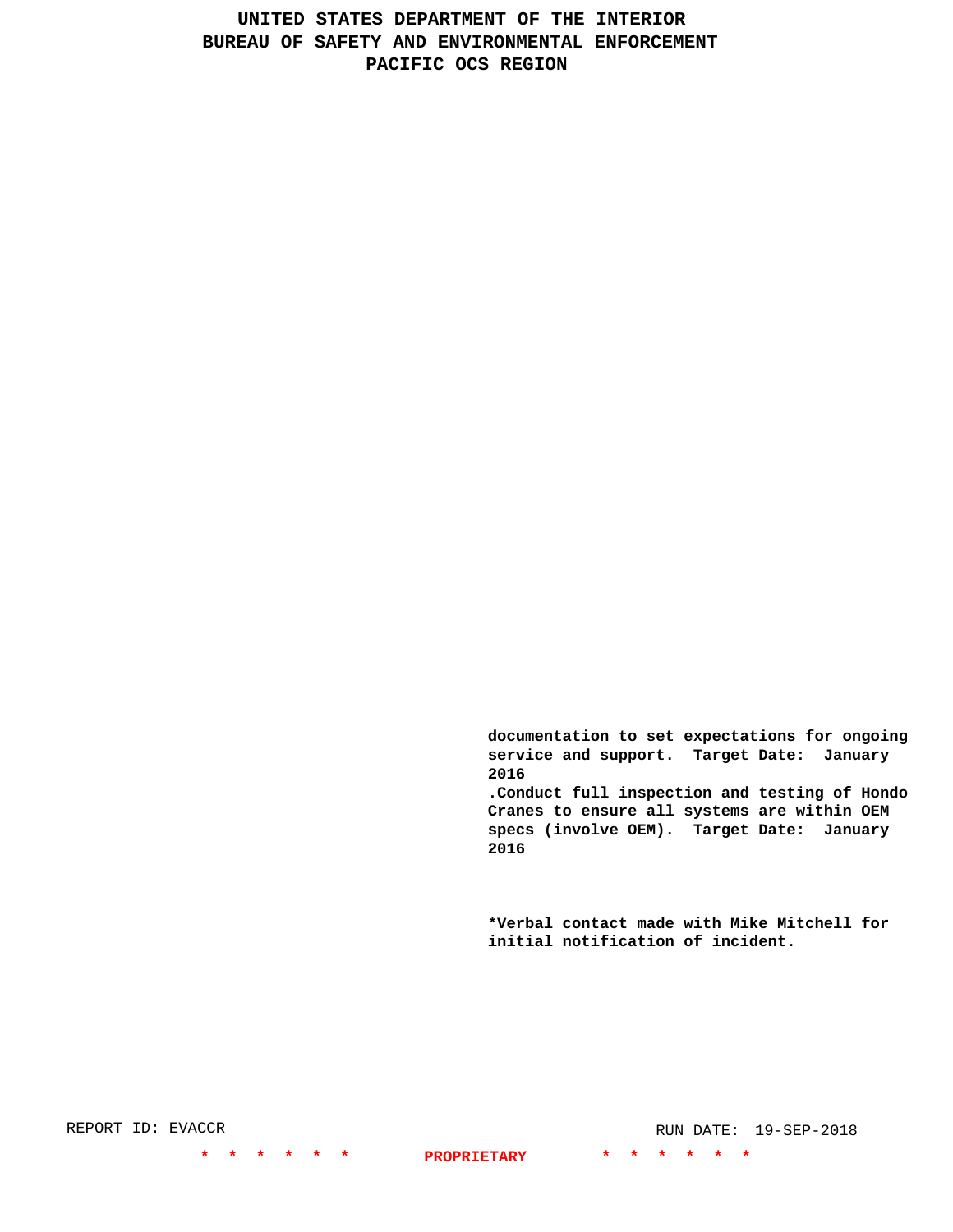| 1. OCCURRED<br>0845 HOURS<br>DATE: $21$ -JAN-2016 TIME:<br>2. OPERATOR: DCOR, L.L.C.<br>REPRESENTATIVE: Summers, Jimilyr                                                                                                                                                                                                                                                                              | EQUIPMENT FAILURE<br>7. CAUSE:<br><b>X</b> HUMAN ERROR<br>SLIP/TRIP/FALL                                                                                                                                                                                                                                                                                                                                                                                       |
|-------------------------------------------------------------------------------------------------------------------------------------------------------------------------------------------------------------------------------------------------------------------------------------------------------------------------------------------------------------------------------------------------------|----------------------------------------------------------------------------------------------------------------------------------------------------------------------------------------------------------------------------------------------------------------------------------------------------------------------------------------------------------------------------------------------------------------------------------------------------------------|
| TELPHONE: (805) 535-2061<br>CONTRACTOR<br>REPRESENTATIVE<br>TELEPHONE<br>3. LEASE: P00241                                                                                                                                                                                                                                                                                                             | WEATHER RELATED<br>OTHER                                                                                                                                                                                                                                                                                                                                                                                                                                       |
| AREA: LA<br>BLOCK:<br>6658<br>4. PLATFORM: B<br>RIGNAME: DCOR RIG #8<br>5. TYPE: X HISTORIC INJURY<br>REQUIRED EVACUATION<br>$LTA$ $(1-3 \text{ days})$<br>K LTA (>3 days<br>1<br>$RW/JT$ (1-3 days)<br>$RW/JT$ (>3 days)<br>Other Injury<br>FATALITY                                                                                                                                                 | 8. POLLUTION: NO<br>9. NO. OF FATALITIES:<br>10. NO. OF INJURIES: 1<br>11. Water Depth:<br>190<br>12. Distance from Shore:<br>- 6<br>13. INITIATE A 2010: NO<br>14. EMERGENCY REPORT: N<br>15. OPERATOR REPORT ON FILE: NO                                                                                                                                                                                                                                     |
| FIRE<br><b>EXPLOSION</b><br>LWC<br>  HISTORIC BLOWOUT<br>UNDERGROUND<br>SURFACE<br>DEVERTER<br>SURFACE EQUIPMENT FAILURE OR PROCEDURES<br>COLLISION HISTORIC $\bigcap$ >\$25K<br>$\bigcap$ <= \$25K<br>STRUCTURAL DAMAGE<br>CRANE<br>OTHER LIFTING DEVICE ____________________<br>DAMAGED/DISABLED SAFETY SYS.<br>INCIDENT >\$25K<br>H2S/15MIN./20PPM<br>REQUIRED MUSTER<br>SHUTDOWN FROM GAS RELEASE | 16. WAS OPERATOR TOLD TO CONTACT P/L<br>SECTION?<br>NO.<br>17. RECEIVED BY: Mitchell, Michael<br>DATE: 24-FEB-2016 TIME: 1526 HOURS<br>DISTRICT: CALIFORNIA DISTRICT<br>18. REMARKS/CORRECTIVE ACTIONS:<br>Contractor: Ensign Drilling<br>Injury to contractor's right bicep while<br>laying down 2-7/8" joint, heard and felt a<br>pop.<br>Updated 2-16-2016:<br>Crew was laying down 12 J-55 Joints in the v-<br>door before running in the hole with an ESP |
| OTHER Injury to Right Bicept<br> x <br>6. OPERATION:<br>EXPLORATION (POE)<br>PRODUCTION<br>X DEVELOPMENT/PRODUCTION<br>DRILLING<br><b>WORKOVER</b><br>(DOCD/POD)<br>COMPLETION<br>HELICOPTER<br>MOTOR VESSEL<br>PIPELINE SEGMENT NO.<br>OTHER                                                                                                                                                         | pump. On the second joint the employee<br>helping to set the joint down on the V-door<br>step felt a pop in his right upper arm.<br>Employee received a distal tendon rupture, in<br>his right arm.                                                                                                                                                                                                                                                            |
| REPORT ID: EVACCR<br><b>PROPRIETARY</b>                                                                                                                                                                                                                                                                                                                                                               | RUN DATE: 19-SEP-2018                                                                                                                                                                                                                                                                                                                                                                                                                                          |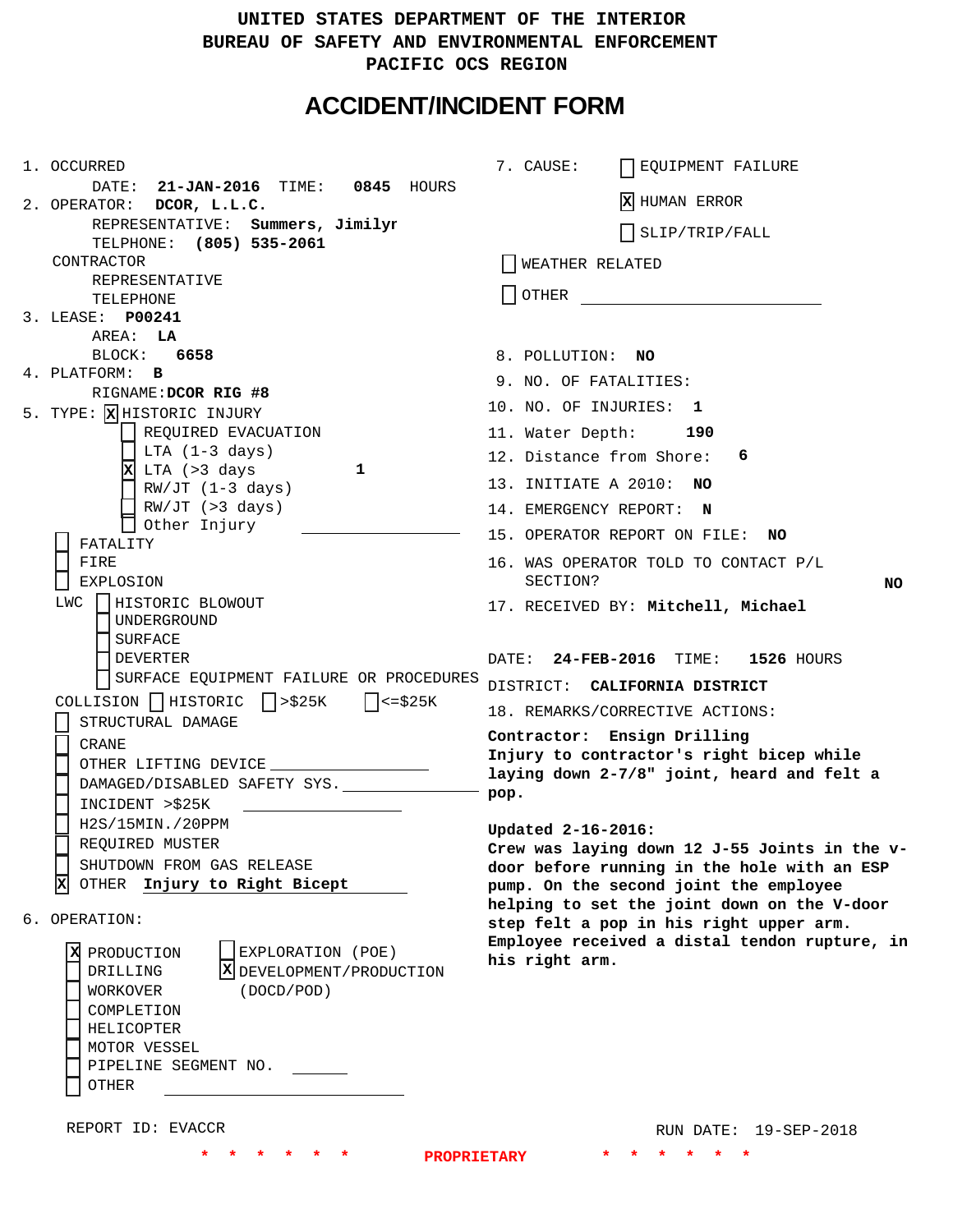| 1. OCCURRED<br>DATE: 25-MAY-2017 TIME:<br>0800 HOURS<br>2. OPERATOR: Freeport-McMoRan Oil & Gas LLC<br>REPRESENTATIVE: Trevor Epps<br>TELPHONE: (805) 733-5605<br>CONTRACTOR<br>REPRESENTATIVE<br>TELEPHONE<br>3. LEASE: P00450<br>AREA:<br>SM | 7. CAUSE:<br>EQUIPMENT FAILURE<br><b>X</b> HUMAN ERROR<br>SLIP/TRIP/FALL<br>WEATHER RELATED<br>OTHER                                                                                           |
|------------------------------------------------------------------------------------------------------------------------------------------------------------------------------------------------------------------------------------------------|------------------------------------------------------------------------------------------------------------------------------------------------------------------------------------------------|
| 6524<br>BLOCK:                                                                                                                                                                                                                                 | 8. POLLUTION: YES                                                                                                                                                                              |
| 4. PLATFORM: HIDALGO                                                                                                                                                                                                                           | 9. NO. OF FATALITIES:                                                                                                                                                                          |
| RIGNAME:<br>5. TYPE: HISTORIC INJURY                                                                                                                                                                                                           | 10. NO. OF INJURIES:                                                                                                                                                                           |
| REQUIRED EVACUATION                                                                                                                                                                                                                            | 11. Water Depth:                                                                                                                                                                               |
| $LTA$ $(1-3 \text{ days})$                                                                                                                                                                                                                     | 12. Distance from Shore:                                                                                                                                                                       |
| LTA (>3 days<br>$RW/JT$ (1-3 days)                                                                                                                                                                                                             | 13. INITIATE A 2010: NO                                                                                                                                                                        |
| $RW/JT$ (>3 days)                                                                                                                                                                                                                              | 14. EMERGENCY REPORT: N                                                                                                                                                                        |
| Other Injury                                                                                                                                                                                                                                   | 15. OPERATOR REPORT ON FILE:<br>NO                                                                                                                                                             |
| FATALITY                                                                                                                                                                                                                                       | 16. WAS OPERATOR TOLD TO CONTACT P/L                                                                                                                                                           |
| FIRE<br><b>EXPLOSION</b>                                                                                                                                                                                                                       | SECTION?<br>NO.                                                                                                                                                                                |
| HISTORIC BLOWOUT<br>LWC                                                                                                                                                                                                                        | 17. RECEIVED BY:                                                                                                                                                                               |
| UNDERGROUND                                                                                                                                                                                                                                    |                                                                                                                                                                                                |
| SURFACE<br>DEVERTER                                                                                                                                                                                                                            | DATA:<br>HOURS                                                                                                                                                                                 |
| SURFACE EQUIPMENT FAILURE OR PROCEDURES                                                                                                                                                                                                        | TIME:                                                                                                                                                                                          |
| COLLISION HISTORIC   >\$25K<br>$\le$ = $$25K$                                                                                                                                                                                                  | DISTRICT:<br>CALIFORNIA DISTRICT                                                                                                                                                               |
| STRUCTURAL DAMAGE                                                                                                                                                                                                                              | 18. REMARKS/CORRECTIVE ACTIONS:                                                                                                                                                                |
| <b>CRANE</b><br>OTHER LIFTING DEVICE _____________________<br>DAMAGED/DISABLED SAFETY SYS.<br>INCIDENT >\$25K<br>H2S/15MIN./20PPM<br>REQUIRED MUSTER<br>SHUTDOWN FROM GAS RELEASE<br>OTHER                                                     | Operator reported 6 feet of handrail went<br>overboard and could not be recovered due to<br>working in the wellhead deck (center) lifting<br>a bin and the feet got caught on the<br>handrail. |
| 6. OPERATION:                                                                                                                                                                                                                                  |                                                                                                                                                                                                |
| EXPLORATION (POE)<br>PRODUCTION<br>X DEVELOPMENT / PRODUCTION<br>DRILLING<br>WORKOVER<br>(DOCD/POD)<br>COMPLETION<br>HELICOPTER<br>MOTOR VESSEL<br>PIPELINE SEGMENT NO.<br>OTHER                                                               |                                                                                                                                                                                                |
| REPORT ID: EVACCR                                                                                                                                                                                                                              | RUN DATE: 19-SEP-2018                                                                                                                                                                          |
| $\begin{array}{cccccccccc} \star & \star & \star & \star \end{array}$<br><b>PROPRIETARY</b>                                                                                                                                                    | $\ast$<br>$\star$ $\star$                                                                                                                                                                      |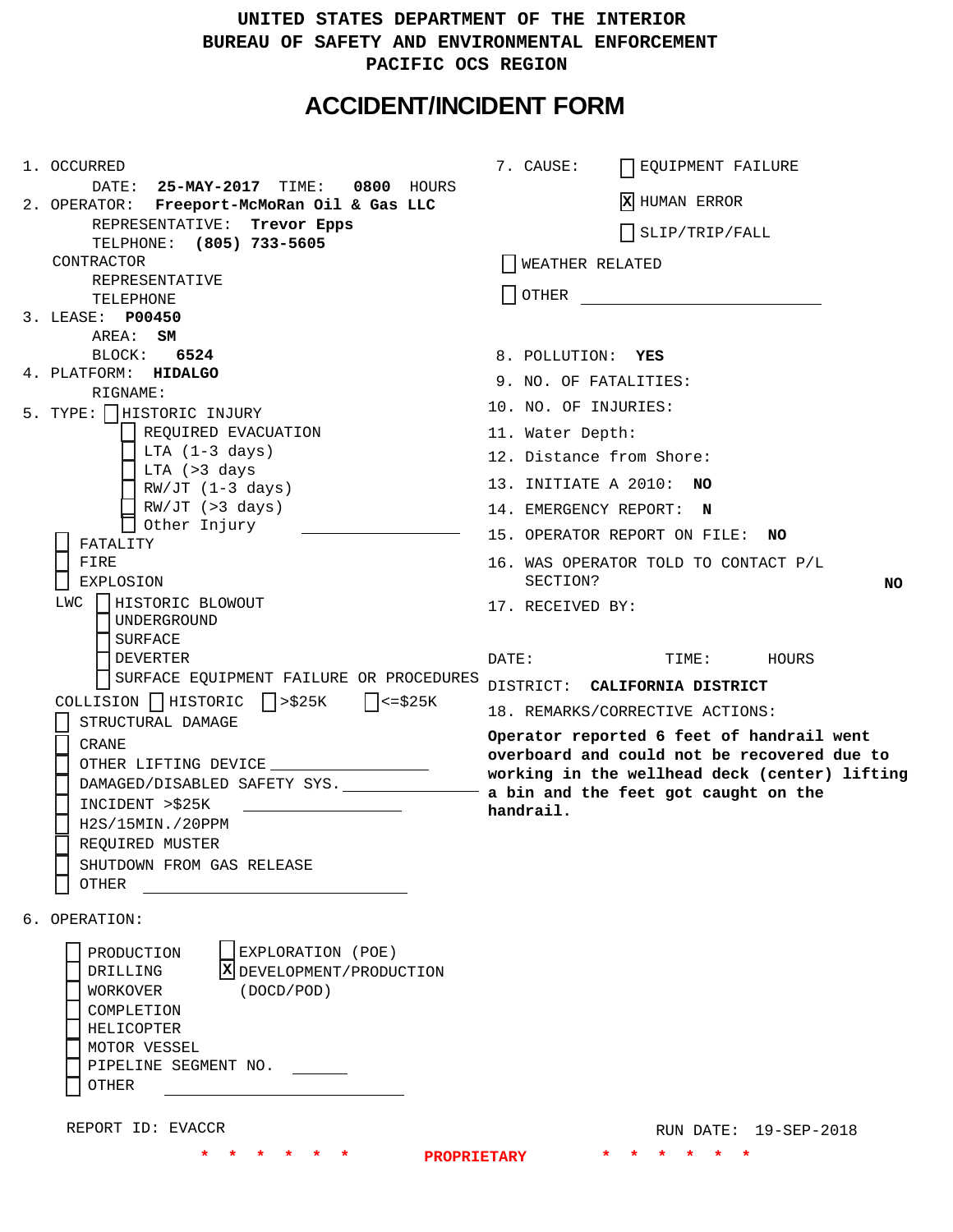| 1. OCCURRED                                           | <b>X</b> EQUIPMENT FAILURE<br>7. CAUSE:      |
|-------------------------------------------------------|----------------------------------------------|
| DATE: 08-JUN-2016 TIME: 1500 HOURS                    |                                              |
| 2. OPERATOR: DCOR, L.L.C.                             | HUMAN ERROR                                  |
| REPRESENTATIVE: Jay Rao                               | SLIP/TRIP/FALL                               |
| TELPHONE: (805) 701-6975<br>CONTRACTOR                |                                              |
| REPRESENTATIVE                                        | WEATHER RELATED                              |
| TELEPHONE                                             | OTHER                                        |
| 3. LEASE: P00216                                      |                                              |
| AREA: LA                                              |                                              |
| BLOCK:<br>6862                                        | 8. POLLUTION: YES                            |
| 4. PLATFORM: GILDA<br>RIGNAME:                        | 9. NO. OF FATALITIES:                        |
| 5. TYPE: HISTORIC INJURY                              | 10. NO. OF INJURIES:                         |
| REQUIRED EVACUATION                                   | 11. Water Depth:<br>205                      |
| $LTA$ $(1-3 \text{ days})$                            | 12. Distance from Shore:<br>- 9              |
| LTA (>3 days                                          |                                              |
| $RW/JT$ (1-3 days)                                    | 13. INITIATE A 2010: NO                      |
| $RW/JT$ (>3 days)<br>Other Injury                     | 14. EMERGENCY REPORT: N                      |
| <b>FATALITY</b>                                       | 15. OPERATOR REPORT ON FILE: NO              |
| FIRE                                                  | 16. WAS OPERATOR TOLD TO CONTACT P/L         |
| EXPLOSION                                             | SECTION?<br>NO.                              |
| LWC<br>  HISTORIC BLOWOUT                             | 17. RECEIVED BY: Jason Langteau              |
| UNDERGROUND                                           |                                              |
| SURFACE<br>DEVERTER                                   |                                              |
| SURFACE EQUIPMENT FAILURE OR PROCEDURES               | DATE: 28-JUN-2016 TIME: HOURS                |
| COLLISION HISTORIC $\bigcap$ >\$25K<br>$\le$ = $$25K$ | DISTRICT: CALIFORNIA DISTRICT                |
| STRUCTURAL DAMAGE                                     | 18. REMARKS/CORRECTIVE ACTIONS:              |
| <b>CRANE</b>                                          | CALLER REPORTED A RELEASE OF 3 drops of LUBE |
| OTHER LIFTING DEVICE ____________________             | OIL DUE TO EQUIPMENT FAILURE ON Platform     |
| DAMAGED/DISABLED SAFETY SYS.                          | Gilda.                                       |
| INCIDENT >\$25K                                       |                                              |
| H2S/15MIN./20PPM                                      |                                              |
| REQUIRED MUSTER                                       |                                              |
| SHUTDOWN FROM GAS RELEASE                             |                                              |
| OTHER POLLUTION                                       |                                              |
| 6. OPERATION:                                         |                                              |
| EXPLORATION (POE)<br>X PRODUCTION                     |                                              |
| X DEVELOPMENT / PRODUCTION<br>DRILLING                |                                              |
| WORKOVER<br>(DOCD/POD)                                |                                              |
| COMPLETION                                            |                                              |
| HELICOPTER                                            |                                              |
| MOTOR VESSEL<br>PIPELINE SEGMENT NO.                  |                                              |
| OTHER                                                 |                                              |
|                                                       |                                              |
| REPORT ID: EVACCR                                     | RUN DATE: 19-SEP-2018                        |
| <b>PROPRIETARY</b>                                    |                                              |
|                                                       |                                              |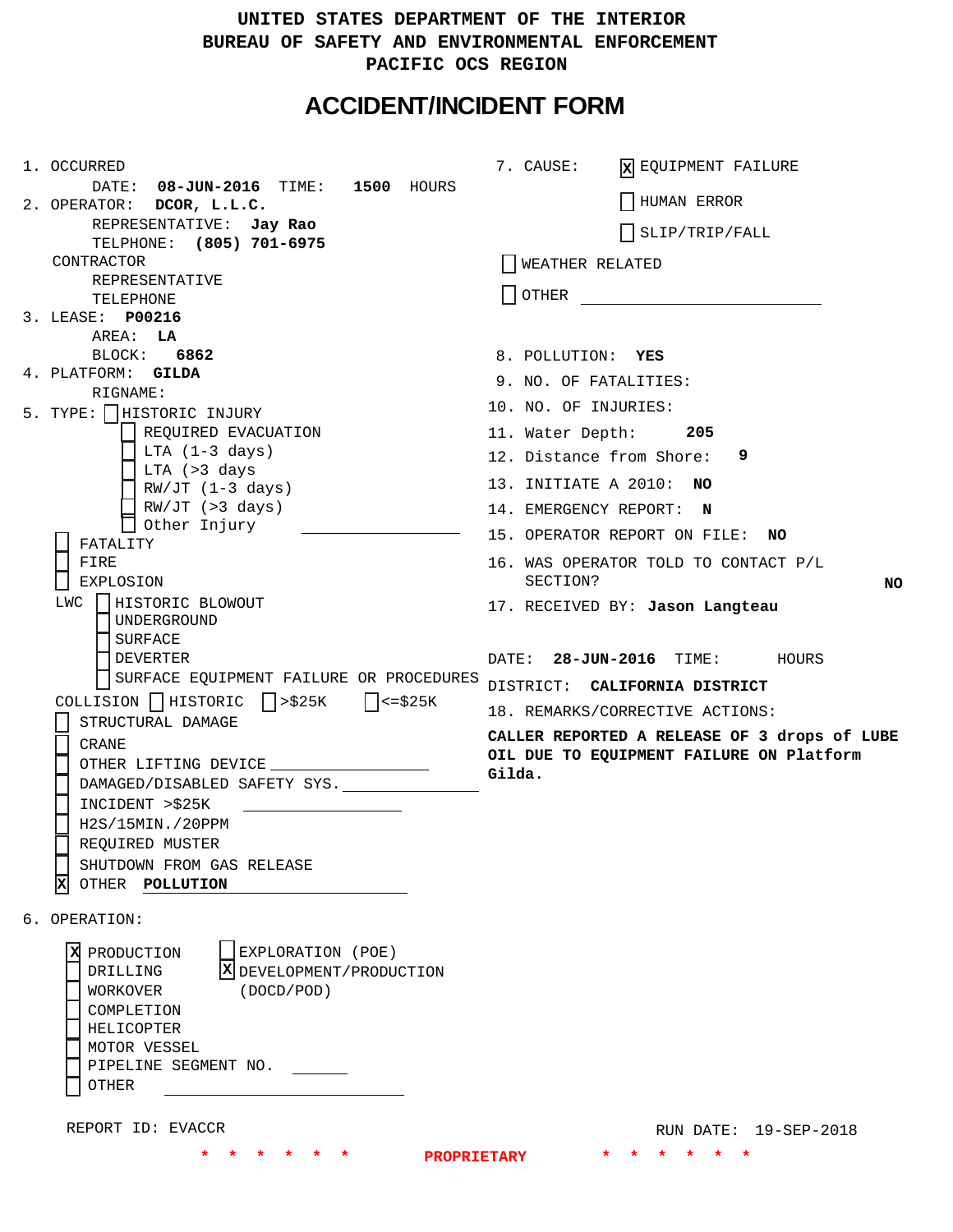| 1. OCCURRED                                                                                                                                                                           | EQUIPMENT FAILURE<br>7. CAUSE:                                                                |
|---------------------------------------------------------------------------------------------------------------------------------------------------------------------------------------|-----------------------------------------------------------------------------------------------|
| DATE: 02-AUG-2016 TIME:<br>0800 HOURS                                                                                                                                                 | HUMAN ERROR                                                                                   |
| 2. OPERATOR: DCOR, L.L.C.<br>REPRESENTATIVE: Riston Francis                                                                                                                           |                                                                                               |
| TELPHONE: (805) 535-2071                                                                                                                                                              | $\vert x \vert$ SLIP/TRIP/FALL                                                                |
| CONTRACTOR                                                                                                                                                                            | WEATHER RELATED                                                                               |
| REPRESENTATIVE                                                                                                                                                                        |                                                                                               |
| TELEPHONE                                                                                                                                                                             | OTHER                                                                                         |
| 3. LEASE: P00241<br>AREA: LA                                                                                                                                                          |                                                                                               |
| BLOCK:<br>6658                                                                                                                                                                        | 8. POLLUTION: NO                                                                              |
| 4. PLATFORM: A                                                                                                                                                                        | 9. NO. OF FATALITIES:                                                                         |
| RIGNAME:                                                                                                                                                                              | 10. NO. OF INJURIES:<br>$\mathbf{1}$                                                          |
| 5. TYPE: X HISTORIC INJURY                                                                                                                                                            |                                                                                               |
| <b>X</b> REQUIRED EVACUATION<br>$\mathbf{1}$<br>$LTA$ $(1-3 \text{ days})$                                                                                                            | 11. Water Depth:<br>188                                                                       |
| LTA (>3 days                                                                                                                                                                          | 12. Distance from Shore:<br>-6                                                                |
| $RW/JT$ (1-3 days)                                                                                                                                                                    | 13. INITIATE A 2010: NO                                                                       |
| $RW/JT$ (>3 days)                                                                                                                                                                     | 14. EMERGENCY REPORT: N                                                                       |
| Other Injury<br>FATALITY                                                                                                                                                              | 15. OPERATOR REPORT ON FILE:<br>NO                                                            |
| FIRE                                                                                                                                                                                  | 16. WAS OPERATOR TOLD TO CONTACT P/L                                                          |
| <b>EXPLOSION</b>                                                                                                                                                                      | SECTION?<br>NO.                                                                               |
| LWC<br>HISTORIC BLOWOUT                                                                                                                                                               | 17. RECEIVED BY: BSEE-M. MITCHELL                                                             |
| UNDERGROUND                                                                                                                                                                           |                                                                                               |
| <b>SURFACE</b><br><b>DEVERTER</b>                                                                                                                                                     | DATE: 02-AUG-2016 TIME: 0934 HOURS                                                            |
| SURFACE EQUIPMENT FAILURE OR PROCEDURES                                                                                                                                               |                                                                                               |
| COLLISION $\bigcap$ HISTORIC $\bigcap$ >\$25K<br>$\vert$ $\vert$ <= \$25K                                                                                                             | DISTRICT: CALIFORNIA DISTRICT                                                                 |
| STRUCTURAL DAMAGE                                                                                                                                                                     | 18. REMARKS/CORRECTIVE ACTIONS:                                                               |
| <b>CRANE</b>                                                                                                                                                                          | // The operator stated; Riston Francis called<br>to report an injury evacuation from platform |
| OTHER LIFTING DEVICE __________________                                                                                                                                               | A. Employee slipped on hydraulic fluid and                                                    |
| DAMAGED/DISABLED SAFETY SYS.                                                                                                                                                          | fell striking his back on the Deck. The                                                       |
| INCIDENT >\$25K<br>H2S/15MIN./20PPM                                                                                                                                                   | employee was complaining about back pain and                                                  |
| REQUIRED MUSTER                                                                                                                                                                       | was sent into shore for medical evaluation.                                                   |
| SHUTDOWN FROM GAS RELEASE                                                                                                                                                             | Riston Will follow up with an email and                                                       |
| OTHER INJURY EVAC                                                                                                                                                                     | report the incident in E well when more                                                       |
| 6. OPERATION:                                                                                                                                                                         | details are available.                                                                        |
| EXPLORATION (POE)<br>x<br>PRODUCTION<br>X DEVELOPMENT / PRODUCTION<br>DRILLING<br>WORKOVER<br>(DOCD/POD)<br>COMPLETION<br>HELICOPTER<br>MOTOR VESSEL<br>PIPELINE SEGMENT NO.<br>OTHER |                                                                                               |
| REPORT ID: EVACCR                                                                                                                                                                     | RUN DATE: 19-SEP-2018                                                                         |
| <b>PROPRIETARY</b>                                                                                                                                                                    |                                                                                               |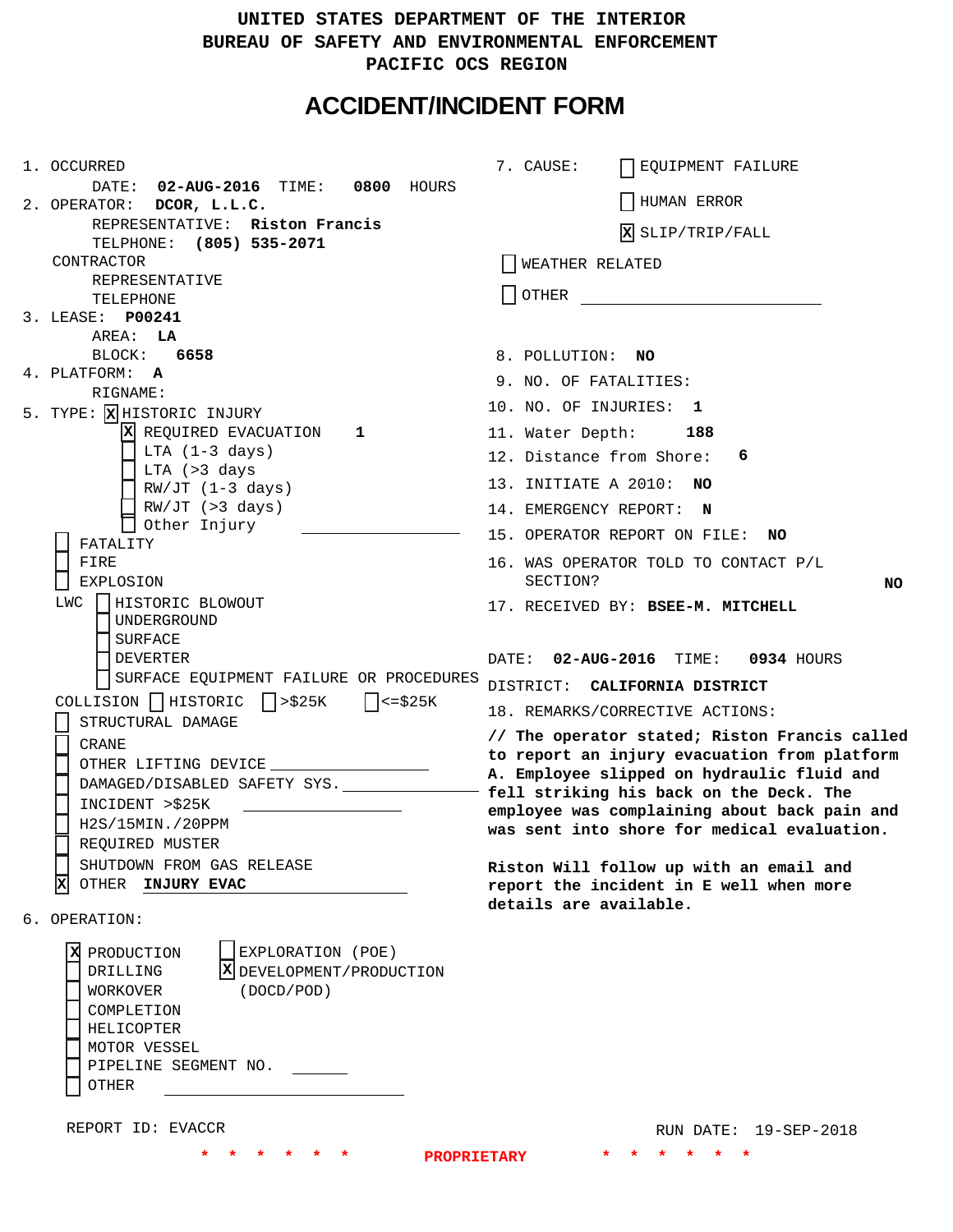| 1. OCCURRED                                                         | EQUIPMENT FAILURE<br>7. CAUSE:                    |
|---------------------------------------------------------------------|---------------------------------------------------|
| DATE: 12-JUN-2018 TIME:<br><b>0910</b> HOURS                        |                                                   |
| 2. OPERATOR: DCOR, L.L.C.                                           | HUMAN ERROR                                       |
| REPRESENTATIVE: Summers, Jimilyr                                    | SLIP/TRIP/FALL                                    |
| TELPHONE: (805) 535-2061<br>CONTRACTOR                              |                                                   |
| REPRESENTATIVE                                                      | WEATHER RELATED                                   |
| TELEPHONE                                                           | OTHER                                             |
| 3. LEASE:                                                           |                                                   |
| AREA: LA                                                            |                                                   |
| BLOCK:<br>6862                                                      | 8. POLLUTION: NO                                  |
| 4. PLATFORM:<br><b>GILDA</b>                                        | 9. NO. OF FATALITIES:                             |
| RIGNAME: DCOR RIG #10                                               | 10. NO. OF INJURIES:                              |
| 5. TYPE:    HISTORIC INJURY                                         |                                                   |
| REQUIRED EVACUATION                                                 | 11. Water Depth:<br>205                           |
| $LTA$ $(1-3 \text{ days})$<br>LTA (>3 days                          | 12. Distance from Shore:<br>9                     |
| $RW/JT$ (1-3 days)                                                  | 13. INITIATE A 2010: NO                           |
| $RW/JT$ (>3 days)                                                   | 14. EMERGENCY REPORT: N                           |
| Other Injury                                                        | 15. OPERATOR REPORT ON FILE: NO                   |
| FATALITY                                                            |                                                   |
| FIRE                                                                | 16. WAS OPERATOR TOLD TO CONTACT P/L              |
| <b>EXPLOSION</b>                                                    | SECTION?<br>NO.                                   |
| LWC     HISTORIC BLOWOUT<br>UNDERGROUND                             | 17. RECEIVED BY: Ofolete, Bethram                 |
| SURFACE                                                             |                                                   |
| DEVERTER                                                            | DATE: 11-JUL-2018 TIME: 1830 HOURS                |
| SURFACE EQUIPMENT FAILURE OR PROCEDURES                             | DISTRICT:                                         |
| COLLISION $\bigcap$ HISTORIC $\bigcap$ >\$25K<br>$ \cdot $ <= \$25K |                                                   |
| STRUCTURAL DAMAGE                                                   | 18. REMARKS/CORRECTIVE ACTIONS:                   |
| x <br>CRANE                                                         | Employee was finishing using the jib crane        |
| OTHER LIFTING DEVICE ____________________                           | and moving the jib crane into storage             |
| DAMAGED/DISABLED SAFETY SYS.                                        | location. During the storage process,<br>employee |
| INCIDENT >\$25K                                                     | was cabling up and moving the trolley inwards     |
| H2S/15MIN./20PPM                                                    | to its normal resting location. The jib           |
| REQUIRED MUSTER                                                     | crane's cable was raised past the anti-two        |
| SHUTDOWN FROM GAS RELEASE                                           | block causing the crane block to make contact     |
| OTHER                                                               | with the crane's cable drum. The contact          |
| 6. OPERATION:                                                       | caused damage to the jib crane cable and          |
|                                                                     | crane block.                                      |
| EXPLORATION (POE)<br>PRODUCTION                                     | See attached Incident Investigation Report.       |
|                                                                     |                                                   |
| X DEVELOPMENT/PRODUCTION<br>DRILLING                                |                                                   |
| <b>WORKOVER</b><br>(DOCD/POD)                                       |                                                   |
| COMPLETION                                                          |                                                   |
| HELICOPTER                                                          |                                                   |
| MOTOR VESSEL                                                        |                                                   |
| PIPELINE SEGMENT NO.<br><b>OTHER</b>                                |                                                   |
|                                                                     |                                                   |
| REPORT ID: EVACCR                                                   |                                                   |
| <b>PROPRIETARY</b>                                                  | RUN DATE: 19-SEP-2018                             |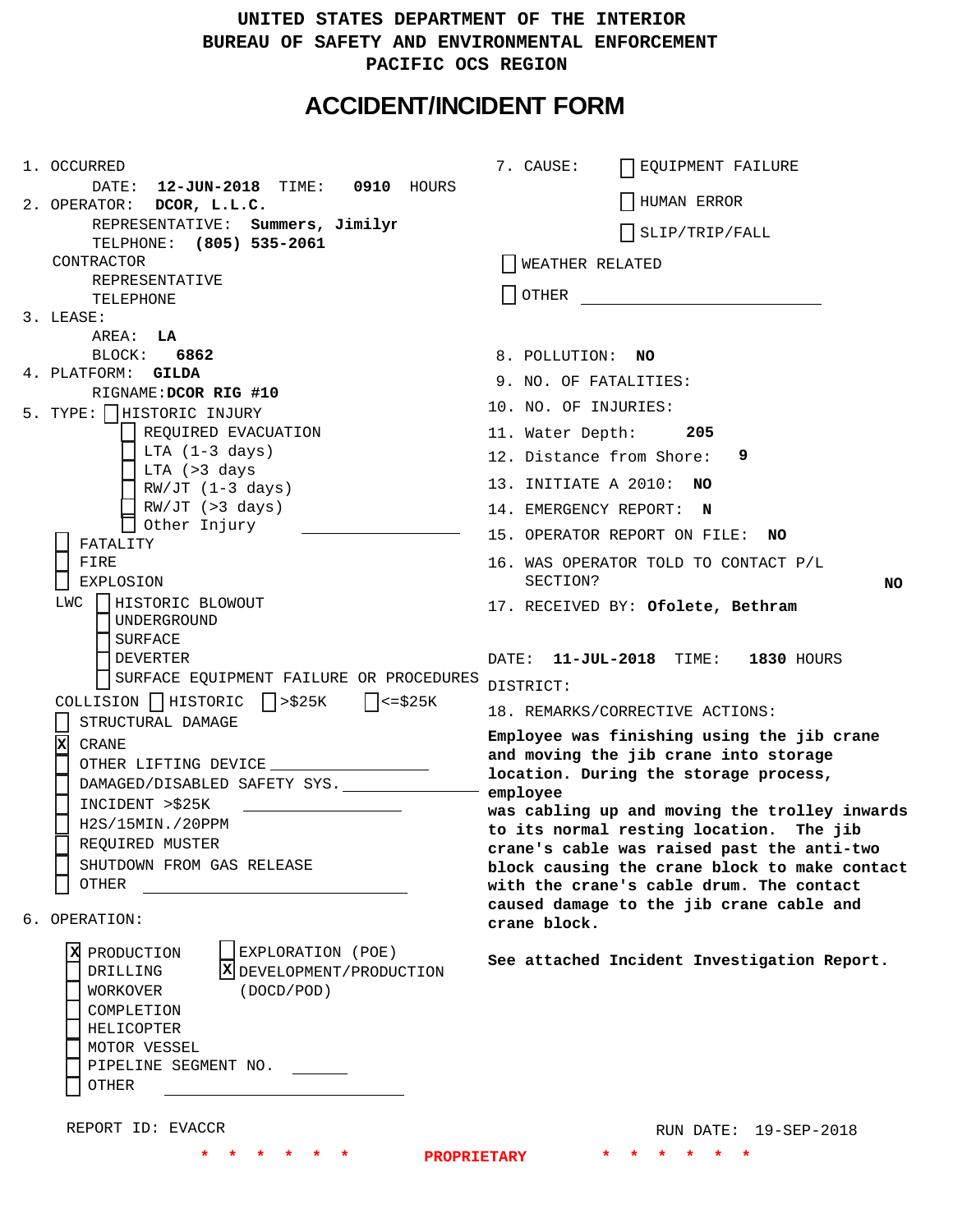| 1. OCCURRED<br>DATE: 07-MAY-2018 TIME:<br>1219 HOURS<br>2. OPERATOR: DCOR, L.L.C.<br>REPRESENTATIVE: Summers, Jimilyr<br>TELPHONE: (805) 535-2061<br>CONTRACTOR<br>REPRESENTATIVE<br>TELEPHONE<br>3. LEASE:                                                                                                                                                        | 7. CAUSE:<br>EQUIPMENT FAILURE<br>HUMAN ERROR<br>SLIP/TRIP/FALL<br>WEATHER RELATED<br>OTHER                                                                                                                                                                                                                                                                                                                         |
|--------------------------------------------------------------------------------------------------------------------------------------------------------------------------------------------------------------------------------------------------------------------------------------------------------------------------------------------------------------------|---------------------------------------------------------------------------------------------------------------------------------------------------------------------------------------------------------------------------------------------------------------------------------------------------------------------------------------------------------------------------------------------------------------------|
| AREA: LA                                                                                                                                                                                                                                                                                                                                                           |                                                                                                                                                                                                                                                                                                                                                                                                                     |
| 6862<br>BLOCK:<br>4. PLATFORM: GILDA                                                                                                                                                                                                                                                                                                                               | 8. POLLUTION: NO                                                                                                                                                                                                                                                                                                                                                                                                    |
| RIGNAME:                                                                                                                                                                                                                                                                                                                                                           | 9. NO. OF FATALITIES:                                                                                                                                                                                                                                                                                                                                                                                               |
| 5. TYPE:   HISTORIC INJURY<br>REQUIRED EVACUATION<br>$LTA$ $(1-3 \text{ days})$<br>LTA (>3 days<br>$RW/JT$ (1-3 days)<br>$RW/JT$ (>3 days)<br>Other Injury                                                                                                                                                                                                         | 10. NO. OF INJURIES:<br>11. Water Depth:<br>205<br>12. Distance from Shore:<br>9<br>13. INITIATE A 2010: NO<br>14. EMERGENCY REPORT: N                                                                                                                                                                                                                                                                              |
| FATALITY                                                                                                                                                                                                                                                                                                                                                           | 15. OPERATOR REPORT ON FILE:<br>NO.                                                                                                                                                                                                                                                                                                                                                                                 |
| FIRE                                                                                                                                                                                                                                                                                                                                                               | 16. WAS OPERATOR TOLD TO CONTACT P/L                                                                                                                                                                                                                                                                                                                                                                                |
| <b>EXPLOSION</b><br>HISTORIC BLOWOUT<br>LWC<br>UNDERGROUND<br><b>SURFACE</b><br>DEVERTER<br>SURFACE EQUIPMENT FAILURE OR PROCEDURES<br>COLLISION HISTORIC $\bigcap$ >\$25K<br>$ $ $ $ $\leq$ = \$25K<br>STRUCTURAL DAMAGE<br>CRANE<br>DAMAGED/DISABLED SAFETY SYS.<br>INCIDENT >\$25K<br>H2S/15MIN./20PPM<br>REQUIRED MUSTER<br>SHUTDOWN FROM GAS RELEASE<br>OTHER | SECTION?<br>NO.<br>17. RECEIVED BY: Ofolete, Bethram<br>DATE: 11-JUL-2018 TIME: 1833 HOURS<br>DISTRICT:<br>18. REMARKS/CORRECTIVE ACTIONS:<br>While confirming the set point on the fire<br>water pressure drain PSV, gas was released,<br>causing two H2S sensors to go into alarm. All<br>non-essential personnel mustered at safe<br>briefing areas while two operators donned<br>SCBAs and stopped the release. |
| 6. OPERATION:                                                                                                                                                                                                                                                                                                                                                      |                                                                                                                                                                                                                                                                                                                                                                                                                     |
| EXPLORATION (POE)<br>X PRODUCTION<br>X DEVELOPMENT / PRODUCTION<br>DRILLING<br>WORKOVER<br>(DOCD/POD)<br>COMPLETION<br>HELICOPTER<br>MOTOR VESSEL<br>PIPELINE SEGMENT NO.<br>OTHER<br>REPORT ID: EVACCR                                                                                                                                                            | RUN DATE: 19-SEP-2018                                                                                                                                                                                                                                                                                                                                                                                               |
|                                                                                                                                                                                                                                                                                                                                                                    |                                                                                                                                                                                                                                                                                                                                                                                                                     |
| <b>PROPRIETARY</b>                                                                                                                                                                                                                                                                                                                                                 |                                                                                                                                                                                                                                                                                                                                                                                                                     |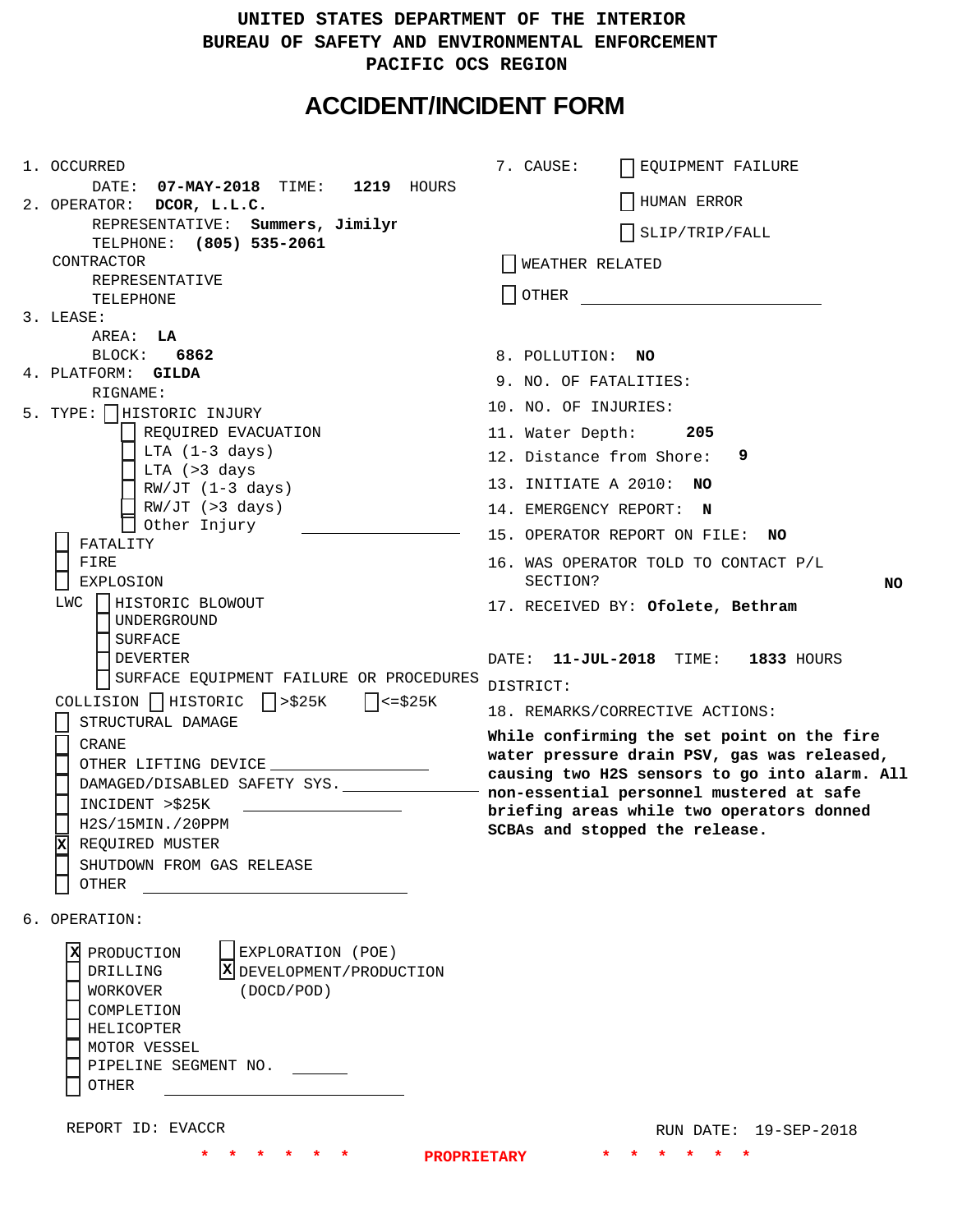| 1. OCCURRED                                                                  | 7. CAUSE:<br>EQUIPMENT FAILURE                                                         |
|------------------------------------------------------------------------------|----------------------------------------------------------------------------------------|
| DATE: $21$ -APR-2018 TIME:<br><b>1245</b> HOURS<br>2. OPERATOR: DCOR, L.L.C. | HUMAN ERROR                                                                            |
| REPRESENTATIVE: Summers, Jimilyr                                             |                                                                                        |
| TELPHONE: (805) 535-2061                                                     | SLIP/TRIP/FALL                                                                         |
| CONTRACTOR                                                                   | WEATHER RELATED                                                                        |
| REPRESENTATIVE<br>TELEPHONE                                                  | OTHER                                                                                  |
| 3. LEASE:                                                                    |                                                                                        |
| AREA: LB                                                                     |                                                                                        |
| BLOCK:<br>6437                                                               | 8. POLLUTION: NO                                                                       |
| 4. PLATFORM: EDITH                                                           | 9. NO. OF FATALITIES:                                                                  |
| RIGNAME:<br>5. TYPE: HISTORIC INJURY                                         | 10. NO. OF INJURIES:                                                                   |
| REQUIRED EVACUATION                                                          | 11. Water Depth:<br>161                                                                |
| $LTA$ $(1-3 \text{ days})$                                                   | 12. Distance from Shore:<br>9                                                          |
| LTA (>3 days                                                                 |                                                                                        |
| $RW/JT$ (1-3 days)                                                           | 13. INITIATE A 2010: NO                                                                |
| $RW/JT$ (>3 days)<br>Other Injury                                            | 14. EMERGENCY REPORT: N                                                                |
| FATALITY                                                                     | 15. OPERATOR REPORT ON FILE: NO                                                        |
| FIRE                                                                         | 16. WAS OPERATOR TOLD TO CONTACT P/L                                                   |
| EXPLOSION                                                                    | SECTION?<br>NO.                                                                        |
| LWC<br>  HISTORIC BLOWOUT                                                    | 17. RECEIVED BY: Ofolete, Bethram                                                      |
| UNDERGROUND<br><b>SURFACE</b>                                                |                                                                                        |
| DEVERTER                                                                     | DATE: 25-JUL-2018 TIME:<br>1127 HOURS                                                  |
| SURFACE EQUIPMENT FAILURE OR PROCEDURES                                      | DISTRICT:                                                                              |
| COLLISION HISTORIC $\bigcap$ >\$25K<br>$\sqrt{\left  \right }$ <= \$25K      | 18. REMARKS/CORRECTIVE ACTIONS:                                                        |
| STRUCTURAL DAMAGE                                                            | Crane Operator was back loading the food bin                                           |
| ⊠<br>CRANE                                                                   | to the boat. Once the food bin was landed,                                             |
|                                                                              | the two boat deckhands detached the crane                                              |
| DAMAGED/DISABLED SAFETY SYS.<br>INCIDENT >\$25K                              | from the food bin. Once detached, the crane                                            |
| H2S/15MIN./20PPM                                                             | operator cabled up causing the crane hook to                                           |
| REOUIRED MUSTER                                                              | become caught under the life jacket of<br>deckhand #1 lifting him approximately 2 feet |
| SHUTDOWN FROM GAS RELEASE                                                    | in the air. Crane operator immediately                                                 |
| OTHER                                                                        | recognized the situation and lowered deckhand                                          |
| 6. OPERATION:                                                                | #1 safely on the boat deck.                                                            |
| $\Box$ EXPLORATION (POE)<br> x                                               |                                                                                        |
| PRODUCTION<br>X DEVELOPMENT / PRODUCTION<br>DRILLING                         |                                                                                        |
| WORKOVER<br>(DOCD/POD)                                                       |                                                                                        |
| COMPLETION                                                                   |                                                                                        |
| HELICOPTER                                                                   |                                                                                        |
| MOTOR VESSEL                                                                 |                                                                                        |
| PIPELINE SEGMENT NO.<br>OTHER                                                |                                                                                        |
|                                                                              |                                                                                        |
| REPORT ID: EVACCR                                                            | RUN DATE: 19-SEP-2018                                                                  |
| <b>PROPRIETARY</b>                                                           |                                                                                        |
|                                                                              |                                                                                        |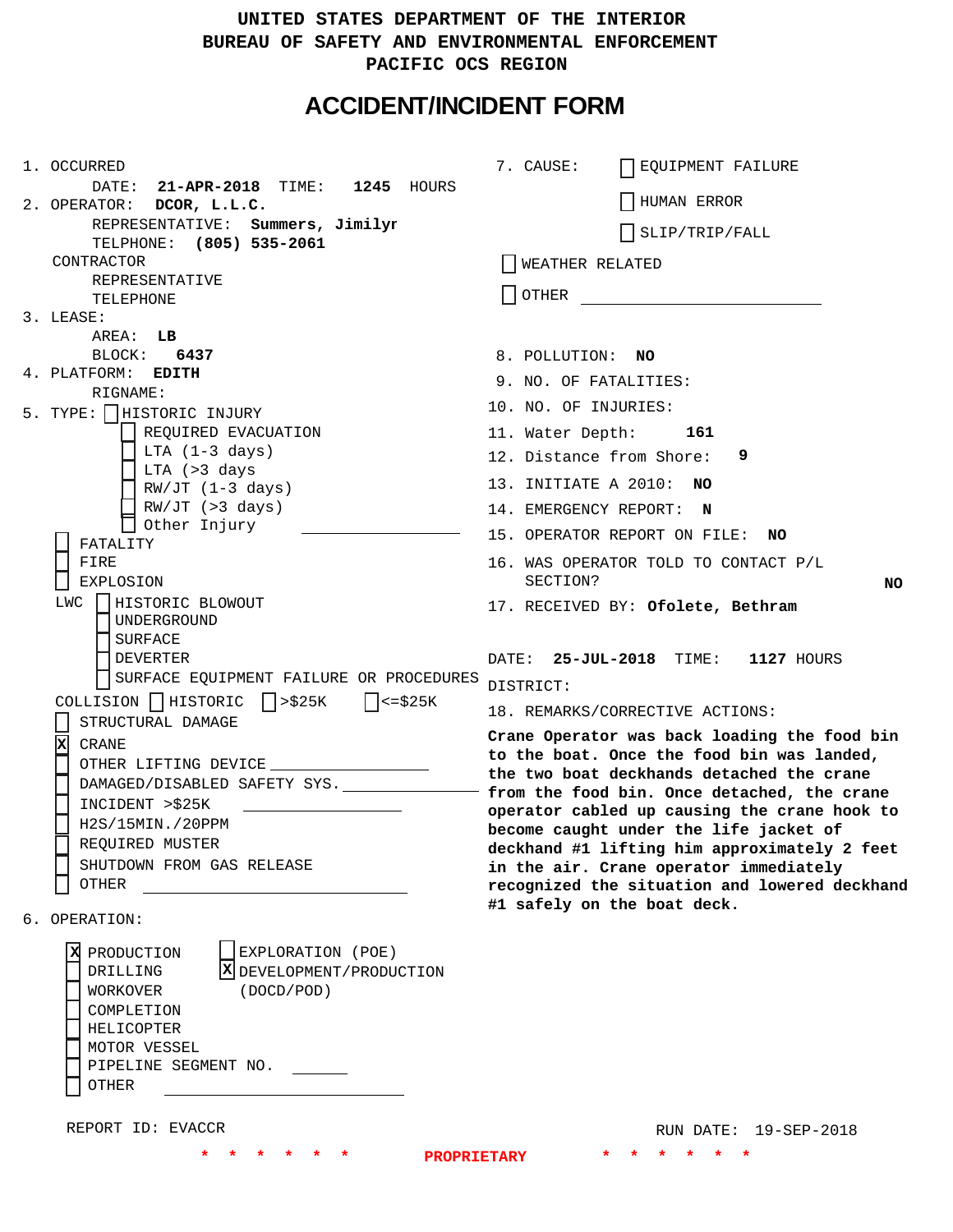| 1. OCCURRED                                                            | 7. CAUSE:<br>EQUIPMENT FAILURE                                                            |
|------------------------------------------------------------------------|-------------------------------------------------------------------------------------------|
| DATE: 06-JUL-2015 TIME:<br><b>1100 HOURS</b>                           |                                                                                           |
| 2. OPERATOR: Beta Operating Company, LLC                               | <b>X</b> HUMAN ERROR                                                                      |
| REPRESENTATIVE: MARINA ROBERTSON                                       | SLIP/TRIP/FALL                                                                            |
| TELPHONE: (562) 683-3497                                               |                                                                                           |
| CONTRACTOR<br>REPRESENTATIVE                                           | WEATHER RELATED                                                                           |
| TELEPHONE                                                              | OTHER                                                                                     |
| 3. LEASE: P00301                                                       |                                                                                           |
| AREA: LB                                                               |                                                                                           |
| BLOCK: 6488                                                            | 8. POLLUTION: NO                                                                          |
| 4. PLATFORM: EUREKA                                                    | 9. NO. OF FATALITIES:                                                                     |
| RIGNAME:                                                               | 10. NO. OF INJURIES: 1                                                                    |
| 5. TYPE: X HISTORIC INJURY                                             |                                                                                           |
| X REQUIRED EVACUATION 1                                                | 11. Water Depth:<br>700                                                                   |
| $\overline{\mathbf{x}}$ LTA (1-3 days)<br>$\mathbf{1}$<br>LTA (>3 days | 12. Distance from Shore:<br>10                                                            |
| $RW/JT$ (1-3 days)                                                     | 13. INITIATE A 2010: NO                                                                   |
| $RW/JT$ (>3 days)                                                      | 14. EMERGENCY REPORT: N                                                                   |
| Other Injury                                                           | 15. OPERATOR REPORT ON FILE: NO                                                           |
| FATALITY                                                               |                                                                                           |
| FIRE                                                                   | 16. WAS OPERATOR TOLD TO CONTACT P/L                                                      |
| <b>EXPLOSION</b>                                                       | SECTION?<br>NO.                                                                           |
| HISTORIC BLOWOUT<br>LWC<br>UNDERGROUND                                 | 17. RECEIVED BY: BSEE-MITCHELL                                                            |
| SURFACE                                                                |                                                                                           |
| DEVERTER                                                               | DATE: 30-SEP-2015 TIME:<br>0700 HOURS                                                     |
| SURFACE EQUIPMENT FAILURE OR PROCEDURES                                | DISTRICT: CALIFORNIA DISTRICT                                                             |
| COLLISION HISTORIC $\bigcap$ >\$25K<br>$\vert$ $\vert$ < = \$25K       | 18. REMARKS/CORRECTIVE ACTIONS:                                                           |
| STRUCTURAL DAMAGE                                                      |                                                                                           |
| CRANE                                                                  | // The operator states; Description of                                                    |
| OTHER LIFTING DEVICE ____________________                              | incident, damage or injury: Employee was<br>climbing a ladder to access old tubing and    |
| DAMAGED/DISABLED SAFETY SYS.                                           | struck his hardhat quite hard against a pipe                                              |
| INCIDENT >\$25K                                                        | bracket. At that instant he felt a pain and                                               |
| H2S/15MIN./20PPM                                                       | heard a noise coming from the back of his                                                 |
| REQUIRED MUSTER                                                        | neck. He came down, self-administered an                                                  |
| SHUTDOWN FROM GAS RELEASE                                              | anti-inflammatory over-the-counter medication                                             |
| OTHER                                                                  | and returned to work. The next day $(7/7/15)$ ,                                           |
| 6. OPERATION:                                                          | the pain increased and extended down to left<br>shoulder blade, so he decided to have a   |
|                                                                        | medical evaluation at Beta¿s occupational                                                 |
| EXPLORATION (POE)<br>PRODUCTION                                        | clinic, US Health Works. He received non-                                                 |
| X DEVELOPMENT / PRODUCTION<br>DRILLING                                 | prescription medications and was released                                                 |
| (DOCD/POD)<br>WORKOVER                                                 | back to work.                                                                             |
| COMPLETION<br>HELICOPTER                                               |                                                                                           |
| MOTOR VESSEL                                                           | The report from US Health Works originally                                                |
| PIPELINE SEGMENT NO.                                                   | classified this injury as a First Aid.                                                    |
| OTHER                                                                  | Sometime later, date unknown, Health Works                                                |
|                                                                        | reclassified this as Not a First Aid. It is<br>now classified as a Recordable injury with |
| REPORT ID: EVACCR                                                      | RUN DATE: 19-SEP-2018                                                                     |
|                                                                        |                                                                                           |
|                                                                        | <b>PROPRIETARY</b>                                                                        |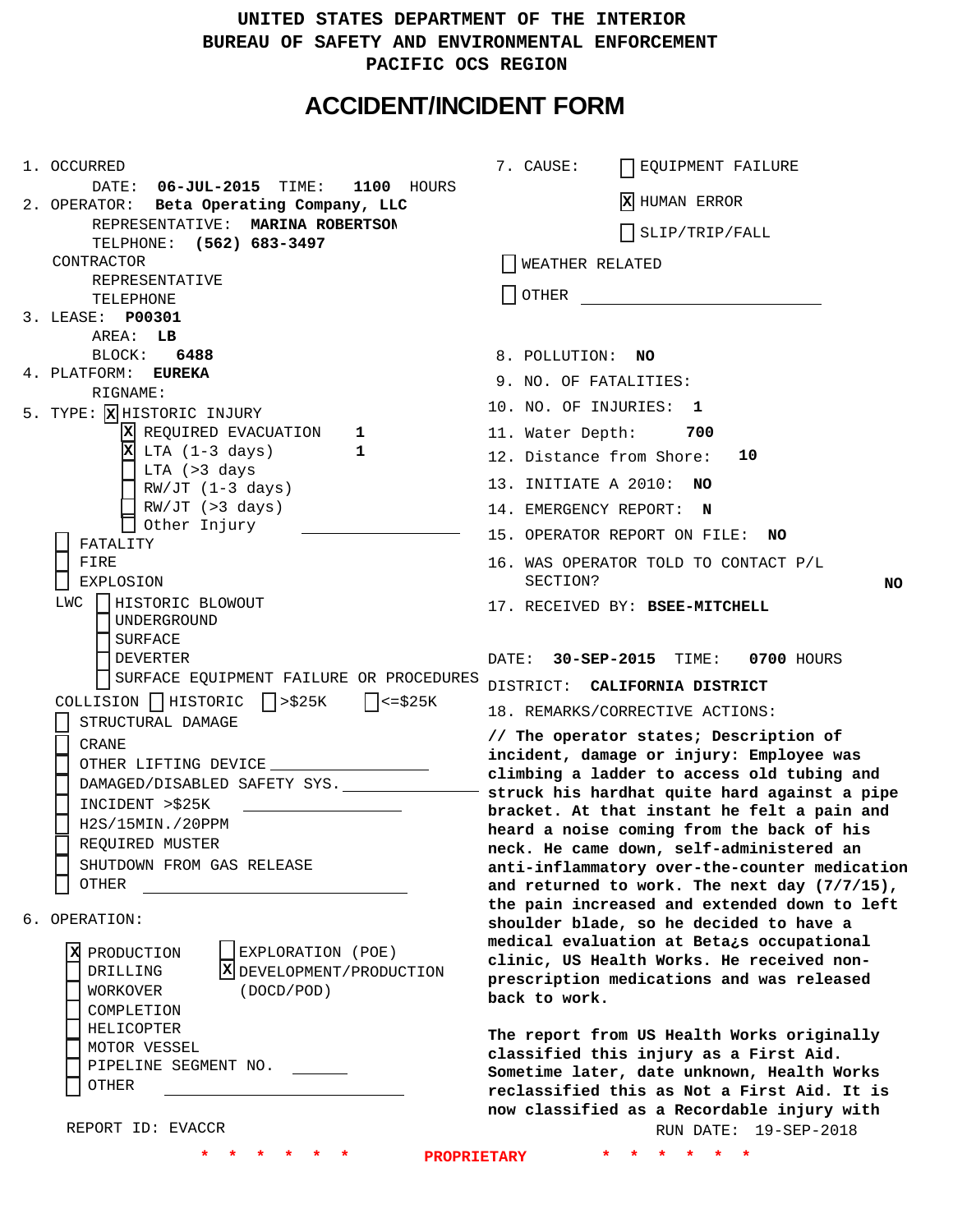**medical treatment, but there has been no lost time or restricted work.**

**Corrective action taken (if applicable per §250.190): Not Applicable ¿ Employee noted that he should have had better awareness of obstacles present within the tight work space.**

**Property or equipment damage estimate (if applicable per §250.190): Not Applicable.**

**Additional Comments: This is re-classified as a Recordable injury.**

REPORT ID: EVACCR RUN DATE: 19-SEP-2018 **Follow-up (10/06/15); Employee was climbing a ladder to access old tubing and struck his hardhat quite hard against a pipe bracket. At that instant he felt a pain and heard a noise coming from the back of his neck. He came down, self-administered an anti-inflammatory**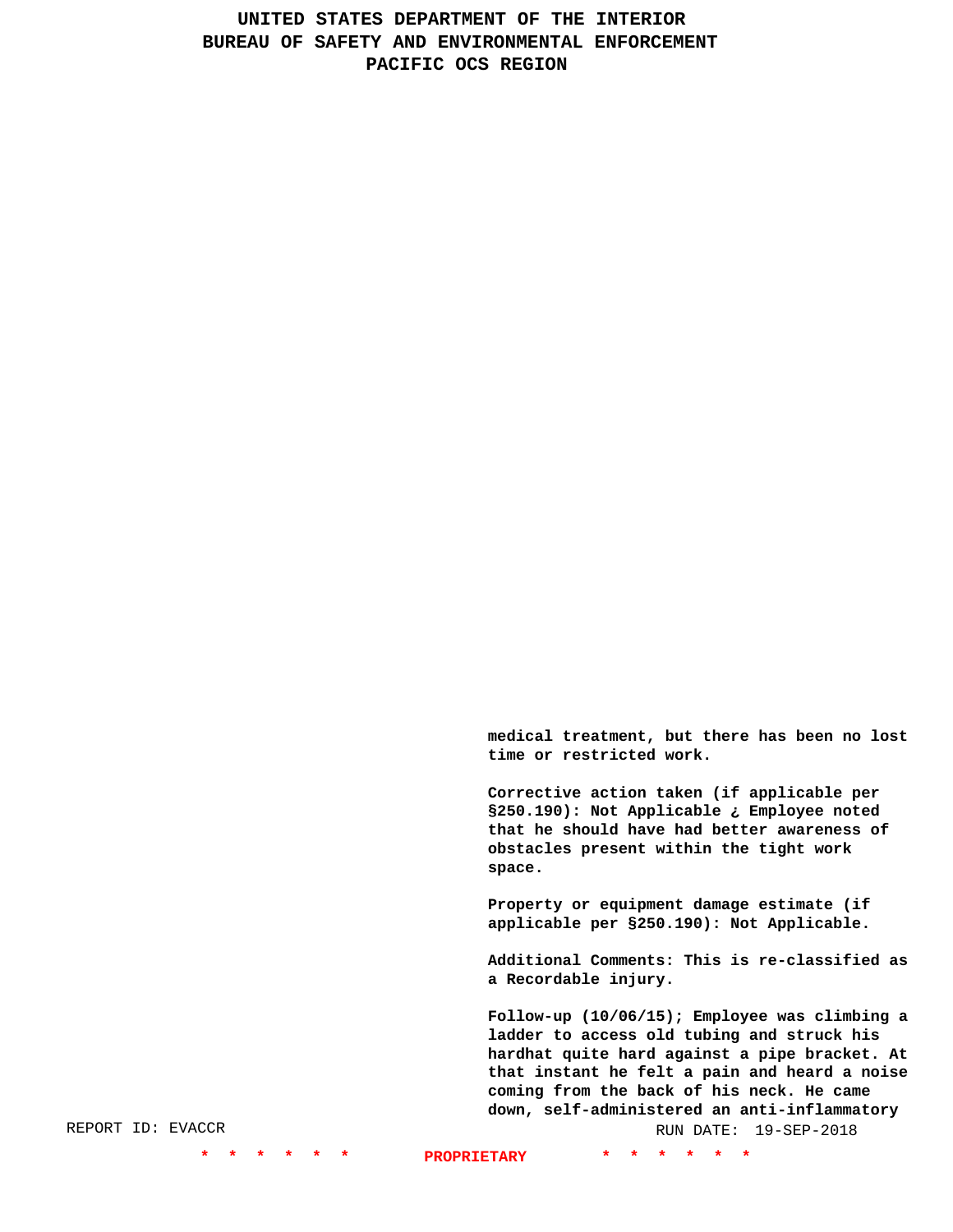**over-the-counter medication and returned to work. The next day (7/7/15), the pain increased and extended down to left shoulder blade, so he decided to have a medical evaluation at Beta's occupational clinic, US Healthworks. He received non-prescription medications and was released back to work.**

**Corrective Action; Employee noted that he should have had better awareness of obstacles present within the tight work space.**

**Added Note; The report from US Health Works originally classified this injury as a First Aid. Sometime later, date unknown, Health Works reclassified this as Not a First Aid. It is now classified as a Recordable injury with medical treatment, but there has been no lost time or restricted work.**

REPORT ID: EVACCR **RUN DATE: 19-SEP-2018**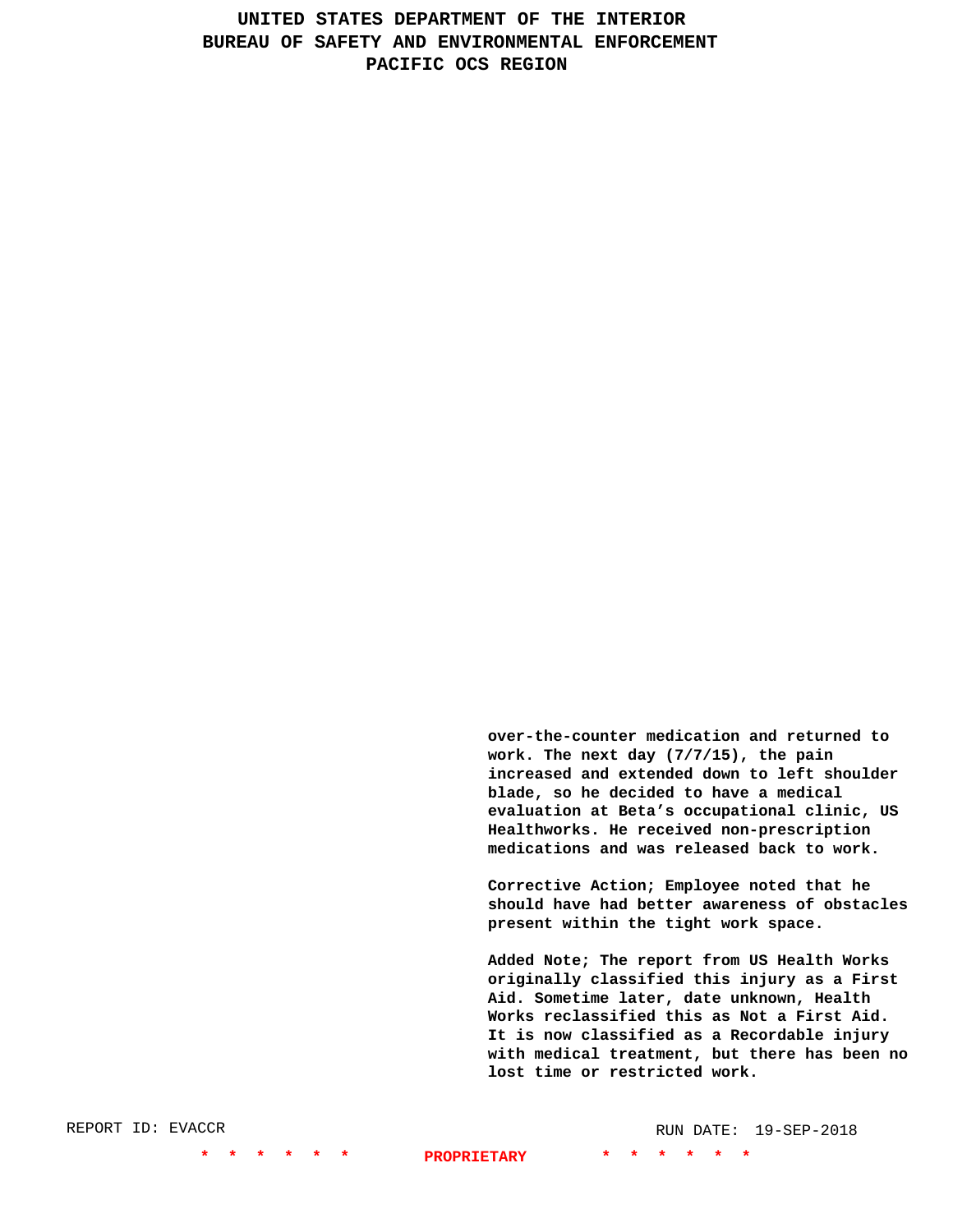| 1. OCCURRED                                                         | □ EQUIPMENT FAILURE<br>7. CAUSE:                                                           |
|---------------------------------------------------------------------|--------------------------------------------------------------------------------------------|
| DATE: 17-NOV-2015 TIME: 0700 HOURS                                  |                                                                                            |
| 2. OPERATOR: Venoco, Inc.                                           | <b>X</b> HUMAN ERROR                                                                       |
| REPRESENTATIVE: SCOTT BING<br>TELPHONE:                             | SLIP/TRIP/FALL                                                                             |
| CONTRACTOR                                                          | WEATHER RELATED                                                                            |
| REPRESENTATIVE                                                      |                                                                                            |
| TELEPHONE                                                           | OTHER                                                                                      |
| 3. LEASE: P00205                                                    |                                                                                            |
| AREA: LA                                                            |                                                                                            |
| <b>BLOCK: 6912</b>                                                  | 8. POLLUTION: NO                                                                           |
| 4. PLATFORM: GAIL                                                   | 9. NO. OF FATALITIES:                                                                      |
| RIGNAME:                                                            | 10. NO. OF INJURIES: 1                                                                     |
| 5. TYPE: X HISTORIC INJURY                                          |                                                                                            |
| X REQUIRED EVACUATION 1<br>$ X $ LTA (1-3 days)<br>1                | 11. Water Depth:<br>739                                                                    |
| LTA (>3 days                                                        | 12. Distance from Shore:<br>11                                                             |
| $RW/JT$ (1-3 days)                                                  | 13. INITIATE A 2010: NO                                                                    |
| $RW/JT$ (>3 days)                                                   | 14. EMERGENCY REPORT: N                                                                    |
| Other Injury                                                        | 15. OPERATOR REPORT ON FILE: NO                                                            |
| FATALITY                                                            |                                                                                            |
| FIRE                                                                | 16. WAS OPERATOR TOLD TO CONTACT P/L                                                       |
| <b>EXPLOSION</b>                                                    | SECTION?<br>NO.                                                                            |
| HISTORIC BLOWOUT<br>LWC                                             | 17. RECEIVED BY: BSEE-KAISER                                                               |
| UNDERGROUND<br><b>SURFACE</b>                                       |                                                                                            |
| <b>DEVERTER</b>                                                     | DATE: 17-NOV-2015 TIME:<br><b>0700 HOURS</b>                                               |
| SURFACE EQUIPMENT FAILURE OR PROCEDURES                             | DISTRICT: CALIFORNIA DISTRICT                                                              |
| COLLISION HISTORIC $\bigcap$ >\$25K<br>  $\left  \right $ < = \$25K |                                                                                            |
| STRUCTURAL DAMAGE                                                   | 18. REMARKS/CORRECTIVE ACTIONS:                                                            |
| CRANE                                                               | // The operator notes; Scott Bing called to                                                |
| OTHER LIFTING DEVICE ____________________                           | report an evacuation from platform Gail. The                                               |
| DAMAGED/DISABLED SAFETY SYS.                                        | IP hit his hand hard enough to draw blood.<br>Not sure stitches will be required but IP is |
| INCIDENT >\$25K                                                     | not sure when they last had a tetnus shot so                                               |
| H2S/15MIN./20PPM                                                    | he is being sent in as a precaution. He will                                               |
| REQUIRED MUSTER                                                     | likely return to work tomorrow but they will                                               |
| SHUTDOWN FROM GAS RELEASE                                           | update us as necessary.                                                                    |
| <b>OTHER</b>                                                        |                                                                                            |
| 6. OPERATION:                                                       | Update (11/20/15); An Oteco pipe plug blew                                                 |
|                                                                     | off and hit Ed's right hand while he was                                                   |
| EXPLORATION (POE)<br>x<br>PRODUCTION                                | bleeding down gas lift pressure off of E-7<br>C-section piping. The pressure was trapped   |
| X DEVELOPMENT / PRODUCTION<br>DRILLING                              | in a section of pipe behind a check valve                                                  |
| WORKOVER<br>(DOCD/POD)                                              | where there were no ports to bleed off the                                                 |
| COMPLETION                                                          | pressure other than the plug. The section of                                               |
| HELICOPTER                                                          | pipe being installed did have the proper                                                   |
| MOTOR VESSEL                                                        | ports for valves and gauges which could of                                                 |
| PIPELINE SEGMENT NO.<br>OTHER                                       | been used to de-pressure the line.                                                         |
|                                                                     |                                                                                            |
| REPORT ID: EVACCR                                                   | Cause; Ed thought the line did not have much                                               |
|                                                                     | RUN DATE: 19-SEP-2018                                                                      |
|                                                                     | <b>PROPRIETARY</b>                                                                         |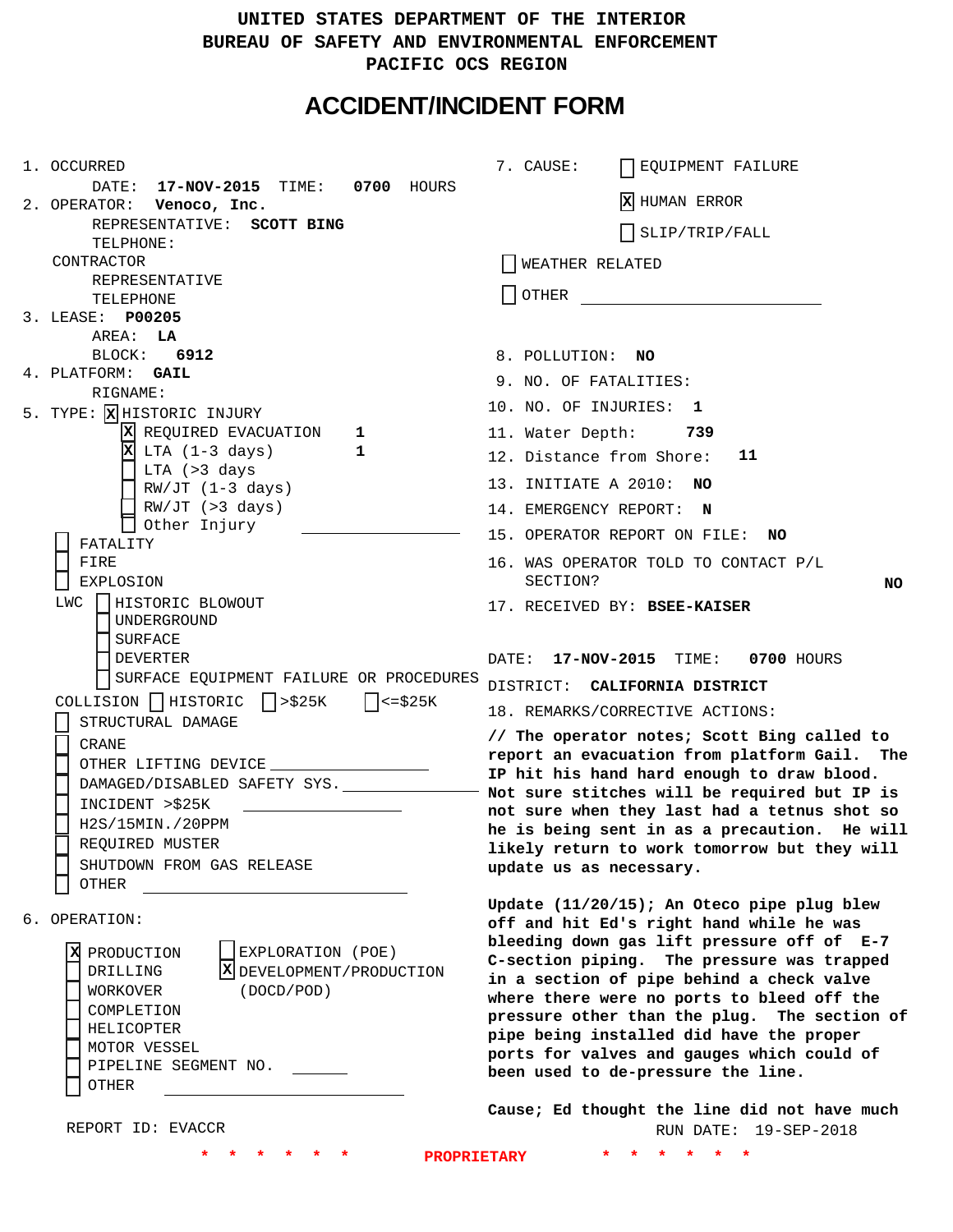**pressure while he was loosening the bolts that hold the plug on the end of the pipe and took it all the way off. It was a bad pipe design that was being rectified. The spool that was installed has two ports for gauges and valves that could have been used to depressure the line. To prevent a reoccurrence we need to build the pipe correct the 1st time and review the specifications before construction. The medic cleaned and bandaged hand and recommended x-ray and medical evaluation, for possible fractures and Tetanus booster. Ed went to the emergency room the night of** 

**11/17. He has a broken hand and will be seeing a hand surgeon on 11/18 with a complete diagnosis.** 

REPORT ID: EVACCR **RUN DATE: 19-SEP-2018 Update (03/09/16); Incident umma ry: During the installation of casing annulus piping on a new well, the well bay operator was**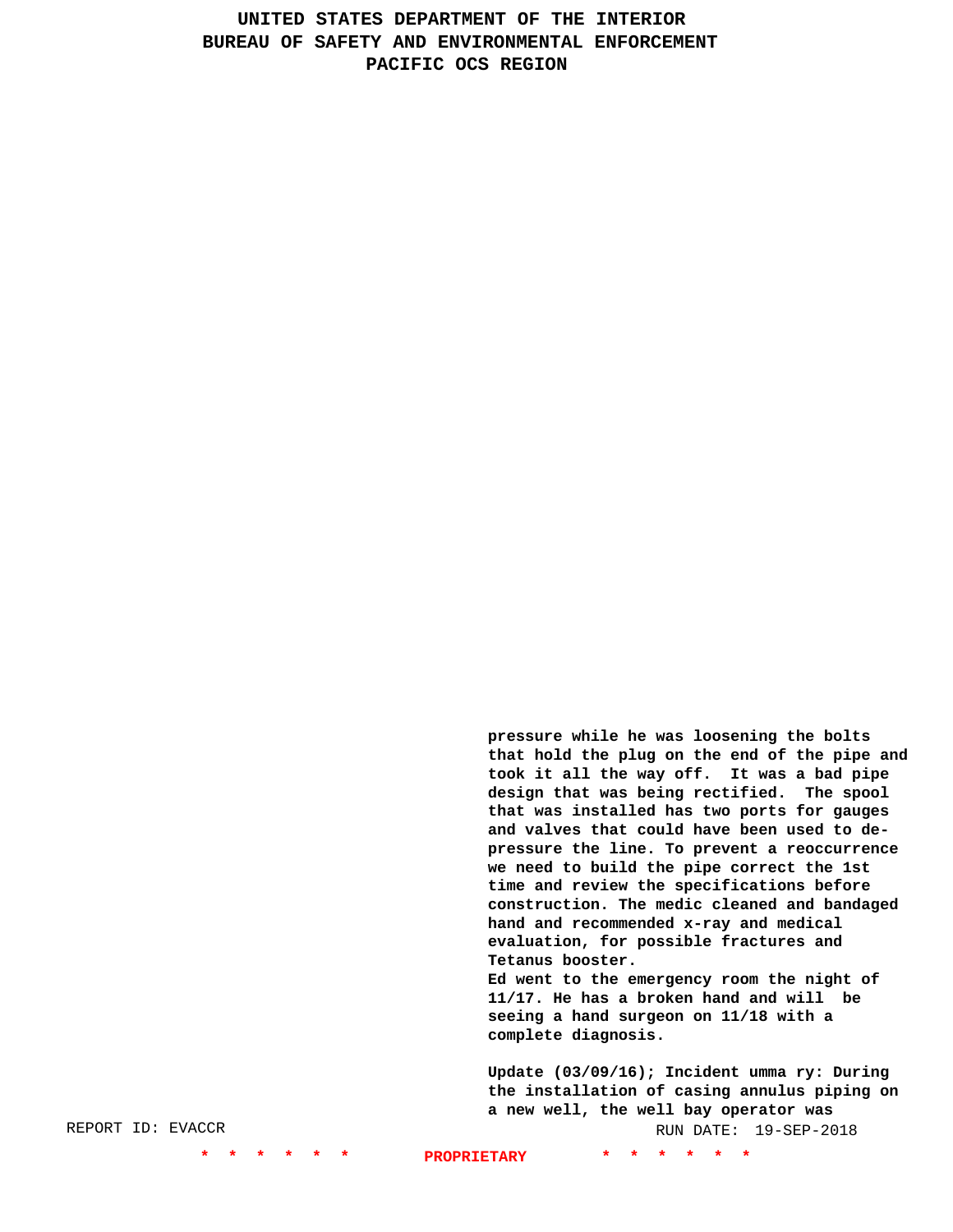**attempting to bleed off trapped pressure (gas lift pressure between I 000 to 1800 psi) in the isolated line through an Oteco plug. The Oteco plug blew off impacting the back of the employee's hand. This resulted in a broken bone in the employee· s right hand requiring surgery to correct. The employee was off work a total of 48 days unti l his hand healed.**

**Incident Description: Following the completion of a new well on the platform, a new production tree and associated piping was installed. The well was returned to production**

REPORT ID: EVACCR **RUN DATE: 19-SEP-2018 and the chemical vendor requested the addition of a chemical injection point downstream of the gas lift choke. The Operations Team elected to remove a section of pipe, add the new injection point and then replace the pipe spool. A Management of Change (MOC) analysis was not completed for**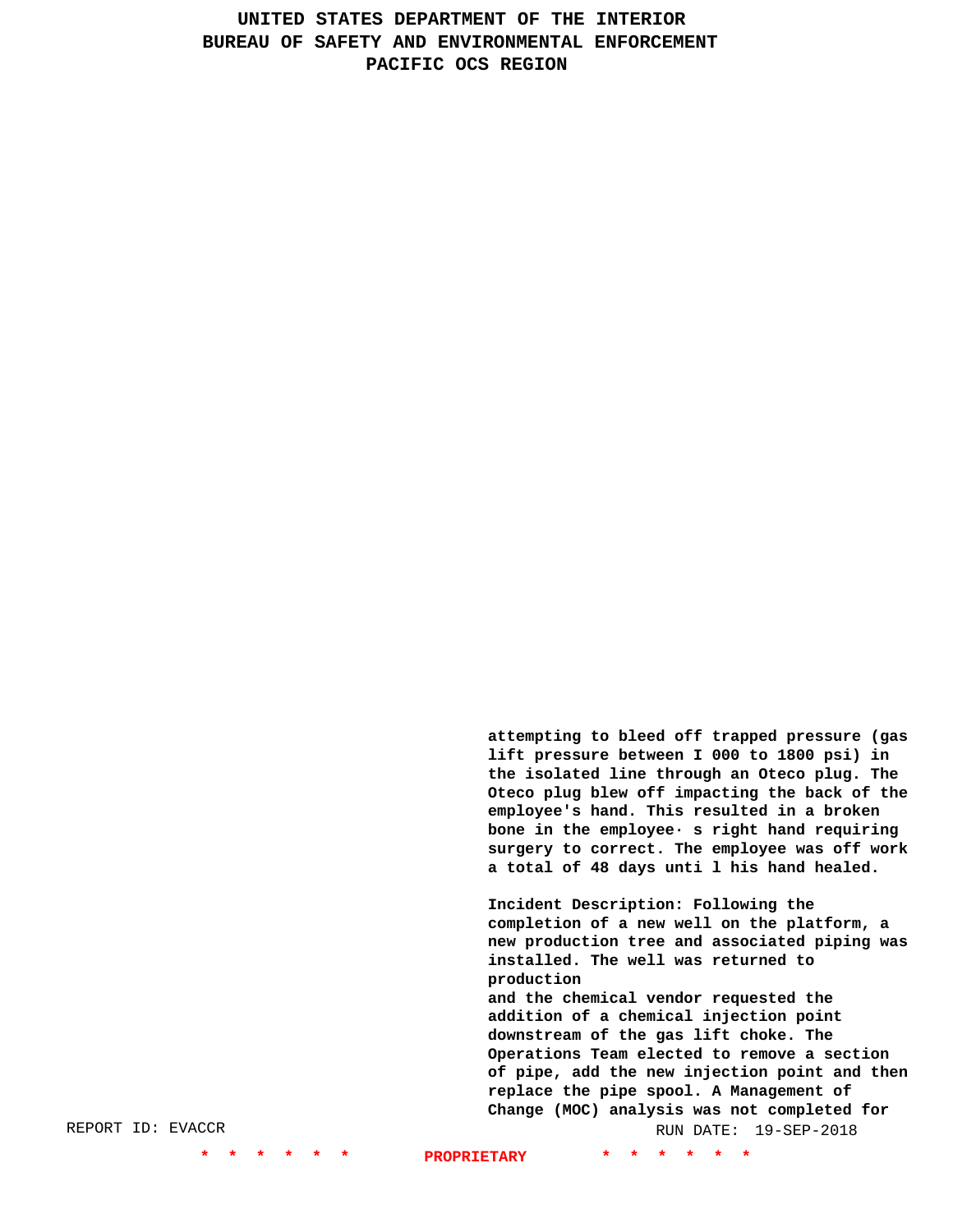**the revised piping due to the understanding on the operations team·s part that this small change was like in kind not requiring an MOC analysis. The section of piping was removed and the casing piping on the well was plugged using a Greylock fining with an Oteco plug to allow the continued production of the well while the modifications to the removed spool were completed. The modified section of piping was ready to be reinstalled on 11 /17. The employee was tasked with prepping the well to reinstall the modified piping. A company General Work permit was completed for the prep work but a JSA was not completed as it was determined to be a routine operator task. The employee isolated the casing piping to reinstall the modified piping spool and completed a Lockout/Tagout Equipment Isolation**

REPORT ID: EVACCR **RUN DATE: 19-SEP-2018 List (E IL). The operator chose to bleed pressure off the isolated section of the**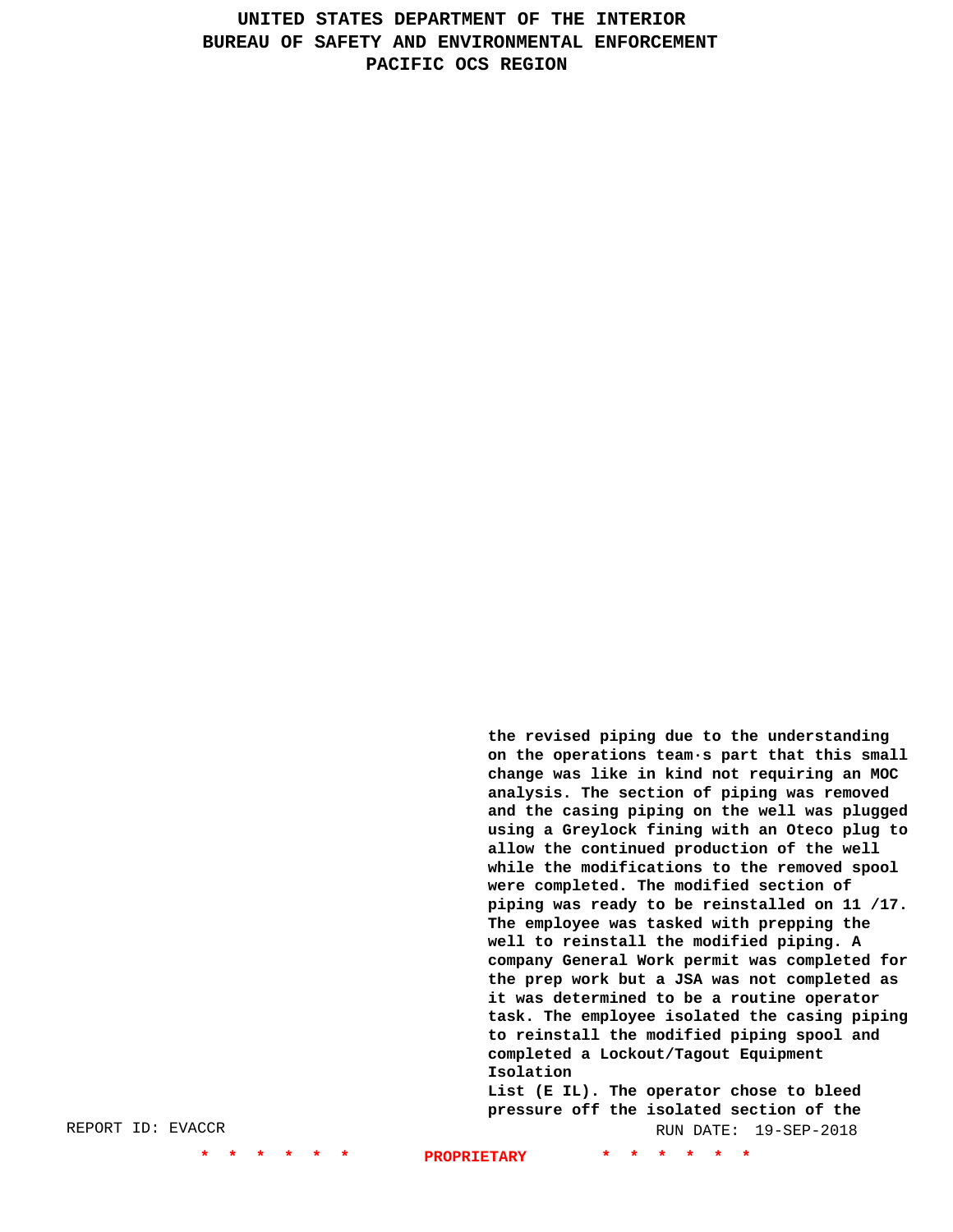REPORT ID: EVACCR **RUN DATE: 19-SEP-2018 casing piping on the well head through the Oteco plug (see pictures). An 8 bolt flange existed upstream of the Oteco plug and could have been used to bleed pressure off the isolated pipe section. While bleeding the pressure off the isolated section of casing line through the Oteco plug it blew off of the Greylock fitting with the trapped pressure behind it (I 000 to I 800psi of gas till pressure). The Oteco plug impacted the back of the employee·s right hand. The employee reported to the medic following the incident to receive first aid. The employee went to shore on the same day and reported to the local hospital emergency room at 6:30PM. X-rays revealed at least one bone broken in the right hand as a result of the impact with the Oteco plug. The following day his hand was soft casted and he was sent home. The injury required follow up surgery and the employee was off a total of 48 days as a**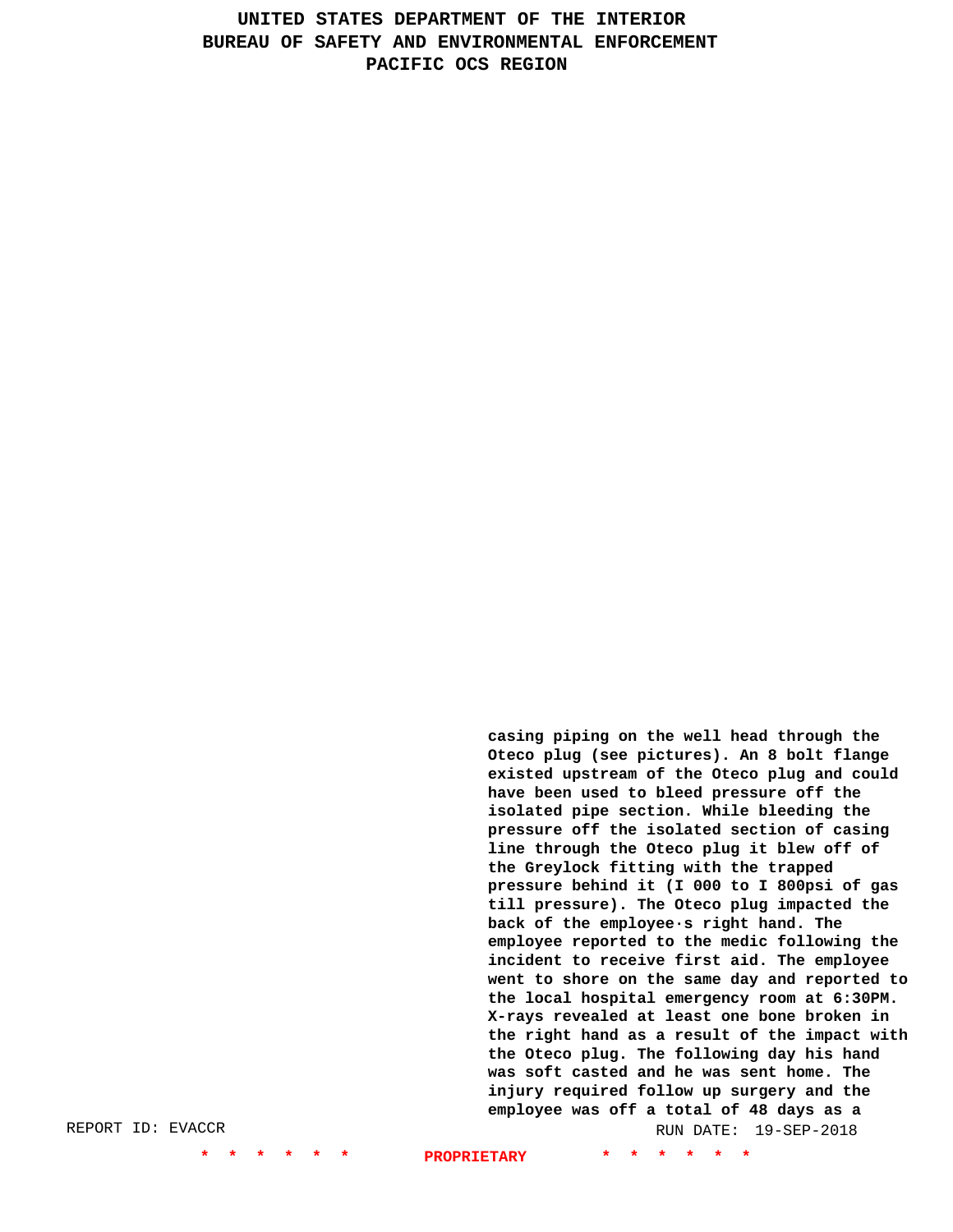**result of this incident.**

**Root Causes:**

**\* Communication of company MOC policy needs improvement. Employees did not understand the need to complete an MOC for the revision to the piping design to add the chemical injection points.**

**\* Employee made a decision to bleed off pressure at the Oteco plug rather than the eight bolt flange.**

**\* Company policy regarding the use of a JSA was not followed for the pipe preparation work.**

**Corrective Actions:**

REPORT ID: EVACCR RUN DATE: 19-SEP-2018 **\* Operations and Engineering teams to**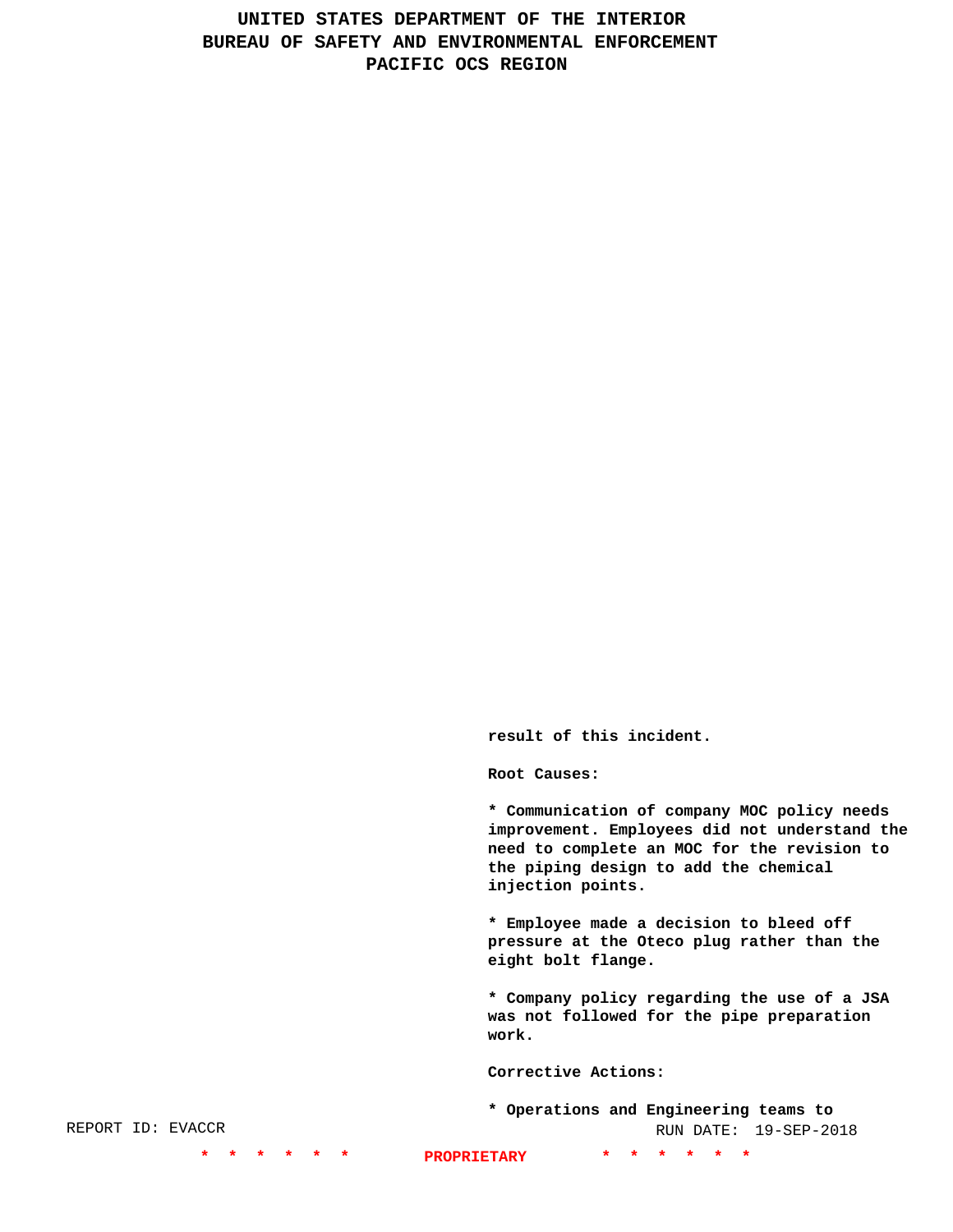**complete MOC refresher training with emphasis on understanding when an MOC is warranted as well as a full review of the MOC Policy.**

**\* Operations teams to review the Line Breaking, Equipment Opening and Purging Procedure with emphasis on Section 5.0 Procedures for Line Breaking and Equipment Opening and complete a competency test to ensure understanding.**

**\* Operations Teams to draft line breaking JSA to have on file. JSA must address proper line breaking practices and to note that Oteco plugs should not be used for bleeding off trapped pressure.**

REPORT ID: EVACCR **RUN DATE: 19-SEP-2018 \* Investigate the option of a mechanical solution to bleeding pressure off plugged lines. For example: this could include the installation of high pressure bleed points on**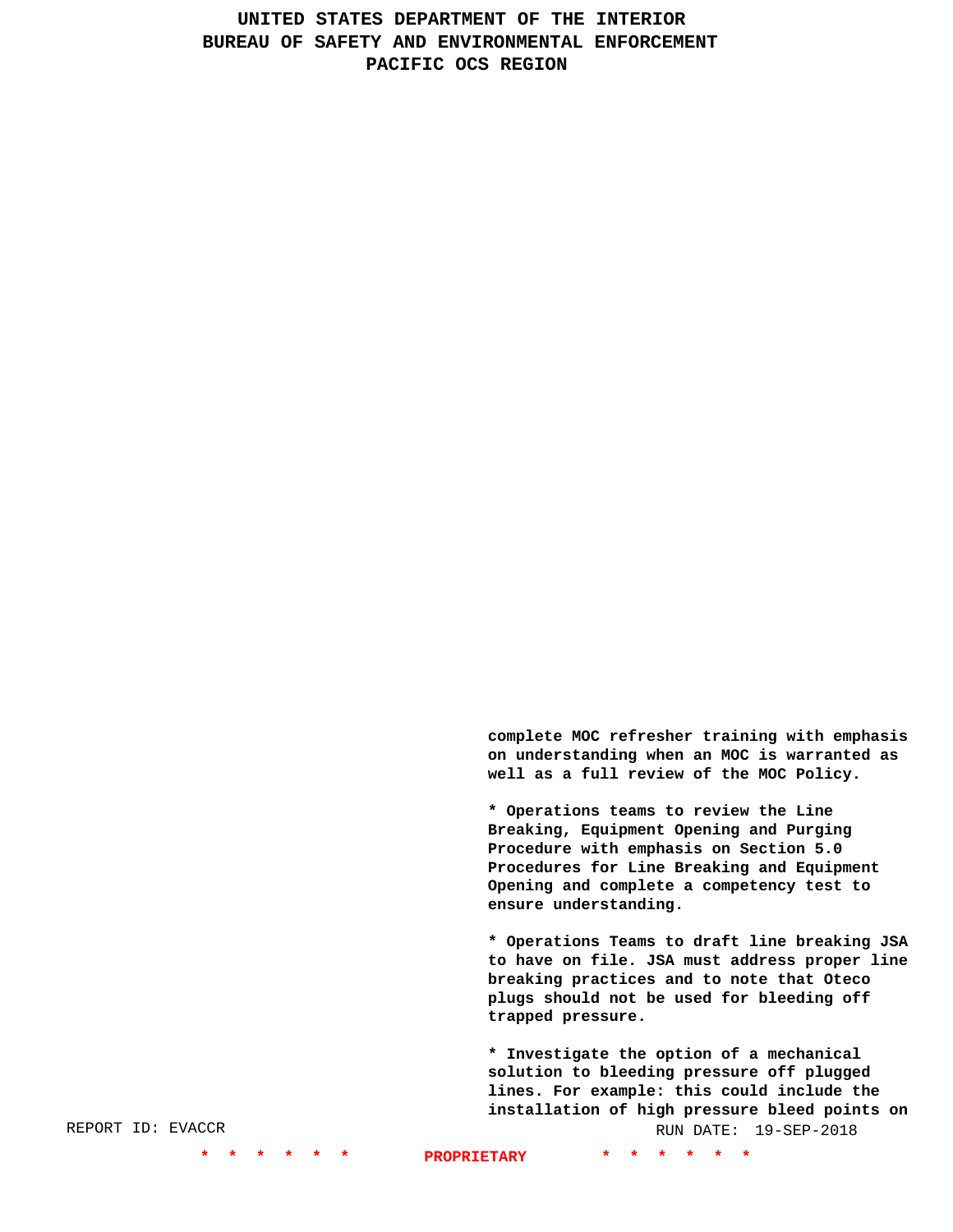**all Oteco plugs.**

**\* Operations teams to review this incident and clarify any misunderstanding in regards to**

**understanding when a JSA is needed. This will include a full review of the JSA requirements as outlined in the SEMS Program and the completion of a JSA competency test.**

REPORT ID: EVACCR **RUN DATE: 19-SEP-2018 Lessons Learned: The estimated force behind the bullet of a small caliber hand gun is approximately 1500psi. The force behind the Oteco plug when it blew out could have been anywhere between 1000 to 1800psi. The employee was fortunate to not be injured worse. This incident highlights the importance of understanding and executing company procedures and policies. The Line Breaking, Equipment Opening and Purging Procedure describes depressuring trapped**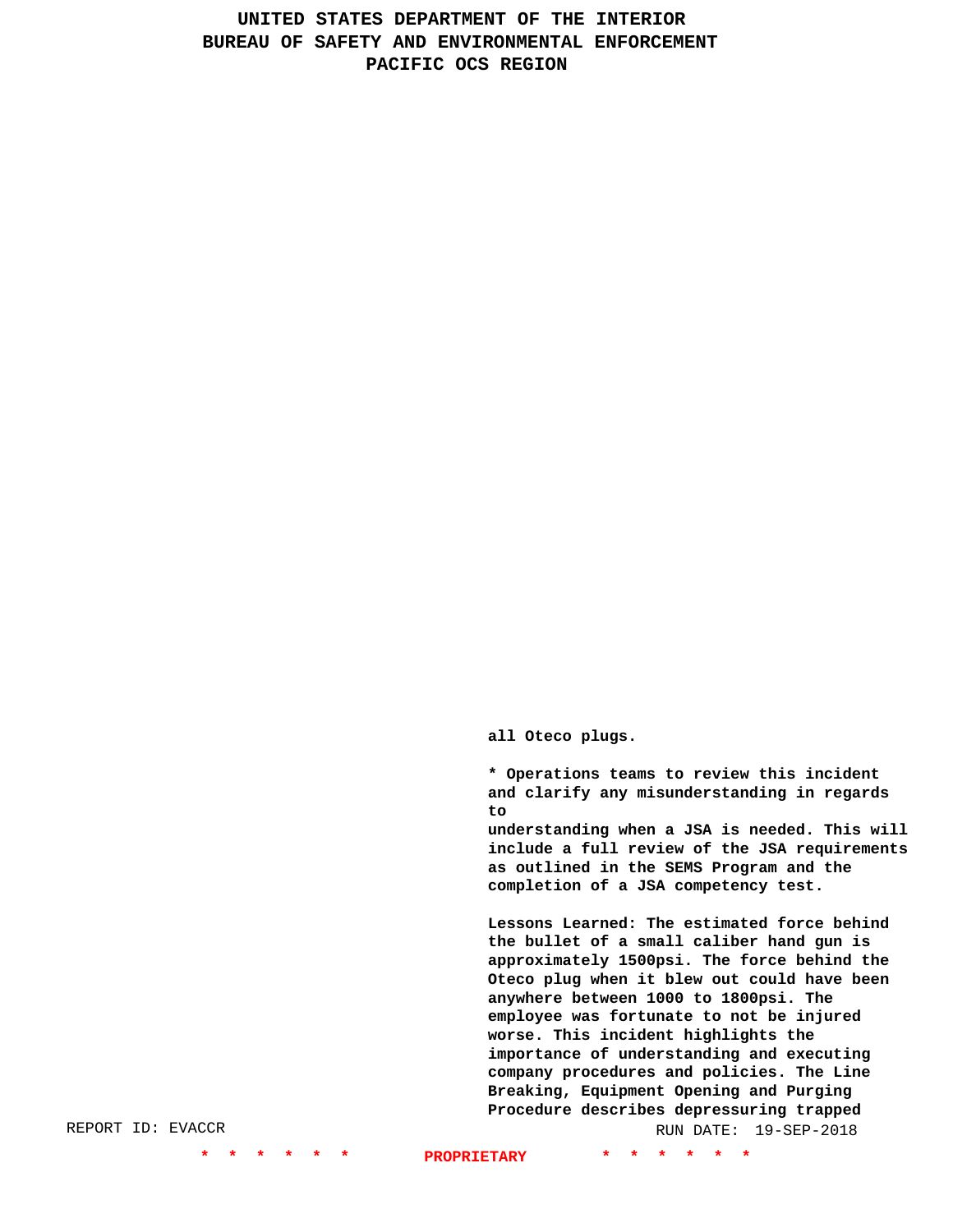**pressure in piping using flanges. Proper use of the General Work permit and completing a JSA could have assisted in identifying the trapped pressure and the potential hazard of attempting to bleed pressure off the piping at the Oteco plug verses the option of bleeding the pressure off at an 8 bolt flange as being safer. As well, proper implementation of the MOC procedures for the piping revision may have identified the hazards of trapped pressure during maintenance of the equipment piping.**

REPORT ID: EVACCR **RUN DATE: 19-SEP-2018 \* \* \* \* \* \* PROPRIETARY \* \* \* \* \* \***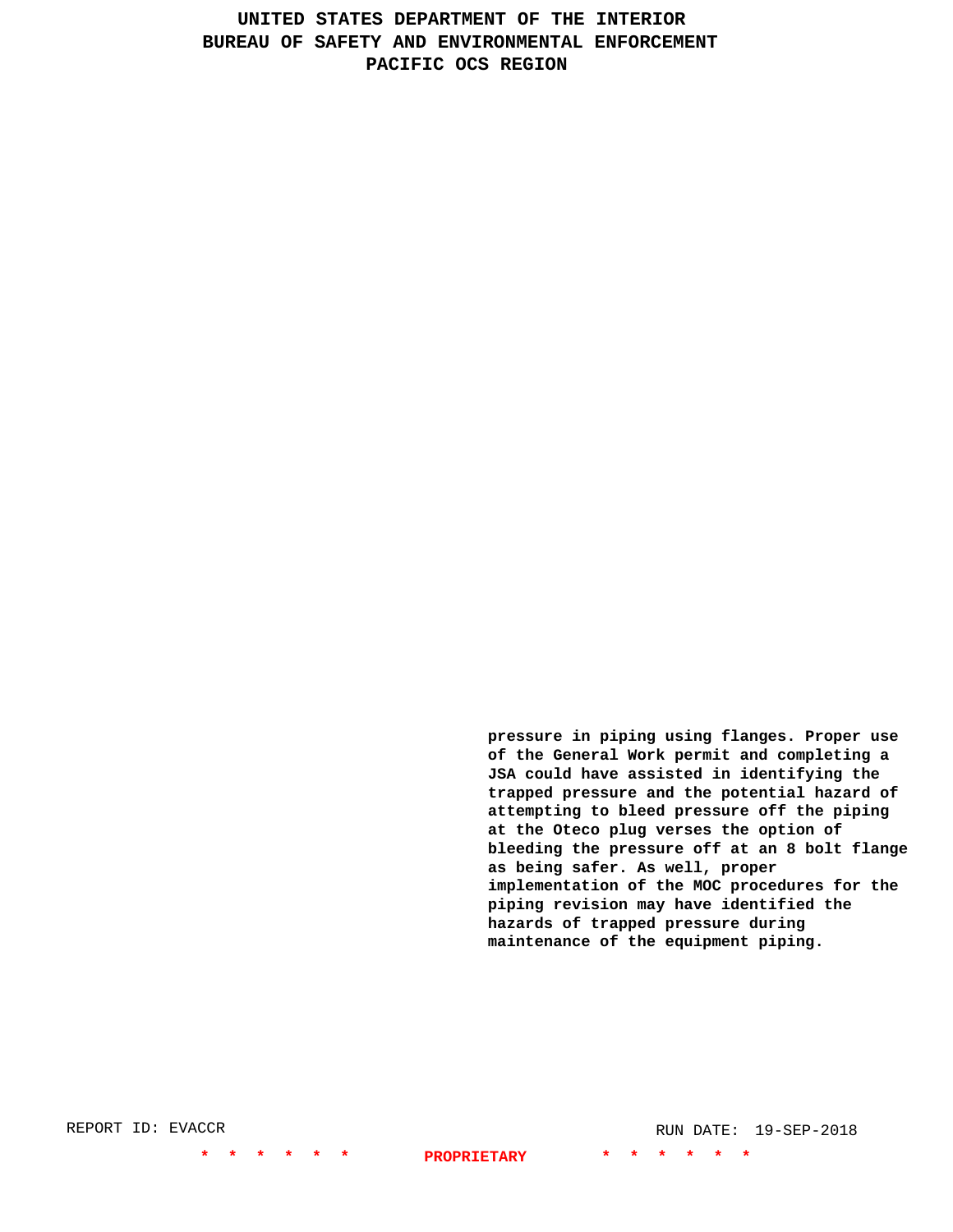| 1. OCCURRED<br>DATE: 02-DEC-2015 TIME:<br>0700 HOURS<br>2. OPERATOR: Freeport-McMoRan Oil & Gas LLC<br>REPRESENTATIVE: DAVE WILLIS<br>TELPHONE:<br>CONTRACTOR<br>REPRESENTATIVE<br>TELEPHONE | EQUIPMENT FAILURE<br>7. CAUSE:<br><b>X</b> HUMAN ERROR<br>SLIP/TRIP/FALL<br>WEATHER RELATED<br>OTHER                                                                                                                                                 |
|----------------------------------------------------------------------------------------------------------------------------------------------------------------------------------------------|------------------------------------------------------------------------------------------------------------------------------------------------------------------------------------------------------------------------------------------------------|
| 3. LEASE: P00441<br>AREA: SM                                                                                                                                                                 |                                                                                                                                                                                                                                                      |
| 6374<br>BLOCK:                                                                                                                                                                               | 8. POLLUTION: NO                                                                                                                                                                                                                                     |
| 4. PLATFORM: IRENE                                                                                                                                                                           | 9. NO. OF FATALITIES:                                                                                                                                                                                                                                |
| RIGNAME:<br>5. TYPE: X HISTORIC INJURY                                                                                                                                                       | 10. NO. OF INJURIES: 1                                                                                                                                                                                                                               |
| X REQUIRED EVACUATION<br>$\mathbf{1}$                                                                                                                                                        | 11. Water Depth:<br>242                                                                                                                                                                                                                              |
| $LTA$ $(1-3 \text{ days})$                                                                                                                                                                   | 12. Distance from Shore:<br>4                                                                                                                                                                                                                        |
| LTA (>3 days                                                                                                                                                                                 | 13. INITIATE A 2010: NO                                                                                                                                                                                                                              |
| $RW/JT$ (1-3 days)<br>$RW/JT$ (>3 days)                                                                                                                                                      |                                                                                                                                                                                                                                                      |
| Other Injury                                                                                                                                                                                 | 14. EMERGENCY REPORT: N                                                                                                                                                                                                                              |
| FATALITY                                                                                                                                                                                     | 15. OPERATOR REPORT ON FILE:<br>NO.                                                                                                                                                                                                                  |
| FIRE                                                                                                                                                                                         | 16. WAS OPERATOR TOLD TO CONTACT P/L                                                                                                                                                                                                                 |
| EXPLOSION                                                                                                                                                                                    | SECTION?<br>NO.                                                                                                                                                                                                                                      |
| LWC<br>HISTORIC BLOWOUT<br>UNDERGROUND<br><b>SURFACE</b><br>DEVERTER<br>SURFACE EQUIPMENT FAILURE OR PROCEDURES<br>COLLISION $\bigcap$ HISTORIC $\bigcap$ >\$25K<br>$\sqrt{\frac{25K}{}}$    | 17. RECEIVED BY: BSEE-MITCHELL<br>DATE: 02-DEC-2015 TIME: 0700 HOURS<br>DISTRICT: CALIFORNIA DISTRICT<br>18. REMARKS/CORRECTIVE ACTIONS:                                                                                                             |
| STRUCTURAL DAMAGE                                                                                                                                                                            | // THE OPERATOR NOTES; Dave Willis called to                                                                                                                                                                                                         |
| <b>CRANE</b><br>OTHER LIFTING DEVICE ___________________<br>DAMAGED/DISABLED SAFETY SYS.<br>INCIDENT >\$25K<br>H2S/15MIN./20PPM<br>REQUIRED MUSTER<br>SHUTDOWN FROM GAS RELEASE<br>OTHER     | inform us that contractor employee was<br>evacuated from Platform Irene for medical<br>evaluation after he pinched his hand handling<br>scaffolding.<br>Dave will follow up with a report after the<br>injury is evaluated and report any lost time. |
| 6. OPERATION:                                                                                                                                                                                |                                                                                                                                                                                                                                                      |
| EXPLORATION (POE)<br>XI.<br>PRODUCTION<br>X DEVELOPMENT / PRODUCTION<br>DRILLING<br>WORKOVER<br>(DOCD/POD)<br>COMPLETION<br>HELICOPTER<br>MOTOR VESSEL<br>PIPELINE SEGMENT NO.<br>OTHER      |                                                                                                                                                                                                                                                      |
| REPORT ID: EVACCR                                                                                                                                                                            | RUN DATE: 19-SEP-2018                                                                                                                                                                                                                                |
| <b>PROPRIETARY</b>                                                                                                                                                                           |                                                                                                                                                                                                                                                      |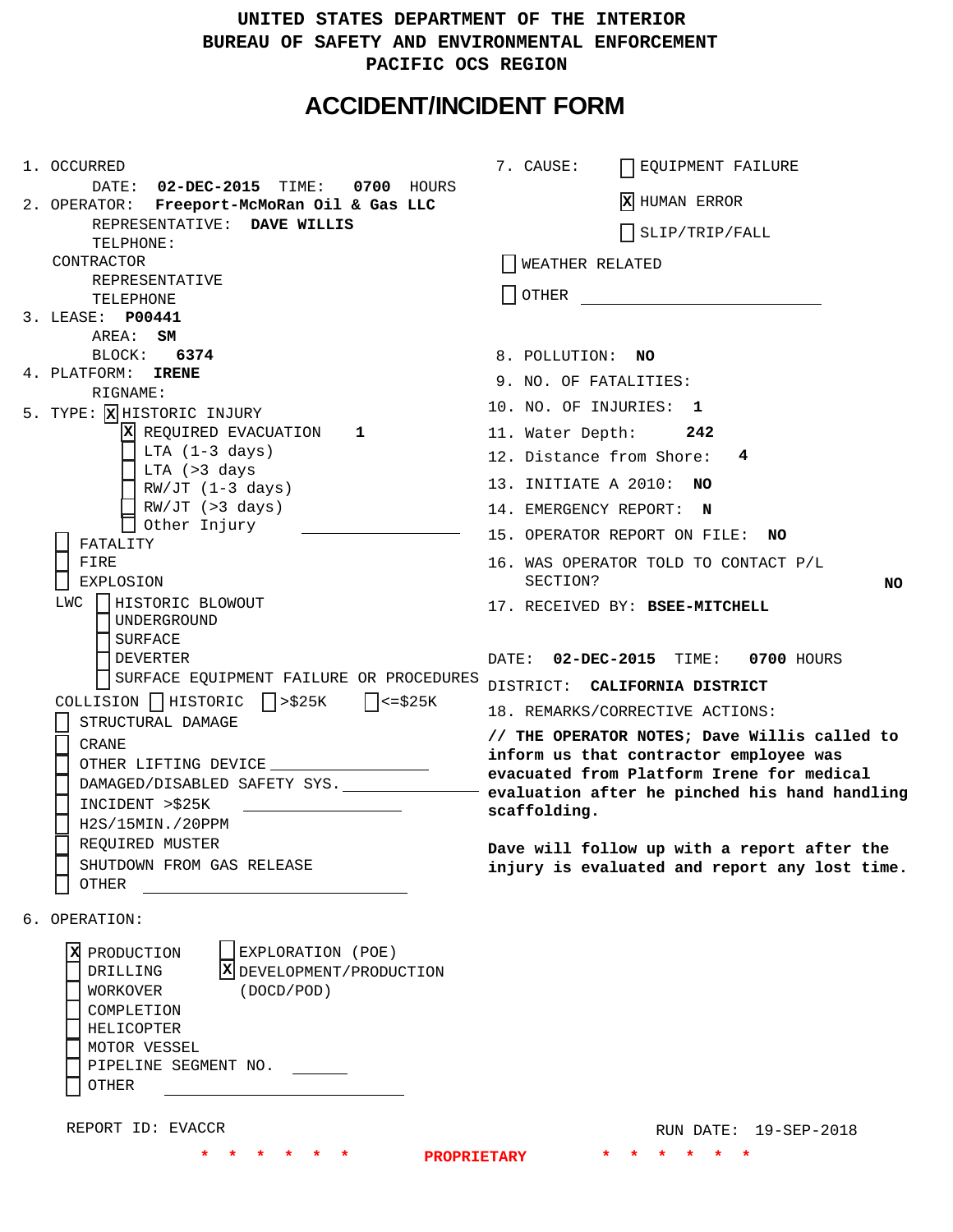| 1. OCCURRED                                                             | <b>X</b> EQUIPMENT FAILURE<br>7. CAUSE:                                            |
|-------------------------------------------------------------------------|------------------------------------------------------------------------------------|
| DATE: 22-OCT-2015 TIME:<br><b>1125 HOURS</b>                            | HUMAN ERROR                                                                        |
| 2. OPERATOR: Freeport-McMoRan Oil & Gas LLC                             |                                                                                    |
| REPRESENTATIVE: GERALD PENNY<br>TELPHONE: (805) 934-8264                | SLIP/TRIP/FALL                                                                     |
| CONTRACTOR                                                              | WEATHER RELATED                                                                    |
| REPRESENTATIVE                                                          |                                                                                    |
| TELEPHONE                                                               | OTHER                                                                              |
| 3. LEASE: P00315                                                        |                                                                                    |
| AREA:<br>SM                                                             |                                                                                    |
| BLOCK:<br>6525                                                          | 8. POLLUTION: NO                                                                   |
| 4. PLATFORM: HARVEST                                                    | 9. NO. OF FATALITIES:                                                              |
| RIGNAME:                                                                | 10. NO. OF INJURIES:                                                               |
| 5. TYPE: HISTORIC INJURY                                                |                                                                                    |
| REQUIRED EVACUATION                                                     | 11. Water Depth: 675                                                               |
| $LTA$ $(1-3 \text{ days})$<br>$LTA$ (>3 days                            | 12. Distance from Shore:<br>-7                                                     |
| $RW/JT$ (1-3 days)                                                      | 13. INITIATE A 2010: NO                                                            |
| $RW/JT$ (>3 days)                                                       | 14. EMERGENCY REPORT: N                                                            |
| Other Injury                                                            |                                                                                    |
| FATALITY                                                                | 15. OPERATOR REPORT ON FILE: NO                                                    |
| FIRE                                                                    | 16. WAS OPERATOR TOLD TO CONTACT P/L                                               |
| <b>EXPLOSION</b>                                                        | SECTION?<br>NO.                                                                    |
| HISTORIC BLOWOUT<br>LWC                                                 | 17. RECEIVED BY: BSEE-P. FERNANDEZ                                                 |
| UNDERGROUND                                                             |                                                                                    |
| <b>SURFACE</b><br>DEVERTER                                              | DATE: 03-DEC-2015 TIME:<br><b>1642 HOURS</b>                                       |
| SURFACE EQUIPMENT FAILURE OR PROCEDURES                                 |                                                                                    |
| COLLISION $\bigcap$ HISTORIC $\bigcap$ >\$25K<br>$ \cdot  \leq$ = \$25K | DISTRICT: CALIFORNIA DISTRICT                                                      |
| STRUCTURAL DAMAGE                                                       | 18. REMARKS/CORRECTIVE ACTIONS:                                                    |
| x <br>CRANE                                                             | // The operator notes; On Thursday, October                                        |
| OTHER LIFTING DEVICE __________________                                 | 22, 2015 at 1125 hours, while offloading the                                       |
| DAMAGED/DISABLED SAFETY SYS.                                            | MN Clean Ocean at Port                                                             |
| INCIDENT >\$25K                                                         | Hueneme, the Shorebase expeditor discovered                                        |
| H2S/15MIN./20PPM                                                        | damage to a connex box. Upon inquiring<br>how the damage occurred, the vessel crew |
| REQUIRED MUSTER                                                         | stated that while back loading the MN Clean                                        |
| SHUTDOWN FROM GAS RELEASE                                               | Ocean at Platform Harvest, the connex box was                                      |
| Ιx<br>OTHER CRANE W/NO INJURIES                                         | set on a ro ll off bin, resulting in minor                                         |
|                                                                         | damage to the door of the connex box.                                              |
| 6. OPERATION:                                                           | Root Cause: When investigating th is                                               |
| ∣x∣<br>EXPLORATION (POE)<br>PRODUCTION                                  | incident, we discovered the crane operator on                                      |
| X DEVELOPMENT / PRODUCTION<br>DRILLING                                  | Harvest                                                                            |
| WORKOVER<br>(DOCD/POD)                                                  | was unaware that damage had occurred to the<br>connex box during_ the back loading |
| COMPLETION                                                              | operation. The extent of the connex box                                            |
| HELICOPTER                                                              | damage was minor and was not reported to the                                       |
| MOTOR VESSEL                                                            | crane operator prior to the boat leaving P/F                                       |
| PIPELINE SEGMENT NO.                                                    | Harvest for Port Hueneme.                                                          |
| OTHER                                                                   | Corrective Actions: MV Clean Ocean personnel                                       |
|                                                                         | were reminded of the necessity to report                                           |
| REPORT ID: EVACCR                                                       | RUN DATE: 19-SEP-2018                                                              |
| <b>PROPRIETARY</b>                                                      | $\star$                                                                            |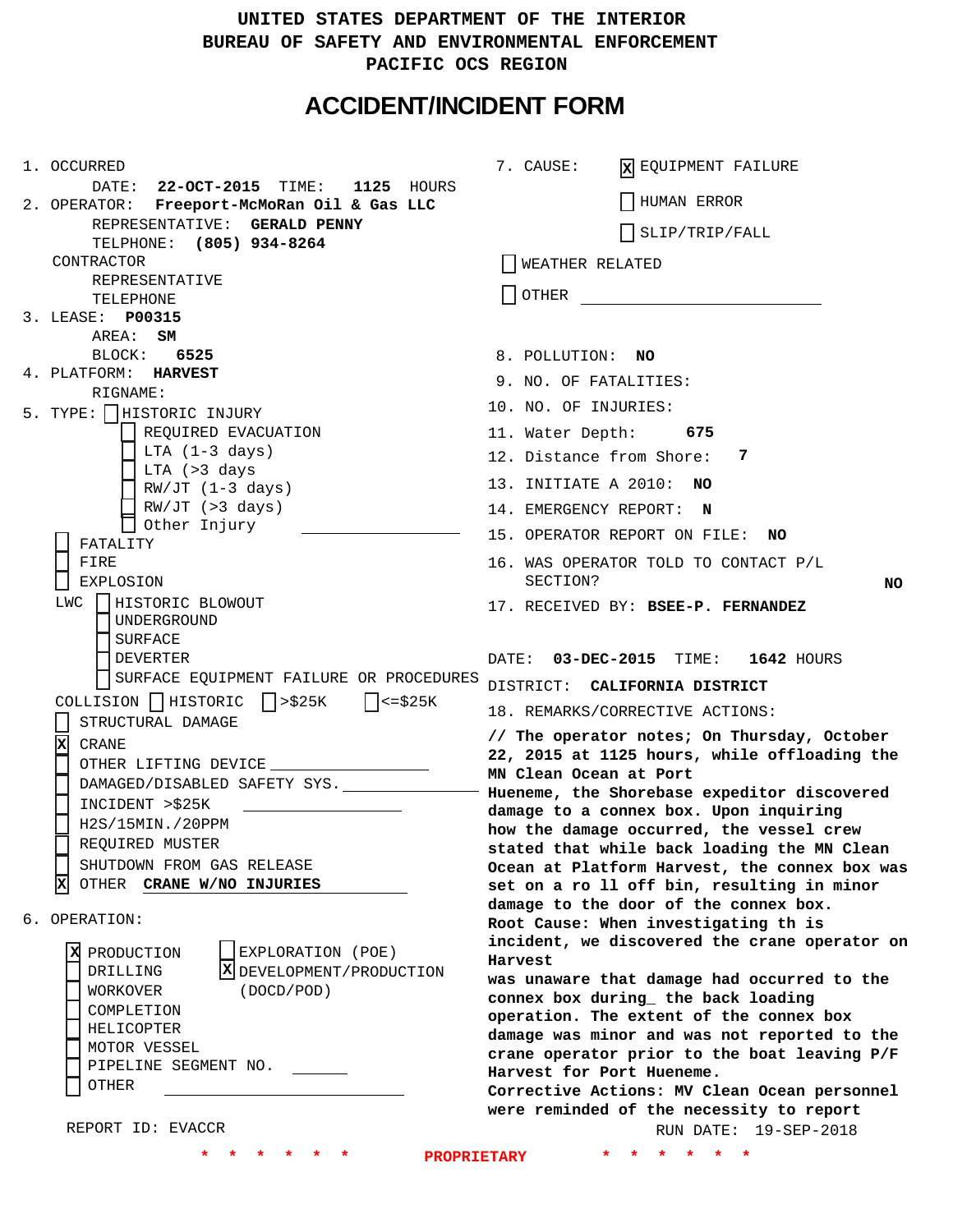**incidents immediately as required by FM O&G. They were also reminded to utilize proper radio and hand signal communication when back loading onto the vessel to assist the crane operator with placement to avoid damaging cargo or equipment.**

**\* \* \* \* \* \* PROPRIETARY \* \* \* \* \* \***

REPORT ID: EVACCR RUN DATE: 19-SEP-2018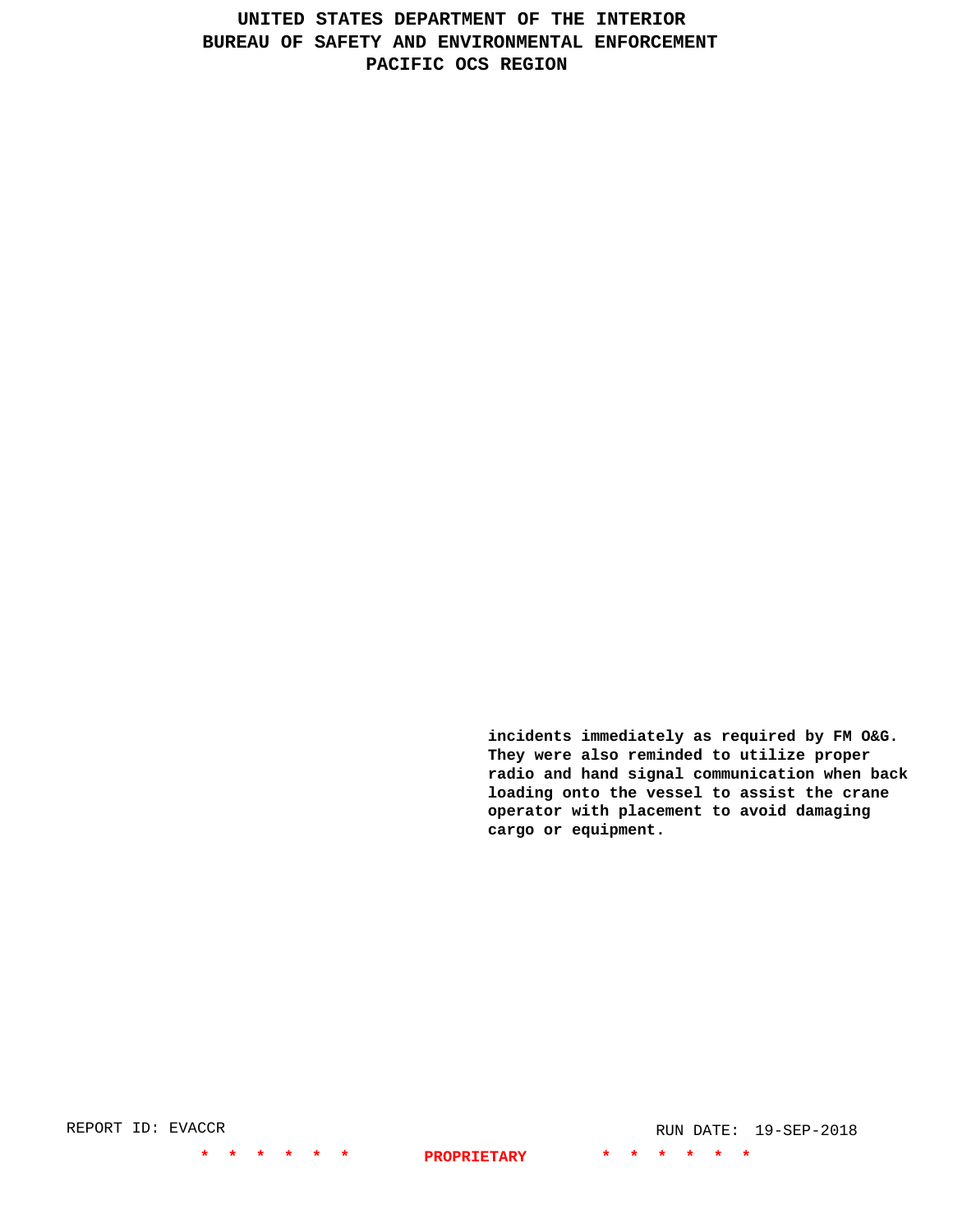| 1. OCCURRED                                                      | EQUIPMENT FAILURE<br>7. CAUSE:                  |
|------------------------------------------------------------------|-------------------------------------------------|
| <b>1740 HOURS</b><br>DATE: 03-JAN-2016 TIME:                     |                                                 |
| 2. OPERATOR: Venoco, Inc.                                        | HUMAN ERROR                                     |
| REPRESENTATIVE: Tapp, Tiffany                                    | SLIP/TRIP/FALL                                  |
| TELPHONE: (805) 745-2113<br>CONTRACTOR                           |                                                 |
| REPRESENTATIVE                                                   | WEATHER RELATED                                 |
| TELEPHONE                                                        | OTHER                                           |
| 3. LEASE: P00205                                                 |                                                 |
| AREA: LA                                                         |                                                 |
| BLOCK:<br>6912                                                   | 8. POLLUTION: NO                                |
| 4. PLATFORM: GAIL                                                | 9. NO. OF FATALITIES:                           |
| RIGNAME:                                                         |                                                 |
| 5. TYPE:    HISTORIC INJURY                                      | 10. NO. OF INJURIES:                            |
| REQUIRED EVACUATION                                              | 11. Water Depth:<br>739                         |
| $LTA$ $(1-3 \text{ days})$                                       | 12. Distance from Shore:<br>10                  |
| $LTA$ (>3 days<br>$RW/JT$ (1-3 days)                             | 13. INITIATE A 2010: NO                         |
| $RW/JT$ (>3 days)                                                | 14. EMERGENCY REPORT: N                         |
| Other Injury 1 not work related                                  |                                                 |
| FATALITY                                                         | 15. OPERATOR REPORT ON FILE:<br>NO              |
| FIRE                                                             | 16. WAS OPERATOR TOLD TO CONTACT P/L            |
| <b>EXPLOSION</b>                                                 | SECTION?<br>NO.                                 |
| LWC<br>  HISTORIC BLOWOUT                                        | 17. RECEIVED BY: Mitchell, Michael              |
| UNDERGROUND                                                      |                                                 |
| SURFACE                                                          |                                                 |
| <b>DEVERTER</b>                                                  | DATE: $19$ -JAN-2016 TIME:<br><b>1433 HOURS</b> |
| SURFACE EQUIPMENT FAILURE OR PROCEDURES                          | DISTRICT: CALIFORNIA DISTRICT                   |
| COLLISION $\bigcap$ HISTORIC $\bigcap$ >\$25K<br>  $\le$ = \$25K | 18. REMARKS/CORRECTIVE ACTIONS:                 |
| STRUCTURAL DAMAGE                                                | A Sodexo contractor woke up with back pain      |
| CRANE                                                            | prior to starting his shift. He reported to     |
| OTHER LIFTING DEVICE ____________________                        | the medic due to the pain being bad enough he   |
| DAMAGED/DISABLED SAFETY SYS.                                     | couldn't work. He took some advil and elected   |
| INCIDENT >\$25K                                                  | to go to shore on the morning boat. A follow    |
| H2S/15MIN./20PPM                                                 | up with a Dr. has confirmed the injury is not   |
| REQUIRED MUSTER                                                  | work related.                                   |
| SHUTDOWN FROM GAS RELEASE<br>OTHER Woke-up with Back Pain        |                                                 |
|                                                                  |                                                 |
| 6. OPERATION:                                                    |                                                 |
|                                                                  |                                                 |
| EXPLORATION (POE)<br>x<br>PRODUCTION                             |                                                 |
| X DEVELOPMENT / PRODUCTION<br>DRILLING<br>(DOCD/POD)             |                                                 |
| WORKOVER<br>COMPLETION                                           |                                                 |
| HELICOPTER                                                       |                                                 |
| MOTOR VESSEL                                                     |                                                 |
| PIPELINE SEGMENT NO.                                             |                                                 |
| <b>OTHER</b>                                                     |                                                 |
|                                                                  |                                                 |
| REPORT ID: EVACCR                                                | RUN DATE: 19-SEP-2018                           |
| <b>PROPRIETARY</b>                                               |                                                 |
|                                                                  |                                                 |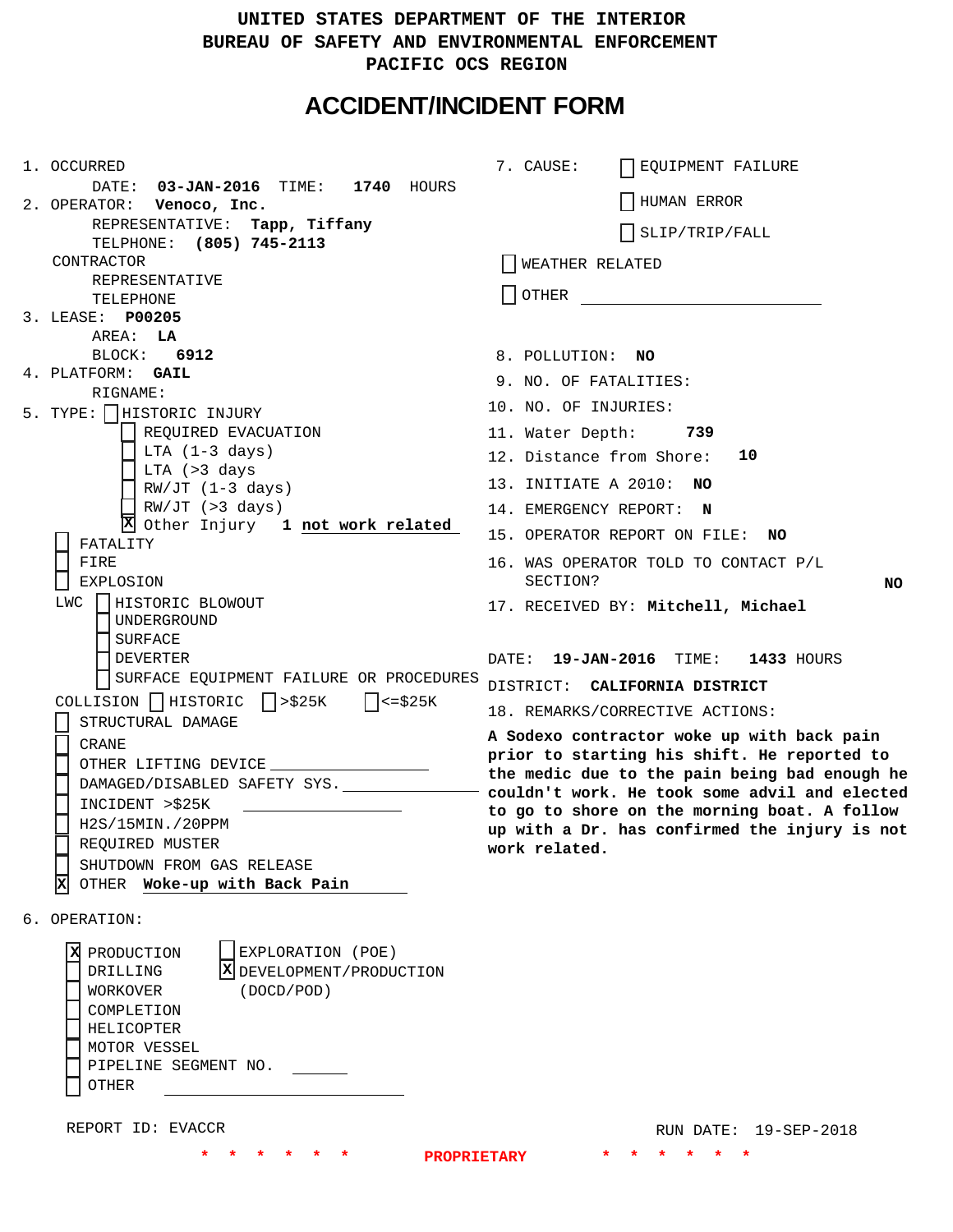| 1. OCCURRED                                                                  | EQUIPMENT FAILURE<br>7. CAUSE:               |
|------------------------------------------------------------------------------|----------------------------------------------|
| DATE: 25-JUL-2018 TIME:<br>0900<br>HOURS                                     | HUMAN ERROR                                  |
| 2. OPERATOR: Beacon West Energy Group, LLC<br>REPRESENTATIVE: Igloi, Kristof |                                              |
| TELPHONE: (805) 395-9949                                                     | SLIP/TRIP/FALL                               |
| CONTRACTOR                                                                   | WEATHER RELATED                              |
| REPRESENTATIVE                                                               |                                              |
| TELEPHONE                                                                    | OTHER                                        |
| 3. LEASE:                                                                    |                                              |
| AREA: LA<br>BLOCK:<br>6912                                                   |                                              |
| 4. PLATFORM:                                                                 | 8. POLLUTION: NO                             |
| RIGNAME:                                                                     | 9. NO. OF FATALITIES:                        |
| 5. TYPE: HISTORIC INJURY                                                     | 10. NO. OF INJURIES:                         |
| REQUIRED EVACUATION                                                          | 11. Water Depth:<br>783                      |
| $LTA$ $(1-3 days)$                                                           | 12. Distance from Shore:<br>15               |
| LTA (>3 days                                                                 |                                              |
| $RW/JT$ (1-3 days)                                                           | 13. INITIATE A 2010: NO                      |
| $RW/JT$ (>3 days)                                                            | 14. EMERGENCY REPORT: N                      |
| Other Injury<br>FATALITY                                                     | 15. OPERATOR REPORT ON FILE:<br>NO           |
| x<br>FIRE                                                                    | 16. WAS OPERATOR TOLD TO CONTACT P/L         |
| EXPLOSION                                                                    | SECTION?<br>NO.                              |
| LWC<br>  HISTORIC BLOWOUT                                                    | 17. RECEIVED BY: Ofolete, Bethram            |
| UNDERGROUND                                                                  |                                              |
| <b>SURFACE</b>                                                               |                                              |
| <b>DEVERTER</b>                                                              | DATE: 16-AUG-2018 TIME:<br><b>1909 HOURS</b> |
| SURFACE EQUIPMENT FAILURE OR PROCEDURES                                      | DISTRICT:                                    |
| COLLISION HISTORIC $\bigcap$ >\$25K<br>  $\le$ = \$25K                       | 18. REMARKS/CORRECTIVE ACTIONS:              |
| STRUCTURAL DAMAGE                                                            | Smoke Alarm in the SOX Bunker                |
| CRANE                                                                        |                                              |
| OTHER LIFTING DEVICE ____________________                                    | Update 8/16:                                 |
| DAMAGED/DISABLED SAFETY SYS.                                                 | -Corrected incident date to 7/25/2018 from   |
| INCIDENT >\$25K<br>H2S/15MIN./20PPM                                          | 7/28/2018                                    |
| lvl<br>REQUIRED MUSTER                                                       | -Smoke alarmed replaced on the day of        |
| SHUTDOWN FROM GAS RELEASE                                                    | incident, 7/25/2018                          |
| OTHER                                                                        |                                              |
|                                                                              |                                              |
| 6. OPERATION:                                                                |                                              |
| EXPLORATION (POE)<br>PRODUCTION                                              |                                              |
| DRILLING<br><b>X</b> DEVELOPMENT / PRODUCTION                                |                                              |
| WORKOVER<br>(DOCD/POD)                                                       |                                              |
| COMPLETION                                                                   |                                              |
| HELICOPTER                                                                   |                                              |
| MOTOR VESSEL                                                                 |                                              |
| PIPELINE SEGMENT NO.                                                         |                                              |
| OTHER<br>Platform warm stack<br>x                                            |                                              |
|                                                                              |                                              |
| REPORT ID: EVACCR                                                            | RUN DATE: 19-SEP-2018                        |
| <b>PROPRIETARY</b>                                                           |                                              |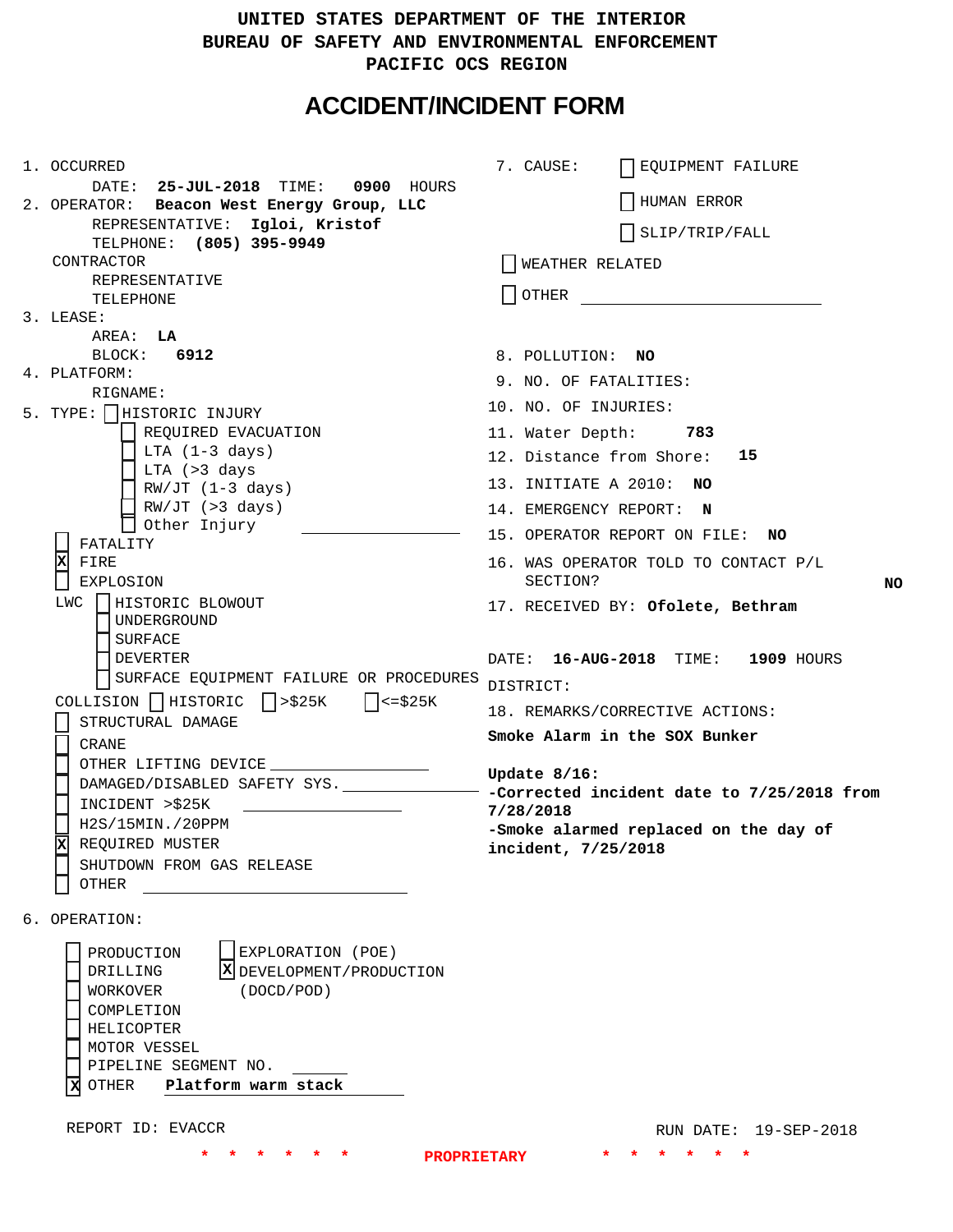| 1. OCCURRED                                                               | <b>X</b> EQUIPMENT FAILURE<br>7. CAUSE:                                              |
|---------------------------------------------------------------------------|--------------------------------------------------------------------------------------|
| DATE: 11-APR-2015 TIME:<br><b>1540</b> HOURS                              |                                                                                      |
| 2. OPERATOR: Freeport-McMoRan Oil & Gas LLC                               | HUMAN ERROR                                                                          |
| REPRESENTATIVE: GERALD PENNY<br>TELPHONE: (805) 934-8264                  | SLIP/TRIP/FALL                                                                       |
| CONTRACTOR                                                                | WEATHER RELATED                                                                      |
| REPRESENTATIVE                                                            |                                                                                      |
| TELEPHONE                                                                 | OTHER                                                                                |
| 3. LEASE: P00315                                                          |                                                                                      |
| AREA:<br>SM                                                               |                                                                                      |
| BLOCK:<br>6525                                                            | 8. POLLUTION: NO                                                                     |
| 4. PLATFORM: HARVEST                                                      | 9. NO. OF FATALITIES:                                                                |
| RIGNAME:<br>5. TYPE: HISTORIC INJURY                                      | 10. NO. OF INJURIES:                                                                 |
| REQUIRED EVACUATION                                                       | 11. Water Depth: 675                                                                 |
| $LTA$ $(1-3 \text{ days})$                                                |                                                                                      |
| $LTA$ (>3 days                                                            | 12. Distance from Shore:<br>7                                                        |
| $RW/JT$ (1-3 days)                                                        | 13. INITIATE A 2010: NO                                                              |
| $RW/JT$ (>3 days)                                                         | 14. EMERGENCY REPORT: N                                                              |
| Other Injury                                                              | 15. OPERATOR REPORT ON FILE: NO                                                      |
| FATALITY                                                                  |                                                                                      |
| FIRE<br><b>EXPLOSION</b>                                                  | 16. WAS OPERATOR TOLD TO CONTACT P/L<br>SECTION?                                     |
| HISTORIC BLOWOUT<br>LWC                                                   | NO.                                                                                  |
| UNDERGROUND                                                               | 17. RECEIVED BY: BSEE-B. KURTZ                                                       |
| <b>SURFACE</b>                                                            |                                                                                      |
| DEVERTER                                                                  | DATE: $12$ -APR-2015 TIME:<br><b>0700 HOURS</b>                                      |
| SURFACE EQUIPMENT FAILURE OR PROCEDURES                                   | DISTRICT: CALIFORNIA DISTRICT                                                        |
| COLLISION $\bigcap$ HISTORIC $\bigcap$ >\$25K<br>$\vert$ $\vert$ <= \$25K | 18. REMARKS/CORRECTIVE ACTIONS:                                                      |
| STRUCTURAL DAMAGE                                                         |                                                                                      |
| ⊠<br>CRANE                                                                | // In compliance with BSEE regulations for                                           |
| OTHER LIFTING DEVICE ____________________                                 | follow-up notification for all incidents<br>involving crane or personnel/material    |
| DAMAGED/DISABLED SAFETY SYS.                                              | handling operations, we wish to advise you of                                        |
| INCIDENT >\$25K                                                           | the following Harvest incident. (Note: A                                             |
| H2S/15MIN./20PPM                                                          | verbal notification concerning this incident                                         |
| REQUIRED MUSTER                                                           | was made on the morning of April 12, 2015 to                                         |
| SHUTDOWN FROM GAS RELEASE<br>⊠                                            | the BSEE on-call individual).                                                        |
| OTHER CRANE                                                               |                                                                                      |
| 6. OPERATION:                                                             | On Saturday, April 11, 2015 at 1540 hours,<br>the crane maintenance crew at Platform |
|                                                                           | Harvest                                                                              |
| EXPLORATION (POE)<br>PRODUCTION                                           | was in the final process of removing the boom                                        |
| X DEVELOPMENT / PRODUCTION<br>DRILLING                                    | from Crane# 3 (west crane). During this                                              |
| WORKOVER<br>(DOCD/POD)<br>COMPLETION                                      | portion of the boom removal procedure the                                            |
| HELICOPTER                                                                | rigging and tag lines had been connected to                                          |
| MOTOR VESSEL                                                              | the boom section. The boom for Crane #3 was                                          |
| PIPELINE SEGMENT NO.                                                      | being supported for removal by Crane #2<br>(southeast crane) while crew members were |
| x<br>OTHER<br><b>CRANE MAINTENANCE</b>                                    | removing the foot pins from the heel section                                         |
|                                                                           | of the boom. Once the foot pins were removed                                         |
| REPORT ID: EVACCR                                                         | RUN DATE: 19-SEP-2018                                                                |
| <b>PROPRIETARY</b>                                                        | $\star$<br>*.                                                                        |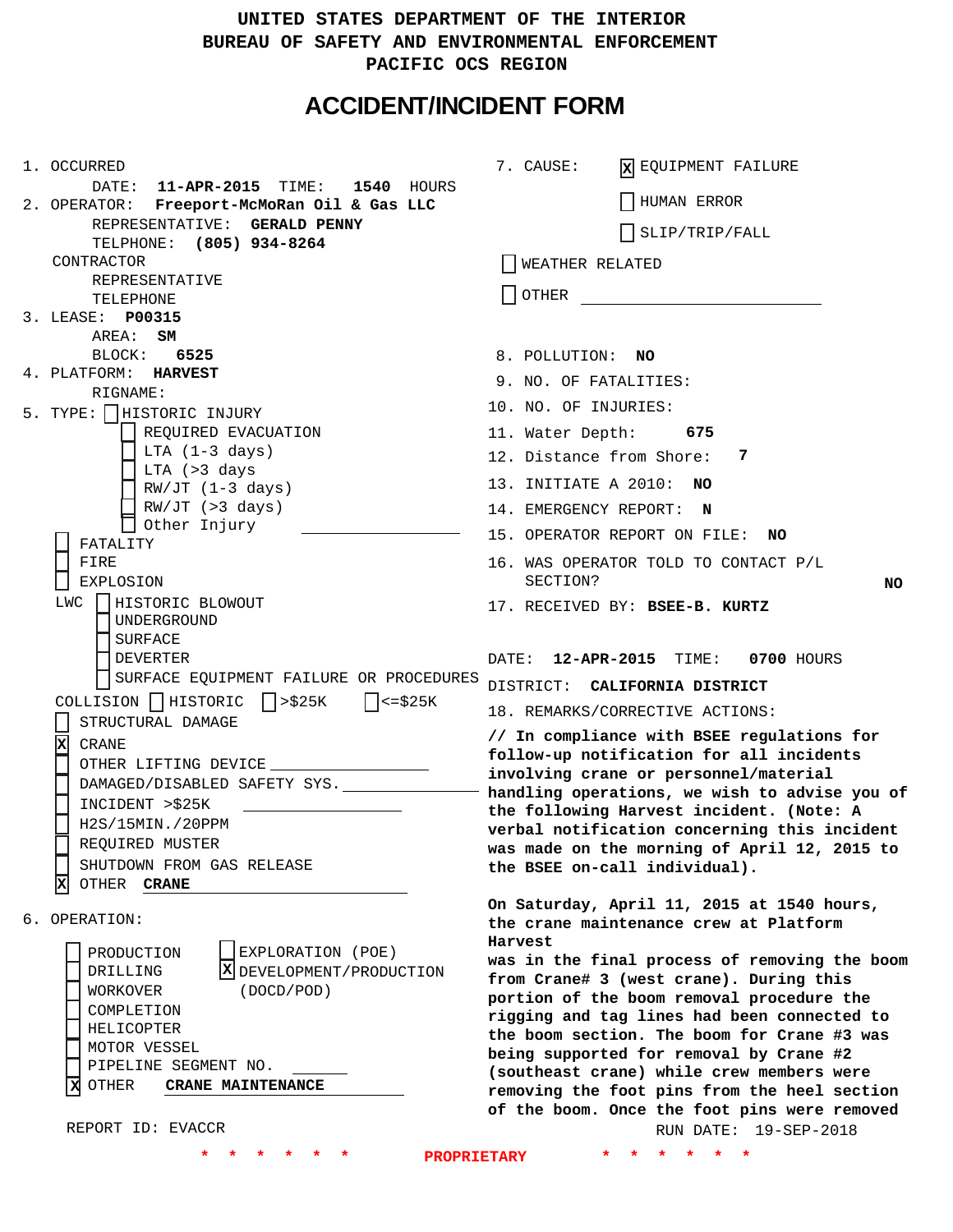**and the boom was free from the pin yokes, the crane operator started to maneuver the load in preparation to set the load on the drill deck (Note: Boom for Crane #3 was being removed to be disassembled and sent to shore for inspection and painting as part of a planned project). During the lifting process, the crane operator boomed up to clear the load from the #3 Crane cab. Upon the crane operator clearing the load from the #3 Crane cab, the wind force (north wind at - 22 knots) pushed the tip section of the boom {load) in a clockwise motion resulting in the heel section of that boom striking the lower boom section of Crane #2. The striking of the booms together caused minor damage to the upper right cord of the lower boom section**

REPORT ID: EVACCR **RUN DATE: 19-SEP-2018 to Crane #2 (see attached picture) and damaged the boom angle indicator to Crane #3. There were no personnel injuries as a result**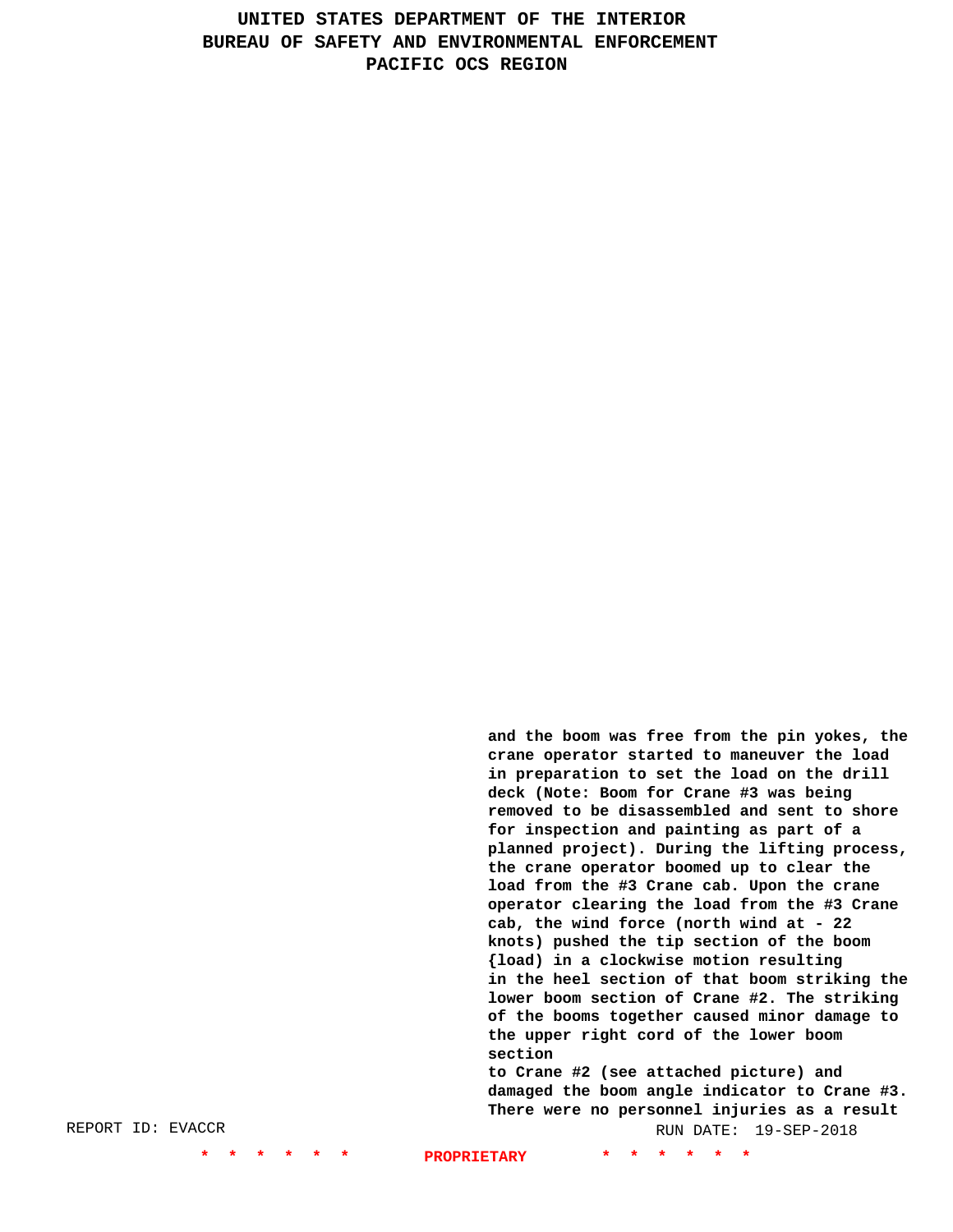**of this incident. Following the crane booms striking together, the crane operator and riggers continued, without incident, to lower the load to the drill deck, disconnected the rigging and set Crane #2's boom in the boom cradle to allow for a boom inspection by a third party inspector. Crane #2 was redtagged and rendered out of service until it could be inspected and repaired. Following a third party inspection of the boom a repair plan was developed and the crane boom cord was repaired. Prior to placing the crane back in service, it was re-inspected and load tested. The crane was then placed back in service on April 16, 2015.**

#### **Root Cause:**

REPORT ID: EVACCR **RUN DATE: 19-SEP-2018 ,., Wind speed hazard was identified on the JSA but crew members performing the task did not recognize the amount of force it would have on the weight and length of this load**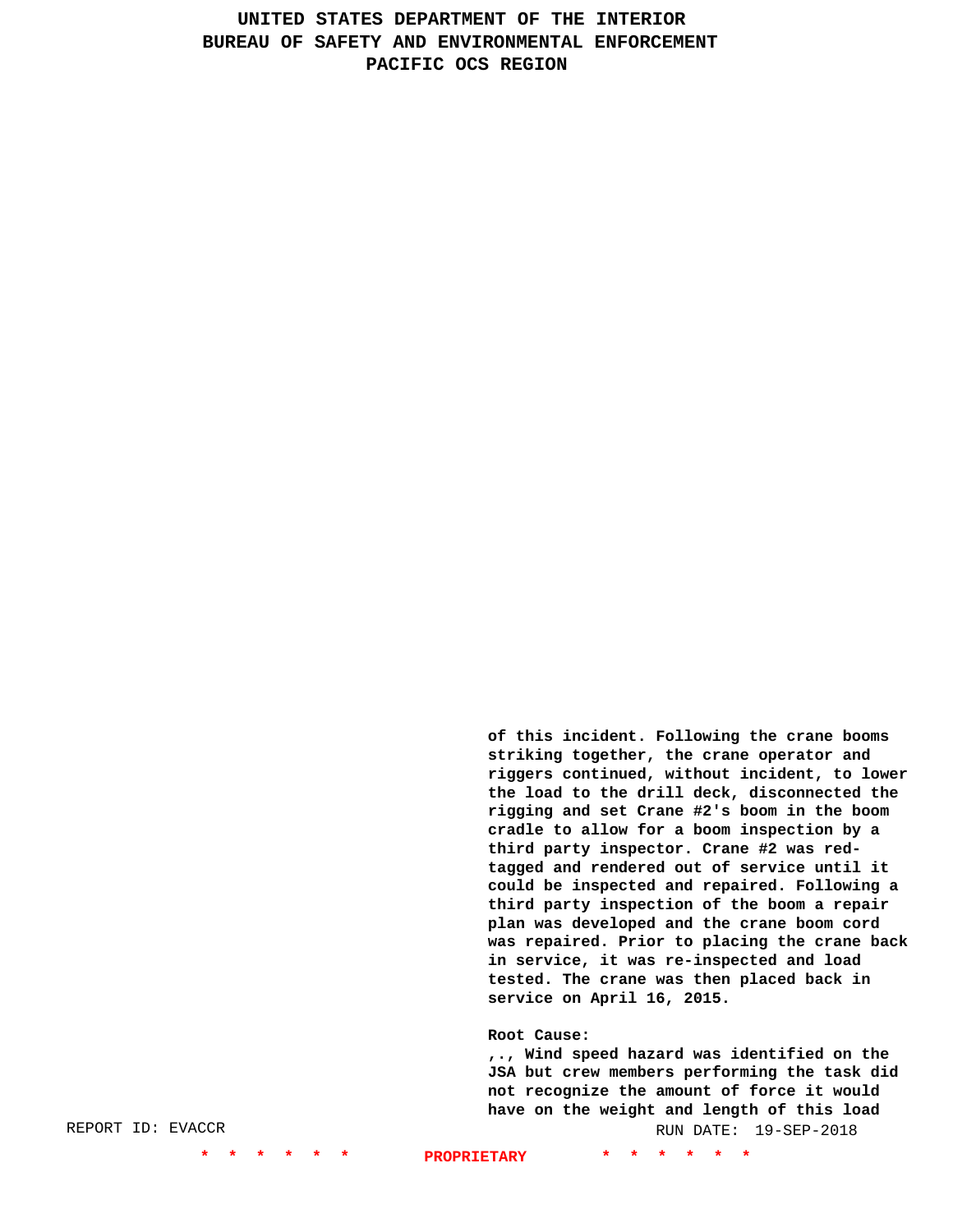REPORT ID: EVACCR **RUN DATE: 19-SEP-2018 \* \* \* \* \* \* PROPRIETARY \* \* \* \* \* \* when actually performing the task. • Tag lines were the improper length to be able to safely control the load from swinging. • Rigging plan was not sufficient to control the heel section of the boom being removed. Corrective Actions: • Lower wind speeds when removing or installing the boom to be able to better control load from swinging. • Longer tag lines attached to the boom so when booming up the tag line holder can better control the load while being further away from the load. • Lift plan to include rigging to better control the boom when removing and installing heel section of boom into the yoke pivot section of the crane. • Crane operators and crew members to better mitigate hazards that have been identified on**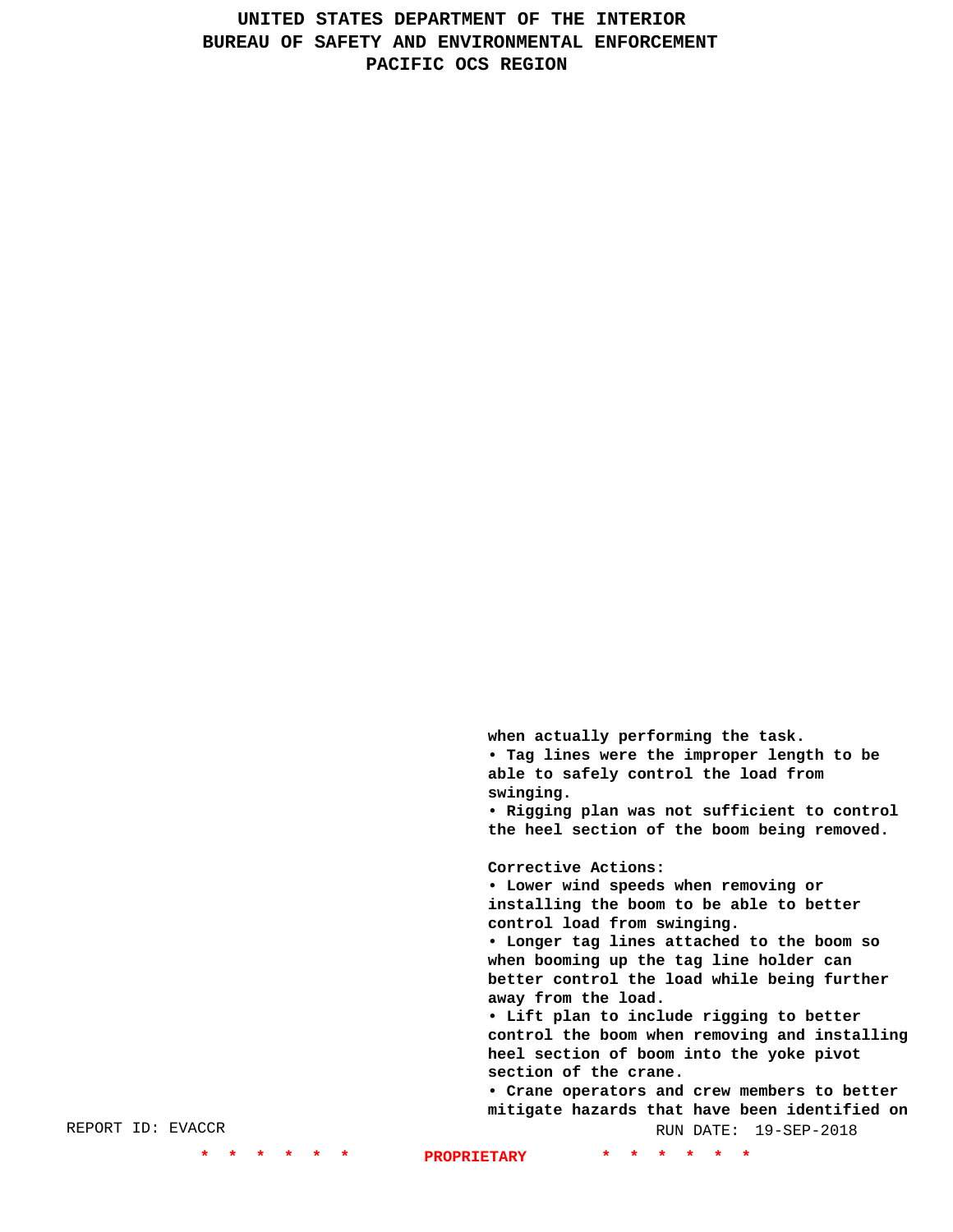**the JSA.**

**FM O&G Incident INR-15-0241**



REPORT ID: EVACCR RUN DATE: 19-SEP-2018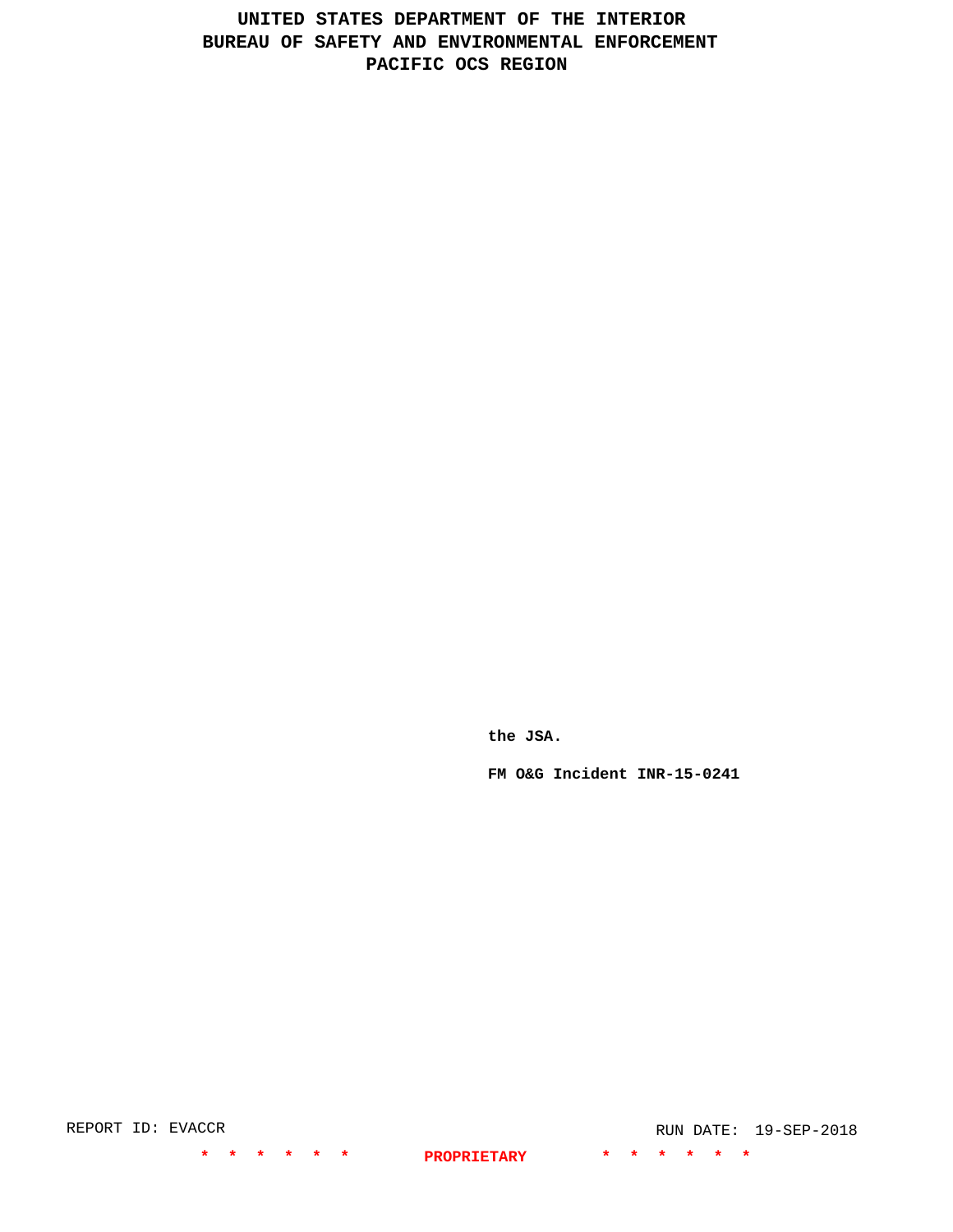| 1. OCCURRED                                                                             | EQUIPMENT FAILURE<br>7. CAUSE:                                                              |
|-----------------------------------------------------------------------------------------|---------------------------------------------------------------------------------------------|
| DATE: 05-APR-2015 TIME: 1215 HOURS                                                      |                                                                                             |
| 2. OPERATOR: Freeport-McMoRan Oil & Gas LLC                                             | <b>X</b> HUMAN ERROR                                                                        |
| REPRESENTATIVE: DAVID WILLIS                                                            | SLIP/TRIP/FALL                                                                              |
| TELPHONE: (661) 333-2563<br>CONTRACTOR                                                  | WEATHER RELATED                                                                             |
| REPRESENTATIVE                                                                          |                                                                                             |
| TELEPHONE                                                                               | OTHER                                                                                       |
| 3. LEASE: P00441                                                                        |                                                                                             |
| AREA: SM                                                                                |                                                                                             |
| BLOCK:<br>6374                                                                          | 8. POLLUTION: NO                                                                            |
| 4. PLATFORM: IRENE                                                                      | 9. NO. OF FATALITIES:                                                                       |
| RIGNAME:                                                                                | 10. NO. OF INJURIES: 1                                                                      |
| 5. TYPE: X HISTORIC INJURY                                                              |                                                                                             |
| X REQUIRED EVACUATION<br>$\mathbf{1}$<br>$LTA$ $(1-3 \text{ days})$                     | 11. Water Depth:<br>242                                                                     |
| $LTA$ (>3 days                                                                          | 12. Distance from Shore:<br>4                                                               |
| $RW/JT$ (1-3 days)                                                                      | 13. INITIATE A 2010: NO                                                                     |
| $RW/JT$ (>3 days)                                                                       | 14. EMERGENCY REPORT: N                                                                     |
| Other Injury                                                                            | 15. OPERATOR REPORT ON FILE: NO                                                             |
| FATALITY                                                                                |                                                                                             |
| FIRE                                                                                    | 16. WAS OPERATOR TOLD TO CONTACT P/L                                                        |
| <b>EXPLOSION</b>                                                                        | SECTION?<br>NO.                                                                             |
| LWC<br>  HISTORIC BLOWOUT<br>UNDERGROUND                                                | 17. RECEIVED BY: BSEE-B. KURTZ                                                              |
| <b>SURFACE</b>                                                                          |                                                                                             |
| <b>DEVERTER</b>                                                                         | DATE: 06-APR-2015 TIME: 0700 HOURS                                                          |
| SURFACE EQUIPMENT FAILURE OR PROCEDURES                                                 | DISTRICT: CALIFORNIA DISTRICT                                                               |
| COLLISION $\bigcap$ HISTORIC $\bigcap$ >\$25K<br>$\sqrt{\left  \cdot \right }$ <= \$25K |                                                                                             |
| STRUCTURAL DAMAGE                                                                       | 18. REMARKS/CORRECTIVE ACTIONS:                                                             |
| CRANE                                                                                   | // On Sunday, April 5, 2015 at 1215 hours, a                                                |
| OTHER LIFTING DEVICE ___________________                                                | Contract Individual (Cl) was helping Mi-Swaco<br>hook up the 4" bulk hoses to clear them of |
| DAMAGED/DISABLED SAFETY SYS.                                                            | barite during Platform Irene drilling                                                       |
| INCIDENT >\$25K                                                                         | operations.                                                                                 |
| H2S/15MIN./20PPM                                                                        |                                                                                             |
| REQUIRED MUSTER                                                                         | The Cl twisted/turned his body to get another                                               |
| SHUTDOWN FROM GAS RELEASE                                                               | grip on the hose and heard two pops in his                                                  |
| OTHER                                                                                   | right knee and fell to the ground. The                                                      |
| 6. OPERATION:                                                                           | onboard medic looked at the Cl's knee. The Cl<br>was assisted to the medics office and was  |
|                                                                                         | flown to shore to have his right knee looked                                                |
| EXPLORATION (POE)<br>PRODUCTION                                                         | at by a medical professional.                                                               |
| X DEVELOPMENT / PRODUCTION<br>DRILLING                                                  |                                                                                             |
| <b>WORKOVER</b><br>(DOCD/POD)                                                           | There is no follow-up information available                                                 |
| COMPLETION<br>HELICOPTER                                                                | as this individual no longer works for                                                      |
| MOTOR VESSEL                                                                            | Halliburton Energy Services. I spoke with Mr.                                               |
| PIPELINE SEGMENT NO.                                                                    | Michael Mitchell on 4/20/15 and explained the                                               |
| OTHER                                                                                   | situation. As discussed, if any information<br>becomes available FM O&G will provide it to  |
|                                                                                         | your office.                                                                                |
| REPORT ID: EVACCR                                                                       | RUN DATE: 19-SEP-2018                                                                       |
| <b>PROPRIETARY</b>                                                                      |                                                                                             |
|                                                                                         |                                                                                             |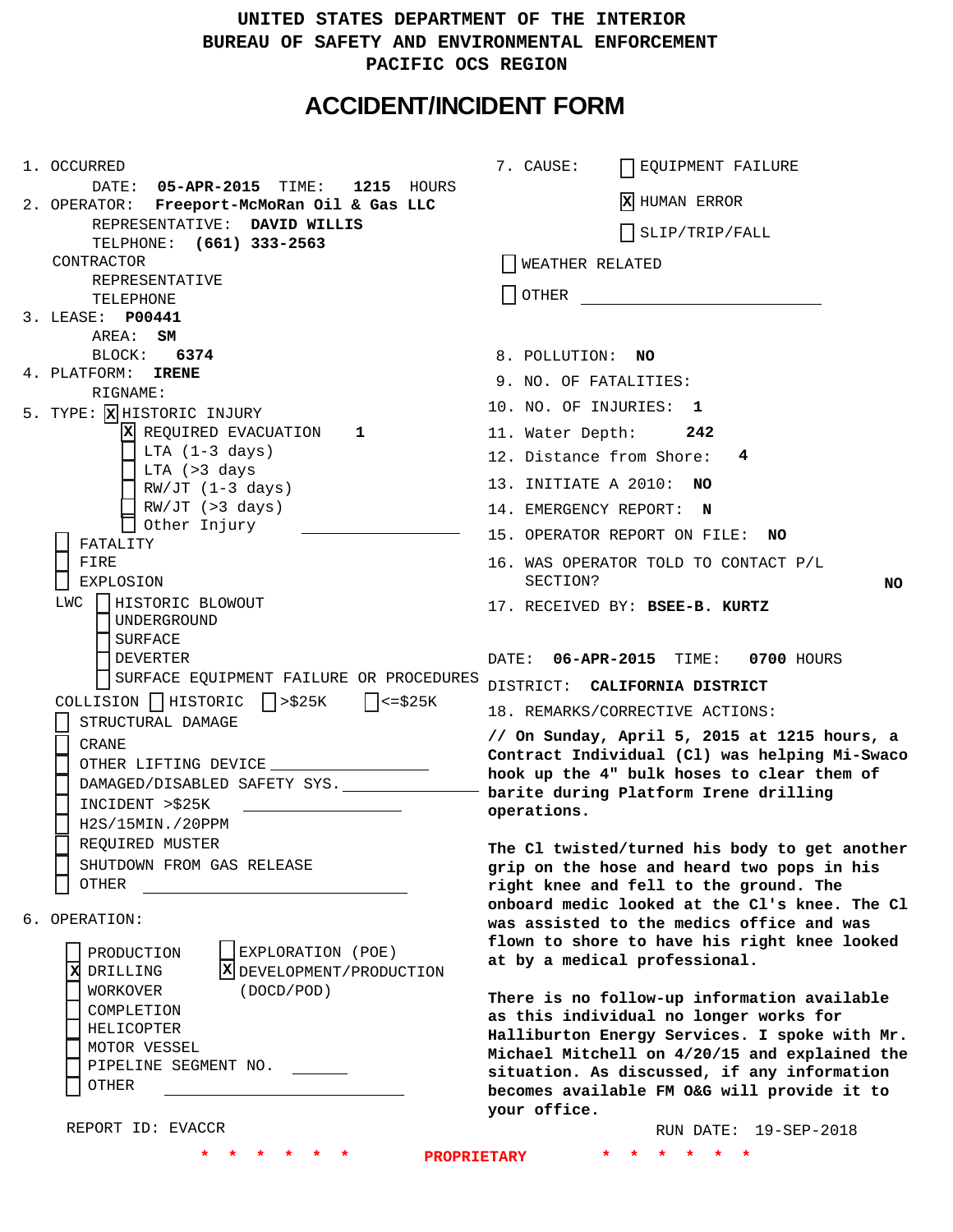**FM O&G lncident#INR-15-00217**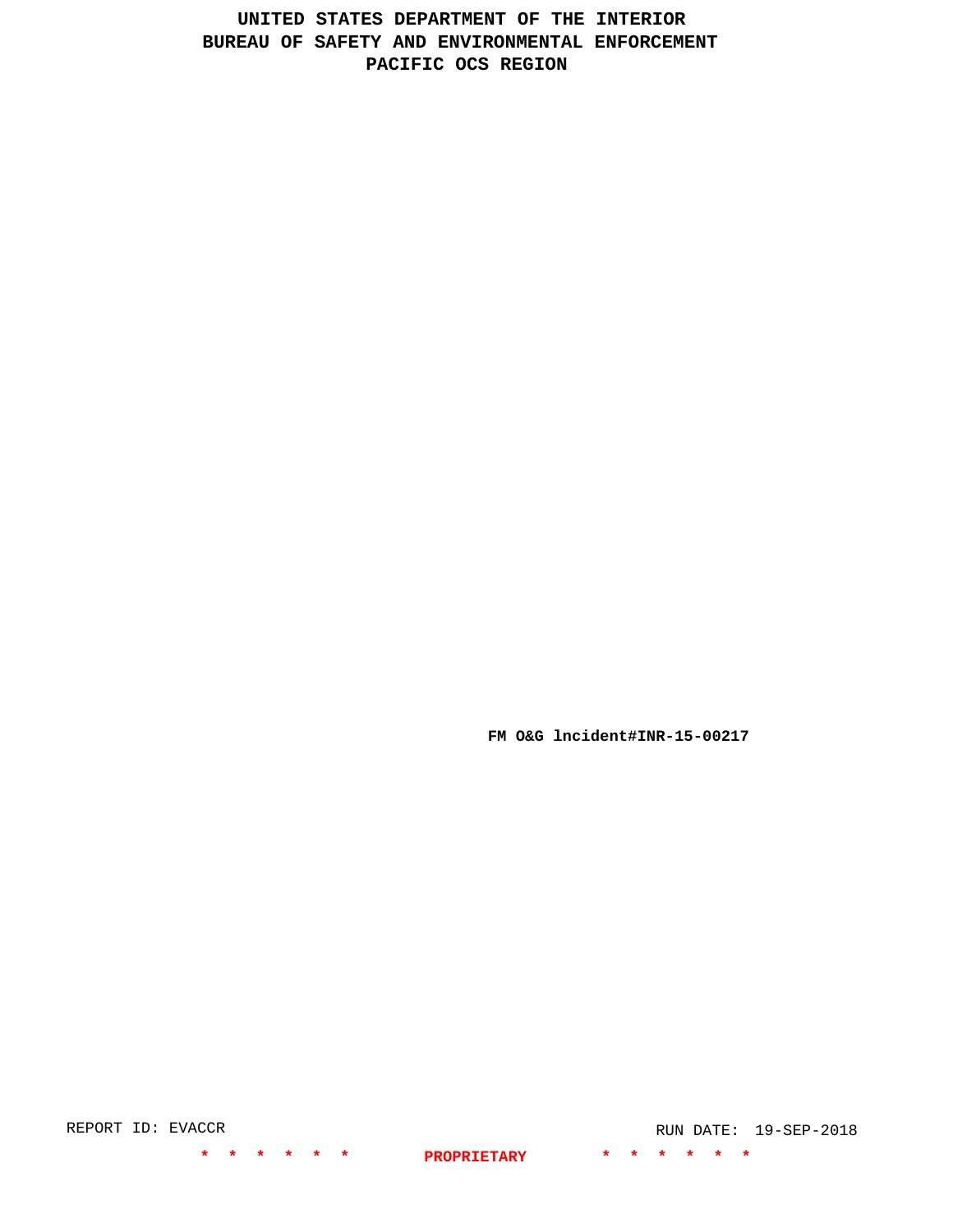| 1. OCCURRED                                                                                             | <b>X</b> EQUIPMENT FAILURE<br>7. CAUSE:                                                    |
|---------------------------------------------------------------------------------------------------------|--------------------------------------------------------------------------------------------|
| <b>0130 HOURS</b><br>DATE: $13-APR-2015$ TIME:                                                          | HUMAN ERROR                                                                                |
| 2. OPERATOR: Freeport-McMoRan Oil & Gas LLC                                                             |                                                                                            |
| REPRESENTATIVE: DAVID WILLIS<br>TELPHONE: (805) 934-8251                                                | SLIP/TRIP/FALL                                                                             |
| CONTRACTOR                                                                                              | WEATHER RELATED                                                                            |
| REPRESENTATIVE                                                                                          |                                                                                            |
| TELEPHONE                                                                                               | OTHER                                                                                      |
| 3. LEASE: P00450                                                                                        |                                                                                            |
| AREA: SM                                                                                                |                                                                                            |
| BLOCK:<br>6524                                                                                          | 8. POLLUTION: NO                                                                           |
| 4. PLATFORM: HIDALGO                                                                                    | 9. NO. OF FATALITIES:                                                                      |
| RIGNAME:                                                                                                | 10. NO. OF INJURIES:                                                                       |
| 5. TYPE: HISTORIC INJURY                                                                                |                                                                                            |
| REQUIRED EVACUATION<br>$LTA$ $(1-3 \text{ days})$                                                       | 11. Water Depth:<br>430                                                                    |
| $LTA$ (>3 days                                                                                          | 12. Distance from Shore:<br>- 7                                                            |
| $RW/JT$ (1-3 days)                                                                                      | 13. INITIATE A 2010: NO                                                                    |
| $RW/JT$ (>3 days)                                                                                       | 14. EMERGENCY REPORT: N                                                                    |
| Other Injury                                                                                            | 15. OPERATOR REPORT ON FILE: NO                                                            |
| FATALITY                                                                                                |                                                                                            |
| FIRE                                                                                                    | 16. WAS OPERATOR TOLD TO CONTACT P/L                                                       |
| <b>EXPLOSION</b>                                                                                        | SECTION?<br>NO.                                                                            |
| LWC<br>HISTORIC BLOWOUT<br>UNDERGROUND                                                                  | 17. RECEIVED BY: BSEE-B. KURTZ                                                             |
| SURFACE                                                                                                 |                                                                                            |
| <b>DEVERTER</b>                                                                                         | DATE: 14-APR-2015 TIME: 0700 HOURS                                                         |
| SURFACE EQUIPMENT FAILURE OR PROCEDURES                                                                 |                                                                                            |
| COLLISION $\bigcap$ HISTORIC $\bigcap$ >\$25K<br>$\sqrt{\left  \right  \left  \right  \right }$ <=\$25K | DISTRICT: CALIFORNIA DISTRICT                                                              |
| STRUCTURAL DAMAGE                                                                                       | 18. REMARKS/CORRECTIVE ACTIONS:                                                            |
| CRANE                                                                                                   | // On Monday, April 13, 2015 at 0130 hours, a                                              |
|                                                                                                         | sensing line from well C-10 on Platform                                                    |
| DAMAGED/DISABLED SAFETY SYS.                                                                            | Hidalgo had a leak occur, setting off the H2S                                              |
| INCIDENT >\$25K                                                                                         | gas detection heads in the area. Only one                                                  |
| H2S/15MIN./20PPM                                                                                        | head located close by came in at 20 PPM and<br>other in the area ranged as high as 10 PPM. |
| lvl<br>REQUIRED MUSTER                                                                                  | With a minimal operations crew for night                                                   |
| SHUTDOWN FROM GAS RELEASE                                                                               | time, the leak was located, isolated and                                                   |
| x<br>OTHER MUSTER (H2S RELEASE)                                                                         | repaired.                                                                                  |
|                                                                                                         | Since it was a sustained leak at the low                                                   |
| 6. OPERATION:                                                                                           | level alarm, the process did not shut down,                                                |
| X<br>EXPLORATION (POE)<br>PRODUCTION                                                                    | however crews were required to muster in case                                              |
| X DEVELOPMENT / PRODUCTION<br>DRILLING                                                                  | the problem turned into a bigger issue. The                                                |
| WORKOVER<br>(DOCD/POD)                                                                                  | crews on the platform mustered to their safe<br>briefing areas and were released without   |
| COMPLETION                                                                                              | incident.                                                                                  |
| HELICOPTER                                                                                              |                                                                                            |
| MOTOR VESSEL                                                                                            | Root Cause: The stainless steel sensing line                                               |
| PIPELINE SEGMENT NO.                                                                                    | failed resulting in a small gas release.                                                   |
| OTHER                                                                                                   |                                                                                            |
|                                                                                                         | Corrective Actions: The line was isolated and                                              |
| REPORT ID: EVACCR                                                                                       | RUN DATE: 19-SEP-2018                                                                      |
|                                                                                                         | <b>PROPRIETARY</b>                                                                         |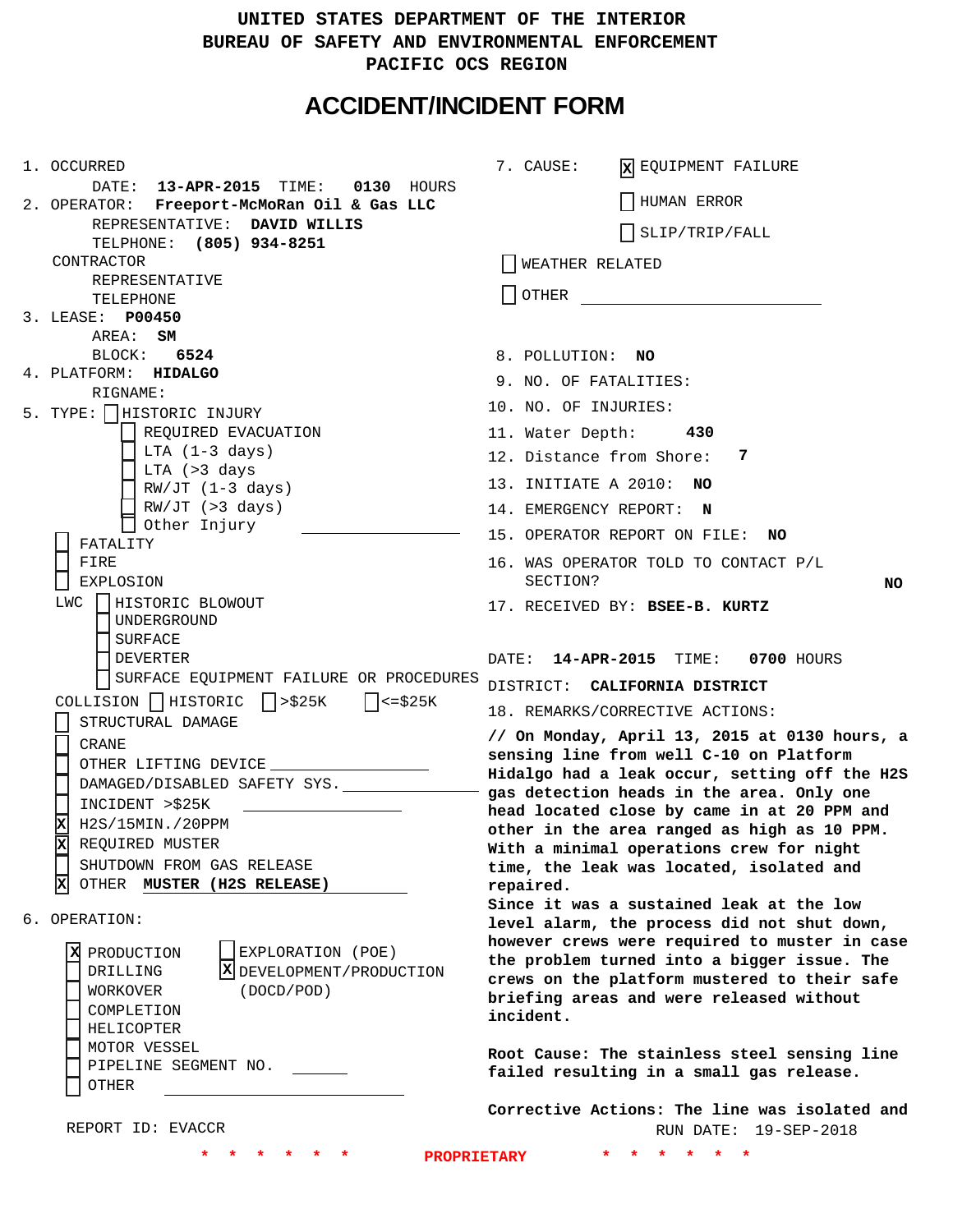**the stainless steel hose was replaced with stainless steel tubing. The line was placed back into service with no issues and no injuries resulted as a result of this release.**

**FM O&G Incident # INR-15-0239**

**\* \* \* \* \* \* PROPRIETARY \* \* \* \* \* \***

REPORT ID: EVACCR RUN DATE: 19-SEP-2018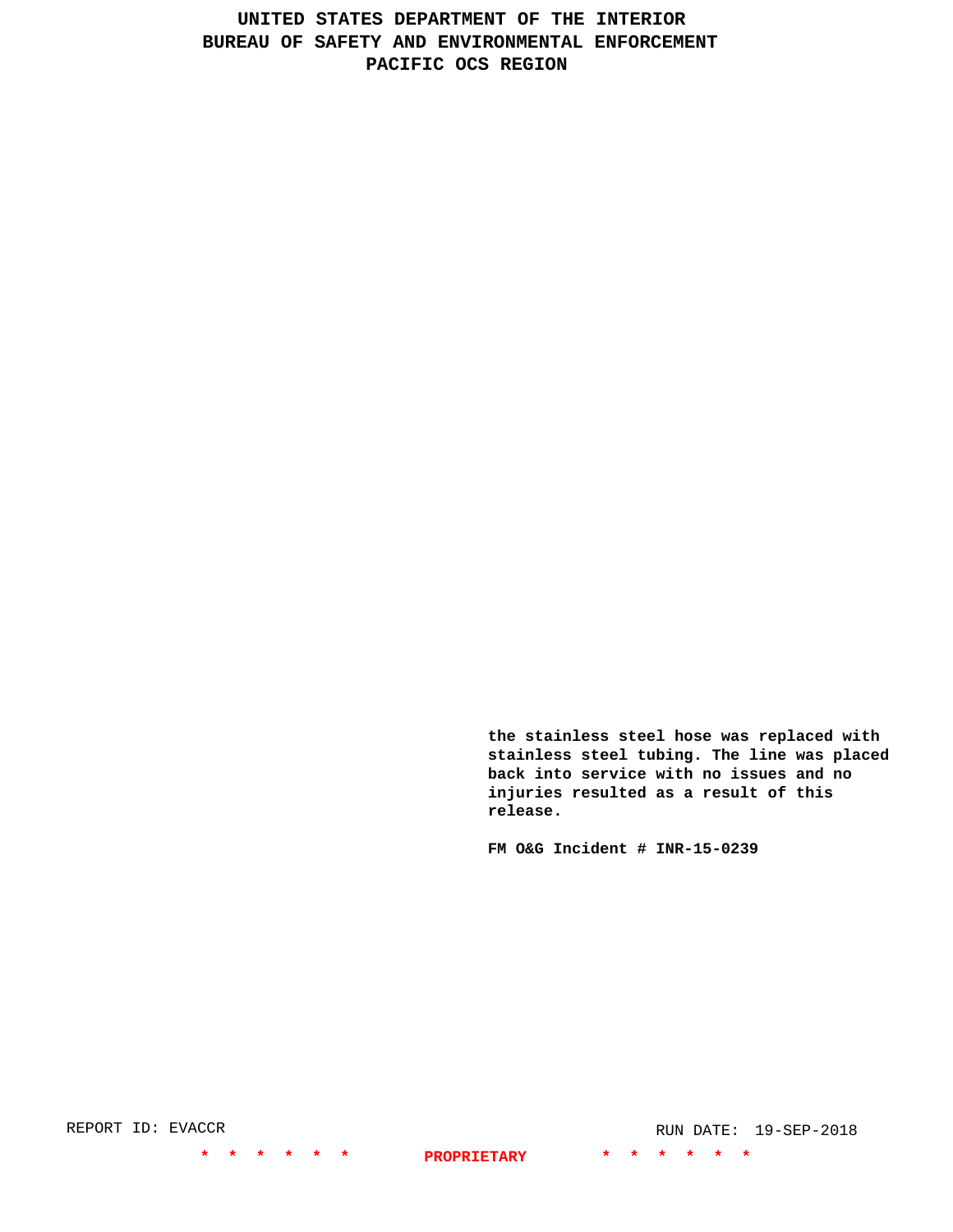| 1. OCCURRED                                                                 | <b>X</b> EQUIPMENT FAILURE<br>7. CAUSE:                                                     |
|-----------------------------------------------------------------------------|---------------------------------------------------------------------------------------------|
| DATE: 15-APR-2015 TIME:<br><b>1500 HOURS</b>                                | HUMAN ERROR                                                                                 |
| 2. OPERATOR: Freeport-McMoRan Oil & Gas LLC<br>REPRESENTATIVE: GERALD PENNY |                                                                                             |
| TELPHONE: (805) 934-8251                                                    | SLIP/TRIP/FALL                                                                              |
| CONTRACTOR                                                                  | WEATHER RELATED                                                                             |
| REPRESENTATIVE                                                              |                                                                                             |
| TELEPHONE                                                                   | OTHER                                                                                       |
| 3. LEASE: P00315                                                            |                                                                                             |
| AREA:<br>SM                                                                 |                                                                                             |
| BLOCK:<br>6525<br>4. PLATFORM: HARVEST                                      | 8. POLLUTION: NO                                                                            |
| RIGNAME:                                                                    | 9. NO. OF FATALITIES:                                                                       |
| 5. TYPE: HISTORIC INJURY                                                    | 10. NO. OF INJURIES:                                                                        |
| REQUIRED EVACUATION                                                         | 11. Water Depth: 675                                                                        |
| $LTA$ $(1-3 \text{ days})$                                                  | 12. Distance from Shore:<br>-7                                                              |
| LTA (>3 days                                                                |                                                                                             |
| $RW/JT$ (1-3 days)                                                          | 13. INITIATE A 2010: NO                                                                     |
| $RW/JT$ (>3 days)<br>Other Injury                                           | 14. EMERGENCY REPORT: N                                                                     |
| FATALITY                                                                    | 15. OPERATOR REPORT ON FILE: NO                                                             |
| FIRE                                                                        | 16. WAS OPERATOR TOLD TO CONTACT P/L                                                        |
| <b>EXPLOSION</b>                                                            | SECTION?<br>NO.                                                                             |
| HISTORIC BLOWOUT<br>LWC                                                     | 17. RECEIVED BY: BSEE-B. KURTZ                                                              |
| UNDERGROUND                                                                 |                                                                                             |
| <b>SURFACE</b>                                                              |                                                                                             |
| <b>DEVERTER</b>                                                             | DATE: $16 - APR - 2015$ TIME:<br><b>0700 HOURS</b>                                          |
| SURFACE EQUIPMENT FAILURE OR PROCEDURES                                     | DISTRICT: CALIFORNIA DISTRICT                                                               |
| COLLISION HISTORIC $\bigcap$ >\$25K<br>  $\left  \right $ < = \$25K         | 18. REMARKS/CORRECTIVE ACTIONS:                                                             |
| STRUCTURAL DAMAGE                                                           | // On Wednesday, April 15, 2015 at 1500                                                     |
| CRANE                                                                       | hours, the Platform Harvest sales gas                                                       |
|                                                                             | compressor had been shut down to remove a                                                   |
| DAMAGED/DISABLED SAFETY SYS.<br>INCIDENT >\$25K                             | valve on the discharge line. A nitrogen purge                                               |
| ×<br>H2S/15MIN./20PPM                                                       | hose and check valve were hooked up to the                                                  |
| lxl<br>REQUIRED MUSTER                                                      | discharge piping to purge the line prior to<br>removing the valve. The check valve failed,  |
| SHUTDOWN FROM GAS RELEASE                                                   | allowing residual gas pressure onto the                                                     |
| x<br>OTHER MUSTER (H2S RELEASE)                                             | nitrogen hose, resulting in a hose failure                                                  |
|                                                                             | and an H2S release.                                                                         |
| 6. OPERATION:                                                               |                                                                                             |
| ΙX<br>EXPLORATION (POE)<br>PRODUCTION                                       | Platform personnel mustered to their safe                                                   |
| X DEVELOPMENT / PRODUCTION<br>DRILLING                                      | briefing areas and the operators performing                                                 |
| WORKOVER<br>(DOCD/POD)                                                      | the isolation and purging activities isolated<br>the source at the purge point. No injuries |
| COMPLETION                                                                  | occurred due to this release.                                                               |
| HELICOPTER                                                                  |                                                                                             |
| MOTOR VESSEL                                                                | Root Cause: Failure of the check valve.                                                     |
| PIPELINE SEGMENT NO.                                                        |                                                                                             |
| OTHER                                                                       | Corrective Actions: Test and inspect                                                        |
|                                                                             | equipment prior to use.                                                                     |
| REPORT ID: EVACCR                                                           | RUN DATE: 19-SEP-2018                                                                       |
| <b>PROPRIETARY</b>                                                          |                                                                                             |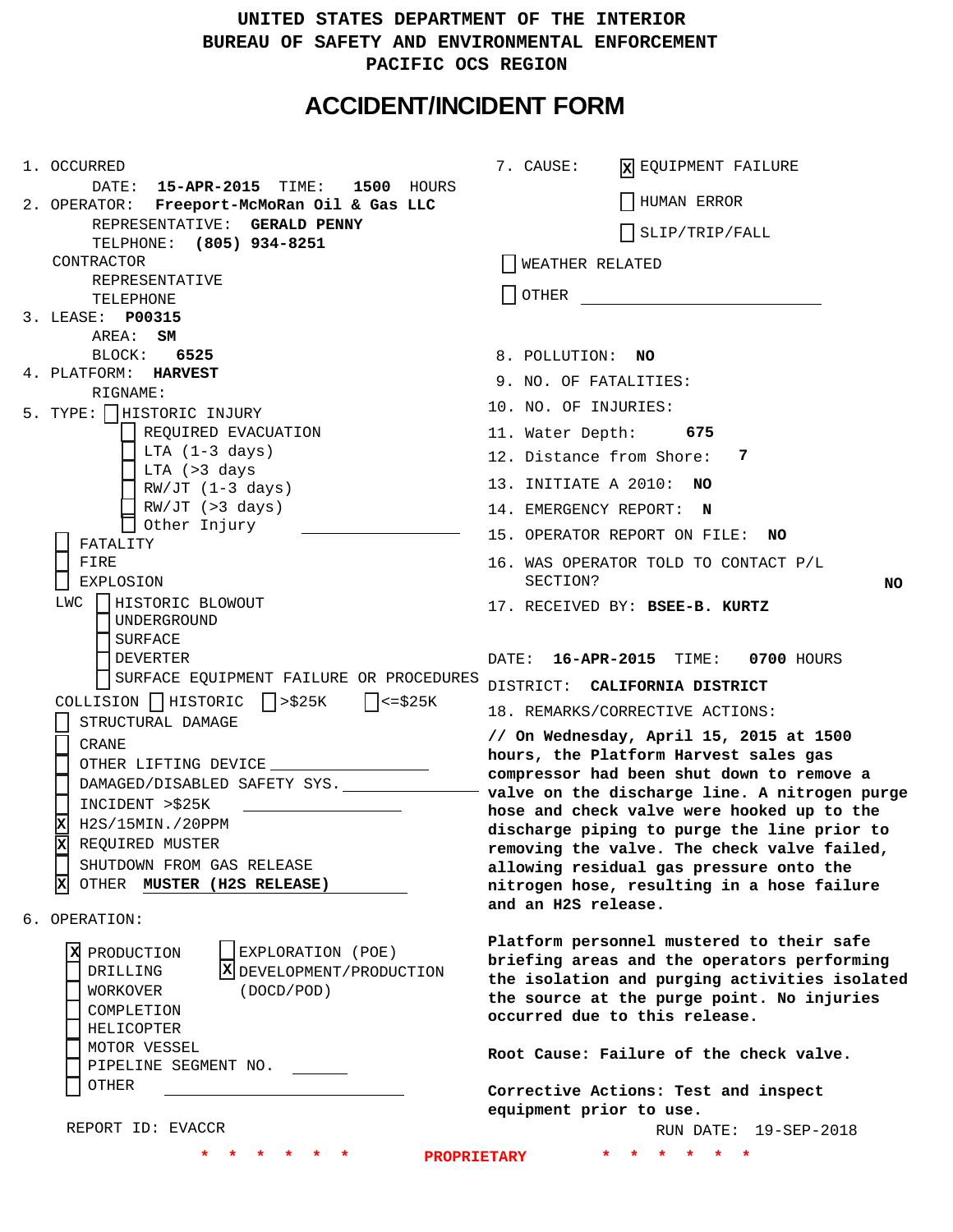**FM O&G Incident # INR-15-0256**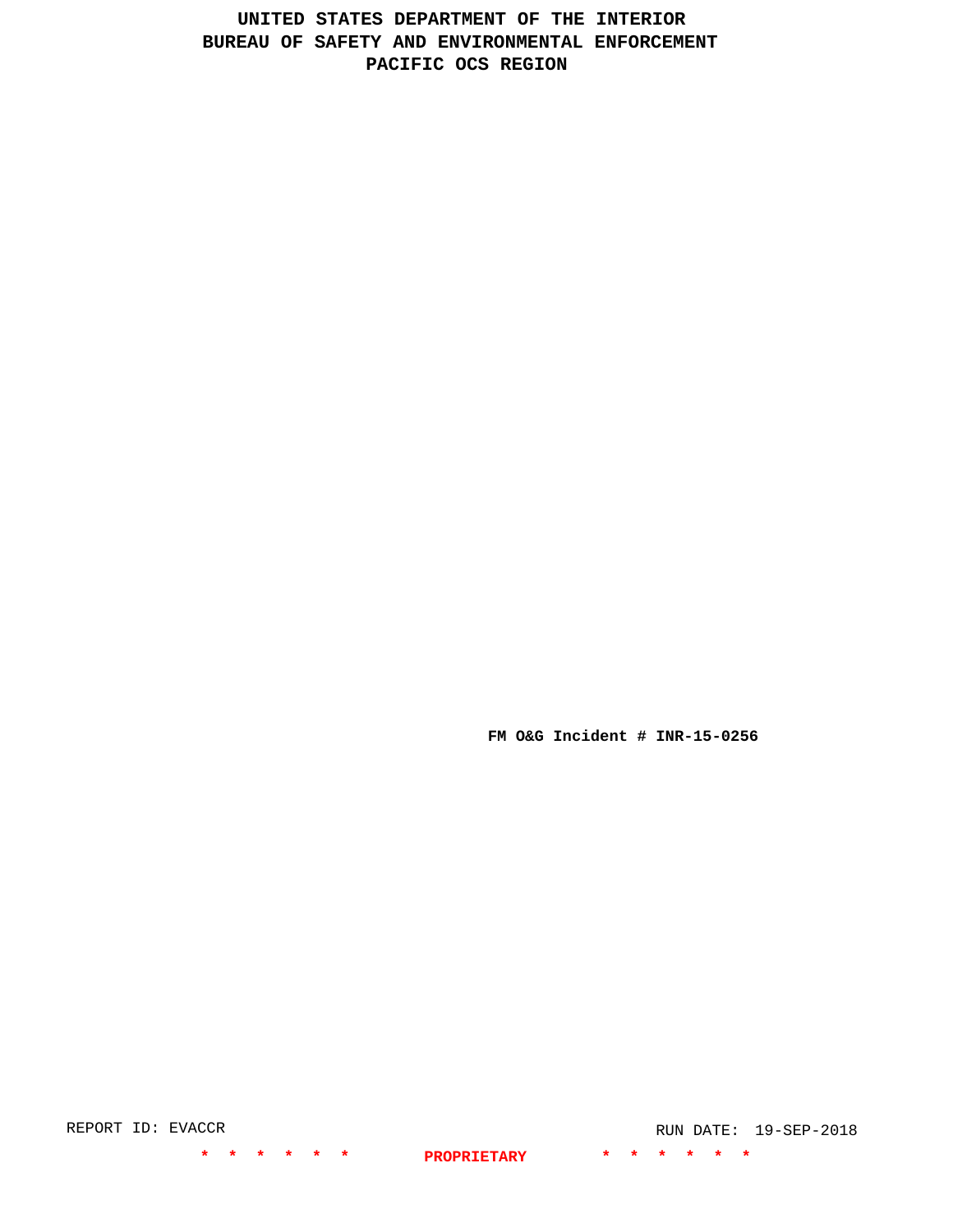| 1. OCCURRED                                                                       | EQUIPMENT FAILURE<br>7. CAUSE:                                                       |
|-----------------------------------------------------------------------------------|--------------------------------------------------------------------------------------|
| DATE: 14-DEC-2015 TIME:<br>1200<br>HOURS                                          | HUMAN ERROR                                                                          |
| 2. OPERATOR: Exxon Mobil Corporation<br>REPRESENTATIVE: Pullen, Carol             |                                                                                      |
| TELPHONE: (832) 625-4584                                                          | SLIP/TRIP/FALL                                                                       |
| CONTRACTOR                                                                        | WEATHER RELATED                                                                      |
| REPRESENTATIVE                                                                    |                                                                                      |
| TELEPHONE                                                                         | OTHER                                                                                |
| 3. LEASE: P00190<br>AREA:<br>SM                                                   |                                                                                      |
| BLOCK:<br>6635                                                                    | 8. POLLUTION: NO                                                                     |
| 4. PLATFORM: HARMONY                                                              |                                                                                      |
| RIGNAME:                                                                          | 9. NO. OF FATALITIES:                                                                |
| 5. TYPE: HISTORIC INJURY                                                          | 10. NO. OF INJURIES:                                                                 |
| X REQUIRED EVACUATION<br>$\mathbf{1}$                                             | 11. Water Depth:<br>1198                                                             |
| $LTA$ $(1-3 \text{ days})$<br>LTA (>3 days                                        | 12. Distance from Shore:<br>6                                                        |
| $RW/JT$ (1-3 days)                                                                | 13. INITIATE A 2010: NO                                                              |
| $RW/JT$ (>3 days)                                                                 | 14. EMERGENCY REPORT: N                                                              |
| Other Injury                                                                      | 15. OPERATOR REPORT ON FILE:<br>NO                                                   |
| FATALITY                                                                          |                                                                                      |
| FIRE<br>EXPLOSION                                                                 | 16. WAS OPERATOR TOLD TO CONTACT P/L<br>SECTION?                                     |
| LWC     HISTORIC BLOWOUT                                                          | NO.                                                                                  |
| UNDERGROUND                                                                       | 17. RECEIVED BY: Ofolete, Bethram                                                    |
| SURFACE                                                                           |                                                                                      |
| DEVERTER                                                                          | DATE: 29-DEC-2015 TIME:<br><b>1104 HOURS</b>                                         |
| SURFACE EQUIPMENT FAILURE OR PROCEDURES                                           | DISTRICT:                                                                            |
| COLLISION $\bigcap$ HISTORIC $\bigcap$ >\$25K<br>$\sqrt{\left  \right }$ <= \$25K | 18. REMARKS/CORRECTIVE ACTIONS:                                                      |
| STRUCTURAL DAMAGE                                                                 | On 12/14/15, at approximately 12:00 hours                                            |
| CRANE                                                                             | (PST), an ExxonMobil employee fell out of a                                          |
|                                                                                   | rolling chair while scooting across the shop                                         |
| DAMAGED/DISABLED SAFETY SYS.<br>INCIDENT >\$25K                                   | floor from one work console to another.<br>The                                       |
| H2S/15MIN./20PPM                                                                  | wheel of the chair stopped on a seam weld and                                        |
| REQUIRED MUSTER                                                                   | his momentum caused him to tip over striking<br>his left shoulder on the floor.      |
| SHUTDOWN FROM GAS RELEASE                                                         |                                                                                      |
| OTHER                                                                             | This morning (12/15/15) the employee stated                                          |
|                                                                                   | that the soreness in his shoulder was not                                            |
| 6. OPERATION:                                                                     | worse, but not better. The PIC decided to                                            |
| lxl<br>EXPLORATION (POE)<br>PRODUCTION                                            | send the IP to shore by boat for further<br>medical evaluation at the Samsum Medical |
| <b>X</b> DEVELOPMENT / PRODUCTION<br>DRILLING                                     | Clinic in Goleta.                                                                    |
| WORKOVER<br>(DOCD/POD)                                                            |                                                                                      |
| COMPLETION<br>HELICOPTER                                                          | NOTE: Initial verbal notification of the                                             |
| MOTOR VESSEL                                                                      | incident was called to Mike Mitchell                                                 |
| PIPELINE SEGMENT NO.                                                              | 12/15/15.                                                                            |
| OTHER                                                                             | 12/15/15 - Doctor released IP to return to                                           |
|                                                                                   | work with no restrictions / medications                                              |
| REPORT ID: EVACCR                                                                 | RUN DATE: 19-SEP-2018                                                                |
| <b>PROPRIETARY</b>                                                                | * * * * *                                                                            |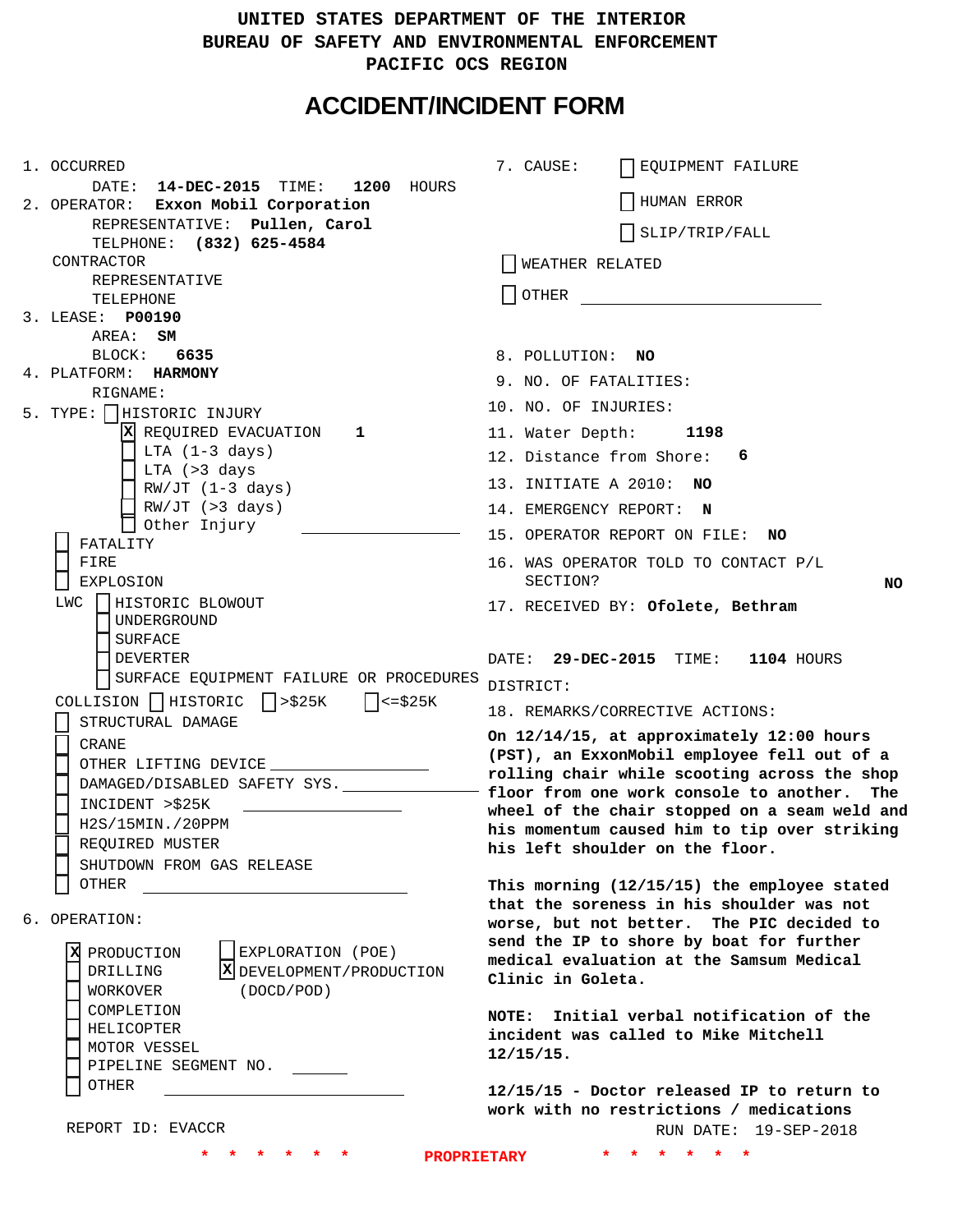# **ACCIDENT/INCIDENT FORM**

| 1. OCCURRED                                                                     | <b>X</b> EQUIPMENT FAILURE<br>7. CAUSE:                                                        |
|---------------------------------------------------------------------------------|------------------------------------------------------------------------------------------------|
| DATE: 09-JUL-2015 TIME:<br><b>0635 HOURS</b>                                    | HUMAN ERROR                                                                                    |
| 2. OPERATOR: Freeport-McMoRan Oil & Gas LLC<br>REPRESENTATIVE: DAVID WILLIS     |                                                                                                |
| TELPHONE: (805) 934-8251                                                        | SLIP/TRIP/FALL                                                                                 |
| CONTRACTOR                                                                      | WEATHER RELATED                                                                                |
| REPRESENTATIVE                                                                  |                                                                                                |
| TELEPHONE<br>3. LEASE: P00450                                                   | OTHER                                                                                          |
| AREA:<br>SM                                                                     |                                                                                                |
| BLOCK:<br>6524                                                                  | 8. POLLUTION: NO                                                                               |
| 4. PLATFORM: HIDALGO                                                            | 9. NO. OF FATALITIES:                                                                          |
| RIGNAME:                                                                        |                                                                                                |
| 5. TYPE: HISTORIC INJURY                                                        | 10. NO. OF INJURIES:                                                                           |
| REQUIRED EVACUATION<br>$LTA$ $(1-3 days)$                                       | 11. Water Depth:<br>430                                                                        |
| LTA (>3 days                                                                    | 12. Distance from Shore:<br>$\overline{7}$                                                     |
| $RW/JT$ (1-3 days)                                                              | 13. INITIATE A 2010: NO                                                                        |
| $RW/JT$ (>3 days)                                                               | 14. EMERGENCY REPORT: N                                                                        |
| Other Injury<br>FATALITY                                                        | 15. OPERATOR REPORT ON FILE: NO                                                                |
| FIRE                                                                            | 16. WAS OPERATOR TOLD TO CONTACT P/L                                                           |
| EXPLOSION                                                                       | SECTION?<br>NO.                                                                                |
| LWC<br>HISTORIC BLOWOUT                                                         | 17. RECEIVED BY: BSEE-M. ASHFAQ                                                                |
| UNDERGROUND                                                                     |                                                                                                |
| <b>SURFACE</b>                                                                  |                                                                                                |
| <b>DEVERTER</b><br>SURFACE EQUIPMENT FAILURE OR PROCEDURES                      | DATE: 10-JUL-2015 TIME: 0700 HOURS                                                             |
| COLLISION $\bigcap$ HISTORIC $\bigcap$ >\$25K<br>$\bigcap$ <= \$25K             | DISTRICT: CALIFORNIA DISTRICT                                                                  |
| STRUCTURAL DAMAGE                                                               | 18. REMARKS/CORRECTIVE ACTIONS:                                                                |
| <b>CRANE</b>                                                                    | // On Thursday, July 9, 2015 at 0635 hours, a                                                  |
| OTHER LIFTING DEVICE ____________________                                       | top gasket failed on a check valve on the                                                      |
| DAMAGED/DISABLED SAFETY SYS.                                                    | production header to exchanger E-1, resulting<br>in a gas release. Combustible gas sensor GOE  |
| INCIDENT >\$25K                                                                 | 2M-19 alarmed. The release was sweet gas; no                                                   |
| H2S/15MIN./20PPM                                                                | H2S was present.                                                                               |
| lvl<br>REQUIRED MUSTER                                                          |                                                                                                |
| SHUTDOWN FROM GAS RELEASE                                                       | All platform personnel mustered to their safe                                                  |
| lx<br>OTHER MUSTER (SWEET GAS)                                                  | briefing areas while the release was                                                           |
| 6. OPERATION:                                                                   | identified and isolated. No injuries or other<br>incidents resulted from this muster activity. |
|                                                                                 |                                                                                                |
| ΙX<br>EXPLORATION (POE)<br>PRODUCTION<br>X DEVELOPMENT / PRODUCTION<br>DRILLING | Root Cause: The gasket on the upper access                                                     |
| WORKOVER<br>(DOCD/POD)                                                          | flange of the check valve failed resulting in                                                  |
| COMPLETION                                                                      | the gas release.                                                                               |
| HELICOPTER                                                                      | Corrective Actions: The line was isolated,                                                     |
| MOTOR VESSEL                                                                    | pressure bled off and taken out of service.                                                    |
| PIPELINE SEGMENT NO.                                                            | The check valve repair is pending parts                                                        |
| OTHER                                                                           | delivery.                                                                                      |
|                                                                                 |                                                                                                |
| REPORT ID: EVACCR                                                               | RUN DATE:<br>19-SEP-2018                                                                       |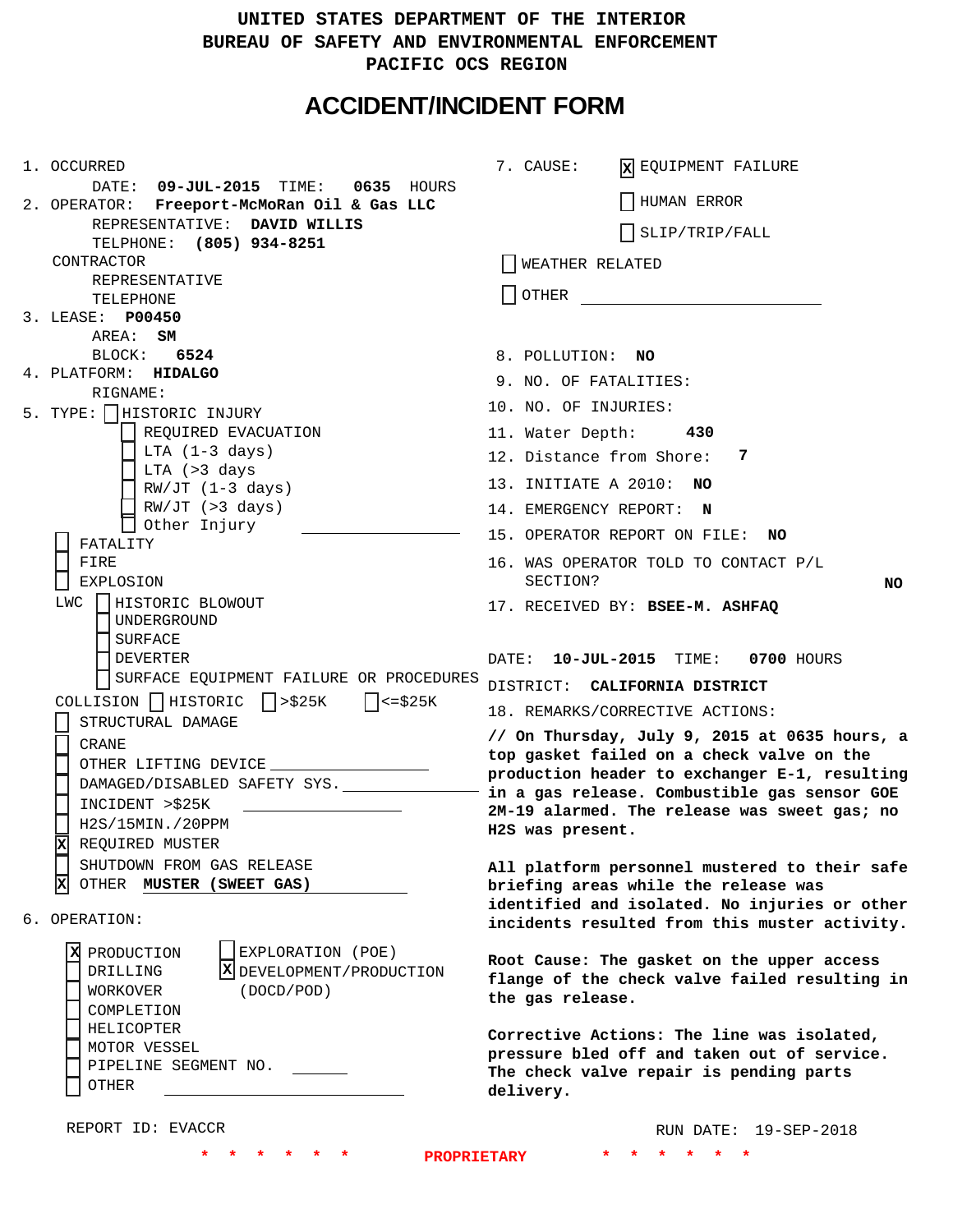**FM O&G Incident # INR-15-0488**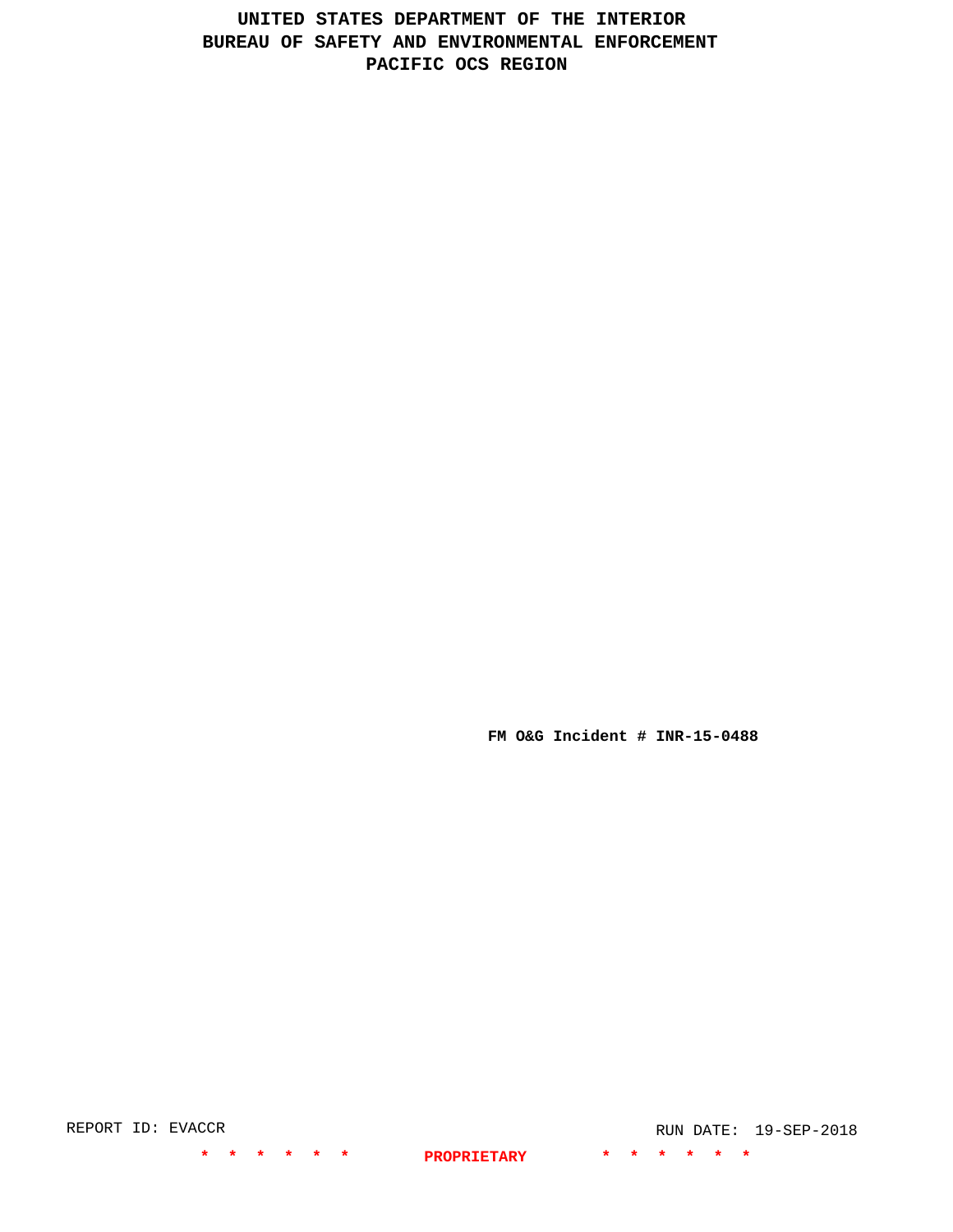| 1. OCCURRED<br>DATE:<br>$02$ -AUG-2016 TIME:<br><b>1745</b> HOURS<br>2. OPERATOR: DCOR, L.L.C.<br>REPRESENTATIVE: Francis, Riston<br>TELPHONE: (805) 535-2071<br>CONTRACTOR<br>REPRESENTATIVE<br><b>TELEPHONE</b><br>P00241<br>3. LEASE:                                                                                                     | 7. CAUSE:<br>EQUIPMENT FAILURE<br>HUMAN ERROR<br>$\vert x \vert$ SLIP/TRIP/FALL<br>WEATHER RELATED<br><b>OTHER</b>                                                                                                                                                                                                                                                                                                                                                                                         |
|----------------------------------------------------------------------------------------------------------------------------------------------------------------------------------------------------------------------------------------------------------------------------------------------------------------------------------------------|------------------------------------------------------------------------------------------------------------------------------------------------------------------------------------------------------------------------------------------------------------------------------------------------------------------------------------------------------------------------------------------------------------------------------------------------------------------------------------------------------------|
| AREA: LA                                                                                                                                                                                                                                                                                                                                     |                                                                                                                                                                                                                                                                                                                                                                                                                                                                                                            |
| BLOCK:<br>6658<br>4. PLATFORM: A                                                                                                                                                                                                                                                                                                             | 8. POLLUTION:<br>NO                                                                                                                                                                                                                                                                                                                                                                                                                                                                                        |
| RIGNAME:                                                                                                                                                                                                                                                                                                                                     | 9. NO. OF FATALITIES:                                                                                                                                                                                                                                                                                                                                                                                                                                                                                      |
| 5. TYPE: X HISTORIC INJURY                                                                                                                                                                                                                                                                                                                   | 10. NO. OF INJURIES:<br>$\mathbf{1}$                                                                                                                                                                                                                                                                                                                                                                                                                                                                       |
| X REQUIRED EVACUATION<br>$\mathbf{1}$<br>$LTA$ $(1-3 \text{ days})$                                                                                                                                                                                                                                                                          | 11. Water Depth:<br>188                                                                                                                                                                                                                                                                                                                                                                                                                                                                                    |
| $ X $ LTA (>3 days<br>1                                                                                                                                                                                                                                                                                                                      | 12. Distance from Shore:<br>6                                                                                                                                                                                                                                                                                                                                                                                                                                                                              |
| $RW/JT$ (1-3 days)                                                                                                                                                                                                                                                                                                                           | 13. INITIATE A 2010:<br>NO                                                                                                                                                                                                                                                                                                                                                                                                                                                                                 |
| $RW/JT$ (>3 days)                                                                                                                                                                                                                                                                                                                            | 14. EMERGENCY REPORT: N                                                                                                                                                                                                                                                                                                                                                                                                                                                                                    |
| Other Injury<br>FATALITY                                                                                                                                                                                                                                                                                                                     | 15. OPERATOR REPORT ON FILE:<br>NO                                                                                                                                                                                                                                                                                                                                                                                                                                                                         |
| FIRE                                                                                                                                                                                                                                                                                                                                         | 16. WAS OPERATOR TOLD TO CONTACT P/L                                                                                                                                                                                                                                                                                                                                                                                                                                                                       |
| EXPLOSION                                                                                                                                                                                                                                                                                                                                    | SECTION?<br>NO.                                                                                                                                                                                                                                                                                                                                                                                                                                                                                            |
| HISTORIC BLOWOUT<br>LWC<br>UNDERGROUND<br><b>SURFACE</b><br><b>DEVERTER</b><br>SURFACE EQUIPMENT FAILURE OR PROCEDURES<br>COLLISION $\Box$ HISTORIC $\Box$ >\$25K<br>$\bigcap$ <= \$25K<br>STRUCTURAL DAMAGE<br>CRANE<br>DAMAGED/DISABLED SAFETY SYS.<br>INCIDENT >\$25K<br>H2S/15MIN./20PPM<br>REQUIRED MUSTER<br>SHUTDOWN FROM GAS RELEASE | 17. RECEIVED BY: Mitchell, Michael<br>DATE: $16 - \text{AUG} - 2016$ TIME:<br><b>1126 HOURS</b><br>DISTRICT: CALIFORNIA DISTRICT<br>18. REMARKS/CORRECTIVE ACTIONS:<br>// The operator notes; Riston Francis called<br>to report an injury evacuation from platform<br>A. And employee slipped on hydraulic fluid<br>and fell striking his back on the Deck. The<br>employee was complaining about back pain and<br>was sent into shore for medical evaluation.<br>Riston Will follow up with an email and |
| OTHER<br>INJURY                                                                                                                                                                                                                                                                                                                              | report the incident in E well when more                                                                                                                                                                                                                                                                                                                                                                                                                                                                    |
| 6. OPERATION:                                                                                                                                                                                                                                                                                                                                | details are available.                                                                                                                                                                                                                                                                                                                                                                                                                                                                                     |
| x<br>EXPLORATION (POE)<br>PRODUCTION<br>DRILLING<br>X DEVELOPMENT / PRODUCTION<br>WORKOVER<br>(DOCD/POD)<br>COMPLETION<br>HELICOPTER<br>MOTOR VESSEL<br>PIPELINE SEGMENT NO.<br>OTHER                                                                                                                                                        |                                                                                                                                                                                                                                                                                                                                                                                                                                                                                                            |
| REPORT ID: EVACCR<br><b>PROPRIETARY</b>                                                                                                                                                                                                                                                                                                      | RUN DATE: 19-SEP-2018<br>*<br>$\ast$                                                                                                                                                                                                                                                                                                                                                                                                                                                                       |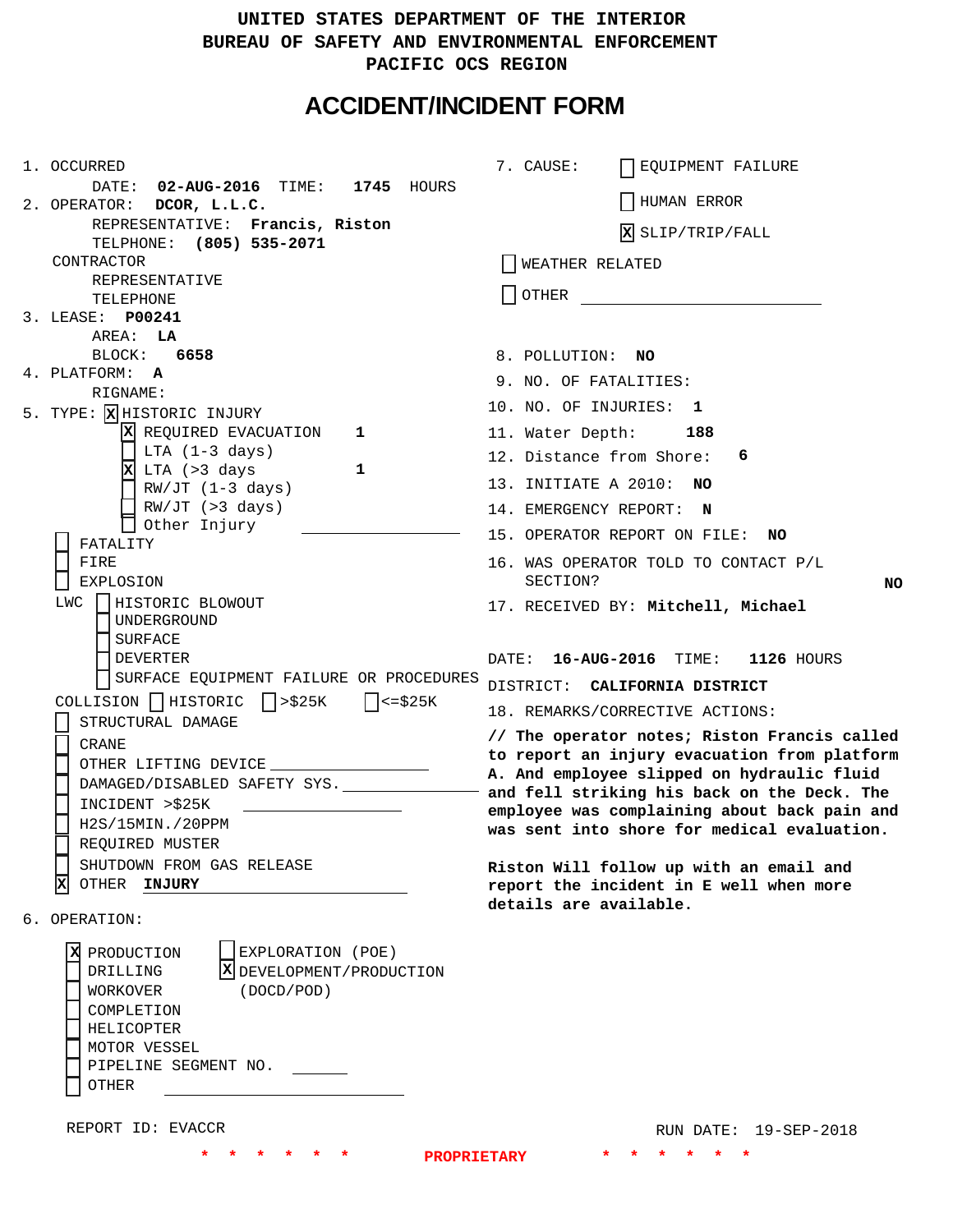| DATE:<br>12-AUG-2016 TIME:<br><b>1330</b> HOURS<br><b>X</b> HUMAN ERROR<br>2. OPERATOR: DCOR, L.L.C.<br>REPRESENTATIVE: riston frances<br>SLIP/TRIP/FALL<br>TELPHONE: (805) 701-6975<br>CONTRACTOR<br>WEATHER RELATED<br>REPRESENTATIVE<br>OTHER<br>TELEPHONE<br>3. LEASE: P00216<br>AREA: LA<br>BLOCK:<br>6862<br>8. POLLUTION: NO<br>4. PLATFORM: GILDA<br>9. NO. OF FATALITIES:<br>RIGNAME:<br>10. NO. OF INJURIES: 1<br>5. TYPE: X HISTORIC INJURY<br>X REQUIRED EVACUATION<br>1<br>11. Water Depth:<br>205<br>$LTA$ $(1-3 \text{ days})$<br>12. Distance from Shore:<br>9<br>LTA (>3 days<br>13. INITIATE A 2010: NO<br>$RW/JT$ (1-3 days)<br>$RW/JT$ (>3 days)<br>14. EMERGENCY REPORT: N<br>Other Injury<br>15. OPERATOR REPORT ON FILE:<br>NO<br>FATALITY<br>FIRE<br>16. WAS OPERATOR TOLD TO CONTACT P/L<br><b>EXPLOSION</b><br>SECTION?<br>NO.<br>LWC<br>  HISTORIC BLOWOUT<br>17. RECEIVED BY: BSEE-M. MITCHELL<br>UNDERGROUND<br><b>SURFACE</b><br><b>DEVERTER</b><br>DATE: 12-AUG-2016 TIME:<br><b>1356 HOURS</b><br>SURFACE EQUIPMENT FAILURE OR PROCEDURES<br>DISTRICT: CALIFORNIA DISTRICT<br>COLLISION $\bigcap$ HISTORIC $\bigcap$ >\$25K<br>$\bigcap$ <= \$25K<br>18. REMARKS/CORRECTIVE ACTIONS:<br>STRUCTURAL DAMAGE<br>// The operator stated: Riston Francis with<br>CRANE<br>DCOR called to report an injury evacuation<br>OTHER LIFTING DEVICE __________________<br>from Platform Gilda. An employee was<br>DAMAGED/DISABLED SAFETY SYS.<br>operating a grinder that kicked back and cut<br>INCIDENT >\$25K<br>the employees hand. The employee was wearing<br>H2S/15MIN./20PPM<br>gloves but the medic on board that<br>REQUIRED MUSTER<br>administered first aid felt the laceration<br>SHUTDOWN FROM GAS RELEASE<br>may require stitches.<br>lx<br>OTHER LACERATION TO HAND<br>Riston will enter the event into ewell once<br>6. OPERATION:<br>more information is received.<br> x<br>EXPLORATION (POE)<br>PRODUCTION<br>// Update $(08/25/16)$ Grinder as a hand<br>X DEVELOPMENT / PRODUCTION<br>DRILLING<br>grinder & the IP was cutting off a flange in<br>WORKOVER<br>(DOCD/POD)<br>the weld shop. The grinder kicked back<br>COMPLETION<br>causing a cut to the top of the IP's left<br>HELICOPTER<br>hand. The IP was evacuated & will be out for<br>MOTOR VESSEL<br>more than 3 days.<br>PIPELINE SEGMENT NO.<br>OTHER<br>Cause; Employee was putting excessive<br>pressure on the grinder with<br>REPORT ID: EVACCR<br>RUN DATE: 19-SEP-2018 | 1. OCCURRED        | EQUIPMENT FAILURE<br>7. CAUSE: |
|------------------------------------------------------------------------------------------------------------------------------------------------------------------------------------------------------------------------------------------------------------------------------------------------------------------------------------------------------------------------------------------------------------------------------------------------------------------------------------------------------------------------------------------------------------------------------------------------------------------------------------------------------------------------------------------------------------------------------------------------------------------------------------------------------------------------------------------------------------------------------------------------------------------------------------------------------------------------------------------------------------------------------------------------------------------------------------------------------------------------------------------------------------------------------------------------------------------------------------------------------------------------------------------------------------------------------------------------------------------------------------------------------------------------------------------------------------------------------------------------------------------------------------------------------------------------------------------------------------------------------------------------------------------------------------------------------------------------------------------------------------------------------------------------------------------------------------------------------------------------------------------------------------------------------------------------------------------------------------------------------------------------------------------------------------------------------------------------------------------------------------------------------------------------------------------------------------------------------------------------------------------------------------------------------------------------------------------------------------------------------------------------------------------------------------------------------------------------------------|--------------------|--------------------------------|
|                                                                                                                                                                                                                                                                                                                                                                                                                                                                                                                                                                                                                                                                                                                                                                                                                                                                                                                                                                                                                                                                                                                                                                                                                                                                                                                                                                                                                                                                                                                                                                                                                                                                                                                                                                                                                                                                                                                                                                                                                                                                                                                                                                                                                                                                                                                                                                                                                                                                                    |                    |                                |
|                                                                                                                                                                                                                                                                                                                                                                                                                                                                                                                                                                                                                                                                                                                                                                                                                                                                                                                                                                                                                                                                                                                                                                                                                                                                                                                                                                                                                                                                                                                                                                                                                                                                                                                                                                                                                                                                                                                                                                                                                                                                                                                                                                                                                                                                                                                                                                                                                                                                                    |                    |                                |
|                                                                                                                                                                                                                                                                                                                                                                                                                                                                                                                                                                                                                                                                                                                                                                                                                                                                                                                                                                                                                                                                                                                                                                                                                                                                                                                                                                                                                                                                                                                                                                                                                                                                                                                                                                                                                                                                                                                                                                                                                                                                                                                                                                                                                                                                                                                                                                                                                                                                                    |                    |                                |
|                                                                                                                                                                                                                                                                                                                                                                                                                                                                                                                                                                                                                                                                                                                                                                                                                                                                                                                                                                                                                                                                                                                                                                                                                                                                                                                                                                                                                                                                                                                                                                                                                                                                                                                                                                                                                                                                                                                                                                                                                                                                                                                                                                                                                                                                                                                                                                                                                                                                                    |                    |                                |
|                                                                                                                                                                                                                                                                                                                                                                                                                                                                                                                                                                                                                                                                                                                                                                                                                                                                                                                                                                                                                                                                                                                                                                                                                                                                                                                                                                                                                                                                                                                                                                                                                                                                                                                                                                                                                                                                                                                                                                                                                                                                                                                                                                                                                                                                                                                                                                                                                                                                                    |                    |                                |
|                                                                                                                                                                                                                                                                                                                                                                                                                                                                                                                                                                                                                                                                                                                                                                                                                                                                                                                                                                                                                                                                                                                                                                                                                                                                                                                                                                                                                                                                                                                                                                                                                                                                                                                                                                                                                                                                                                                                                                                                                                                                                                                                                                                                                                                                                                                                                                                                                                                                                    |                    |                                |
|                                                                                                                                                                                                                                                                                                                                                                                                                                                                                                                                                                                                                                                                                                                                                                                                                                                                                                                                                                                                                                                                                                                                                                                                                                                                                                                                                                                                                                                                                                                                                                                                                                                                                                                                                                                                                                                                                                                                                                                                                                                                                                                                                                                                                                                                                                                                                                                                                                                                                    |                    |                                |
|                                                                                                                                                                                                                                                                                                                                                                                                                                                                                                                                                                                                                                                                                                                                                                                                                                                                                                                                                                                                                                                                                                                                                                                                                                                                                                                                                                                                                                                                                                                                                                                                                                                                                                                                                                                                                                                                                                                                                                                                                                                                                                                                                                                                                                                                                                                                                                                                                                                                                    |                    |                                |
|                                                                                                                                                                                                                                                                                                                                                                                                                                                                                                                                                                                                                                                                                                                                                                                                                                                                                                                                                                                                                                                                                                                                                                                                                                                                                                                                                                                                                                                                                                                                                                                                                                                                                                                                                                                                                                                                                                                                                                                                                                                                                                                                                                                                                                                                                                                                                                                                                                                                                    |                    |                                |
|                                                                                                                                                                                                                                                                                                                                                                                                                                                                                                                                                                                                                                                                                                                                                                                                                                                                                                                                                                                                                                                                                                                                                                                                                                                                                                                                                                                                                                                                                                                                                                                                                                                                                                                                                                                                                                                                                                                                                                                                                                                                                                                                                                                                                                                                                                                                                                                                                                                                                    |                    |                                |
|                                                                                                                                                                                                                                                                                                                                                                                                                                                                                                                                                                                                                                                                                                                                                                                                                                                                                                                                                                                                                                                                                                                                                                                                                                                                                                                                                                                                                                                                                                                                                                                                                                                                                                                                                                                                                                                                                                                                                                                                                                                                                                                                                                                                                                                                                                                                                                                                                                                                                    |                    |                                |
|                                                                                                                                                                                                                                                                                                                                                                                                                                                                                                                                                                                                                                                                                                                                                                                                                                                                                                                                                                                                                                                                                                                                                                                                                                                                                                                                                                                                                                                                                                                                                                                                                                                                                                                                                                                                                                                                                                                                                                                                                                                                                                                                                                                                                                                                                                                                                                                                                                                                                    |                    |                                |
|                                                                                                                                                                                                                                                                                                                                                                                                                                                                                                                                                                                                                                                                                                                                                                                                                                                                                                                                                                                                                                                                                                                                                                                                                                                                                                                                                                                                                                                                                                                                                                                                                                                                                                                                                                                                                                                                                                                                                                                                                                                                                                                                                                                                                                                                                                                                                                                                                                                                                    |                    |                                |
|                                                                                                                                                                                                                                                                                                                                                                                                                                                                                                                                                                                                                                                                                                                                                                                                                                                                                                                                                                                                                                                                                                                                                                                                                                                                                                                                                                                                                                                                                                                                                                                                                                                                                                                                                                                                                                                                                                                                                                                                                                                                                                                                                                                                                                                                                                                                                                                                                                                                                    |                    |                                |
|                                                                                                                                                                                                                                                                                                                                                                                                                                                                                                                                                                                                                                                                                                                                                                                                                                                                                                                                                                                                                                                                                                                                                                                                                                                                                                                                                                                                                                                                                                                                                                                                                                                                                                                                                                                                                                                                                                                                                                                                                                                                                                                                                                                                                                                                                                                                                                                                                                                                                    |                    |                                |
|                                                                                                                                                                                                                                                                                                                                                                                                                                                                                                                                                                                                                                                                                                                                                                                                                                                                                                                                                                                                                                                                                                                                                                                                                                                                                                                                                                                                                                                                                                                                                                                                                                                                                                                                                                                                                                                                                                                                                                                                                                                                                                                                                                                                                                                                                                                                                                                                                                                                                    |                    |                                |
|                                                                                                                                                                                                                                                                                                                                                                                                                                                                                                                                                                                                                                                                                                                                                                                                                                                                                                                                                                                                                                                                                                                                                                                                                                                                                                                                                                                                                                                                                                                                                                                                                                                                                                                                                                                                                                                                                                                                                                                                                                                                                                                                                                                                                                                                                                                                                                                                                                                                                    |                    |                                |
|                                                                                                                                                                                                                                                                                                                                                                                                                                                                                                                                                                                                                                                                                                                                                                                                                                                                                                                                                                                                                                                                                                                                                                                                                                                                                                                                                                                                                                                                                                                                                                                                                                                                                                                                                                                                                                                                                                                                                                                                                                                                                                                                                                                                                                                                                                                                                                                                                                                                                    |                    |                                |
|                                                                                                                                                                                                                                                                                                                                                                                                                                                                                                                                                                                                                                                                                                                                                                                                                                                                                                                                                                                                                                                                                                                                                                                                                                                                                                                                                                                                                                                                                                                                                                                                                                                                                                                                                                                                                                                                                                                                                                                                                                                                                                                                                                                                                                                                                                                                                                                                                                                                                    |                    |                                |
|                                                                                                                                                                                                                                                                                                                                                                                                                                                                                                                                                                                                                                                                                                                                                                                                                                                                                                                                                                                                                                                                                                                                                                                                                                                                                                                                                                                                                                                                                                                                                                                                                                                                                                                                                                                                                                                                                                                                                                                                                                                                                                                                                                                                                                                                                                                                                                                                                                                                                    |                    |                                |
|                                                                                                                                                                                                                                                                                                                                                                                                                                                                                                                                                                                                                                                                                                                                                                                                                                                                                                                                                                                                                                                                                                                                                                                                                                                                                                                                                                                                                                                                                                                                                                                                                                                                                                                                                                                                                                                                                                                                                                                                                                                                                                                                                                                                                                                                                                                                                                                                                                                                                    |                    |                                |
|                                                                                                                                                                                                                                                                                                                                                                                                                                                                                                                                                                                                                                                                                                                                                                                                                                                                                                                                                                                                                                                                                                                                                                                                                                                                                                                                                                                                                                                                                                                                                                                                                                                                                                                                                                                                                                                                                                                                                                                                                                                                                                                                                                                                                                                                                                                                                                                                                                                                                    |                    |                                |
|                                                                                                                                                                                                                                                                                                                                                                                                                                                                                                                                                                                                                                                                                                                                                                                                                                                                                                                                                                                                                                                                                                                                                                                                                                                                                                                                                                                                                                                                                                                                                                                                                                                                                                                                                                                                                                                                                                                                                                                                                                                                                                                                                                                                                                                                                                                                                                                                                                                                                    |                    |                                |
|                                                                                                                                                                                                                                                                                                                                                                                                                                                                                                                                                                                                                                                                                                                                                                                                                                                                                                                                                                                                                                                                                                                                                                                                                                                                                                                                                                                                                                                                                                                                                                                                                                                                                                                                                                                                                                                                                                                                                                                                                                                                                                                                                                                                                                                                                                                                                                                                                                                                                    |                    |                                |
|                                                                                                                                                                                                                                                                                                                                                                                                                                                                                                                                                                                                                                                                                                                                                                                                                                                                                                                                                                                                                                                                                                                                                                                                                                                                                                                                                                                                                                                                                                                                                                                                                                                                                                                                                                                                                                                                                                                                                                                                                                                                                                                                                                                                                                                                                                                                                                                                                                                                                    |                    |                                |
|                                                                                                                                                                                                                                                                                                                                                                                                                                                                                                                                                                                                                                                                                                                                                                                                                                                                                                                                                                                                                                                                                                                                                                                                                                                                                                                                                                                                                                                                                                                                                                                                                                                                                                                                                                                                                                                                                                                                                                                                                                                                                                                                                                                                                                                                                                                                                                                                                                                                                    |                    |                                |
|                                                                                                                                                                                                                                                                                                                                                                                                                                                                                                                                                                                                                                                                                                                                                                                                                                                                                                                                                                                                                                                                                                                                                                                                                                                                                                                                                                                                                                                                                                                                                                                                                                                                                                                                                                                                                                                                                                                                                                                                                                                                                                                                                                                                                                                                                                                                                                                                                                                                                    |                    |                                |
|                                                                                                                                                                                                                                                                                                                                                                                                                                                                                                                                                                                                                                                                                                                                                                                                                                                                                                                                                                                                                                                                                                                                                                                                                                                                                                                                                                                                                                                                                                                                                                                                                                                                                                                                                                                                                                                                                                                                                                                                                                                                                                                                                                                                                                                                                                                                                                                                                                                                                    |                    |                                |
|                                                                                                                                                                                                                                                                                                                                                                                                                                                                                                                                                                                                                                                                                                                                                                                                                                                                                                                                                                                                                                                                                                                                                                                                                                                                                                                                                                                                                                                                                                                                                                                                                                                                                                                                                                                                                                                                                                                                                                                                                                                                                                                                                                                                                                                                                                                                                                                                                                                                                    |                    |                                |
|                                                                                                                                                                                                                                                                                                                                                                                                                                                                                                                                                                                                                                                                                                                                                                                                                                                                                                                                                                                                                                                                                                                                                                                                                                                                                                                                                                                                                                                                                                                                                                                                                                                                                                                                                                                                                                                                                                                                                                                                                                                                                                                                                                                                                                                                                                                                                                                                                                                                                    |                    |                                |
|                                                                                                                                                                                                                                                                                                                                                                                                                                                                                                                                                                                                                                                                                                                                                                                                                                                                                                                                                                                                                                                                                                                                                                                                                                                                                                                                                                                                                                                                                                                                                                                                                                                                                                                                                                                                                                                                                                                                                                                                                                                                                                                                                                                                                                                                                                                                                                                                                                                                                    |                    |                                |
|                                                                                                                                                                                                                                                                                                                                                                                                                                                                                                                                                                                                                                                                                                                                                                                                                                                                                                                                                                                                                                                                                                                                                                                                                                                                                                                                                                                                                                                                                                                                                                                                                                                                                                                                                                                                                                                                                                                                                                                                                                                                                                                                                                                                                                                                                                                                                                                                                                                                                    |                    |                                |
|                                                                                                                                                                                                                                                                                                                                                                                                                                                                                                                                                                                                                                                                                                                                                                                                                                                                                                                                                                                                                                                                                                                                                                                                                                                                                                                                                                                                                                                                                                                                                                                                                                                                                                                                                                                                                                                                                                                                                                                                                                                                                                                                                                                                                                                                                                                                                                                                                                                                                    |                    |                                |
|                                                                                                                                                                                                                                                                                                                                                                                                                                                                                                                                                                                                                                                                                                                                                                                                                                                                                                                                                                                                                                                                                                                                                                                                                                                                                                                                                                                                                                                                                                                                                                                                                                                                                                                                                                                                                                                                                                                                                                                                                                                                                                                                                                                                                                                                                                                                                                                                                                                                                    |                    |                                |
|                                                                                                                                                                                                                                                                                                                                                                                                                                                                                                                                                                                                                                                                                                                                                                                                                                                                                                                                                                                                                                                                                                                                                                                                                                                                                                                                                                                                                                                                                                                                                                                                                                                                                                                                                                                                                                                                                                                                                                                                                                                                                                                                                                                                                                                                                                                                                                                                                                                                                    |                    |                                |
|                                                                                                                                                                                                                                                                                                                                                                                                                                                                                                                                                                                                                                                                                                                                                                                                                                                                                                                                                                                                                                                                                                                                                                                                                                                                                                                                                                                                                                                                                                                                                                                                                                                                                                                                                                                                                                                                                                                                                                                                                                                                                                                                                                                                                                                                                                                                                                                                                                                                                    |                    |                                |
|                                                                                                                                                                                                                                                                                                                                                                                                                                                                                                                                                                                                                                                                                                                                                                                                                                                                                                                                                                                                                                                                                                                                                                                                                                                                                                                                                                                                                                                                                                                                                                                                                                                                                                                                                                                                                                                                                                                                                                                                                                                                                                                                                                                                                                                                                                                                                                                                                                                                                    |                    |                                |
|                                                                                                                                                                                                                                                                                                                                                                                                                                                                                                                                                                                                                                                                                                                                                                                                                                                                                                                                                                                                                                                                                                                                                                                                                                                                                                                                                                                                                                                                                                                                                                                                                                                                                                                                                                                                                                                                                                                                                                                                                                                                                                                                                                                                                                                                                                                                                                                                                                                                                    |                    |                                |
|                                                                                                                                                                                                                                                                                                                                                                                                                                                                                                                                                                                                                                                                                                                                                                                                                                                                                                                                                                                                                                                                                                                                                                                                                                                                                                                                                                                                                                                                                                                                                                                                                                                                                                                                                                                                                                                                                                                                                                                                                                                                                                                                                                                                                                                                                                                                                                                                                                                                                    |                    |                                |
|                                                                                                                                                                                                                                                                                                                                                                                                                                                                                                                                                                                                                                                                                                                                                                                                                                                                                                                                                                                                                                                                                                                                                                                                                                                                                                                                                                                                                                                                                                                                                                                                                                                                                                                                                                                                                                                                                                                                                                                                                                                                                                                                                                                                                                                                                                                                                                                                                                                                                    |                    |                                |
|                                                                                                                                                                                                                                                                                                                                                                                                                                                                                                                                                                                                                                                                                                                                                                                                                                                                                                                                                                                                                                                                                                                                                                                                                                                                                                                                                                                                                                                                                                                                                                                                                                                                                                                                                                                                                                                                                                                                                                                                                                                                                                                                                                                                                                                                                                                                                                                                                                                                                    |                    |                                |
|                                                                                                                                                                                                                                                                                                                                                                                                                                                                                                                                                                                                                                                                                                                                                                                                                                                                                                                                                                                                                                                                                                                                                                                                                                                                                                                                                                                                                                                                                                                                                                                                                                                                                                                                                                                                                                                                                                                                                                                                                                                                                                                                                                                                                                                                                                                                                                                                                                                                                    |                    |                                |
|                                                                                                                                                                                                                                                                                                                                                                                                                                                                                                                                                                                                                                                                                                                                                                                                                                                                                                                                                                                                                                                                                                                                                                                                                                                                                                                                                                                                                                                                                                                                                                                                                                                                                                                                                                                                                                                                                                                                                                                                                                                                                                                                                                                                                                                                                                                                                                                                                                                                                    |                    |                                |
|                                                                                                                                                                                                                                                                                                                                                                                                                                                                                                                                                                                                                                                                                                                                                                                                                                                                                                                                                                                                                                                                                                                                                                                                                                                                                                                                                                                                                                                                                                                                                                                                                                                                                                                                                                                                                                                                                                                                                                                                                                                                                                                                                                                                                                                                                                                                                                                                                                                                                    |                    |                                |
|                                                                                                                                                                                                                                                                                                                                                                                                                                                                                                                                                                                                                                                                                                                                                                                                                                                                                                                                                                                                                                                                                                                                                                                                                                                                                                                                                                                                                                                                                                                                                                                                                                                                                                                                                                                                                                                                                                                                                                                                                                                                                                                                                                                                                                                                                                                                                                                                                                                                                    |                    |                                |
|                                                                                                                                                                                                                                                                                                                                                                                                                                                                                                                                                                                                                                                                                                                                                                                                                                                                                                                                                                                                                                                                                                                                                                                                                                                                                                                                                                                                                                                                                                                                                                                                                                                                                                                                                                                                                                                                                                                                                                                                                                                                                                                                                                                                                                                                                                                                                                                                                                                                                    | <b>PROPRIETARY</b> | $\star$ $\star$ $\star$        |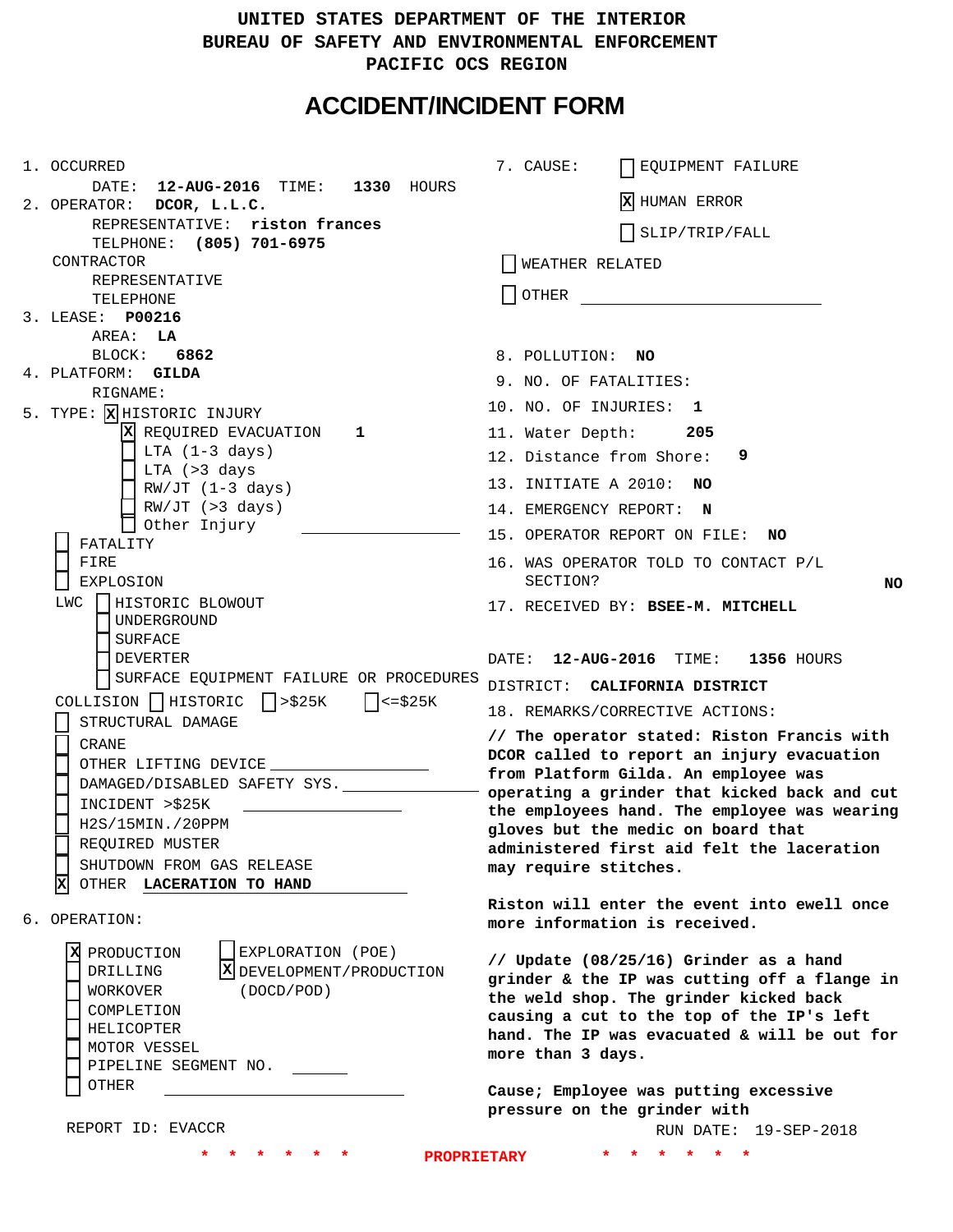**both hands, causing the grinder to kickback.**

**Corrective action; Updates to the welding and grinding JSA have been made to ensure operators do not apply excessive pressure to the grinder during use.**

**\* \* \* \* \* \* PROPRIETARY \* \* \* \* \* \***

REPORT ID: EVACCR RUN DATE: 19-SEP-2018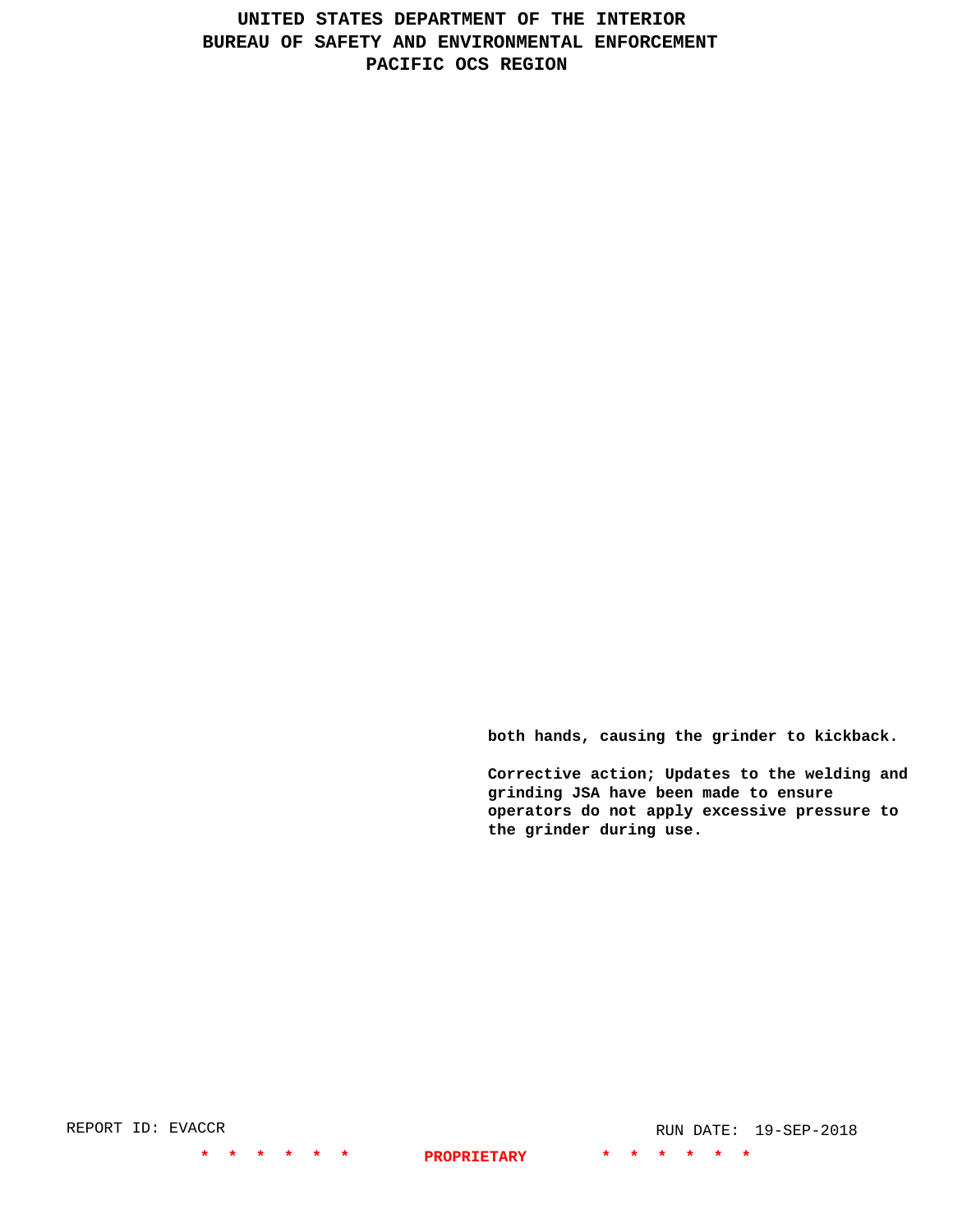| 1. OCCURRED                                                               | EQUIPMENT FAILURE<br>7. CAUSE:                                                              |
|---------------------------------------------------------------------------|---------------------------------------------------------------------------------------------|
| DATE: 15-AUG-2016 TIME:<br><b>1345 HOURS</b>                              |                                                                                             |
| 2. OPERATOR: Beta Operating Company, LLC                                  | <b>X</b> HUMAN ERROR                                                                        |
| REPRESENTATIVE: ALEX VASQUEZ<br>TELPHONE:                                 | SLIP/TRIP/FALL                                                                              |
| CONTRACTOR                                                                | WEATHER RELATED                                                                             |
| REPRESENTATIVE                                                            |                                                                                             |
| TELEPHONE                                                                 | OTHER                                                                                       |
| 3. LEASE: P00301                                                          |                                                                                             |
| AREA: LB<br>6488                                                          |                                                                                             |
| BLOCK:<br>4. PLATFORM: EUREKA                                             | 8. POLLUTION: NO                                                                            |
| RIGNAME:                                                                  | 9. NO. OF FATALITIES:                                                                       |
| 5. TYPE: X HISTORIC INJURY                                                | 10. NO. OF INJURIES:<br>$\mathbf{1}$                                                        |
| REQUIRED EVACUATION                                                       | 11. Water Depth:<br>700                                                                     |
| $LTA$ $(1-3 \text{ days})$                                                | 10<br>12. Distance from Shore:                                                              |
| LTA (>3 days                                                              |                                                                                             |
| $\mathbf{x}$ RW/JT (1-3 days)<br>$\mathbf{1}$                             | 13. INITIATE A 2010: NO                                                                     |
| $RW/JT$ (>3 days)                                                         | 14. EMERGENCY REPORT: N                                                                     |
| Other Injury                                                              | 15. OPERATOR REPORT ON FILE: NO                                                             |
| FATALITY<br>FIRE                                                          | 16. WAS OPERATOR TOLD TO CONTACT P/L                                                        |
| <b>EXPLOSION</b>                                                          | SECTION?<br>NO.                                                                             |
| LWC<br>HISTORIC BLOWOUT                                                   | 17. RECEIVED BY: BSEE-M. MITCHELL                                                           |
| UNDERGROUND                                                               |                                                                                             |
| <b>SURFACE</b>                                                            |                                                                                             |
| <b>DEVERTER</b>                                                           | DATE: 15-AUG-2016 TIME:<br><b>1346 HOURS</b>                                                |
| SURFACE EQUIPMENT FAILURE OR PROCEDURES                                   | DISTRICT: CALIFORNIA DISTRICT                                                               |
| COLLISION $\bigcap$ HISTORIC $\bigcap$ >\$25K<br>$\vert$ $\vert$ <= \$25K | 18. REMARKS/CORRECTIVE ACTIONS:                                                             |
| STRUCTURAL DAMAGE                                                         |                                                                                             |
| CRANE                                                                     | // The operator stated: around 1:45 pm I was                                                |
| OTHER LIFTING DEVICE ____________________                                 | called on the PA system. . AJex come to the<br>plus 12 deck we have an emergency". As I ran |
| DAMAGED/DISABLED SAFETY SYS.                                              | down the center stairway from the +45 deck to                                               |
| INCIDENT >\$25K                                                           | the +12 deck a Brand employee pointed that a                                                |
| x<br>H2S/15MIN./20PPM                                                     | scaffolding builder had fallen. I called Elly                                               |
| REQUIRED MUSTER                                                           | control room and talk with Gene Pritchard and                                               |
| SHUTDOWN FROM GAS RELEASE                                                 | told what had happen and to notify Bob                                                      |
| x<br>OTHER MINOR INNER THIGH INJURY                                       | Perkins. I then asked Alfredo if he was okay                                                |
| 6. OPERATION:                                                             | and Alfredo told me yes. I asked what happen                                                |
|                                                                           | and he NAlfredo~ told me the bar broke at the<br>weld of the scaffolding bar. I told Brand  |
| EXPLORATION (POE)<br>PRODUCTION                                           | crew to stop work come up to the galley.                                                    |
| X DEVELOPMENT/PRODUCTION<br>DRILLING                                      | Treatment Administered: in the galley I asked                                               |
| WORKOVER<br>(DOCD/POD)                                                    | Alfredo again if he was okay, how was his                                                   |
| COMPLETION                                                                | back and inter thigh area? Alfredo told me he                                               |
| HELICOPTER                                                                | was okay. Bob Perkins told me the crew boat                                                 |
| MOTOR VESSEL                                                              | is on the way to take Alfredo in to make                                                    |
| PIPELINE SEGMENT NO.                                                      | sure he is okay.                                                                            |
| OTHER<br>DISMANTLING SCAFFOLDING<br>x                                     | Root Cause or Contributing Factors: from what                                               |
|                                                                           | I seen the scaffolding bar broke at the weld.                                               |
| REPORT ID: EVACCR                                                         | RUN DATE: 19-SEP-2018                                                                       |
| *                                                                         | <b>PROPRIETARY</b><br>*                                                                     |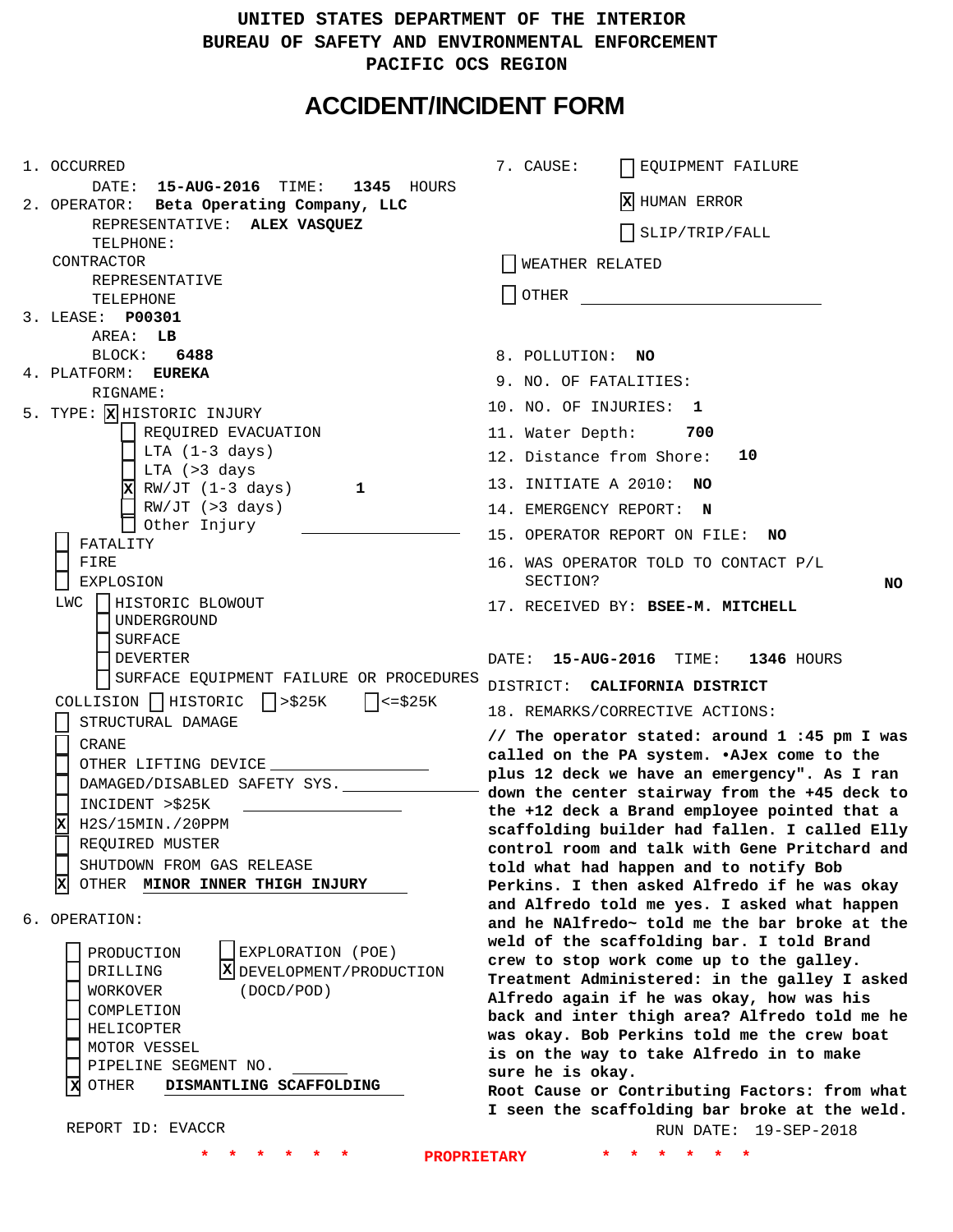**Corrective Action Taken, If Any: at this time Brand crew is going in and Brand will contact us with how they want to proceed with dismantling the reminder scaffolding. Reported by: Brand employee.**

**\* \* \* \* \* \* PROPRIETARY \* \* \* \* \* \***

REPORT ID: EVACCR RUN DATE: 19-SEP-2018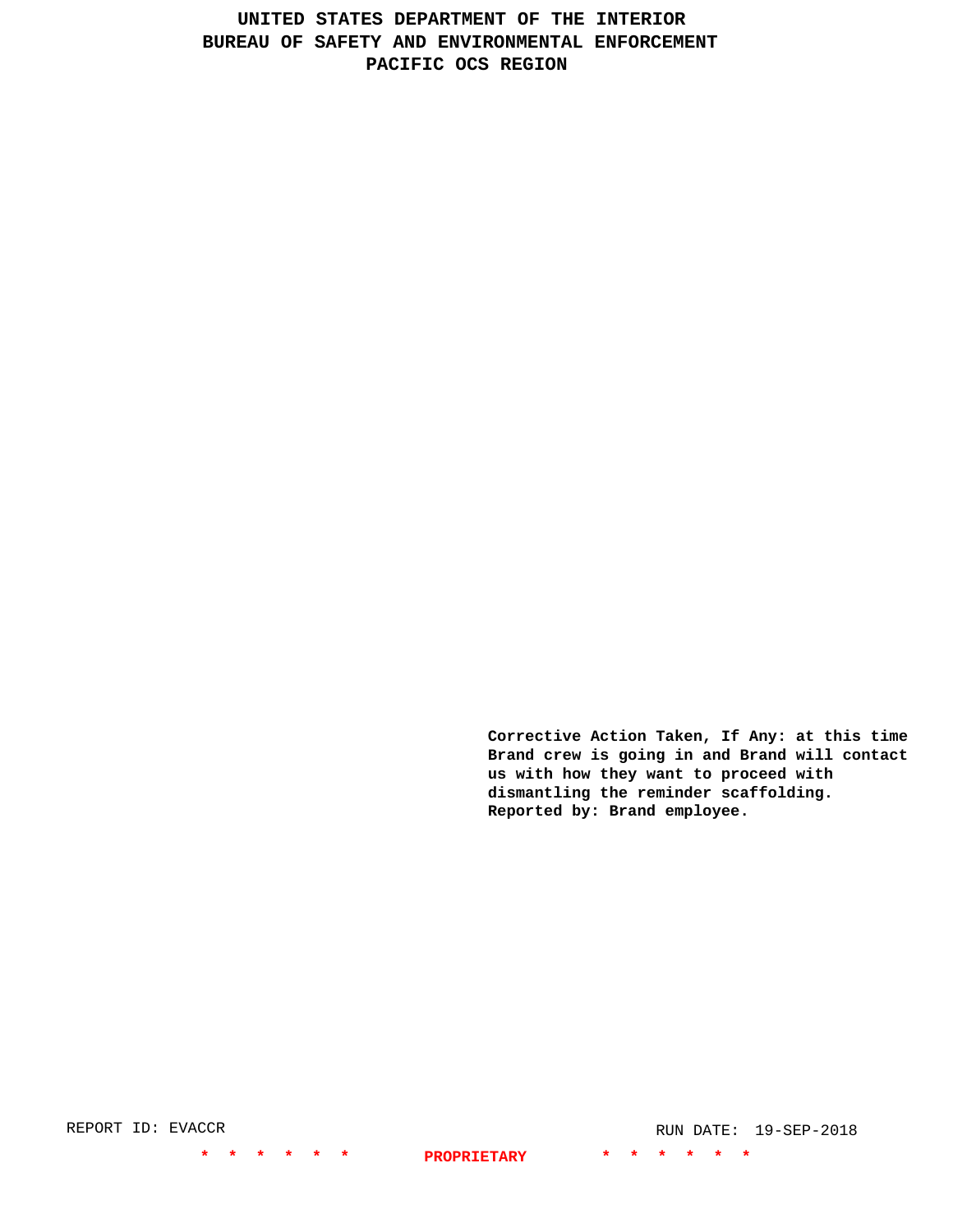| 1. OCCURRED<br>$DATA: 03-MAY-2016$ TIME:<br>0745 HOURS<br>2. OPERATOR: Venoco, Inc.<br>REPRESENTATIVE: Henderson, Willi<br>TELPHONE: (805) 745-2283<br>CONTRACTOR<br>REPRESENTATIVE<br>TELEPHONE<br>3. LEASE: | EQUIPMENT FAILURE<br>7. CAUSE:<br>HUMAN ERROR<br>SLIP/TRIP/FALL<br>WEATHER RELATED<br>OTHER                                                                                                                                                                                                                                                                                                                                       |
|---------------------------------------------------------------------------------------------------------------------------------------------------------------------------------------------------------------|-----------------------------------------------------------------------------------------------------------------------------------------------------------------------------------------------------------------------------------------------------------------------------------------------------------------------------------------------------------------------------------------------------------------------------------|
| AREA: LA                                                                                                                                                                                                      |                                                                                                                                                                                                                                                                                                                                                                                                                                   |
| BLOCK:<br>6861<br>4. PLATFORM: GRACE                                                                                                                                                                          | 8. POLLUTION: NO                                                                                                                                                                                                                                                                                                                                                                                                                  |
| RIGNAME:                                                                                                                                                                                                      | 9. NO. OF FATALITIES:                                                                                                                                                                                                                                                                                                                                                                                                             |
| 5. TYPE:   HISTORIC INJURY                                                                                                                                                                                    | 10. NO. OF INJURIES:                                                                                                                                                                                                                                                                                                                                                                                                              |
| REQUIRED EVACUATION                                                                                                                                                                                           | 11. Water Depth:<br>318                                                                                                                                                                                                                                                                                                                                                                                                           |
| $LTA$ $(1-3 \text{ days})$                                                                                                                                                                                    | 12. Distance from Shore:<br>11                                                                                                                                                                                                                                                                                                                                                                                                    |
| LTA (>3 days<br>$RW/JT$ (1-3 days)                                                                                                                                                                            | 13. INITIATE A 2010:<br>NO                                                                                                                                                                                                                                                                                                                                                                                                        |
| $RW/JT$ (>3 days)                                                                                                                                                                                             | 14. EMERGENCY REPORT: N                                                                                                                                                                                                                                                                                                                                                                                                           |
| Other Injury                                                                                                                                                                                                  | 15. OPERATOR REPORT ON FILE: NO                                                                                                                                                                                                                                                                                                                                                                                                   |
| FATALITY                                                                                                                                                                                                      |                                                                                                                                                                                                                                                                                                                                                                                                                                   |
| FIRE<br>EXPLOSION                                                                                                                                                                                             | 16. WAS OPERATOR TOLD TO CONTACT P/L<br>SECTION?                                                                                                                                                                                                                                                                                                                                                                                  |
| LWC<br>  HISTORIC BLOWOUT                                                                                                                                                                                     | NO.                                                                                                                                                                                                                                                                                                                                                                                                                               |
| UNDERGROUND<br><b>SURFACE</b><br><b>DEVERTER</b><br>SURFACE EQUIPMENT FAILURE OR PROCEDURES                                                                                                                   | 17. RECEIVED BY: Kaiser, John<br>DATE: 30-SEP-2016 TIME: 0915 HOURS                                                                                                                                                                                                                                                                                                                                                               |
| COLLISION $\bigcap$ HISTORIC $\bigcap$ >\$25K<br>$ $ $ $ < = \$25K                                                                                                                                            | DISTRICT: CALIFORNIA DISTRICT                                                                                                                                                                                                                                                                                                                                                                                                     |
| STRUCTURAL DAMAGE                                                                                                                                                                                             | 18. REMARKS/CORRECTIVE ACTIONS:                                                                                                                                                                                                                                                                                                                                                                                                   |
| CRANE<br>OTHER LIFTING DEVICE<br>DAMAGED/DISABLED SAFETY SYS.<br>INCIDENT >\$25K<br>H2S/15MIN./20PPM<br>lvl<br>REQUIRED MUSTER<br>$\overline{\mathbf{x}}$<br>SHUTDOWN FROM GAS RELEASE<br>OTHER               | A gas release caused by pressure build up in<br>the A-15 annulus, causing the blowout of the<br>3" x 1" reducing bushing attached to the<br>conductor.<br>An incident investigation has been started as<br>of 5/5/2016 to address the cause of the<br>pressure build up and address future re-<br>occurrence and prevention. Immediate action<br>taken has been to check all conductors and<br>annulus for any pressure build up. |
| 6. OPERATION:                                                                                                                                                                                                 |                                                                                                                                                                                                                                                                                                                                                                                                                                   |
| x<br>EXPLORATION (POE)<br>PRODUCTION<br>X DEVELOPMENT / PRODUCTION<br>DRILLING<br>WORKOVER<br>(DOCD/POD)<br>COMPLETION<br>HELICOPTER<br>MOTOR VESSEL<br>PIPELINE SEGMENT NO.<br>OTHER                         |                                                                                                                                                                                                                                                                                                                                                                                                                                   |
| REPORT ID: EVACCR                                                                                                                                                                                             |                                                                                                                                                                                                                                                                                                                                                                                                                                   |
|                                                                                                                                                                                                               | RUN DATE: 19-SEP-2018                                                                                                                                                                                                                                                                                                                                                                                                             |
| <b>PROPRIETARY</b>                                                                                                                                                                                            |                                                                                                                                                                                                                                                                                                                                                                                                                                   |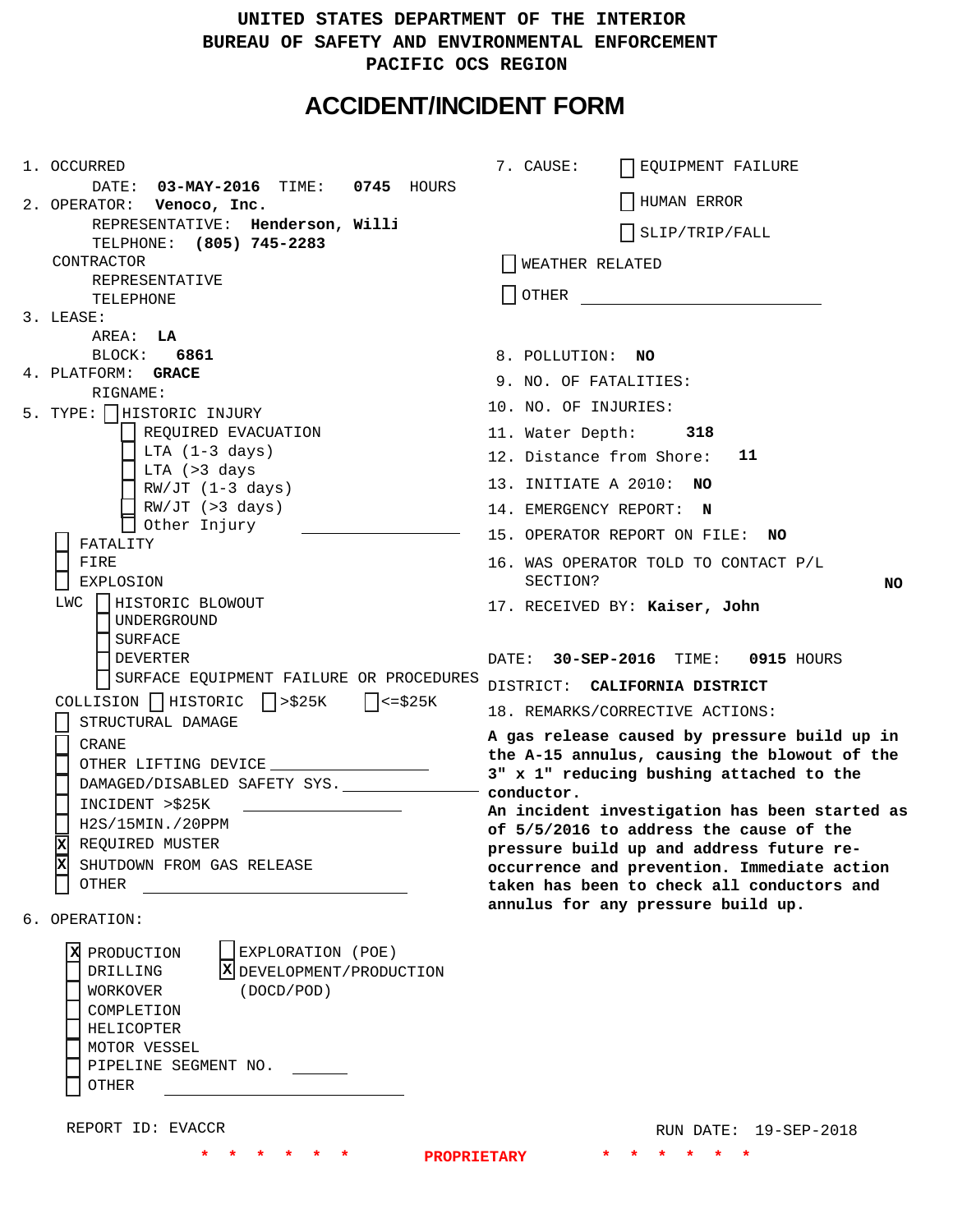| 1. OCCURRED                                                                  | EQUIPMENT FAILURE<br>7. CAUSE:                                                                 |
|------------------------------------------------------------------------------|------------------------------------------------------------------------------------------------|
| DATE: $02$ -JUN-2017 TIME:<br><b>1530 HOURS</b>                              |                                                                                                |
| 2. OPERATOR: Exxon Mobil Corporation                                         | HUMAN ERROR                                                                                    |
| REPRESENTATIVE: Case, Erik                                                   | SLIP/TRIP/FALL                                                                                 |
| TELPHONE: (832) 625-4583                                                     |                                                                                                |
| CONTRACTOR<br><b>REPRESENTATIVE</b>                                          | WEATHER RELATED                                                                                |
| TELEPHONE                                                                    | OTHER                                                                                          |
| 3. LEASE: P00188                                                             |                                                                                                |
| AREA: SM                                                                     |                                                                                                |
| BLOCK:<br>6636                                                               | 8. POLLUTION: NO                                                                               |
| 4. PLATFORM: HONDO                                                           | 9. NO. OF FATALITIES:                                                                          |
| RIGNAME:<br>5. TYPE:    HISTORIC INJURY                                      | 10. NO. OF INJURIES:                                                                           |
| X REQUIRED EVACUATION<br>1                                                   | 11. Water Depth: 842                                                                           |
| $LTA$ $(1-3 \text{ days})$                                                   | 12. Distance from Shore:<br>5                                                                  |
| LTA (>3 days                                                                 |                                                                                                |
| $RW/JT$ (1-3 days)                                                           | 13. INITIATE A 2010: NO                                                                        |
| $RW/JT$ (>3 days)<br>1                                                       | 14. EMERGENCY REPORT: N                                                                        |
| Other Injury<br>FATALITY                                                     | 15. OPERATOR REPORT ON FILE: NO                                                                |
| FIRE                                                                         | 16. WAS OPERATOR TOLD TO CONTACT P/L                                                           |
| <b>EXPLOSION</b>                                                             | SECTION?<br>NO.                                                                                |
| LWC<br>  HISTORIC BLOWOUT                                                    | 17. RECEIVED BY: Ofolete, Bethram                                                              |
| UNDERGROUND                                                                  |                                                                                                |
| SURFACE                                                                      |                                                                                                |
| DEVERTER<br>SURFACE EQUIPMENT FAILURE OR PROCEDURES                          | DATE: 15-JUN-2017 TIME: 1628 HOURS                                                             |
| COLLISION HISTORIC $\bigcap$ >\$25K<br>  $\left  \right $ < = \$25K          | DISTRICT:                                                                                      |
| STRUCTURAL DAMAGE                                                            | 18. REMARKS/CORRECTIVE ACTIONS:                                                                |
| CRANE                                                                        | At ~09:30 (pst) the IP bent down to pick up                                                    |
| OTHER LIFTING DEVICE _____________________                                   | bolts and felt a popping sensation in his                                                      |
| DAMAGED/DISABLED SAFETY SYS.                                                 | knee. At this moment he abruptly stood up and<br>felt a strain in his back. As of ~15:30 (pst) |
| INCIDENT >\$25K                                                              | the IP is being transported to shore for                                                       |
| H2S/15MIN./20PPM                                                             | medical evaluation.                                                                            |
| REQUIRED MUSTER                                                              |                                                                                                |
| SHUTDOWN FROM GAS RELEASE                                                    | **UPDATE** 6/2/17 @ 17:30                                                                      |
| OTHER                                                                        | IP was seen at Sansum Clinic in Santa                                                          |
| 6. OPERATION:                                                                | Barbara, CA. IP was diagnosed with a strained                                                  |
|                                                                              | left knee and strained lower back. Directed                                                    |
| x<br>EXPLORATION (POE)<br>PRODUCTION<br>X DEVELOPMENT/PRODUCTION<br>DRILLING | to wear a knee brace for 3-7 day, perform                                                      |
| WORKOVER<br>(DOCD/POD)                                                       | back stretches and administer OTC Advil and                                                    |
| COMPLETION                                                                   | ice as needed. Follow up appointment is                                                        |
| HELICOPTER                                                                   | scheduled for 6/9/17.                                                                          |
| MOTOR VESSEL                                                                 | **UPDATE**                                                                                     |
| PIPELINE SEGMENT NO.                                                         |                                                                                                |
| OTHER                                                                        | 6/12/17                                                                                        |
|                                                                              |                                                                                                |
| REPORT ID: EVACCR                                                            | RUN DATE: 19-SEP-2018                                                                          |
| <b>PROPRIETARY</b><br>* * * * * *                                            | * * *                                                                                          |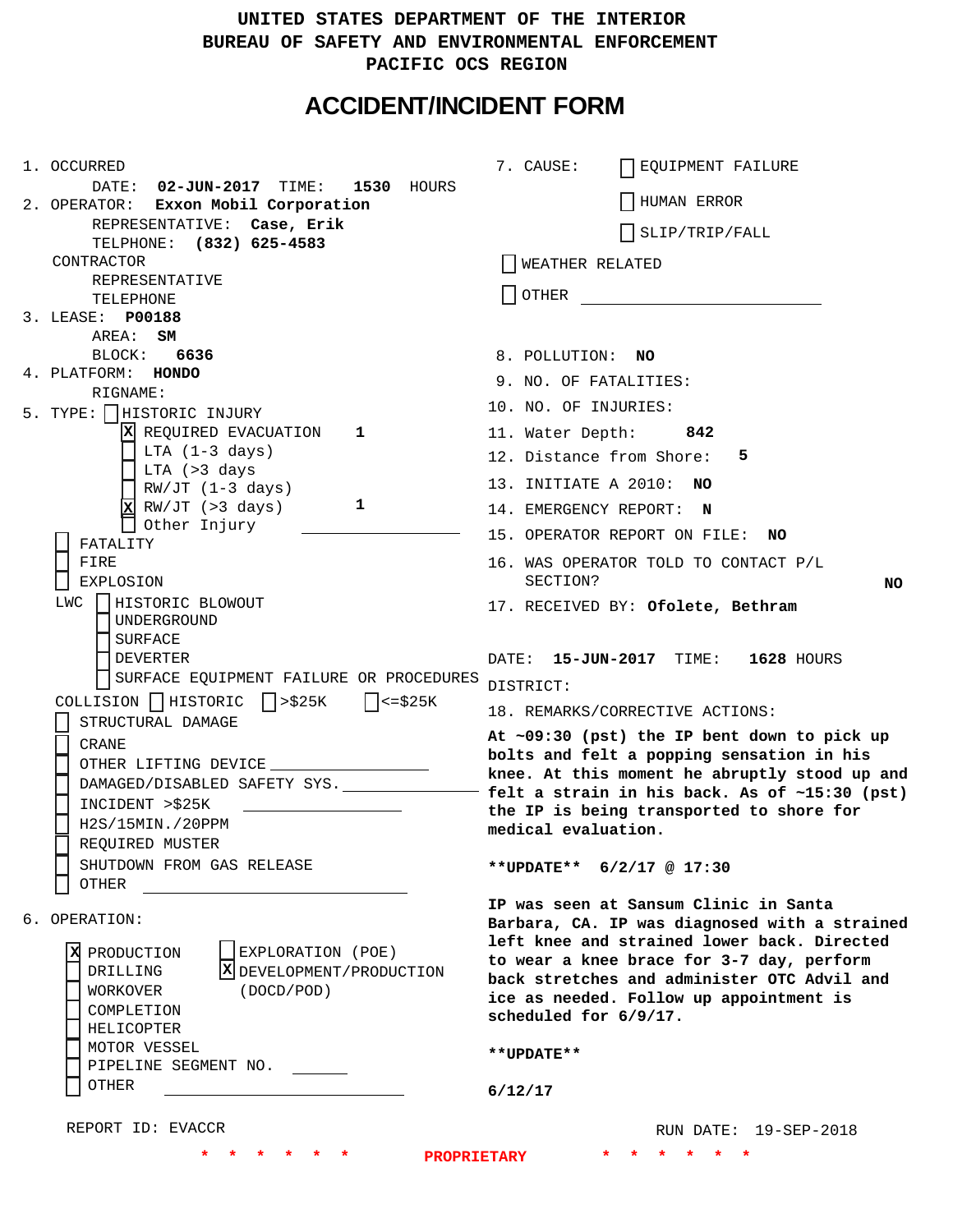**Following IP's visit with the doctor on 6-9- 17, he was diagnosed with a strained knee and has been placed on Restricted Work for greater than 3 days** 

**\* \* \* \* \* \* PROPRIETARY \* \* \* \* \* \***

REPORT ID: EVACCR RUN DATE: 19-SEP-2018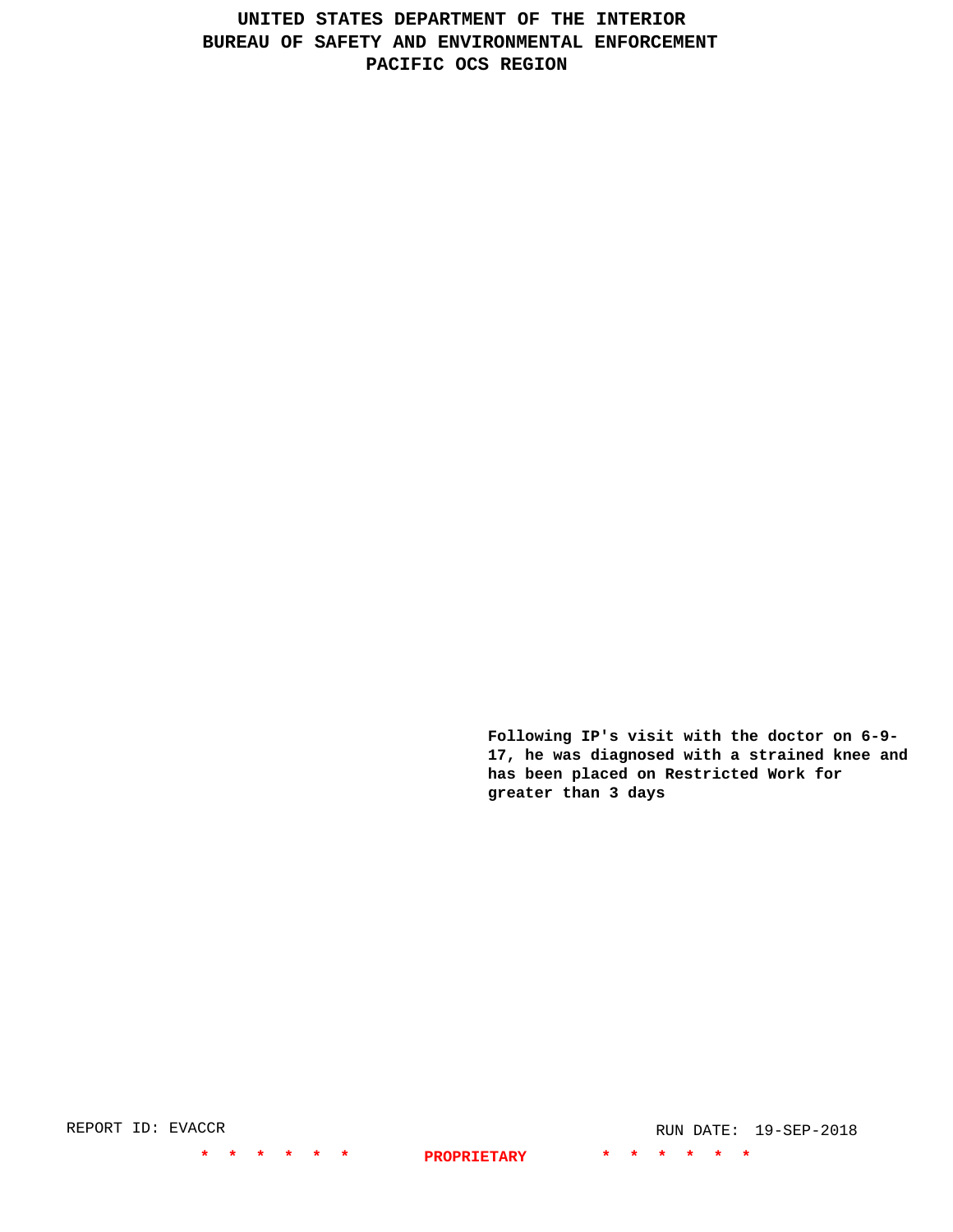|  | 1. OCCURRED                                             | <b>X</b> EQUIPMENT FAILURE<br>7. CAUSE:        |
|--|---------------------------------------------------------|------------------------------------------------|
|  | DATE: 03-MAY-2016 TIME:<br>0830 HOURS                   | HUMAN ERROR                                    |
|  | 2. OPERATOR: Venoco, Inc.<br>REPRESENTATIVE: SCOTT BING |                                                |
|  | TELPHONE:                                               | SLIP/TRIP/FALL                                 |
|  | CONTRACTOR                                              | WEATHER RELATED                                |
|  | <b>REPRESENTATIVE</b>                                   |                                                |
|  | <b>TELEPHONE</b>                                        | OTHER                                          |
|  | 3. LEASE: P00205<br>AREA: LA                            |                                                |
|  | 6912<br>BLOCK:                                          | 8. POLLUTION: NO                               |
|  | 4. PLATFORM: GAIL                                       | 9. NO. OF FATALITIES:                          |
|  | RIGNAME:                                                |                                                |
|  | 5. TYPE: HISTORIC INJURY                                | 10. NO. OF INJURIES:                           |
|  | REQUIRED EVACUATION                                     | 11. Water Depth:<br>739                        |
|  | $LTA$ $(1-3 \text{ days})$<br>LTA (>3 days              | 12. Distance from Shore:<br>11                 |
|  | $RW/JT$ (1-3 days)                                      | 13. INITIATE A 2010: NO                        |
|  | $RW/JT$ (>3 days)                                       | 14. EMERGENCY REPORT: N                        |
|  | Other Injury                                            | 15. OPERATOR REPORT ON FILE:<br>NO             |
|  | FATALITY                                                |                                                |
|  | FIRE                                                    | 16. WAS OPERATOR TOLD TO CONTACT P/L           |
|  | EXPLOSION<br>LWC<br>HISTORIC BLOWOUT                    | SECTION?<br>NO.                                |
|  | UNDERGROUND                                             | 17. RECEIVED BY: BSEE-MITCHELL M.              |
|  | SURFACE                                                 |                                                |
|  | <b>DEVERTER</b>                                         | DATE: $03-MAY-2016$ TIME:<br><b>0839 HOURS</b> |
|  | SURFACE EQUIPMENT FAILURE OR PROCEDURES                 | DISTRICT: CALIFORNIA DISTRICT                  |
|  | COLLISION   HISTORIC   >\$25K<br>$\le$ = $$25K$         | 18. REMARKS/CORRECTIVE ACTIONS:                |
|  | STRUCTURAL DAMAGE                                       | // Operator called to report a combustible     |
|  | <b>CRANE</b>                                            | gas release that required a platform muster.   |
|  |                                                         | The source was reported to be a corroded       |
|  | DAMAGED/DISABLED SAFETY SYS.<br>INCIDENT >\$25K         | fitting on the casing annulus on well A-8.     |
|  | H2S/15MIN./20PPM                                        |                                                |
|  | REQUIRED MUSTER                                         | A fifteen day report will follow.              |
|  | SHUTDOWN FROM GAS RELEASE                               |                                                |
|  | OTHER GAS RELEASE                                       |                                                |
|  | 6. OPERATION:                                           |                                                |
|  | EXPLORATION (POE)<br>X PRODUCTION                       |                                                |
|  | X DEVELOPMENT / PRODUCTION<br>DRILLING                  |                                                |
|  | WORKOVER<br>(DOCD/POD)                                  |                                                |
|  | COMPLETION                                              |                                                |
|  | HELICOPTER                                              |                                                |
|  | MOTOR VESSEL<br>PIPELINE SEGMENT NO.                    |                                                |
|  | OTHER                                                   |                                                |
|  |                                                         |                                                |
|  | REPORT ID: EVACCR                                       | RUN DATE: 19-SEP-2018                          |
|  | <b>PROPRIETARY</b>                                      |                                                |
|  |                                                         |                                                |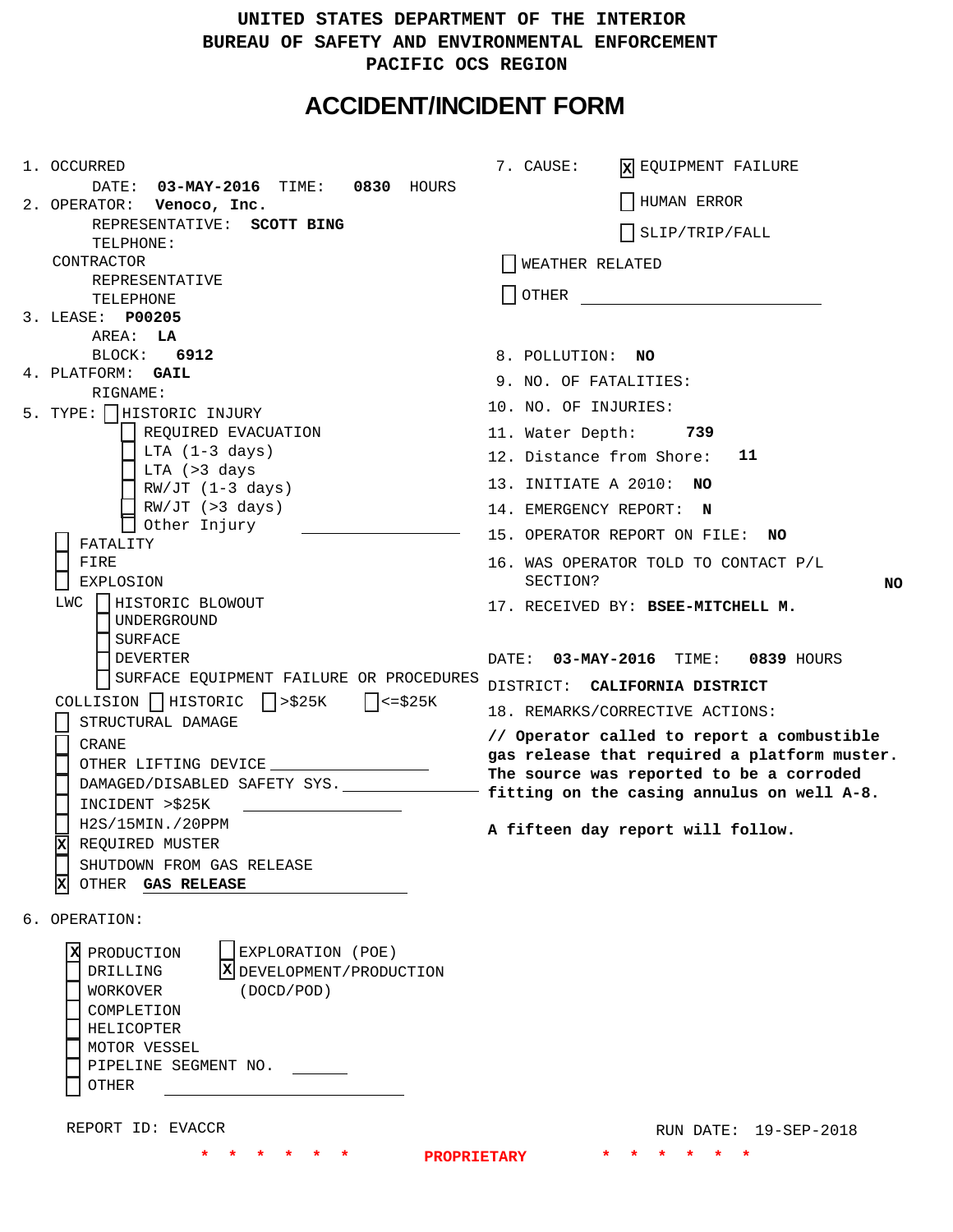| <b>TELEPHONE</b><br>3. LEASE: P00441<br>AREA: SM                                                                                                                                                            | OTHER                                                                                                                                                                                                                                                       |
|-------------------------------------------------------------------------------------------------------------------------------------------------------------------------------------------------------------|-------------------------------------------------------------------------------------------------------------------------------------------------------------------------------------------------------------------------------------------------------------|
| BLOCK:<br>6374<br>4. PLATFORM: IRENE<br>RIGNAME:                                                                                                                                                            | 8. POLLUTION: NO<br>9. NO. OF FATALITIES:                                                                                                                                                                                                                   |
| 5. TYPE:   HISTORIC INJURY<br>REQUIRED EVACUATION<br>$LTA$ $(1-3 \text{ days})$<br>LTA (>3 days<br>$RW/JT$ (1-3 days)<br>$RW/JT$ (>3 days)<br>Other Injury                                                  | 10. NO. OF INJURIES:<br>11. Water Depth:<br>242<br>12. Distance from Shore:<br>4<br>13. INITIATE A 2010: NO<br>14. EMERGENCY REPORT: N                                                                                                                      |
| FATALITY<br>x<br>FIRE<br><b>EXPLOSION</b><br>LWC<br>  HISTORIC BLOWOUT<br>UNDERGROUND                                                                                                                       | 15. OPERATOR REPORT ON FILE: NO<br>16. WAS OPERATOR TOLD TO CONTACT P/L<br>SECTION?<br>NO.<br>17. RECEIVED BY: BSEE-MITCHELL M.                                                                                                                             |
| SURFACE<br>DEVERTER<br>SURFACE EQUIPMENT FAILURE OR PROCEDURES<br>COLLISION $\Box$ HISTORIC $\Box$ >\$25K<br>$  \leq 525K$<br>STRUCTURAL DAMAGE<br>CRANE<br>DAMAGED/DISABLED SAFETY SYS.<br>INCIDENT >\$25K | DATE: 03-JUN-2016 TIME: 1430 HOURS<br>DISTRICT: CALIFORNIA DISTRICT<br>18. REMARKS/CORRECTIVE ACTIONS:<br>// Operator called to inform us that Platform<br>Irene has lost shore power and is currently<br>working on restoring shore or generator<br>power. |
| H2S/15MIN./20PPM<br>REQUIRED MUSTER<br>SHUTDOWN FROM GAS RELEASE<br>ΙxΙ<br>OTHER LOSS OF POWER<br>6. OPERATION:                                                                                             | Around the time of power loss smoke was<br>observed in Motor Control Center (MCC) #1,<br>Jerry stated they are in the very early<br>stages of the investigation and will relay<br>additional information to me over the<br>weekend.                         |
| x<br>EXPLORATION (POE)<br>PRODUCTION<br>X DEVELOPMENT / PRODUCTION<br>DRILLING<br>(DOCD/POD)<br>WORKOVER<br>COMPLETION<br>HELICOPTER<br>MOTOR VESSEL<br>PIPELINE SEGMENT NO.<br>OTHER                       |                                                                                                                                                                                                                                                             |
|                                                                                                                                                                                                             |                                                                                                                                                                                                                                                             |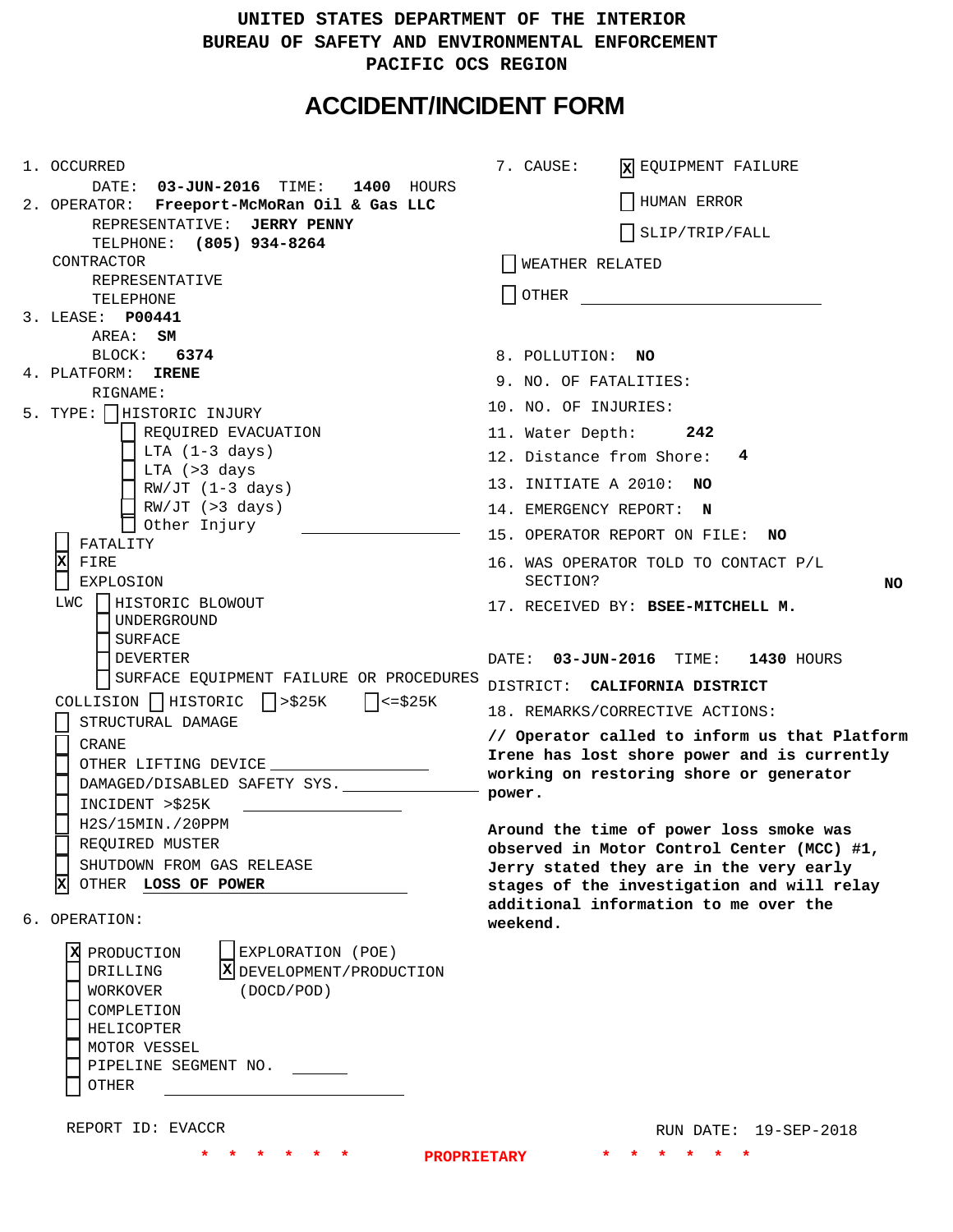| 1. OCCURRED<br>DATE: 05-JUN-2016 TIME:<br><b>1456</b> HOURS<br>2. OPERATOR: Freeport-McMoRan Oil & Gas LLC<br>REPRESENTATIVE: PATRICK VOWELL<br>TELPHONE: (805) 934-8215<br>CONTRACTOR<br>REPRESENTATIVE<br>TELEPHONE                                                                                                                                 | EQUIPMENT FAILURE<br>7. CAUSE:<br><b>X</b> HUMAN ERROR<br>SLIP/TRIP/FALL<br>WEATHER RELATED<br>OTHER                                                                                                                                                                                                                                                           |
|-------------------------------------------------------------------------------------------------------------------------------------------------------------------------------------------------------------------------------------------------------------------------------------------------------------------------------------------------------|----------------------------------------------------------------------------------------------------------------------------------------------------------------------------------------------------------------------------------------------------------------------------------------------------------------------------------------------------------------|
| 3. LEASE: P00441<br>AREA: SM                                                                                                                                                                                                                                                                                                                          |                                                                                                                                                                                                                                                                                                                                                                |
| BLOCK:<br>6374                                                                                                                                                                                                                                                                                                                                        | 8. POLLUTION: NO                                                                                                                                                                                                                                                                                                                                               |
| 4. PLATFORM: IRENE                                                                                                                                                                                                                                                                                                                                    | 9. NO. OF FATALITIES:                                                                                                                                                                                                                                                                                                                                          |
| RIGNAME:                                                                                                                                                                                                                                                                                                                                              | 10. NO. OF INJURIES:                                                                                                                                                                                                                                                                                                                                           |
| 5. TYPE: HISTORIC INJURY<br>REQUIRED EVACUATION                                                                                                                                                                                                                                                                                                       |                                                                                                                                                                                                                                                                                                                                                                |
| $LTA$ $(1-3 \text{ days})$                                                                                                                                                                                                                                                                                                                            | 11. Water Depth: 242                                                                                                                                                                                                                                                                                                                                           |
| $LTA$ (>3 days                                                                                                                                                                                                                                                                                                                                        | 12. Distance from Shore:<br>4                                                                                                                                                                                                                                                                                                                                  |
| $RW/JT$ (1-3 days)                                                                                                                                                                                                                                                                                                                                    | 13. INITIATE A 2010: NO                                                                                                                                                                                                                                                                                                                                        |
| $RW/JT$ (>3 days)                                                                                                                                                                                                                                                                                                                                     | 14. EMERGENCY REPORT: N                                                                                                                                                                                                                                                                                                                                        |
| Other Injury                                                                                                                                                                                                                                                                                                                                          | 15. OPERATOR REPORT ON FILE: NO                                                                                                                                                                                                                                                                                                                                |
| FATALITY<br>FIRE                                                                                                                                                                                                                                                                                                                                      | 16. WAS OPERATOR TOLD TO CONTACT P/L                                                                                                                                                                                                                                                                                                                           |
| EXPLOSION                                                                                                                                                                                                                                                                                                                                             | SECTION?<br>NO.                                                                                                                                                                                                                                                                                                                                                |
| LWC<br>    HISTORIC BLOWOUT                                                                                                                                                                                                                                                                                                                           |                                                                                                                                                                                                                                                                                                                                                                |
| UNDERGROUND<br><b>SURFACE</b><br>DEVERTER<br>SURFACE EQUIPMENT FAILURE OR PROCEDURES<br>COLLISION HISTORIC $\bigcap$ >\$25K<br>$\prod$ < = \$25K<br>STRUCTURAL DAMAGE<br>CRANE<br>OTHER LIFTING DEVICE<br>DAMAGED/DISABLED SAFETY SYS.<br>INCIDENT >\$25K<br>H2S/15MIN./20PPM<br>REQUIRED MUSTER<br>SHUTDOWN FROM GAS RELEASE<br>OTHER LOST OVERBOARD | 17. RECEIVED BY: BSEE-FERNANDEZ P.<br>DATE: 07-JUN-2016 TIME: 1427 HOURS<br>DISTRICT: CALIFORNIA DISTRICT<br>18. REMARKS/CORRECTIVE ACTIONS:<br>// An item fell overboard. At 0945 this<br>morning, a hard hat fell overboard from<br>Platform Irene and could not be retrieved.<br>The hard hat was observed sinking as it<br>floated away from the platform. |
| 6. OPERATION:                                                                                                                                                                                                                                                                                                                                         |                                                                                                                                                                                                                                                                                                                                                                |
| EXPLORATION (POE)<br>PRODUCTION<br>X DEVELOPMENT / PRODUCTION<br>DRILLING<br>WORKOVER<br>(DOCD/POD)<br>COMPLETION<br>HELICOPTER<br>MOTOR VESSEL<br>PIPELINE SEGMENT NO.<br>OTHER                                                                                                                                                                      |                                                                                                                                                                                                                                                                                                                                                                |
| REPORT ID: EVACCR                                                                                                                                                                                                                                                                                                                                     | RUN DATE: 19-SEP-2018                                                                                                                                                                                                                                                                                                                                          |
|                                                                                                                                                                                                                                                                                                                                                       |                                                                                                                                                                                                                                                                                                                                                                |
| <b>PROPRIETARY</b>                                                                                                                                                                                                                                                                                                                                    |                                                                                                                                                                                                                                                                                                                                                                |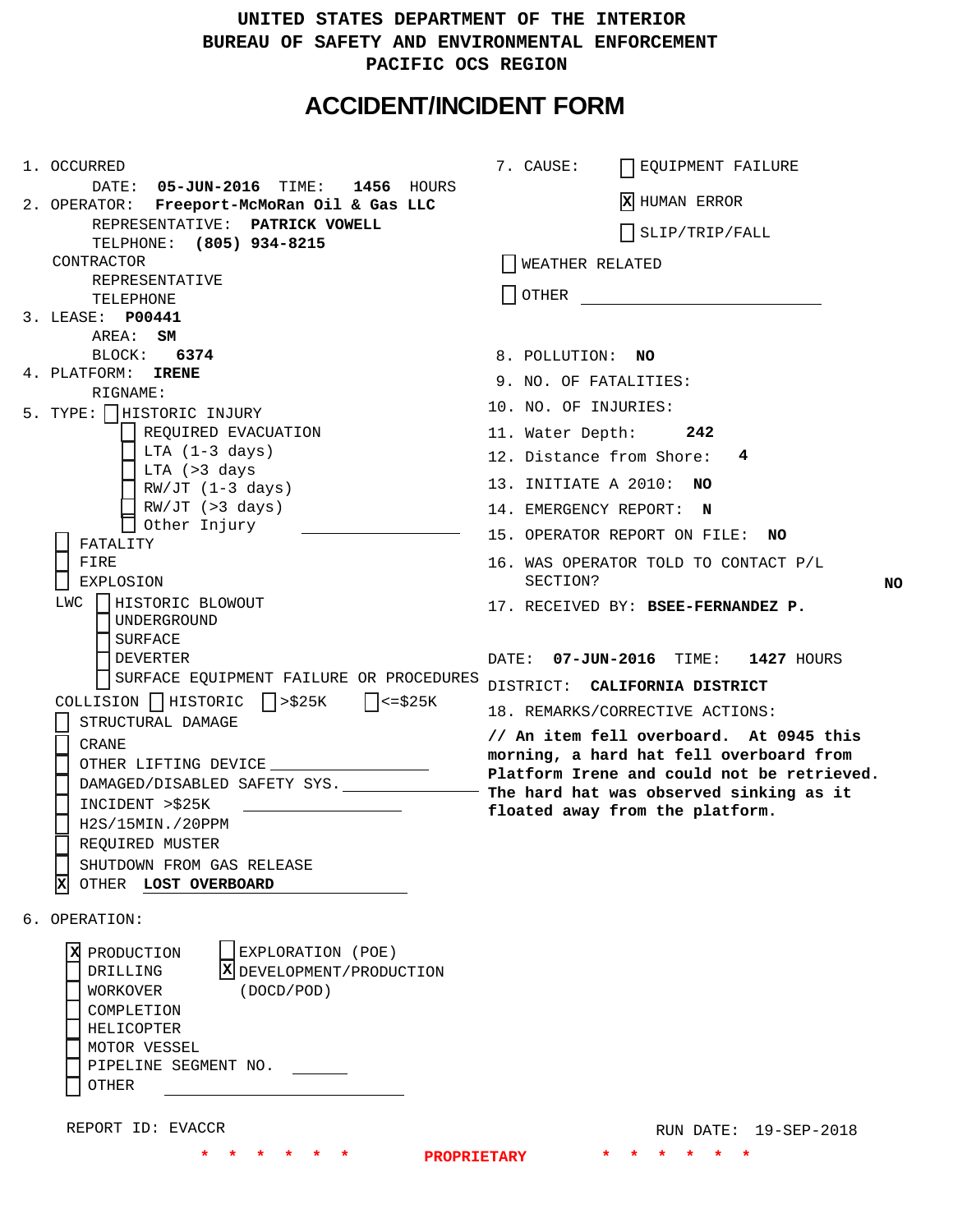| 1. OCCURRED                                                         | <b>X</b> EQUIPMENT FAILURE<br>7. CAUSE:                                            |
|---------------------------------------------------------------------|------------------------------------------------------------------------------------|
| DATE: $02-MAY-2016$ TIME:<br><b>1030</b> HOURS                      | HUMAN ERROR                                                                        |
| 2. OPERATOR: Venoco, Inc.                                           |                                                                                    |
| REPRESENTATIVE: Henderson, Willi<br>TELPHONE: (805) 745-2283        | SLIP/TRIP/FALL                                                                     |
| CONTRACTOR                                                          | WEATHER RELATED                                                                    |
| REPRESENTATIVE                                                      |                                                                                    |
| TELEPHONE                                                           | OTHER                                                                              |
| 3. LEASE: P00205                                                    |                                                                                    |
| AREA: LA                                                            |                                                                                    |
| <b>BLOCK: 6912</b>                                                  | 8. POLLUTION: NO                                                                   |
| 4. PLATFORM: GAIL                                                   | 9. NO. OF FATALITIES:                                                              |
| RIGNAME:                                                            | 10. NO. OF INJURIES:                                                               |
| 5. TYPE: HISTORIC INJURY                                            |                                                                                    |
| REQUIRED EVACUATION                                                 | 11. Water Depth:<br>739                                                            |
| $LTA$ $(1-3 \text{ days})$<br>$LTA$ (>3 days                        | 12. Distance from Shore:<br>10                                                     |
| $RW/JT$ (1-3 days)                                                  | 13. INITIATE A 2010: NO                                                            |
| $RW/JT$ (>3 days)                                                   | 14. EMERGENCY REPORT: N                                                            |
| Other Injury                                                        |                                                                                    |
| FATALITY                                                            | 15. OPERATOR REPORT ON FILE: NO                                                    |
| FIRE                                                                | 16. WAS OPERATOR TOLD TO CONTACT P/L                                               |
| EXPLOSION                                                           | SECTION?<br>NO.                                                                    |
| LWC<br>  HISTORIC BLOWOUT                                           | 17. RECEIVED BY: Ofolete, Bethram                                                  |
| UNDERGROUND                                                         |                                                                                    |
| SURFACE<br>DEVERTER                                                 | DATE: $24-MAY-2016$ TIME:<br><b>1645 HOURS</b>                                     |
| SURFACE EQUIPMENT FAILURE OR PROCEDURES                             |                                                                                    |
| COLLISION $\bigcap$ HISTORIC $\bigcap$ >\$25K<br>$ \cdot $ <= \$25K | DISTRICT: CALIFORNIA DISTRICT                                                      |
| STRUCTURAL DAMAGE                                                   | 18. REMARKS/CORRECTIVE ACTIONS:                                                    |
| CRANE                                                               | A process shut down and muster due to an H2S                                       |
| OTHER LIFTING DEVICE ____________________                           | release. The source of the H2S release was                                         |
| DAMAGED/DISABLED SAFETY SYS.                                        | found to be the from external corrosion on                                         |
| INCIDENT >\$25K                                                     | - the V-3 pool trap level safety low bridle                                        |
| x<br>H2S/15MIN./20PPM                                               | resulting in a leak. The bridle was isolated                                       |
| $\overline{\mathbf{x}}$<br>REQUIRED MUSTER                          | and repaired. To prevent re-occurrence on<br>other vessels, all level bridles were |
| SHUTDOWN FROM GAS RELEASE                                           | inspected for corrosion. Specifically                                              |
| $\frac{1}{\mathbf{x}}$<br>OTHER H2S RELEASE                         | focusing on the low level sections. All other                                      |
|                                                                     | bridles were found to be in proper working                                         |
| 6. OPERATION:                                                       | order with no signs of heavy corrosion.                                            |
| ∣x∣<br>EXPLORATION (POE)<br>PRODUCTION                              |                                                                                    |
| X DEVELOPMENT / PRODUCTION<br>DRILLING                              |                                                                                    |
| <b>WORKOVER</b><br>(DOCD/POD)                                       |                                                                                    |
| COMPLETION                                                          |                                                                                    |
| HELICOPTER                                                          |                                                                                    |
| MOTOR VESSEL                                                        |                                                                                    |
| PIPELINE SEGMENT NO.                                                |                                                                                    |
| OTHER                                                               |                                                                                    |
|                                                                     |                                                                                    |
| REPORT ID: EVACCR                                                   | RUN DATE: 19-SEP-2018                                                              |
|                                                                     | <b>PROPRIETARY</b>                                                                 |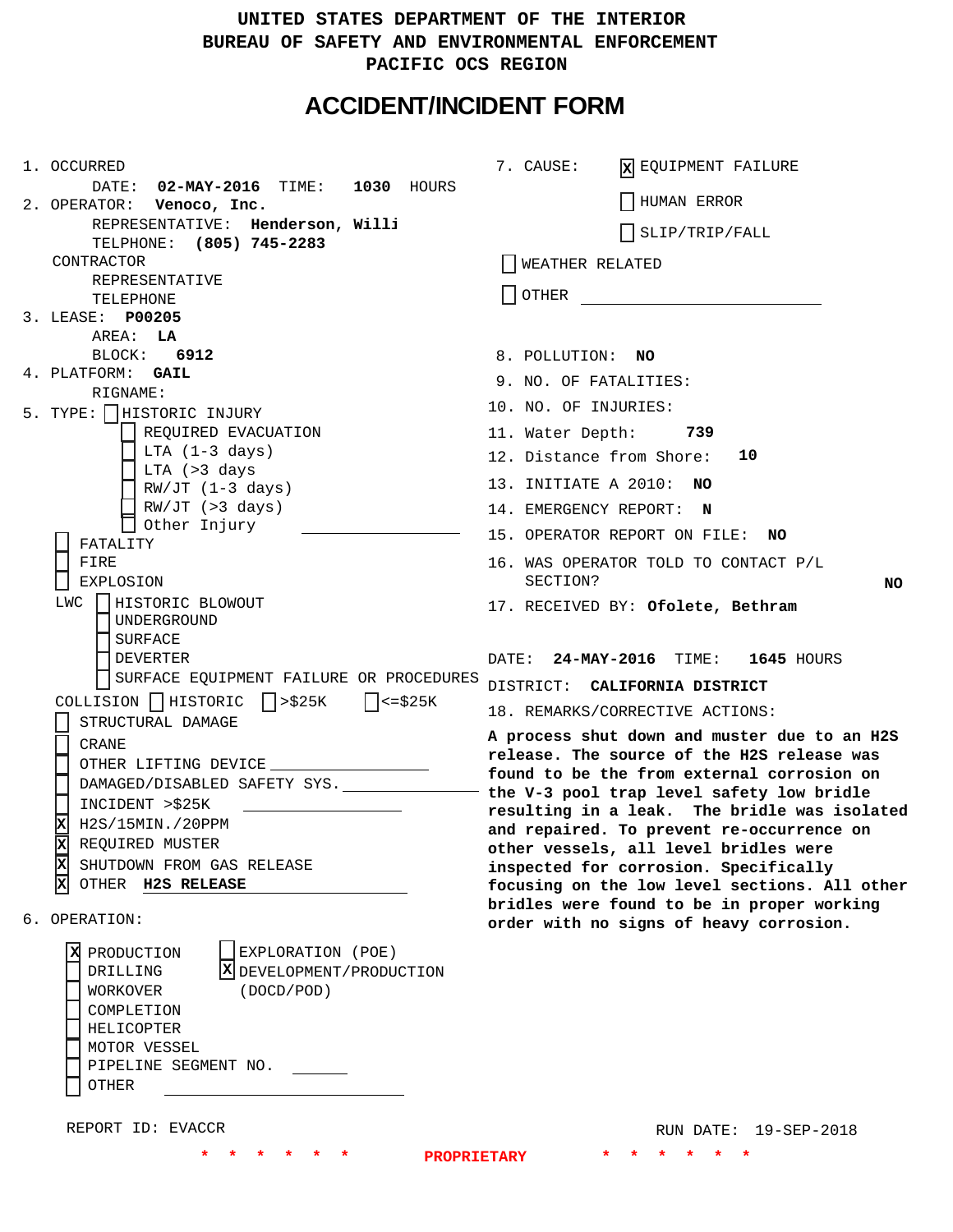| 1. OCCURRED<br>DATE: 13-JUN-2016 TIME:<br>1000 HOURS<br>2. OPERATOR: Freeport-McMoRan Oil & Gas LLC<br>REPRESENTATIVE: Everett, Irene<br>TELPHONE: (805) 934-8224<br>CONTRACTOR<br>REPRESENTATIVE<br>TELEPHONE<br>3. LEASE: P00450 | EQUIPMENT FAILURE<br>7. CAUSE:<br><b>X</b> HUMAN ERROR<br>SLIP/TRIP/FALL<br>WEATHER RELATED<br>OTHER                                                               |
|------------------------------------------------------------------------------------------------------------------------------------------------------------------------------------------------------------------------------------|--------------------------------------------------------------------------------------------------------------------------------------------------------------------|
| AREA:<br>SM                                                                                                                                                                                                                        |                                                                                                                                                                    |
| 6524<br>BLOCK:<br>4. PLATFORM: HIDALGO                                                                                                                                                                                             | 8. POLLUTION: NO                                                                                                                                                   |
| RIGNAME:                                                                                                                                                                                                                           | 9. NO. OF FATALITIES:                                                                                                                                              |
| 5. TYPE: X HISTORIC INJURY                                                                                                                                                                                                         | 10. NO. OF INJURIES: 1                                                                                                                                             |
| REQUIRED EVACUATION<br>$LTA$ $(1-3 \text{ days})$                                                                                                                                                                                  | 11. Water Depth:<br>430                                                                                                                                            |
| LTA (>3 days                                                                                                                                                                                                                       | 12. Distance from Shore:<br>- 6                                                                                                                                    |
| $RW/JT$ (1-3 days)                                                                                                                                                                                                                 | 13. INITIATE A 2010: NO                                                                                                                                            |
| $RW/JT$ (>3 days)                                                                                                                                                                                                                  | 14. EMERGENCY REPORT: N                                                                                                                                            |
| Other Injury 1 Med Eval<br>IхI                                                                                                                                                                                                     | 15. OPERATOR REPORT ON FILE:<br>NO                                                                                                                                 |
| FATALITY<br>FIRE                                                                                                                                                                                                                   | 16. WAS OPERATOR TOLD TO CONTACT P/L                                                                                                                               |
| EXPLOSION                                                                                                                                                                                                                          | SECTION?<br>NO.                                                                                                                                                    |
| LWC<br>HISTORIC BLOWOUT<br>UNDERGROUND                                                                                                                                                                                             | 17. RECEIVED BY: Ofolete, Bethram                                                                                                                                  |
| SURFACE                                                                                                                                                                                                                            |                                                                                                                                                                    |
| DEVERTER                                                                                                                                                                                                                           | DATE: 28-JUN-2016 TIME: 0956 HOURS                                                                                                                                 |
| SURFACE EQUIPMENT FAILURE OR PROCEDURES                                                                                                                                                                                            | DISTRICT: SANTA MARIA DISTRICT                                                                                                                                     |
| COLLISION   HISTORIC   >\$25K<br>$\left  \right $ <= \$25K                                                                                                                                                                         | 18. REMARKS/CORRECTIVE ACTIONS:                                                                                                                                    |
| STRUCTURAL DAMAGE<br>CRANE<br>OTHER LIFTING DEVICE ____________________<br>DAMAGED/DISABLED SAFETY SYS.<br>INCIDENT >\$25K<br>H2S/15MIN./20PPM<br>REQUIRED MUSTER<br>SHUTDOWN FROM GAS RELEASE<br>OTHER INJURY                     | Flew in on regularly scheduled flight for<br>evaluation, immediately released by doctor to<br>full duty (no restrictions) - see attached<br>$-$ letter for details |
| 6. OPERATION:                                                                                                                                                                                                                      |                                                                                                                                                                    |
| EXPLORATION (POE)<br>X PRODUCTION<br>X DEVELOPMENT / PRODUCTION<br>DRILLING<br>WORKOVER<br>(DOCD/POD)<br>COMPLETION<br>HELICOPTER<br>MOTOR VESSEL<br>PIPELINE SEGMENT NO.<br>OTHER                                                 |                                                                                                                                                                    |
| REPORT ID: EVACCR                                                                                                                                                                                                                  | RUN DATE: 19-SEP-2018                                                                                                                                              |
| <b>PROPRIETARY</b>                                                                                                                                                                                                                 | $\ast$                                                                                                                                                             |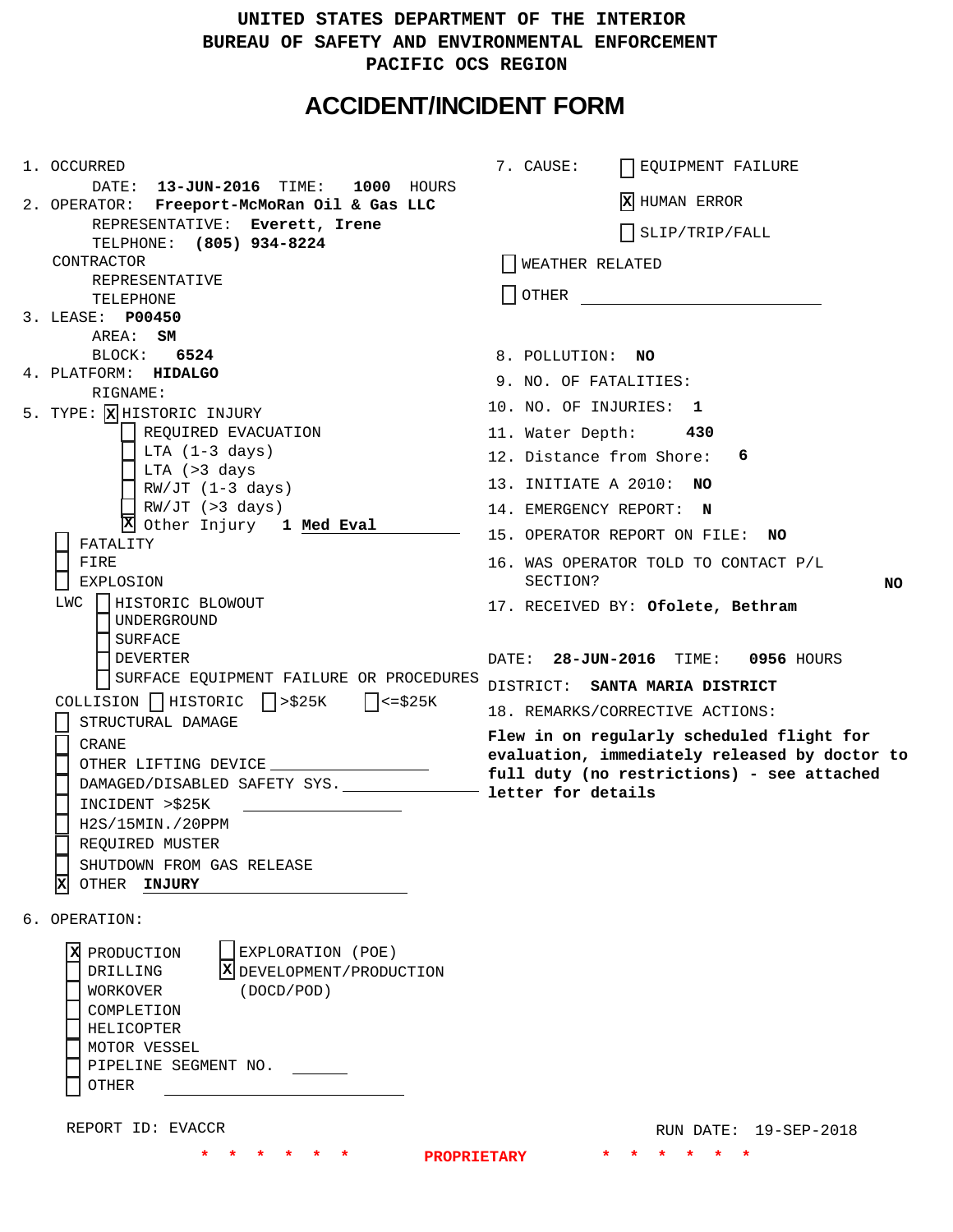| 1. OCCURRED                                                                | <b>X</b> EQUIPMENT FAILURE<br>7. CAUSE:                                                     |
|----------------------------------------------------------------------------|---------------------------------------------------------------------------------------------|
| DATE: 06-JUL-2016 TIME:<br><b>1430 HOURS</b>                               | HUMAN ERROR                                                                                 |
| 2. OPERATOR: Freeport-McMoRan Oil & Gas LLC<br>REPRESENTATIVE: Jerry Penny |                                                                                             |
| TELPHONE: (805) 934-8224                                                   | SLIP/TRIP/FALL                                                                              |
| CONTRACTOR                                                                 | WEATHER RELATED                                                                             |
| REPRESENTATIVE                                                             |                                                                                             |
| TELEPHONE                                                                  | OTHER                                                                                       |
| 3. LEASE: P00441                                                           |                                                                                             |
| AREA: SM                                                                   |                                                                                             |
| BLOCK:<br>6374<br>4. PLATFORM: IRENE                                       | 8. POLLUTION:<br>NO                                                                         |
| RIGNAME:                                                                   | 9. NO. OF FATALITIES:                                                                       |
| 5. TYPE: X HISTORIC INJURY                                                 | 10. NO. OF INJURIES: 1                                                                      |
| X REQUIRED EVACUATION<br>1                                                 | 11. Water Depth:<br>242                                                                     |
| $LTA$ $(1-3 \text{ days})$                                                 | 12. Distance from Shore:<br>4                                                               |
| LTA (>3 days                                                               | 13. INITIATE A 2010: NO                                                                     |
| $RW/JT$ (1-3 days)<br>$\overline{\textbf{x}}$ RW/JT (>3 days)<br>1         |                                                                                             |
| Other Injury                                                               | 14. EMERGENCY REPORT: N                                                                     |
| FATALITY                                                                   | 15. OPERATOR REPORT ON FILE:<br>NO.                                                         |
| <b>FTRE</b>                                                                | 16. WAS OPERATOR TOLD TO CONTACT P/L                                                        |
| <b>EXPLOSION</b>                                                           | SECTION?<br>NO.                                                                             |
| LWC     HISTORIC BLOWOUT                                                   | 17. RECEIVED BY: BSEE M. Mitchell                                                           |
| UNDERGROUND                                                                |                                                                                             |
| SURFACE<br><b>DEVERTER</b>                                                 | DATE: 20-JUL-2016 TIME: 1104 HOURS                                                          |
| SURFACE EQUIPMENT FAILURE OR PROCEDURES                                    |                                                                                             |
| COLLISION $\bigcap$ HISTORIC $\bigcap$ >\$25K<br>$\vert$ <= \$25K          | DISTRICT: SANTA MARIA DISTRICT                                                              |
| STRUCTURAL DAMAGE                                                          | 18. REMARKS/CORRECTIVE ACTIONS:                                                             |
| CRANE                                                                      | // The operator notes; An incident occurred                                                 |
| OTHER LIFTING DEVICE ____________________                                  | during rig maintenance on Platform Irene. An                                                |
| DAMAGED/DISABLED SAFETY SYS.                                               | employee injured his hand when he removed a<br>grease fitting, he sustained a laceration on |
| INCIDENT >\$25K                                                            | his palm when the grease fitting blew out.                                                  |
| H2S/15MIN./20PPM                                                           |                                                                                             |
| REQUIRED MUSTER                                                            | The employee was greasing a valve on the                                                    |
| SHUTDOWN FROM GAS RELEASE                                                  | standpipe for the rig. The pressure behind                                                  |
| OTHER Injury Evac                                                          | the grease fitting came from the grease gun,                                                |
| 6. OPERATION:                                                              | the stand pipe did not have any pressure.                                                   |
|                                                                            | There was a JSA for the job.                                                                |
| EXPLORATION (POE)<br>PRODUCTION                                            |                                                                                             |
| DRILLING<br>X DEVELOPMENT/PRODUCTION<br>WORKOVER<br>(DOCD/POD)             | A 15 day letter will follow.                                                                |
| COMPLETION                                                                 |                                                                                             |
| HELICOPTER                                                                 | (See attached letter for details)                                                           |
| MOTOR VESSEL                                                               |                                                                                             |
| PIPELINE SEGMENT NO.                                                       |                                                                                             |
| Rig Maintenance<br>OTHER<br>X                                              |                                                                                             |
|                                                                            |                                                                                             |
| REPORT ID: EVACCR                                                          | RUN DATE: 19-SEP-2018                                                                       |
|                                                                            | <b>PROPRIETARY</b>                                                                          |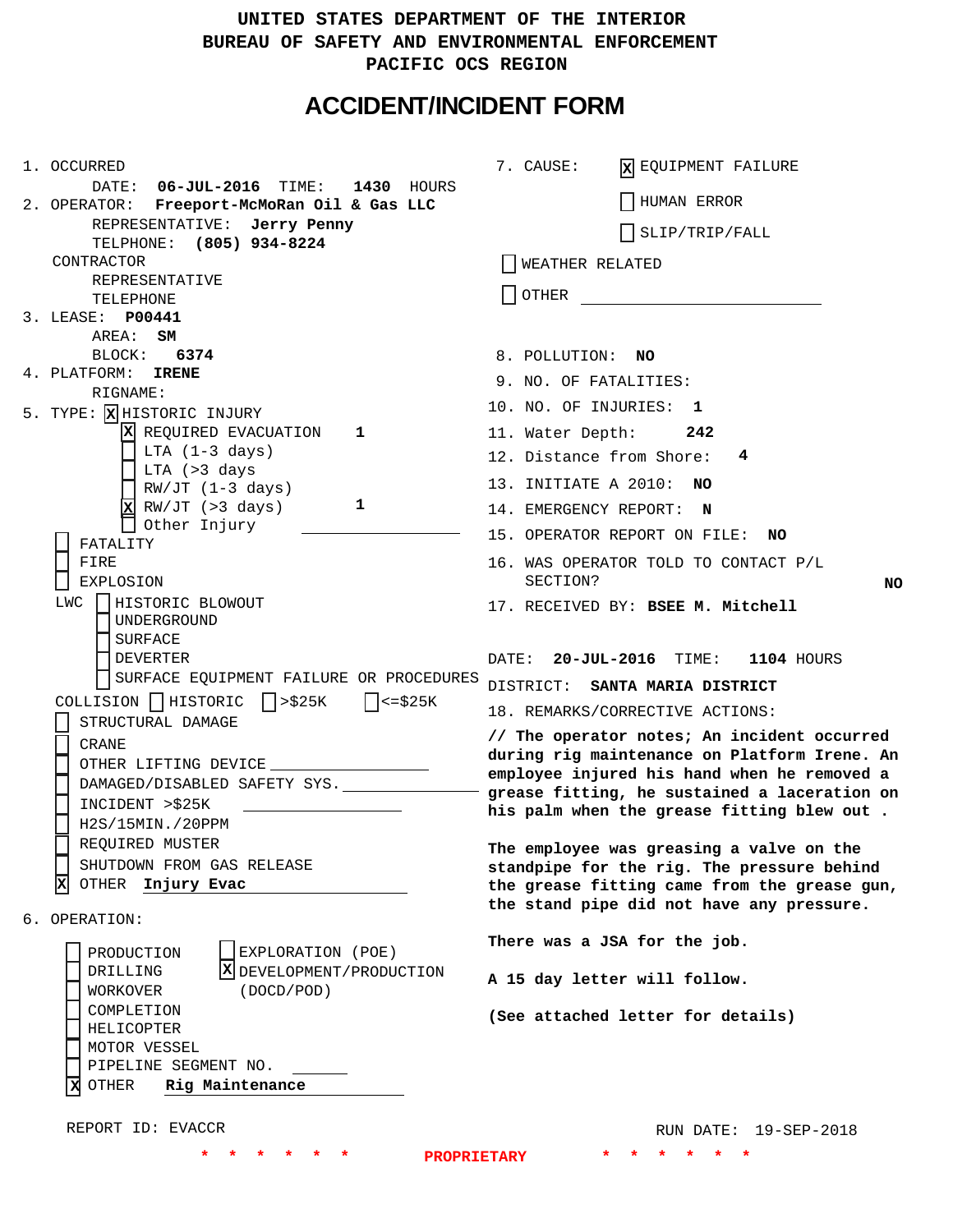| 1. OCCURRED<br>DATE: 12-FEB-2017 TIME:<br><b>1100 HOURS</b><br>2. OPERATOR: Venoco, LLC<br>REPRESENTATIVE: Henderson, Willi<br>TELPHONE: (805) 745-2283<br>CONTRACTOR<br>REPRESENTATIVE<br>TELEPHONE<br>3. LEASE: | EQUIPMENT FAILURE<br>7. CAUSE:<br>HUMAN ERROR<br>SLIP/TRIP/FALL<br>WEATHER RELATED<br>OTHER                                                                        |
|-------------------------------------------------------------------------------------------------------------------------------------------------------------------------------------------------------------------|--------------------------------------------------------------------------------------------------------------------------------------------------------------------|
| AREA: LA                                                                                                                                                                                                          |                                                                                                                                                                    |
| 6912<br>BLOCK:                                                                                                                                                                                                    | 8. POLLUTION: NO                                                                                                                                                   |
| 4. PLATFORM:<br>GAIL<br>RIGNAME:                                                                                                                                                                                  | 9. NO. OF FATALITIES:                                                                                                                                              |
| 5. TYPE:   HISTORIC INJURY                                                                                                                                                                                        | 10. NO. OF INJURIES:                                                                                                                                               |
| REQUIRED EVACUATION                                                                                                                                                                                               | 11. Water Depth:<br>739                                                                                                                                            |
| $LTA$ $(1-3 \text{ days})$<br>$\mathbf{1}$                                                                                                                                                                        | 12. Distance from Shore:<br>10                                                                                                                                     |
| LTA (>3 days<br>$RW/JT$ (1-3 days)                                                                                                                                                                                | 13. INITIATE A 2010: NO                                                                                                                                            |
| $RW/JT$ (>3 days)                                                                                                                                                                                                 | 14. EMERGENCY REPORT: N                                                                                                                                            |
| Other Injury                                                                                                                                                                                                      | 15. OPERATOR REPORT ON FILE: NO                                                                                                                                    |
| FATALITY                                                                                                                                                                                                          |                                                                                                                                                                    |
| FIRE<br><b>EXPLOSION</b>                                                                                                                                                                                          | 16. WAS OPERATOR TOLD TO CONTACT P/L<br>SECTION?<br>NO.                                                                                                            |
| HISTORIC BLOWOUT<br>LWC<br>UNDERGROUND<br><b>SURFACE</b><br>DEVERTER<br>SURFACE EQUIPMENT FAILURE OR PROCEDURES                                                                                                   | 17. RECEIVED BY: Ofolete, Bethram<br>DATE: 17-FEB-2017 TIME: 1531 HOURS                                                                                            |
| COLLISION HISTORIC $\bigcap$ >\$25K<br>$\vert$ $\vert$ <= \$25K                                                                                                                                                   | DISTRICT: CALIFORNIA DISTRICT                                                                                                                                      |
| STRUCTURAL DAMAGE                                                                                                                                                                                                 | 18. REMARKS/CORRECTIVE ACTIONS:                                                                                                                                    |
| <b>CRANE</b><br>DAMAGED/DISABLED SAFETY SYS.<br>INCIDENT >\$25K<br>H2S/15MIN./20PPM<br>REQUIRED MUSTER<br>SHUTDOWN FROM GAS RELEASE<br>OTHER                                                                      | To prevent any re-occurrence, this incident<br>was reviewed by all platform staff to ensure<br>proper hand and foot placement when working<br>in cramped quarters. |
| 6. OPERATION:                                                                                                                                                                                                     |                                                                                                                                                                    |
| EXPLORATION (POE)<br>X.<br>PRODUCTION<br>X DEVELOPMENT / PRODUCTION<br>DRILLING<br>(DOCD/POD)<br>WORKOVER<br>COMPLETION<br>HELICOPTER<br>MOTOR VESSEL<br>PIPELINE SEGMENT NO.<br>OTHER                            |                                                                                                                                                                    |
| REPORT ID: EVACCR                                                                                                                                                                                                 | RUN DATE: 19-SEP-2018                                                                                                                                              |
| <b>PROPRIETARY</b>                                                                                                                                                                                                |                                                                                                                                                                    |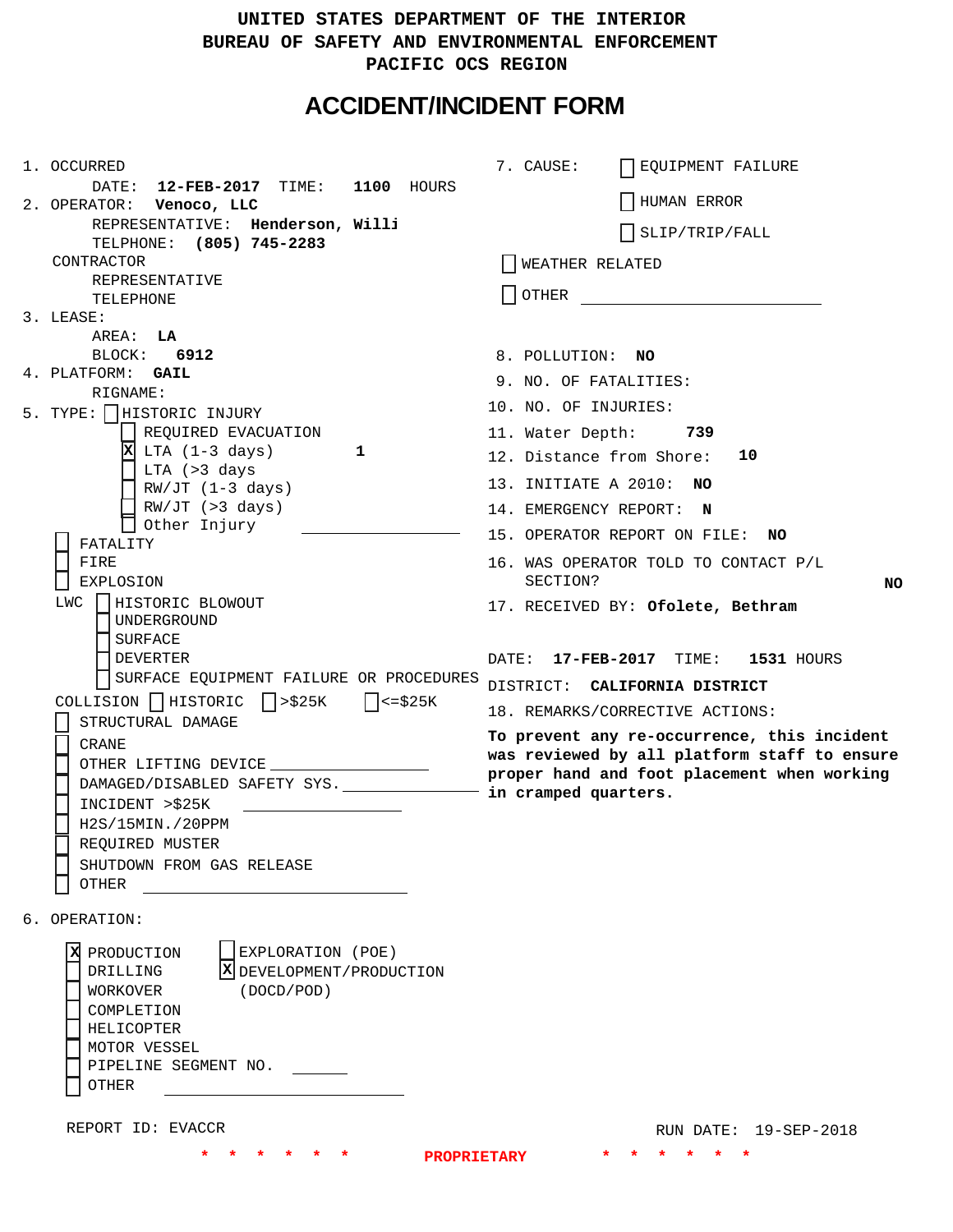| 1. OCCURRED                                                                          | EQUIPMENT FAILURE<br>7. CAUSE:                                                             |
|--------------------------------------------------------------------------------------|--------------------------------------------------------------------------------------------|
| <b>0845 HOURS</b><br>DATE: 13-OCT-2017 TIME:<br>2. OPERATOR: Exxon Mobil Corporation | HUMAN ERROR                                                                                |
| REPRESENTATIVE: Case, Erik                                                           |                                                                                            |
| TELPHONE: (832) 625-4583                                                             | SLIP/TRIP/FALL                                                                             |
| CONTRACTOR                                                                           | WEATHER RELATED                                                                            |
| REPRESENTATIVE                                                                       |                                                                                            |
| TELEPHONE                                                                            | OTHER                                                                                      |
| 3. LEASE: P00180                                                                     |                                                                                            |
| AREA:<br>SM<br>BLOCK:<br>6636                                                        | 8. POLLUTION: NO                                                                           |
| 4. PLATFORM: HONDO                                                                   |                                                                                            |
| RIGNAME:                                                                             | 9. NO. OF FATALITIES:                                                                      |
| 5. TYPE:    HISTORIC INJURY                                                          | 10. NO. OF INJURIES:                                                                       |
| REQUIRED EVACUATION                                                                  | 11. Water Depth:<br>842                                                                    |
| $LTA$ $(1-3 \text{ days})$                                                           | 12. Distance from Shore:<br>5                                                              |
| LTA (>3 days                                                                         |                                                                                            |
| $RW/JT$ (1-3 days)                                                                   | 13. INITIATE A 2010: NO                                                                    |
| $RW/JT$ (>3 days)<br>Other Injury                                                    | 14. EMERGENCY REPORT: N                                                                    |
| FATALITY                                                                             | 15. OPERATOR REPORT ON FILE:<br>NO                                                         |
| FIRE                                                                                 | 16. WAS OPERATOR TOLD TO CONTACT P/L                                                       |
| <b>EXPLOSION</b>                                                                     | SECTION?<br>NO.                                                                            |
| LWC<br>  HISTORIC BLOWOUT                                                            | 17. RECEIVED BY: Ofolete, Bethram                                                          |
| UNDERGROUND                                                                          |                                                                                            |
| SURFACE                                                                              |                                                                                            |
| <b>DEVERTER</b>                                                                      | DATE: $24-OCT-2017$ TIME:<br>1707 HOURS                                                    |
| SURFACE EQUIPMENT FAILURE OR PROCEDURES                                              | DISTRICT: SANTA MARIA DISTRICT                                                             |
| COLLISION $\Box$ HISTORIC $\Box$ >\$25K<br>$ \cdot $ <= \$25K<br>STRUCTURAL DAMAGE   | 18. REMARKS/CORRECTIVE ACTIONS:                                                            |
| 囨<br>CRANE                                                                           | At ~0845 hours on October 13, 2017, at our SM                                              |
| OTHER LIFTING DEVICE ____________________                                            | 6636 OCS-P 0188 facility (Hondo Platform),                                                 |
| DAMAGED/DISABLED SAFETY SYS.                                                         | employees were lowering a load to the plus 15                                              |
| INCIDENT >\$25K                                                                      | deck using the Hondo East Crane. On the way<br>up the load cell contacted the platform and |
| H2S/15MIN./20PPM                                                                     | stopped working. Employees will cease using                                                |
| REQUIRED MUSTER                                                                      | the crane until repairs are made. Currently,                                               |
| SHUTDOWN FROM GAS RELEASE                                                            | repairs are anticipated to be made tomorrow.                                               |
| OTHER                                                                                |                                                                                            |
|                                                                                      | ** UPDATE** 10/17/17                                                                       |
| 6. OPERATION:                                                                        |                                                                                            |
| x<br>EXPLORATION (POE)<br>PRODUCTION                                                 | Following the incident, communication has<br>been distributed that implements the use of   |
| X DEVELOPMENT / PRODUCTION<br>DRILLING                                               | extending the two way stinger which will                                                   |
| WORKOVER<br>(DOCD/POD)                                                               | raise the headache ball higher and further                                                 |
| COMPLETION                                                                           | away from the cellar deck during these types                                               |
| HELICOPTER                                                                           | of lifts                                                                                   |
| MOTOR VESSEL<br>PIPELINE SEGMENT NO.                                                 |                                                                                            |
| OTHER<br>Crane Activities                                                            |                                                                                            |
|                                                                                      |                                                                                            |
| REPORT ID: EVACCR                                                                    | RUN DATE: 19-SEP-2018                                                                      |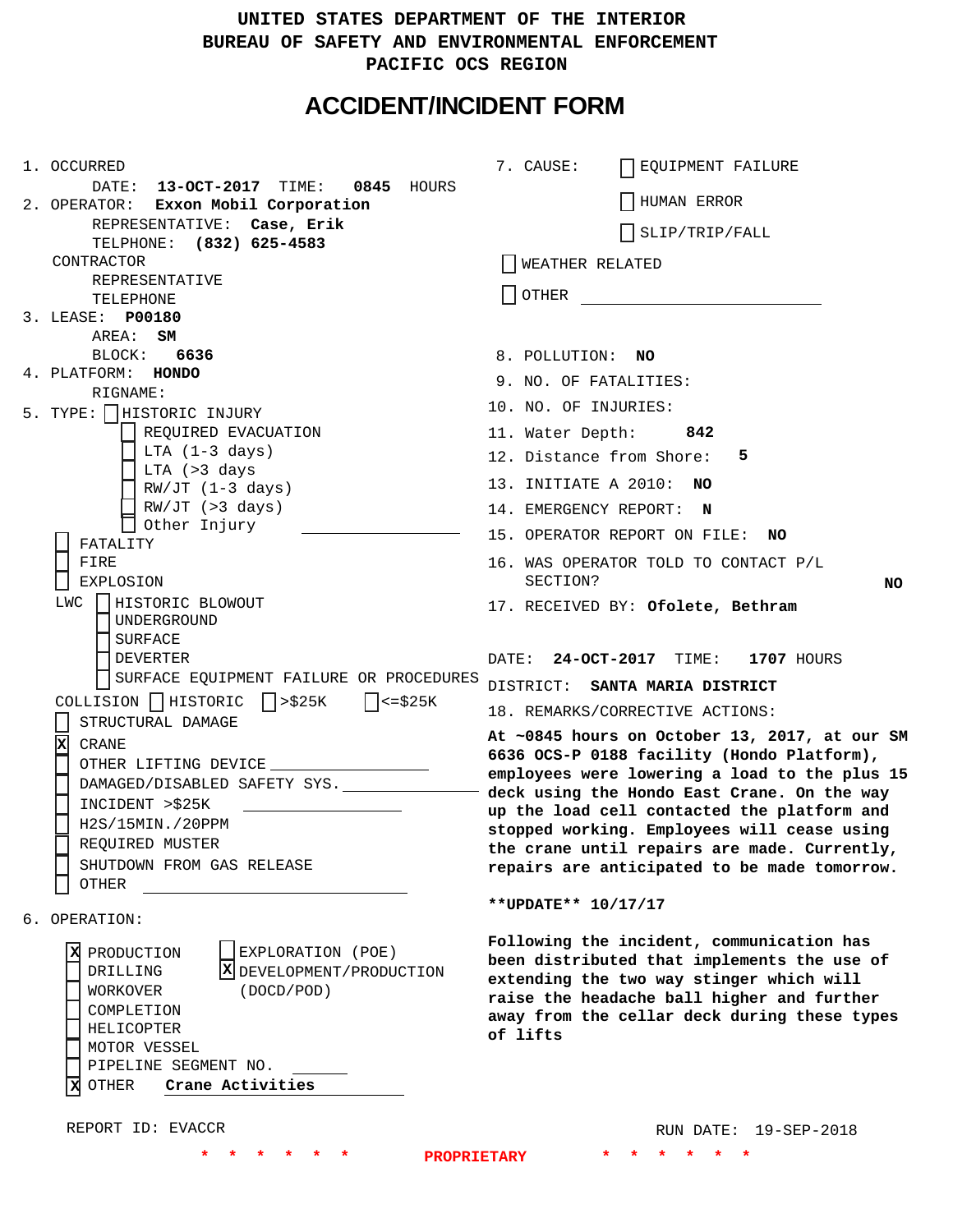| 1. OCCURRED                                                                    | EQUIPMENT FAILURE<br>7. CAUSE:                                                        |
|--------------------------------------------------------------------------------|---------------------------------------------------------------------------------------|
| $\texttt{DATE}: \quad 21-\texttt{MAR}-2016 \quad \texttt{TIME}:$<br>0715 HOURS |                                                                                       |
| 2. OPERATOR: Venoco, Inc.                                                      | HUMAN ERROR                                                                           |
| REPRESENTATIVE: Henderson, Willi                                               | SLIP/TRIP/FALL                                                                        |
| TELPHONE: (805) 745-2283                                                       |                                                                                       |
| CONTRACTOR<br>REPRESENTATIVE                                                   | WEATHER RELATED                                                                       |
| TELEPHONE                                                                      | OTHER                                                                                 |
| 3. LEASE:                                                                      |                                                                                       |
| AREA: LA                                                                       |                                                                                       |
| BLOCK:<br>6912                                                                 | 8. POLLUTION: YES                                                                     |
| 4. PLATFORM: GAIL                                                              | 9. NO. OF FATALITIES:                                                                 |
| RIGNAME:                                                                       | 10. NO. OF INJURIES:                                                                  |
| 5. TYPE: HISTORIC INJURY<br>REQUIRED EVACUATION                                | 739                                                                                   |
| $LTA$ $(1-3 \text{ days})$                                                     | 11. Water Depth:                                                                      |
| LTA (>3 days                                                                   | 12. Distance from Shore:<br>10                                                        |
| $RW/JT$ (1-3 days)                                                             | 13. INITIATE A 2010: NO                                                               |
| $RW/JT$ (>3 days)                                                              | 14. EMERGENCY REPORT: N                                                               |
| Other Injury                                                                   | 15. OPERATOR REPORT ON FILE: NO                                                       |
| FATALITY<br>FIRE                                                               | 16. WAS OPERATOR TOLD TO CONTACT P/L                                                  |
| <b>EXPLOSION</b>                                                               | SECTION?<br>NO.                                                                       |
| LWC     HISTORIC BLOWOUT                                                       |                                                                                       |
| UNDERGROUND                                                                    | 17. RECEIVED BY: Mitchell, Michael                                                    |
| SURFACE                                                                        |                                                                                       |
| DEVERTER                                                                       | DATE: 29-MAR-2016 TIME: 1257 HOURS                                                    |
| SURFACE EQUIPMENT FAILURE OR PROCEDURES                                        | DISTRICT: CALIFORNIA DISTRICT                                                         |
| COLLISION $\bigcap$ HISTORIC $\bigcap$ >\$25K<br>$ $ $ $ <= \$25K              | 18. REMARKS/CORRECTIVE ACTIONS:                                                       |
| STRUCTURAL DAMAGE                                                              | A trace amount of a sulfur ox mixture was                                             |
| CRANE                                                                          | released to the ocean from the caisson due to                                         |
| OTHER LIFTING DEVICE ____________________                                      | drain valve alignment being directed to the                                           |
| DAMAGED/DISABLED SAFETY SYS.                                                   | - caisson during the deck cleaning of the                                             |
| INCIDENT >\$25K                                                                | sulfur Ox plant on the platform.                                                      |
| H2S/15MIN./20PPM                                                               |                                                                                       |
| REQUIRED MUSTER<br>SHUTDOWN FROM GAS RELEASE                                   | To address this and avoid re-occurrence,                                              |
| OTHER                                                                          | Venoco has made it standard practice to<br>direct the drains to the platform disposal |
|                                                                                | system T-Tanks rather then the caisson during                                         |
| 6. OPERATION:                                                                  | any Sulfur Ox plant cleaning.                                                         |
| lх<br>EXPLORATION (POE)<br>PRODUCTION                                          |                                                                                       |
| X DEVELOPMENT / PRODUCTION<br>DRILLING                                         |                                                                                       |
| WORKOVER<br>(DOCD/POD)                                                         |                                                                                       |
| COMPLETION                                                                     |                                                                                       |
| <b>HELICOPTER</b>                                                              |                                                                                       |
| MOTOR VESSEL                                                                   |                                                                                       |
| PIPELINE SEGMENT NO.                                                           |                                                                                       |
| OTHER                                                                          |                                                                                       |
|                                                                                |                                                                                       |
| REPORT ID: EVACCR                                                              | RUN DATE: 19-SEP-2018                                                                 |
| <b>PROPRIETARY</b>                                                             |                                                                                       |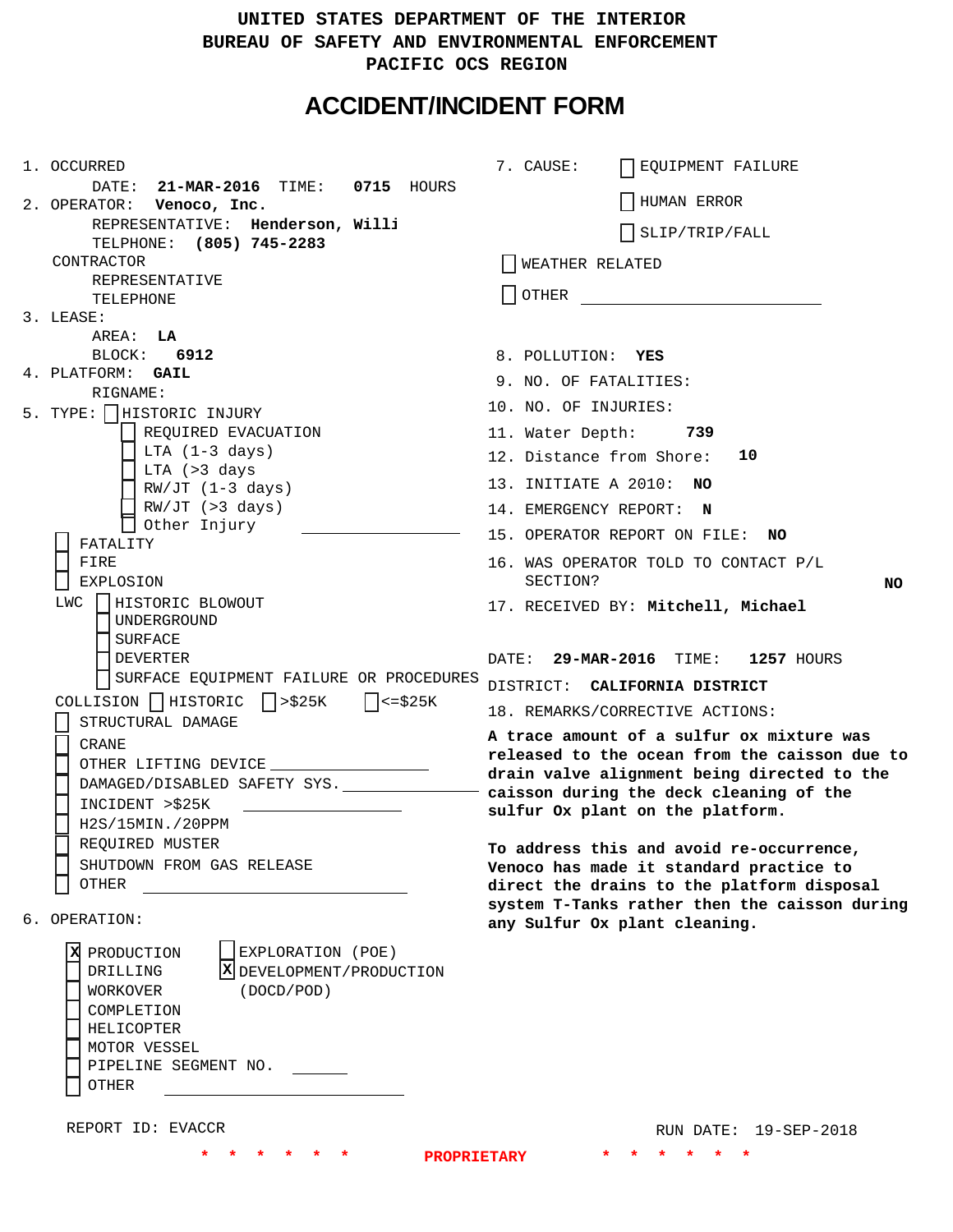| 1. OCCURRED                                                                    | EQUIPMENT FAILURE<br>7. CAUSE:                                                              |
|--------------------------------------------------------------------------------|---------------------------------------------------------------------------------------------|
| DATE: 27-JUN-2016 TIME:<br><b>0900 HOURS</b>                                   | HUMAN ERROR                                                                                 |
| 2. OPERATOR: Pacific Operators Offshore, LLC<br>REPRESENTATIVE: Bryan Sullivan |                                                                                             |
| TELPHONE:                                                                      | SLIP/TRIP/FALL                                                                              |
| CONTRACTOR                                                                     | WEATHER RELATED                                                                             |
| REPRESENTATIVE                                                                 |                                                                                             |
| TELEPHONE                                                                      | OTHER                                                                                       |
| 3. LEASE:                                                                      |                                                                                             |
| AREA:<br>BLOCK:                                                                |                                                                                             |
| 4. PLATFORM:                                                                   | 8. POLLUTION: NO                                                                            |
| RIGNAME:                                                                       | 9. NO. OF FATALITIES:                                                                       |
| 5. TYPE:   HISTORIC INJURY                                                     | 10. NO. OF INJURIES:                                                                        |
| X REQUIRED EVACUATION<br>$\mathbf{1}$                                          | 11. Water Depth:                                                                            |
| $LTA$ $(1-3 \text{ days})$                                                     | 12. Distance from Shore:                                                                    |
| $\mathbf{x}$ LTA (>3 days<br>1                                                 | 13. INITIATE A 2010: YES                                                                    |
| $RW/JT$ (1-3 days)<br>$RW/JT$ (>3 days)                                        |                                                                                             |
| Other Injury                                                                   | 14. EMERGENCY REPORT: Y                                                                     |
| FATALITY                                                                       | 15. OPERATOR REPORT ON FILE: YES 13-JUL-16                                                  |
| FIRE                                                                           | 16. WAS OPERATOR TOLD TO CONTACT P/L                                                        |
| EXPLOSION                                                                      | SECTION?<br>NO.                                                                             |
| LWC<br>  HISTORIC BLOWOUT                                                      | 17. RECEIVED BY:                                                                            |
| <b>UNDERGROUND</b><br><b>SURFACE</b>                                           |                                                                                             |
| <b>DEVERTER</b>                                                                | DATE:<br>TIME:<br>HOURS                                                                     |
| SURFACE EQUIPMENT FAILURE OR PROCEDURES                                        | DISTRICT: CALIFORNIA DISTRICT                                                               |
| COLLISION $\bigcap$ HISTORIC $\bigcap$ >\$25K<br>  $\le$ = \$25K               |                                                                                             |
| STRUCTURAL DAMAGE                                                              | 18. REMARKS/CORRECTIVE ACTIONS:                                                             |
| CRANE                                                                          | From POOLLC's Accident Investigation Report                                                 |
| OTHER LIFTING DEVICE                                                           | regarding the June 29, 2016 incident<br>submitted to BSEE via email on July 13, 2016.       |
| DAMAGED/DISABLED SAFETY SYS.                                                   |                                                                                             |
| INCIDENT >\$25K                                                                | "This incident investigation report stems                                                   |
| H2S/15MIN./20PPM                                                               | from a fall sustained by Carlos Espino on                                                   |
| REQUIRED MUSTER<br>SHUTDOWN FROM GAS RELEASE                                   | June 27, 2016, at approximately 0900. While                                                 |
| OTHER                                                                          | performing a routing task, on platform Hogan,<br>Mr. Espino fell 18.5 feet, from the rig to |
|                                                                                | the drill deck. During the course of this                                                   |
| 6. OPERATION:                                                                  | investigation, all relevant facts were                                                      |
| EXPLORATION (POE)<br>PRODUCTION                                                | collected to understand the cause and all                                                   |
| X DEVELOPMENT / PRODUCTION<br>DRILLING                                         | possible preventative measure to be implanted                                               |
| WORKOVER<br>(DOCD/POD)                                                         | in order to prevent any similar such                                                        |
| COMPLETION                                                                     | occurrence.<br>Mr. Espino was directed by his supervisor and                                |
| HELICOPTER                                                                     | platform tool pusher (Miguel Sosa) to install                                               |
| MOTOR VESSEL                                                                   | a routinely utilized temporary cat walk on                                                  |
| PIPELINE SEGMENT NO.                                                           | the Platform Hogan production rig pipe deck                                                 |
| OTHER                                                                          | level. To accomplish this task Mr. Espino,                                                  |
|                                                                                | Miguel Sosa and another co-worker utilized                                                  |
| REPORT ID: EVACCR                                                              | RUN DATE: 19-SEP-2018                                                                       |
| <b>PROPRIETARY</b>                                                             | *.                                                                                          |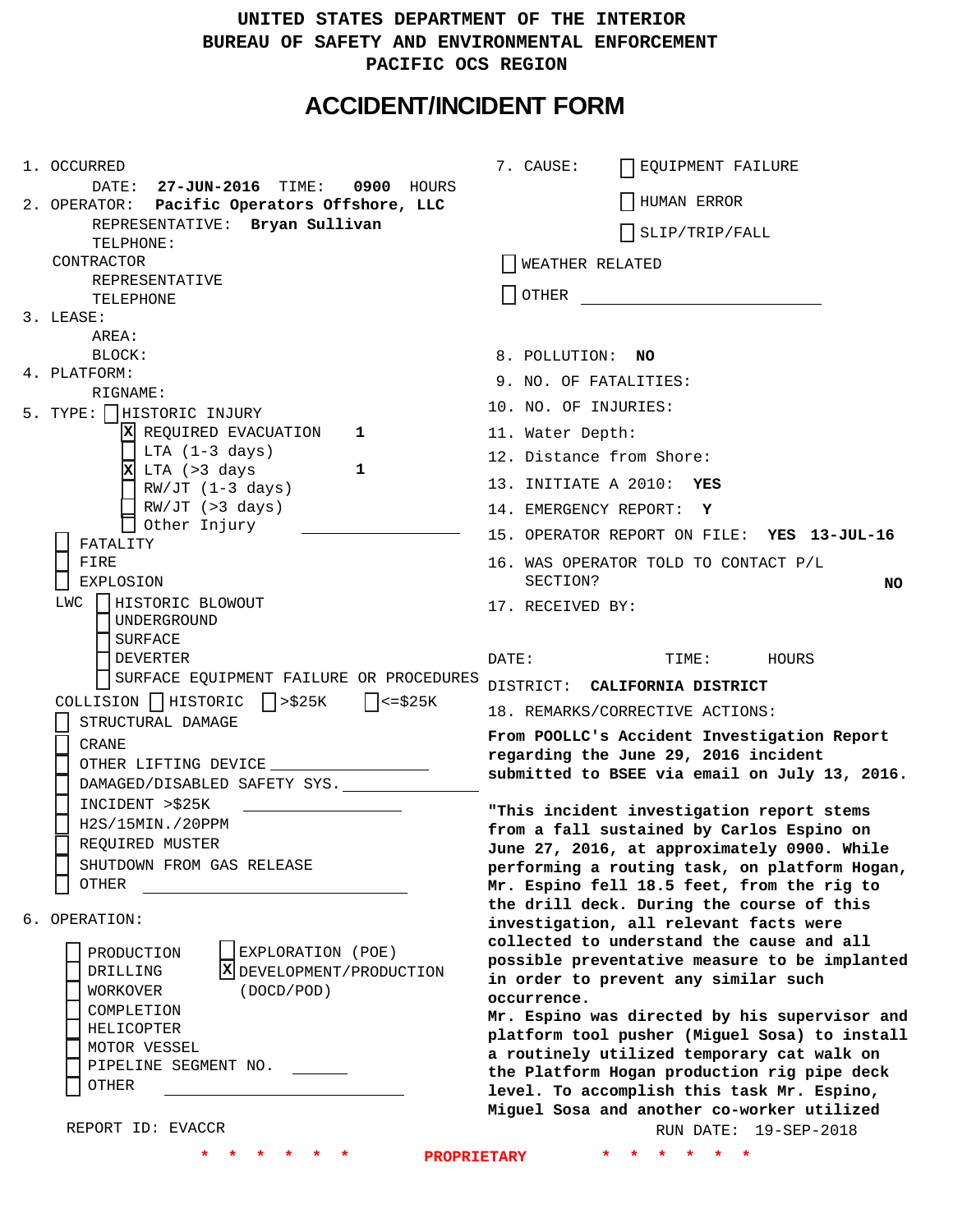REPORT ID: EVACCR **RUN DATE: 19-SEP-2018 the Plarfom Hogan North Crane to lift the approximate 300 pound cat walk grading. During the lift Miguel Sosa operated the crane with an unobstructed view of all employees present. Mr. Espino was stationed on the pipe deck west of the Rig. Another coworker was also stationed on the pipe deck. The two men were positioned to place the temporary cat walk as a bridge from the pipe deck to the Rig. Placement of this grating is a routine task that is performed whenever the Rig is repositioned. The cat walk grating is equipped with a tongue and grove positioning slot that Mr. Espino was attempting to fit in place immediately prior to the accident. As the catwalk shifted while being lowered in to position, Mr. Espino attempted to maneuver the grating into place. At this point in time, it appears that Mr. Espino held onto the grating despite its shifting position.**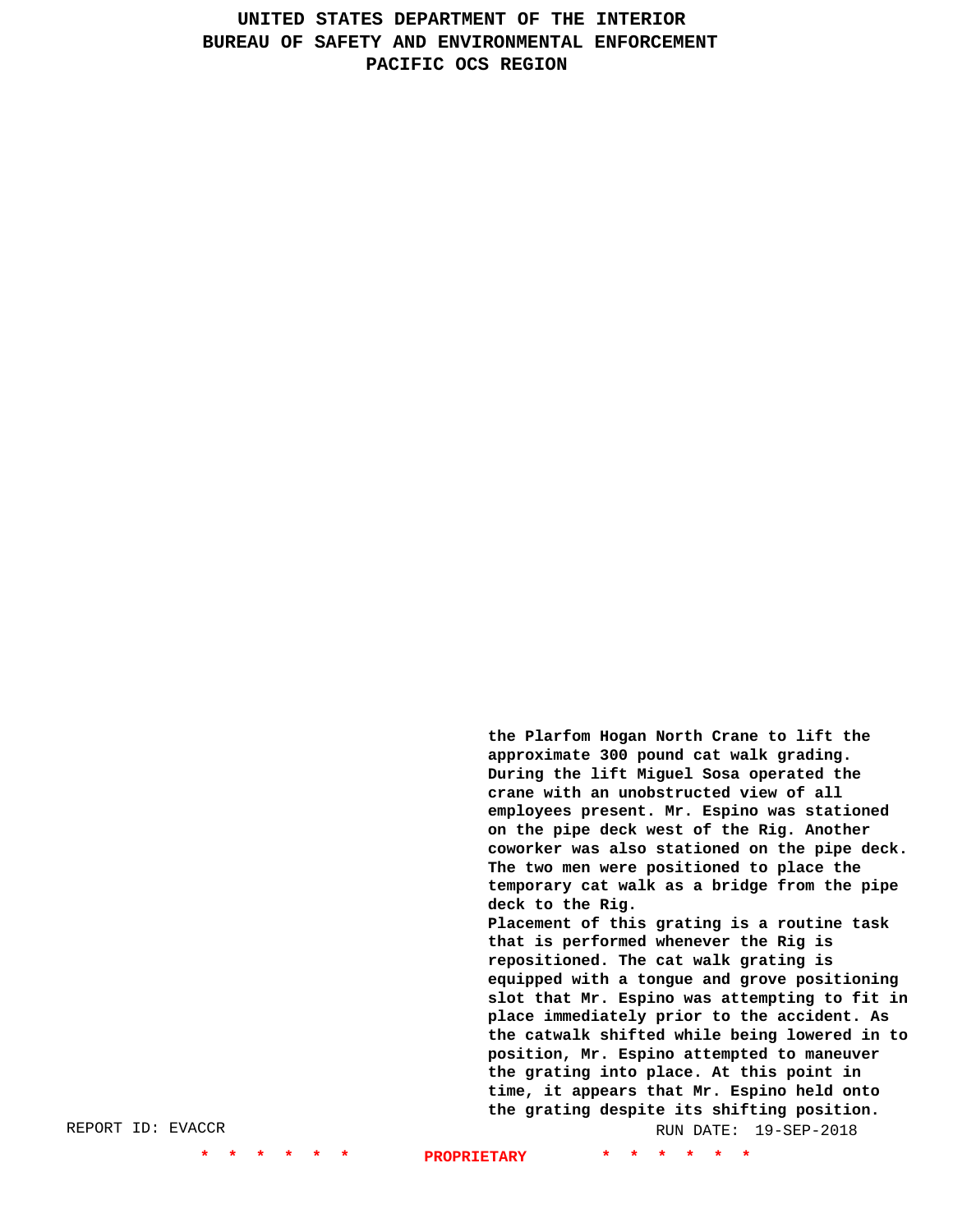**This resulted in Mr. Espino being pulled forward and off balance. At this point Mr. Espino lost his balance and fell forward onto the opening as created by the grating not yet having been finally positioned. Mr. Espino fell a measured distance of eighteen and one half feet to the drill deck.**

REPORT ID: EVACCR **RUN DATE: 19-SEP-2018 Miguel Sosa witnessed Mr. Espino fall from his vantage point in the North Crane. Miguel Sosa immediately called for all present to assist Mr. Espino. Mr. Espino was found conscious and was asked a series of simple questions in order to ascertain his mental cognizance. It was determined that Mr. Espino was lucid. An initial assessment of his physical condition revealed a minor head laceration. Mr. Espino complained of pain in his right ankle and thigh area. Mr. Espino was subsequently placed on a Miller board and hence to a Stokes Litter onto which he was**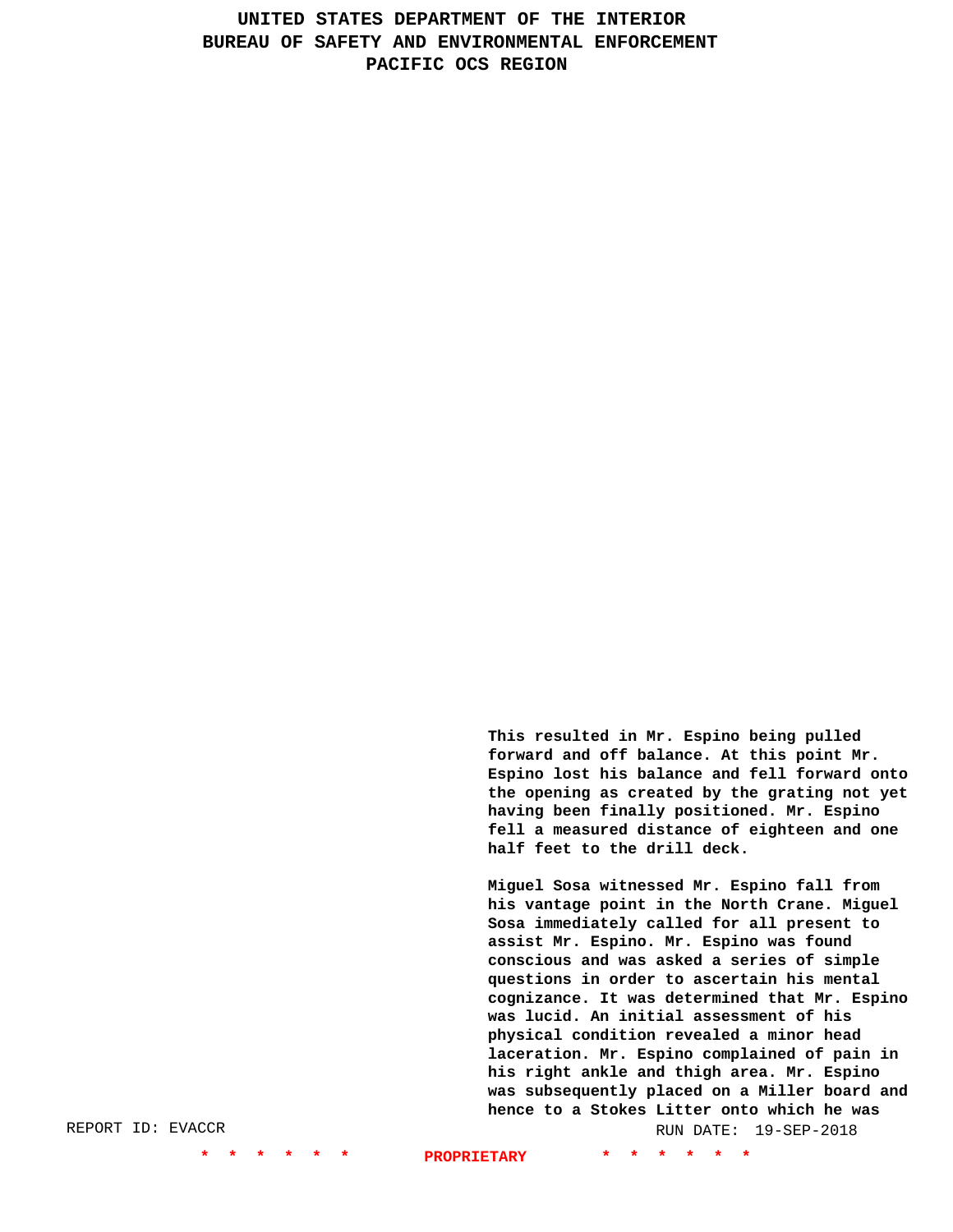**secured and lowered to a previously alerted and awaiting facility assigned 79 foot marine crew and supply vessel (C&C Marine "Matthew"). The Matthew was met at the Carpinteria pier by paramedics who had also been alerted by Platform Hogan personnel. Paramedics established that Mr. Espino's condition in fact was stable. Mr. Espino was then transported via ambulance to Santa Barbara Cottage Hospital. Conclusion & Recommendations This accident resulted from a well intended yet questionable split second decision that led to a loss of balance and potentially severe consequences. Safety meetings are scheduled to re-empathize the importance of** 

**strictly adhering to safe practices for lifting and setting equipment".**

REPORT ID: EVACCR **RUN DATE: 19-SEP-2018**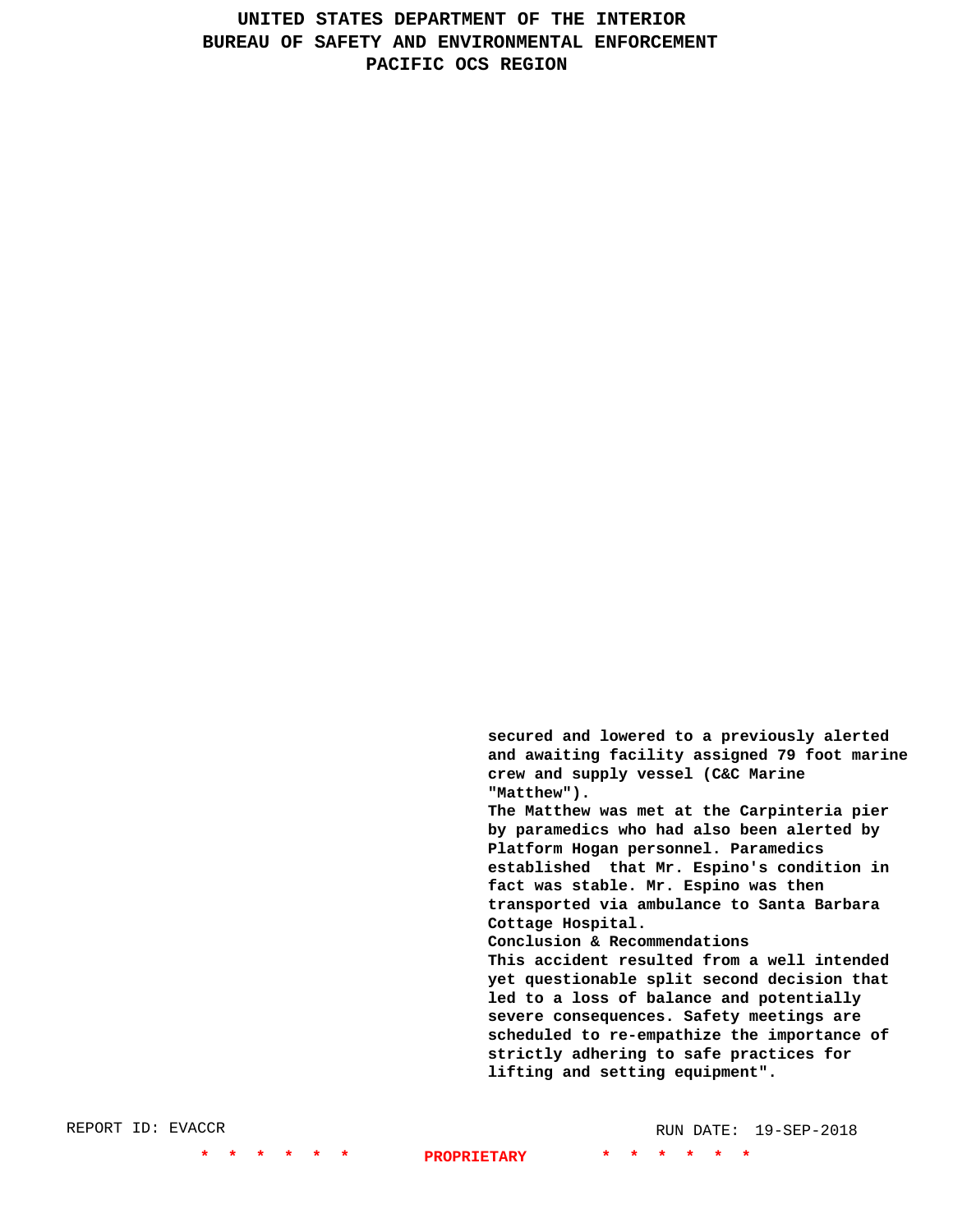| 1. OCCURRED                                                   | EQUIPMENT FAILURE<br>7. CAUSE:                                                            |
|---------------------------------------------------------------|-------------------------------------------------------------------------------------------|
| $DATA: 12-NOV-2017$ TIME:<br>0845 HOURS                       | HUMAN ERROR                                                                               |
| 2. OPERATOR: Beta Operating Company, LLC                      |                                                                                           |
| REPRESENTATIVE: Lang, Diana<br>TELPHONE: (562) 628-1529       | SLIP/TRIP/FALL                                                                            |
| CONTRACTOR                                                    | WEATHER RELATED                                                                           |
| REPRESENTATIVE                                                |                                                                                           |
| TELEPHONE                                                     | OTHER                                                                                     |
| 3. LEASE:<br>AREA: LB                                         |                                                                                           |
| BLOCK:<br>6438                                                | 8. POLLUTION: NO                                                                          |
| 4. PLATFORM: ELLEN                                            |                                                                                           |
| RIGNAME:                                                      | 9. NO. OF FATALITIES:                                                                     |
| 5. TYPE: HISTORIC INJURY                                      | 10. NO. OF INJURIES:                                                                      |
| X REQUIRED EVACUATION<br>1                                    | 11. Water Depth:<br>265                                                                   |
| $LTA$ $(1-3 \text{ days})$<br>LTA (>3 days                    | 12. Distance from Shore:<br>9                                                             |
| $RW/JT$ (1-3 days)                                            | 13. INITIATE A 2010: NO                                                                   |
| $RW/JT$ (>3 days)                                             | 14. EMERGENCY REPORT: N                                                                   |
| Other Injury                                                  | 15. OPERATOR REPORT ON FILE: NO                                                           |
| FATALITY                                                      | 16. WAS OPERATOR TOLD TO CONTACT P/L                                                      |
| FIRE<br><b>EXPLOSION</b>                                      | SECTION?<br>NO.                                                                           |
| LWC<br>    HISTORIC BLOWOUT                                   | 17. RECEIVED BY: Kaiser, John                                                             |
| UNDERGROUND                                                   |                                                                                           |
| SURFACE                                                       |                                                                                           |
| <b>DEVERTER</b>                                               | DATE: 17-JAN-2018 TIME:<br><b>1209 HOURS</b>                                              |
| SURFACE EQUIPMENT FAILURE OR PROCEDURES                       | DISTRICT: CALIFORNIA DISTRICT                                                             |
| COLLISION $\Box$ HISTORIC $\Box$ >\$25K<br>  $\vert$ <= \$25K | 18. REMARKS/CORRECTIVE ACTIONS:                                                           |
| STRUCTURAL DAMAGE                                             | Employee was using a sledge hammer to free a                                              |
| CRANE<br>OTHER LIFTING DEVICE ____________________            | seized up wheel on a bin mover. A small                                                   |
| DAMAGED/DISABLED SAFETY SYS.                                  | sliver of metal came off the bin mover and                                                |
| INCIDENT >\$25K                                               | lodged into employee's thigh. the wound was<br>cleaned and bandaged, and employee sent to |
| H2S/15MIN./20PPM                                              | clinic via crew boat. clinic cleaned wound                                                |
| REQUIRED MUSTER                                               | and redressed.                                                                            |
| SHUTDOWN FROM GAS RELEASE                                     |                                                                                           |
| OTHER                                                         |                                                                                           |
| 6. OPERATION:                                                 |                                                                                           |
| EXPLORATION (POE)<br>PRODUCTION                               |                                                                                           |
| X DEVELOPMENT / PRODUCTION<br>DRILLING                        |                                                                                           |
| WORKOVER<br>(DOCD/POD)                                        |                                                                                           |
| COMPLETION                                                    |                                                                                           |
| HELICOPTER                                                    |                                                                                           |
| MOTOR VESSEL<br>PIPELINE SEGMENT NO.                          |                                                                                           |
| X OTHER<br>Maintenance                                        |                                                                                           |
|                                                               |                                                                                           |
| REPORT ID: EVACCR                                             | RUN DATE: 19-SEP-2018                                                                     |
| <b>PROPRIETARY</b>                                            | * * * * *                                                                                 |
|                                                               |                                                                                           |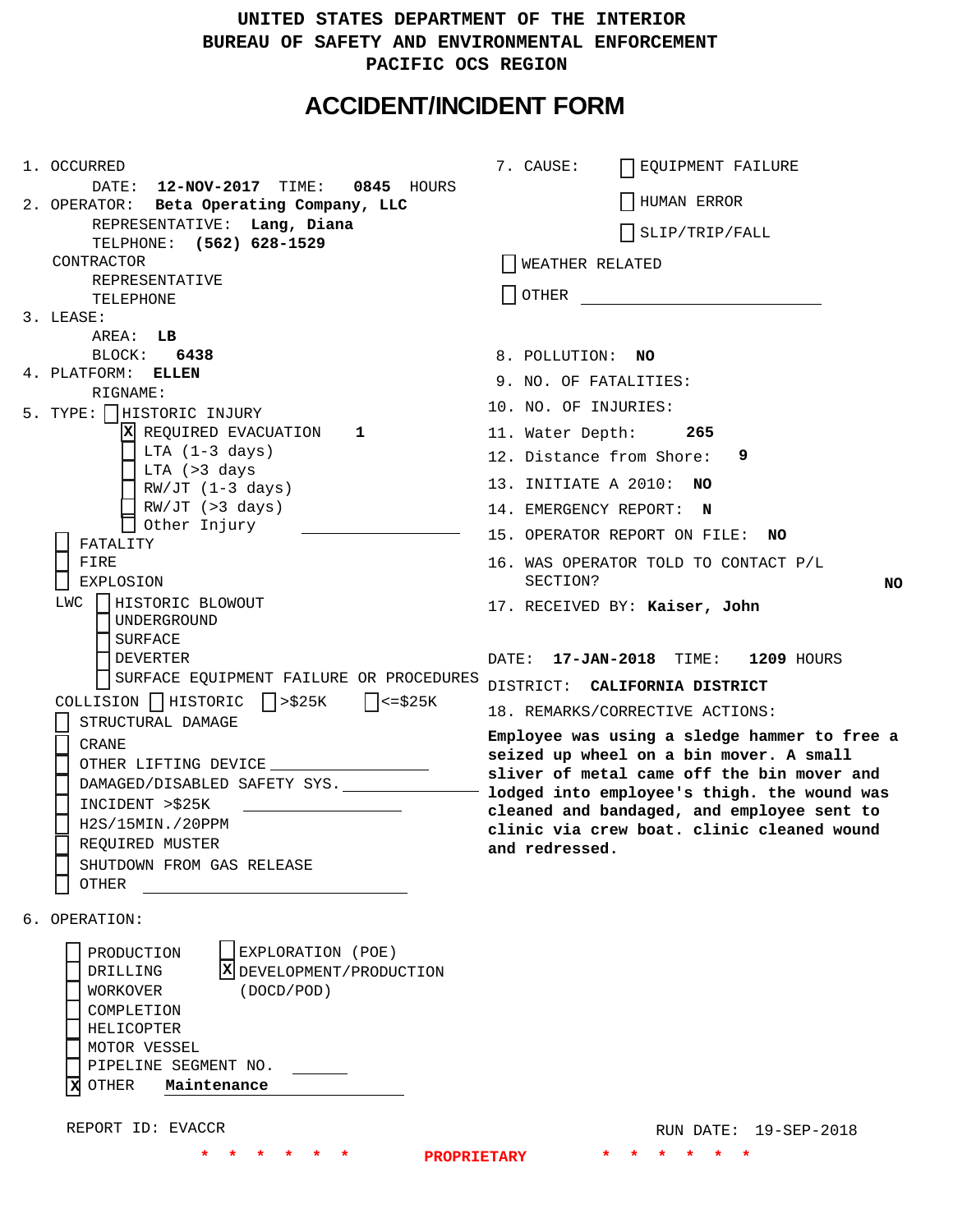| 1. OCCURRED<br>DATE: 16-FEB-2017 TIME:<br>0745 HOURS<br>2. OPERATOR: Freeport-McMoRan Oil & Gas LLC<br>REPRESENTATIVE: Everett, Irene<br>TELPHONE: (805) 934-8224<br>CONTRACTOR<br>REPRESENTATIVE<br>TELEPHONE | 7. CAUSE:<br>EQUIPMENT FAILURE<br>HUMAN ERROR<br>SLIP/TRIP/FALL<br>WEATHER RELATED<br>OTHER                                                                                                                                                                           |
|----------------------------------------------------------------------------------------------------------------------------------------------------------------------------------------------------------------|-----------------------------------------------------------------------------------------------------------------------------------------------------------------------------------------------------------------------------------------------------------------------|
| 3. LEASE:<br>AREA:<br>SM                                                                                                                                                                                       |                                                                                                                                                                                                                                                                       |
| 6524<br>BLOCK:                                                                                                                                                                                                 | 8. POLLUTION: NO                                                                                                                                                                                                                                                      |
| 4. PLATFORM: HIDALGO                                                                                                                                                                                           | 9. NO. OF FATALITIES:                                                                                                                                                                                                                                                 |
| RIGNAME:                                                                                                                                                                                                       | 10. NO. OF INJURIES:                                                                                                                                                                                                                                                  |
| 5. TYPE:   HISTORIC INJURY<br>REQUIRED EVACUATION                                                                                                                                                              |                                                                                                                                                                                                                                                                       |
| $LTA$ $(1-3 \text{ days})$                                                                                                                                                                                     | 11. Water Depth: 430                                                                                                                                                                                                                                                  |
| LTA (>3 days                                                                                                                                                                                                   | 12. Distance from Shore:<br>-6                                                                                                                                                                                                                                        |
| $RW/JT$ (1-3 days)                                                                                                                                                                                             | 13. INITIATE A 2010: NO                                                                                                                                                                                                                                               |
| $RW/JT$ (>3 days)                                                                                                                                                                                              | 14. EMERGENCY REPORT: N                                                                                                                                                                                                                                               |
| Other Injury<br>FATALITY                                                                                                                                                                                       | 15. OPERATOR REPORT ON FILE:<br>NO                                                                                                                                                                                                                                    |
| FIRE                                                                                                                                                                                                           | 16. WAS OPERATOR TOLD TO CONTACT P/L                                                                                                                                                                                                                                  |
| EXPLOSION                                                                                                                                                                                                      | SECTION?<br>NO.                                                                                                                                                                                                                                                       |
| LWC<br>HISTORIC BLOWOUT<br>UNDERGROUND                                                                                                                                                                         | 17. RECEIVED BY: Ofolete, Bethram                                                                                                                                                                                                                                     |
| SURFACE                                                                                                                                                                                                        |                                                                                                                                                                                                                                                                       |
| DEVERTER                                                                                                                                                                                                       | DATE: $02-MAR-2017$ TIME:<br><b>1758 HOURS</b>                                                                                                                                                                                                                        |
| SURFACE EQUIPMENT FAILURE OR PROCEDURES                                                                                                                                                                        | DISTRICT:                                                                                                                                                                                                                                                             |
| COLLISION $\bigcap$ HISTORIC $\bigcap$ >\$25K<br>$\vert$ <= \$25K                                                                                                                                              | 18. REMARKS/CORRECTIVE ACTIONS:                                                                                                                                                                                                                                       |
| STRUCTURAL DAMAGE                                                                                                                                                                                              |                                                                                                                                                                                                                                                                       |
| x<br>CRANE<br>OTHER LIFTING DEVICE ___________________<br>DAMAGED/DISABLED SAFETY SYS.<br>INCIDENT >\$25K<br>H2S/15MIN./20PPM<br>REQUIRED MUSTER<br>SHUTDOWN FROM GAS RELEASE<br>OTHER Lost Item Overboard     | While moving a propane tank with crane, a<br>portion of the propane tank framework struck<br>the handrail when being lifted and dislodged<br>the handrail from the handrail pocket. The<br>handrail fell overboard to ocean. No damage<br>noted to propane tank unit. |
| 6. OPERATION:                                                                                                                                                                                                  |                                                                                                                                                                                                                                                                       |
| x<br>EXPLORATION (POE)<br>PRODUCTION<br>X DEVELOPMENT / PRODUCTION<br>DRILLING<br>WORKOVER<br>(DOCD/POD)<br>COMPLETION<br>HELICOPTER<br>MOTOR VESSEL<br>PIPELINE SEGMENT NO.<br>OTHER                          |                                                                                                                                                                                                                                                                       |
| REPORT ID: EVACCR                                                                                                                                                                                              | RUN DATE: 19-SEP-2018                                                                                                                                                                                                                                                 |
| <b>PROPRIETARY</b>                                                                                                                                                                                             |                                                                                                                                                                                                                                                                       |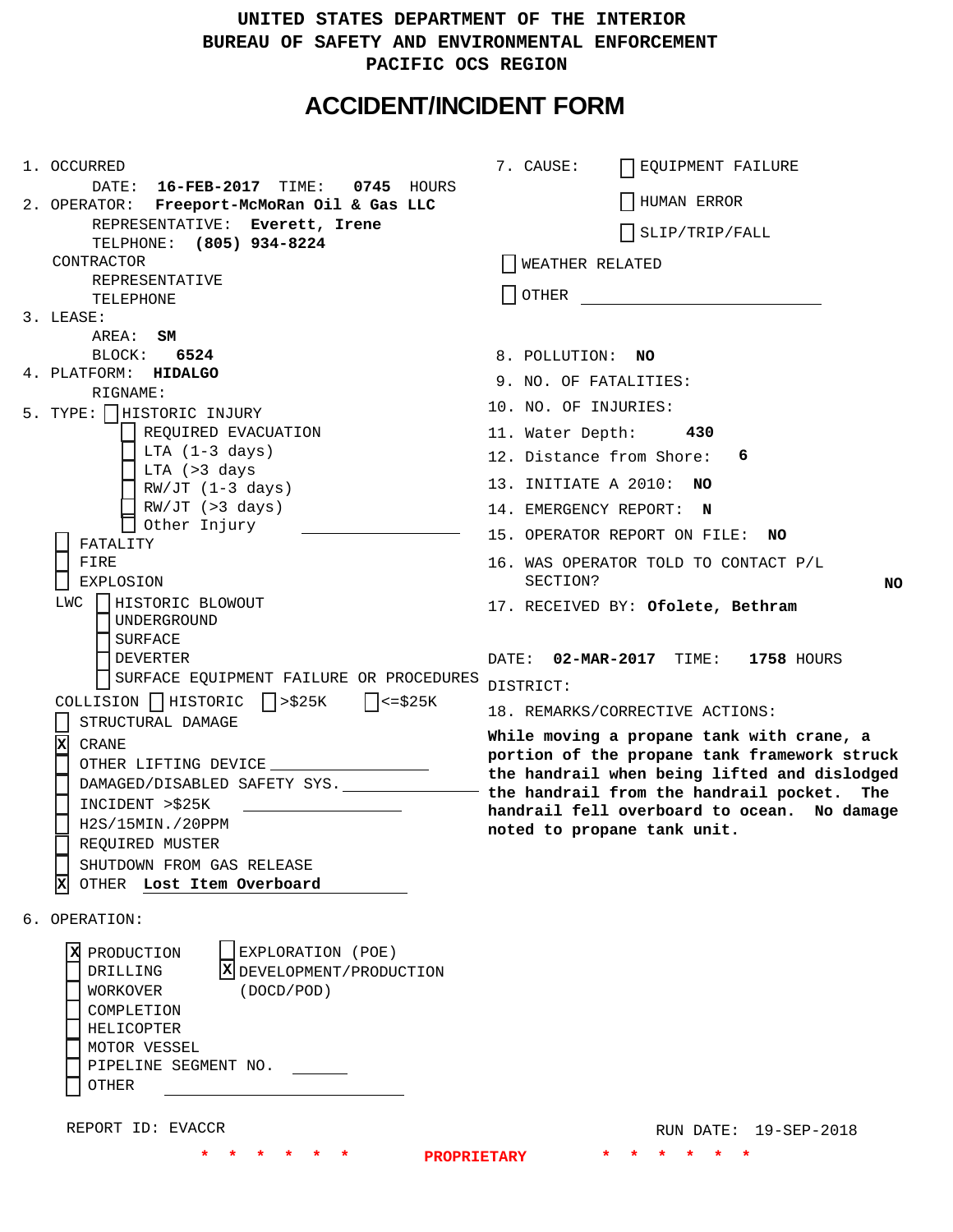| 1. OCCURRED                                                                    | □ EQUIPMENT FAILURE<br>7. CAUSE:                                                             |
|--------------------------------------------------------------------------------|----------------------------------------------------------------------------------------------|
| DATE: 28-AUG-2017 TIME: 2040 HOURS                                             | <b>X</b> HUMAN ERROR                                                                         |
| 2. OPERATOR: Pacific Operators Offshore, LLC<br>REPRESENTATIVE: Bruce Johnston |                                                                                              |
| TELPHONE: (805) 899-3144                                                       | SLIP/TRIP/FALL                                                                               |
| CONTRACTOR                                                                     | WEATHER RELATED                                                                              |
| REPRESENTATIVE                                                                 |                                                                                              |
| TELEPHONE                                                                      | OTHER                                                                                        |
| 3. LEASE: P00166<br>AREA: LA                                                   |                                                                                              |
| <b>BLOCK: 6710</b>                                                             | 8. POLLUTION: NO                                                                             |
| 4. PLATFORM:                                                                   |                                                                                              |
| RIGNAME:                                                                       | 9. NO. OF FATALITIES:                                                                        |
| 5. TYPE: HISTORIC INJURY                                                       | 10. NO. OF INJURIES:                                                                         |
| REQUIRED EVACUATION                                                            | 11. Water Depth:<br>176                                                                      |
| $LTA$ $(1-3 \text{ days})$                                                     | 12. Distance from Shore:<br>- 4                                                              |
| X LTA (>3 days<br>1<br>$RW/JT$ (1-3 days)                                      | 13. INITIATE A 2010: YES                                                                     |
| $RW/JT$ (>3 days)                                                              | 14. EMERGENCY REPORT: N                                                                      |
| Other Injury                                                                   | 15. OPERATOR REPORT ON FILE: NO                                                              |
| FATALITY                                                                       |                                                                                              |
| FIRE                                                                           | 16. WAS OPERATOR TOLD TO CONTACT P/L                                                         |
| <b>EXPLOSION</b><br>HISTORIC BLOWOUT                                           | SECTION?<br>NO                                                                               |
| LWC<br>UNDERGROUND                                                             | 17. RECEIVED BY:                                                                             |
| <b>SURFACE</b>                                                                 |                                                                                              |
| DEVERTER                                                                       | DATE:<br>TIME:<br>HOURS                                                                      |
| SURFACE EQUIPMENT FAILURE OR PROCEDURES                                        | DISTRICT: CALIFORNIA DISTRICT                                                                |
| COLLISION HISTORIC $\bigcap$ >\$25K<br>$ $ $ $ < = \$25K                       | 18. REMARKS/CORRECTIVE ACTIONS:                                                              |
| STRUCTURAL DAMAGE                                                              |                                                                                              |
| CRANE                                                                          | ~Two employees were removing a Cameron clamp<br>and its bolts from a production wellhead (B- |
|                                                                                | 30). All four bolts and half of the Cameron                                                  |
| DAMAGED/DISABLED SAFETY SYS.                                                   | clamp had been removed. While removing the                                                   |
| INCIDENT >\$25K<br>H2S/15MIN./20PPM                                            | other half of the clamp pressure from within                                                 |
| REQUIRED MUSTER                                                                | the wellhead unseated the production tree.                                                   |
| SHUTDOWN FROM GAS RELEASE                                                      | The production tree tipped over on to the<br>employee, pinning him in an upright position.   |
| <b>OTHER</b>                                                                   | Employee was trapped against supporyt beams                                                  |
|                                                                                | of the wellbay grating structure with                                                        |
| 6. OPERATION:                                                                  | production tree laying on hes chest.                                                         |
| EXPLORATION (POE)<br>PRODUCTION                                                |                                                                                              |
| X DEVELOPMENT / PRODUCTION<br>DRILLING                                         |                                                                                              |
| WORKOVER<br>(DOCD/POD)                                                         |                                                                                              |
| COMPLETION                                                                     |                                                                                              |
| HELICOPTER<br>MOTOR VESSEL                                                     |                                                                                              |
| PIPELINE SEGMENT NO.                                                           |                                                                                              |
| OTHER                                                                          |                                                                                              |
|                                                                                |                                                                                              |
| REPORT ID: EVACCR                                                              | RUN DATE: 19-SEP-2018                                                                        |
| <b>PROPRIETARY</b>                                                             |                                                                                              |
|                                                                                |                                                                                              |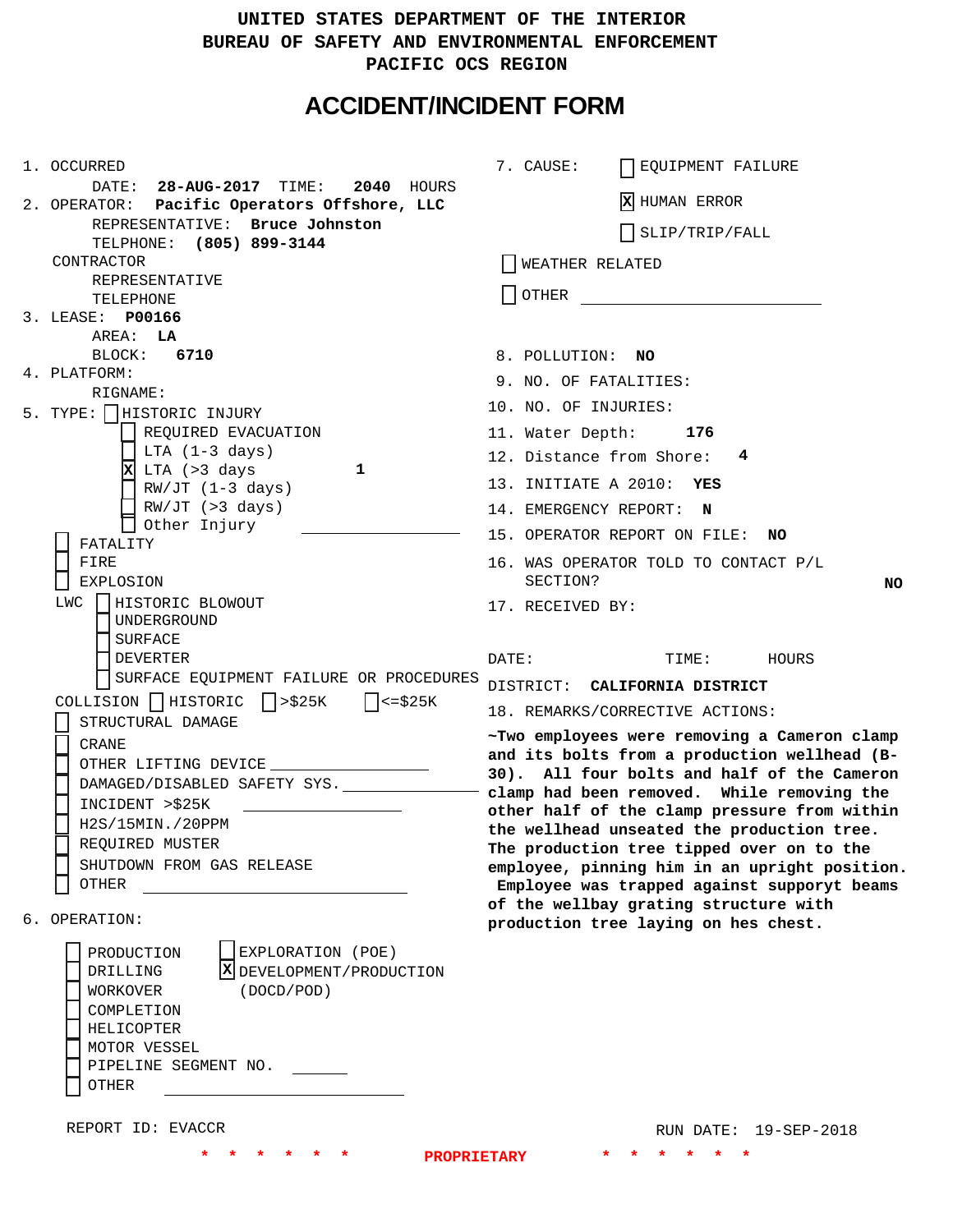| 1. OCCURRED                                                                 | EQUIPMENT FAILURE<br>7. CAUSE:                                                           |
|-----------------------------------------------------------------------------|------------------------------------------------------------------------------------------|
| DATE: 10-DEC-2015 TIME:<br><b>1735 HOURS</b>                                | <b>X</b> HUMAN ERROR                                                                     |
| 2. OPERATOR: Freeport-McMoRan Oil & Gas LLC<br>REPRESENTATIVE: DAVID WILLIS |                                                                                          |
| TELPHONE: (805) 934-8251                                                    | SLIP/TRIP/FALL                                                                           |
| CONTRACTOR                                                                  | WEATHER RELATED                                                                          |
| REPRESENTATIVE                                                              |                                                                                          |
| TELEPHONE                                                                   | OTHER                                                                                    |
| 3. LEASE: P00441<br>AREA:<br>SM                                             |                                                                                          |
| BLOCK: 6374                                                                 | 8. POLLUTION: NO                                                                         |
| 4. PLATFORM: IRENE                                                          | 9. NO. OF FATALITIES:                                                                    |
| RIGNAME:                                                                    | 10. NO. OF INJURIES:                                                                     |
| 5. TYPE: X HISTORIC INJURY                                                  | $\mathbf{1}$                                                                             |
| X REQUIRED EVACUATION<br>$\mathbf{1}$<br>$LTA$ $(1-3 \text{ days})$         | 11. Water Depth:<br>242                                                                  |
| LTA (>3 days                                                                | 12. Distance from Shore:<br>4                                                            |
| $RW/JT$ (1-3 days)                                                          | 13. INITIATE A 2010: NO                                                                  |
| $RW/JT$ (>3 days)                                                           | 14. EMERGENCY REPORT: N                                                                  |
| Other Injury<br>FATALITY                                                    | 15. OPERATOR REPORT ON FILE: NO                                                          |
| FIRE                                                                        | 16. WAS OPERATOR TOLD TO CONTACT P/L                                                     |
| <b>EXPLOSION</b>                                                            | SECTION?<br>NO.                                                                          |
| HISTORIC BLOWOUT<br>LWC                                                     | 17. RECEIVED BY: BSEE-M. MITCHELL                                                        |
| UNDERGROUND                                                                 |                                                                                          |
| <b>SURFACE</b><br><b>DEVERTER</b>                                           | DATE: 14-DEC-2015 TIME:<br><b>0908 HOURS</b>                                             |
| SURFACE EQUIPMENT FAILURE OR PROCEDURES                                     | DISTRICT: CALIFORNIA DISTRICT                                                            |
| COLLISION HISTORIC $\bigcap$ >\$25K<br>$ $   <= \$25K                       |                                                                                          |
| STRUCTURAL DAMAGE                                                           | 18. REMARKS/CORRECTIVE ACTIONS:                                                          |
| CRANE                                                                       | // On $12/11/15$ , the operator states; I left<br>voicemails for you both as well as the |
| OTHER LIFTING DEVICE _____________________                                  | answering service, and I received your call                                              |
| DAMAGED/DISABLED SAFETY SYS. _____________ back Mike.                       |                                                                                          |
| INCIDENT >\$25K<br>H2S/15MIN./20PPM                                         |                                                                                          |
| REQUIRED MUSTER                                                             | We sent a Cl in this morning due to eye<br>irritation. He is a member of the contract    |
| SHUTDOWN FROM GAS RELEASE                                                   | paint crew and was removing scale yesterday                                              |
| ⊠<br>OTHER EYE INJURY                                                       | with a bristle blaster. He has on all of the                                             |
| 6. OPERATION:                                                               | required PPE but developed some irritation                                               |
|                                                                             | last night. This morning he was still<br>experiencing irritation so he was sent in for   |
| EXPLORATION (POE)<br>PRODUCTION                                             | further evaluation. We are still waiting to                                              |
| X DEVELOPMENT / PRODUCTION<br>DRILLING                                      | here the results.                                                                        |
| WORKOVER<br>(DOCD/POD)<br>COMPLETION                                        |                                                                                          |
| <b>HELICOPTER</b>                                                           | On 12/14/15, the operator states; On<br>Thursday, December 10, 2015 at 1735 hours, a     |
| MOTOR VESSEL                                                                | contract individual (Cl) reported to the                                                 |
| PIPELINE SEGMENT NO.                                                        | platform medic that his right eye felt                                                   |
| OTHER<br>MAINTENANCE WORK<br>x                                              | irritated. The Cl was not aware of any time                                              |
|                                                                             | during the day that he fe lt                                                             |
| REPORT ID: EVACCR                                                           | RUN DATE: 19-SEP-2018                                                                    |
| <b>PROPRIETARY</b>                                                          |                                                                                          |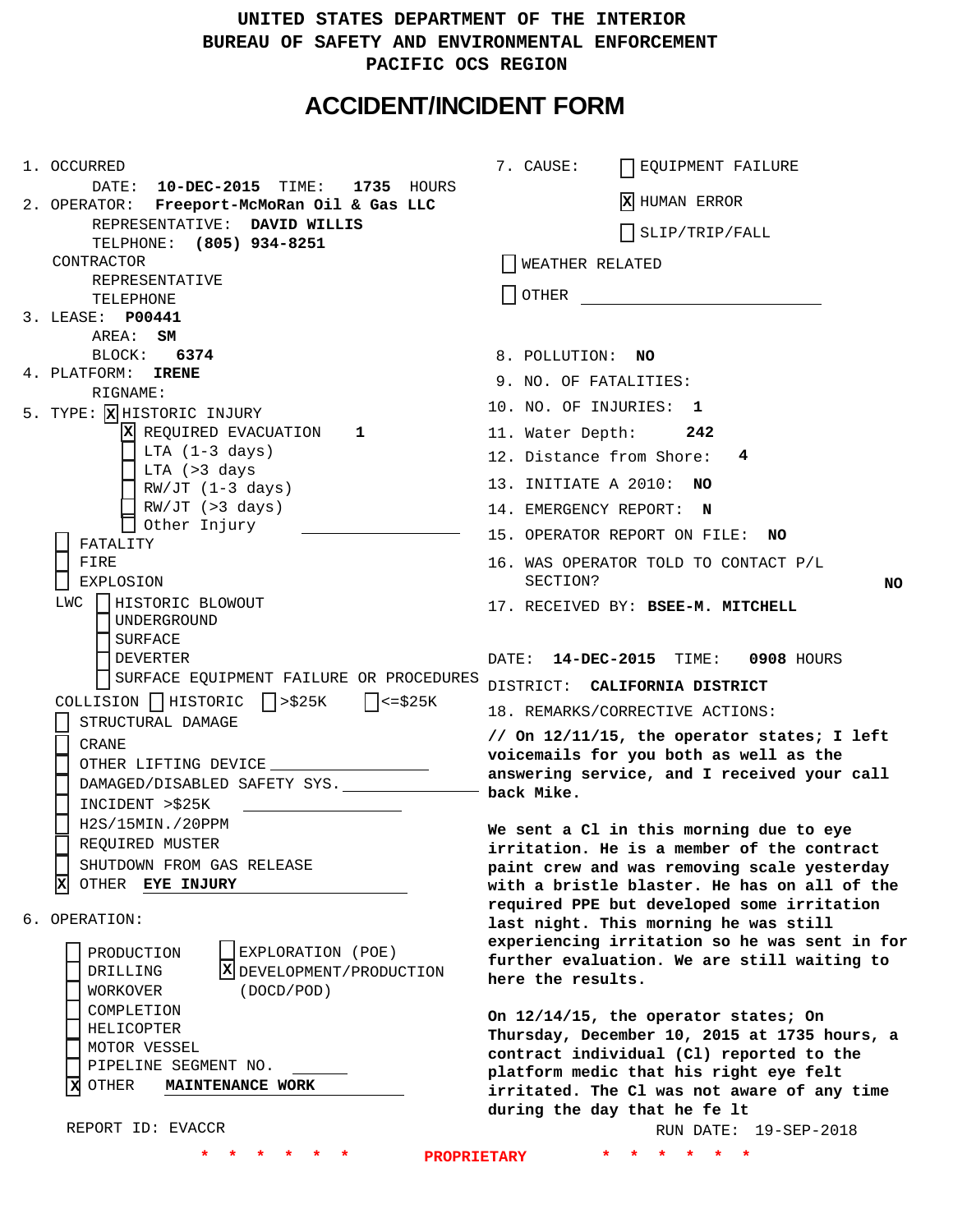**anything enter his eye. The Cl had been using a power bristle blaster to remove scale from the bottom of the emergency generator. The Cl's eye was irrigated with solution at the time of reporting the incident. The following morning, his eye was still red and he asked to go in to see a physician. The Cl was using safety glasses and a face shield at all times during the de-scaling work. The Cl was cleared by a physician the same day for full duty, no fu rther issues.**

**Root Cause: Goggles under the face shield should be used during this type of work, as they provide better protection.**

**Corrective Actions: Counseled Cl in selection of proper PPE.**

REPORT ID: EVACCR RUN DATE: 19-SEP-2018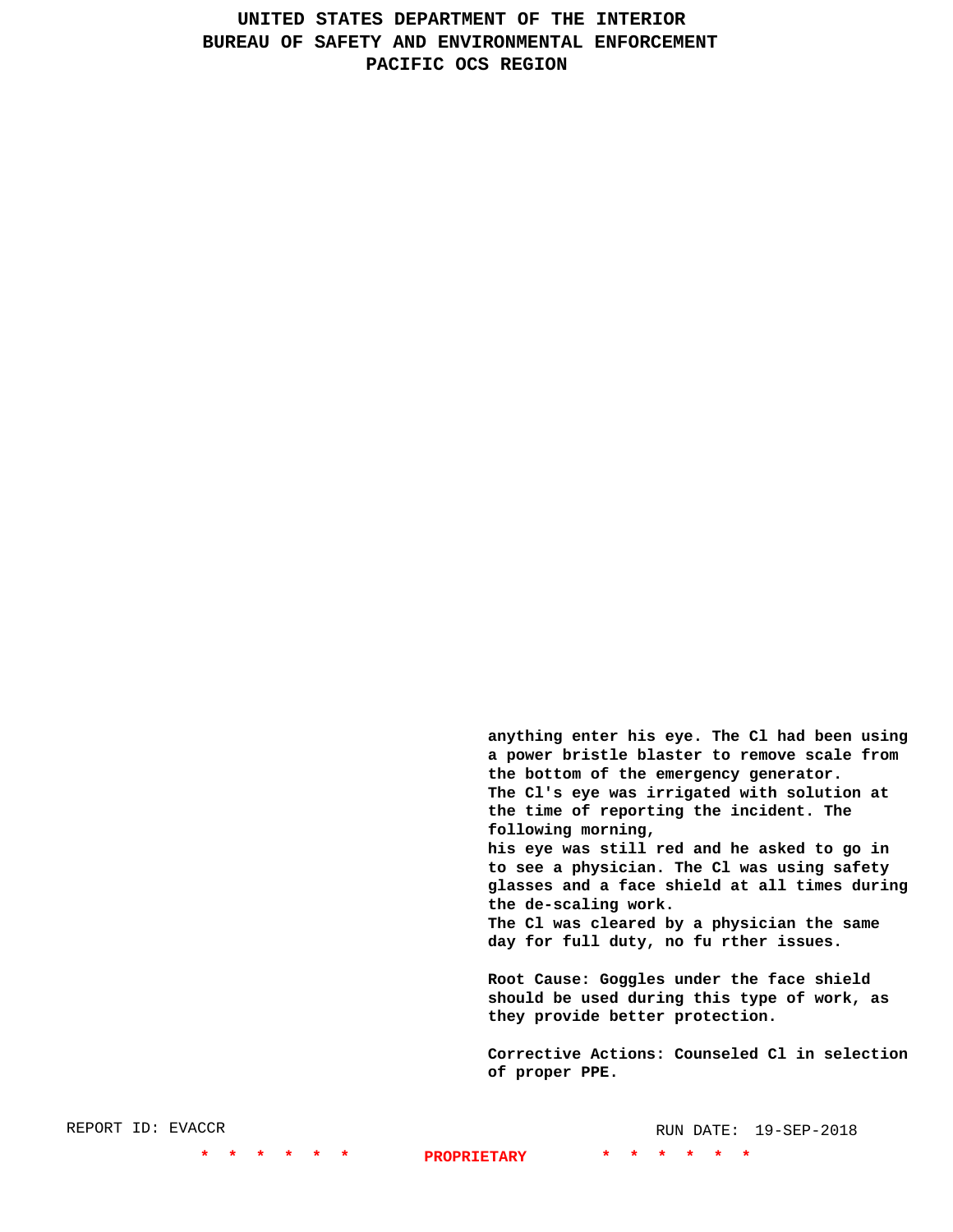| 1. OCCURRED                                                                                 | <b>X</b> EQUIPMENT FAILURE<br>7. CAUSE:                                                  |
|---------------------------------------------------------------------------------------------|------------------------------------------------------------------------------------------|
| DATE: 14-DEC-2015 TIME:<br><b>0900 HOURS</b><br>2. OPERATOR: Freeport-McMoRan Oil & Gas LLC | HUMAN ERROR                                                                              |
| REPRESENTATIVE: MARK KING                                                                   |                                                                                          |
| TELPHONE:                                                                                   | SLIP/TRIP/FALL                                                                           |
| CONTRACTOR                                                                                  | <b>X</b> WEATHER RELATED                                                                 |
| REPRESENTATIVE<br>TELEPHONE                                                                 | OTHER                                                                                    |
| 3. LEASE: P00450                                                                            |                                                                                          |
| AREA:<br>SM                                                                                 |                                                                                          |
| 6524<br>BLOCK:                                                                              | 8. POLLUTION: NO                                                                         |
| 4. PLATFORM: HIDALGO                                                                        | 9. NO. OF FATALITIES:                                                                    |
| RIGNAME:<br>5. TYPE: HISTORIC INJURY                                                        | 10. NO. OF INJURIES:                                                                     |
| REQUIRED EVACUATION                                                                         | 11. Water Depth:<br>430                                                                  |
| $LTA$ $(1-3 \text{ days})$                                                                  | 12. Distance from Shore: 7                                                               |
| LTA (>3 days                                                                                |                                                                                          |
| $RW/JT$ (1-3 days)                                                                          | 13. INITIATE A 2010: NO                                                                  |
| $RW/JT$ (>3 days)<br>Other Injury                                                           | 14. EMERGENCY REPORT: N                                                                  |
| FATALITY                                                                                    | 15. OPERATOR REPORT ON FILE:<br>NO.                                                      |
| FIRE                                                                                        | 16. WAS OPERATOR TOLD TO CONTACT P/L                                                     |
| EXPLOSION                                                                                   | SECTION?<br>NO.                                                                          |
| LWC<br>HISTORIC BLOWOUT                                                                     | 17. RECEIVED BY: BSEE-J. KAISER                                                          |
| UNDERGROUND                                                                                 |                                                                                          |
| SURFACE<br>DEVERTER                                                                         | DATE: 14-DEC-2015 TIME: 0934 HOURS                                                       |
| SURFACE EQUIPMENT FAILURE OR PROCEDURES                                                     |                                                                                          |
| COLLISION $\bigcap$ HISTORIC $\bigcap$ >\$25K<br>$\vert$ $\vert$ <= \$25K                   | DISTRICT: CALIFORNIA DISTRICT                                                            |
| STRUCTURAL DAMAGE                                                                           | 18. REMARKS/CORRECTIVE ACTIONS:                                                          |
| <b>CRANE</b>                                                                                | // The operator states; A large swell knocked                                            |
| OTHER LIFTING DEVICE ___________________                                                    | a handrail loose wich then fell into the<br>ocean. It was the handrail on the north side |
| DAMAGED/DISABLED SAFETY SYS.                                                                | $-$ of the +20 deck.                                                                     |
| INCIDENT >\$25K                                                                             |                                                                                          |
| H2S/15MIN./20PPM<br>REQUIRED MUSTER                                                         |                                                                                          |
| SHUTDOWN FROM GAS RELEASE                                                                   |                                                                                          |
| OTHER ITEM LOST OVERBOARD                                                                   |                                                                                          |
|                                                                                             |                                                                                          |
| 6. OPERATION:                                                                               |                                                                                          |
| EXPLORATION (POE)<br>X PRODUCTION                                                           |                                                                                          |
| X DEVELOPMENT / PRODUCTION<br>DRILLING                                                      |                                                                                          |
| WORKOVER<br>(DOCD/POD)                                                                      |                                                                                          |
| COMPLETION                                                                                  |                                                                                          |
| HELICOPTER<br>MOTOR VESSEL                                                                  |                                                                                          |
| PIPELINE SEGMENT NO.                                                                        |                                                                                          |
| OTHER                                                                                       |                                                                                          |
|                                                                                             |                                                                                          |
| REPORT ID: EVACCR                                                                           | RUN DATE: 19-SEP-2018                                                                    |
| <b>PROPRIETARY</b>                                                                          |                                                                                          |
|                                                                                             |                                                                                          |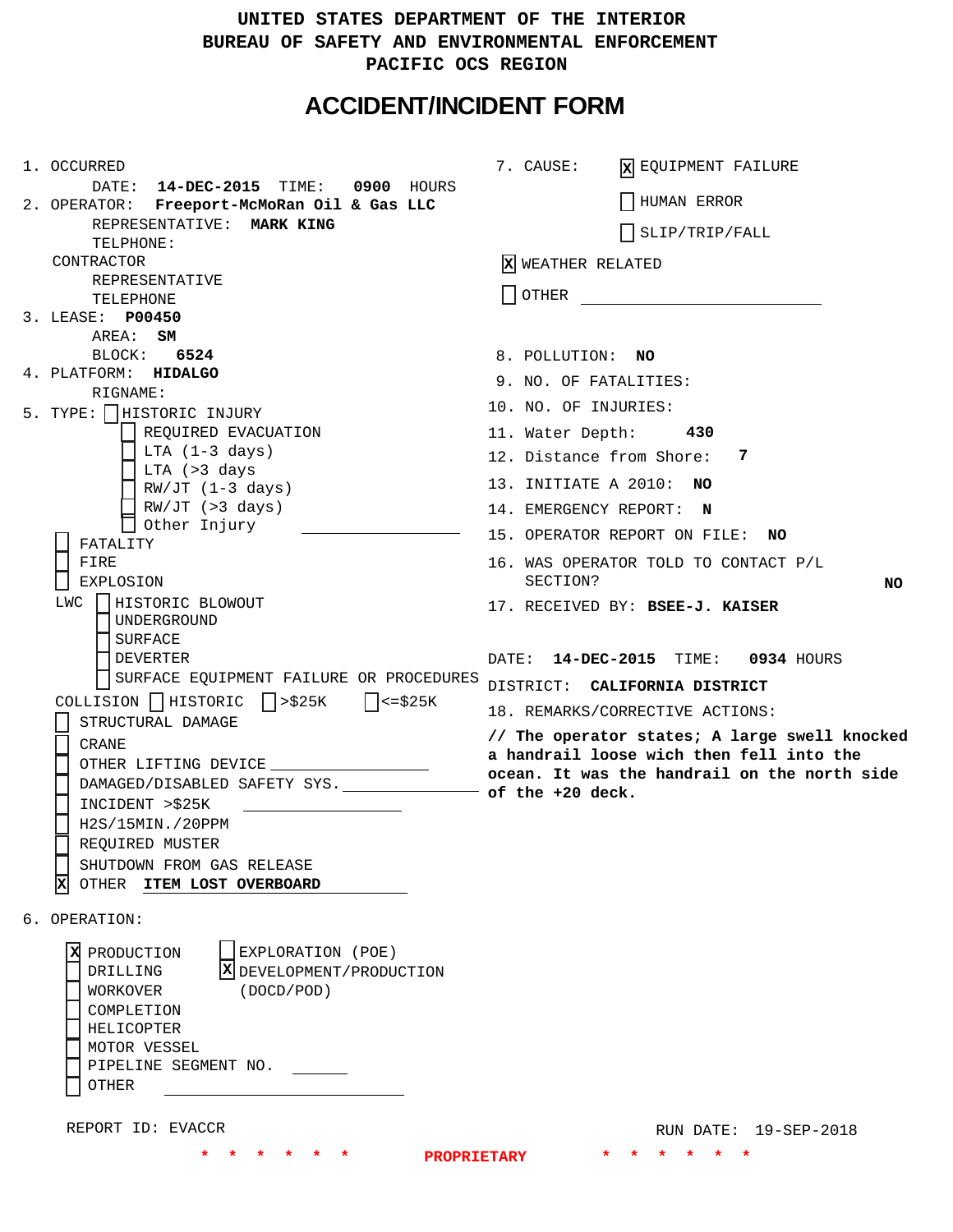| 1. OCCURRED                                           | EQUIPMENT FAILURE<br>7. CAUSE:                                                           |
|-------------------------------------------------------|------------------------------------------------------------------------------------------|
| DATE: 01-DEC-2015 TIME:<br><b>1700 HOURS</b>          |                                                                                          |
| 2. OPERATOR: Freeport-McMoRan Oil & Gas LLC           | <b>X</b> HUMAN ERROR                                                                     |
| REPRESENTATIVE: DAVID WILLIS                          | SLIP/TRIP/FALL                                                                           |
| TELPHONE: (805) 934-8251                              |                                                                                          |
| CONTRACTOR<br>REPRESENTATIVE                          | WEATHER RELATED                                                                          |
| TELEPHONE                                             | OTHER                                                                                    |
| 3. LEASE: P00441                                      |                                                                                          |
| AREA:<br>SM                                           |                                                                                          |
| <b>BLOCK:</b> 6374                                    | 8. POLLUTION: NO                                                                         |
| 4. PLATFORM: IRENE                                    | 9. NO. OF FATALITIES:                                                                    |
| RIGNAME:                                              |                                                                                          |
| 5. TYPE: X HISTORIC INJURY                            | 10. NO. OF INJURIES:<br>$\mathbf{1}$                                                     |
| X REQUIRED EVACUATION<br>$\mathbf{1}$                 | 11. Water Depth:<br>242                                                                  |
| $LTA$ $(1-3 \text{ days})$                            | 12. Distance from Shore:<br>- 4                                                          |
| LTA (>3 days                                          | 13. INITIATE A 2010:<br>NO.                                                              |
| $RW/JT$ (1-3 days)                                    |                                                                                          |
| $RW/JT$ (>3 days)<br>Other Injury                     | 14. EMERGENCY REPORT: N                                                                  |
| FATALITY                                              | 15. OPERATOR REPORT ON FILE: NO                                                          |
| FIRE                                                  | 16. WAS OPERATOR TOLD TO CONTACT P/L                                                     |
| <b>EXPLOSION</b>                                      | SECTION?<br>NO.                                                                          |
| HISTORIC BLOWOUT<br>LWC                               | 17. RECEIVED BY: BSEE-P. FERNANDEZ                                                       |
| UNDERGROUND                                           |                                                                                          |
| <b>SURFACE</b>                                        |                                                                                          |
| <b>DEVERTER</b>                                       | DATE: 15-DEC-2015 TIME:<br><b>1554 HOURS</b>                                             |
| SURFACE EQUIPMENT FAILURE OR PROCEDURES               | DISTRICT: CALIFORNIA DISTRICT                                                            |
| COLLISION HISTORIC $\bigcap$ >\$25K<br>$ $   <= \$25K |                                                                                          |
| STRUCTURAL DAMAGE                                     | 18. REMARKS/CORRECTIVE ACTIONS:                                                          |
| CRANE                                                 | // The operator states; On Tuesday, December                                             |
| OTHER LIFTING DEVICE ____________________             | 1, 2015 at 1700 hours, two contract                                                      |
| DAMAGED/DISABLED SAFETY SYS.                          | individual (Cls) were in the process of<br>relocating aluminum planks. One Cl placed his |
| INCIDENT >\$25K                                       | hand between the plank and the toe board on                                              |
| H2S/15MIN./20PPM                                      | the suspended rigging. The second Cl on the                                              |
| REQUIRED MUSTER                                       | other end of the plank could not see where                                               |
| SHUTDOWN FROM GAS RELEASE                             | the first Cl had placed his hand, and shoved                                             |
| Ιx<br>OTHER HAND INJURY                               | the plank, catching the first Cl's hand                                                  |
|                                                       | between the plank and rigging, causing injury                                            |
| 6. OPERATION:                                         | to his hand. The Cl was experiencing pain the                                            |
| lx <br>EXPLORATION (POE)<br>PRODUCTION                | following morning, so he was flown to shore                                              |
| X DEVELOPMENT/PRODUCTION<br>DRILLING                  | for further evaluation. No further treatment                                             |
| WORKOVER<br>(DOCD/POD)                                | required and the Cl was released to full duty<br>the same day.                           |
| COMPLETION                                            |                                                                                          |
| HELICOPTER                                            | Root Cause: Lack of communication between                                                |
| MOTOR VESSEL                                          | workers and body positioning, avoiding pinch                                             |
| PIPELINE SEGMENT NO.                                  | points.                                                                                  |
| OTHER                                                 |                                                                                          |
|                                                       | Corrective Actions: Discussed importance of                                              |
| REPORT ID: EVACCR                                     | RUN DATE: 19-SEP-2018                                                                    |
| <b>PROPRIETARY</b>                                    |                                                                                          |
|                                                       |                                                                                          |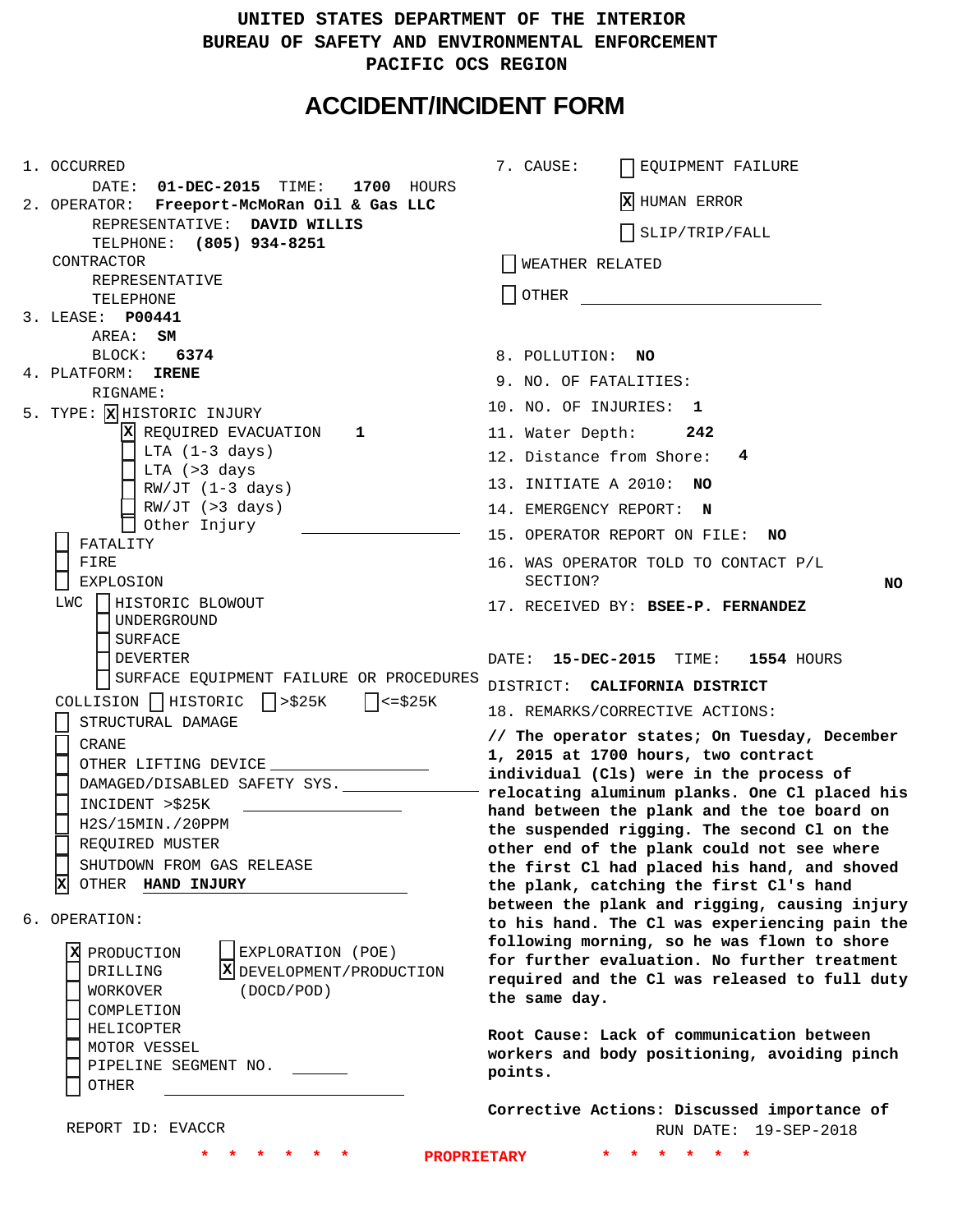**good communication when working together, especially when not in direct line of sight.**

REPORT ID: EVACCR RUN DATE: 19-SEP-2018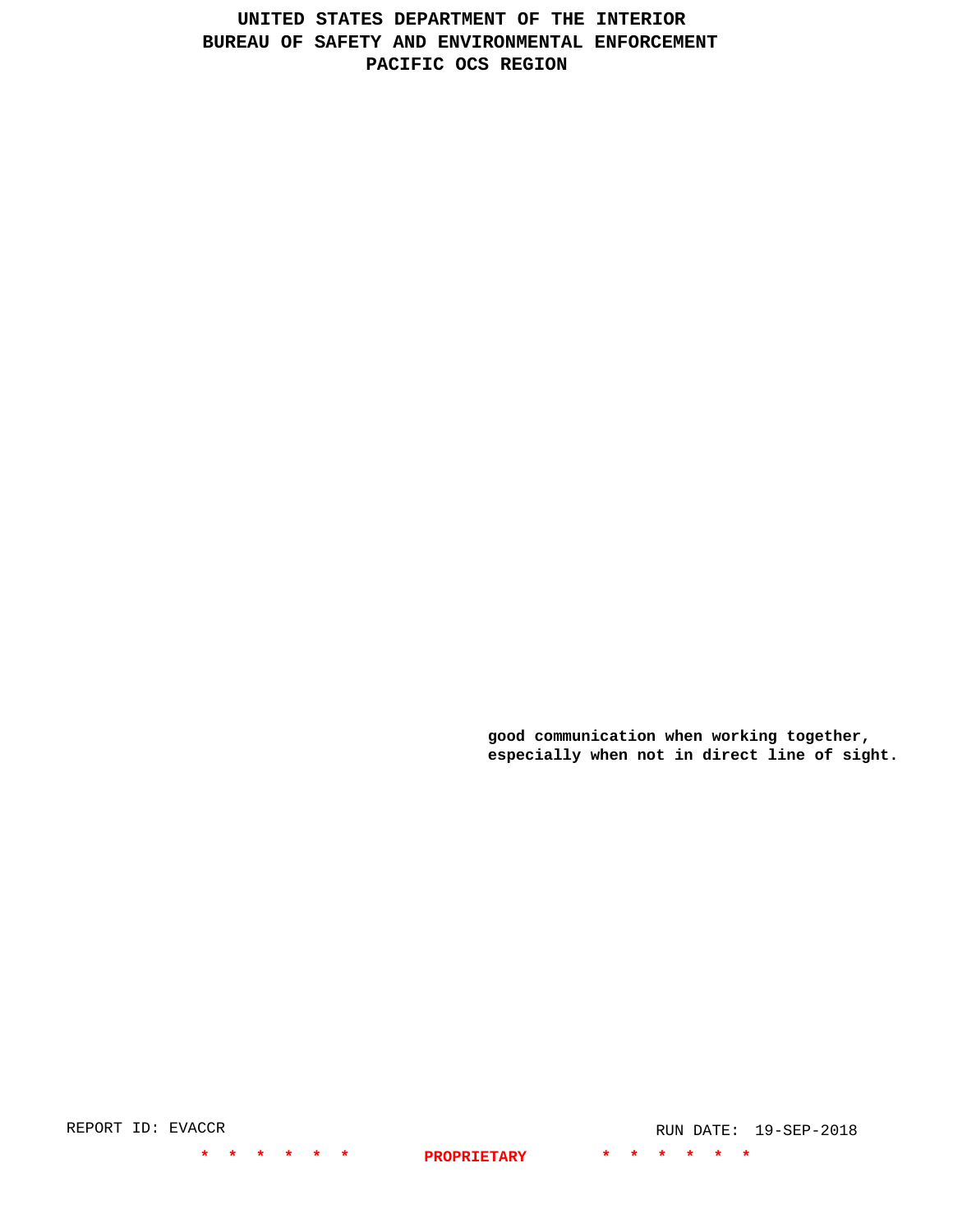| 1. OCCURRED<br>DATE: 09-MAR-2016 TIME:<br>0700 HOURS<br>2. OPERATOR: Freeport-McMoRan Oil & Gas LLC<br>REPRESENTATIVE: BOB MARSALEK<br>TELPHONE: (805) 934-8223<br>CONTRACTOR<br>REPRESENTATIVE<br><b>TELEPHONE</b><br>3. LEASE: P00450                                                                                                                                                                | 7. CAUSE:<br>  EQUIPMENT FAILURE<br><b>X</b> HUMAN ERROR<br>SLIP/TRIP/FALL<br>WEATHER RELATED<br>OTHER                                                                                                                                                                                                         |
|--------------------------------------------------------------------------------------------------------------------------------------------------------------------------------------------------------------------------------------------------------------------------------------------------------------------------------------------------------------------------------------------------------|----------------------------------------------------------------------------------------------------------------------------------------------------------------------------------------------------------------------------------------------------------------------------------------------------------------|
| AREA:<br>SM<br>6524<br>BLOCK:                                                                                                                                                                                                                                                                                                                                                                          | 8. POLLUTION: NO                                                                                                                                                                                                                                                                                               |
| 4. PLATFORM: HIDALGO                                                                                                                                                                                                                                                                                                                                                                                   | 9. NO. OF FATALITIES:                                                                                                                                                                                                                                                                                          |
| RIGNAME:<br>5. TYPE: X HISTORIC INJURY                                                                                                                                                                                                                                                                                                                                                                 | 10. NO. OF INJURIES: 1                                                                                                                                                                                                                                                                                         |
| REQUIRED EVACUATION                                                                                                                                                                                                                                                                                                                                                                                    | 11. Water Depth:<br>430                                                                                                                                                                                                                                                                                        |
| $LTA$ $(1-3 \text{ days})$                                                                                                                                                                                                                                                                                                                                                                             | 12. Distance from Shore:<br>7                                                                                                                                                                                                                                                                                  |
| LTA (>3 days<br>$RW/JT$ (1-3 days)                                                                                                                                                                                                                                                                                                                                                                     | 13. INITIATE A 2010: NO                                                                                                                                                                                                                                                                                        |
| $RW/JT$ (>3 days)                                                                                                                                                                                                                                                                                                                                                                                      | 14. EMERGENCY REPORT: N                                                                                                                                                                                                                                                                                        |
| Other Injury                                                                                                                                                                                                                                                                                                                                                                                           | 15. OPERATOR REPORT ON FILE:<br>NO                                                                                                                                                                                                                                                                             |
| FATALITY<br>FIRE                                                                                                                                                                                                                                                                                                                                                                                       | 16. WAS OPERATOR TOLD TO CONTACT P/L                                                                                                                                                                                                                                                                           |
| <b>EXPLOSION</b>                                                                                                                                                                                                                                                                                                                                                                                       | SECTION?<br>NO.                                                                                                                                                                                                                                                                                                |
| LWC<br>HISTORIC BLOWOUT<br>UNDERGROUND<br><b>SURFACE</b><br>DEVERTER<br>SURFACE EQUIPMENT FAILURE OR PROCEDURES<br>COLLISION   HISTORIC   >\$25K<br>    <=\$25K<br>STRUCTURAL DAMAGE<br><b>CRANE</b><br>OTHER LIFTING DEVICE _____________________<br>DAMAGED/DISABLED SAFETY SYS.<br>INCIDENT >\$25K<br>H2S/15MIN./20PPM<br>REQUIRED MUSTER<br>SHUTDOWN FROM GAS RELEASE<br>OTHER NO EMERGENCY INJURY | 17. RECEIVED BY: BSEE-P. FERNANDEZ<br>DATE: 09-MAR-2016 TIME: 1526 HOURS<br>DISTRICT: CALIFORNIA DISTRICT<br>18. REMARKS/CORRECTIVE ACTIONS:<br>// The operator ststes; No emergency evac.,<br>employee smashed his finger with a hammer, no<br>broken bones. He will be look at with a<br>Doctor later, today |
| 6. OPERATION:                                                                                                                                                                                                                                                                                                                                                                                          |                                                                                                                                                                                                                                                                                                                |
| EXPLORATION (POE)<br>X PRODUCTION<br>X DEVELOPMENT / PRODUCTION<br>DRILLING<br>WORKOVER<br>(DOCD/POD)<br>COMPLETION<br>HELICOPTER<br>MOTOR VESSEL<br>PIPELINE SEGMENT NO.<br>OTHER<br>REPORT ID: EVACCR                                                                                                                                                                                                | RUN DATE: 19-SEP-2018                                                                                                                                                                                                                                                                                          |
| $\star$ $\star$<br><b>PROPRIETARY</b>                                                                                                                                                                                                                                                                                                                                                                  | $\star$                                                                                                                                                                                                                                                                                                        |
|                                                                                                                                                                                                                                                                                                                                                                                                        |                                                                                                                                                                                                                                                                                                                |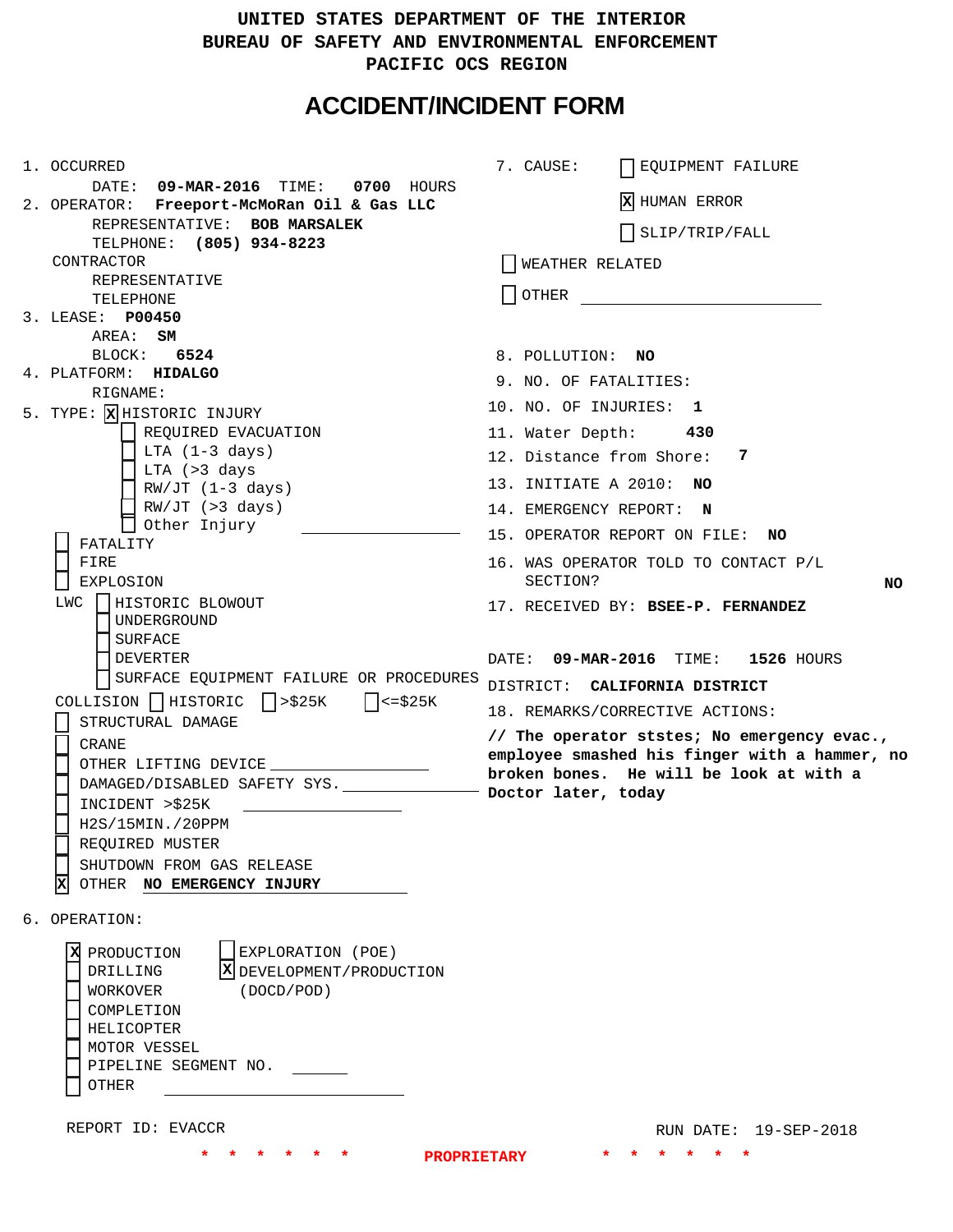| 1. OCCURRED                                                               | EQUIPMENT FAILURE<br>7. CAUSE:                                                              |
|---------------------------------------------------------------------------|---------------------------------------------------------------------------------------------|
| DATE: 04-AUG-2015 TIME:<br><b>1530 HOURS</b>                              |                                                                                             |
| 2. OPERATOR: Beta Operating Company, LLC                                  | <b>X</b> HUMAN ERROR                                                                        |
| REPRESENTATIVE: MARINA ROBERTSON<br>TELPHONE: (562) 683-3497              | SLIP/TRIP/FALL                                                                              |
| CONTRACTOR                                                                | WEATHER RELATED                                                                             |
| REPRESENTATIVE                                                            |                                                                                             |
| TELEPHONE                                                                 | OTHER                                                                                       |
| 3. LEASE: P00300                                                          |                                                                                             |
| AREA: LB                                                                  |                                                                                             |
| BLOCK:<br>6488                                                            | 8. POLLUTION: NO                                                                            |
| 4. PLATFORM: EUREKA                                                       | 9. NO. OF FATALITIES:                                                                       |
| RIGNAME:<br>5. TYPE:   HISTORIC INJURY                                    | 10. NO. OF INJURIES:                                                                        |
| REQUIRED EVACUATION                                                       | 11. Water Depth:<br>700                                                                     |
| $LTA$ $(1-3 \text{ days})$                                                | 10                                                                                          |
| LTA (>3 days                                                              | 12. Distance from Shore:                                                                    |
| $RW/JT$ (1-3 days)                                                        | 13. INITIATE A 2010: NO                                                                     |
| $RW/JT$ (>3 days)                                                         | 14. EMERGENCY REPORT: N                                                                     |
| Other Injury                                                              | 15. OPERATOR REPORT ON FILE: NO                                                             |
| FATALITY<br>x<br>FIRE                                                     | 16. WAS OPERATOR TOLD TO CONTACT P/L                                                        |
| EXPLOSION                                                                 | SECTION?<br>NO.                                                                             |
| LWC     HISTORIC BLOWOUT                                                  |                                                                                             |
| UNDERGROUND                                                               | 17. RECEIVED BY: BSEE-M. MITCHELL                                                           |
| <b>SURFACE</b>                                                            |                                                                                             |
| DEVERTER                                                                  | DATE: $14-MAR-2016$ TIME:<br>1647 HOURS                                                     |
| SURFACE EQUIPMENT FAILURE OR PROCEDURES                                   | DISTRICT: CALIFORNIA DISTRICT                                                               |
| COLLISION $\bigcap$ HISTORIC $\bigcap$ >\$25K<br>$\vert$ $\vert$ <= \$25K | 18. REMARKS/CORRECTIVE ACTIONS:                                                             |
| STRUCTURAL DAMAGE                                                         |                                                                                             |
| CRANE                                                                     | // The operator states; damage or injury:                                                   |
| OTHER LIFTING DEVICE ____________________                                 | Oily rags used for cleaning during equipment<br>maintenance (believed to be one or more of  |
| DAMAGED/DISABLED SAFETY SYS.                                              | Eureka's shipping pumps) were placed in a                                                   |
| INCIDENT >\$25K                                                           | plastic bag and then into an open-top plastic                                               |
| H2S/15MIN./20PPM                                                          | (RubberMaid-type) trash can in direct                                                       |
| REQUIRED MUSTER                                                           | sunlight. The rags began to smolder inside                                                  |
| SHUTDOWN FROM GAS RELEASE                                                 | the                                                                                         |
| x<br>OTHER OILY RAGS ON FIRE                                              | plastic bag. A contract painter, working                                                    |
| 6. OPERATION:                                                             | nearby, smelled something burning, went to<br>investigate. He located the trash can and saw |
|                                                                           | that there were rags burning inside. He                                                     |
| EXPLORATION (POE)<br>PRODUCTION                                           | quickly notified Beta employees who responded                                               |
| DEVELOPMENT/PRODUCTION<br>DRILLING                                        | to the scene and extinguished the fire. The                                                 |
| WORKOVER<br>(DOCD/POD)                                                    | trash can was damaged and disposed of.                                                      |
| COMPLETION<br>HELICOPTER                                                  | Nothing else on the Platform was damaged.                                                   |
| MOTOR VESSEL                                                              |                                                                                             |
| PIPELINE SEGMENT NO.                                                      | Corrective action taken (if applicable per<br>§250.190): The incident was investigated to   |
| x<br>OTHER<br>EQUIPMENT MAINTENANCE                                       | determine what job(s) the rags came from,                                                   |
|                                                                           | what chemicals were on the rags, who may have                                               |
| REPORT ID: EVACCR                                                         | RUN DATE: 19-SEP-2018                                                                       |
| <b>PROPRIETARY</b>                                                        | $\ast$                                                                                      |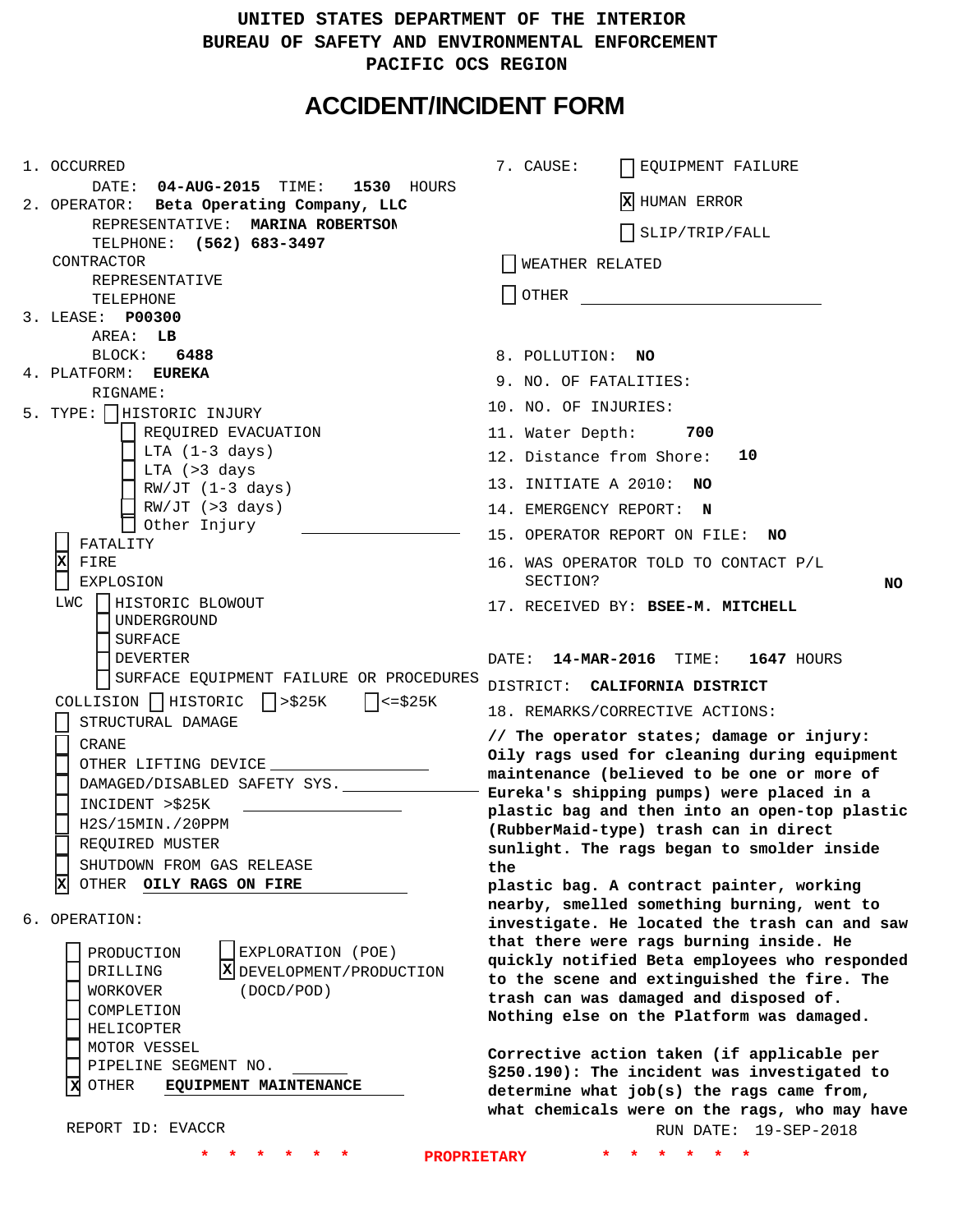REPORT ID: EVACCR **RUN DATE: 19-SEP-2018 been involved, and what sort of oversight was provided by Beta personnel. It was suspected that the rags may have contained crude oil as well as other chemicals. Corrosion inhibitor and other chemicals had been utilized in the vicinity and the combination of them, plus direct sunlight, is believed to have contributed to the smoldering and subsequent fire. Safety meetings were held on all platforms to discuss the incident and remind personnel Beta's oily rag management policy, which states that oily rags are to be placed into fire-safe trash cans (red cans with snug, auto-closing lids). Rags are not to be disposed of with other trash and the red fire-safe cans are to be kept out of direct sunlight. Rags are not to be left lying around work areas. Additional oily rag cans and large white trash cans for general trash (also fire-safe) were purchased and placed throughout all three platforms. All**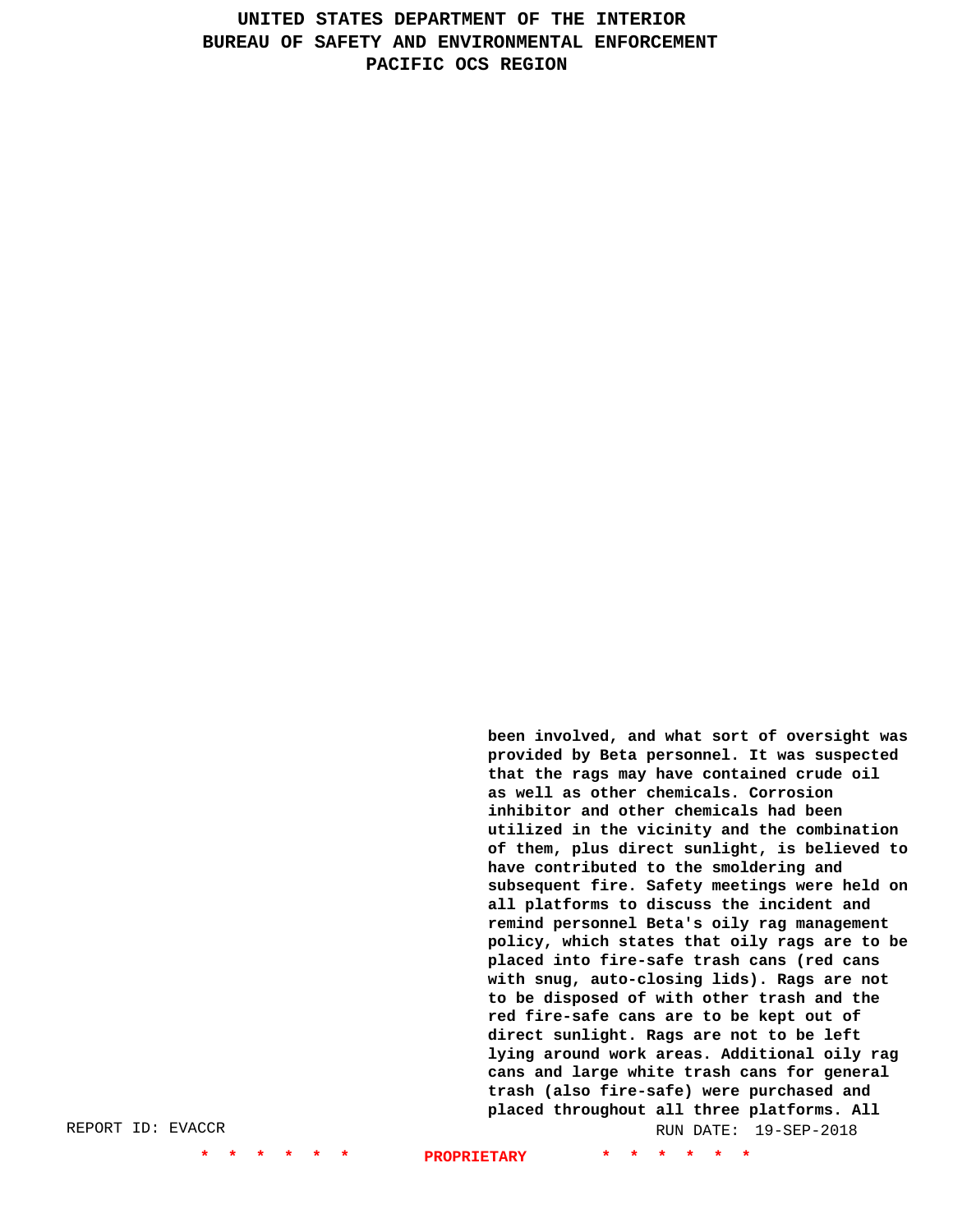**plastic trash cans were removed from facility areas and are only allowed in non-facility areas of the platforms, such as the galley, quarters buildings and interior office areas.**

**Property or equipment damage estimate (if applicable per §250.190): Less than \$10.00**

REPORT ID: EVACCR RUN DATE: 19-SEP-2018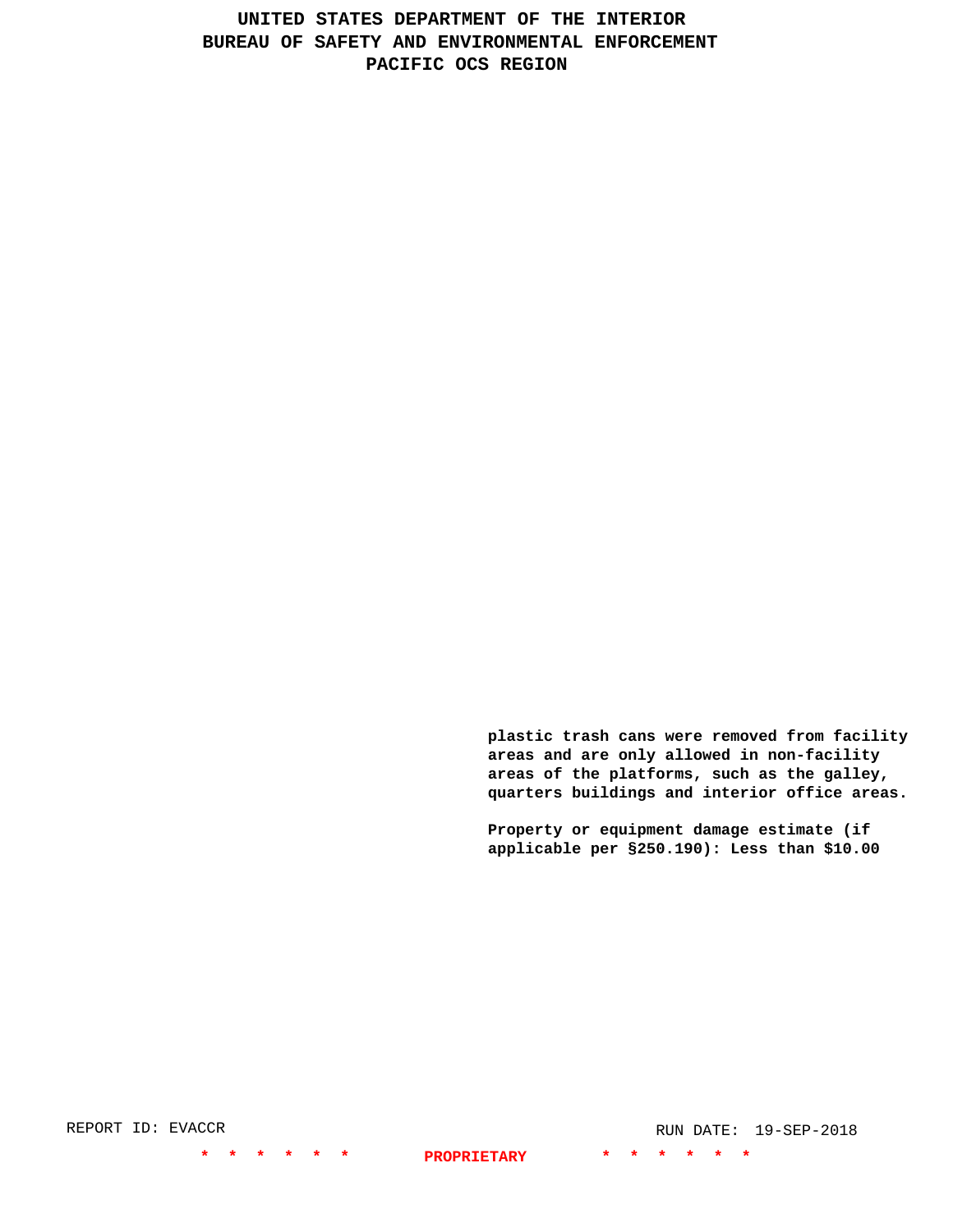| 1. OCCURRED                                                  | EQUIPMENT FAILURE<br>7. CAUSE:                                                              |
|--------------------------------------------------------------|---------------------------------------------------------------------------------------------|
| DATE: 19-DEC-2015 TIME:<br><b>0800 HOURS</b>                 |                                                                                             |
| 2. OPERATOR: Beta Operating Company, LLC                     | HUMAN ERROR                                                                                 |
| REPRESENTATIVE: MARINA ROBERTSON<br>TELPHONE: (562) 683-3497 | SLIP/TRIP/FALL                                                                              |
| CONTRACTOR                                                   | WEATHER RELATED                                                                             |
| REPRESENTATIVE                                               |                                                                                             |
| TELEPHONE                                                    | <b>X</b> OTHER <b>OTHER</b>                                                                 |
| 3. LEASE: P00300                                             |                                                                                             |
| AREA: LB                                                     |                                                                                             |
| <b>BLOCK: 6438</b>                                           | 8. POLLUTION: NO                                                                            |
| 4. PLATFORM: ELLY<br>RIGNAME:                                | 9. NO. OF FATALITIES:                                                                       |
| 5. TYPE: HISTORIC INJURY                                     | 10. NO. OF INJURIES:                                                                        |
| REQUIRED EVACUATION                                          | 11. Water Depth:<br>265                                                                     |
| $LTA$ $(1-3 days)$                                           | 12. Distance from Shore:<br>9                                                               |
| LTA (>3 days                                                 |                                                                                             |
| $RW/JT$ (1-3 days)                                           | 13. INITIATE A 2010: NO                                                                     |
| $RW/JT$ (>3 days)                                            | 14. EMERGENCY REPORT: N                                                                     |
| Other Injury                                                 | 15. OPERATOR REPORT ON FILE: NO                                                             |
| FATALITY<br> x<br>FIRE                                       | 16. WAS OPERATOR TOLD TO CONTACT P/L                                                        |
| <b>EXPLOSION</b>                                             | SECTION?<br>NO.                                                                             |
| LWC<br>  HISTORIC BLOWOUT                                    | 17. RECEIVED BY: BSEE-M. MITCHELL                                                           |
| UNDERGROUND                                                  |                                                                                             |
| <b>SURFACE</b>                                               |                                                                                             |
| DEVERTER                                                     | DATE: 12-JAN-2016 TIME:<br>0953 HOURS                                                       |
| SURFACE EQUIPMENT FAILURE OR PROCEDURES                      | DISTRICT: CALIFORNIA DISTRICT                                                               |
| COLLISION HISTORIC $\bigcap$ >\$25K<br>$\bigcap$ <= \$25K    | 18. REMARKS/CORRECTIVE ACTIONS:                                                             |
| STRUCTURAL DAMAGE                                            | // Operator stated; Description of incident,                                                |
| CRANE                                                        | damage or injury: Employee was removing a                                                   |
|                                                              | bucket and rag from a Scavtreat 1095 chemical                                               |
| DAMAGED/DISABLED SAFETY SYS.                                 | injection location where crystallization had                                                |
| INCIDENT >\$25K<br>H2S/15MIN./20PPM                          | caused a drip leak (being contained by the                                                  |
| REQUIRED MUSTER                                              | bucket). He went to empty the bucket and                                                    |
| SHUTDOWN FROM GAS RELEASE                                    | temporarily set the rag down on an empty                                                    |
| x<br>OTHER FIRE W/NO INJURIES                                | plastic chemical tank, when the rag<br>spontaneously and violently ignited and              |
|                                                              | disintegrated. There was no residual fire or                                                |
| 6. OPERATION:                                                | no property damage. The employee was not                                                    |
| EXPLORATION (POE)<br>PRODUCTION                              | injured but the ignition singed hair on his                                                 |
| x <br>DEVELOPMENT/PRODUCTION<br>DRILLING                     | hand and head.                                                                              |
| WORKOVER<br>(DOCD/POD)                                       |                                                                                             |
| COMPLETION                                                   | Corrective action taken (if applicable per<br>§250.190): Investigation conducted; all hands |
| HELICOPTER                                                   | meetings conducted to inform all employees;                                                 |
| MOTOR VESSEL                                                 | meeting with Clariant, the chemical supplier,                                               |
| PIPELINE SEGMENT NO.                                         | conducted to review chemical properties and                                                 |
| OTHER<br>MISC CLEAN-UP<br>x                                  | set up overall chemical training for all                                                    |
|                                                              | employees for Clariant products; repaired and                                               |
| REPORT ID: EVACCR                                            | RUN DATE: 19-SEP-2018                                                                       |
| <b>PROPRIETARY</b>                                           |                                                                                             |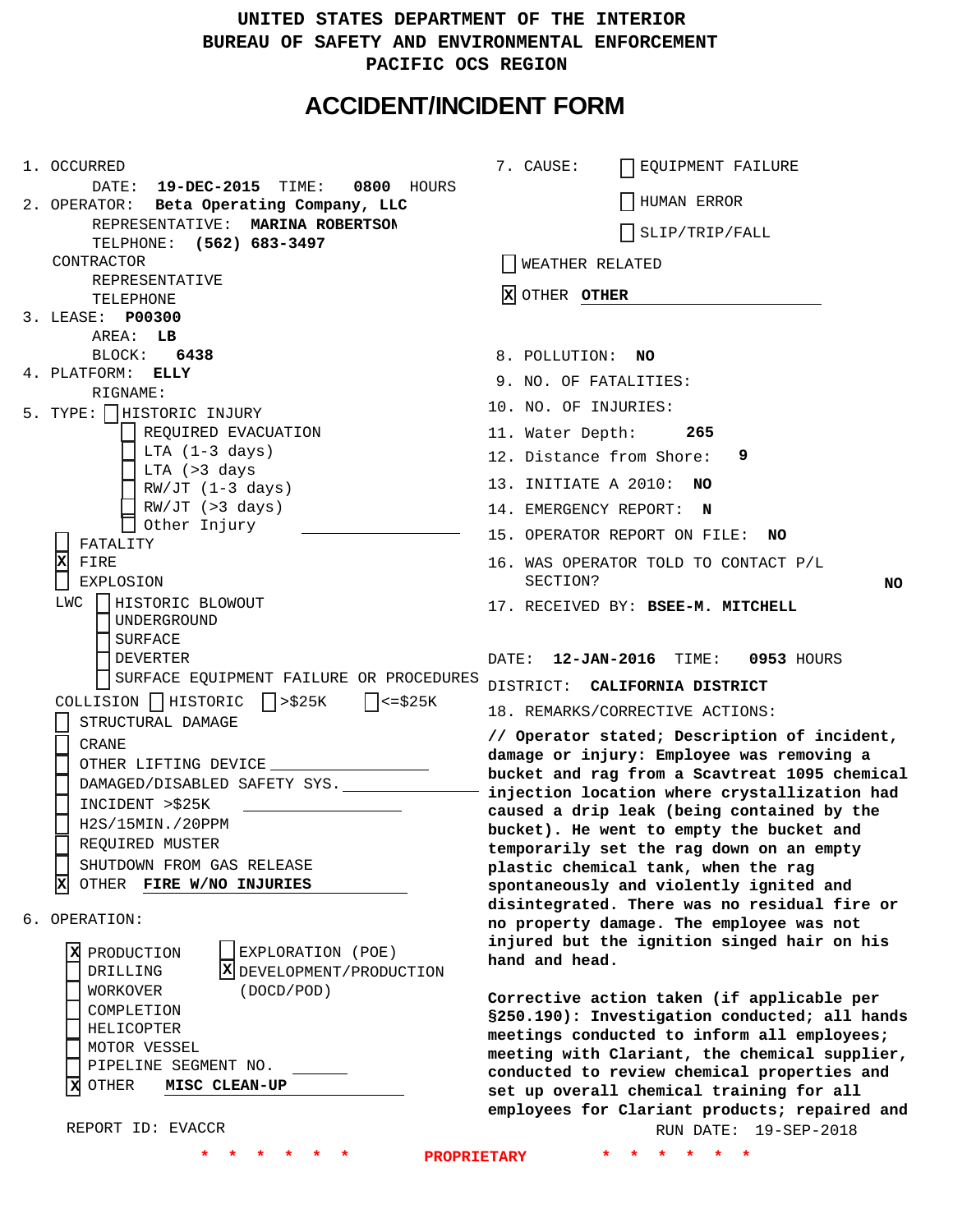**reconfigured injection point to prevent leakage in the future.**

**\* \* \* \* \* \* PROPRIETARY \* \* \* \* \* \***

REPORT ID: EVACCR RUN DATE: 19-SEP-2018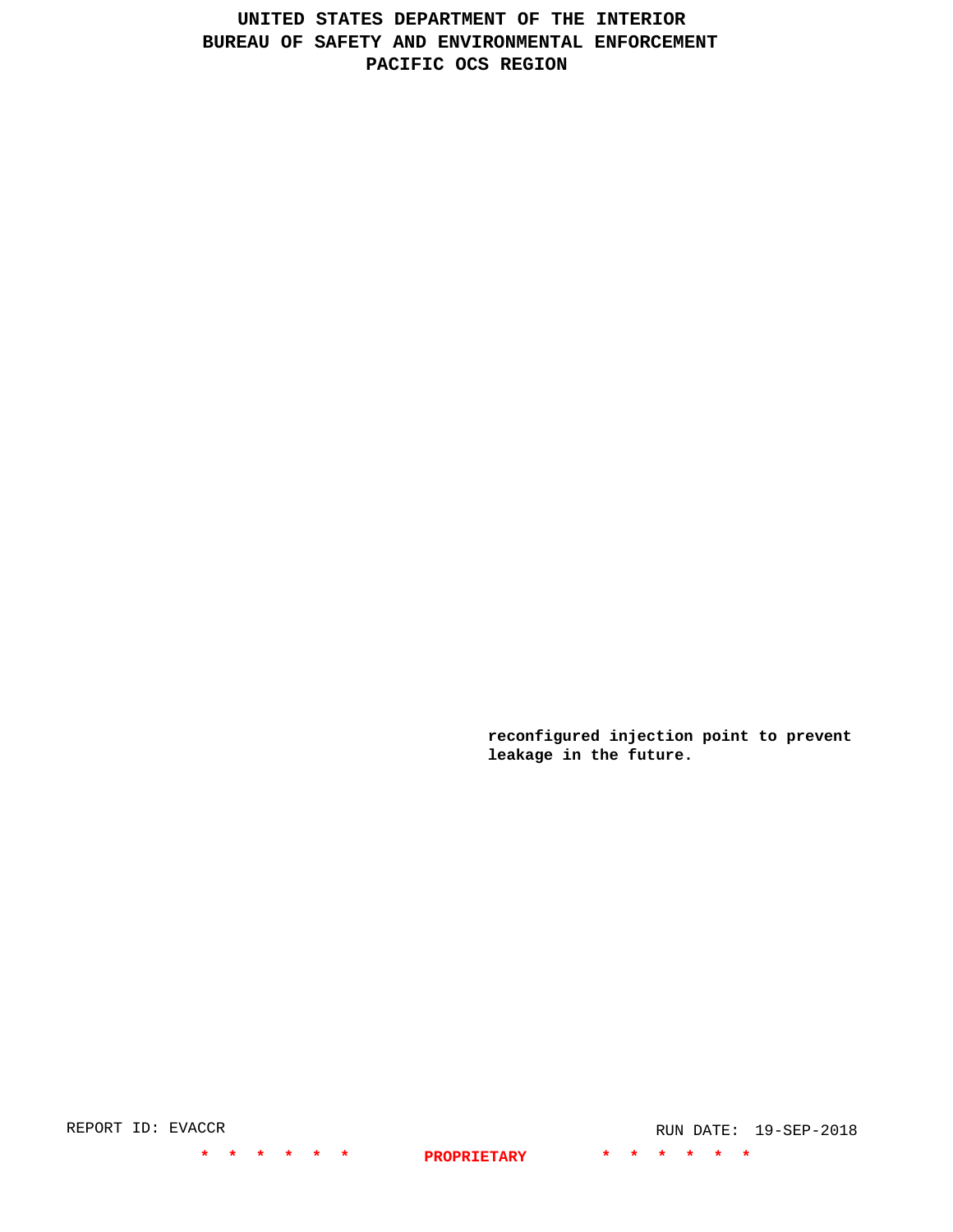| 1. OCCURRED<br>DATE: 01-FEB-2016 TIME: 1356 HOURS<br>2. OPERATOR: DCOR, L.L.C.<br>REPRESENTATIVE: KEITH<br>TELPHONE: (805) 794-5767<br>CONTRACTOR<br>REPRESENTATIVE<br>TELEPHONE                                                                                                                          | 7. CAUSE:<br>EQUIPMENT FAILURE<br>HUMAN ERROR<br>SLIP/TRIP/FALL<br><b>X</b> WEATHER RELATED<br>OTHER                                                                                                                                                                                                                |
|-----------------------------------------------------------------------------------------------------------------------------------------------------------------------------------------------------------------------------------------------------------------------------------------------------------|---------------------------------------------------------------------------------------------------------------------------------------------------------------------------------------------------------------------------------------------------------------------------------------------------------------------|
| 3. LEASE: P00216<br>AREA: LA                                                                                                                                                                                                                                                                              |                                                                                                                                                                                                                                                                                                                     |
| BLOCK:<br>6862<br>4. PLATFORM: GILDA                                                                                                                                                                                                                                                                      | 8. POLLUTION: NO                                                                                                                                                                                                                                                                                                    |
| RIGNAME:                                                                                                                                                                                                                                                                                                  | 9. NO. OF FATALITIES:                                                                                                                                                                                                                                                                                               |
| 5. TYPE: HISTORIC INJURY<br>REQUIRED EVACUATION<br>$LTA$ $(1-3 \text{ days})$<br>LTA (>3 days<br>$RW/JT$ (1-3 days)<br>$RW/JT$ (>3 days)<br>Other Injury<br>FATALITY<br>FIRE<br>EXPLOSION<br>LWC<br>    HISTORIC BLOWOUT<br>UNDERGROUND<br>SURFACE<br>DEVERTER<br>SURFACE EQUIPMENT FAILURE OR PROCEDURES | 10. NO. OF INJURIES:<br>11. Water Depth:<br>205<br>12. Distance from Shore:<br>9<br>13. INITIATE A 2010: NO<br>14. EMERGENCY REPORT: N<br>15. OPERATOR REPORT ON FILE:<br>NO<br>16. WAS OPERATOR TOLD TO CONTACT P/L<br>SECTION?<br>NO.<br>17. RECEIVED BY: BSEE-P. FERNANDEZ<br>DATE: 01-FEB-2016 TIME: 1356 HOURS |
| COLLISION $\Box$ HISTORIC $\Box$ >\$25K<br>$\log$ $\leq$ = \$25K                                                                                                                                                                                                                                          | DISTRICT: CALIFORNIA DISTRICT                                                                                                                                                                                                                                                                                       |
| STRUCTURAL DAMAGE<br>CRANE<br>OTHER LIFTING DEVICE ____________________<br>DAMAGED/DISABLED SAFETY SYS.<br>INCIDENT >\$25K<br>H2S/15MIN./20PPM<br>REQUIRED MUSTER<br>SHUTDOWN FROM GAS RELEASE<br>OTHER LOST OVERBOARD                                                                                    | 18. REMARKS/CORRECTIVE ACTIONS:<br>// The operator stated; a 3 x 3 lid fell<br>over. Winds were 35 to 40, broke hinges from<br>PPE - floatation device, could not recover.                                                                                                                                          |
| 6. OPERATION:                                                                                                                                                                                                                                                                                             |                                                                                                                                                                                                                                                                                                                     |
| EXPLORATION (POE)<br>X PRODUCTION<br>X DEVELOPMENT / PRODUCTION<br>DRILLING<br>WORKOVER<br>(DOCD/POD)<br>COMPLETION<br>HELICOPTER<br>MOTOR VESSEL<br>PIPELINE SEGMENT NO.<br><b>OTHER</b><br>REPORT ID: EVACCR                                                                                            | RUN DATE: 19-SEP-2018                                                                                                                                                                                                                                                                                               |
| <b>PROPRIETARY</b>                                                                                                                                                                                                                                                                                        |                                                                                                                                                                                                                                                                                                                     |
|                                                                                                                                                                                                                                                                                                           |                                                                                                                                                                                                                                                                                                                     |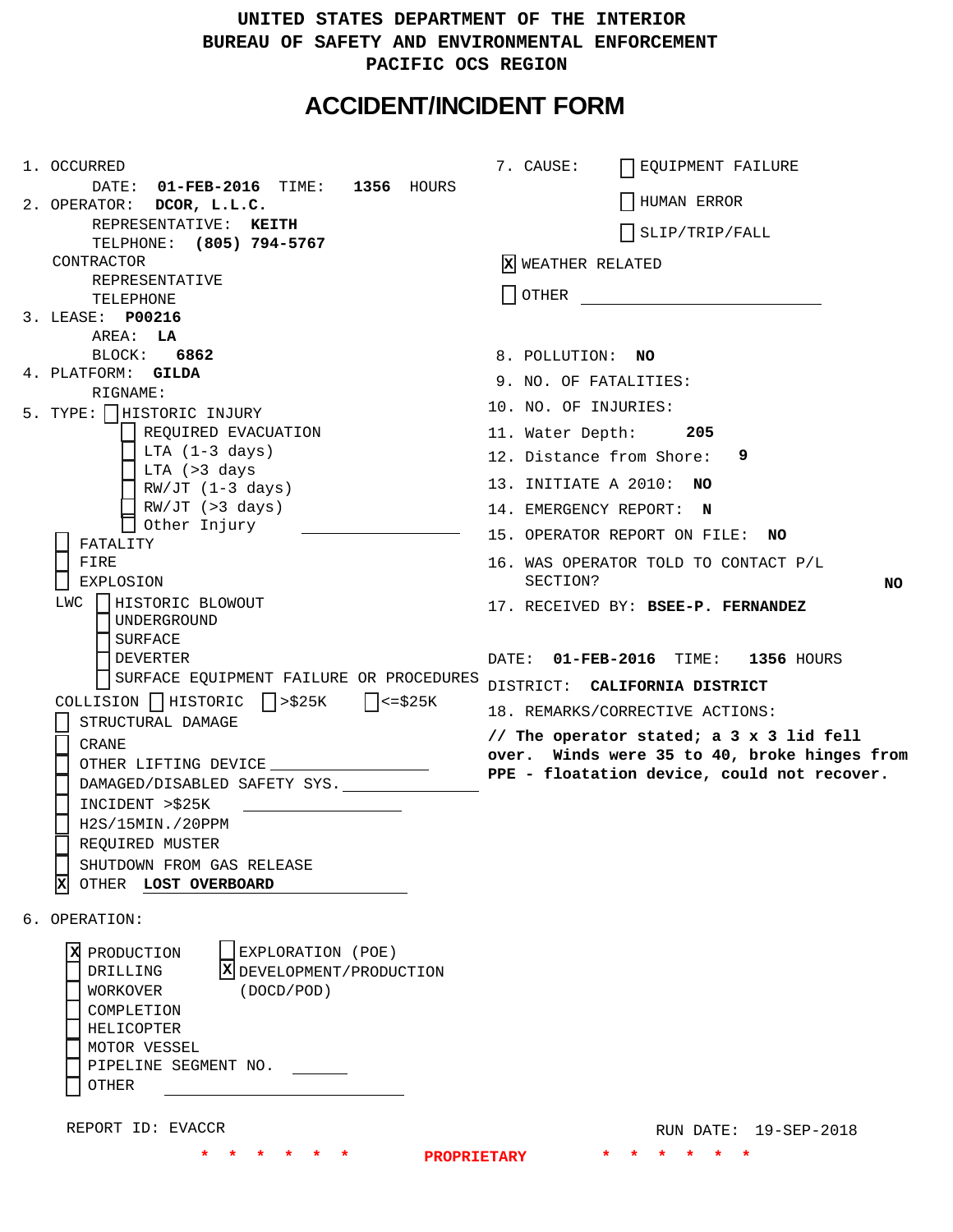| 1. OCCURRED<br>DATE: 03-FEB-2016 TIME:<br>0900 HOURS<br>2. OPERATOR: Freeport-McMoRan Oil & Gas LLC<br>REPRESENTATIVE: EDDIE RAMERIZ<br>TELPHONE: (805) 733-5605<br>CONTRACTOR<br>REPRESENTATIVE<br>TELEPHONE<br>3. LEASE: P00450 | 7. CAUSE:<br>EQUIPMENT FAILURE<br>HUMAN ERROR<br>SLIP/TRIP/FALL<br><b>X</b> WEATHER RELATED<br>OTHER |
|-----------------------------------------------------------------------------------------------------------------------------------------------------------------------------------------------------------------------------------|------------------------------------------------------------------------------------------------------|
| AREA:<br>SM<br>6524<br>BLOCK:                                                                                                                                                                                                     | 8. POLLUTION: NO                                                                                     |
| 4. PLATFORM: HIDALGO                                                                                                                                                                                                              | 9. NO. OF FATALITIES:                                                                                |
| RIGNAME:                                                                                                                                                                                                                          |                                                                                                      |
| 5. TYPE: HISTORIC INJURY                                                                                                                                                                                                          | 10. NO. OF INJURIES:                                                                                 |
| REQUIRED EVACUATION<br>$LTA$ $(1-3 \text{ days})$                                                                                                                                                                                 | 11. Water Depth:<br>430                                                                              |
| LTA (>3 days                                                                                                                                                                                                                      | 12. Distance from Shore:<br>-7                                                                       |
| $RW/JT$ (1-3 days)                                                                                                                                                                                                                | 13. INITIATE A 2010: NO                                                                              |
| $RW/JT$ (>3 days)                                                                                                                                                                                                                 | 14. EMERGENCY REPORT: N                                                                              |
| Other Injury                                                                                                                                                                                                                      | 15. OPERATOR REPORT ON FILE:<br>NO                                                                   |
| FATALITY<br>FIRE                                                                                                                                                                                                                  | 16. WAS OPERATOR TOLD TO CONTACT P/L                                                                 |
| EXPLOSION                                                                                                                                                                                                                         | SECTION?<br>NO.                                                                                      |
| LWC<br>HISTORIC BLOWOUT<br>UNDERGROUND<br><b>SURFACE</b><br>DEVERTER<br>SURFACE EQUIPMENT FAILURE OR PROCEDURES                                                                                                                   | 17. RECEIVED BY: BSEE-P. FERNANDEZ<br>DATE: 03-FEB-2016 TIME: 0900 HOURS                             |
| COLLISION   HISTORIC   >\$25K<br>$\sqrt{5}$ <= \$25K                                                                                                                                                                              | DISTRICT: CALIFORNIA DISTRICT                                                                        |
| STRUCTURAL DAMAGE                                                                                                                                                                                                                 | 18. REMARKS/CORRECTIVE ACTIONS:                                                                      |
| CRANE<br>DAMAGED/DISABLED SAFETY SYS.<br>INCIDENT >\$25K<br>H2S/15MIN./20PPM<br>REQUIRED MUSTER<br>SHUTDOWN FROM GAS RELEASE<br>OTHER LOST OVERBOARD                                                                              | // The operator stated; 2 life rings fell in<br>water due to winds, could not recover.               |
| 6. OPERATION:                                                                                                                                                                                                                     |                                                                                                      |
| EXPLORATION (POE)<br>X PRODUCTION<br>X DEVELOPMENT / PRODUCTION<br>DRILLING<br>WORKOVER<br>(DOCD/POD)<br>COMPLETION<br><b>HELICOPTER</b><br>MOTOR VESSEL<br>PIPELINE SEGMENT NO.<br>OTHER                                         |                                                                                                      |
| REPORT ID: EVACCR                                                                                                                                                                                                                 | RUN DATE: 19-SEP-2018                                                                                |
| * * * * *<br><b>PROPRIETARY</b>                                                                                                                                                                                                   | $\star$<br>$\ast$<br>$\star$<br>$\star$                                                              |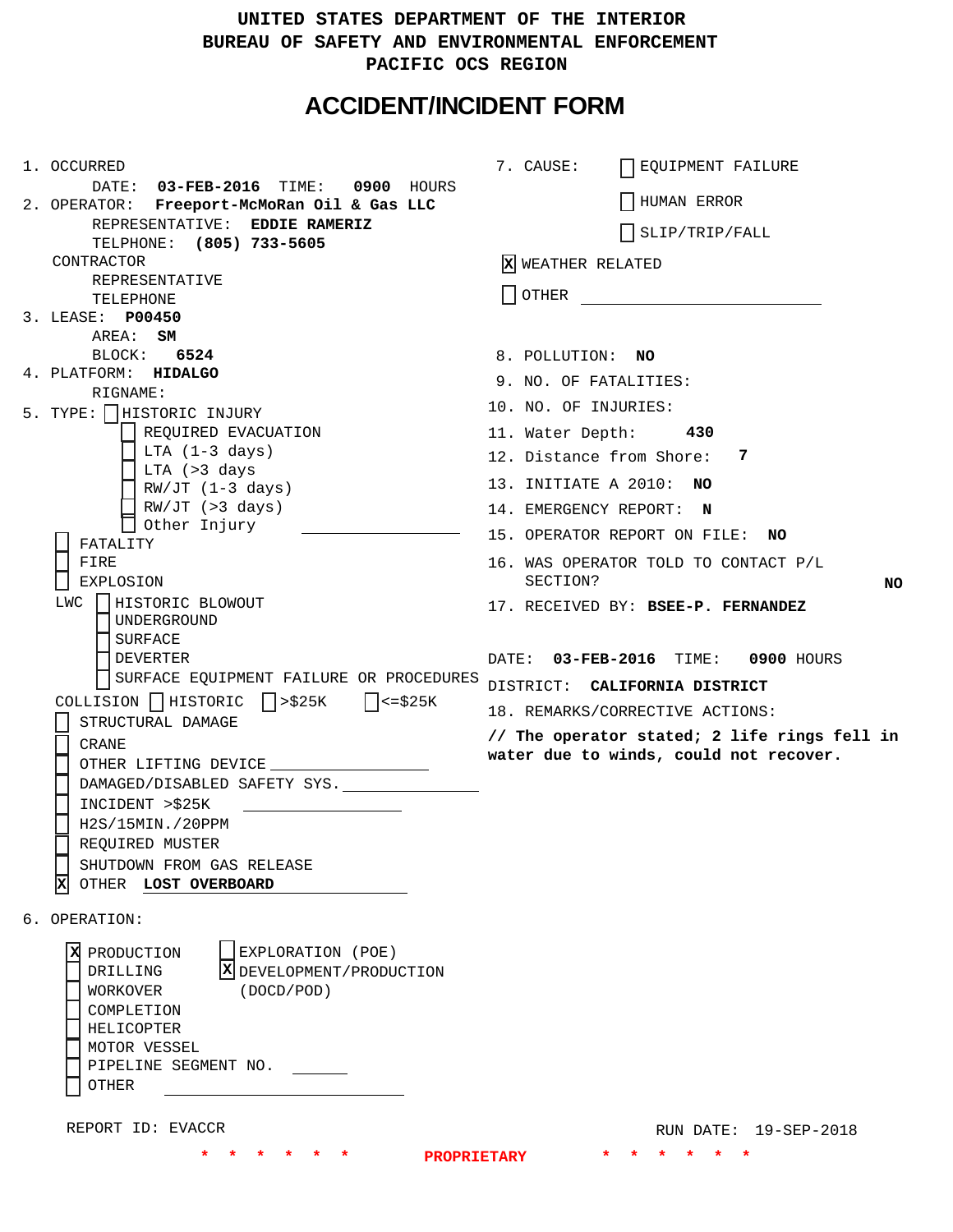| 1. OCCURRED<br>$27 - JUN - 2016$ TIME:<br>0930 HOURS<br>DATE:<br>2. OPERATOR: Pacific Operators Offshore, LLC<br>REPRESENTATIVE: Chris Magill<br>TELPHONE: (805) 899-3144<br>CONTRACTOR<br>REPRESENTATIVE<br>TELEPHONE<br>3. LEASE: P00166 | 7. CAUSE:<br>EQUIPMENT FAILURE<br>HUMAN ERROR<br>SLIP/TRIP/FALL<br>WEATHER RELATED<br>OTHER                                                                                                                                                                                              |
|--------------------------------------------------------------------------------------------------------------------------------------------------------------------------------------------------------------------------------------------|------------------------------------------------------------------------------------------------------------------------------------------------------------------------------------------------------------------------------------------------------------------------------------------|
| AREA: LA                                                                                                                                                                                                                                   |                                                                                                                                                                                                                                                                                          |
| 6710<br>BLOCK:<br>4. PLATFORM:                                                                                                                                                                                                             | 8. POLLUTION: NO                                                                                                                                                                                                                                                                         |
| RIGNAME:                                                                                                                                                                                                                                   | 9. NO. OF FATALITIES:                                                                                                                                                                                                                                                                    |
| 5. TYPE: X HISTORIC INJURY                                                                                                                                                                                                                 | 10. NO. OF INJURIES: 1                                                                                                                                                                                                                                                                   |
| REQUIRED EVACUATION                                                                                                                                                                                                                        | 11. Water Depth:                                                                                                                                                                                                                                                                         |
| $LTA$ $(1-3 \text{ days})$<br>$\mathbf{x}$ LTA (>3 days<br>1                                                                                                                                                                               | 12. Distance from Shore:                                                                                                                                                                                                                                                                 |
| $RW/JT$ (1-3 days)                                                                                                                                                                                                                         | 13. INITIATE A 2010: NO                                                                                                                                                                                                                                                                  |
| $RW/JT$ (>3 days)                                                                                                                                                                                                                          | 14. EMERGENCY REPORT: N                                                                                                                                                                                                                                                                  |
| Other Injury<br>FATALITY                                                                                                                                                                                                                   | 15. OPERATOR REPORT ON FILE:<br>NO.                                                                                                                                                                                                                                                      |
| FIRE<br>EXPLOSION                                                                                                                                                                                                                          | 16. WAS OPERATOR TOLD TO CONTACT P/L<br>SECTION?<br>NO.                                                                                                                                                                                                                                  |
| HISTORIC BLOWOUT<br>LWC<br>UNDERGROUND                                                                                                                                                                                                     | 17. RECEIVED BY:                                                                                                                                                                                                                                                                         |
| <b>SURFACE</b><br>DEVERTER                                                                                                                                                                                                                 | DATE:<br>TIME:<br>HOURS                                                                                                                                                                                                                                                                  |
| SURFACE EQUIPMENT FAILURE OR PROCEDURES                                                                                                                                                                                                    | DISTRICT: CALIFORNIA DISTRICT                                                                                                                                                                                                                                                            |
| COLLISION   HISTORIC   $\rightarrow$ \$25K<br>$\le$ = $$25K$<br>STRUCTURAL DAMAGE                                                                                                                                                          | 18. REMARKS/CORRECTIVE ACTIONS:                                                                                                                                                                                                                                                          |
| CRANE<br>OTHER LIFTING DEVICE ____________________<br>DAMAGED/DISABLED SAFETY SYS.<br>INCIDENT >\$25K<br>H2S/15MIN./20PPM<br>REQUIRED MUSTER<br>SHUTDOWN FROM GAS RELEASE<br>OTHER                                                         | ~ Personnel were engaged in an activity where<br>there was a hazard of falling in excess of 10<br>feet. They were not wearing a safety belt or<br>harness secured by a lanyard to a lifeline,<br>drop line or fixed anchor point. Resulting<br>in a fall incident causing bodily injury. |
| 6. OPERATION:                                                                                                                                                                                                                              |                                                                                                                                                                                                                                                                                          |
| EXPLORATION (POE)<br>PRODUCTION<br>X DEVELOPMENT / PRODUCTION<br>DRILLING<br>WORKOVER<br>(DOCD/POD)<br>COMPLETION<br>HELICOPTER<br>MOTOR VESSEL<br>PIPELINE SEGMENT NO.<br>OTHER                                                           |                                                                                                                                                                                                                                                                                          |
| REPORT ID: EVACCR                                                                                                                                                                                                                          | RUN DATE: 19-SEP-2018                                                                                                                                                                                                                                                                    |
|                                                                                                                                                                                                                                            | <b>PROPRIETARY</b>                                                                                                                                                                                                                                                                       |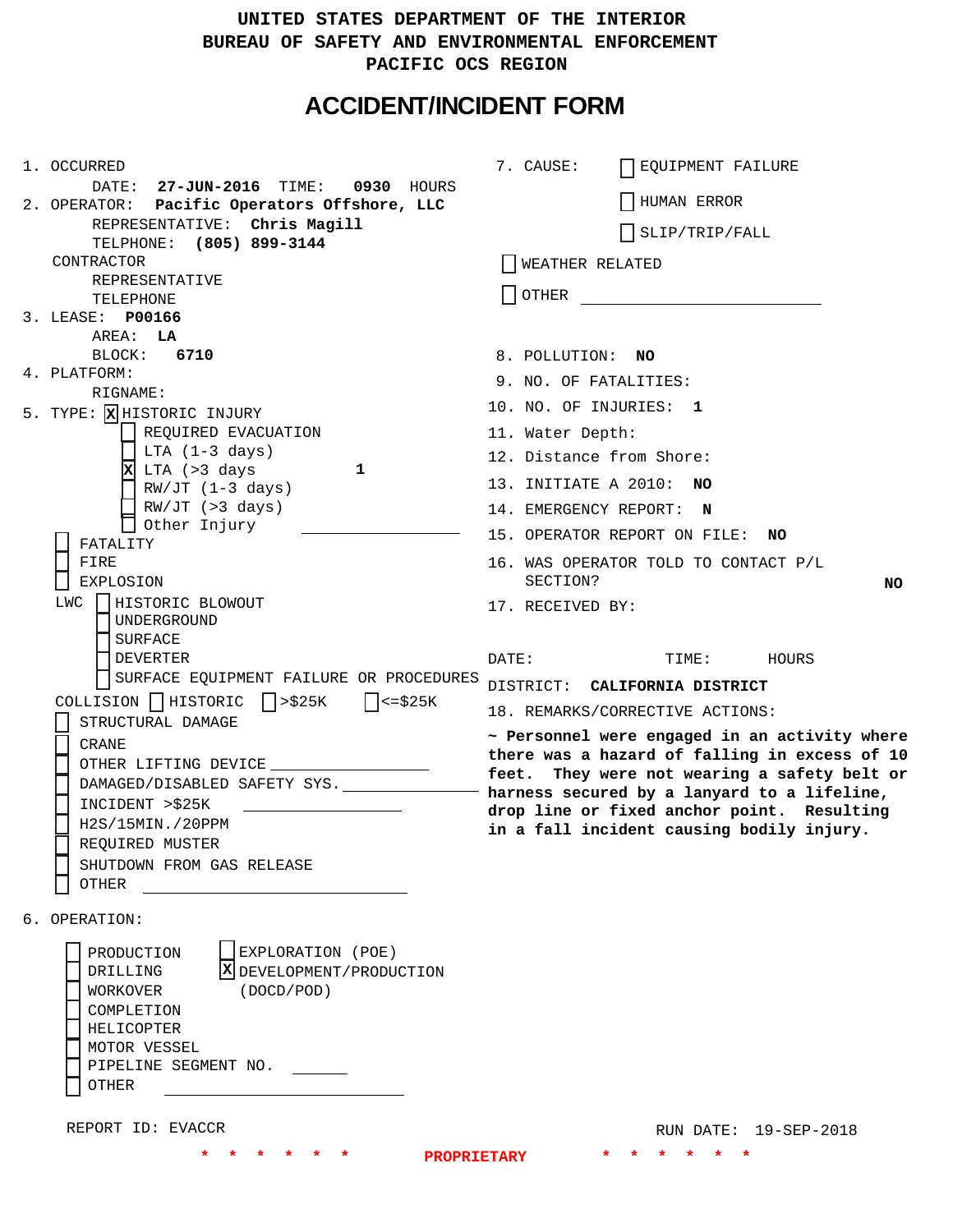| 1. OCCURRED                                               | 7. CAUSE:<br>EQUIPMENT FAILURE                                                        |
|-----------------------------------------------------------|---------------------------------------------------------------------------------------|
| DATE: $12$ -FEB-2016 TIME:<br><b>1215</b> HOURS           | HUMAN ERROR                                                                           |
| 2. OPERATOR: DCOR, L.L.C.<br>REPRESENTATIVE: Lakner, Carl |                                                                                       |
| TELPHONE: (805) 535-2038                                  | SLIP/TRIP/FALL                                                                        |
| CONTRACTOR                                                | WEATHER RELATED                                                                       |
| REPRESENTATIVE<br>TELEPHONE                               | OTHER                                                                                 |
| 3. LEASE:                                                 |                                                                                       |
| AREA: LA                                                  |                                                                                       |
| BLOCK:<br>6659<br>4. PLATFORM: HILLHOUSE                  | 8. POLLUTION: NO                                                                      |
| RIGNAME:                                                  | 9. NO. OF FATALITIES:                                                                 |
| 5. TYPE: HISTORIC INJURY                                  | 10. NO. OF INJURIES:                                                                  |
| REQUIRED EVACUATION                                       | 11. Water Depth:<br>190                                                               |
| $LTA$ $(1-3 \text{ days})$<br>$LTA$ (>3 days              | 12. Distance from Shore:<br>-6                                                        |
| $RW/JT$ (1-3 days)                                        | 13. INITIATE A 2010: NO                                                               |
| $RW/JT$ (>3 days)                                         | 14. EMERGENCY REPORT: N                                                               |
| Other Injury<br>FATALITY                                  | 15. OPERATOR REPORT ON FILE: NO                                                       |
| FIRE                                                      | 16. WAS OPERATOR TOLD TO CONTACT P/L                                                  |
| EXPLOSION                                                 | SECTION?<br>NO.                                                                       |
| LWC<br>HISTORIC BLOWOUT                                   | 17. RECEIVED BY: Ofolete, Bethram                                                     |
| UNDERGROUND<br><b>SURFACE</b>                             |                                                                                       |
| DEVERTER                                                  | DATE: $24-MAY-2016$ TIME:<br>1057 HOURS                                               |
| SURFACE EQUIPMENT FAILURE OR PROCEDURES                   | DISTRICT:                                                                             |
| COLLISION HISTORIC $ $ > \$25K<br>  $\vert$ <= \$25K      | 18. REMARKS/CORRECTIVE ACTIONS:                                                       |
| STRUCTURAL DAMAGE                                         | While making a crane pick from the work boat,                                         |
| x <br>CRANE<br>OTHER LIFTING DEVICE ____________________  | the loads wire rope sling got caught under a                                          |
| DAMAGED/DISABLED SAFETY SYS.                              | tool box. The force caused the lid of the<br>tool box to bend. The root cause was the |
| INCIDENT >\$25K                                           | crane operator was not fully over the load.                                           |
| H2S/15MIN./20PPM                                          | Wire rope slings were inspected for damage.                                           |
| REOUIRED MUSTER<br>SHUTDOWN FROM GAS RELEASE              | No damage of wire rope slings was found.                                              |
| OTHER                                                     | Personnel involved were DCOR employees.                                               |
|                                                           |                                                                                       |
| 6. OPERATION:                                             |                                                                                       |
| x<br>$\Box$ EXPLORATION (POE)<br>PRODUCTION               |                                                                                       |
| X DEVELOPMENT / PRODUCTION<br>DRILLING                    |                                                                                       |
| WORKOVER<br>(DOCD/POD)<br>COMPLETION                      |                                                                                       |
| HELICOPTER                                                |                                                                                       |
| MOTOR VESSEL                                              |                                                                                       |
| PIPELINE SEGMENT NO.<br>OTHER                             |                                                                                       |
|                                                           |                                                                                       |
| REPORT ID: EVACCR                                         | RUN DATE: 19-SEP-2018                                                                 |
| <b>PROPRIETARY</b>                                        |                                                                                       |
|                                                           |                                                                                       |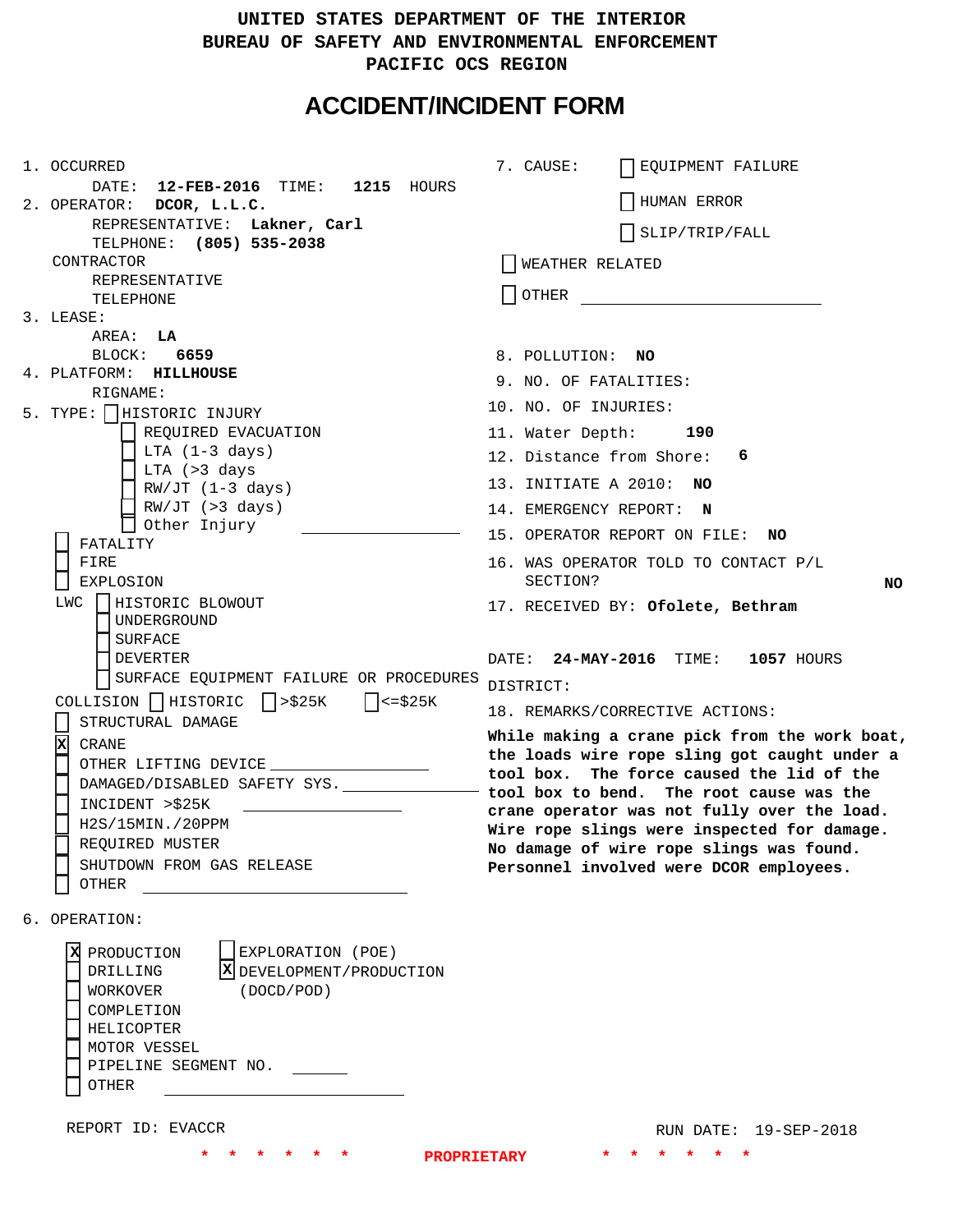| 1. OCCURRED<br>DATE: $21-0CT-2016$ TIME:<br><b>1100 HOURS</b><br>2. OPERATOR: Freeport-McMoRan Oil & Gas LLC<br>REPRESENTATIVE: CHRIS BARLOW<br>TELPHONE:<br>CONTRACTOR<br>REPRESENTATIVE<br><b>TELEPHONE</b><br>3. LEASE: P00450<br>AREA: SM                                                                                                            | EQUIPMENT FAILURE<br>7. CAUSE:<br><b>X</b> HUMAN ERROR<br>SLIP/TRIP/FALL<br>WEATHER RELATED<br>OTHER                                                                                                                         |
|----------------------------------------------------------------------------------------------------------------------------------------------------------------------------------------------------------------------------------------------------------------------------------------------------------------------------------------------------------|------------------------------------------------------------------------------------------------------------------------------------------------------------------------------------------------------------------------------|
| BLOCK:<br>6524                                                                                                                                                                                                                                                                                                                                           | 8. POLLUTION: NO                                                                                                                                                                                                             |
| 4. PLATFORM: HIDALGO                                                                                                                                                                                                                                                                                                                                     | 9. NO. OF FATALITIES:                                                                                                                                                                                                        |
| RIGNAME:                                                                                                                                                                                                                                                                                                                                                 |                                                                                                                                                                                                                              |
| 5. TYPE: HISTORIC INJURY                                                                                                                                                                                                                                                                                                                                 | 10. NO. OF INJURIES:                                                                                                                                                                                                         |
| REQUIRED EVACUATION                                                                                                                                                                                                                                                                                                                                      | 11. Water Depth:<br>430                                                                                                                                                                                                      |
| $LTA$ $(1-3 \text{ days})$                                                                                                                                                                                                                                                                                                                               | 12. Distance from Shore:<br>7                                                                                                                                                                                                |
| LTA (>3 days<br>$RW/JT$ (1-3 days)                                                                                                                                                                                                                                                                                                                       | 13. INITIATE A 2010: NO                                                                                                                                                                                                      |
| $RW/JT$ (>3 days)                                                                                                                                                                                                                                                                                                                                        | 14. EMERGENCY REPORT: N                                                                                                                                                                                                      |
| Other Injury                                                                                                                                                                                                                                                                                                                                             |                                                                                                                                                                                                                              |
| FATALITY                                                                                                                                                                                                                                                                                                                                                 | 15. OPERATOR REPORT ON FILE:<br>NO                                                                                                                                                                                           |
| FIRE                                                                                                                                                                                                                                                                                                                                                     | 16. WAS OPERATOR TOLD TO CONTACT P/L                                                                                                                                                                                         |
| EXPLOSION<br>LWC                                                                                                                                                                                                                                                                                                                                         | SECTION?<br>NO.                                                                                                                                                                                                              |
| HISTORIC BLOWOUT<br>UNDERGROUND<br>SURFACE<br><b>DEVERTER</b><br>SURFACE EQUIPMENT FAILURE OR PROCEDURES<br>COLLISION   HISTORIC   >\$25K<br>$\lceil \cdot \rceil$ <= \$25K<br>STRUCTURAL DAMAGE<br>CRANE<br>DAMAGED/DISABLED SAFETY SYS.<br>INCIDENT >\$25K<br>H2S/15MIN./20PPM<br>REQUIRED MUSTER<br>SHUTDOWN FROM GAS RELEASE<br>OTHER LOST OVERBOARD | 17. RECEIVED BY: BSEE-J. KAISER<br>DATE: 21-OCT-2016 TIME: 1115 HOURS<br>DISTRICT: CALIFORNIA DISTRICT<br>18. REMARKS/CORRECTIVE ACTIONS:<br>// Opertator called to report a losr hard hat<br>overboard on Hidalgo platform. |
| 6. OPERATION:                                                                                                                                                                                                                                                                                                                                            |                                                                                                                                                                                                                              |
| ΙxΙ<br>EXPLORATION (POE)<br>PRODUCTION<br>X DEVELOPMENT/PRODUCTION<br>DRILLING<br>WORKOVER<br>(DOCD/POD)<br>COMPLETION<br>HELICOPTER<br>MOTOR VESSEL<br>PIPELINE SEGMENT NO.<br>OTHER                                                                                                                                                                    |                                                                                                                                                                                                                              |
| REPORT ID: EVACCR                                                                                                                                                                                                                                                                                                                                        | RUN DATE: 19-SEP-2018                                                                                                                                                                                                        |
| * * *<br><b>PROPRIETARY</b>                                                                                                                                                                                                                                                                                                                              | $\ast$<br>$\star$ $\star$                                                                                                                                                                                                    |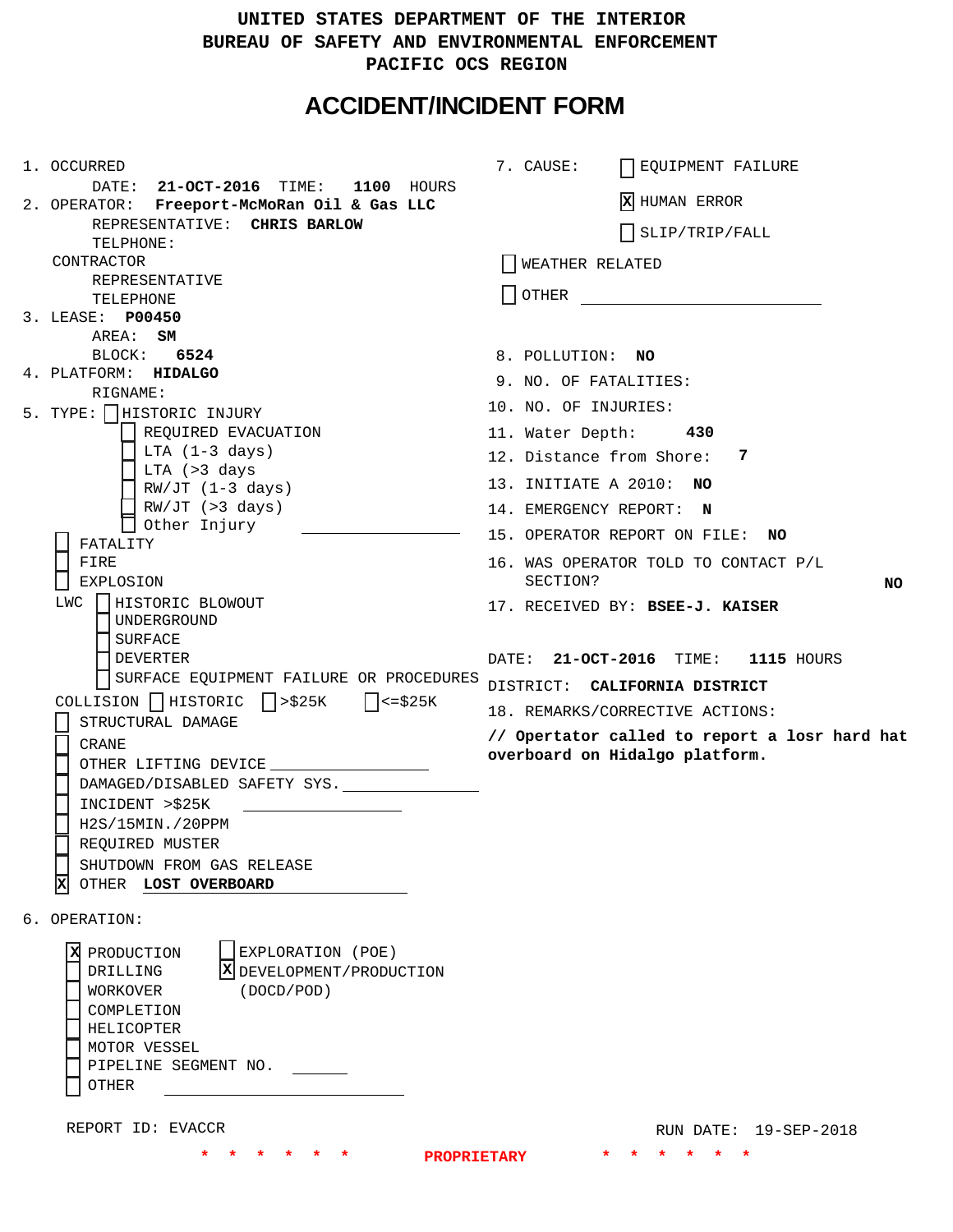| 1. OCCURRED                                                                              | EQUIPMENT FAILURE<br>7. CAUSE:                                                                 |
|------------------------------------------------------------------------------------------|------------------------------------------------------------------------------------------------|
| DATE: 04-JAN-2016 TIME:<br>0930 HOURS                                                    | HUMAN ERROR                                                                                    |
| 2. OPERATOR: Venoco, Inc.<br>REPRESENTATIVE: TONY MARTINEZ                               |                                                                                                |
| TELPHONE:                                                                                | SLIP/TRIP/FALL                                                                                 |
| CONTRACTOR                                                                               | WEATHER RELATED                                                                                |
| REPRESENTATIVE                                                                           |                                                                                                |
| TELEPHONE                                                                                | X OTHER SLEEPING                                                                               |
| 3. LEASE: P00205<br>AREA: LA                                                             |                                                                                                |
| BLOCK:<br>6912                                                                           | 8. POLLUTION: NO                                                                               |
| 4. PLATFORM: GAIL                                                                        | 9. NO. OF FATALITIES:                                                                          |
| RIGNAME:                                                                                 |                                                                                                |
| 5. TYPE: X HISTORIC INJURY                                                               | 10. NO. OF INJURIES:<br>$\mathbf{1}$                                                           |
| X REQUIRED EVACUATION<br>$\mathbf{1}$                                                    | 11. Water Depth:<br>739                                                                        |
| $LTA$ $(1-3 \text{ days})$<br>LTA (>3 days                                               | 12. Distance from Shore:<br>11                                                                 |
| $RW/JT$ (1-3 days)                                                                       | 13. INITIATE A 2010:<br>NO                                                                     |
| $RW/JT$ (>3 days)                                                                        | 14. EMERGENCY REPORT: N                                                                        |
| Other Injury                                                                             | 15. OPERATOR REPORT ON FILE:<br>NO.                                                            |
| FATALITY<br>FIRE                                                                         |                                                                                                |
| EXPLOSION                                                                                | 16. WAS OPERATOR TOLD TO CONTACT P/L<br>SECTION?<br>NO.                                        |
| LWC<br>  HISTORIC BLOWOUT                                                                | 17. RECEIVED BY: BSEE-C. MILLER                                                                |
| UNDERGROUND                                                                              |                                                                                                |
| SURFACE                                                                                  |                                                                                                |
| <b>DEVERTER</b>                                                                          | DATE: 04-JAN-2016 TIME: 0954 HOURS                                                             |
| SURFACE EQUIPMENT FAILURE OR PROCEDURES                                                  | DISTRICT: CALIFORNIA DISTRICT                                                                  |
| COLLISION $\bigcap$ HISTORIC $\bigcap$ >\$25K<br>$\bigcap$ <= \$25K<br>STRUCTURAL DAMAGE | 18. REMARKS/CORRECTIVE ACTIONS:                                                                |
| CRANE                                                                                    | // Received a call from Tony Martinez on Gail                                                  |
| OTHER LIFTING DEVICE REALLY AND MALLER LIFTING DEVICE                                    | letting us know that they sent in the night                                                    |
| DAMAGED/DISABLED SAFETY SYS.                                                             | cook with a sore back. He woke up and found                                                    |
| INCIDENT >\$25K                                                                          | it hard to move . As a precaution he was sent<br>in to be met by Sedxo management and be taken |
| H2S/15MIN./20PPM                                                                         | to the clinic. A report will be coming this                                                    |
| REQUIRED MUSTER                                                                          | morning.                                                                                       |
| SHUTDOWN FROM GAS RELEASE                                                                |                                                                                                |
| OTHER WOKE UP W/SORE BACK                                                                |                                                                                                |
| 6. OPERATION:                                                                            |                                                                                                |
| EXPLORATION (POE)<br>PRODUCTION                                                          |                                                                                                |
| X DEVELOPMENT / PRODUCTION<br>DRILLING                                                   |                                                                                                |
| (DOCD/POD)<br>WORKOVER                                                                   |                                                                                                |
| COMPLETION                                                                               |                                                                                                |
| HELICOPTER                                                                               |                                                                                                |
| MOTOR VESSEL<br>PIPELINE SEGMENT NO.                                                     |                                                                                                |
| OTHER<br><b>SLEEPING</b><br>x                                                            |                                                                                                |
|                                                                                          |                                                                                                |
| REPORT ID: EVACCR                                                                        | RUN DATE: 19-SEP-2018                                                                          |
| <b>PROPRIETARY</b>                                                                       |                                                                                                |
|                                                                                          |                                                                                                |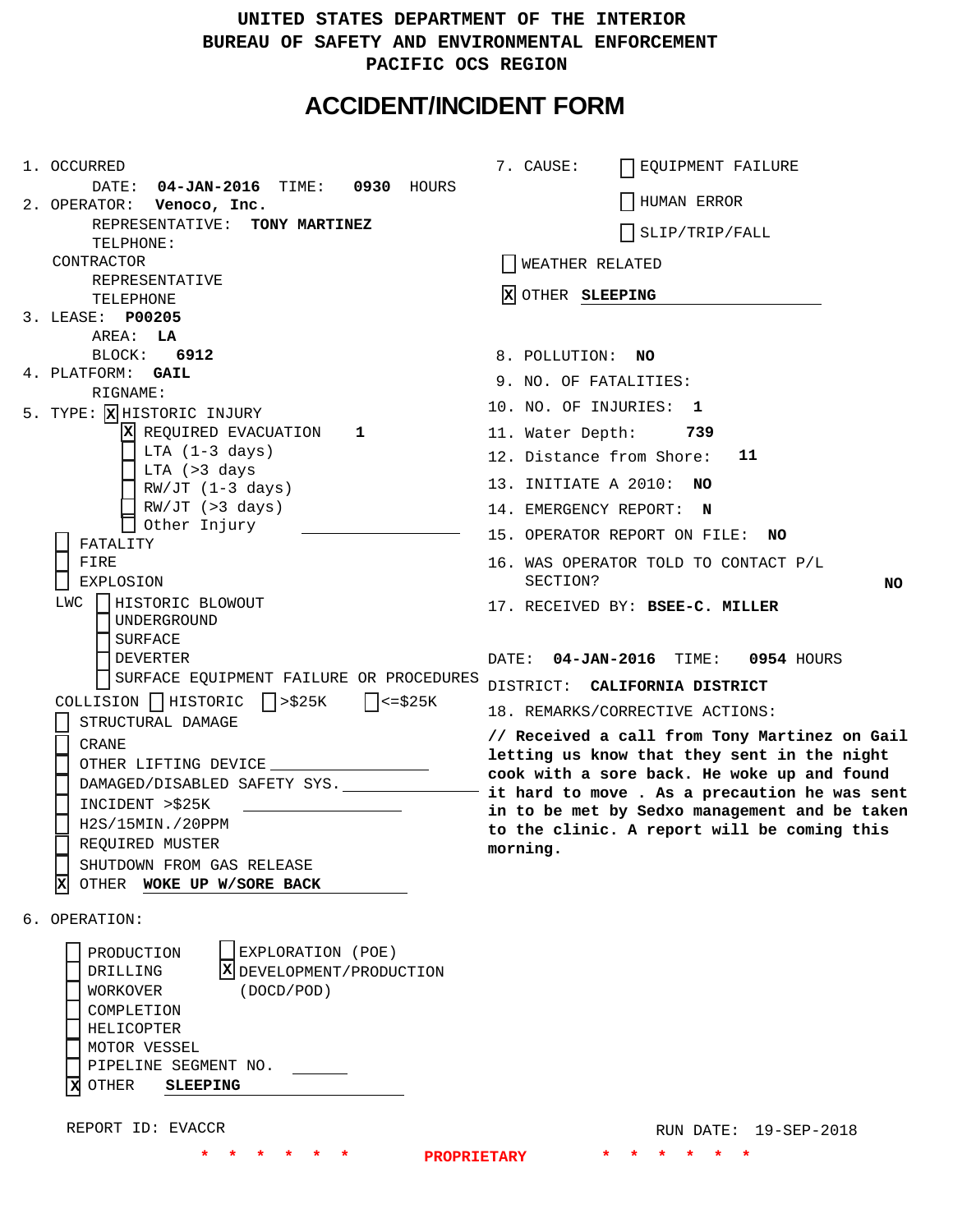| 1. OCCURRED                                                         | EQUIPMENT FAILURE<br>7. CAUSE:                                                                |
|---------------------------------------------------------------------|-----------------------------------------------------------------------------------------------|
| DATE: 23-DEC-2015 TIME:<br><b>1900 HOURS</b>                        |                                                                                               |
| 2. OPERATOR: Venoco, Inc.                                           | <b>X</b> HUMAN ERROR                                                                          |
| REPRESENTATIVE: KEITH WENAL                                         | SLIP/TRIP/FALL                                                                                |
| TELPHONE: (805) 745-2259<br>CONTRACTOR                              |                                                                                               |
| REPRESENTATIVE                                                      | WEATHER RELATED                                                                               |
| TELEPHONE                                                           | OTHER                                                                                         |
| 3. LEASE: P00205                                                    |                                                                                               |
| AREA: LA                                                            |                                                                                               |
| BLOCK:<br>6912                                                      | 8. POLLUTION: NO                                                                              |
| 4. PLATFORM: GAIL                                                   | 9. NO. OF FATALITIES:                                                                         |
| RIGNAME:                                                            | 10. NO. OF INJURIES: 1                                                                        |
| 5. TYPE: X HISTORIC INJURY                                          |                                                                                               |
| X REQUIRED EVACUATION<br>$\mathbf{1}$                               | 11. Water Depth:<br>739                                                                       |
| $LTA$ $(1-3 \text{ days})$<br>LTA (>3 days                          | 12. Distance from Shore:<br>11                                                                |
| $RW/JT$ (1-3 days)                                                  | 13. INITIATE A 2010: NO                                                                       |
| RW/JT (>3 days)<br>1<br>lx                                          | 14. EMERGENCY REPORT: N                                                                       |
| Other Injury                                                        |                                                                                               |
| FATALITY                                                            | 15. OPERATOR REPORT ON FILE: NO                                                               |
| FIRE                                                                | 16. WAS OPERATOR TOLD TO CONTACT P/L                                                          |
| <b>EXPLOSION</b>                                                    | SECTION?<br>NO.                                                                               |
| LWC<br>  HISTORIC BLOWOUT                                           | 17. RECEIVED BY: BSEE-J. KAISER                                                               |
| UNDERGROUND<br><b>SURFACE</b>                                       |                                                                                               |
| <b>DEVERTER</b>                                                     | DATE: $05$ -JAN-2016 TIME:<br><b>1459 HOURS</b>                                               |
| SURFACE EQUIPMENT FAILURE OR PROCEDURES                             |                                                                                               |
| COLLISION $\bigcap$ HISTORIC $\bigcap$ >\$25K<br>$\bigcap$ <= \$25K | DISTRICT: CALIFORNIA DISTRICT                                                                 |
| STRUCTURAL DAMAGE                                                   | 18. REMARKS/CORRECTIVE ACTIONS:                                                               |
| CRANE                                                               | // Employee reported to Medic on 12/24/2015                                                   |
| OTHER LIFTING DEVICE ____________________                           | at 0730 that last night while pressure                                                        |
| DAMAGED/DISABLED SAFETY SYS.                                        | washing the compressors he sustained an                                                       |
| INCIDENT >\$25K                                                     | injury to his Left Elbow. Employee Reports he<br>was moving the pressure wand and the back of |
| H2S/15MIN./20PPM                                                    | his elbow struck a door. His elbow has                                                        |
| REQUIRED MUSTER                                                     | localized joint swelling with a small                                                         |
| SHUTDOWN FROM GAS RELEASE                                           | abrasion to the back of the elbow.                                                            |
| lxl<br>OTHER LEFT ELBOW INJURY                                      |                                                                                               |
|                                                                     | Corrective Action; Using pressurized                                                          |
| 6. OPERATION:                                                       | equipment, hold and control equipment.                                                        |
| EXPLORATION (POE)<br>PRODUCTION                                     | During the employees week on the platform the                                                 |
| X DEVELOPMENT / PRODUCTION<br>DRILLING                              | swelling on his elbow continued to grow. He                                                   |
| WORKOVER<br>(DOCD/POD)                                              | completed his work week and went to shore.                                                    |
| COMPLETION                                                          |                                                                                               |
| HELICOPTER                                                          | Employee followed up with the company Dr. on                                                  |
| MOTOR VESSEL<br>PIPELINE SEGMENT NO.                                | Tuesday 12/28 on his day off. The doctor                                                      |
| OTHER<br>PRESSURE WASHING                                           | found that his elbow has a ruptured bursa and                                                 |
|                                                                     | he was given 28 days of restricted duty with                                                  |
| REPORT ID: EVACCR                                                   | a follow up Dr's visit on Monday 1/4/2016.<br>RUN DATE: 19-SEP-2018                           |
|                                                                     |                                                                                               |
| <b>PROPRIETARY</b>                                                  |                                                                                               |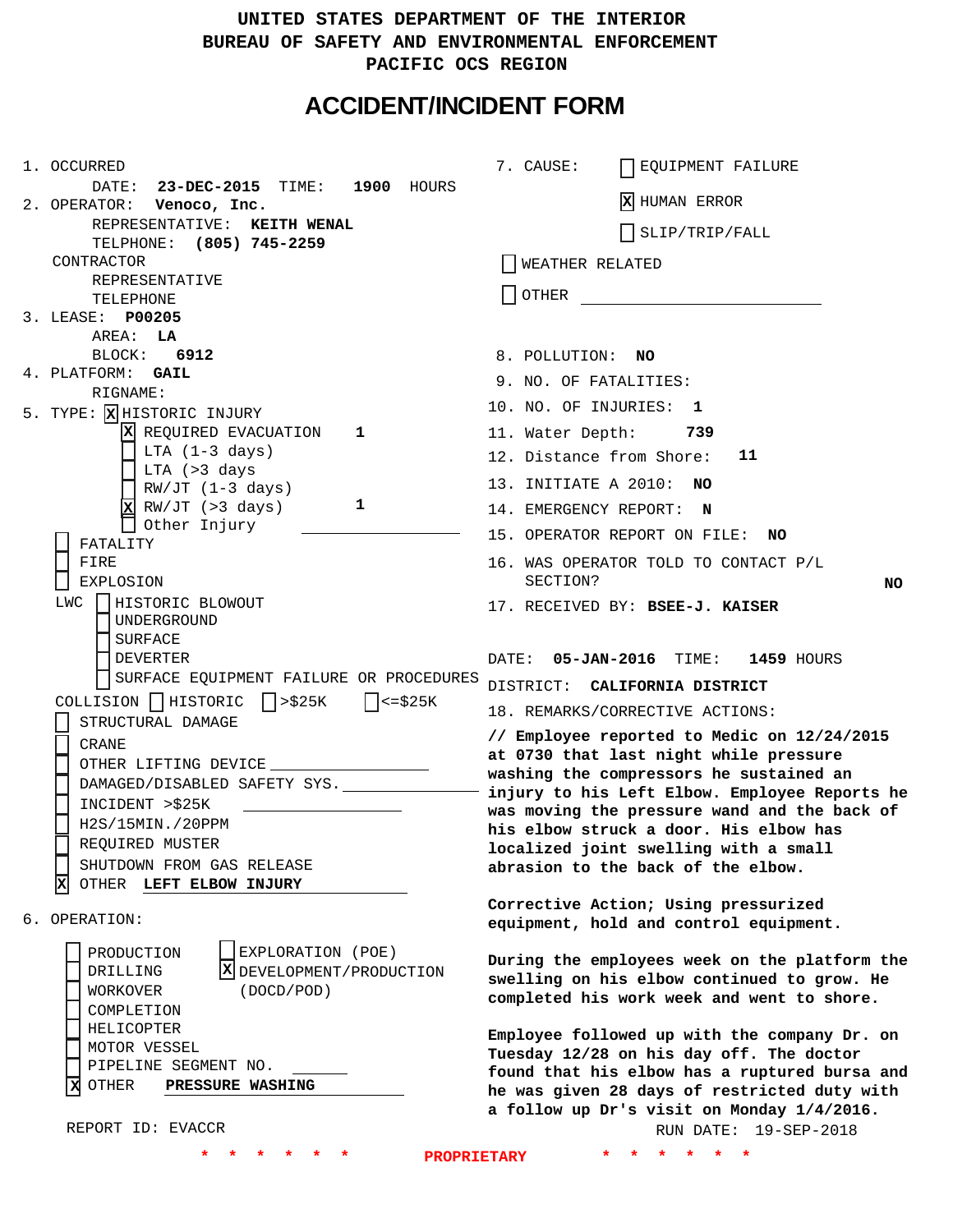#### **INSPECTIONS UNITED STATES DEPARTMENT OF THE INTERIOR**

#### **BUREAU OF SAFETY AND ENVIRONMENTAL ENFORCEMENT**

**PACIFIC OCS REGION**

**26-SEP-2018 PAGE: 1**

**DISTRICT: ALL**

### *Production Inspections and INC's by Operator*

*LIST OF PRODUCTION INSPECTIONS AND INCS BETWEEN 2015 AND 2018FOR Exxon Mobil Corporation - 00276*

### **INC Type Legend: C=Sampling Mandatory, O=Other, P=Sampling Selected**

|   |       |                         | INSP DATE /                  |                        |    |      |              |         | <b>INC</b> |              |                          |                |  |
|---|-------|-------------------------|------------------------------|------------------------|----|------|--------------|---------|------------|--------------|--------------------------|----------------|--|
|   |       | DIST COMPLEX STRUC NAME | INC ISSUE DT TYPE AREA BLOCK |                        |    |      | <b>LEASE</b> | ENF INC | TYPE       | <b>EQUIP</b> |                          | <b>COMMENT</b> |  |
| 8 | 51017 | COMPLEX                 | $03 - JAN - 2015$            | WO                     | SM | 6635 | P00190       |         |            |              | Components Inspected: 0  | INC's: 0       |  |
| 8 | 51017 | <b>COMPLEX</b>          | 31-JAN-2015                  |                        | SM | 6635 | P00190       |         |            |              | Components Inspected: 0  | INC's: 0       |  |
| 8 | 51017 | COMPLEX                 | 24-MAR-2015                  | AU                     | SM | 6635 | P00190       |         |            |              | Components Inspected: 0  | INC's: 0       |  |
| 8 | 51017 | COMPLEX                 | 31-MAR-2015                  | $\tt PP$               | SM | 6635 | P00190       |         |            |              | Components Inspected: 0  | INC's: 0       |  |
| 8 | 51017 | <b>COMPLEX</b>          | 20-APR-2015                  | AU                     | SM | 6635 | P00190       |         |            |              | Components Inspected: 0  | INC's: 0       |  |
| 8 | 51017 | COMPLEX                 | 20-APR-2015                  | $\overline{\text{PP}}$ | SM | 6635 | P00190       |         |            |              | Components Inspected: 0  | INC's: 0       |  |
| 8 | 51017 | <b>COMPLEX</b>          | $11 - MAX - 2015$            | <b>WO</b>              | SM | 6635 | P00190       |         |            |              | Components Inspected: 0  | INC's: 0       |  |
| 8 | 51017 | <b>COMPLEX</b>          | 20-MAY-2015                  | $\mathbf{PP}$          | SM | 6635 | P00190       |         |            |              | Components Inspected: 0  | INC's: 0       |  |
| 8 | 51017 | COMPLEX                 | $15 - JUL - 2015$            | $\overline{PP}$        | SM | 6635 | P00190       |         |            |              | Components Inspected: 54 | INC's: 0       |  |
| 8 | 51017 | COMPLEX                 | 01-SEP-2015                  | $\mathbf{PP}$          | SM | 6635 | P00190       |         |            |              | Components Inspected: 14 | INC's: 0       |  |
| 8 | 51017 | <b>COMPLEX</b>          | $01-0CT-2015$                | CP                     | SM | 6635 | P00190       |         |            |              | Components Inspected: 6  | INC's: 0       |  |
| 8 | 51017 | COMPLEX                 | 15-NOV-2015                  | ${\tt PP}$             | SM | 6635 | P00190       |         |            |              | Components Inspected: 14 | INC's: 0       |  |
| 8 | 51017 | COMPLEX                 | 29-DEC-2015                  | $\overline{PP}$        | SM | 6635 | P00190       |         |            |              | Components Inspected: 1  | INC's: 0       |  |
| 8 | 51017 | <b>COMPLEX</b>          | $06 - FEB - 2016$            | AU                     | SM | 6635 | P00190       |         |            |              | Components Inspected: 1  | INC's: 0       |  |
| 8 | 51017 | <b>COMPLEX</b>          | $04 - APR - 2016$            | $\mathbf{PP}$          | SM | 6635 | P00190       |         |            |              | Components Inspected: 83 | INC's: 0       |  |
| 8 | 51017 | <b>COMPLEX</b>          | $26 - MAX - 2016$            | AU                     | SM | 6635 | P00190       |         |            |              | Components Inspected: 1  | INC's: 0       |  |
| 8 | 51017 | <b>COMPLEX</b>          | 12-AUG-2016                  | $\mathbf{PP}$          | SM | 6635 | P00190       |         |            |              | Components Inspected: 2  | INC's: 0       |  |
| 8 | 51017 | <b>COMPLEX</b>          | $07 - SEP - 2016$            | $_{\rm PC}$            | SM | 6635 | P00190       |         |            |              | Components Inspected: 36 | INC's: 0       |  |
| 8 | 51017 | COMPLEX                 | 30-SEP-2016                  | AU                     | SM | 6635 | P00190       |         |            |              | Components Inspected: 0  | INC's: 0       |  |
| 8 | 51017 | <b>COMPLEX</b>          | 13-OCT-2016                  | $\mathbf{PP}$          | SM | 6635 | P00190       |         |            |              | Components Inspected: 7  | INC's: 0       |  |
| 8 | 51017 | <b>COMPLEX</b>          | $26 - MAX - 2017$            | $\mathbf{PP}$          | SM | 6635 | P00190       |         |            |              | Components Inspected: 1  | INC's: 0       |  |

**\* \* \* \* \* \* UNCLASSIFIED \* \* \* \* \* \***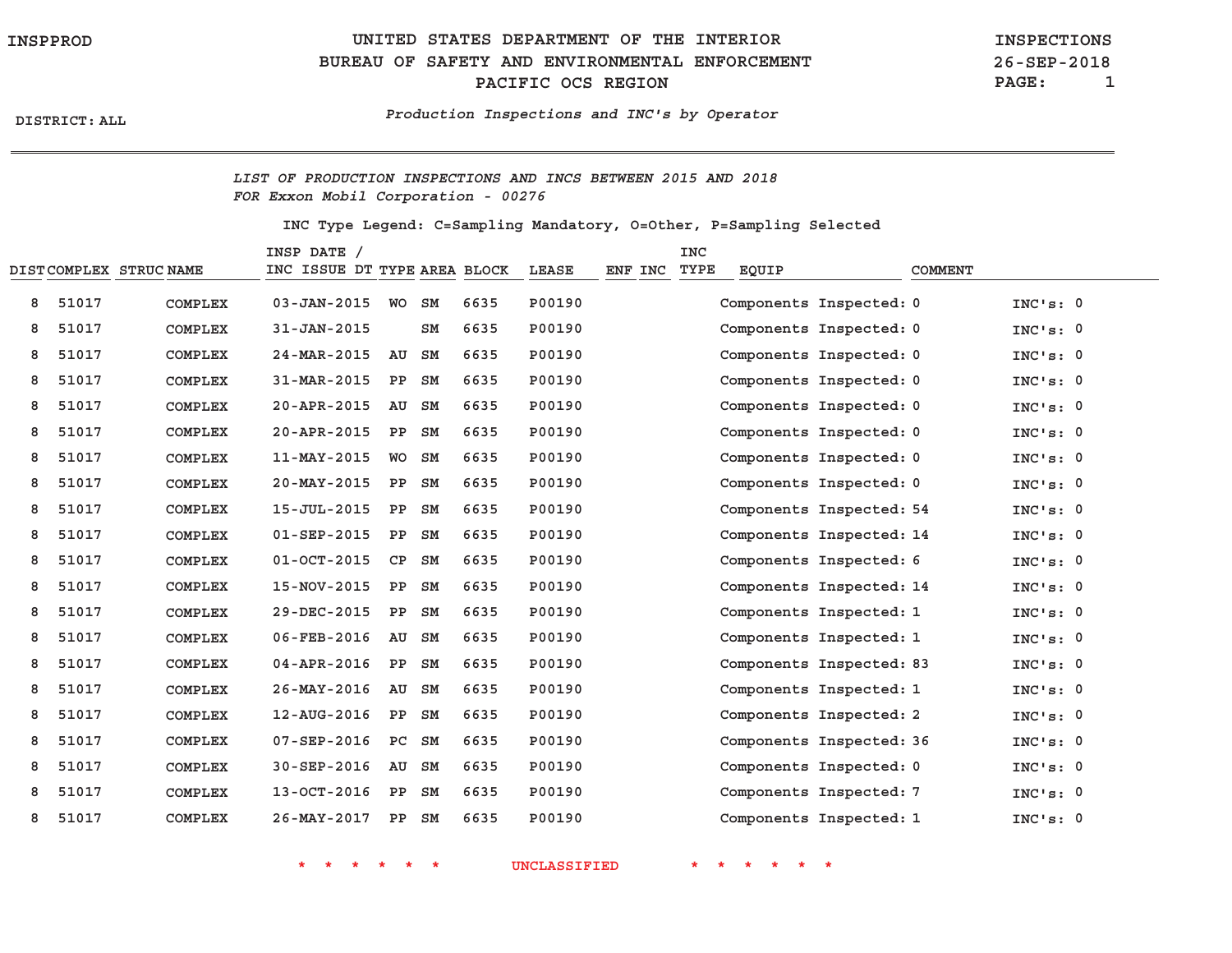#### **INSPECTIONS UNITED STATES DEPARTMENT OF THE INTERIOR**

### **BUREAU OF SAFETY AND ENVIRONMENTAL ENFORCEMENT**

#### **PACIFIC OCS REGION**

**26-SEP-2018 PAGE: 2**

**DISTRICT: ALL**

### *Production Inspections and INC's by Operator*

### *LIST OF PRODUCTION INSPECTIONS AND INCS BETWEEN 2015 AND 2018FOR Exxon Mobil Corporation - 00276*

#### **INC Type Legend: C=Sampling Mandatory, O=Other, P=Sampling Selected**

|   |       |                         | INSP DATE /                  |                     |      |                     |              |         | <b>INC</b>  |                           |                           |                       |                                                                                       |
|---|-------|-------------------------|------------------------------|---------------------|------|---------------------|--------------|---------|-------------|---------------------------|---------------------------|-----------------------|---------------------------------------------------------------------------------------|
|   |       | DIST COMPLEX STRUC NAME | INC ISSUE DT TYPE AREA BLOCK |                     |      | <b>LEASE</b>        |              | ENF INC | <b>TYPE</b> | <b>EQUIP</b>              |                           | <b>COMMENT</b>        |                                                                                       |
| 8 | 51017 | COMPLEX                 | 18-SEP-2017                  | PC<br>SM            | 6635 | P00190              |              |         |             |                           | Components Inspected: 11  |                       | INC's: 0                                                                              |
| 8 | 51017 | <b>COMPLEX</b>          | 23-SEP-2017                  | $\tt PP$<br>SM      | 6635 | P00190              |              |         |             |                           | Components Inspected: 4   |                       | INC's: 0                                                                              |
| 8 | 51017 | <b>COMPLEX</b>          | 16-DEC-2017                  | $\tt PP$<br>SM      | 6635 | P00190              |              |         |             | Components Inspected: 3   |                           |                       | INC's: 0                                                                              |
| 8 | 51017 | <b>COMPLEX</b>          | 17-FEB-2018                  | $\tt PP$<br>SM      | 6635 | P00190              |              |         |             |                           | Components Inspected: 1   |                       | INC's: 0                                                                              |
| 8 | 51017 | <b>COMPLEX</b>          | 13-APR-2018                  | PP<br>SM            | 6635 | P00190              |              |         |             | Components Inspected: 172 |                           |                       | INC's: 0                                                                              |
| 8 | 51017 | <b>COMPLEX</b>          | $20 - JUL - 2018$            | SM<br>$\tt PP$      | 6635 | P00190              |              |         |             |                           | Components Inspected: 146 |                       | INC's: 0                                                                              |
| 8 | 51017 | COMPLEX                 | 11-AUG-2018 PP               | SM                  | 6635 | P00190              |              |         |             |                           | Components Inspected: 1   |                       | INC's: 0                                                                              |
| 8 | 51005 | <b>COMPLEX</b>          | 06-FEB-2015                  | SM                  | 6636 | P00188              |              |         |             |                           | Components Inspected: 0   |                       | INC's: 0                                                                              |
| 8 | 51005 | <b>COMPLEX</b>          | 19-MAR-2015                  | ${\tt PP}$<br>SM    | 6636 | P00188              |              |         |             | Components Inspected: 0   |                           |                       | INC's: 0                                                                              |
| 8 | 51005 | <b>COMPLEX</b>          | 23-MAR-2015                  | AU<br>SM            | 6636 | P00188              |              |         |             | Components Inspected: 0   |                           |                       | INC's: 0                                                                              |
| 8 | 51005 | <b>COMPLEX</b>          | 01-APR-2015                  | AU<br>SM            | 6636 | P00188              |              |         |             |                           | Components Inspected: 0   |                       | INC's: 0                                                                              |
| 8 | 51005 | COMPLEX                 | 13-APR-2015                  | PC<br>SM            | 6636 | P00188              |              |         |             | Components Inspected: 162 |                           |                       | INC's: 4                                                                              |
|   |       | 1 HONDO                 | 22-APR-2015                  | SM                  | 6636 | P00188              | C            | G111    |             | UV Detectors              |                           | designed.             | UV Detectors UV1-TGC, UV2-<br>TGC, UV3-IGC, UV4-IGC, UV5-<br>IGC failed to operate as |
|   |       | 1 HONDO                 | 30-APR-2015                  | SM                  | 6636 | P00188              | W            | G111    |             | Various Items             |                           | for corrosion.        | Items need to be addressed                                                            |
|   |       | 1 HONDO                 | 22-APR-2015                  | SM                  | 6636 | P00188              | C            | P280    |             | Well H-12U SCSSV          |                           | Wells H-12U SCSSV has | leakage rate higher than<br>the maximum allowable.                                    |
|   |       | 1 HONDO                 | 24-APR-2015                  | SM                  | 6636 | P00188              | $\mathsf{C}$ | P280    |             | Well SCSSV                |                           |                       |                                                                                       |
| 8 | 51005 | <b>COMPLEX</b>          | $30 - APR - 2015$            | $\mathbf{PP}$<br>SM | 6636 | P00188              |              |         |             |                           | Components Inspected: 0   |                       | INC's: 0                                                                              |
|   |       |                         |                              |                     |      |                     |              |         |             |                           |                           |                       | 0                                                                                     |
|   |       |                         | $\star$<br>$\star$           | $\star$             |      | <b>UNCLASSIFIED</b> |              |         |             |                           |                           |                       |                                                                                       |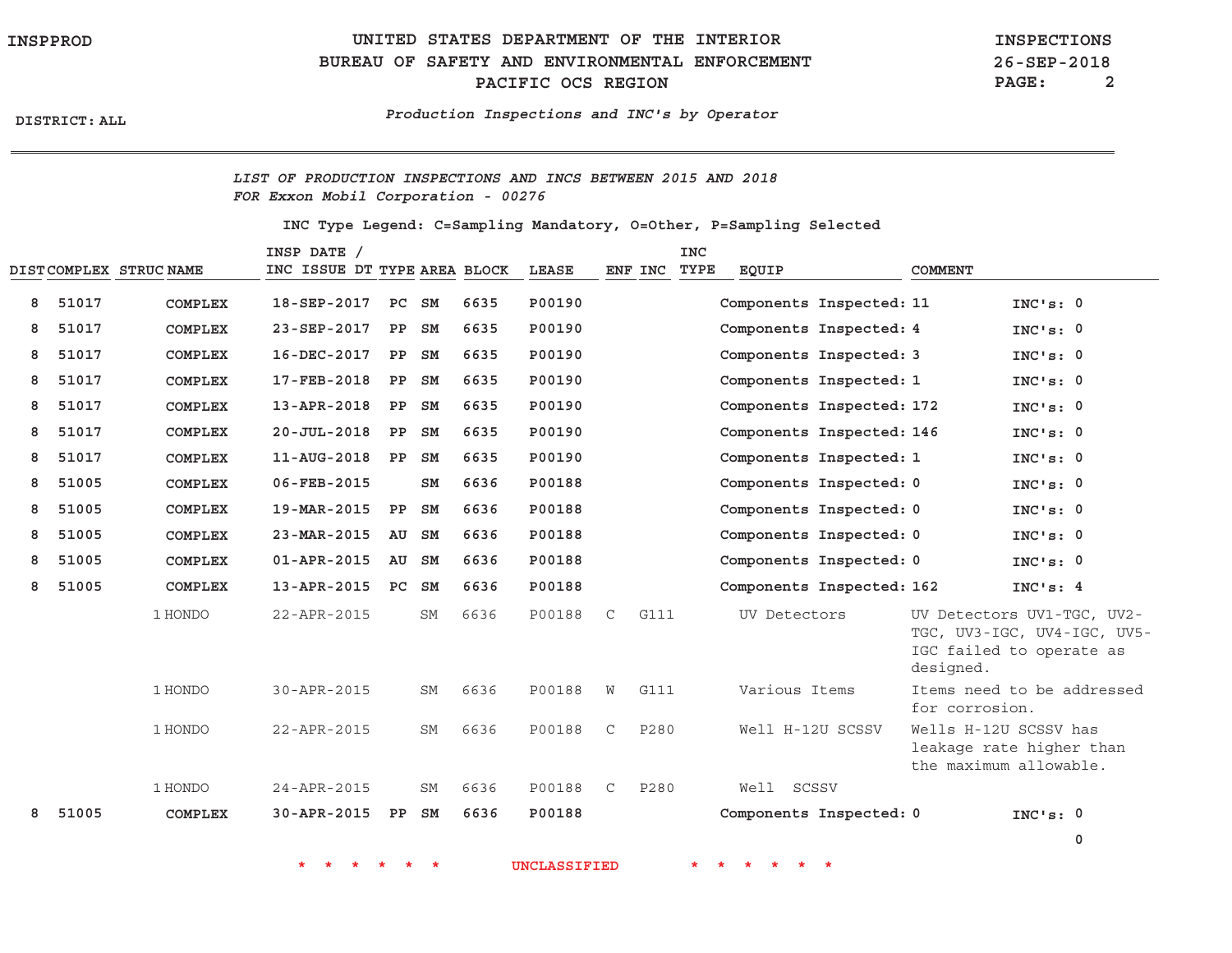#### **INSPECTIONS UNITED STATES DEPARTMENT OF THE INTERIOR**

### **BUREAU OF SAFETY AND ENVIRONMENTAL ENFORCEMENT**

#### **PACIFIC OCS REGION**

**26-SEP-2018PAGE: 3**

**DISTRICT: ALL**

### *Production Inspections and INC's by Operator*

*LIST OF PRODUCTION INSPECTIONS AND INCS BETWEEN 2015 AND 2018FOR Exxon Mobil Corporation - 00276*

**INC Type Legend: C=Sampling Mandatory, O=Other, P=Sampling Selected** 

|                         |       |                | INSP DATE /                  |                       |      |        |   |         | <b>INC</b> |                         |                                         |                |                             |
|-------------------------|-------|----------------|------------------------------|-----------------------|------|--------|---|---------|------------|-------------------------|-----------------------------------------|----------------|-----------------------------|
| DIST COMPLEX STRUC NAME |       |                | INC ISSUE DT TYPE AREA BLOCK |                       |      | LEASE  |   | ENF INC | TYPE       | <b>EQUIP</b>            |                                         | <b>COMMENT</b> |                             |
| 8                       | 51005 | <b>COMPLEX</b> | $01 - MAX - 2015$            | SM                    | 6636 | P00188 |   |         |            |                         | Components Inspected: 0                 |                | INC's:                      |
| 8                       | 51005 | <b>COMPLEX</b> | $01 - MAX - 2015$            | SM                    | 6636 | P00188 |   |         |            | Components Inspected: 0 |                                         |                | INC's: 2                    |
|                         |       | 1 HONDO        | $01 - MAX - 2015$            | SM                    | 6636 | P00188 | W | F108    |            |                         |                                         | compliance     | number of components out of |
|                         |       | 1 HONDO        | $01 - MAX - 2015$            | SM                    | 6636 | P00188 | W | G111    |            |                         |                                         |                | numerous corrosion issues   |
| 8                       | 51005 | <b>COMPLEX</b> | $11 - JUN - 2015$            | SM                    | 6636 | P00188 |   |         |            | Components Inspected: 0 |                                         |                | INC's: 0                    |
| 8                       | 51005 | <b>COMPLEX</b> | $13 - JUN - 2015$            | AU<br>SM              | 6636 | P00188 |   |         |            |                         | Components Inspected: 0                 |                | INC's: 0                    |
| 8                       | 51005 | <b>COMPLEX</b> | $14 - JUN - 2015$            | SM<br>$\overline{PP}$ | 6636 | P00188 |   |         |            | Components Inspected: 0 |                                         |                | INC's: 0                    |
| 8                       | 51005 | <b>COMPLEX</b> | $24 - JUL - 2015$            | AU<br>SM              | 6636 | P00188 |   |         |            | Components Inspected: 0 |                                         |                | INC's: 1                    |
|                         |       | 1 HONDO        | $24 - JUL - 2015$            | <b>SM</b>             | 6636 | P00188 |   | G110    |            |                         | Electrical Conduit The operator did not |                |                             |

perform all operations in a safe and workmanlike mannerby deviating from the JSA and "Safe Work Procedure for Demolition of Cables." The "Safe Work Procedure for Demolition of Cables" states that the cutting of the cable must be performed by a "designated competent person" In addition, the designated competent person must also verify the cable and cut location prior the cut. These procedures were not followed.Note: Incident occurred on

**\* \* \* \* \* \* UNCLASSIFIED \* \* \* \* \* \***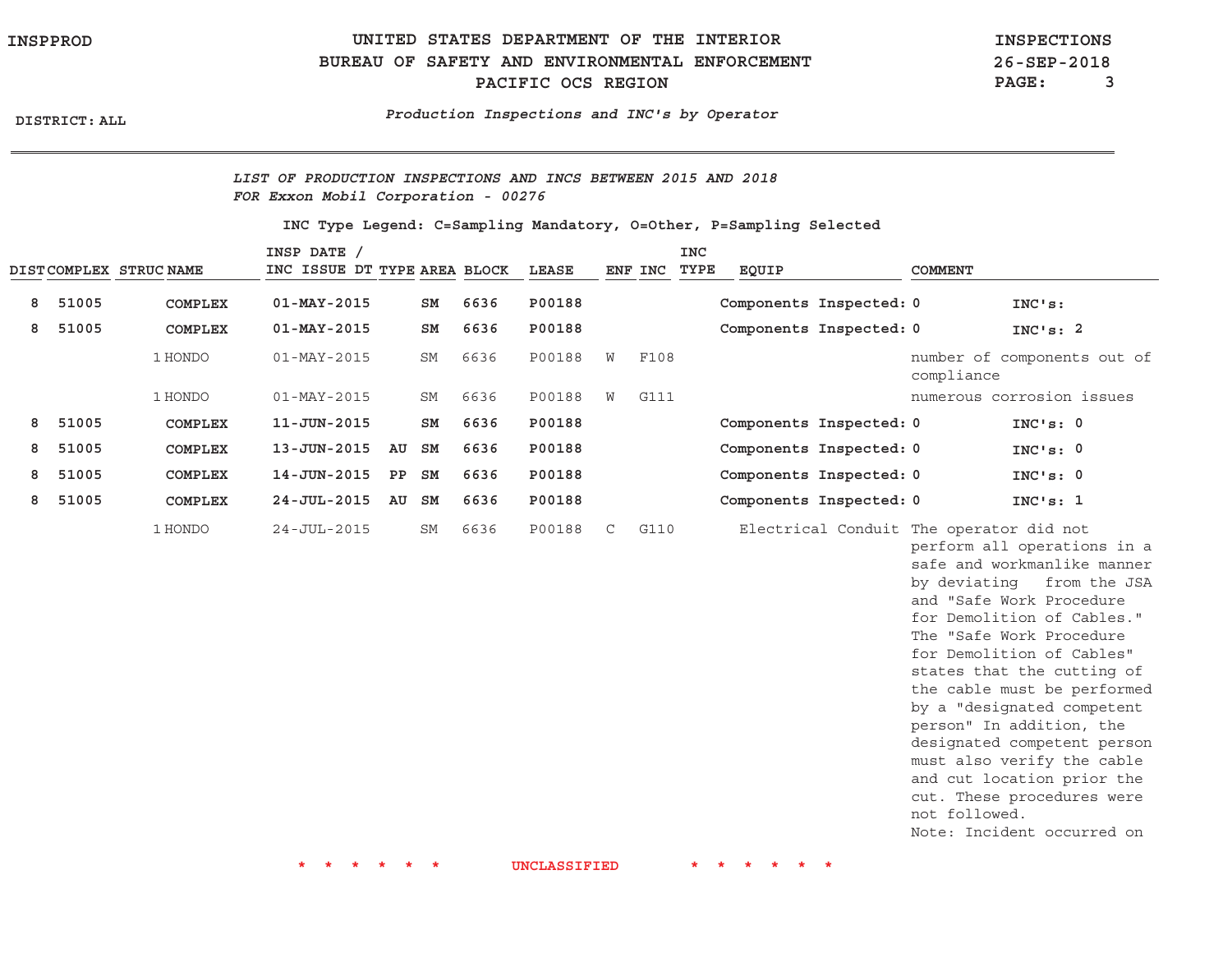**INSPPROD**

#### **INSPECTIONS UNITED STATES DEPARTMENT OF THE INTERIOR**

## **BUREAU OF SAFETY AND ENVIRONMENTAL ENFORCEMENT**

#### **PACIFIC OCS REGION**

**26-SEP-2018 PAGE: 4**

**DISTRICT: ALL**

*Production Inspections and INC's by Operator*

## *LIST OF PRODUCTION INSPECTIONS AND INCS BETWEEN 2015 AND 2018FOR Exxon Mobil Corporation - 00276*

## **INC Type Legend: C=Sampling Mandatory, O=Other, P=Sampling Selected**

|   |       |                         | INSP DATE /                  |                         |                         |      |              |               |         | <b>INC</b> |                             |                         |                     |                                                          |
|---|-------|-------------------------|------------------------------|-------------------------|-------------------------|------|--------------|---------------|---------|------------|-----------------------------|-------------------------|---------------------|----------------------------------------------------------|
|   |       | DIST COMPLEX STRUC NAME | INC ISSUE DT TYPE AREA BLOCK |                         |                         |      | <b>LEASE</b> |               | ENF INC | TYPE       | EQUIP                       |                         | <b>COMMENT</b>      |                                                          |
|   |       |                         |                              |                         |                         |      |              |               |         |            |                             |                         | 6/6/2015            |                                                          |
| 8 | 51005 | <b>COMPLEX</b>          | 27-AUG-2015                  | $\tt PP$                | SM                      | 6636 | P00188       |               |         |            | Components Inspected: 195   |                         |                     | INC's: 0                                                 |
| 8 | 51005 | <b>COMPLEX</b>          | 14-SEP-2015                  | AU                      | SM                      | 6636 | P00188       |               |         |            | Components Inspected: 0     |                         |                     | INC's: 0                                                 |
| 8 | 51005 | <b>COMPLEX</b>          | $13 - OCT - 2015$            | $\overline{\text{PP}}$  | SM                      | 6636 | P00188       |               |         |            | Components Inspected: 18    |                         |                     | INC's: 0                                                 |
| 8 | 51005 | <b>COMPLEX</b>          | 27-NOV-2015                  | AI                      | SM                      | 6636 | P00188       |               |         |            | Components Inspected: 0     |                         |                     | INC's: 0                                                 |
| 8 | 51005 | <b>COMPLEX</b>          | 13-DEC-2015                  | $\overline{\text{PP}}$  | SM                      | 6636 | P00188       |               |         |            | Components Inspected: 39    |                         |                     | INC's: 0                                                 |
| 8 | 51005 | <b>COMPLEX</b>          | 25-DEC-2015                  | AU                      | SM                      | 6636 | P00188       |               |         |            | Components Inspected: 0     |                         |                     | INC's: 0                                                 |
| 8 | 51005 | <b>COMPLEX</b>          | 05-FEB-2016                  |                         | SM                      | 6636 | P00188       |               |         |            | Components Inspected: 0     |                         |                     | INC's: 0                                                 |
| 8 | 51005 | <b>COMPLEX</b>          | 07-FEB-2016                  | AU                      | SM                      | 6636 | P00188       |               |         |            | Components Inspected: 0     |                         |                     | INC's: 0                                                 |
| 8 | 51005 | <b>COMPLEX</b>          | 16-FEB-2016                  | PC                      | SM                      | 6636 | P00188       |               |         |            | Components Inspected: 20    |                         |                     | INC's: 1                                                 |
|   |       | 1 HONDO                 | 21-APR-2016                  |                         | <b>SM</b>               | 6636 | P00188       | C             | P175    |            | ESS system, UV<br>Fire eyes |                         | designed            | UV Detectors for Zone 6, 6A<br>& 6B failed to operate as |
| 8 | 51005 | <b>COMPLEX</b>          | 24-FEB-2016                  | $_{\rm PP}$             | SM                      | 6636 | P00188       |               |         |            | Components Inspected: 90    |                         |                     | INC's: 0                                                 |
| 8 | 51005 | <b>COMPLEX</b>          | 25-APR-2016                  | ${\tt PP}$              | SM                      | 6636 | P00188       |               |         |            | Components Inspected: 6     |                         |                     | INC's: 0                                                 |
| 8 | 51005 | <b>COMPLEX</b>          | $26 - MAX - 2016$            | AU                      | SM                      | 6636 | P00188       |               |         |            | Components Inspected: 5     |                         |                     | INC's: 0                                                 |
| 8 | 51005 | <b>COMPLEX</b>          | 02-JUL-2016 PP               |                         | SM                      | 6636 | P00188       |               |         |            | Components Inspected: 1     |                         |                     | INC's: 1                                                 |
|   |       | 1 HONDO                 | $02 - JUL - 2016$            |                         | <b>SM</b>               | 6636 | P00188       | $\mathcal{C}$ | P175    |            |                             |                         | operate as required | UV detector 6B failed to                                 |
| 8 | 51005 | <b>COMPLEX</b>          | 09-SEP-2016                  | $\mathbf{P} \mathbf{P}$ | $\mathbf{S} \mathbf{M}$ | 6636 | P00188       |               |         |            | Components Inspected: 1     |                         |                     | INC's: 0                                                 |
|   |       |                         |                              |                         |                         | 6636 |              |               |         |            |                             | Components Inspected: 0 |                     |                                                          |
| 8 | 51005 | COMPLEX                 | 18-OCT-2016                  | AU                      | SM                      |      | P00188       |               |         |            |                             |                         |                     | INC's: 0                                                 |
| 8 | 51005 | <b>COMPLEX</b>          | 25-OCT-2016                  | $\mathbf{PP}$           | SM                      | 6636 | P00188       |               |         |            | Components Inspected: 25    |                         |                     | INC's: 0                                                 |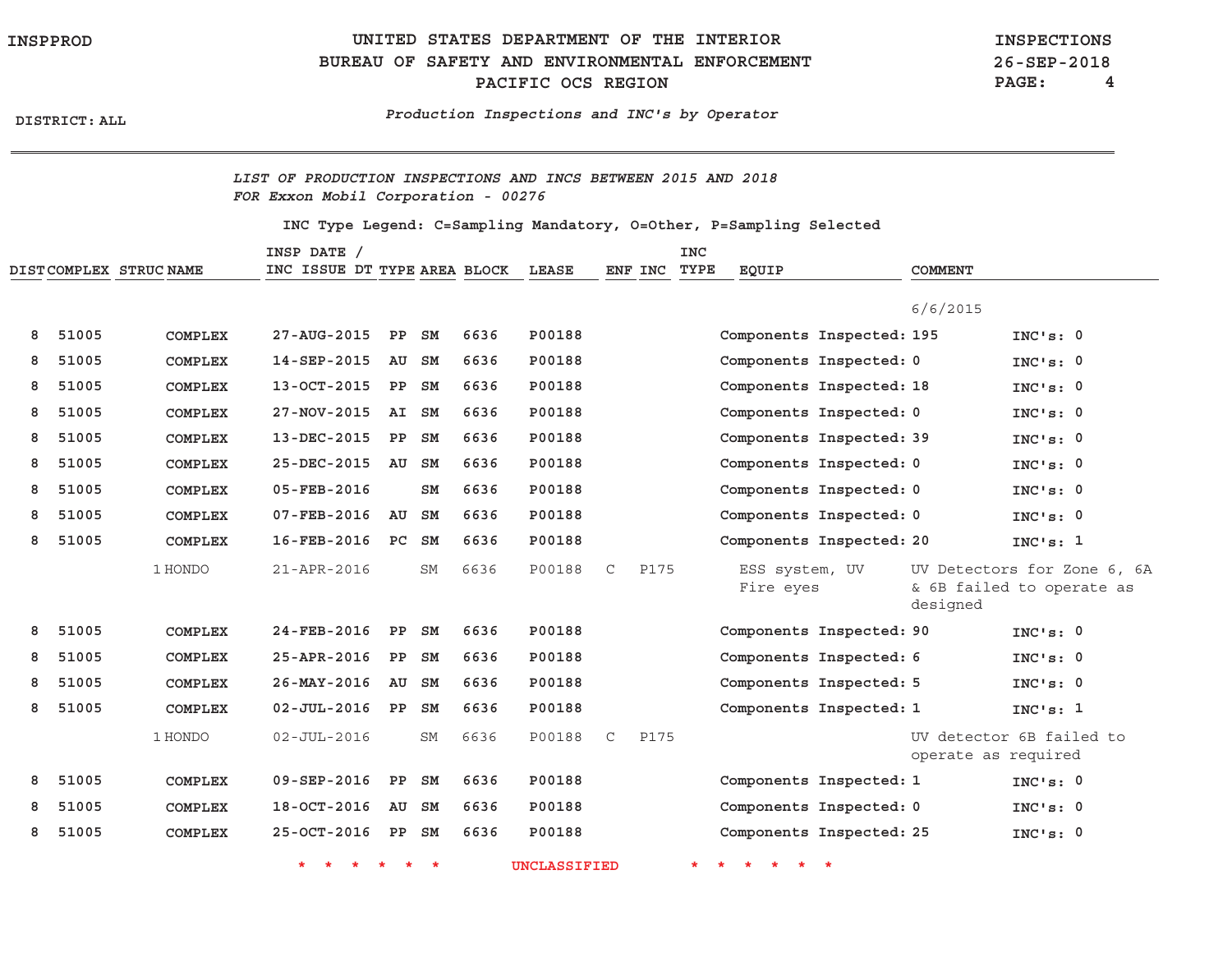## **BUREAU OF SAFETY AND ENVIRONMENTAL ENFORCEMENT**

**PACIFIC OCS REGION**

**26-SEP-2018 PAGE: 5**

**DISTRICT: ALL**

## *Production Inspections and INC's by Operator*

*LIST OF PRODUCTION INSPECTIONS AND INCS BETWEEN 2015 AND 2018FOR Exxon Mobil Corporation - 00276*

### **INC Type Legend: C=Sampling Mandatory, O=Other, P=Sampling Selected**

|   |       |                                | INSP DATE /                  |                 |    |      |        |   |         | <b>INC</b>  |                          |                |                          |  |
|---|-------|--------------------------------|------------------------------|-----------------|----|------|--------|---|---------|-------------|--------------------------|----------------|--------------------------|--|
|   |       | <b>DIST COMPLEX STRUC NAME</b> | INC ISSUE DT TYPE AREA BLOCK |                 |    |      | LEASE  |   | ENF INC | <b>TYPE</b> | EQUIP                    | <b>COMMENT</b> |                          |  |
| 8 | 51005 | COMPLEX                        | 24-NOV-2016                  | AU SM           |    | 6636 | P00188 |   |         |             | Components Inspected: 0  |                | INC's: 0                 |  |
| 8 | 51005 | COMPLEX                        | 21-DEC-2016                  | PP              | SM | 6636 | P00188 |   |         |             | Components Inspected: 4  |                | INC's: 0                 |  |
| 8 | 51005 | COMPLEX                        | 14-JAN-2017                  | $\mathbf{PP}$   | SM | 6636 | P00188 |   |         |             | Components Inspected: 10 |                | INC's: 0                 |  |
| 8 | 51005 | COMPLEX                        | 04-MAR-2017                  | PP              | SM | 6636 | P00188 |   |         |             | Components Inspected: 1  |                | INC's: 0                 |  |
| 8 | 51005 | COMPLEX                        | 15-MAR-2017                  | PC              | SM | 6636 | P00188 |   |         |             | Components Inspected: 70 |                | INC's: 0                 |  |
| 8 | 51005 | COMPLEX                        | 10-MAY-2017                  | $\mathbf{PP}$   | SM | 6636 | P00188 |   |         |             | Components Inspected: 3  |                | INC's: 0                 |  |
| 8 | 51005 | COMPLEX                        | 11-JUN-2017                  | AU              | SM | 6636 | P00188 |   |         |             | Components Inspected: 0  |                | INC's: 0                 |  |
| 8 | 51005 | COMPLEX                        | 24-JUN-2017                  | CG              | SM | 6636 | P00188 |   |         |             | Components Inspected: 6  |                | INC's: 0                 |  |
| 8 | 51005 | COMPLEX                        | $06 - JUL - 2017$            | PP              | SM | 6636 | P00188 |   |         |             | Components Inspected: 1  |                | INC's: 0                 |  |
| 8 | 51005 | <b>COMPLEX</b>                 | 06-SEP-2017                  | $\overline{PP}$ | SM | 6636 | P00188 |   |         |             | Components Inspected: 32 |                | INC's: 0                 |  |
| 8 | 51005 | <b>COMPLEX</b>                 | 27-SEP-2017                  | AU              | SM | 6636 | P00188 |   |         |             | Components Inspected: 0  |                | INC's: 0                 |  |
| 8 | 51005 | COMPLEX                        | 14-OCT-2017                  | IF.             | SM | 6636 | P00188 |   |         |             | Components Inspected: 5  |                | INC's: 0                 |  |
| 8 | 51005 | COMPLEX                        | 26-OCT-2017                  | PP              | SM | 6636 | P00188 |   |         |             | Components Inspected: 16 |                | INC's: 0                 |  |
| 8 | 51005 | COMPLEX                        | 15-DEC-2017                  | AU              | SM | 6636 | P00188 |   |         |             | Components Inspected: 0  |                | INC's: 0                 |  |
| 8 | 51005 | COMPLEX                        | 25-DEC-2017                  | AU              | SM | 6636 | P00188 |   |         |             | Components Inspected: 0  |                | INC's: 0                 |  |
| 8 | 51005 | COMPLEX                        | $04 - JAN - 2018$            | PP              | SM | 6636 | P00188 |   |         |             | Components Inspected: 9  |                | INC's: 0                 |  |
| 8 | 51005 | COMPLEX                        | 11-JAN-2018                  | AU              | SM | 6636 | P00188 |   |         |             | Components Inspected: 0  |                | INC's: 2                 |  |
|   |       | 1 HONDO                        | $12 - JAN - 2018$            |                 | SM | 6636 | P00188 | C | G110    |             | Drilling                 |                | : Holes in deck drain on |  |

pipe deck north and south side of pipe rack (photos 109, 110, 131) enviro ¿ Holes in deck drain piping on north and south

**\* \* \* \* \* \* UNCLASSIFIED \* \* \* \* \* \***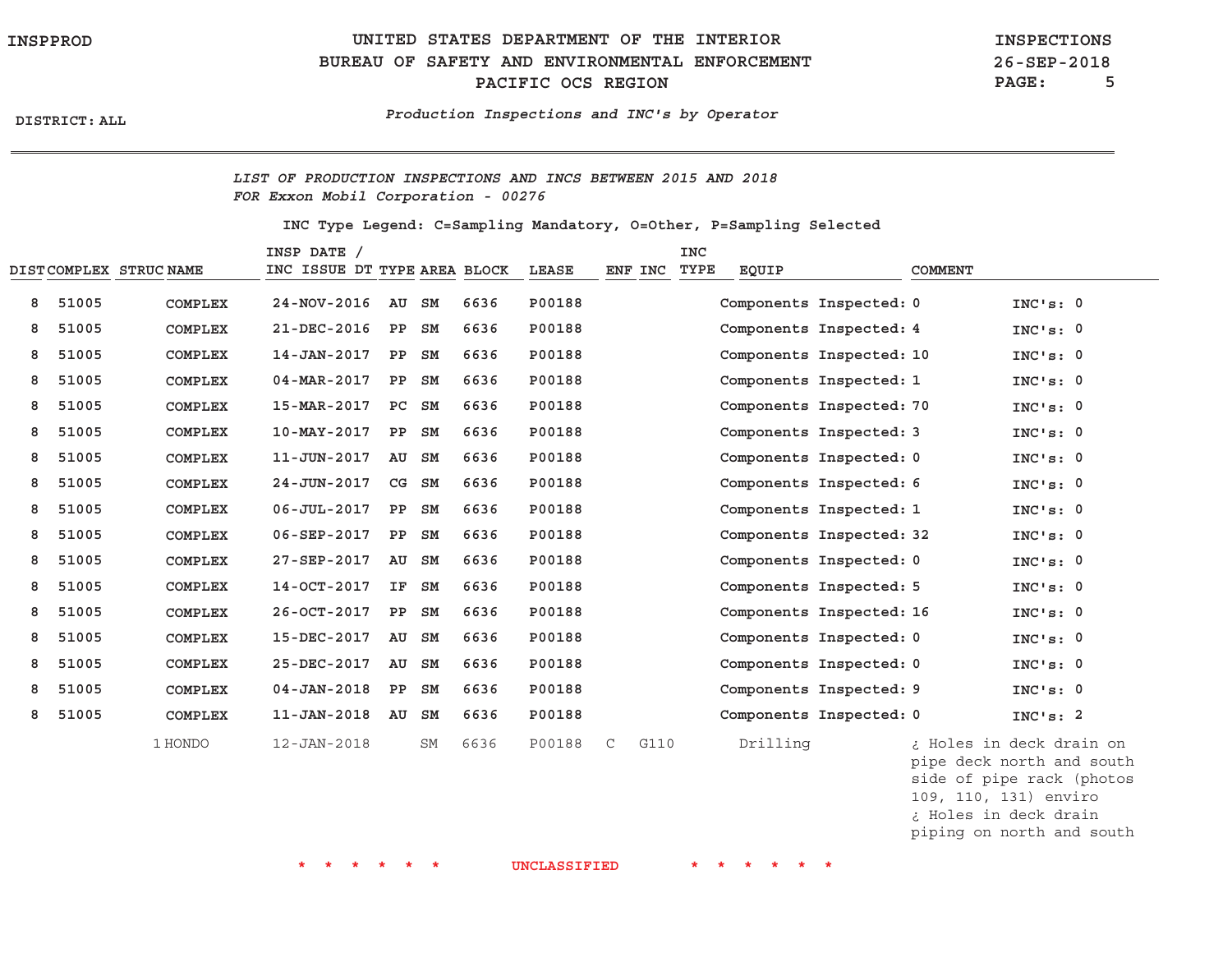|  |  |  | <b>INSPPROD</b> |  |
|--|--|--|-----------------|--|
|--|--|--|-----------------|--|

#### **BUREAU OF SAFETY AND ENVIRONMENTAL ENFORCEMENT**

**PACIFIC OCS REGION**

**26-SEP-2018 PAGE: 6**

**DISTRICT: ALL**

*Production Inspections and INC's by Operator*

|                               |         | FOR Exxon Mobil Corporation - 00276               |            |          |              |            | INC Type Legend: C=Sampling Mandatory, O=Other, P=Sampling Selected |                                                                                                                                                                                                                                                                                                                                                                                                                                                                                                                                                                     |
|-------------------------------|---------|---------------------------------------------------|------------|----------|--------------|------------|---------------------------------------------------------------------|---------------------------------------------------------------------------------------------------------------------------------------------------------------------------------------------------------------------------------------------------------------------------------------------------------------------------------------------------------------------------------------------------------------------------------------------------------------------------------------------------------------------------------------------------------------------|
| <b>DISTCOMPLEX STRUC NAME</b> |         | INSP DATE /<br>INC ISSUE DT TYPE AREA BLOCK LEASE |            |          | ENF INC TYPE | <b>INC</b> | EQUIP                                                               | <b>COMMENT</b>                                                                                                                                                                                                                                                                                                                                                                                                                                                                                                                                                      |
|                               |         |                                                   |            |          |              |            |                                                                     | sides of pipe rack over the<br>water (121, 122, 123)<br>¿ Hole in pipe rack deck<br>over water (125,126) enviro<br>¿ Deck drain plugged on the<br>south east side of drill<br>deck (135, 143, 144, 145)<br>enviro<br>¿ Deck penetrations on<br>drill deck next to flare<br>boom open to lower decks.<br>(146 165)<br>¿ Holes in mud dock over<br>water (157,159,160) enviro<br>¿ Drilling offices and<br>change room debris falling<br>into water.<br>$(161, 162, 163, 164)$ enviro<br>¿ Tote on pipe rack not<br>labeled with unknown<br>substance in it. ?? (127) |
|                               | 1 HONDO | 12-JAN-2018                                       | SM<br>6636 | P00188 C | G111         |            | Drill rig                                                           | ¿ Hanging drain pipe on<br>north west side of the<br>drill rig (photo 98)<br>falling<br>¿ Hand rails on the south<br>side of the pipe deck<br>$(137, 138, 139, 140, 142)$ rust<br>str<br>¿ Stair case east side of                                                                                                                                                                                                                                                                                                                                                  |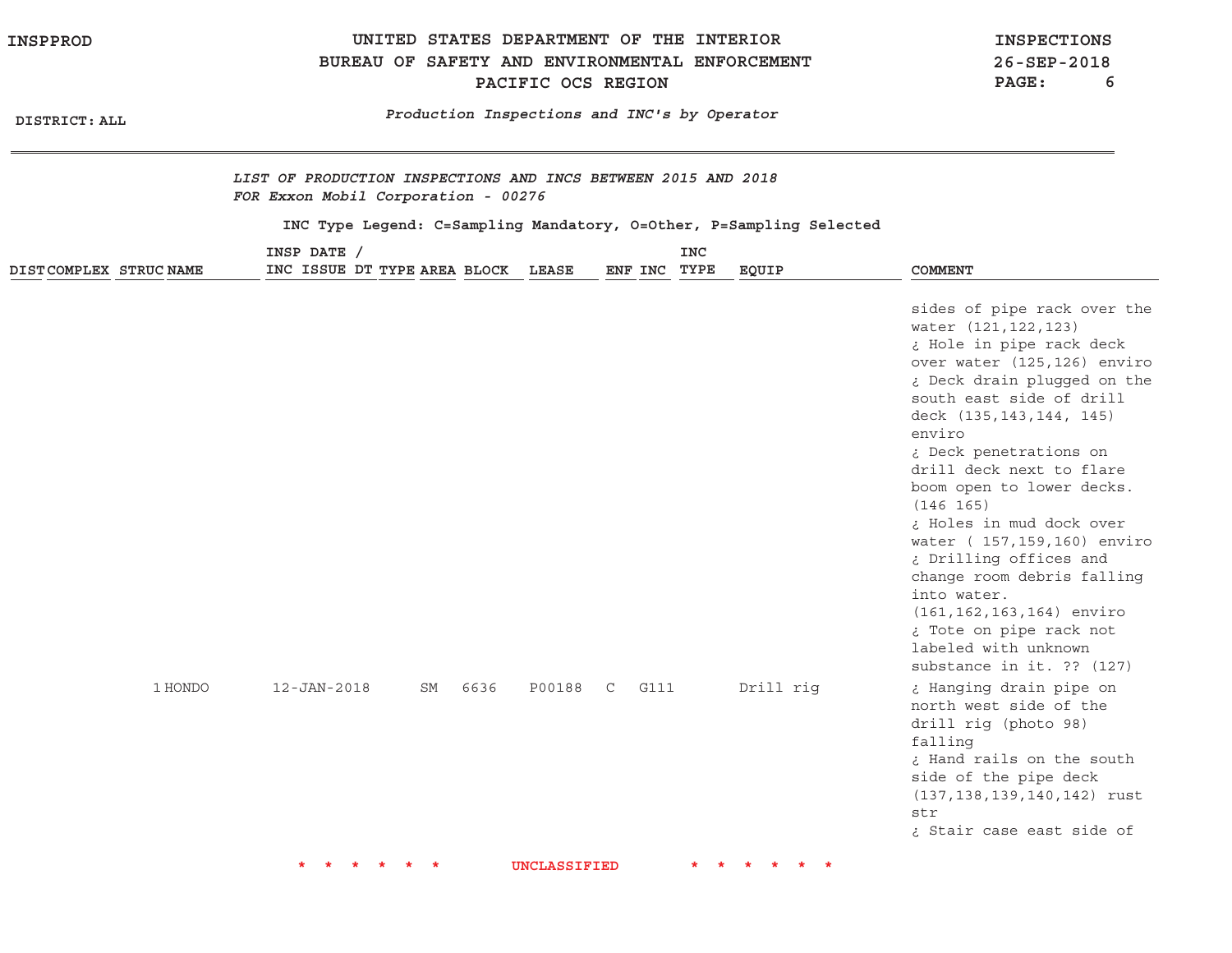## **BUREAU OF SAFETY AND ENVIRONMENTAL ENFORCEMENT**

**PACIFIC OCS REGION**

**26-SEP-2018 PAGE: 7**

**DISTRICT: ALL**

*Production Inspections and INC's by Operator*

|   |       |                         | LIST OF PRODUCTION INSPECTIONS AND INCS BETWEEN 2015 AND 2018<br>FOR Exxon Mobil Corporation - 00276 |                |      |                     |   |              |            |                           |                                                                                                               |                                                                                                                                                                     |
|---|-------|-------------------------|------------------------------------------------------------------------------------------------------|----------------|------|---------------------|---|--------------|------------|---------------------------|---------------------------------------------------------------------------------------------------------------|---------------------------------------------------------------------------------------------------------------------------------------------------------------------|
|   |       |                         | INC Type Legend: C=Sampling Mandatory, O=Other, P=Sampling Selected                                  |                |      |                     |   |              |            |                           |                                                                                                               |                                                                                                                                                                     |
|   |       | DIST COMPLEX STRUC NAME | INSP DATE /<br>INC ISSUE DT TYPE AREA BLOCK LEASE                                                    |                |      |                     |   | ENF INC TYPE | <b>INC</b> | <b>EQUIP</b>              | <b>COMMENT</b>                                                                                                |                                                                                                                                                                     |
|   |       |                         |                                                                                                      |                |      |                     |   |              |            |                           |                                                                                                               |                                                                                                                                                                     |
|   |       |                         |                                                                                                      |                |      |                     |   |              |            |                           | 113, 114) rust<br>mezz. (155, 156) rust<br>¿ Breathing air fill<br>corroded and non-<br>3000 psi fill system. | sub base going to MCC (<br>117, 116, 115, 118, 112,<br>¿ Hand rails on west side<br>drill deck to production<br>station at life boat 2<br>serviceable. Item is on a |
| 8 | 51005 | <b>COMPLEX</b>          | 21-FEB-2018 PP SM                                                                                    |                | 6636 | P00188              |   |              |            | Components Inspected: 32  |                                                                                                               | INC's: 0                                                                                                                                                            |
| 8 | 51005 | <b>COMPLEX</b>          | 08-MAR-2018 PC                                                                                       | SM             | 6636 | P00188              |   |              |            | Components Inspected: 169 |                                                                                                               | INC's: 0                                                                                                                                                            |
| 8 | 51005 | <b>COMPLEX</b>          | 27-MAR-2018                                                                                          | $\tt PP$<br>SM | 6636 | P00188              |   |              |            | Components Inspected: 18  |                                                                                                               | INC's: 0                                                                                                                                                            |
| 8 | 51005 | <b>COMPLEX</b>          | 28-APR-2018 PP SM                                                                                    |                | 6636 | P00188              |   |              |            | Components Inspected: 1   |                                                                                                               | INC's: 0                                                                                                                                                            |
| 8 | 51005 | <b>COMPLEX</b>          | 25-JUN-2018                                                                                          | IF.<br>SM      | 6636 | P00188              |   |              |            | Components Inspected: 0   |                                                                                                               | INC's: 0                                                                                                                                                            |
| 8 | 51005 | <b>COMPLEX</b>          | $08 - JUL - 2018$                                                                                    | $\tt PP$<br>SM | 6636 | P00188              |   |              |            | Components Inspected: 1   |                                                                                                               | INC's: 0                                                                                                                                                            |
| 8 | 51005 | <b>COMPLEX</b>          | 28-AUG-2018                                                                                          | AU<br>SM       | 6636 | P00188              |   |              |            | Components Inspected: 184 |                                                                                                               | INC's: 0                                                                                                                                                            |
| 8 | 51005 | <b>COMPLEX</b>          | 16-SEP-2018 PP                                                                                       | SM             | 6636 | P00188              |   |              |            | Components Inspected: 1   |                                                                                                               | INC's: 0                                                                                                                                                            |
| 8 | 51018 | <b>COMPLEX</b>          | $04 - JAN - 2015$                                                                                    | SM             | 6683 | P00182              |   |              |            | Components Inspected: 0   |                                                                                                               | INC's: 0                                                                                                                                                            |
| 8 | 51018 | <b>COMPLEX</b>          | 07-JAN-2015 AI SM                                                                                    |                | 6683 | P00182              |   |              |            | Components Inspected: 0   |                                                                                                               | INC's: 0                                                                                                                                                            |
| 8 | 51018 | <b>COMPLEX</b>          | $22 - JAN - 2015$                                                                                    | SM             | 6683 | P00182              |   |              |            | Components Inspected: 0   |                                                                                                               | INC's: 2                                                                                                                                                            |
|   |       | 1 HERITAGE              | $22 - JAN - 2015$                                                                                    | SM             | 6683 | P00182              | W | F108         |            | <b>TBA-CL-518</b>         | Exposed clx wiring                                                                                            |                                                                                                                                                                     |
|   |       | 1 HERITAGE              | $22 - JAN - 2015$                                                                                    | SM             | 6683 | P00182              | W | <b>Z100</b>  |            | NA                        |                                                                                                               | CG 5432 form not completed                                                                                                                                          |
|   |       |                         | $\star$<br>$\bullet$<br>$\star$                                                                      |                |      | <b>UNCLASSIFIED</b> |   |              |            | $\star$                   |                                                                                                               |                                                                                                                                                                     |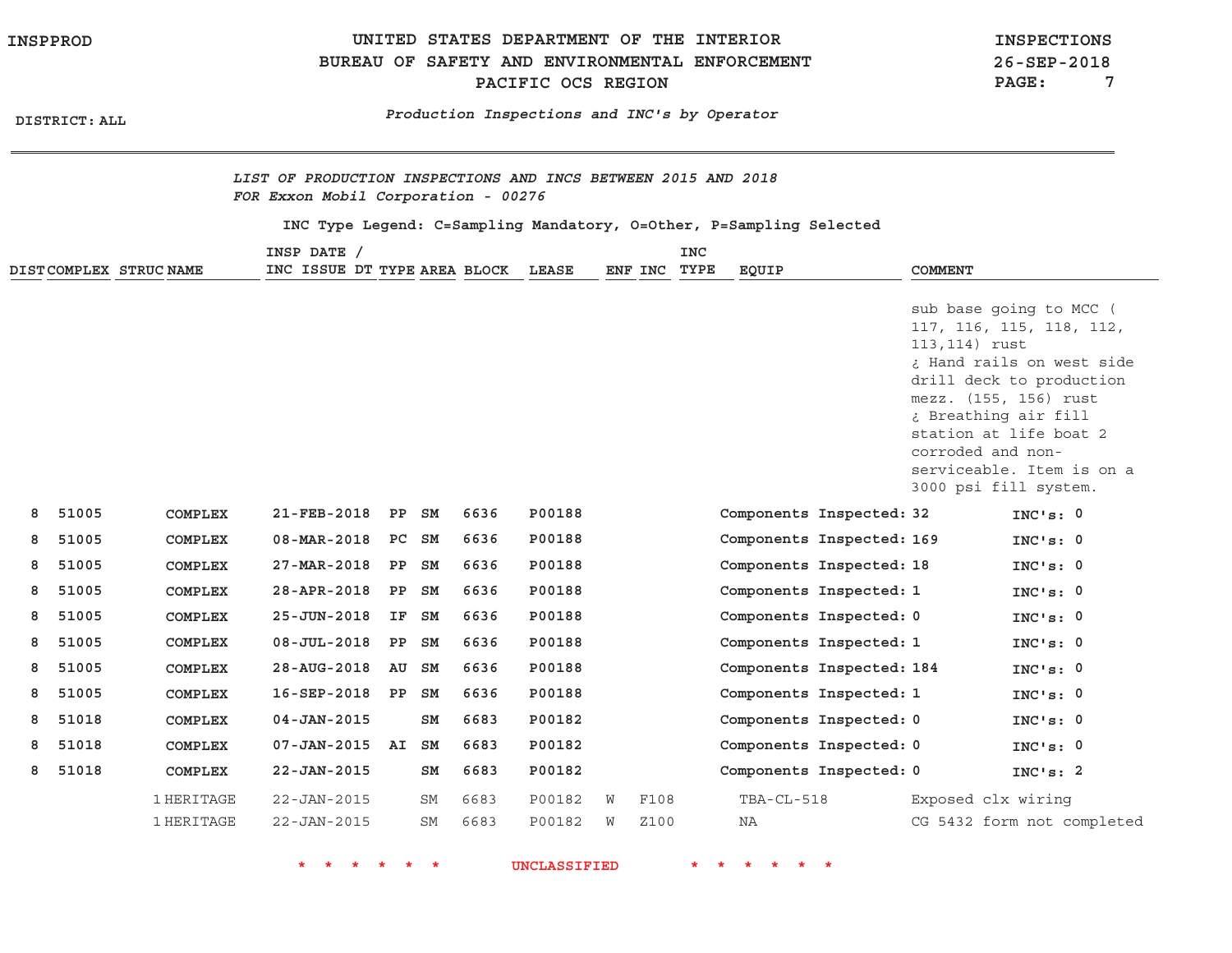## **BUREAU OF SAFETY AND ENVIRONMENTAL ENFORCEMENT**

#### **PACIFIC OCS REGION**

**26-SEP-2018 PAGE: 8**

**DISTRICT: ALL**

*Production Inspections and INC's by Operator*

## *LIST OF PRODUCTION INSPECTIONS AND INCS BETWEEN 2015 AND 2018FOR Exxon Mobil Corporation - 00276*

## **INC Type Legend: C=Sampling Mandatory, O=Other, P=Sampling Selected**

|   |       |                        | INSP DATE /                    |                        |         |      |                     |   |         | <b>INC</b> |                           |                |                            |
|---|-------|------------------------|--------------------------------|------------------------|---------|------|---------------------|---|---------|------------|---------------------------|----------------|----------------------------|
|   |       | DISTCOMPLEX STRUC NAME | INC ISSUE DT TYPE AREA BLOCK   |                        |         |      | <b>LEASE</b>        |   | ENF INC | TYPE       | <b>EQUIP</b>              | <b>COMMENT</b> |                            |
|   |       |                        |                                |                        |         |      |                     |   |         |            |                           | as required    |                            |
| 8 | 51018 | <b>COMPLEX</b>         | 26-MAR-2015                    | AU                     | SM      | 6683 | P00182              |   |         |            | Components Inspected: 0   |                | INC's: 0                   |
| 8 | 51018 | COMPLEX                | 29-MAR-2015                    | $\tt PP$               | SM      | 6683 | P00182              |   |         |            | Components Inspected: 0   |                | INC's: 0                   |
| 8 | 51018 | <b>COMPLEX</b>         | $20 - MAX - 2015$              | $\overline{\text{PP}}$ | SM      | 6683 | P00182              |   |         |            | Components Inspected: 0   |                | INC's: 0                   |
| 8 | 51018 | <b>COMPLEX</b>         | 28-MAY-2015                    | AU                     | SM      | 6683 | P00182              |   |         |            | Components Inspected: 0   |                | INC's: 0                   |
| 8 | 51018 | COMPLEX                | 17-JUL-2015                    | $\tt PP$               | SM      | 6683 | P00182              |   |         |            | Components Inspected: 0   |                | INC's: 0                   |
| 8 | 51018 | COMPLEX                | $31 - JUL - 2015$              | AU                     | SM      | 6683 | P00182              |   |         |            | Components Inspected: 0   |                | INC's: 0                   |
| 8 | 51018 | COMPLEX                | 05-AUG-2015                    |                        | SM      | 6683 | P00182              |   |         |            | Components Inspected: 0   |                | INC's: 0                   |
| 8 | 51018 | COMPLEX                | 05-AUG-2015                    |                        | SM      | 6683 | P00182              |   |         |            | Components Inspected: 0   |                | INC's: 0                   |
| 8 | 51018 | <b>COMPLEX</b>         | 06-AUG-2015                    |                        | SM      | 6683 | P00182              |   |         |            | Components Inspected: 0   |                | INC's: 0                   |
| 8 | 51018 | <b>COMPLEX</b>         | 06-AUG-2015                    |                        | SM      | 6683 | P00182              |   |         |            | Components Inspected: 0   |                | INC's: 0                   |
| 8 | 51018 | <b>COMPLEX</b>         | $06 - AUG - 2015$              | $\tt PP$               | SM      | 6683 | P00182              |   |         |            | Components Inspected: 0   |                | INC's: 0                   |
| 8 | 51018 | COMPLEX                | 27-AUG-2015                    | PC                     | SM      | 6683 | P00182              |   |         |            | Components Inspected: 154 |                | INC's: 2                   |
|   |       | 1 HERITAGE             | 09-SEP-2015                    |                        | SM      | 6683 | P00182              | W | F108    |            | throughout<br>platform    | out platform   | Electrical Issues through  |
|   |       | 1 HERITAGE             | 09-SEP-2015                    |                        | SM      | 6683 | P00182              | W | G111    |            | throughout<br>platform    | platform       | Crossion issues throughout |
| 8 | 51018 | <b>COMPLEX</b>         | $31 - OCT - 2015$              | $\overline{PP}$        | SM      | 6683 | P00182              |   |         |            | Components Inspected: 6   |                | INC's: 0                   |
| 8 | 51018 | <b>COMPLEX</b>         | 27-NOV-2015                    | AI SM                  |         | 6683 | P00182              |   |         |            | Components Inspected: 1   |                | INC's: 0                   |
| 8 | 51018 | <b>COMPLEX</b>         | 27-DEC-2015                    | $\tt PP$               | SM      | 6683 | P00182              |   |         |            | Components Inspected: 0   |                | INC's: 0                   |
| 8 | 51018 | COMPLEX                | 01-FEB-2016                    | AU                     | SM      | 6683 | P00182              |   |         |            | Components Inspected: 1   |                | INC's: 0                   |
| 8 | 51018 | <b>COMPLEX</b>         | $02 - APR - 2016$              | $\tt PP$               | SM      | 6683 | P00182              |   |         |            | Components Inspected: 52  |                | INC's: 0                   |
|   |       |                        | $\star$<br><b>K</b><br>$\star$ | $\star$<br>$\star$     | $\star$ |      | <b>UNCLASSIFIED</b> |   |         | $\star$    | $\star$<br>$*$ $*$ $*$    |                |                            |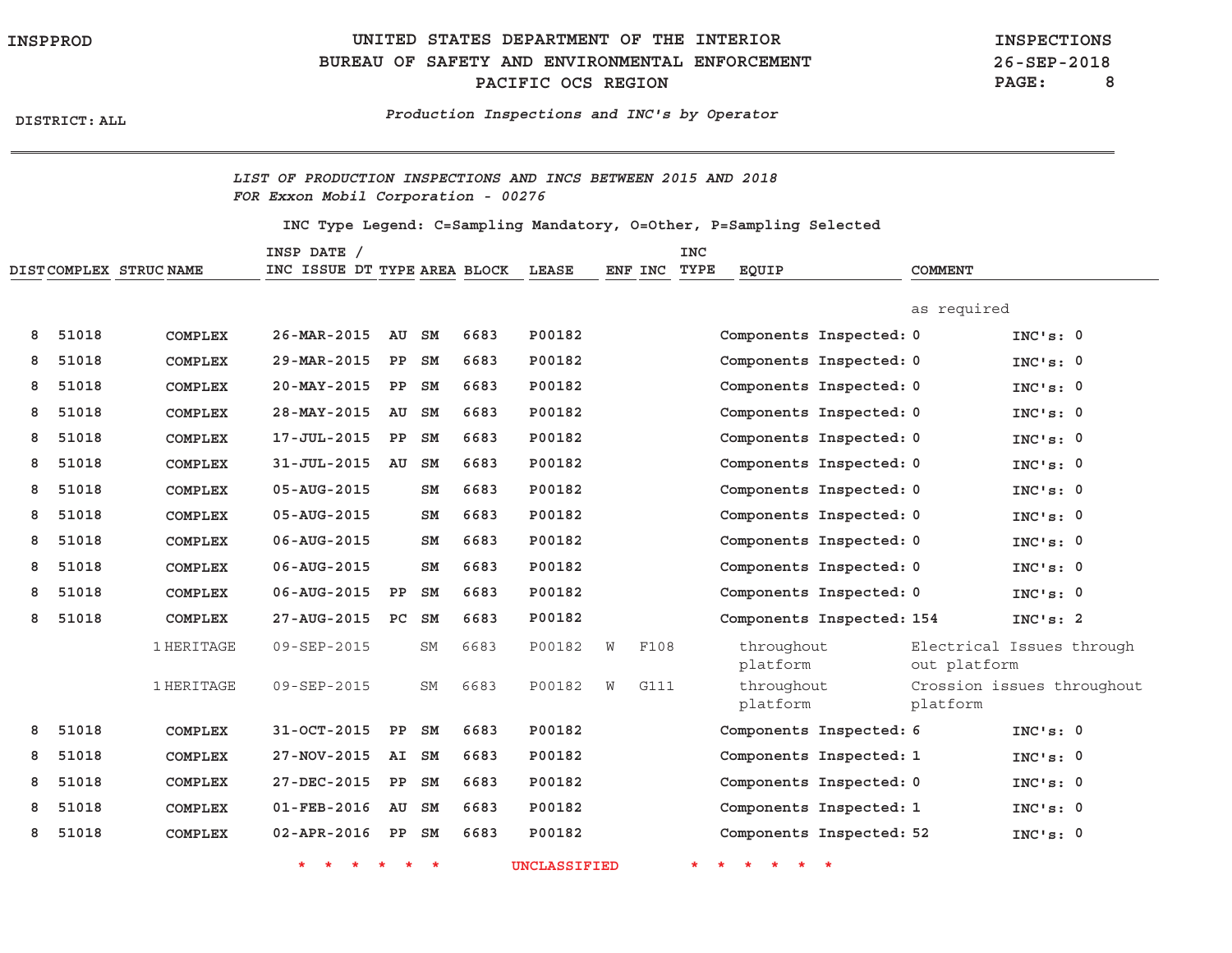## **BUREAU OF SAFETY AND ENVIRONMENTAL ENFORCEMENT**

**PACIFIC OCS REGION**

**26-SEP-2018 PAGE: 9**

**DISTRICT: ALL**

## *Production Inspections and INC's by Operator*

*LIST OF PRODUCTION INSPECTIONS AND INCS BETWEEN 2015 AND 2018FOR Exxon Mobil Corporation - 00276*

## **INC Type Legend: C=Sampling Mandatory, O=Other, P=Sampling Selected**

|   |       |                         | INSP DATE /                  |                         |            |              |         | <b>INC</b> |                           |                |          |  |
|---|-------|-------------------------|------------------------------|-------------------------|------------|--------------|---------|------------|---------------------------|----------------|----------|--|
|   |       | DIST COMPLEX STRUC NAME | INC ISSUE DT TYPE AREA BLOCK |                         |            | <b>LEASE</b> | ENF INC | TYPE       | EQUIP                     | <b>COMMENT</b> |          |  |
| 8 | 51018 | <b>COMPLEX</b>          | $23 - APR - 2016$            | AU                      | 6683<br>SM | P00182       |         |            | Components Inspected: 0   |                | INC's: 0 |  |
| 8 | 51018 | <b>COMPLEX</b>          | $22 - MAX - 2016$            | AU                      | SM<br>6683 | P00182       |         |            | Components Inspected: 3   |                | INC's: 0 |  |
| 8 | 51018 | <b>COMPLEX</b>          | 11-JUL-2016                  | $\mathbf{P} \mathbf{P}$ | 6683<br>SM | P00182       |         |            | Components Inspected: 1   |                | INC's: 0 |  |
| 8 | 51018 | <b>COMPLEX</b>          | 13-AUG-2016                  | $\overline{\text{PP}}$  | SM<br>6683 | P00182       |         |            | Components Inspected: 2   |                | INC's: 0 |  |
| 8 | 51018 | <b>COMPLEX</b>          | 13-SEP-2016                  | $_{\rm PC}$             | SM<br>6683 | P00182       |         |            | Components Inspected: 75  |                | INC's: 0 |  |
| 8 | 51018 | COMPLEX                 | 29-OCT-2016                  | $\tt PP$                | SM<br>6683 | P00182       |         |            | Components Inspected: 18  |                | INC's: 0 |  |
| 8 | 51018 | <b>COMPLEX</b>          | 19-NOV-2016                  | AU                      | 6683<br>SM | P00182       |         |            | Components Inspected: 0   |                | INC's: 0 |  |
| 8 | 51018 | <b>COMPLEX</b>          | 17-DEC-2016                  | $\tt PP$                | 6683<br>SM | P00182       |         |            | Components Inspected: 1   |                | INC's: 0 |  |
| 8 | 51018 | <b>COMPLEX</b>          | 07-MAR-2017                  | $\tt PP$                | SM<br>6683 | P00182       |         |            | Components Inspected: 44  |                | INC's: 0 |  |
| 8 | 51018 | <b>COMPLEX</b>          | $10 - MAX - 2017$            | $\overline{PP}$         | SM<br>6683 | P00182       |         |            | Components Inspected: 18  |                | INC's: 0 |  |
| 8 | 51018 | <b>COMPLEX</b>          | 16-JUN-2017                  | $\tt PP$                | SM<br>6683 | P00182       |         |            | Components Inspected: 13  |                | INC's: 0 |  |
| 8 | 51018 | <b>COMPLEX</b>          | 05-SEP-2017                  | PC                      | SM<br>6683 | P00182       |         |            | Components Inspected: 16  |                | INC's: 0 |  |
| 8 | 51018 | <b>COMPLEX</b>          | $30 - OCT - 2017$            | $\tt PP$                | SM<br>6683 | P00182       |         |            | Components Inspected: 16  |                | INC's: 0 |  |
| 8 | 51018 | <b>COMPLEX</b>          | 28-DEC-2017                  | $\tt PP$                | SM<br>6683 | P00182       |         |            | Components Inspected: 1   |                | INC's: 0 |  |
| 8 | 51018 | <b>COMPLEX</b>          | 09-FEB-2018                  | $\tt PP$                | 6683<br>SM | P00182       |         |            | Components Inspected: 1   |                | INC's: 0 |  |
| 8 | 51018 | <b>COMPLEX</b>          | $06 - MAX - 2018$            | $\tt PP$                | SM<br>6683 | P00182       |         |            | Components Inspected: 1   |                | INC's: 0 |  |
| 8 | 51018 | <b>COMPLEX</b>          | 25-JUN-2018                  | $\tt PP$                | SM<br>6683 | P00182       |         |            | Components Inspected: 329 |                | INC's: 0 |  |
| 8 | 51018 | <b>COMPLEX</b>          | 24-AUG-2018                  | $\tt PP$                | 6683<br>SM | P00182       |         |            | Components Inspected: 314 |                | INC's: 0 |  |
| 8 | 51018 | <b>COMPLEX</b>          | 28-AUG-2018                  | PC                      | SM<br>6683 | P00182       |         |            | Components Inspected: 316 |                | INC's: 0 |  |

**\* \* \* \* \* \* UNCLASSIFIED \* \* \* \* \* \***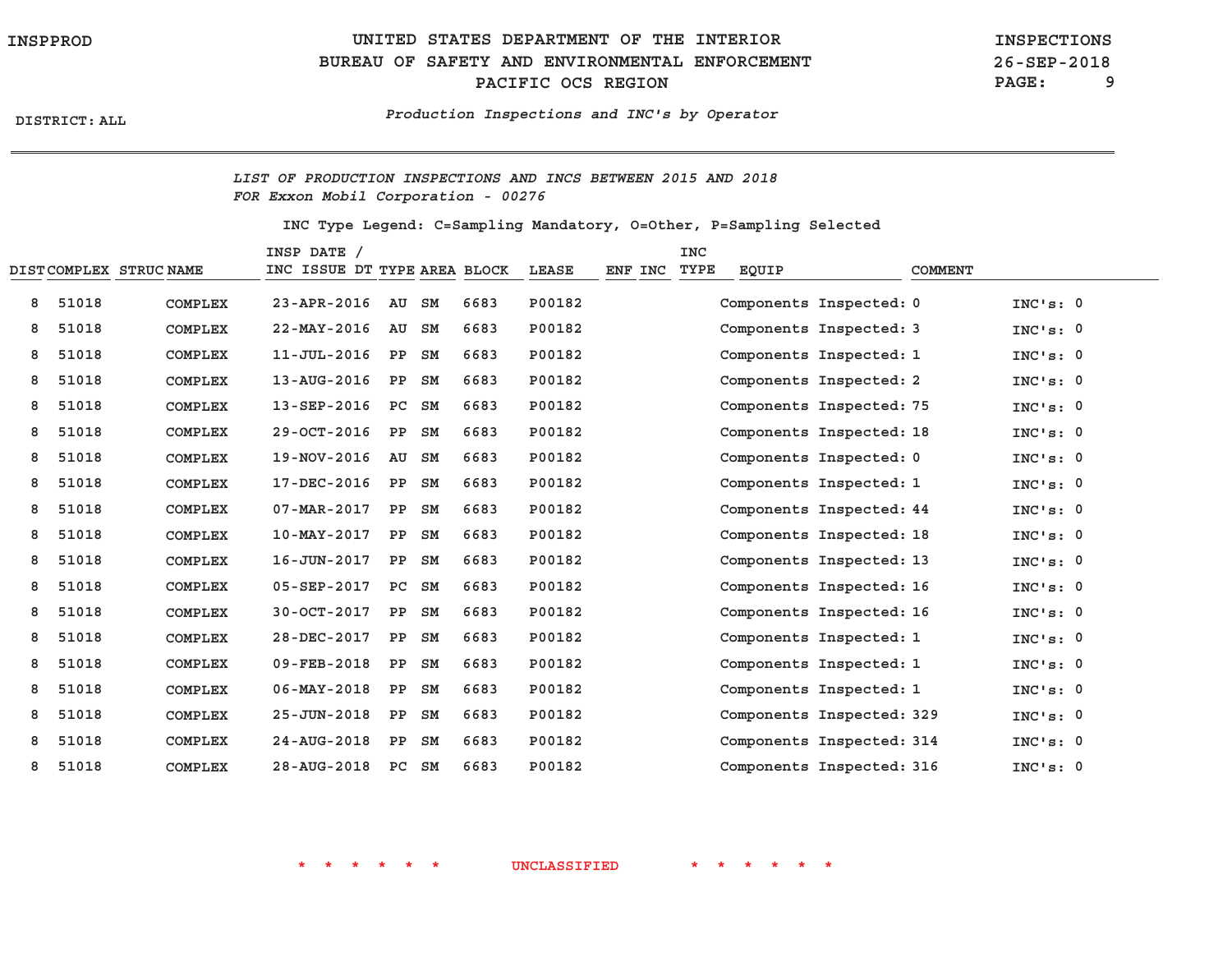## **BUREAU OF SAFETY AND ENVIRONMENTAL ENFORCEMENT**

#### **PACIFIC OCS REGION**

**26-SEP-2018 PAGE: 10**

**DISTRICT: ALL**

## *Production Inspections and INC's by Operator*

## *LIST OF PRODUCTION INSPECTIONS AND INCS BETWEEN 2015 AND 2018FOR Exxon Mobil Corporation - 00276*

## **Operator Totals**

| Total Component Shut-ins:   | 8    |
|-----------------------------|------|
| Total Facility Shut-ins:    | O    |
| Total Warnings:             | 7    |
| Total INCs Issued:          | 15   |
| Total Components Inspected: | 3066 |
| INC/Component Ratio:        |      |

## **PACIFIC OCS REGION**

| Total Component Shut-ins:   | 134    |
|-----------------------------|--------|
| Total Facility Shut-ins:    | 3      |
| Total Warnings:             | 196    |
| Total INCs Issued:          | 333    |
| Total Components Inspected: | 35,226 |
| INC/Component Ratio:        | .01    |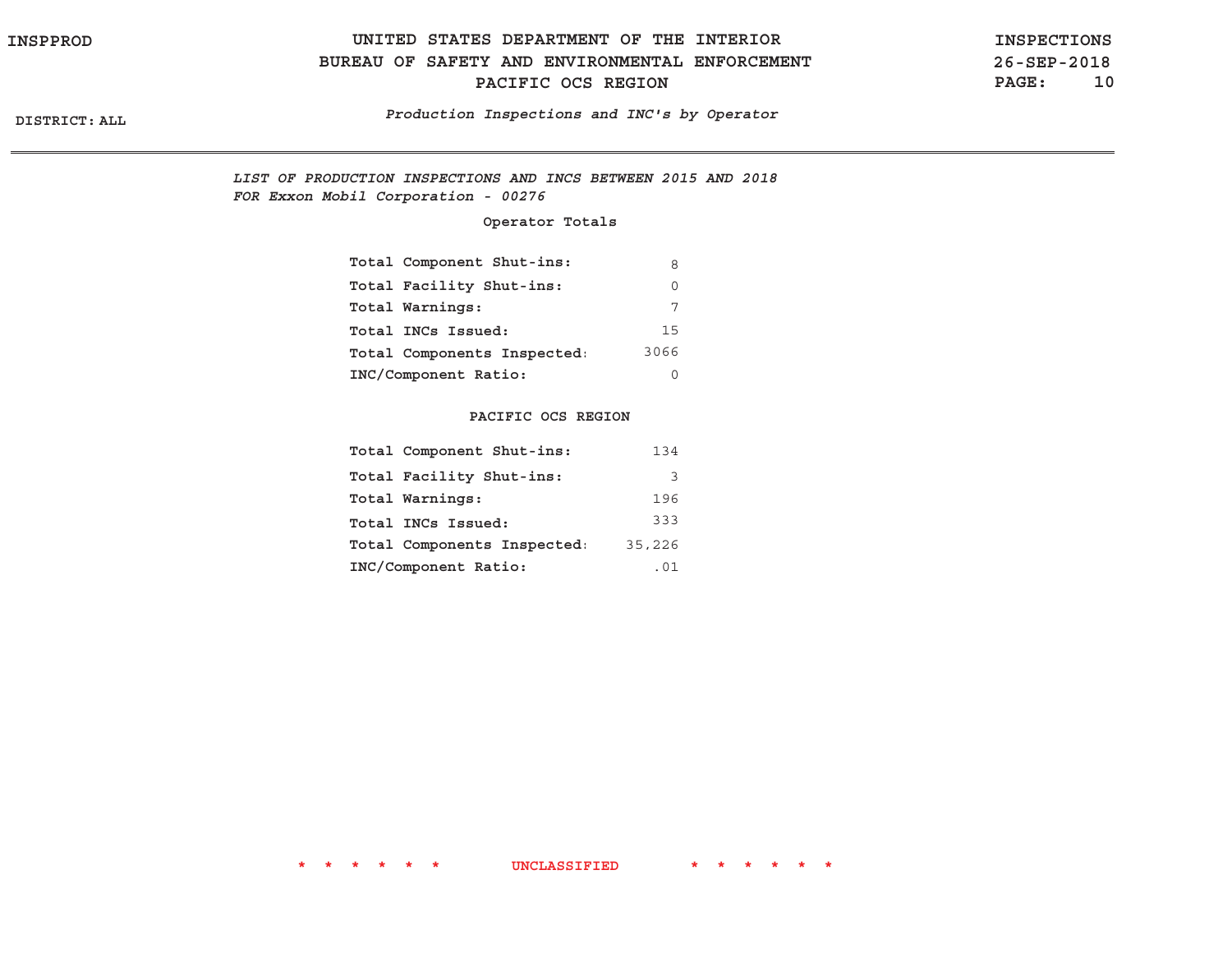| <b>INCRPT</b><br>UNITED STATES DEPARTMENT OF THE INTERIOR                                                                                                                                     |                                                                                                                                            | <b>EWELL</b>                                           |
|-----------------------------------------------------------------------------------------------------------------------------------------------------------------------------------------------|--------------------------------------------------------------------------------------------------------------------------------------------|--------------------------------------------------------|
| BUREAU OF SAFETY AND ENVIRONMENTAL ENFORCEMENT                                                                                                                                                |                                                                                                                                            | 02-JUN-2015                                            |
| PACIFIC OCS REGION                                                                                                                                                                            |                                                                                                                                            | <b>PAGE:</b><br>1                                      |
| Incident Report                                                                                                                                                                               |                                                                                                                                            |                                                        |
| OCCURRED DATE: 19-MAY-2015 TIME: 1029 HOURS<br>STATUS CODE: Final Accepted STATUS DATE: 02-JUN-2015                                                                                           |                                                                                                                                            |                                                        |
| LEASE: AREA: SM BLOCK: 6683 PLATFORM: HERITAGE RIGNAME:<br>API WELL NUMBER:                                                                                                                   |                                                                                                                                            |                                                        |
| OPERATOR: Exxon Mobil Corporation                                                                                                                                                             |                                                                                                                                            |                                                        |
| REPRESENTATIVE: Pullen, Carol                                                                                                                                                                 | TELPHONE: 832-625-4584                                                                                                                     |                                                        |
| REPRESENTATIVE: Case, Erik                                                                                                                                                                    | TELPHONE: 832-625-4583                                                                                                                     |                                                        |
| INJURIES<br>TYPE:<br>REQUIRED EVACUATION<br>$LTA (1-3 days)$<br>LTA (>3 days<br>$RW/JT$ (1-3 days)<br>$RW/JT$ (>3 days)<br>Other Injury<br>FATALITY<br>FIRE<br>EXPLOSION<br>STRUCTURAL DAMAGE | OPERATION:<br>X PRODUCTION<br>DRILLING<br>WORKOVER (DOCD/POD)<br>COMPLETION<br>HELICOPTER<br>MOTOR VESSEL<br>PIPELINE SEGMENT NO.<br>OTHER | EXPLORATION (POE)<br><b>X</b> DEVELOPMENT / PRODUCTION |
| CRANE                                                                                                                                                                                         | POLLUTION: VOLUME:                                                                                                                         | <b>BBL</b>                                             |
| DAMAGED/DISABLED SAFETY SYS.<br>INCIDENT >\$25K<br>H2S/15MIN./20PPM                                                                                                                           | APPEARANCE:<br>LATITUDE:                                                                                                                   | LONGITUDE:                                             |
| lx<br>REQUIRED MUSTER<br>SHUTDOWN FROM GAS RELEASE<br>OTHER                                                                                                                                   | TYPE:                                                                                                                                      |                                                        |
| COLLISION<br>LOSS OF WELL CONTROL<br>>\$25K<br>UNDERGROUND<br>$\le$ = $$25K$<br>SURFACE<br>DEVERTER<br>SURFACE EQUIPMENT FAILURE OR PROCEDURES                                                | $\Box$ oil<br>DIESEL<br>CONDENSATE<br>HYDRAULIC<br>NATURAL GAS<br>OTHER                                                                    |                                                        |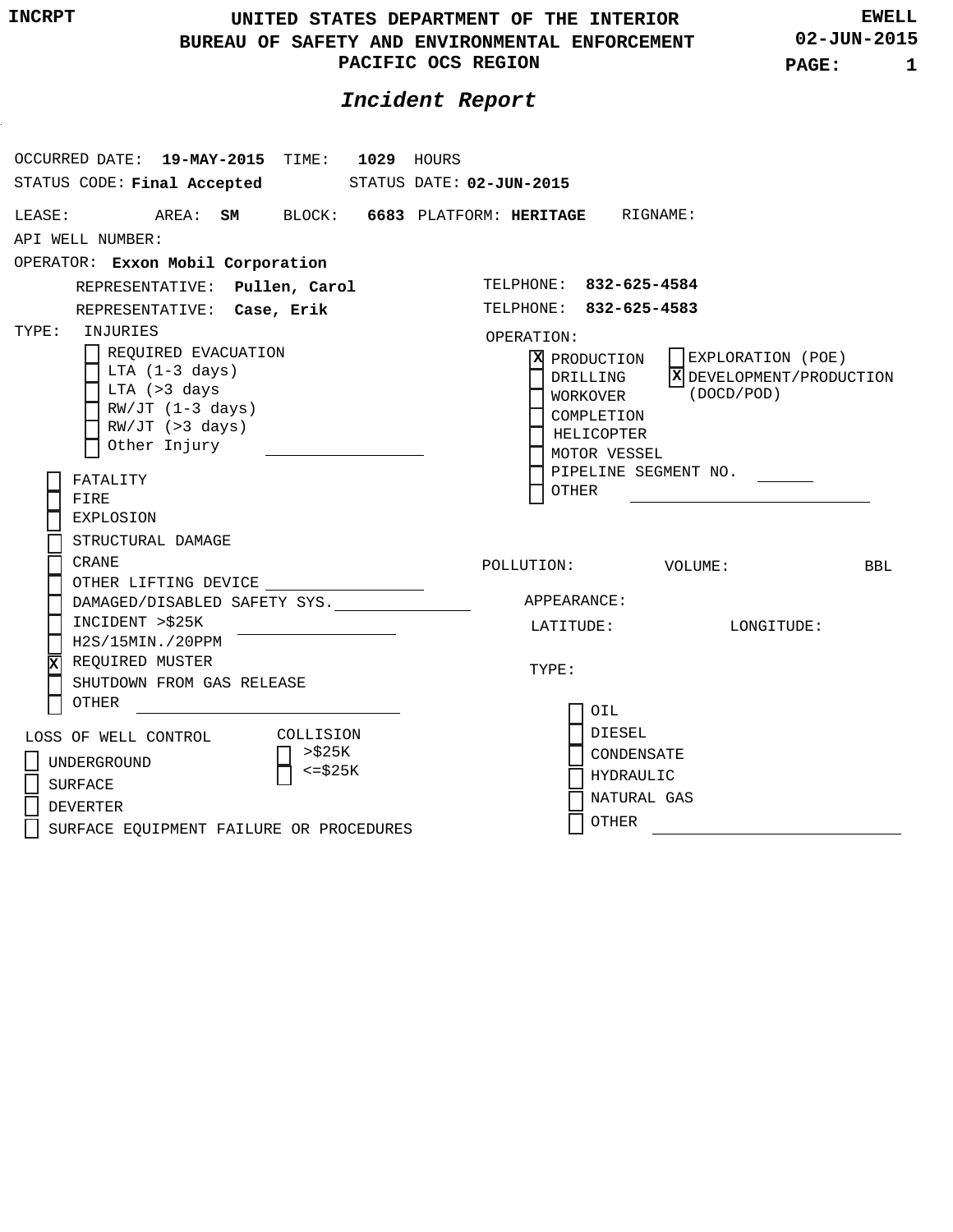# **UNITED STATES DEPARTMENT OF THE INTERIOR INCRPT EWELL BUREAU OF SAFETY AND ENVIRONMENTAL ENFORCEMENT PACIFIC OCS REGION**

**02-JUN-2015 PAGE: 2**

## **Incident Report**

**Remarks**

**Heritage experienced a release at 10:29 this morning where a single head recorded 24 ppm on our Sub-cellar deck. The control room operator made the call to muster in the Recreation room. The head in question,TG2402, will consistently alarm when a drain that is tied into a local sump has no water in it and the bubble cap is uncovered. Emergency Response Team (ERT) quickly realized the problem and filled the drain. Shortly thereafter the gas dissipated and we made the call to stand down from the drill.**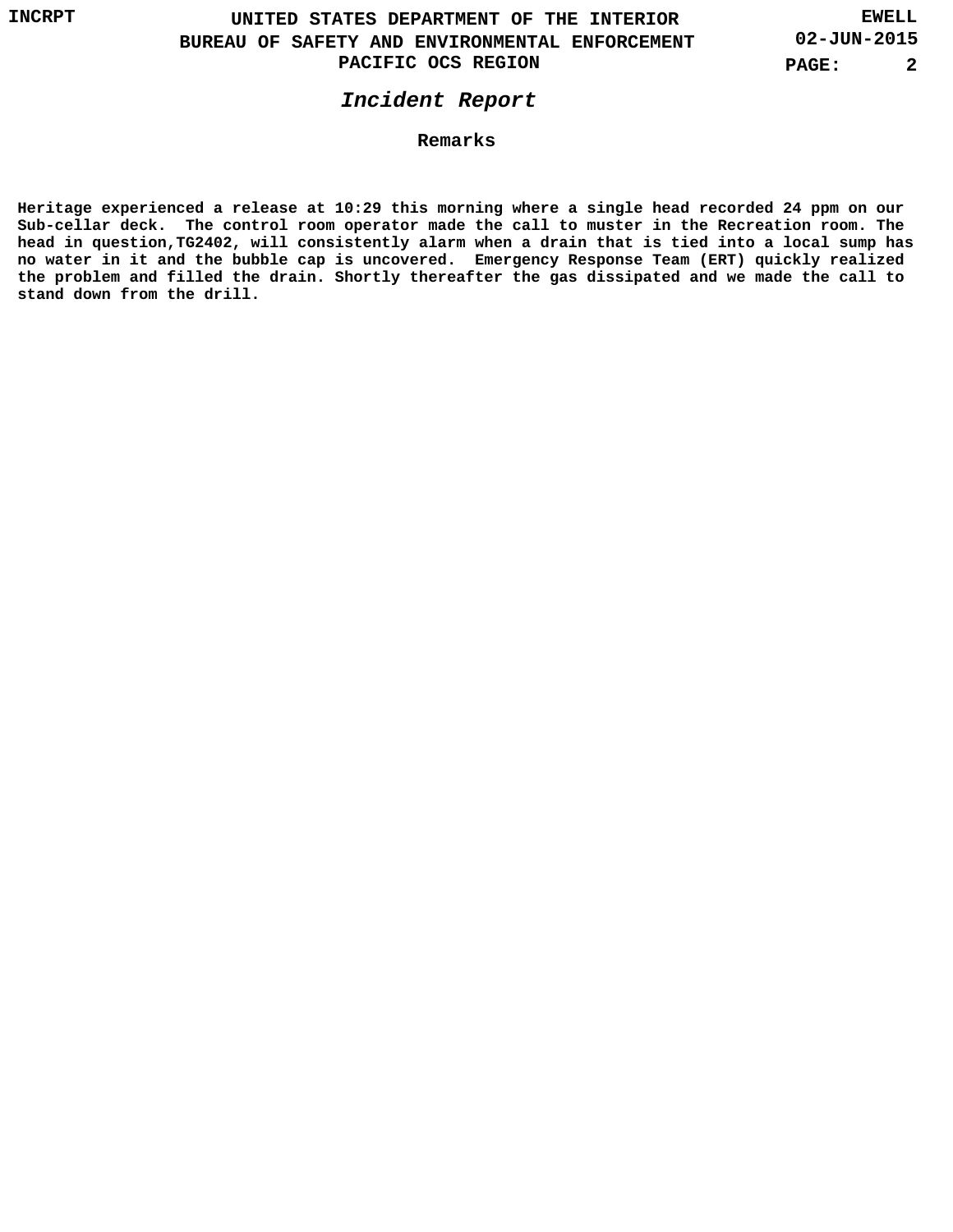# **UNITED STATES DEPARTMENT OF THE INTERIOR INCRPT EWELL BUREAU OF SAFETY AND ENVIRONMENTAL ENFORCEMENT PACIFIC OCS REGION**

**02-JUN-2015 PAGE: 3**

# **Incident Report**

## **Contact Information**

| Name:                           | Case, Erik                                     |
|---------------------------------|------------------------------------------------|
| Company:                        | (00276) Exxon Mobil Corporation                |
| Company Name:                   |                                                |
| Phone Number:                   | 832-625-4583                                   |
| Cell Phone Number: 281-254-1371 |                                                |
|                                 | E-mail Addresss: erik.case@exxonmobil.com      |
| Supervisor Name: Mark Decatur   |                                                |
| Contact Comments:               |                                                |
|                                 |                                                |
| Name:                           | Pullen, Carol                                  |
| Company:                        | (00276) Exxon Mobil Corporation                |
| Company Name:                   |                                                |
| Phone Number:                   | 832-625-4584                                   |
| Cell Phone Number:              |                                                |
|                                 | E-mail Addresss: carol.a.pullen@exxonmobil.com |
| Supervisor Name:                | Mark Decatur                                   |
| Contact Comments:               |                                                |
|                                 |                                                |
|                                 |                                                |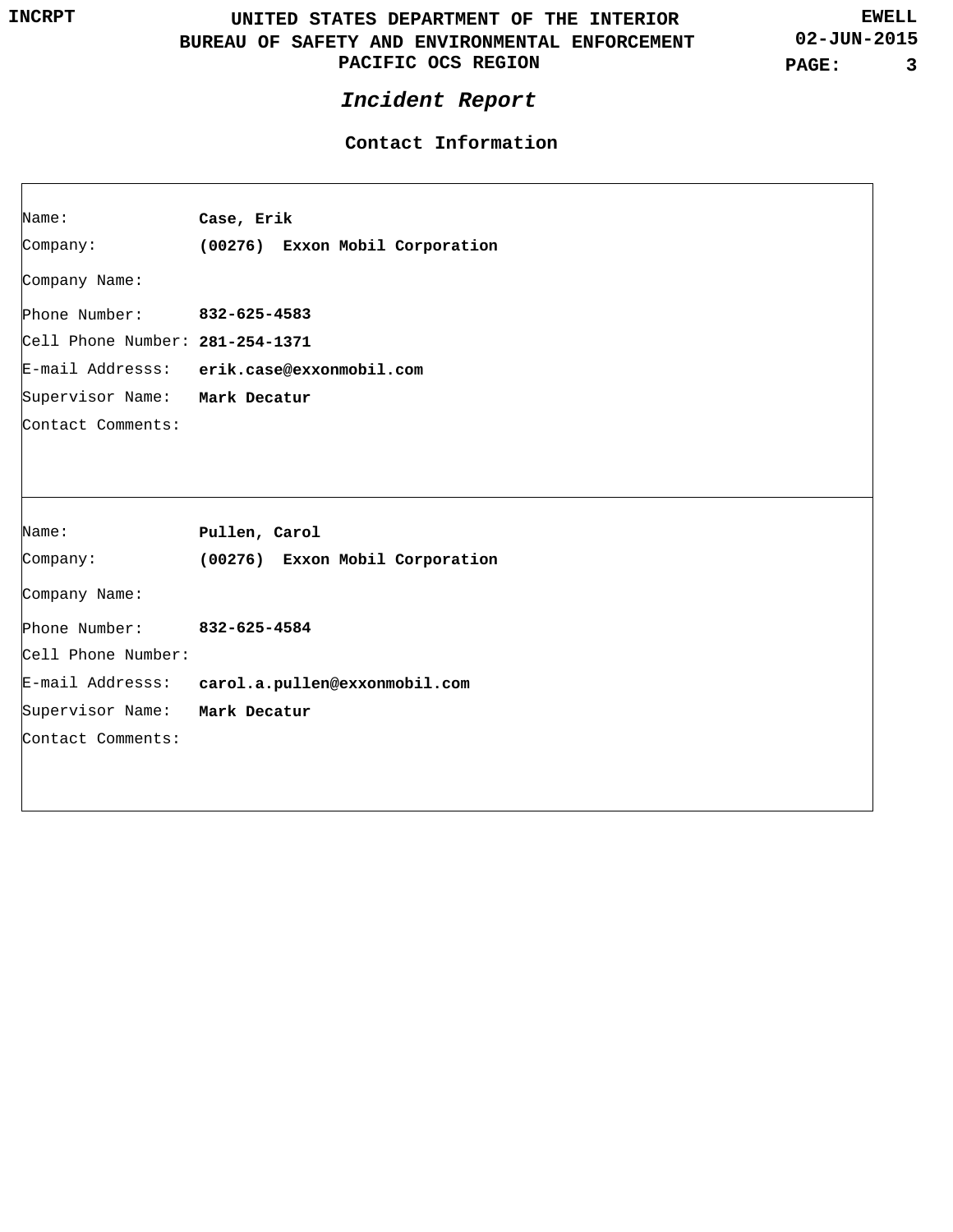**UNITED STATES DEPARTMENT OF THE INTERIOR BUREAU OF SAFETY AND ENVIRONMENTAL ENFORCEMENT PACIFIC OCS REGION**

# **ACCIDENT/INCIDENT FORM**

|  | 1. OCCURRED                                                        | EQUIPMENT FAILURE<br>7. CAUSE:                                                           |
|--|--------------------------------------------------------------------|------------------------------------------------------------------------------------------|
|  | 0717 HOURS<br>DATE: $27 - APR - 2015$ TIME:                        | HUMAN ERROR                                                                              |
|  | 2. OPERATOR: Exxon Mobil Corporation<br>REPRESENTATIVE: Case, Erik |                                                                                          |
|  | TELPHONE: (832) 625-4583                                           | SLIP/TRIP/FALL                                                                           |
|  | CONTRACTOR                                                         | WEATHER RELATED                                                                          |
|  | REPRESENTATIVE                                                     |                                                                                          |
|  | TELEPHONE                                                          | OTHER                                                                                    |
|  | 3. LEASE:                                                          |                                                                                          |
|  | AREA: SM                                                           |                                                                                          |
|  | BLOCK:<br>6636<br>4. PLATFORM: HONDO                               | 8. POLLUTION: NO                                                                         |
|  | RIGNAME:                                                           | 9. NO. OF FATALITIES:                                                                    |
|  | 5. TYPE: HISTORIC INJURY                                           | 10. NO. OF INJURIES:                                                                     |
|  | REQUIRED EVACUATION                                                | 11. Water Depth:<br>842                                                                  |
|  | $LTA$ $(1-3 \text{ days})$                                         | 12. Distance from Shore:<br>5                                                            |
|  | LTA (>3 days                                                       |                                                                                          |
|  | $RW/JT$ (1-3 days)                                                 | 13. INITIATE A 2010: NO                                                                  |
|  | $RW/JT$ (>3 days)                                                  | 14. EMERGENCY REPORT: N                                                                  |
|  | Other Injury<br>FATALITY                                           | 15. OPERATOR REPORT ON FILE: NO                                                          |
|  | FIRE                                                               | 16. WAS OPERATOR TOLD TO CONTACT P/L                                                     |
|  | EXPLOSION                                                          | SECTION?<br>NO.                                                                          |
|  | LWC<br>  HISTORIC BLOWOUT                                          | 17. RECEIVED BY: Kaiser, John                                                            |
|  | UNDERGROUND                                                        |                                                                                          |
|  | SURFACE                                                            |                                                                                          |
|  | DEVERTER                                                           | DATE: 13-MAY-2015 TIME: 1143 HOURS                                                       |
|  | SURFACE EQUIPMENT FAILURE OR PROCEDURES                            | DISTRICT: CALIFORNIA DISTRICT                                                            |
|  | COLLISION HISTORIC $\bigcap$ >\$25K<br>$\vert$ <= \$25K            | 18. REMARKS/CORRECTIVE ACTIONS:                                                          |
|  | STRUCTURAL DAMAGE                                                  | At 07:17 (PST) hours on April 27, 2015, our                                              |
|  | CRANE                                                              | Hondo facility experienced an event (minor                                               |
|  | OTHER LIFTING DEVICE ___________________                           | H2S release) that initiated a muster of the                                              |
|  | DAMAGED/DISABLED SAFETY SYS.                                       | personnel on the platform.                                                               |
|  | INCIDENT >\$25K<br>H2S/15MIN./20PPM                                |                                                                                          |
|  | REQUIRED MUSTER                                                    | The bellows on PSV 1117A-2 blew out, due to                                              |
|  | SHUTDOWN FROM GAS RELEASE                                          | an unexpected shut-in, and caused a small                                                |
|  | OTHER                                                              | amount of H2S to be vented, causing 1 gas<br>detector to alarm and alerted the facility. |
|  |                                                                    | Once all personnel mustered and were                                                     |
|  | 6. OPERATION:                                                      | accounted for, a team was sent out to safe                                               |
|  | EXPLORATION (POE)<br>x                                             | the area (i.e. PSV 1117A-2 was isolated).                                                |
|  | PRODUCTION<br>X DEVELOPMENT / PRODUCTION<br>DRILLING               |                                                                                          |
|  | <b>WORKOVER</b><br>(DOCD/POD)                                      | <b>UDATE:</b>                                                                            |
|  | COMPLETION                                                         |                                                                                          |
|  | HELICOPTER                                                         | All safety protocols were followed during<br>this event and no injuries occurred. PSV-   |
|  | MOTOR VESSEL                                                       | 117A-2 will be replaced                                                                  |
|  | PIPELINE SEGMENT NO.                                               |                                                                                          |
|  | OTHER                                                              |                                                                                          |
|  |                                                                    |                                                                                          |
|  | REPORT ID: EVACCR                                                  | RUN DATE: 30-AUG-2018                                                                    |
|  | <b>PROPRIETARY</b><br>$\star$ .<br>*                               | $\ast$<br>$\star$                                                                        |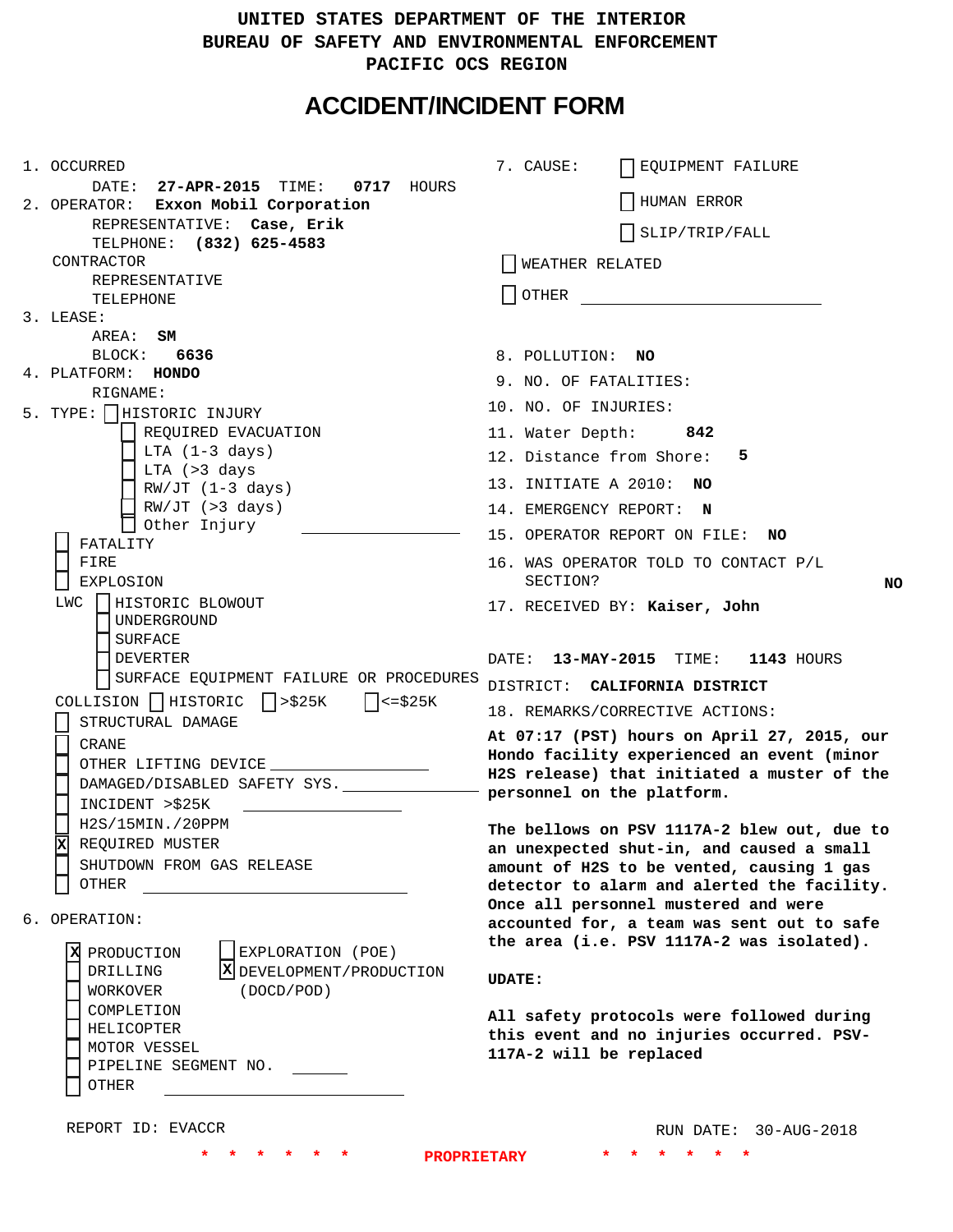**UNITED STATES DEPARTMENT OF THE INTERIOR BUREAU OF SAFETY AND ENVIRONMENTAL ENFORCEMENT PACIFIC OCS REGION**

# **ACCIDENT/INCIDENT FORM**

| DATE: 29-MAR-2015 TIME:<br><b>1400 HOURS</b><br>HUMAN ERROR<br>2. OPERATOR: Exxon Mobil Corporation<br>REPRESENTATIVE: Pullen, Carol<br>SLIP/TRIP/FALL<br>TELPHONE: (832) 625-4584<br>CONTRACTOR<br>WEATHER RELATED<br>REPRESENTATIVE<br>OTHER<br>TELEPHONE<br>3. LEASE: P00190<br>AREA:<br>SM<br>6635<br>BLOCK:<br>8. POLLUTION: NO<br>4. PLATFORM: HARMONY<br>9. NO. OF FATALITIES:<br>RIGNAME:<br>10. NO. OF INJURIES:<br>5. TYPE: HISTORIC INJURY<br>REQUIRED EVACUATION<br>11. Water Depth: 1198<br>$LTA$ $(1-3 \text{ days})$<br>12. Distance from Shore:<br>- 6<br>LTA (>3 days<br>13. INITIATE A 2010: NO<br>$RW/JT$ (1-3 days)<br>$RW/JT$ (>3 days)<br>14. EMERGENCY REPORT: N<br>Other Injury<br>15. OPERATOR REPORT ON FILE: NO<br>FATALITY<br>16. WAS OPERATOR TOLD TO CONTACT P/L<br>FIRE<br><b>EXPLOSION</b><br>SECTION?<br>NO.<br>LWC<br>HISTORIC BLOWOUT<br>17. RECEIVED BY: Kaiser, John<br>UNDERGROUND<br>SURFACE<br>DEVERTER<br>DATE: 13-APR-2015 TIME:<br><b>1000 HOURS</b><br>SURFACE EQUIPMENT FAILURE OR PROCEDURES<br>DISTRICT: CALIFORNIA DISTRICT<br>COLLISION HISTORIC $\bigcap$ >\$25K<br>$\vert$ $\vert$ <= \$25K<br>18. REMARKS/CORRECTIVE ACTIONS:<br>STRUCTURAL DAMAGE<br>During the isolation process of the flare, a<br>CRANE<br>H2S alarm sounded in the control room of<br>OTHER LIFTING DEVICE<br>10ppm. Operations announced that they were<br>DAMAGED/DISABLED SAFETY SYS.<br>picking up H2S on the SE side of the cellar<br>INCIDENT >\$25K<br>deck and were investigating. PIC made<br>H2S/15MIN./20PPM<br>contact with the Safety Stand-by person<br>lx<br>REOUIRED MUSTER<br>watching the first line break. Due to<br>SHUTDOWN FROM GAS RELEASE<br>communication issues he was not understanding<br>OTHER<br>what the ppm reading was in the area, PIC<br>called for a muster at 14:03-04 hours and to<br>6. OPERATION:<br>tighten flange back up. Within a few minutes<br>(14:10 hours), response team reported all<br>EXPLORATION (POE)<br>PRODUCTION<br>The crew reported they saw 15ppm at<br>clear.<br>X DEVELOPMENT / PRODUCTION<br>DRILLING<br>the flange. At the time of the incident,<br>WORKOVER<br>(DOCD/POD)<br>there was no wind and conditions on the<br>COMPLETION<br>platform very warm. Prior to releasing<br>HELICOPTER<br>everyone from the muster area, the PIC took a<br>MOTOR VESSEL<br>few minutes to explain the situation and<br>PIPELINE SEGMENT NO.<br>everything was back to normal. Verbal<br>TAR - Platform shut-in<br>OTHER<br>x<br>notification made to John Kaiser at 19:55<br>hours on 3/29/15. This is the FINAL REPORT | 1. OCCURRED       | EQUIPMENT FAILURE<br>7. CAUSE: |
|-------------------------------------------------------------------------------------------------------------------------------------------------------------------------------------------------------------------------------------------------------------------------------------------------------------------------------------------------------------------------------------------------------------------------------------------------------------------------------------------------------------------------------------------------------------------------------------------------------------------------------------------------------------------------------------------------------------------------------------------------------------------------------------------------------------------------------------------------------------------------------------------------------------------------------------------------------------------------------------------------------------------------------------------------------------------------------------------------------------------------------------------------------------------------------------------------------------------------------------------------------------------------------------------------------------------------------------------------------------------------------------------------------------------------------------------------------------------------------------------------------------------------------------------------------------------------------------------------------------------------------------------------------------------------------------------------------------------------------------------------------------------------------------------------------------------------------------------------------------------------------------------------------------------------------------------------------------------------------------------------------------------------------------------------------------------------------------------------------------------------------------------------------------------------------------------------------------------------------------------------------------------------------------------------------------------------------------------------------------------------------------------------------------------------------------------------------------------------------------------------------------------------------------------------------------------------------------------------------|-------------------|--------------------------------|
|                                                                                                                                                                                                                                                                                                                                                                                                                                                                                                                                                                                                                                                                                                                                                                                                                                                                                                                                                                                                                                                                                                                                                                                                                                                                                                                                                                                                                                                                                                                                                                                                                                                                                                                                                                                                                                                                                                                                                                                                                                                                                                                                                                                                                                                                                                                                                                                                                                                                                                                                                                                                       |                   |                                |
|                                                                                                                                                                                                                                                                                                                                                                                                                                                                                                                                                                                                                                                                                                                                                                                                                                                                                                                                                                                                                                                                                                                                                                                                                                                                                                                                                                                                                                                                                                                                                                                                                                                                                                                                                                                                                                                                                                                                                                                                                                                                                                                                                                                                                                                                                                                                                                                                                                                                                                                                                                                                       |                   |                                |
|                                                                                                                                                                                                                                                                                                                                                                                                                                                                                                                                                                                                                                                                                                                                                                                                                                                                                                                                                                                                                                                                                                                                                                                                                                                                                                                                                                                                                                                                                                                                                                                                                                                                                                                                                                                                                                                                                                                                                                                                                                                                                                                                                                                                                                                                                                                                                                                                                                                                                                                                                                                                       |                   |                                |
|                                                                                                                                                                                                                                                                                                                                                                                                                                                                                                                                                                                                                                                                                                                                                                                                                                                                                                                                                                                                                                                                                                                                                                                                                                                                                                                                                                                                                                                                                                                                                                                                                                                                                                                                                                                                                                                                                                                                                                                                                                                                                                                                                                                                                                                                                                                                                                                                                                                                                                                                                                                                       |                   |                                |
|                                                                                                                                                                                                                                                                                                                                                                                                                                                                                                                                                                                                                                                                                                                                                                                                                                                                                                                                                                                                                                                                                                                                                                                                                                                                                                                                                                                                                                                                                                                                                                                                                                                                                                                                                                                                                                                                                                                                                                                                                                                                                                                                                                                                                                                                                                                                                                                                                                                                                                                                                                                                       |                   |                                |
|                                                                                                                                                                                                                                                                                                                                                                                                                                                                                                                                                                                                                                                                                                                                                                                                                                                                                                                                                                                                                                                                                                                                                                                                                                                                                                                                                                                                                                                                                                                                                                                                                                                                                                                                                                                                                                                                                                                                                                                                                                                                                                                                                                                                                                                                                                                                                                                                                                                                                                                                                                                                       |                   |                                |
|                                                                                                                                                                                                                                                                                                                                                                                                                                                                                                                                                                                                                                                                                                                                                                                                                                                                                                                                                                                                                                                                                                                                                                                                                                                                                                                                                                                                                                                                                                                                                                                                                                                                                                                                                                                                                                                                                                                                                                                                                                                                                                                                                                                                                                                                                                                                                                                                                                                                                                                                                                                                       |                   |                                |
|                                                                                                                                                                                                                                                                                                                                                                                                                                                                                                                                                                                                                                                                                                                                                                                                                                                                                                                                                                                                                                                                                                                                                                                                                                                                                                                                                                                                                                                                                                                                                                                                                                                                                                                                                                                                                                                                                                                                                                                                                                                                                                                                                                                                                                                                                                                                                                                                                                                                                                                                                                                                       |                   |                                |
|                                                                                                                                                                                                                                                                                                                                                                                                                                                                                                                                                                                                                                                                                                                                                                                                                                                                                                                                                                                                                                                                                                                                                                                                                                                                                                                                                                                                                                                                                                                                                                                                                                                                                                                                                                                                                                                                                                                                                                                                                                                                                                                                                                                                                                                                                                                                                                                                                                                                                                                                                                                                       |                   |                                |
|                                                                                                                                                                                                                                                                                                                                                                                                                                                                                                                                                                                                                                                                                                                                                                                                                                                                                                                                                                                                                                                                                                                                                                                                                                                                                                                                                                                                                                                                                                                                                                                                                                                                                                                                                                                                                                                                                                                                                                                                                                                                                                                                                                                                                                                                                                                                                                                                                                                                                                                                                                                                       |                   |                                |
|                                                                                                                                                                                                                                                                                                                                                                                                                                                                                                                                                                                                                                                                                                                                                                                                                                                                                                                                                                                                                                                                                                                                                                                                                                                                                                                                                                                                                                                                                                                                                                                                                                                                                                                                                                                                                                                                                                                                                                                                                                                                                                                                                                                                                                                                                                                                                                                                                                                                                                                                                                                                       |                   |                                |
|                                                                                                                                                                                                                                                                                                                                                                                                                                                                                                                                                                                                                                                                                                                                                                                                                                                                                                                                                                                                                                                                                                                                                                                                                                                                                                                                                                                                                                                                                                                                                                                                                                                                                                                                                                                                                                                                                                                                                                                                                                                                                                                                                                                                                                                                                                                                                                                                                                                                                                                                                                                                       |                   |                                |
|                                                                                                                                                                                                                                                                                                                                                                                                                                                                                                                                                                                                                                                                                                                                                                                                                                                                                                                                                                                                                                                                                                                                                                                                                                                                                                                                                                                                                                                                                                                                                                                                                                                                                                                                                                                                                                                                                                                                                                                                                                                                                                                                                                                                                                                                                                                                                                                                                                                                                                                                                                                                       |                   |                                |
|                                                                                                                                                                                                                                                                                                                                                                                                                                                                                                                                                                                                                                                                                                                                                                                                                                                                                                                                                                                                                                                                                                                                                                                                                                                                                                                                                                                                                                                                                                                                                                                                                                                                                                                                                                                                                                                                                                                                                                                                                                                                                                                                                                                                                                                                                                                                                                                                                                                                                                                                                                                                       |                   |                                |
|                                                                                                                                                                                                                                                                                                                                                                                                                                                                                                                                                                                                                                                                                                                                                                                                                                                                                                                                                                                                                                                                                                                                                                                                                                                                                                                                                                                                                                                                                                                                                                                                                                                                                                                                                                                                                                                                                                                                                                                                                                                                                                                                                                                                                                                                                                                                                                                                                                                                                                                                                                                                       |                   |                                |
|                                                                                                                                                                                                                                                                                                                                                                                                                                                                                                                                                                                                                                                                                                                                                                                                                                                                                                                                                                                                                                                                                                                                                                                                                                                                                                                                                                                                                                                                                                                                                                                                                                                                                                                                                                                                                                                                                                                                                                                                                                                                                                                                                                                                                                                                                                                                                                                                                                                                                                                                                                                                       |                   |                                |
|                                                                                                                                                                                                                                                                                                                                                                                                                                                                                                                                                                                                                                                                                                                                                                                                                                                                                                                                                                                                                                                                                                                                                                                                                                                                                                                                                                                                                                                                                                                                                                                                                                                                                                                                                                                                                                                                                                                                                                                                                                                                                                                                                                                                                                                                                                                                                                                                                                                                                                                                                                                                       |                   |                                |
|                                                                                                                                                                                                                                                                                                                                                                                                                                                                                                                                                                                                                                                                                                                                                                                                                                                                                                                                                                                                                                                                                                                                                                                                                                                                                                                                                                                                                                                                                                                                                                                                                                                                                                                                                                                                                                                                                                                                                                                                                                                                                                                                                                                                                                                                                                                                                                                                                                                                                                                                                                                                       |                   |                                |
|                                                                                                                                                                                                                                                                                                                                                                                                                                                                                                                                                                                                                                                                                                                                                                                                                                                                                                                                                                                                                                                                                                                                                                                                                                                                                                                                                                                                                                                                                                                                                                                                                                                                                                                                                                                                                                                                                                                                                                                                                                                                                                                                                                                                                                                                                                                                                                                                                                                                                                                                                                                                       |                   |                                |
|                                                                                                                                                                                                                                                                                                                                                                                                                                                                                                                                                                                                                                                                                                                                                                                                                                                                                                                                                                                                                                                                                                                                                                                                                                                                                                                                                                                                                                                                                                                                                                                                                                                                                                                                                                                                                                                                                                                                                                                                                                                                                                                                                                                                                                                                                                                                                                                                                                                                                                                                                                                                       |                   |                                |
|                                                                                                                                                                                                                                                                                                                                                                                                                                                                                                                                                                                                                                                                                                                                                                                                                                                                                                                                                                                                                                                                                                                                                                                                                                                                                                                                                                                                                                                                                                                                                                                                                                                                                                                                                                                                                                                                                                                                                                                                                                                                                                                                                                                                                                                                                                                                                                                                                                                                                                                                                                                                       |                   |                                |
|                                                                                                                                                                                                                                                                                                                                                                                                                                                                                                                                                                                                                                                                                                                                                                                                                                                                                                                                                                                                                                                                                                                                                                                                                                                                                                                                                                                                                                                                                                                                                                                                                                                                                                                                                                                                                                                                                                                                                                                                                                                                                                                                                                                                                                                                                                                                                                                                                                                                                                                                                                                                       |                   |                                |
|                                                                                                                                                                                                                                                                                                                                                                                                                                                                                                                                                                                                                                                                                                                                                                                                                                                                                                                                                                                                                                                                                                                                                                                                                                                                                                                                                                                                                                                                                                                                                                                                                                                                                                                                                                                                                                                                                                                                                                                                                                                                                                                                                                                                                                                                                                                                                                                                                                                                                                                                                                                                       |                   |                                |
|                                                                                                                                                                                                                                                                                                                                                                                                                                                                                                                                                                                                                                                                                                                                                                                                                                                                                                                                                                                                                                                                                                                                                                                                                                                                                                                                                                                                                                                                                                                                                                                                                                                                                                                                                                                                                                                                                                                                                                                                                                                                                                                                                                                                                                                                                                                                                                                                                                                                                                                                                                                                       |                   |                                |
|                                                                                                                                                                                                                                                                                                                                                                                                                                                                                                                                                                                                                                                                                                                                                                                                                                                                                                                                                                                                                                                                                                                                                                                                                                                                                                                                                                                                                                                                                                                                                                                                                                                                                                                                                                                                                                                                                                                                                                                                                                                                                                                                                                                                                                                                                                                                                                                                                                                                                                                                                                                                       |                   |                                |
|                                                                                                                                                                                                                                                                                                                                                                                                                                                                                                                                                                                                                                                                                                                                                                                                                                                                                                                                                                                                                                                                                                                                                                                                                                                                                                                                                                                                                                                                                                                                                                                                                                                                                                                                                                                                                                                                                                                                                                                                                                                                                                                                                                                                                                                                                                                                                                                                                                                                                                                                                                                                       |                   |                                |
|                                                                                                                                                                                                                                                                                                                                                                                                                                                                                                                                                                                                                                                                                                                                                                                                                                                                                                                                                                                                                                                                                                                                                                                                                                                                                                                                                                                                                                                                                                                                                                                                                                                                                                                                                                                                                                                                                                                                                                                                                                                                                                                                                                                                                                                                                                                                                                                                                                                                                                                                                                                                       |                   |                                |
|                                                                                                                                                                                                                                                                                                                                                                                                                                                                                                                                                                                                                                                                                                                                                                                                                                                                                                                                                                                                                                                                                                                                                                                                                                                                                                                                                                                                                                                                                                                                                                                                                                                                                                                                                                                                                                                                                                                                                                                                                                                                                                                                                                                                                                                                                                                                                                                                                                                                                                                                                                                                       |                   |                                |
|                                                                                                                                                                                                                                                                                                                                                                                                                                                                                                                                                                                                                                                                                                                                                                                                                                                                                                                                                                                                                                                                                                                                                                                                                                                                                                                                                                                                                                                                                                                                                                                                                                                                                                                                                                                                                                                                                                                                                                                                                                                                                                                                                                                                                                                                                                                                                                                                                                                                                                                                                                                                       |                   |                                |
|                                                                                                                                                                                                                                                                                                                                                                                                                                                                                                                                                                                                                                                                                                                                                                                                                                                                                                                                                                                                                                                                                                                                                                                                                                                                                                                                                                                                                                                                                                                                                                                                                                                                                                                                                                                                                                                                                                                                                                                                                                                                                                                                                                                                                                                                                                                                                                                                                                                                                                                                                                                                       |                   |                                |
|                                                                                                                                                                                                                                                                                                                                                                                                                                                                                                                                                                                                                                                                                                                                                                                                                                                                                                                                                                                                                                                                                                                                                                                                                                                                                                                                                                                                                                                                                                                                                                                                                                                                                                                                                                                                                                                                                                                                                                                                                                                                                                                                                                                                                                                                                                                                                                                                                                                                                                                                                                                                       |                   |                                |
|                                                                                                                                                                                                                                                                                                                                                                                                                                                                                                                                                                                                                                                                                                                                                                                                                                                                                                                                                                                                                                                                                                                                                                                                                                                                                                                                                                                                                                                                                                                                                                                                                                                                                                                                                                                                                                                                                                                                                                                                                                                                                                                                                                                                                                                                                                                                                                                                                                                                                                                                                                                                       |                   |                                |
|                                                                                                                                                                                                                                                                                                                                                                                                                                                                                                                                                                                                                                                                                                                                                                                                                                                                                                                                                                                                                                                                                                                                                                                                                                                                                                                                                                                                                                                                                                                                                                                                                                                                                                                                                                                                                                                                                                                                                                                                                                                                                                                                                                                                                                                                                                                                                                                                                                                                                                                                                                                                       |                   |                                |
|                                                                                                                                                                                                                                                                                                                                                                                                                                                                                                                                                                                                                                                                                                                                                                                                                                                                                                                                                                                                                                                                                                                                                                                                                                                                                                                                                                                                                                                                                                                                                                                                                                                                                                                                                                                                                                                                                                                                                                                                                                                                                                                                                                                                                                                                                                                                                                                                                                                                                                                                                                                                       |                   |                                |
|                                                                                                                                                                                                                                                                                                                                                                                                                                                                                                                                                                                                                                                                                                                                                                                                                                                                                                                                                                                                                                                                                                                                                                                                                                                                                                                                                                                                                                                                                                                                                                                                                                                                                                                                                                                                                                                                                                                                                                                                                                                                                                                                                                                                                                                                                                                                                                                                                                                                                                                                                                                                       |                   |                                |
|                                                                                                                                                                                                                                                                                                                                                                                                                                                                                                                                                                                                                                                                                                                                                                                                                                                                                                                                                                                                                                                                                                                                                                                                                                                                                                                                                                                                                                                                                                                                                                                                                                                                                                                                                                                                                                                                                                                                                                                                                                                                                                                                                                                                                                                                                                                                                                                                                                                                                                                                                                                                       |                   |                                |
|                                                                                                                                                                                                                                                                                                                                                                                                                                                                                                                                                                                                                                                                                                                                                                                                                                                                                                                                                                                                                                                                                                                                                                                                                                                                                                                                                                                                                                                                                                                                                                                                                                                                                                                                                                                                                                                                                                                                                                                                                                                                                                                                                                                                                                                                                                                                                                                                                                                                                                                                                                                                       |                   |                                |
|                                                                                                                                                                                                                                                                                                                                                                                                                                                                                                                                                                                                                                                                                                                                                                                                                                                                                                                                                                                                                                                                                                                                                                                                                                                                                                                                                                                                                                                                                                                                                                                                                                                                                                                                                                                                                                                                                                                                                                                                                                                                                                                                                                                                                                                                                                                                                                                                                                                                                                                                                                                                       |                   |                                |
|                                                                                                                                                                                                                                                                                                                                                                                                                                                                                                                                                                                                                                                                                                                                                                                                                                                                                                                                                                                                                                                                                                                                                                                                                                                                                                                                                                                                                                                                                                                                                                                                                                                                                                                                                                                                                                                                                                                                                                                                                                                                                                                                                                                                                                                                                                                                                                                                                                                                                                                                                                                                       |                   |                                |
|                                                                                                                                                                                                                                                                                                                                                                                                                                                                                                                                                                                                                                                                                                                                                                                                                                                                                                                                                                                                                                                                                                                                                                                                                                                                                                                                                                                                                                                                                                                                                                                                                                                                                                                                                                                                                                                                                                                                                                                                                                                                                                                                                                                                                                                                                                                                                                                                                                                                                                                                                                                                       |                   |                                |
|                                                                                                                                                                                                                                                                                                                                                                                                                                                                                                                                                                                                                                                                                                                                                                                                                                                                                                                                                                                                                                                                                                                                                                                                                                                                                                                                                                                                                                                                                                                                                                                                                                                                                                                                                                                                                                                                                                                                                                                                                                                                                                                                                                                                                                                                                                                                                                                                                                                                                                                                                                                                       |                   |                                |
|                                                                                                                                                                                                                                                                                                                                                                                                                                                                                                                                                                                                                                                                                                                                                                                                                                                                                                                                                                                                                                                                                                                                                                                                                                                                                                                                                                                                                                                                                                                                                                                                                                                                                                                                                                                                                                                                                                                                                                                                                                                                                                                                                                                                                                                                                                                                                                                                                                                                                                                                                                                                       |                   |                                |
|                                                                                                                                                                                                                                                                                                                                                                                                                                                                                                                                                                                                                                                                                                                                                                                                                                                                                                                                                                                                                                                                                                                                                                                                                                                                                                                                                                                                                                                                                                                                                                                                                                                                                                                                                                                                                                                                                                                                                                                                                                                                                                                                                                                                                                                                                                                                                                                                                                                                                                                                                                                                       |                   |                                |
|                                                                                                                                                                                                                                                                                                                                                                                                                                                                                                                                                                                                                                                                                                                                                                                                                                                                                                                                                                                                                                                                                                                                                                                                                                                                                                                                                                                                                                                                                                                                                                                                                                                                                                                                                                                                                                                                                                                                                                                                                                                                                                                                                                                                                                                                                                                                                                                                                                                                                                                                                                                                       |                   |                                |
|                                                                                                                                                                                                                                                                                                                                                                                                                                                                                                                                                                                                                                                                                                                                                                                                                                                                                                                                                                                                                                                                                                                                                                                                                                                                                                                                                                                                                                                                                                                                                                                                                                                                                                                                                                                                                                                                                                                                                                                                                                                                                                                                                                                                                                                                                                                                                                                                                                                                                                                                                                                                       | REPORT ID: EVACCR | RUN DATE: 30-AUG-2018          |
| <b>PROPRIETARY</b>                                                                                                                                                                                                                                                                                                                                                                                                                                                                                                                                                                                                                                                                                                                                                                                                                                                                                                                                                                                                                                                                                                                                                                                                                                                                                                                                                                                                                                                                                                                                                                                                                                                                                                                                                                                                                                                                                                                                                                                                                                                                                                                                                                                                                                                                                                                                                                                                                                                                                                                                                                                    |                   |                                |